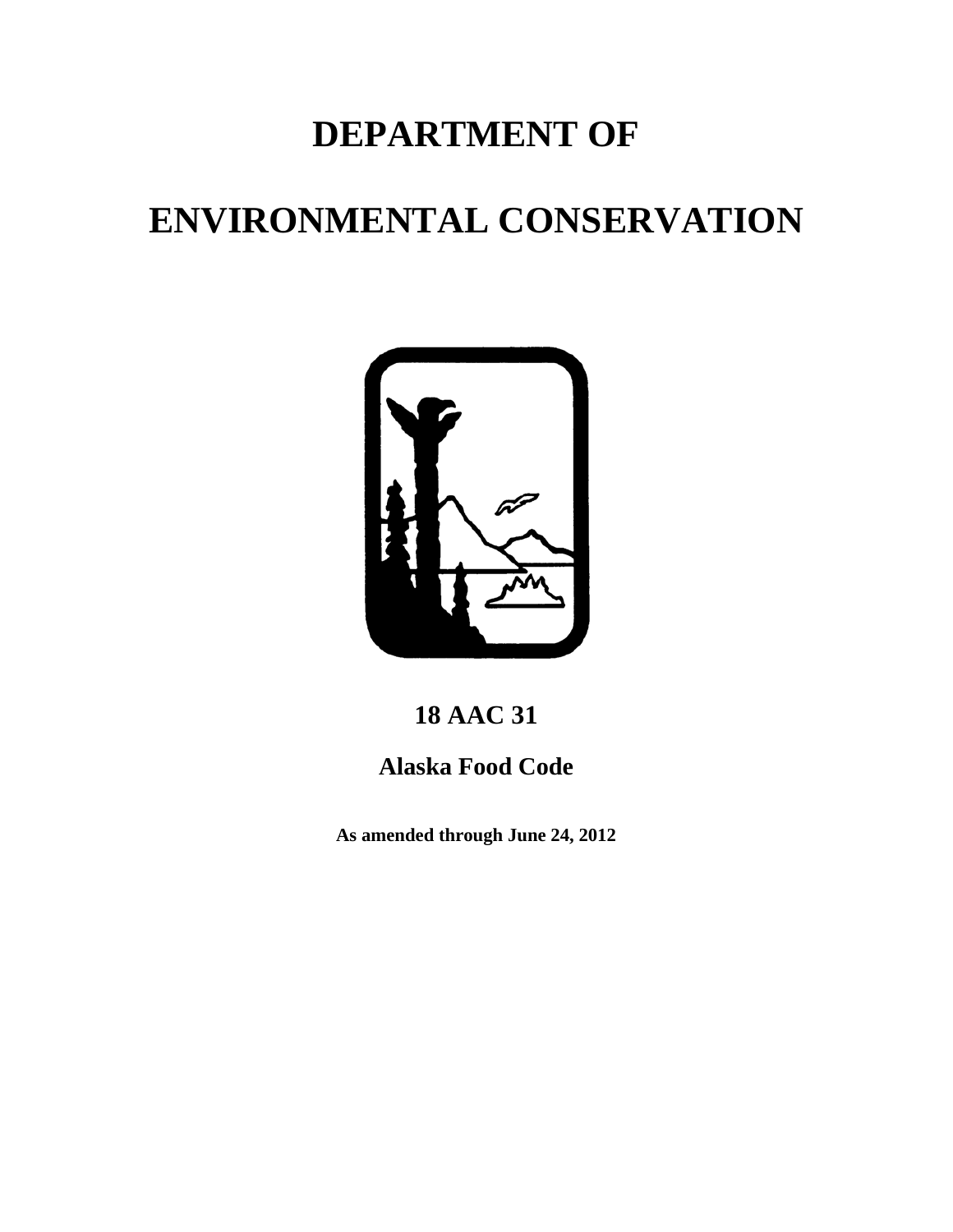# **IMPORTANT NOTE TO READER**

THE REGULATIONS REPRODUCED HERE HAVE BEEN PROVIDED BY THE DEPARTMENT OF ENVIRONMENTAL CONSERVATION AS A PUBLIC COURTESY. WHILE EVERY EFFORT HAS BEEN MADE TO ASSURE THE ACCURACY OF THE REPRODUCED VERSION, THE DEPARTMENT OF ENVIRONMENTAL CONSERVATION CANNOT GUARANTEE ITS ABSOLUTE ACCURACY. PAPER COPIES OF THE REGULATIONS AS ORIGINALLY FILED BY THE LIEUTENANT GOVERNOR ARE AVAILABLE FROM THE DEPARTMENT OF ENVIRONMENTAL CONSERVATION.

THE REGULATIONS HAVE AN EFFECTIVE DATE OF JUNE 24, 2012, ARE IN REGISTER 202, AND WILL APPEAR IN THE OFFICIAL PUBLISHED FORM IN THE JULY 2012 SUPPLEMENT TO THE ALASKA ADMINISTRATIVE CODE.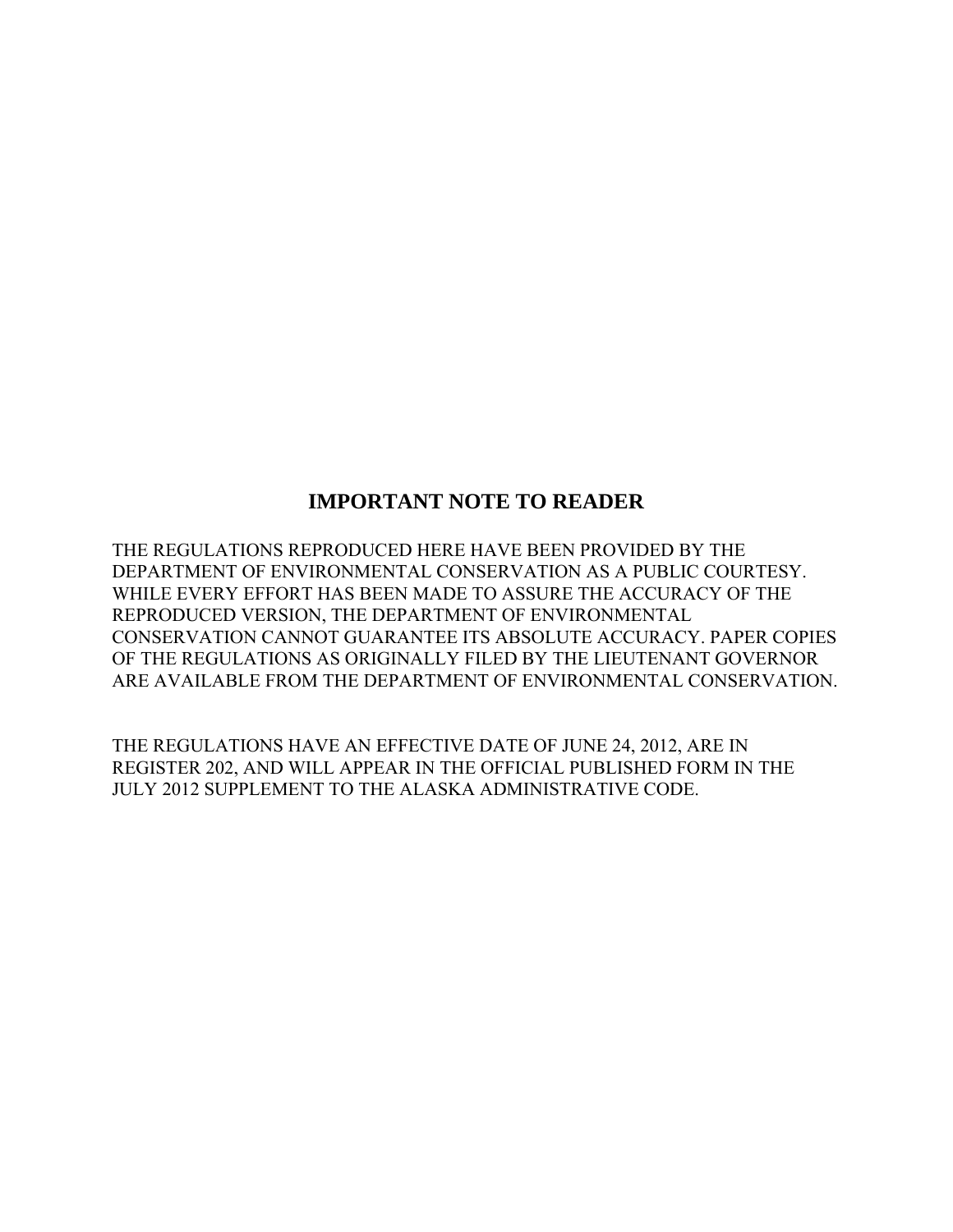# **Chapter 31. Alaska Food Code.**

#### **Article**

- 1. General Operating and Permit Requirements (18 AAC 31.010 18 AAC 31.070)
- 2. Food Care (18 AAC 31.200 18 AAC 31.250)
- 3. Management and Personnel (18 AAC 31.300 18 AAC 31.335)
- 4. Equipment and Utensils (18 AAC 31.400 18 AAC 31.425)
- 5. Sanitation and Physical Facilities (18 AAC 31.500 18 AAC 31.575)
- 6. Temporary Food Service, Limited Food Service, Mobile Food Units, and Vending Machines (18 AAC 31.600 - 18 AAC 31.630)
- 7. Food Processing (18 AAC 31.700 18 AAC 31.760)
- 8. Markets (18 AAC 31.800 18 AAC 31.820)
- 9. Compliance Procedures and General Provisions (18 AAC 31.900 18 AAC 31.990)

**Editor's Notes:** The regulations in this chapter, effective May 18, 1997, and distributed in Register 142, have been renumbered and reorganized. The history notes at the end of each section do not reflect the history of that section as it appeared before May 18, 1997, nor do the article or section titles or numbers reflect previous titles or numbering. Previous amendments to these regulations may be reviewed at the Office of the Lieutenant Governor. Refer to regulations in and amendments to 7 AAC 25 for requirements in effect before the issuance of Executive Order No. 51 which transferred functions from the Department of Health and Social Services to the Department of Environmental Conservation. Previous amendments to some of the regulations in this chapter occurred before those regulations were transferred from 18 AAC 30.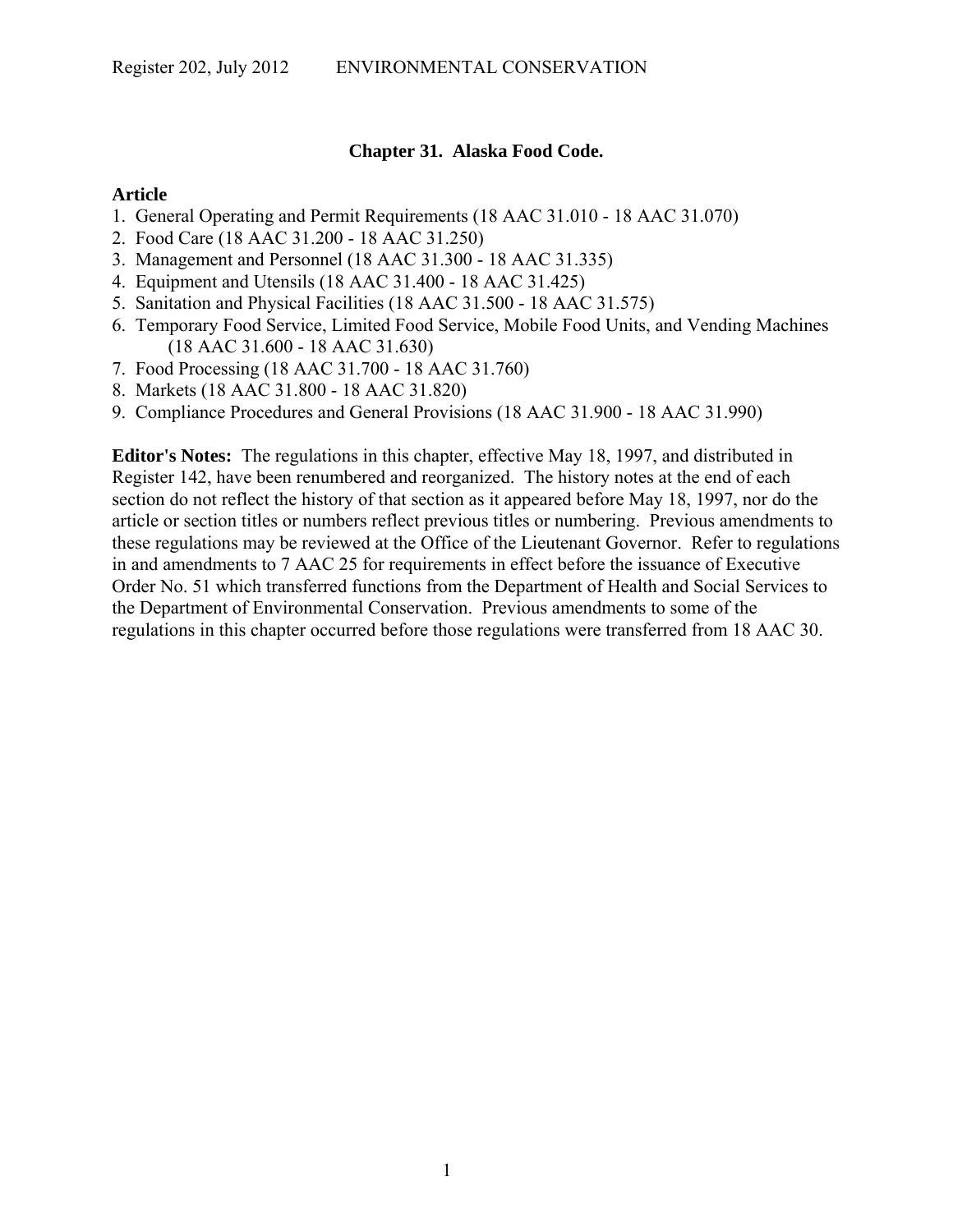# **Article 1. General Operating and Permit Requirements**.

# **Section**

- 10. Purpose and applicability
- 11. Requirements adopted by reference
- 12. Exempt activities and facilities
- 14. Repealed
- 15. Confidentiality of trade secrets
- 20. Permit requirements
- 21. Permit: conditions
- 30. Permit application and renewal requirements
- 40. Pre-construction and operation plan review and pre-operation inspection
- 50. Fees
- 55. Laboratory fees
- 60. Labeling, placarding, and consumer advisory
- 70. School food establishments

**18 AAC 31.010. Purpose and applicability**. (a) The purpose of this chapter is to safeguard public health and require that consumers' food is safe and wholesome, is not adulterated, and is honestly presented within the state.

(b) Except as provided in (c) of this section and 18 AAC 31.012, the requirements of this chapter apply to premises, practices, and procedures of food establishments, including each type of operation under each category of food service, market, and food processing establishment.

(c) The requirements of this chapter do not apply to those portions of a food establishment subject to 18 AAC 32 (Dairy, Meat, and Poultry Inspection) or 18 AAC 34 (Seafood Processing and Inspection).

(d) The operator of a bar or tavern shall obtain a food service permit under this chapter for service of beverages even if other food is not served.

(e) Table A of this subsection illustrates how the categories and types of operation are classified in this chapter.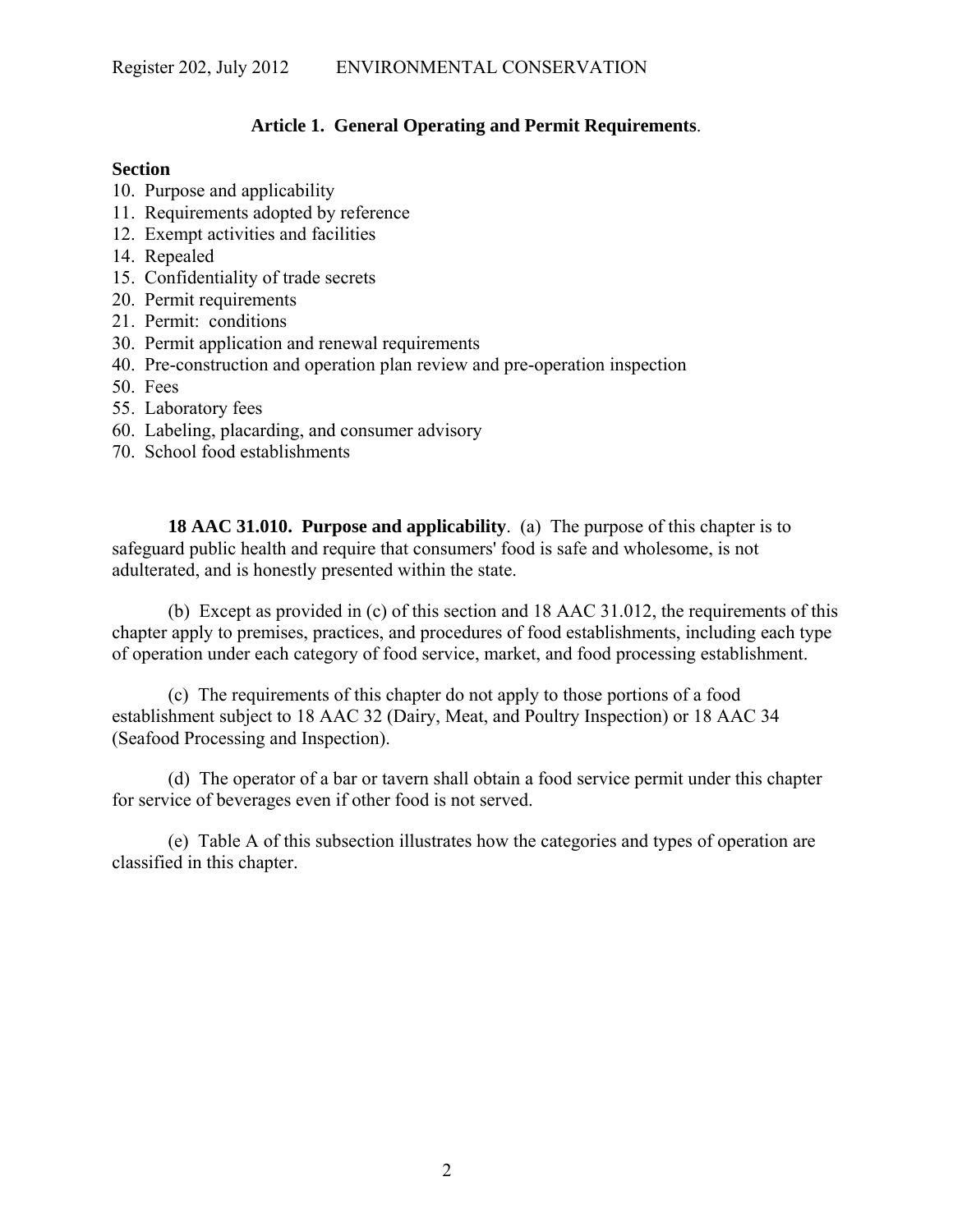| <b>TABLE A</b><br><b>FOOD ESTABLISHMENTS</b>                                                                                                                                                                                                                                                                                                                                                                                                                                                                                                                                                                                                                                                            |                                                 |  |  |  |
|---------------------------------------------------------------------------------------------------------------------------------------------------------------------------------------------------------------------------------------------------------------------------------------------------------------------------------------------------------------------------------------------------------------------------------------------------------------------------------------------------------------------------------------------------------------------------------------------------------------------------------------------------------------------------------------------------------|-------------------------------------------------|--|--|--|
|                                                                                                                                                                                                                                                                                                                                                                                                                                                                                                                                                                                                                                                                                                         | <b>Categories of Food Establishments</b>        |  |  |  |
| <b>FOOD SERVICE</b><br><b>FOOD PROCESSING</b><br><b>MARKET</b><br><b>ESTABLISHMENT</b>                                                                                                                                                                                                                                                                                                                                                                                                                                                                                                                                                                                                                  |                                                 |  |  |  |
|                                                                                                                                                                                                                                                                                                                                                                                                                                                                                                                                                                                                                                                                                                         | <b>Types of Operations Within Each Category</b> |  |  |  |
| convenience store<br>acidifying<br>restaurant<br>curing<br>grocery<br>delicatessen<br>grocery portion of a supermarket<br>dehydrating<br>takeout or drive-in<br>retail meat market<br>thermal processing, low-acid food<br>caterer<br>retail seafood market<br>reduced-oxygen packaging<br>limited food service<br>retail bakery<br>bakery<br>temporary food service<br>food bank<br>bottled beverage<br>mobile food unit<br>mobile retail vendor<br>ice<br>kiosks<br>warehouse<br>jam, jelly, syrup, confections<br>schools<br>food salvager<br>other similar operations<br>institution<br>other similar operations<br>bar or tavern<br>club or organization<br>labor camp<br>other similar operations |                                                 |  |  |  |

(Eff. 5/18/97, Register 142; am 12/19/99, Register 152; am 6/28/2001, Register 158)

| <b>Authority:</b> AS 17.20.005 | AS 17.20.072 | AS 17.20.290 |
|--------------------------------|--------------|--------------|
| AS 17.20.010                   | AS 17.20.180 | AS 44.46.020 |
| AS 17.20.020                   |              |              |

**Editor's note:** Frequently used terms such as "food establishment," "food processing establishment," "food service," "market," "operation," and "operator" are defined at 18 AAC 31.990.

If an operator's activities involve interstate commerce, additional requirements of the United States Food and Drug Administration (FDA) and the United States Department of Agriculture (USDA) may apply.

**18 AAC 31.011. Requirements adopted by reference.** (a) The following federal requirements are adopted by reference:

(1) the definition of "meat," as set out in 9 C.F.R. 301.2 (Definitions), revised as of January 1, 2006;

(2) the definition of "poultry," as set out in 9 C.F.R. 381.1(b) (Definitions), revised as of January 1, 2006;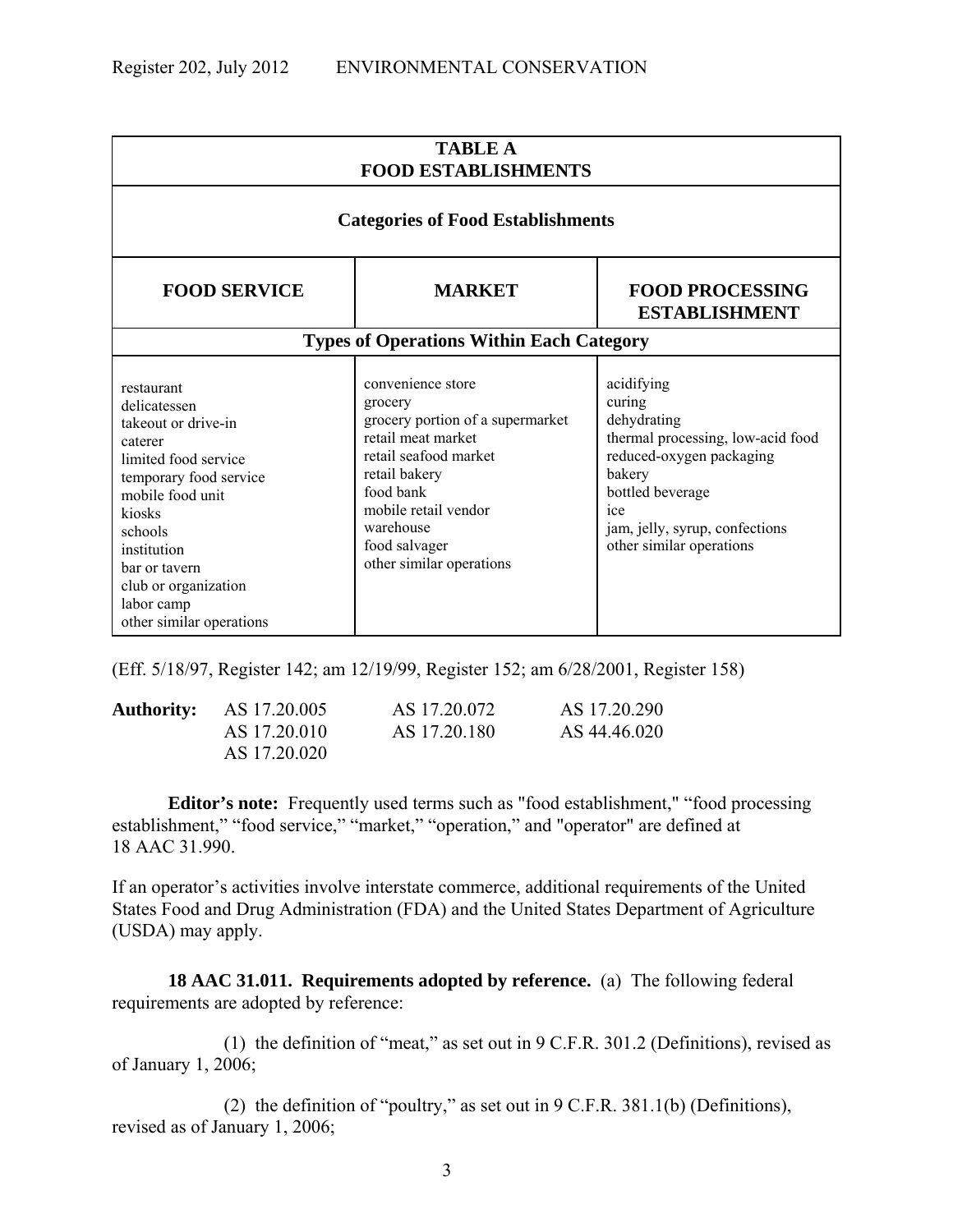(3) 7 C.F.R. Part 56 (Voluntary Grading of Shell Eggs), revised as of January 1, 2006;

(4) 9 C.F.R. Part 317 (Labeling, Marking Devices, and Containers), revised as of January 1, 2006;

(5) 9 C.F.R. Part 319 (Definitions and Standards of Identity or Composition), revised as of January 1, 2006;

(6) 9 C.F.R. 381.125(b) (Special Handling Label Requirements: Safe Handling Instructions), revised as of January 1, 2006;

(7) 9 C.F.R. 424.21 (Use of Food Ingredients and Sources of Radiation), revised as of January 1, 2006;

(8) 9 C.F.R. Part 590 (Inspection of Eggs and Egg Products), revised as of January 1, 2006;

(9) 21 C.F.R. Part 101 (Food Labeling), revised as of April 1, 2006;

(10) 21 C.F.R. Part 113 (Thermally Processed Low-Acid Foods Packaged in Hermetically Sealed Containers), revised as of April 1, 2006;

(11) 21 C.F.R. Part 114 (Acidified Foods), revised as of April 1, 2006;

(12) 21 C.F.R. Parts 130 – 186, revised as of April 1, 2006;

(13) 40 C.F.R. Part 180 (Tolerances and Exemptions from Tolerances for Pesticide Chemicals in Food), revised as of July 1, 2006.

(b) The following publications are adopted by reference:

(1) *Sanitarian & Health Official Guide, Portable Restroom Requirements at Special Events & Crowd Gatherings, Determination of Portable Sanitation Requirements at Large Public Events*, revised as of May 25, 1984, Center for Business and Industrial Studies, University of Missouri-St. Louis;

(2) *Hazard Analysis and Critical Control Point Principles and Application Guidelines*, revised as of August 14, 1997, National Advisory Committee on Microbiological Criteria for Foods;

(3) *Fish and Fisheries Products Hazards and Controls Guidance*, Third Edition, revised as of June 2001, Table #3-1 (Potential Vertebrate Species Related Hazards) and Table #3-2 (Potential Invertebrate Species Related Hazards), United States Food and Drug Administration;

(4) *International Mechanical Code (I.M.C.)*, 2006 Edition, Chapter 5, Sections 506-509, International Code Council, Inc.;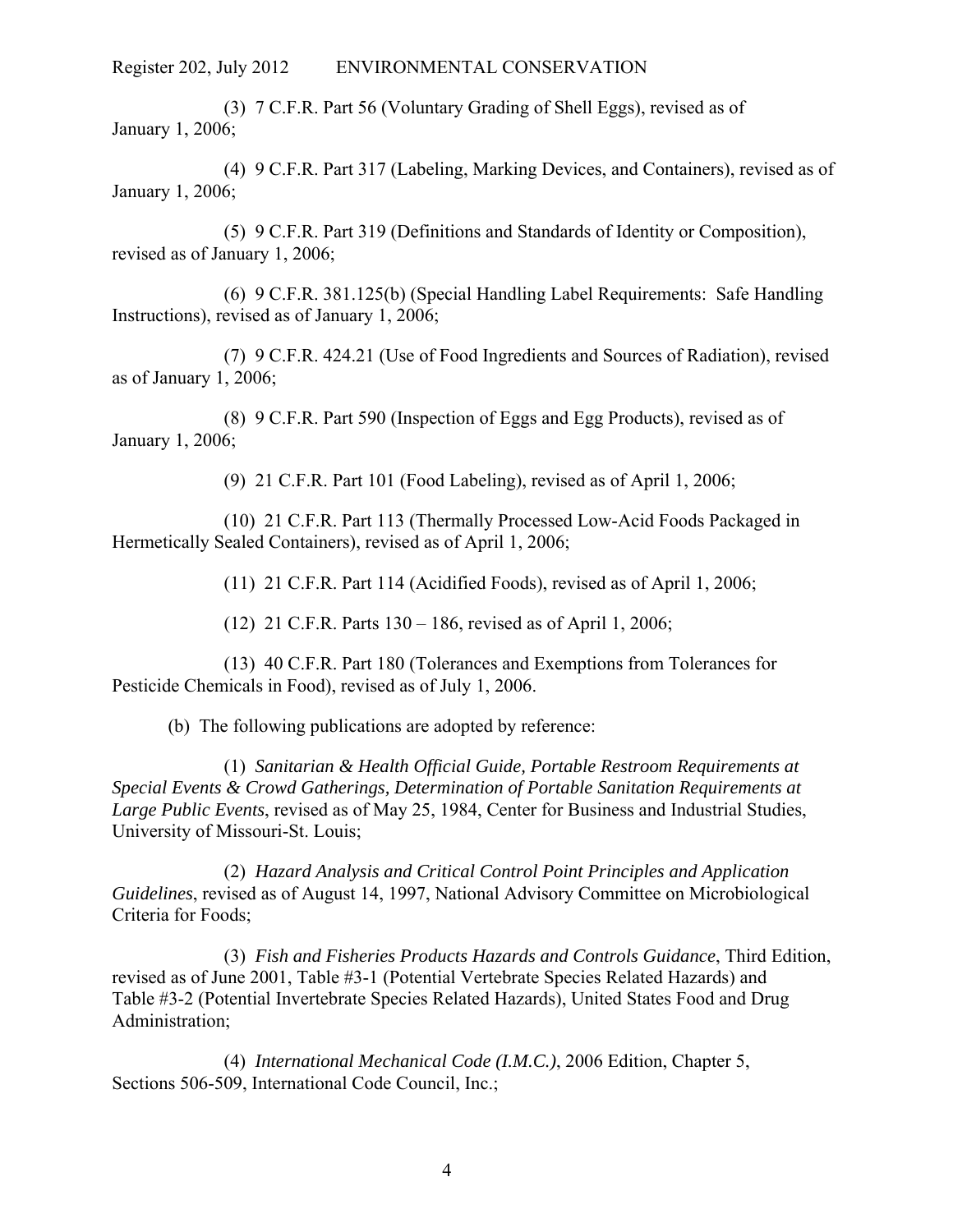(5) *NSF/ANSI International Standard 25 – 2002, Vending Machines for Food and Beverages*, revised as of December 26, 2002, National Sanitation Foundation (NSF);

(6) *Standard for the Sanitary Design and Construction of Food and Beverage Vending Machines*, revised as of October 2003, National Automatic Merchandising Association (NAMA);

(7) *The Seafood List, FDA's Guide to Acceptable Market Names for Seafood Sold in Interstate Commerce 1993*, United States Food and Drug Administration;

(8) *Standard Methods for the Examination of Water and Wastewater*, 20th Edition, January 1, 1999, American Public Health Association, American Water Works Association, & Water Environment Federation. (Eff. 6/28/2001, Register 158; am 12/28/2006, Register 180)

| <b>Authority:</b> | AS 17.20.005 | AS 17.20.040 | AS 17.20.290 |
|-------------------|--------------|--------------|--------------|
|                   | AS 17.20.010 | AS 17.20.072 | AS 44.46.020 |
|                   | AS 17.20.020 | AS 17.20.180 |              |

**Editor's note:** The documents adopted by reference in 18 AAC 31.011 may be reviewed at the department's Anchorage, Fairbanks, and Juneau offices. *The Hazard Analysis and Critical Control Point Principles and Application Guidelines* are available from the National Advisory Committee on Microbiological Criteria for Foods at that organization's website: http://www.cfsan.fda.gov/~comm/nacmcfp.html. *Vending Machines for Food and Beverages* (*NSF/ANSI 25*) may be obtained from NSF International, 789 North Dixboro Road, Ann Arbor, MI 48105, telephone (800) 673-8010 or at that organization's website: www.nsf.org. The *Standard for the Sanitary Design and Construction of Food and Beverage Vending Machines*  may be obtained from the National Automatic Merchandising Association, 20 N. Wacker Drive, Suite 3500, Chicago, IL 60606-3102, telephone (312) 346-0370 or at that organization's website: www.vending.org. The *Sanitarian & Health Official Guide, Portable Restroom Requirements at Special Events & Crowd Gatherings, Determination of Portable Sanitation Requirements at Large Public Events* may be obtained from The Center for Business and Industrial Studies, University of Missouri, One University Boulevard, St. Louis, Missouri 63121-4400, telephone: (314) 516-6108. The *Seafood List, FDA's Guide to Acceptable Market Names for Seafood Sold in Interstate Commerce 1993* is available from the department. *Standard Methods for the Examination of Water and Wastewater* may be ordered from the American Public Health Association, Publication Sales, Department 5037, 800 I Street N.W., Washington, DC 20001- 3710, telephone (202) 777-2462. The *International Mechanical Code* may be ordered from the International Conference of Building Officials (ICBO), 5360 Workman Mill Road, Whittier, CA 90601-2298, telephone (800) 786-4452 or (562) 699-0541. *Fish and Fisheries Products Hazards and Controls Guidance* may be obtained from the Center for Food Safety and Applied Nutrition, Office of Seafood; United States Food and Drug Administration, Office of Seafood, 5100 Paint Branch Parkway, College Park, Maryland, 20740, telephone (301) 436-2300, facsimile (301) 436-2601, or at that organization's website: http://www.cfsan.fda.gov/~comm/haccp4.html.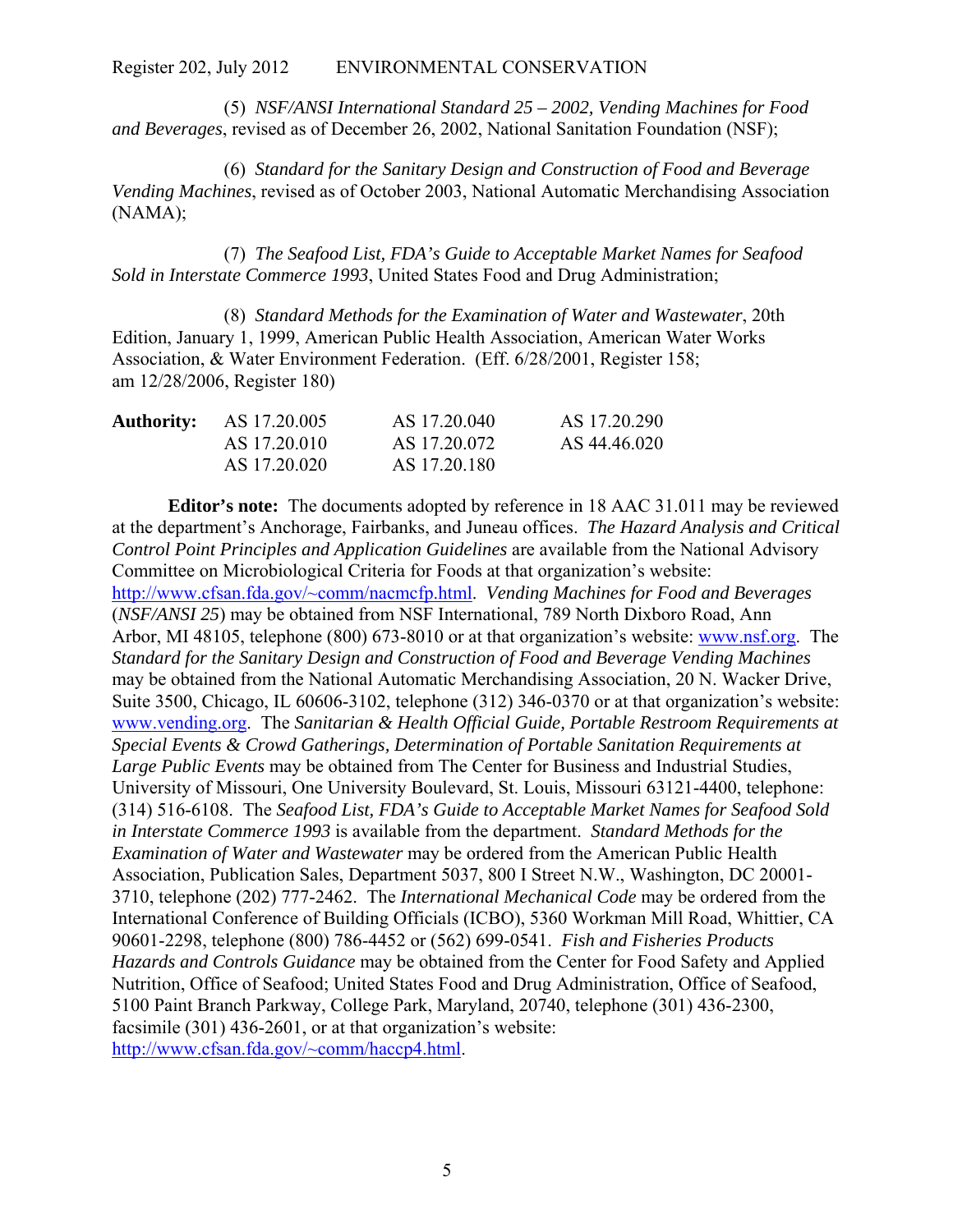**18 AAC 31.012. Exempt activities and facilities.** (a) Except for meat, poultry, or a food product containing meat or poultry, the processing, preparation, packaging, and sale of food that is designated a nonpotentially hazardous food under 18 AAC 31.985(c) is not subject to this chapter if the individual who is processing, preparing, packaging, and selling the food product

(1) has, and can provide to the department and consumers, detailed knowledge about the ingredients of the food product, and about how the food product was processed, prepared, and packaged;

(2) has, and can provide to the department, for each food product being processed, prepared, and packaged under this subsection, documentation of the food product's

- (A) formulation or recipe;
- (B) pH value; and
- (C) water activity value;
- (3) processes, prepares, and packages the food product in this state;

(4) labels a food product that is packaged with the individual's

(A) Alaska business license number issued under 12 AAC 12; or

(B) name, physical address, and telephone number;

(5) restricts the total gross receipts of sales of all food products sold under this subsection to less than \$25,000 within a calendar year;

(6) sells the food product in this state, directly to consumers; a food product sold under this subsection may not be distributed wholesale or by mail order or consignment; and

(7) displays conspicuously to consumers the statement "THESE PRODUCTS ARE NOT SUBJECT TO STATE INSPECTION," if the food is not processed, prepared, or packaged in a permitted, approved, or inspected facility; to comply with this paragraph, the statement must be

 (A) set out on a card, placard, or sign that is conspicuously posted at the point of sale; or

 (B) conspicuously displayed on the label of each food product that is packaged.

(b) Except as otherwise provided in this subsection, the following activities and facilities are not subject to this chapter:

(1) the sale, extraction, or packaging of raw honey;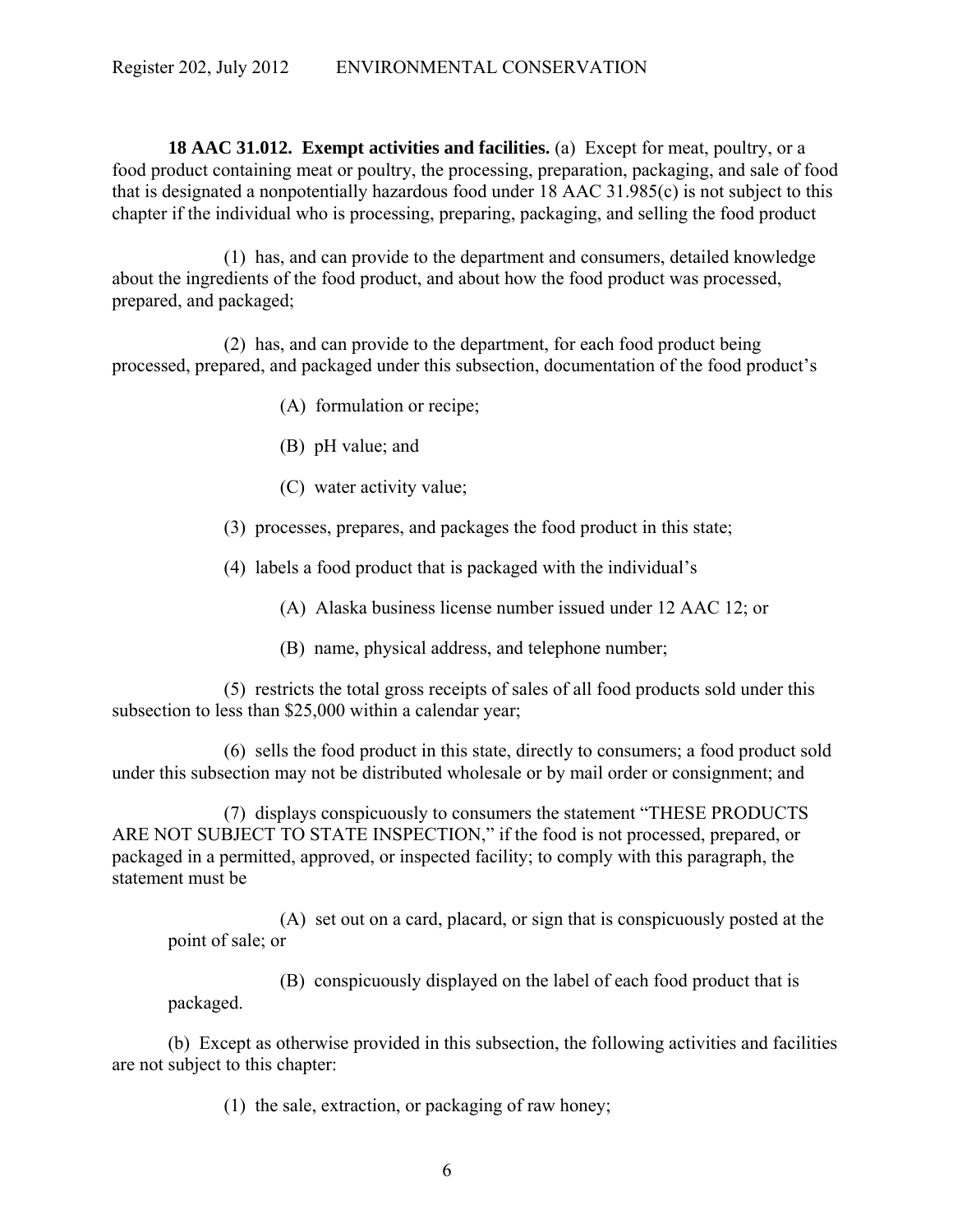(2) custom processing of an individual's sport-caught seafood or game meat, except as provided under 18 AAC 34 for smoking or thermal processing of seafood;

(3) the packaging and sale of raw, whole vegetables, herbs, microgreens, and fruit if the vegetables, herbs, microgreens, and fruit are offered

(A) in their natural state; or

(B) after rinsing, trimming of unnecessary parts, or separating greens from

roots;

(4) the harvesting and evaporation of tree sap; however, further processing for wholesale distribution of tree sap, including packaging, is subject to this chapter;

(5) the harvesting or cleaving of glacier ice if the glacier ice is exported from the state without further processing;

(6) the preparation and serving of

 (A) food at a foster home or foster group home, if the facility is required to have a license from the Department of Health and Social Services under AS 47.32 and 7 AAC 50;

 (B) food at a child car home or child care group home, if the facility is required to have a license from the Department of Health and Social Services under AS 47.32 and 7 AAC 57;

(C) food at an assisted living home, if the assisted living home

(i) has five or fewer residents; and

 (ii) is required to have a license from the Department of Health and Social Services under AS 47.32, AS 47.33 and 7 AAC 75;

 (D) snacks at a child care facility if the child care facility is required to have a license from the Department of Health and Social Services under AS 47.32 and 7 AAC 57: and

 (E) food at a camp that is set up for no more than 14 days at a single location to support a group of 24 individuals or less.

(c) Except as otherwise provided in this subsection, the following facilities and events are not subject to this chapter;

(1) a business, including a gas station, gift shop, video store, student store, or packaged liquor store, that sells only one or more of the following types of food:

(A) prepackaged, nonpotentially hazardous food;

(B) fresh, uncut and unpeeled fruit or vegetables;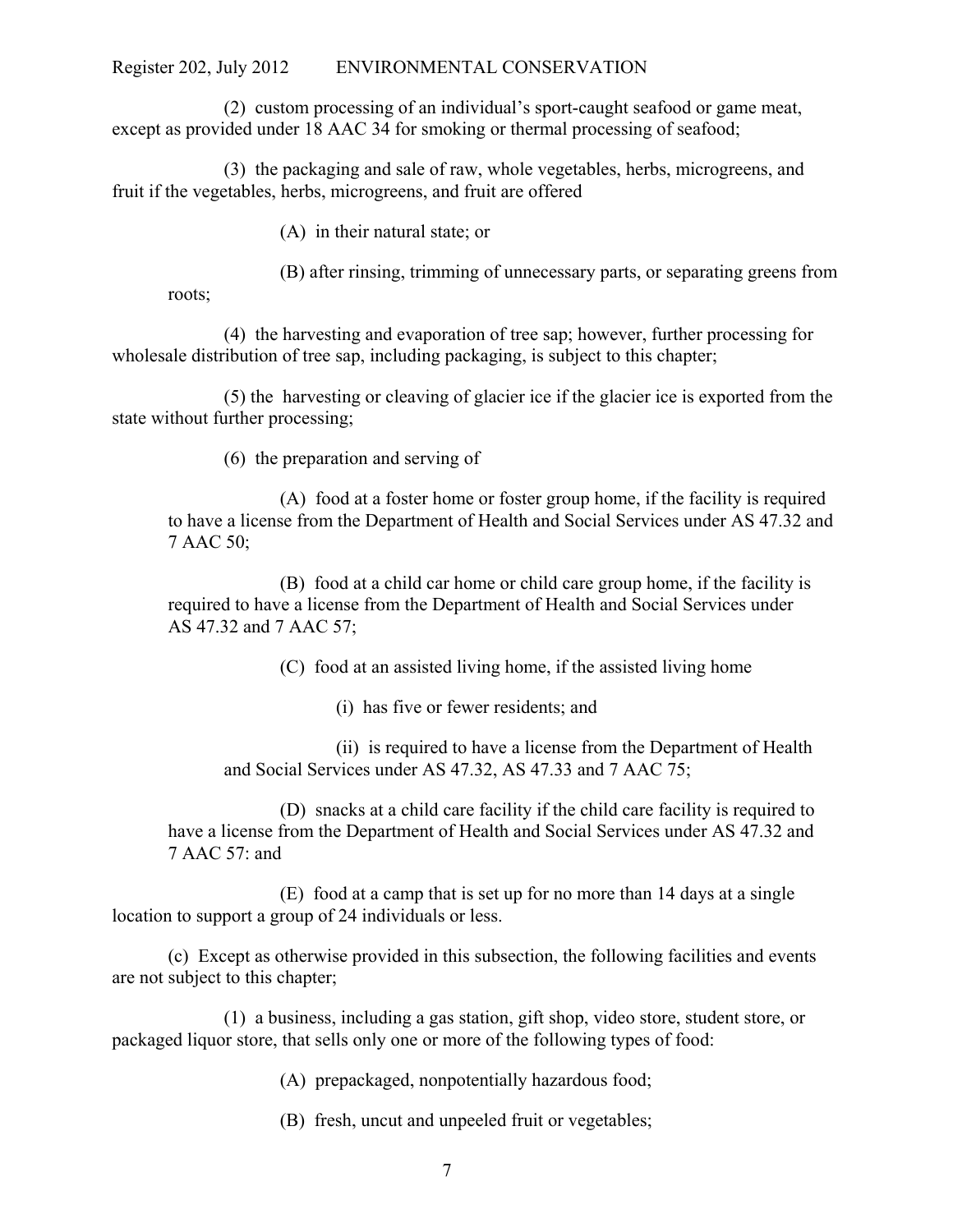(C) popcorn, including seasoned or caramel popcorn;

(D) cotton candy;

(E) prepackaged ice cream novelties;

(F) nonpotentially hazardous beverages that are prepackaged and dispensed directly from commercial containers or into single-service containers;

(G) coffee and tea with creamers and single-service items;

(2) a restricted food service transient occupancy establishment;

(3) a vending machine dispensing only nonpotentially hazardous food;

 (4) a family-operated business, if the business employs only family members, prepares and serves food only to those family members, and does not serve food to the public;

 (5) any of the following social events, if the food is prepared or provided by or for members of one of the following groups and that group's invited guests:

(A) a meeting or an event of an organization, association, or club;

(B) an activity of a church or other religious congregation;

(C) a gathering, such as a party, picnic, or potluck held by a neighborhood, community, family or office;

(D) a traditional Native potlatch;

 (6) an event advertised to the general public, if the primary purpose is to raise money in support of a political campaign or one individual's medical or other personal needs, and if

(A) the food is cooked and immediately served;

(B) the event does not exceed one day in length; and

(C) the number of events does not exceed three during a 90-day period;

 (7) a public open house where ready-to-eat, commercially processed appetizers are offered to the attendees of the open house for self-service if

 (A) a handwashing facility is provided for use by employees as described in 18 AAC 31.600(f)(6); and

 (B) an appetizer that contains a potentially hazardous food is held at an internal temperature of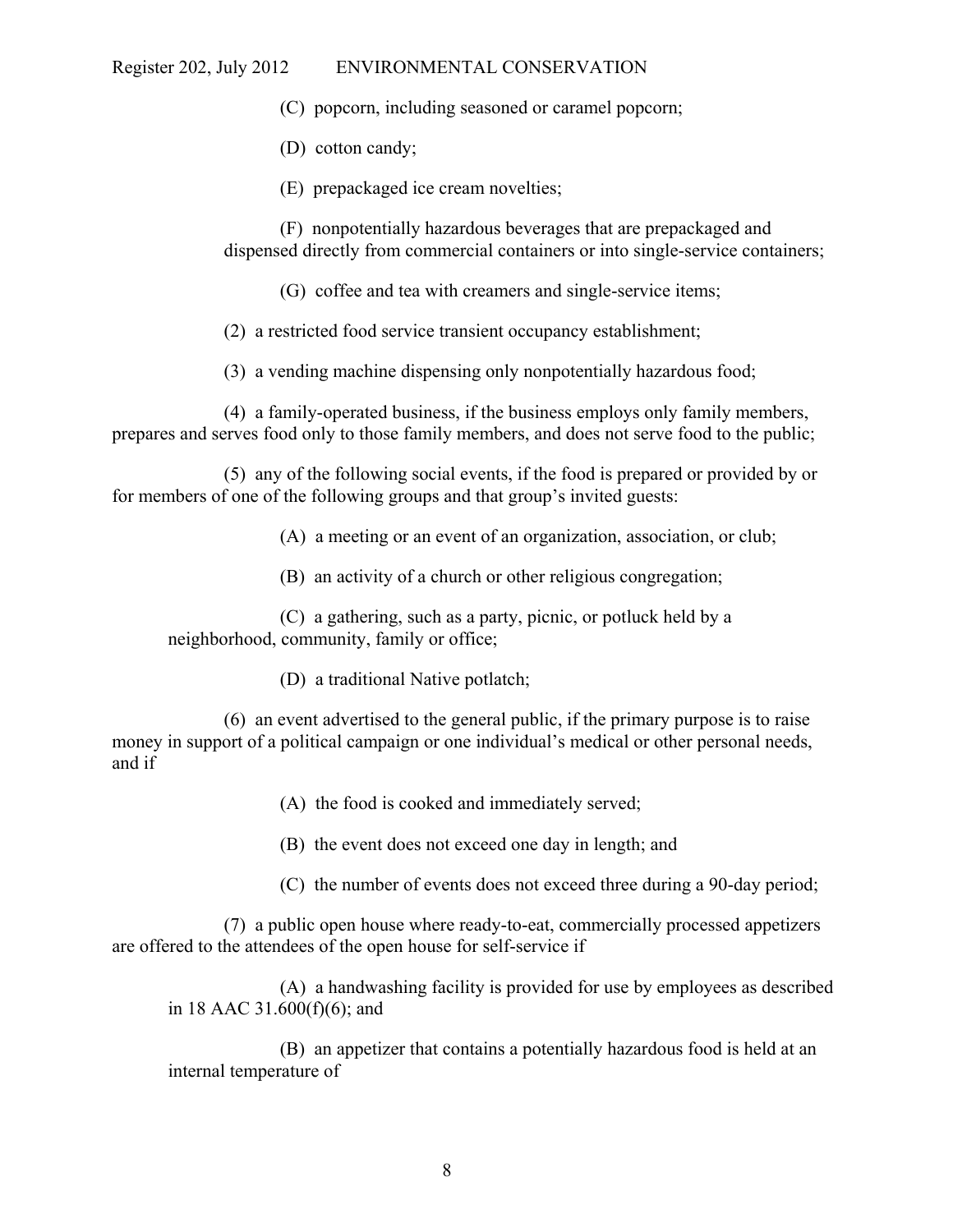(i) 41° F or below for cold-holding, except that eggs that have not been treated to destroy all viable *Salmonellae* must be stored in refrigerated equipment that maintains an ambient temperature of 45° F or below; and

(ii)  $135^{\circ}$  F or above for hot-holding, except rare beef, which must be kept at an internal temperature of 130° F or above;

(8) a temporary food service lasting one day or less if

(A) foods are served that

 (i) are pre-cooked, packaged, ready-to-eat, or commercially processed; and

 (ii) require no more than limited preparation, such as reheating, and minimal handling, such as assembly;

 (B) a handwashing facility is provided for use by employees as described in 18 AAC 31.600(f)(6); and

(C) potentially hazardous food is held at an internal temperature of

 (i) 41° F or below for cold-holding, except that eggs that have not been treated to destroy all viable *Salmonellae* must be stored in refrigerated equipment that maintains an ambient temperature of 45° F or below; and

(ii)  $135^{\circ}$  F or above for hot-holding, except rare beef, which must be kept at an internal temperature of 130° F or above;

(9) a bake sale; for purposes of this paragraph, "bake sale" means the occasional sale to the public, by an organization at a fundraising event or a seasonal event including a fair or bazaar, of bakery-type items including fruit or berry pies and cobblers, cakes, cookies, pastries, and breads; an individual who sells at a bake sale bakery-type items including pies, cakes, and pastries, that contain potentially hazardous fillings or toppings including custard, whipped cream, or meringue, must keep those foods refrigerated at 41° F or below after preparation and during the bake sale; potentially hazardous foods including sandwiches, stuffed breads, meat pies, and pizza may not be sold at a bake sale;

(10) a food establishment located within a national park, federal military installation, public health service hospital, or other federal facility where inspections and regulatory oversight are provided by the federal government.

(d) A food service that has a maximum capacity of 12 and that serves 12 individuals or less per day is subject to 18 AAC 31.900, 18 AAC 31.905, and 18 AAC 31.915, but is not subject to the remaining provisions of this chapter if

(1) food is from an approved source;

(2) food will be served immediately after preparation;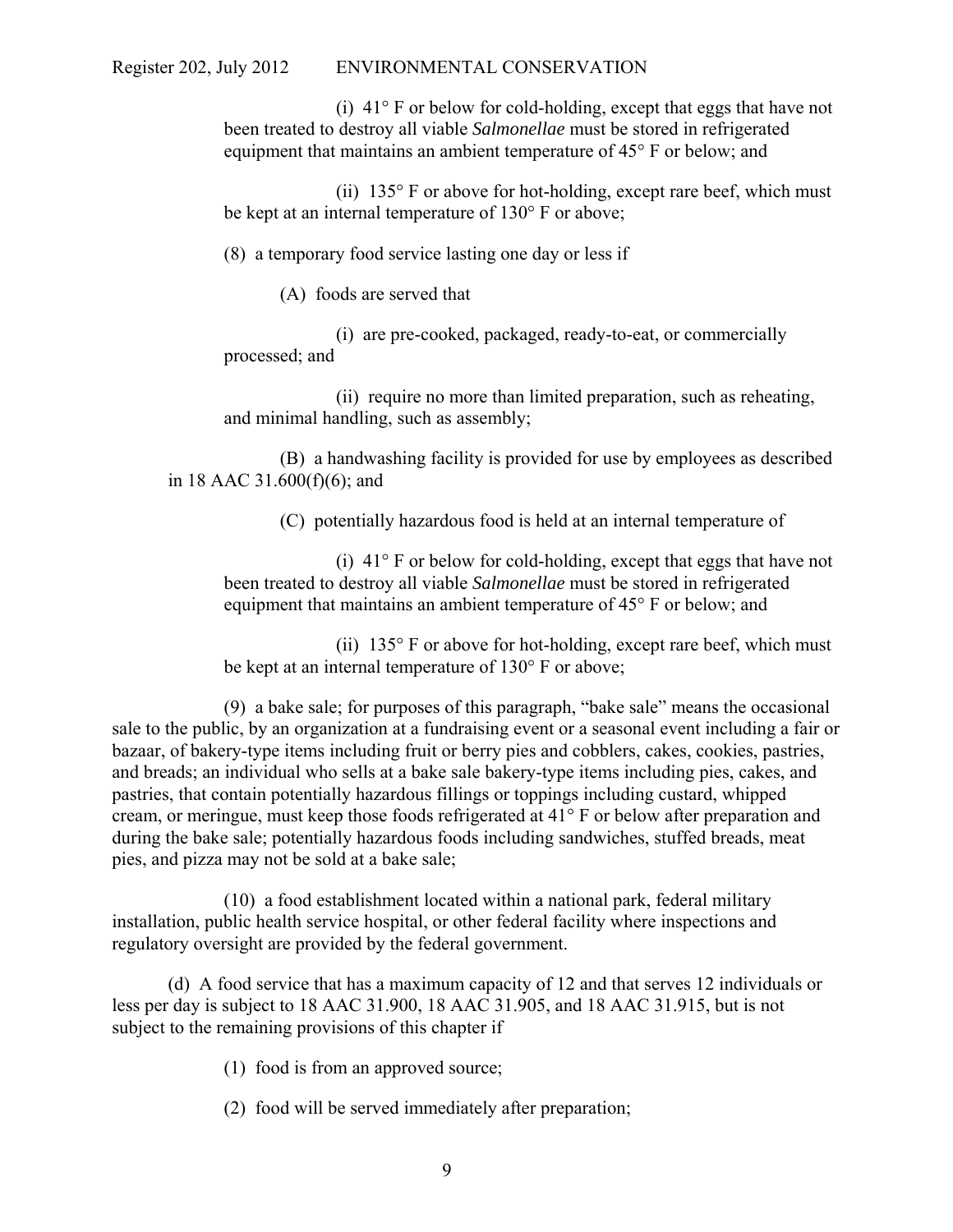(3) equipment supports the type of food and method of transportation, preparation, display, and service;

 (4) fixtures or other approved means are provided for handwashing, cleaning, and sanitizing food-contact surfaces, and cleaning the establishment;

(5) water is potable, or from an approved public water system; and

(6) wastewater is disposed of in an approved manner under 18 AAC 72.

(e) A food service that serves at a camp 24 individuals or less each day is subject to 18 AAC 31.050, 18 AAC 31.320 – 18 AAC 31.330, 18 AAC 31.900, 18 AAC 31.905, and 18 AAC 31.915, but is not subject to the remaining provisions of this chapter if

(1) food is from an approved source;

(2) food will be served immediately after preparation;

 (3) equipment supports the type of food and method of transportation, preparation, display, and service;

 (4) fixtures or other approved means are provided for handwashing, cleaning, and sanitizing food-contact surfaces, and cleaning the establishment;

(5) water is potable, or from an approved public water system; and

(6) wastewater is disposed of in an approved manner under 18 AAC 72.

(f) A business that manufactures ice for onsite retail sale and that is not a food establishment is subject to 18 AAC 31.900, 18 AAC 31.905, 18 AAC 31.915, but is not subject to the remaining provisions of this chapter if

(1) ice manufacturing is separated by partition, location, time, or another effective means from types of operations that might be a source of contamination or crosscontamination;

(2) ice is protected from contamination by employees handling the ice by the proper use of utensils, as specified in 18 AAC 31.220;

(3) employees handling ice wash their hands and exposed portions of their arms, as specified in 18 AAC 31.310;

(4) food-contact surfaces are washed, rinsed, and sanitized, as specified in 18 AAC 31.422 – 18 AAC 31.424, in a sink with at least three compartments at least once each day;

(5) ice bins are plumbed as specified in 18 AAC 31.515(d);

(6) at least one toilet facility, as specified in 18 AAC 31.520, and one handwashing facility, as specified in 18 AAC 31.525(a), is provided;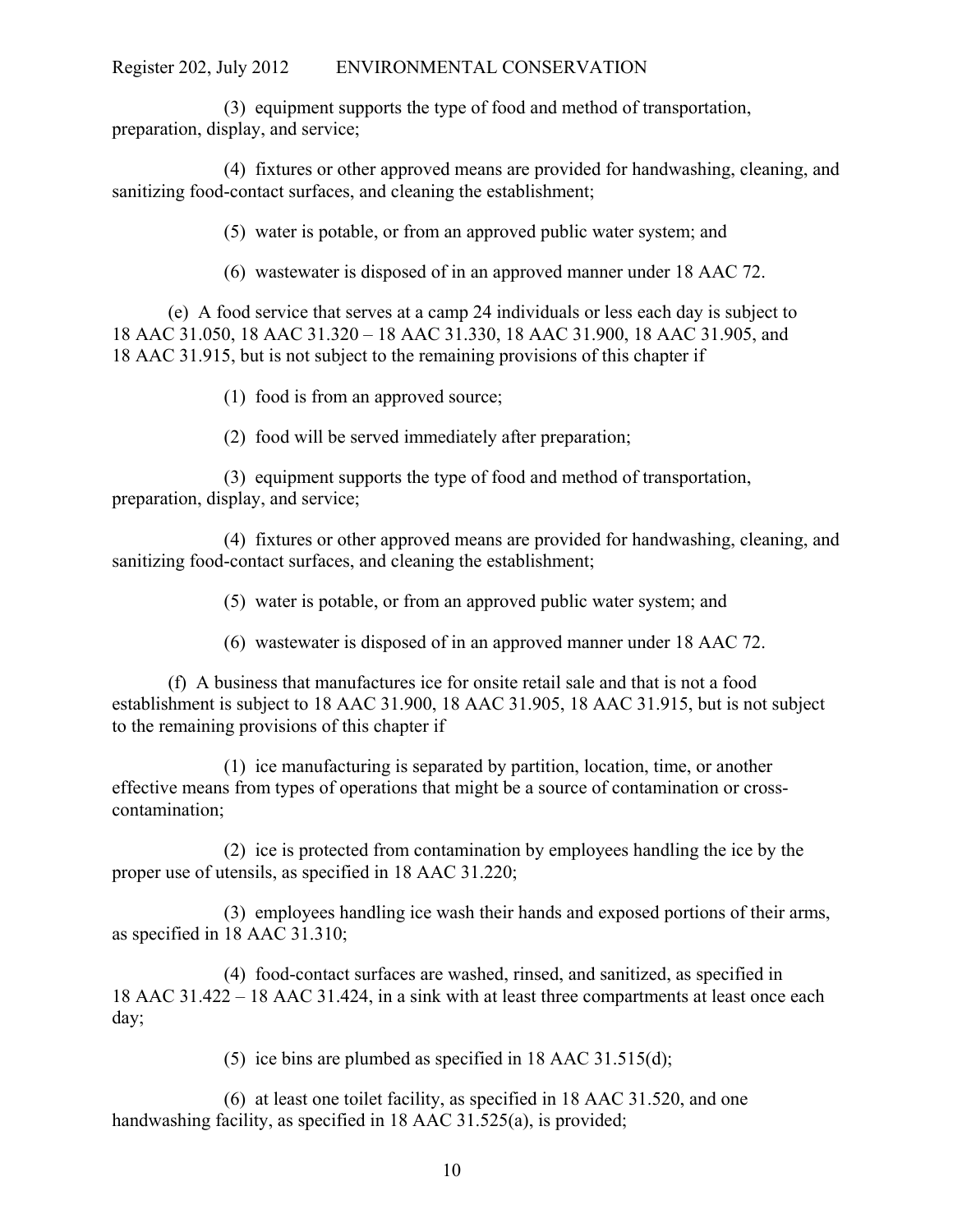(7) water is potable or from an approved public water system;

(8) wastewater is disposed of in a manner approved under 18 AAC 72; and

(9) each single-service ice bag is labeled with the name and address of the facility and the net weight of the ice.

(g) An exemption under this section does not relieve the operator from complying with other applicable statutes and regulations, including AS 17.20 (Food, Drug, and Cosmetic Act), AS 18.60.705 (State Plumbing Code), 18 AAC 30, 18 AAC 32, 18 AAC 34, 18 AAC 50, 18 AAC 60, 18 AAC 72, and 18 AAC 80. (Eff. 12/19/99, Register 152; am 6/28/2001, Register 158; am 6/23/2006, Register 178; am 12/28/2006, Register 180; am 06/24/2012, Register 202)

| <b>Authority:</b> | AS 17.20.005 | AS 17.20.020 | AS 17.20.290 |
|-------------------|--------------|--------------|--------------|
|                   | AS 17.20.010 | AS 17.20.180 | AS 44.46.020 |

**Editor's note:** Before 12/19/99, Register 152, the substance of 18 AAC 31.012 was located in 18 AAC 31.010. The history note for 18 AAC 31.012 does not reflect the history of that section's provisions before 12/19/99.

**18 AAC 31.014. Exemption by application.** Repealed. (Eff. 12/19/99, Register 152; am 6/28/2001, Register 158; repealed 12/28/2006, Register 180)

**18 AAC 31.015. Confidentiality of trade secrets**. (a) If it determines that disclosure is in the interests of public health and consumer protection, the department will require a person subject to this chapter to disclose a trade secret to the department to assist the department in evaluating a permit application or in determining compliance with this chapter. If the person disclosing the required information certifies in writing that public disclosure of the information, including information contained in a photograph taken by a department employee, would reveal a trade secret as defined in AS 45.50.940, the department will keep the information confidential while it determines if the public interest that would be served by disclosure is outweighed by the person's privacy interest. The department will continue to keep the information confidential if it finds the information is entitled to protection. If the department finds that the information is not entitled to protection, the department will notify the person disclosing the information in writing that the information will be subject to disclosure after 10 days. Unless ordered by a court to disclose the information, the department will keep the information confidential through the 10 day period, any administrative appeal of the department's finding initiated during the 10-day period, and any judicial appeal of the final agency decision.

(b) If it determines that disclosure is in the interests of public health and consumer protection, the department will disclose information that is confidential under this section under a continuing restriction of confidentiality to other departments of the state or United States or to a court

(1) to protect against an imminent threat to public health or safety;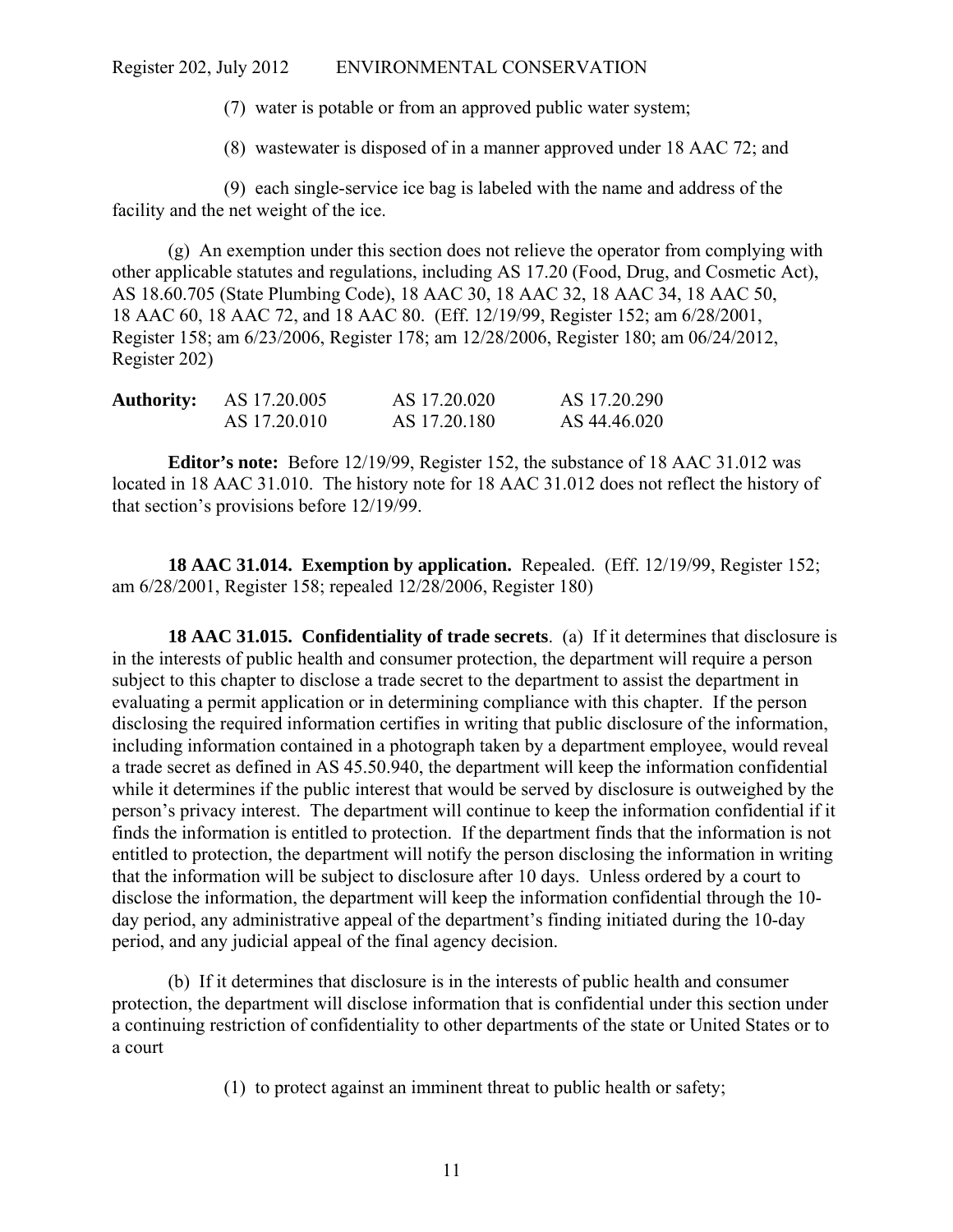(2) in a proceeding to deny, modify, or suspend a permit required under this chapter; or

(3) in pursuit of an enforcement activity.

(c) This section does not limit the department's authority to release confidential information during an emergency. (Eff. 5/18/97, Register 142; readopt 12/19/99, Register 152; am 6/28/2001, Register 158)

| <b>Authority:</b> | AS 17.20.005 | AS 17.20.070 | AS 17.20.200 |
|-------------------|--------------|--------------|--------------|
|                   | AS 17.20.010 | AS 17.20.072 | AS 17.20.220 |
|                   | AS 17.20.020 | AS 17.20.180 | AS 44.46.020 |

**Editor's note:** Effective 12/19/99, Register 152, the Department of Environmental Conservation readopted 18 AAC 31.015, without change, to affirm the validity of that section following statutory amendments made in ch. 72, SLA 1998. Chapter 72, SLA 1998 relocated department authority to adopt regulations in 18 AAC 31 from AS 03.05 to AS 17.20.

**18 AAC 31.020. Permit requirements.** (a) Except as provided in 18 AAC 31.070, a person may not operate a food establishment subject to this chapter, unless

(1) the department has approved plans submitted under 18 AAC 31.040;

(2) the person has paid each applicable fee required by 18 AAC 31.050; and

(3) the department has issued a permit under this section for each separate operation, as required by (e) of this section.

(b) A permit issued under this section

(1) is valid for the calendar year in which the permit is issued;

(2) may not be transferred; and

(3) must be posted conspicuously in public view in the food establishment.

(c) The operator of a bar or tavern shall obtain a food service permit under this chapter for service of beverages even if other food is not served.

(d) The department will not issue a permit to an operation in an occupied residential dwelling, except for an operation in

(1) a restricted food service transient occupancy establishment;

(2) a residential child care facility, if the facility is required to have a license from the Department of Health and Social Services under AS 47.32 and 7 AAC 50;

(3) a child care facility, if the child care facility is required to have a license from the Department of Health and Social Services under AS 47.32 and 7 AAC 57; or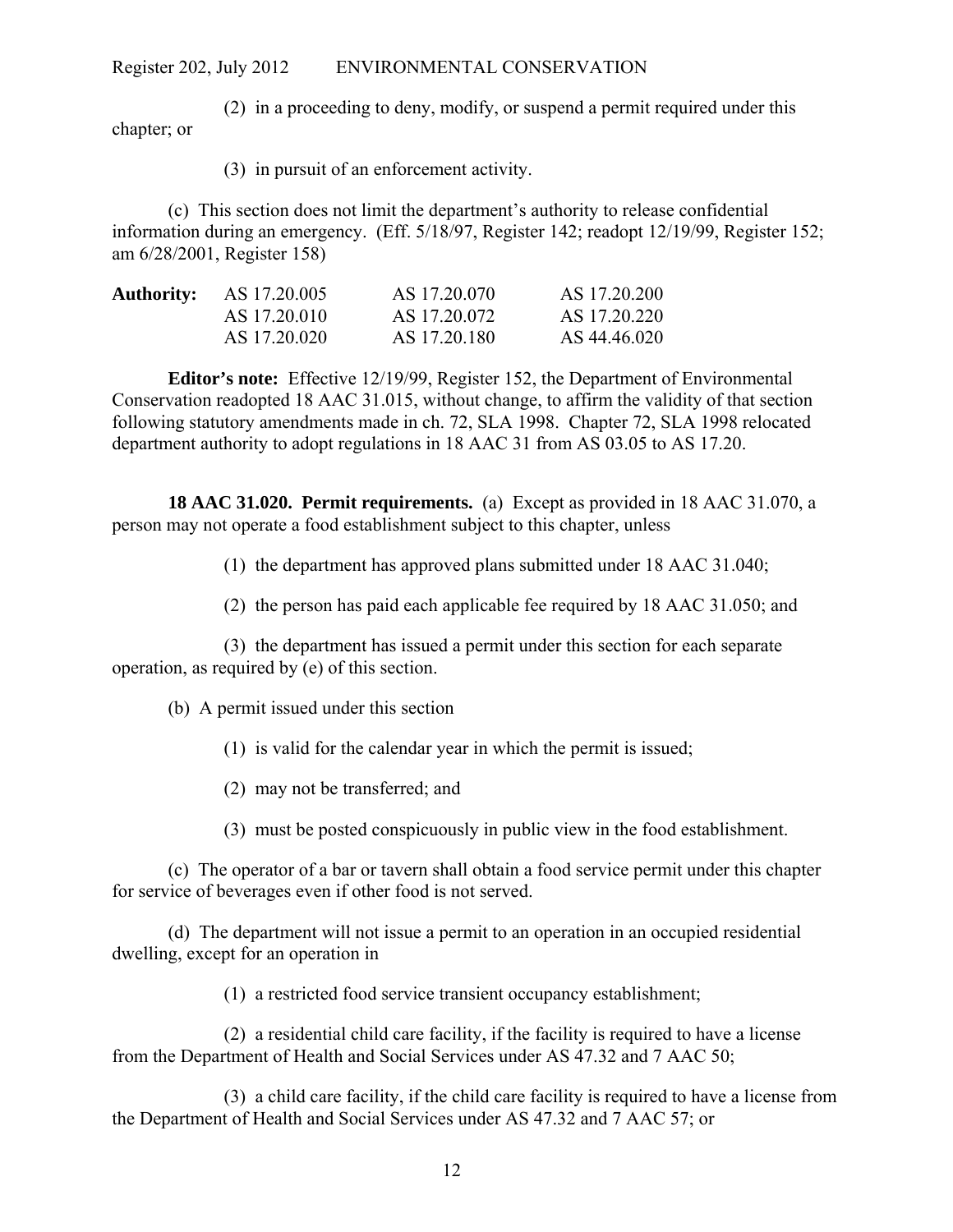(4) an assisted living home, if that facility is required to have a license from the Department of Health and Social Services under AS 47.32, AS 47.33, and 7 AAC 75.

(e) Except as otherwise provided in this section, each separate operation within a food establishment must have a separate permit. Operations that require a separate permit include

(1) a commissary, if not already permitted under this chapter as a food establishment; and

(2) each operation if two or more operations share some facilities, such as warewashing, refrigerator, freezer, or storage areas, but the preparation or processing area and the display or service area of each operation are segregated by distance or time; segregation by time occurs if different operations use the same areas at different times of the day.

(f) A separate

(1) food service permit is not required for

(A) a food establishment permitted under this chapter if

(i) customers serve themselves with individual prepackaged foods that may be heated; and

(ii) the establishment provides single-service tableware and condiments;

(B) service of food at an auxiliary site, such as a banquet room, snack room at a labor camp, additional service area, or pushcart, if

(i) the auxiliary site is located on the same premises as the permitted food service and has the same operator as the permitted food service; and

(ii) food preparation occurs at the permitted food service;

(C) a food demonstration station at a market permitted under this chapter

if

(i) the market has a permitted food service within the market; and

(ii) all preparation occurs at the permitted food service, except for final cooking or portioning at the station;

(D) a mobile food unit permitted under this chapter that is operating as a temporary food service;

(E) a food service permitted under this chapter that is also operating as a caterer outside the permitted establishment if all preparation, except final cooking, reheating, or portioning at the site, occurs at the permitted establishment;

(F) a beverage-dispensing portion of a bar or tavern with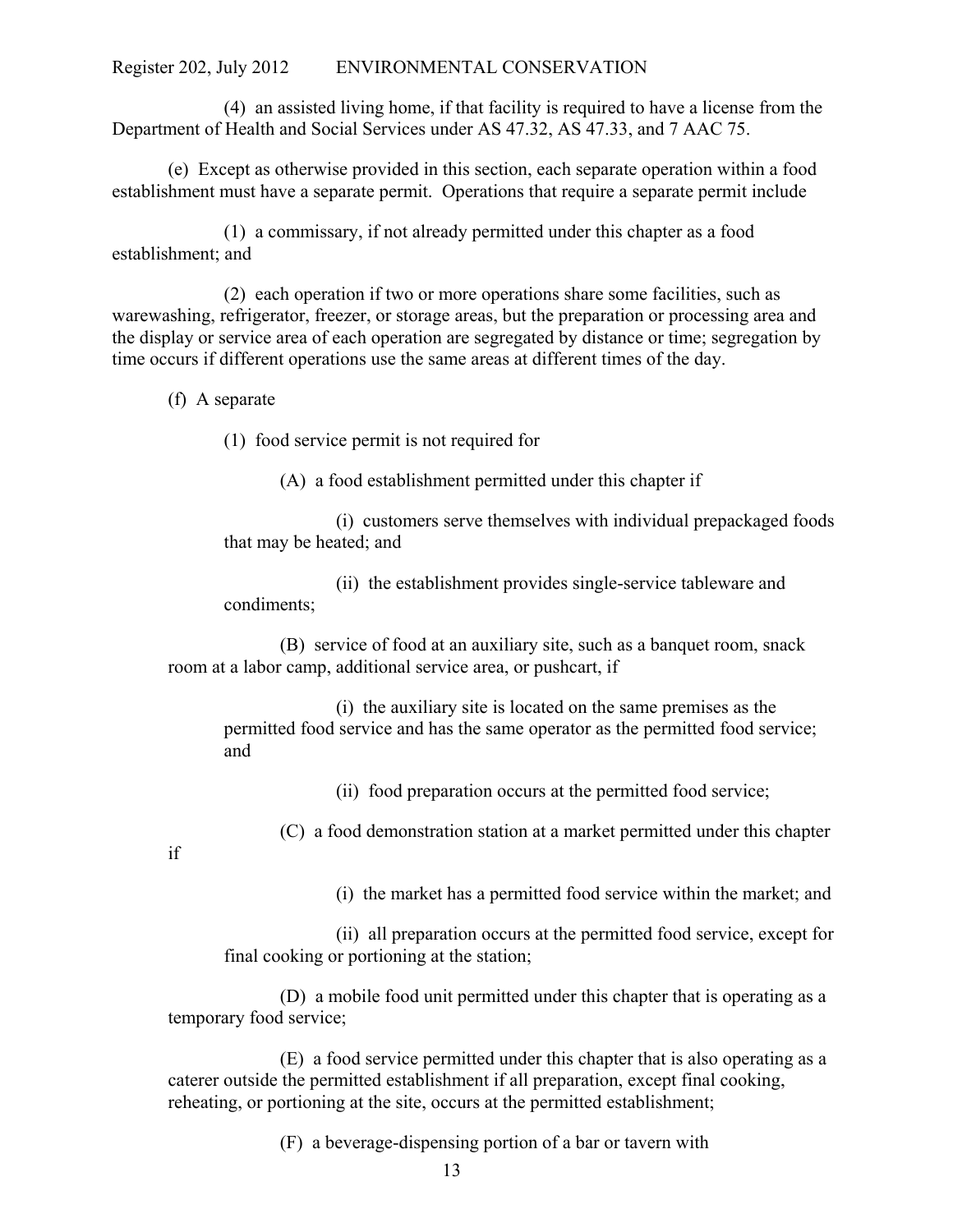(i) a limited food service at the bar or tavern; or

- (ii) an additional food service at the bar or tavern;
- (2) food processing permit is not required for

(A) a food service permitted under this chapter that is also

(i) manufacturing ice for use within the establishment or for onsite retail sale;

(ii) roasting coffee for use within the establishment or for onsite retail sale; or

(iii) processing food for wholesale distribution;

(B) a seafood processor permitted under 18 AAC 34; this exception also applies to a seafood processor permitted under 18 AAC 34 that, in addition to processing seafood, processes non-seafood products at the permitted facility using the same types of processes for the non-seafood products as are permitted under 18 AAC 34 for the seafood products; however, the seafood processor must comply with other applicable provisions of this chapter for the non-seafood products; or

(C) a food service or market permitted under this chapter that also

(i) acidifies, cures, dehydrates, or thermal processes low-acid

food;

(ii) reduced oxygen packages under  $18$  AAC  $31.760(c)$ ;

(iii) conducts a limited amount of processing, such as the trimming or cutting of produce, or the slicing of processed meat and cheese; or

(iv) provides retail customer self-service to change the form of a food, such as for juice squeezing or the grinding of nuts or coffee; and

(3) market permit is not required for a sales counter or other display area

(A) that is used primarily for the retail sale of products processed within that facility; and

(B) that is located within

(i) a meat processing facility under mandatory or voluntary USDA inspection;

(ii) a seafood processing facility permitted under 18 AAC 34; or

(iii) a processing facility permitted under this chapter.

(g) A permit for a temporary food service, limited food service, kiosk, or mobile food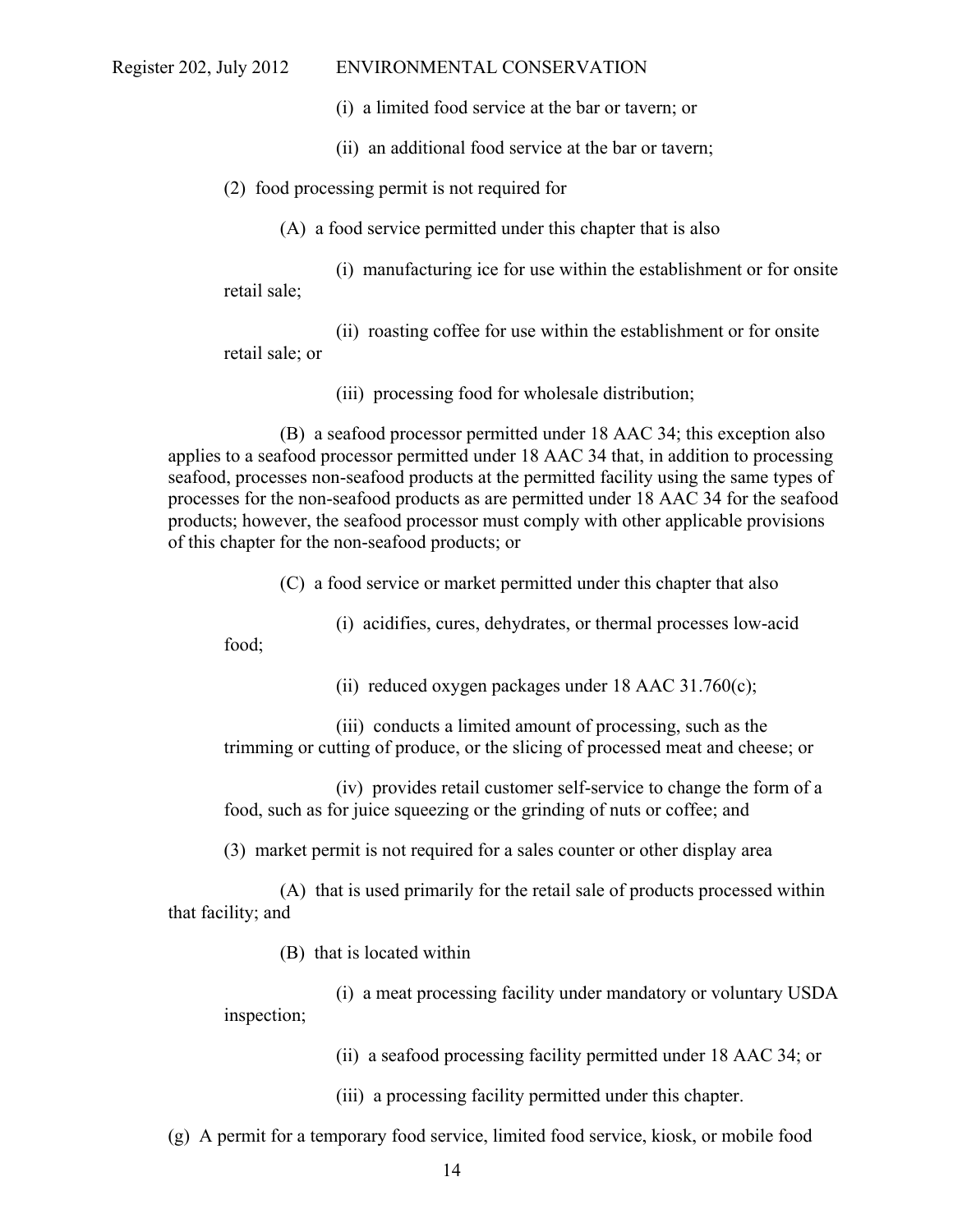unit issued under this section is valid

(1) only for service of the food approved for that operation at the time of application; and

(2) for a temporary food service, for no more than 21 consecutive days in conjunction with a single event, or, if operating at the same location, no more than two days in any one week, for no more than 120 days total. (Eff. 5/18/97, Register 142; am 12/19/99, Register 152; am 12/23/99, Register 152; am 12/31/2000, Register 156; am 6/28/2001, Register 158; am 12/28/2006, Register 180)

| <b>Authority:</b> AS 17.20.005 | AS 17.20.180 | AS 44.46.020 |
|--------------------------------|--------------|--------------|
| AS 17.20.070                   | AS 17.20.200 | AS 44.46.025 |
| AS 17.20.072                   |              |              |

**Editor's note:** Operators who process food products that contain meat as an ingredient or that are multi-ingredient meat products that will be sold for resale by another retailer may be subject to the regulations of the United States Department of Agriculture (USDA).

**18 AAC 31.021. Permit: conditional.** (a) The department will issue a conditional permit if the department determines that a conditional permit serves the interests of public health and consumer protection, and if

(1) for a new or extensively remodeled food establishment, the initial evaluation or plan review indicates

(A) the establishment is not in compliance with this chapter;

(B) a risk factor or intervention violation or imminent health hazard does not exist; and

(C) the operator agrees to correct violations within a specified period of time in accordance with 18 AAC 31.900;

(2) for an existing facility, a letter of agreement, negotiated order, compliance order, uniform summons and complaint, or other enforcement and compliance action has been issued by the department and signed by the operator of the food establishment for one or more violations of 18 AAC 30, this chapter, 18 AAC 32, 18 AAC 34, 18 AAC 72, or 18 AAC 80;

(3) public water system plans have been submitted for department review as required by 18 AAC 31.030, but have not been reviewed by the department; or

(4) the operator of an existing food establishment makes a written request to the department to establish a fee payment schedule, not to exceed six months, for fees incurred under 18 AAC 31.050; a request submitted under this paragraph must include

- (A) the reason for the request; and
- (B) the proposed fee payment schedule.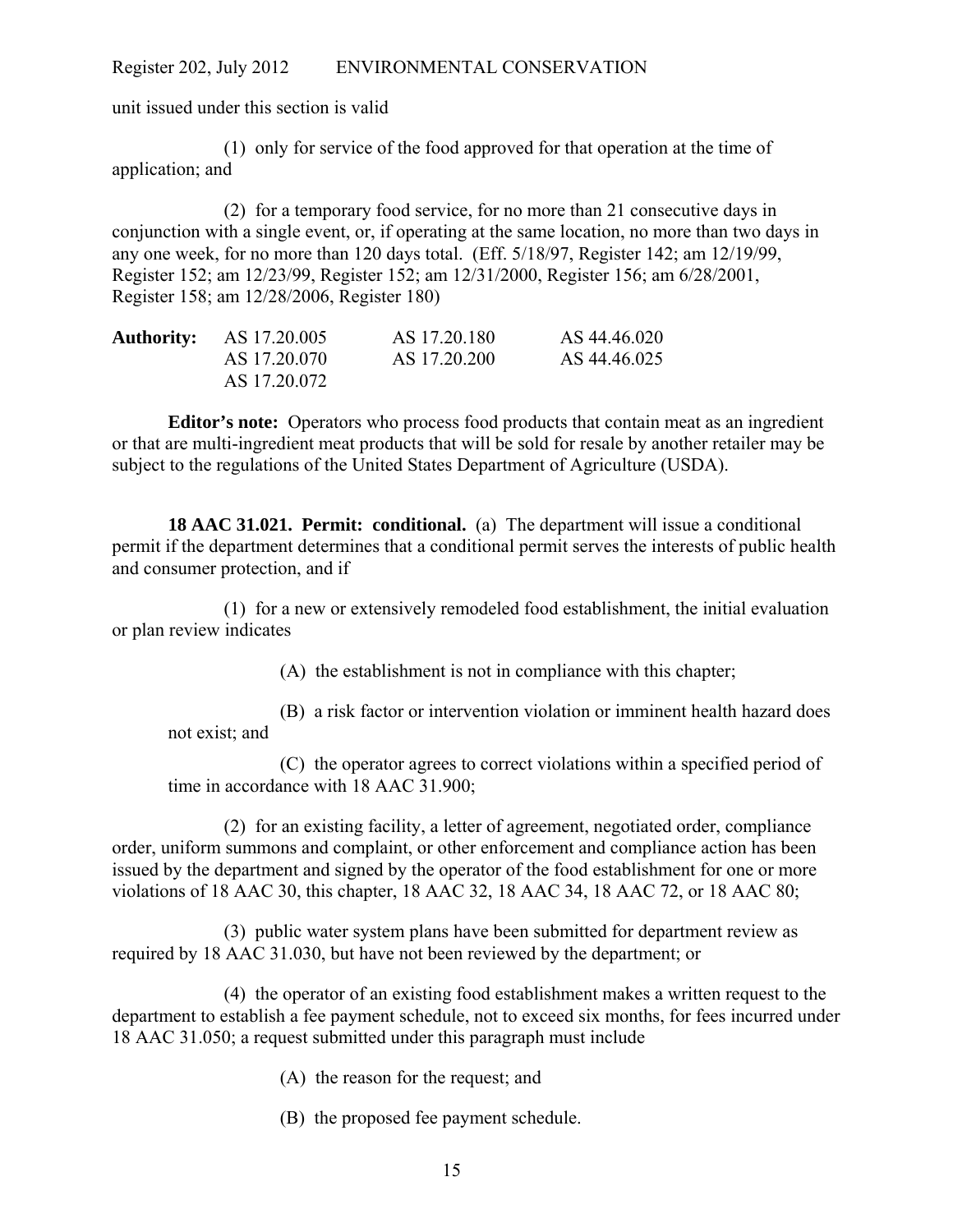(b) In a conditional permit issued under (a) of this section, the department will specify

(1) each violation and the date set under 18 AAC 31.900 by which the violations must be corrected; or

(2) the fee payment schedule agreed upon under (a)(4) of this section. (Eff. 12/28/2006, Register 180)

| <b>Authority:</b> AS 17.20.005 | AS 17.20.180 | AS 44.46.020 |
|--------------------------------|--------------|--------------|
| AS 17.20.070                   | AS 17.20.200 | AS 44.46.025 |
| AS 17.20.072                   |              |              |

**18 AAC 31.030. Permit application and renewal.** (a) At least 30 days before construction, commencing operation, or a change in the operator of a food establishment, an applicant shall apply for a permit for each type of operation at a food establishment subject to the permit requirements of 18 AAC 31.020, using a form provided by the department. A separate form is not required for each type of operation.

(b) Except for a temporary food service subject to (d) of this section, an application submitted under this section

(1) must identify each type of operation within the food establishment;

(2) must be accompanied by the permit fee required by 18 AAC 31.050 for each type of operation; and

(3) for a new or extensively remodeled food establishment or a change of operator, or significant change in types of food, methods of preparation, or style of service, must also include the information required by 18 AAC 31.040.

(c) In addition to the requirements of (b) of this section, an application submitted under this section

(1) if required by 18 AAC 31.710, must include a hazard analysis critical control point (HACCP) plan;

(2) as required by 18 AAC 31.720, for thermally processed low-acid food, must include a copy of the canning form submitted to FDA and the scheduled process from a recognized processing authority, such as the Food Products Association, or from a food science department of an accredited university;

(3) for a limited food service, mobile food unit, or kiosk, must also

(A) describe food items to be prepared and methods of preparation at the limited food service, mobile food unit, or kiosk;

(B) if a commissary is used,

(i) describe food items to be prepared and methods of preparation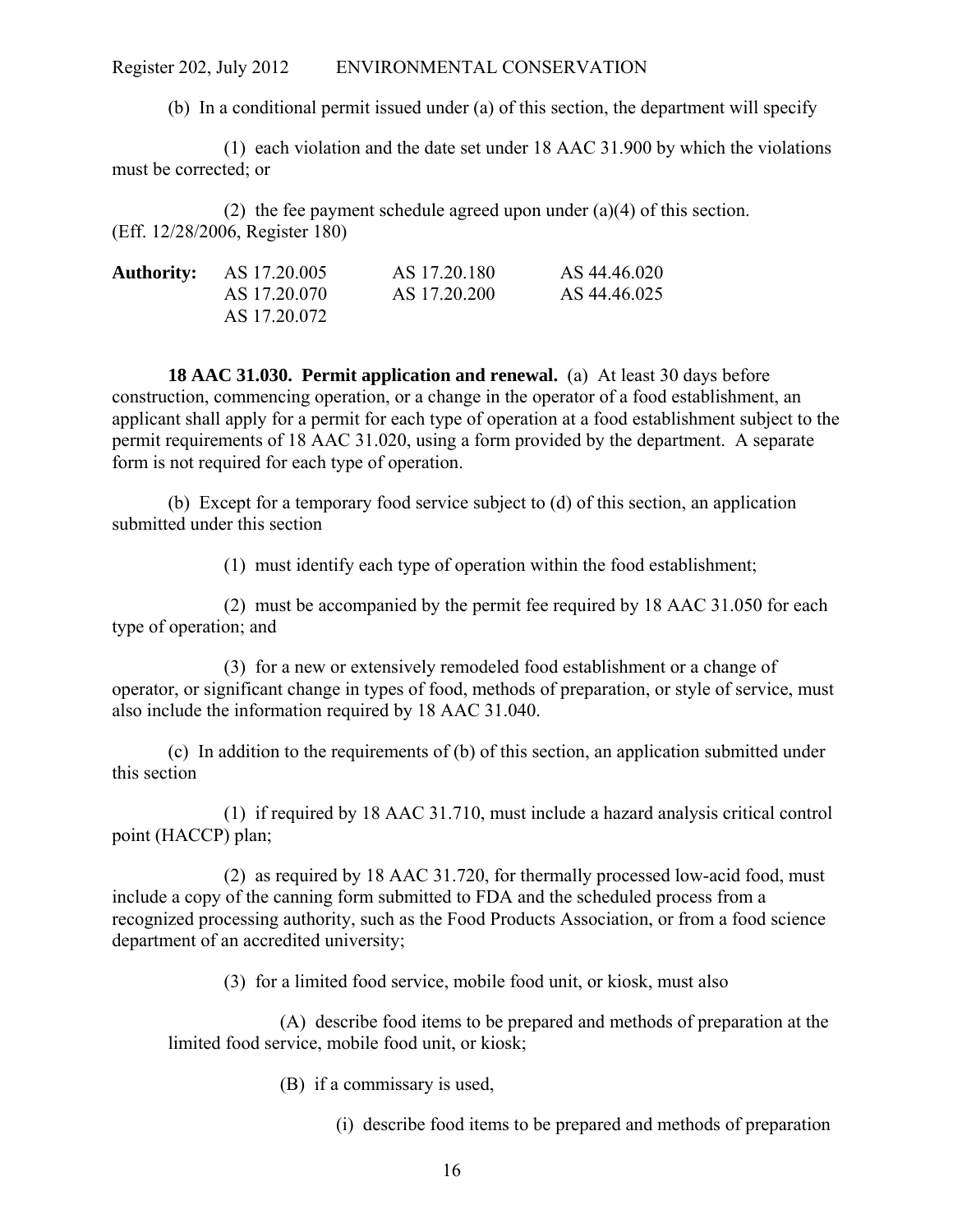at the commissary;

(ii) describe support services to be provided at the commissary;

and

(iii) include a letter from the commissary operator that confirms the information provided under (i) and (ii) of this subparagraph; and

(C) if the application is for a kiosk located outside of a building, include a copy of a contract or agreement with a potable water hauler and wastewater hauler that indicates the operator will comply with 18 AAC 31.615;

(4) for a caterer, must also describe the equipment used to protect food from contamination and to maintain product temperature during holding, transportation, and service;

(5) for an operation that will use vending machines that dispense potentially hazardous foods, must also include

(A) the information on the label required under 18 AAC 31.630(b)(9);

and

- (B) for each machine,
	- (i) the exact location address of the machine; and

(ii) identification of the commissary or other permitted facility from which the machine will be serviced;

(6) for a mobile retail vendor selling seafood, must also identify the source of seafood, including the source's name and address and, if applicable, the source's seafood processing permit number issued by the department under 18 AAC 34.035;

(7) if a product requires a label, must also include a food label or representative copy of the label, as specified in 18 AAC 31.060; and

(8) if applicable, must also include a statement that required plans have been submitted for department review and approval for the public water system under 18 AAC 80.

(d) An application for a temporary food service permit must include

- (1) the permit fee required by 18 AAC 31.050;
- (2) the proposed dates of the event;
- (3) a sketch of the booth or other enclosure, indicating the
	- (A) floor, wall, and ceiling finishes; and
	- (B) location and type of equipment and furnishings;
- (4) a list of menu items; and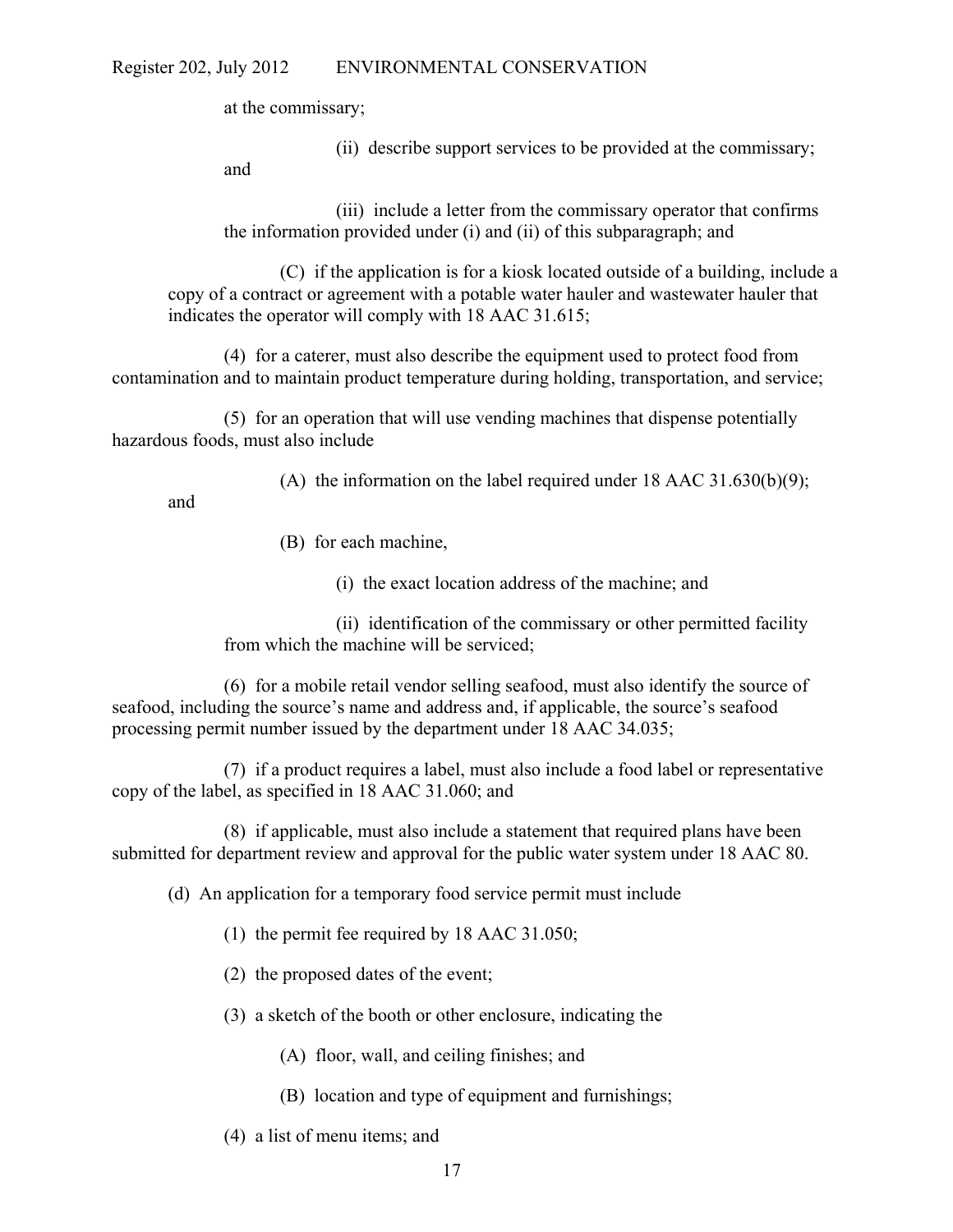(5) proposed methods of preparation and service.

(e) To continue operating, an operator must renew a permit each year on or before December 31 by paying the fee required by 18 AAC 31.050. If the operator operates only during the summer season, the operator must renew a permit each year on or before May 1 by paying the fee required by 18 AAC 31.050. The department may require an operator who seeks to renew a permit issued under 18 AAC 31.020 to submit information to confirm compliance with this chapter, including copies of

(1) certified food protection manager certification, as specified in 18 AAC 31.325; and

(2) food worker cards, as specified in 18 AAC 31.330. (Eff. 5/18/97, Register 142; am 12/19/99, Register 152; am 6/28/2001, Register 158; am 6/23/2006, Register 178; am 12/28/2006, Register 180)

| <b>Authority:</b> AS 17.20.005 | AS 17.20.180 | AS 44.46.020 |
|--------------------------------|--------------|--------------|
| AS 17.20.072                   |              |              |

**Editor's note:** The Food Products Association may be reached at 1350 I (Eye) Street, NW, Suite 300, Washington, DC 20005, telephone 202-639-5900, or at that organization's website: http://www.fpa-food.org.

**18 AAC 31.040. Pre-construction and operation plan review and pre-operation inspection.** (a) The operator of a food establishment shall submit to the department, on a form provided by the department, plans that comply with (c) of this section, at least 30 days before construction, or if construction is not necessary, at least 30 days before commencing operation if

(1) a food establishment is to be constructed;

(2) an existing structure not currently used as a food establishment is to be converted for use as a food establishment;

(3) an existing food establishment is proposed to be extensively remodeled;

(4) a new type of operation is to be added to an existing food establishment; or

(5) the food establishment has not previously been issued a permit under this chapter.

(b) The operator of a food establishment shall obtain approval before any proposed significant change to the food establishment's types of food, methods of processing or preparation, style of service, or seating capacity.

(c) Except if plans are for a temporary food service subject to 18 AAC 31.600, plans submitted under this section must include

(1) a plot plan of the entire premises showing the location of buildings, the refuse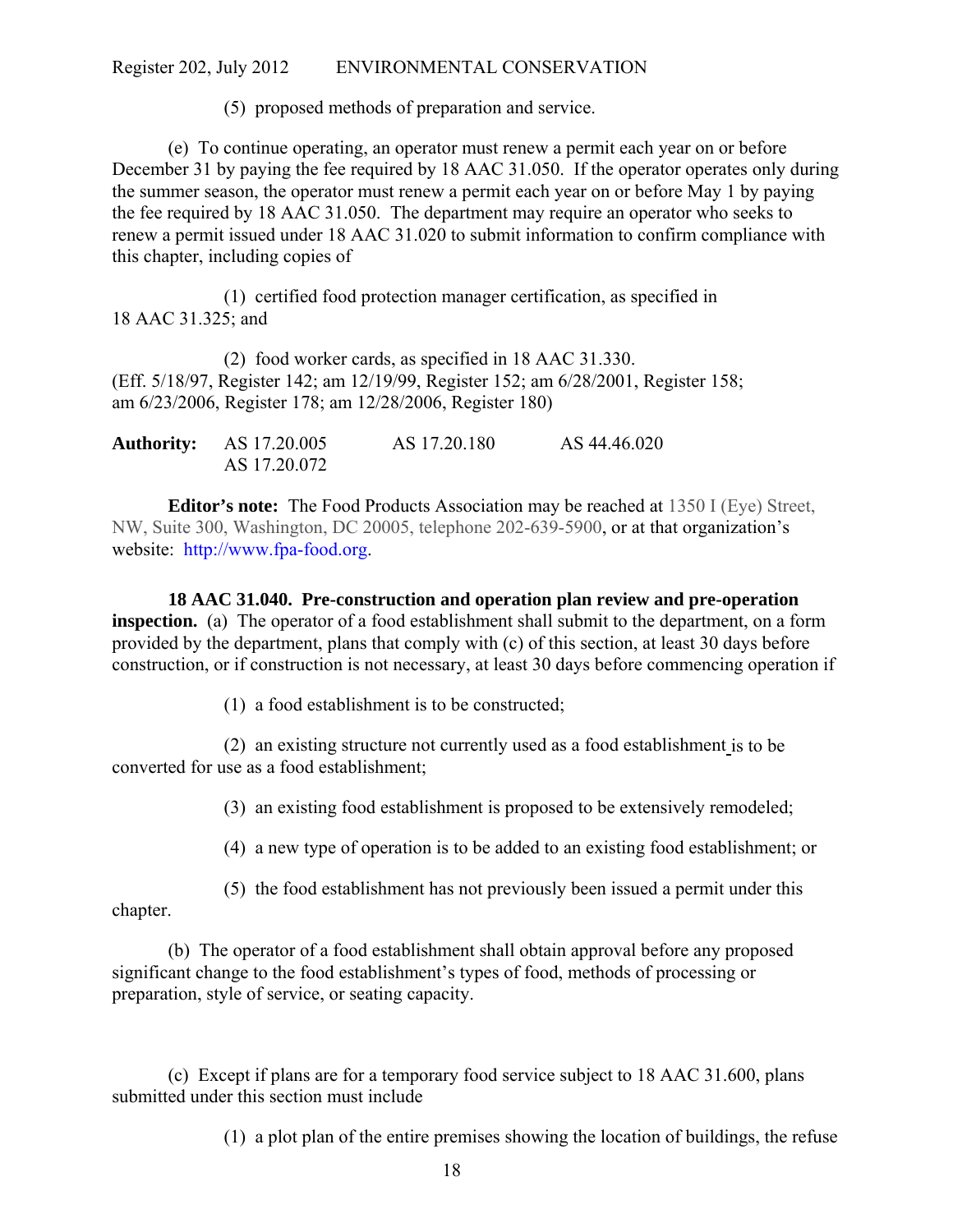storage site, the potable water supply, the wastewater disposal system, and access for deliveries;

(2) a detailed to-scale drawing of the food establishment showing the type, model, and location of equipment, and plumbing fixtures such as sinks and toilets;

(3) a plumbing schematic that depicts hot and cold water lines, wastewater lines, floor drains, and grease traps;

(4) the construction and design specifications for equipment;

(5) the finish materials specifications for floors, walls, and ceilings;

(6) types and location specifications for lighting and ventilation;

(7) a description of

(A) food items to be served or sold;

(B) projected volumes;

(C) methods of preparation and processing, including whether foods will be ready-to-eat, cook-and-serve, complex, or a combination; and

(D) styles of service; in this subparagraph, "complex" means cooked, cooled, and reheated;

(8) the seating capacity;

(9) a description of equipment used to maintain temperatures during transportation, display, and service; and

(10) the plan review fee required by 18 AAC 31.050.

(d) A food service that has a seating capacity of at least 50 individuals and all markets maintained primarily for the retail sale of food must indicate compliance with AS 18.35.300 relating to the regulation of smoking.

(e) The department will approve plans submitted under this section if the plans demonstrate compliance with this chapter.

(f) The department may conduct an inspection of a facility under 18 AAC 31.900 or require a self-inspection to confirm compliance with this chapter and the plans approved under this section. (Eff. 5/18/97, Register 142; am 12/19/99, Register 152; am 12/23/99, Register 152; am 6/28/2001, Register 158; am 12/28/2006, Register 180)

| <b>Authority:</b> | AS 17.20.005 | AS 17.20.072 | AS 17.20.200 |
|-------------------|--------------|--------------|--------------|
|                   | AS 17.20.070 | AS 17.20.180 | AS 44.46.020 |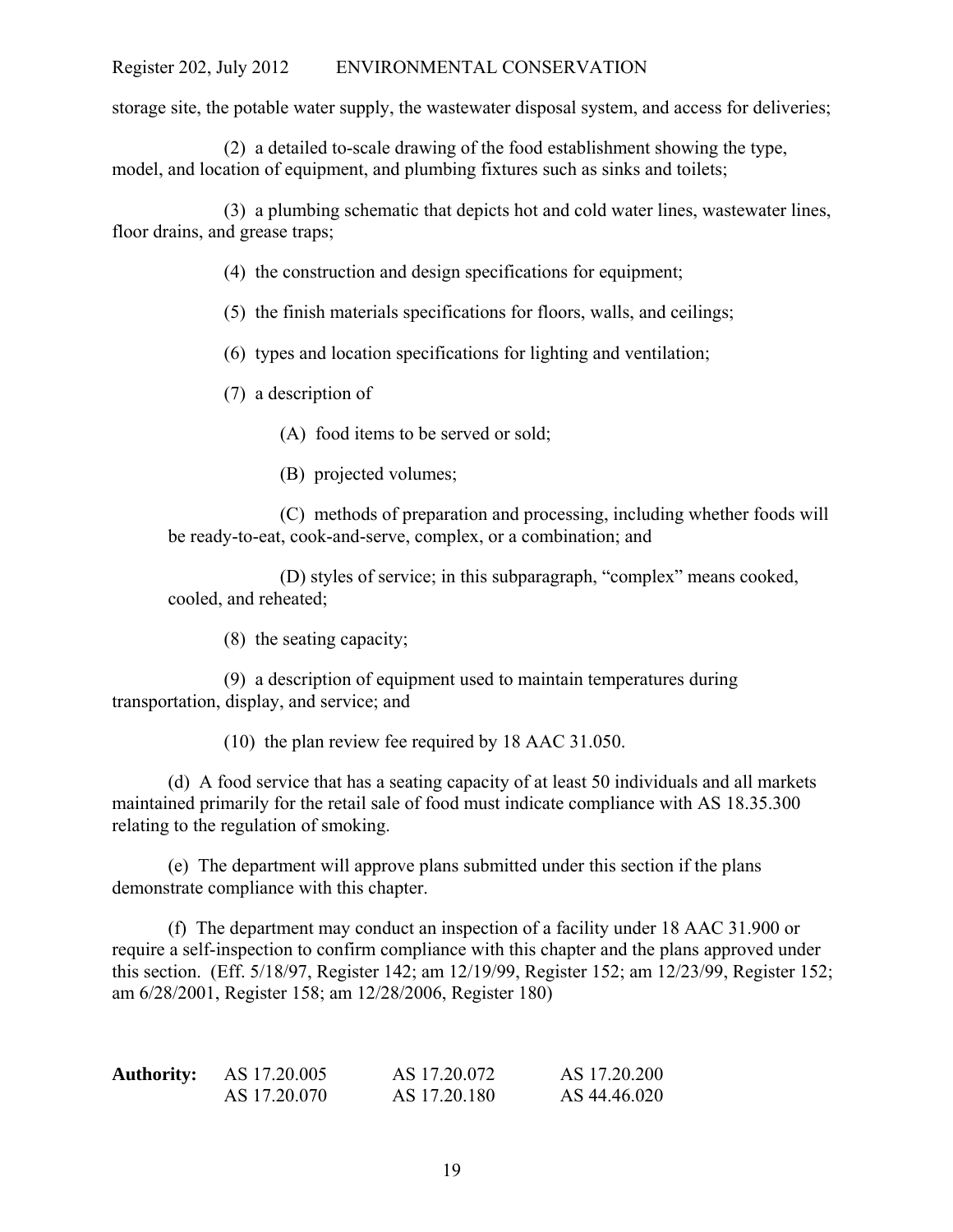**18 AAC 31.050. Fees.** (a) Except as otherwise provided in this section, at the time of application for a new permit under 18 AAC 31.030 or within 30 days after receiving the first notice that a fee is due for a permit renewal, the operator of a food establishment subject to the permit requirements of 18 AAC 31.020 shall pay to the department an annual permit fee for each separate type of operation at the food establishment as follows:

(1) for a food service that

(A) except for a food service listed in  $(B) - (F)$  and  $(J)$  of this paragraph,

has

- (i) 0 25 seats: \$325;
- (ii) 26 100 seats: \$400; or
- (iii) more than 100 seats: \$475;
- (B) is a limited food service: \$150;
- (C) is a mobile food unit, other than a self-contained mobile food unit:

\$175;

(D) is a self-contained mobile food unit: \$175;

- (E) is a caterer: \$350;
- (F) is a beverage-dispensing portion of a bar or tavern

(i) without an additional food service or limited food service at the bar or tavern: \$225;

- (ii) with a limited food service at the bar or tavern: \$350; or
- (iii) with an additional food service at the bar or tavern: \$350;

(G) also acidifies, cures, dehydrates, or thermal processes low acid food, or that reduced oxygen packages under 18 AAC 31.760(c): \$100 in addition to the applicable fee required under (A) of this paragraph;

(H) operates as a caterer outside the establishment and is permitted under this chapter for a different operation: \$200 in addition to the applicable fee required under (A) of this paragraph;

(I) also processes food for wholesale distribution: \$100 in addition to the applicable fee required under this paragraph;

(J) is a camp: \$200;

(2) for a food processing establishment that

(A) is a bakery: \$250;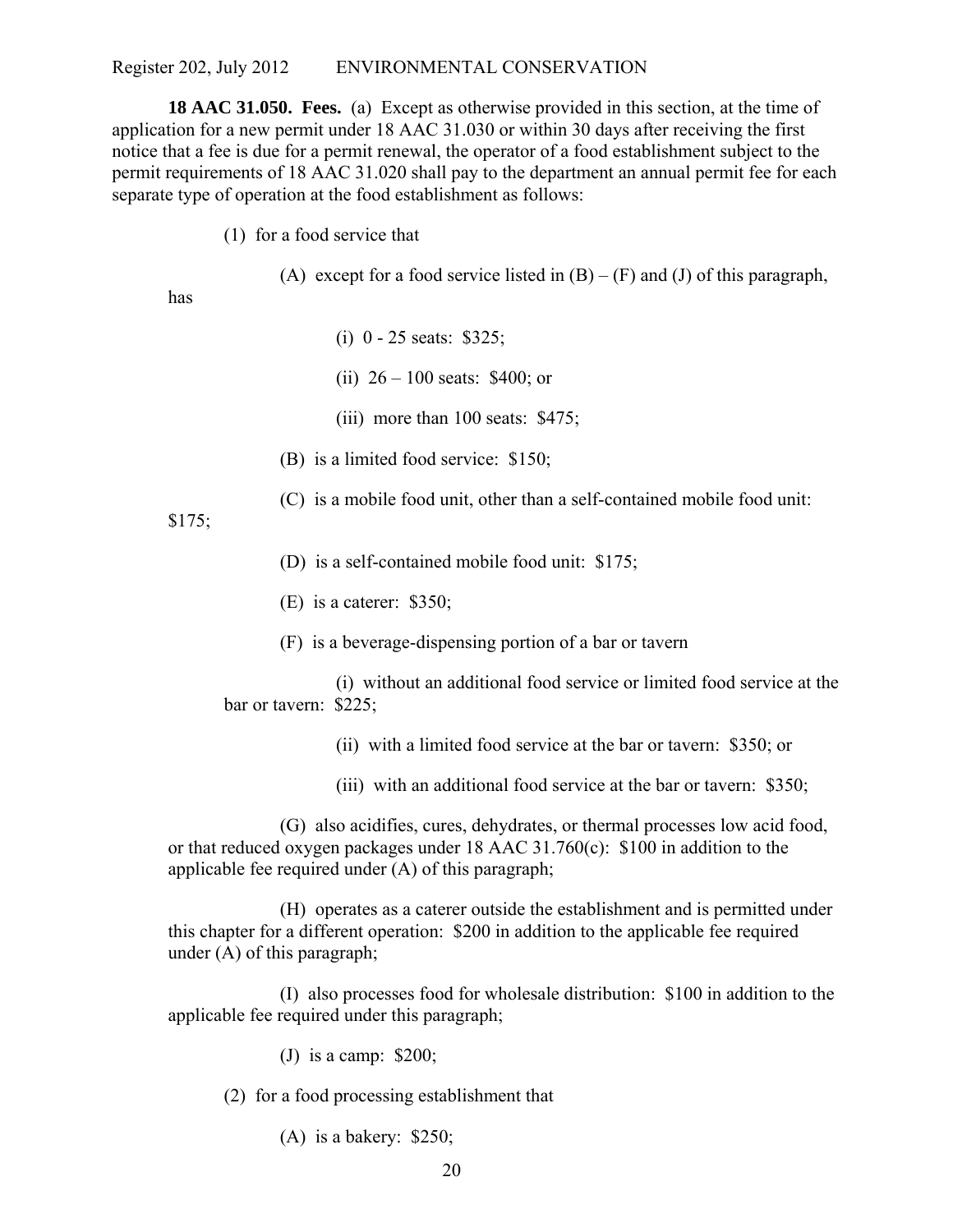- (B) bottles drinking water or other beverages: \$250;
- (C) manufactures ice: \$250;
- (D) processes jam, jelly, syrup, or confections: \$200;
- (E) smokes, cures, acidifies, dehydrates, or reduced oxygen packages

food: \$325;

- (F) is a thermal processor of low-acid food: \$325;
- (G) processes other food: \$200;
- (3) for a market that
	- (A) is a convenience store: \$100;
	- (B) is a grocery: \$250;
	- (C) is a grocery portion of a supermarket: \$250;
	- (D) is a retail bakery: \$250;
	- (E) is a retail meat market: \$250;
	- (F) is a retail seafood market: \$250;
	- (G) is a warehouse: \$200;
	- (H) is a food bank or food salvager: \$200;
	- (I) is a mobile retail vendor: \$150;

(J) also acidifies, cures, dehydrates, or thermal processes low acid food, or that reduced oxygen packages under 18 AAC 31.760(c): \$100 in addition to the applicable fee required under  $(A) - (I)$  of this paragraph;

(4) other food establishments: \$325.

(b) Except as otherwise provided in this section, an applicant for a permit for a temporary food service shall pay to the department the following permit fee at the time of application for

(1) a one day event: \$35; if the application is submitted fewer than seven days before the event is to begin, the applicant shall pay an additional fee of \$35;

(2) an event lasting two to three days: \$65; if the application is submitted fewer than seven days before the event is to begin, the applicant shall pay an additionally fee of \$65;

(3) an event lasting four to seven days: \$90; if the application is submitted fewer than seven days before the event is to begin, the applicant shall pay an additional fee of \$90; or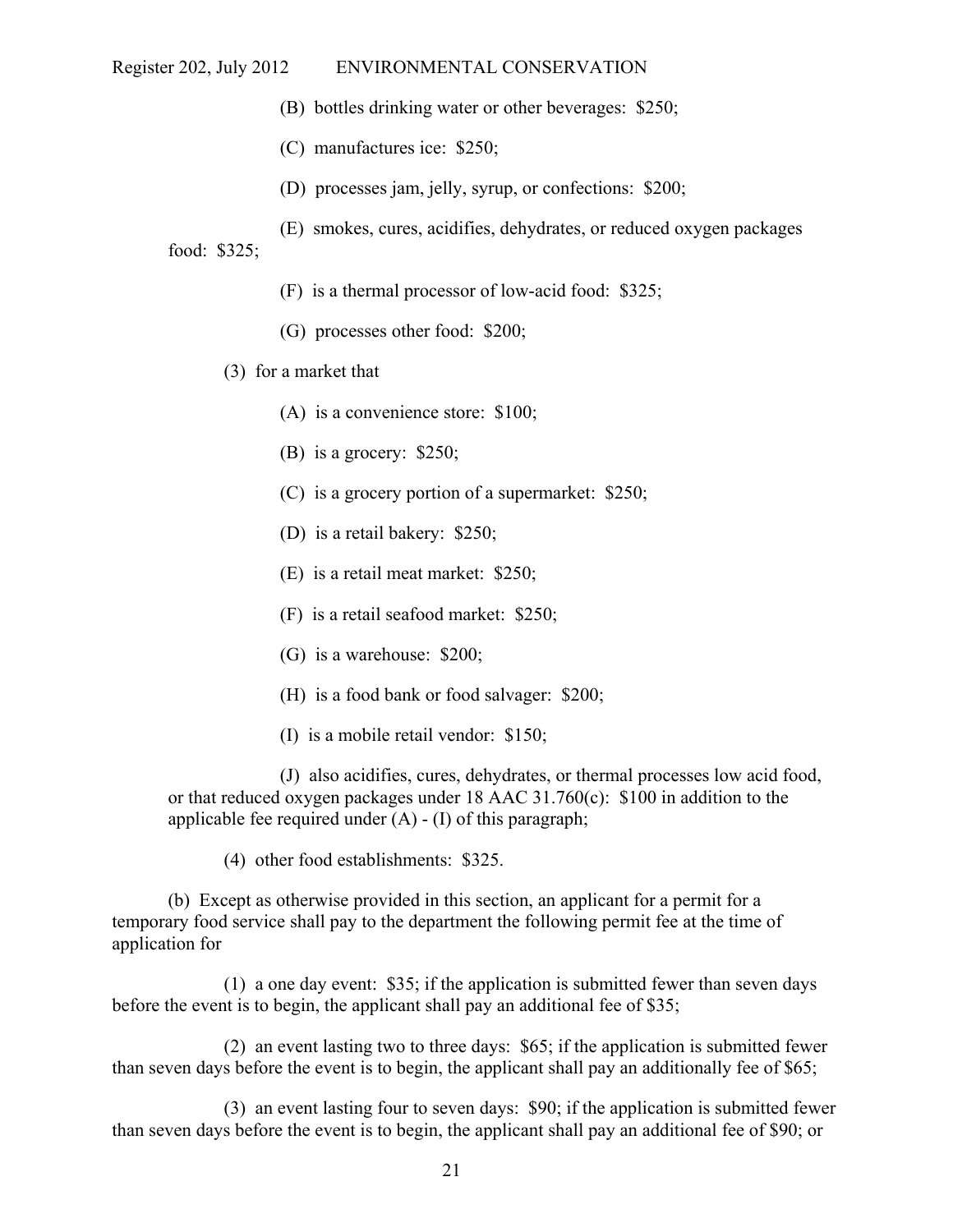(4) an event lasting eight to 28 days: \$120; if the application is submitted fewer than 15 days before the event is to begin, the applicant shall pay an additional fee of \$120.

(c) In addition to the fees set out in (a) of this section, the operator of a food establishment who is required to submit plans to the department for review and approval under 18 AAC 31.040 shall pay to the department at the time of submission a plan review fee for each separate type of operation at the food establishment as follows:

(1) for a food service that

(A) except for a food service listed in  $(B) - (F)$  of this paragraph, has

- (i)  $0 25$  seats: \$175;
- (ii)  $26 100$  seats: \$200;
- (iii) more than 100 seats: \$275;
- (B) is a limited food service: \$125;
- (C) is a mobile food unit, other than a self-contained mobile food unit:

\$200;

- (D) is a self-contained mobile food unit: \$200;
- (E) is a caterer: \$275;
- (F) is a beverage-dispensing portion of a bar or tavern:

(i) without an additional food service or limited food service at the bar or tavern: \$125;

- (ii) with a limited food service at the bar or tavern: \$275;
- (iii) with an additional food service at the bar or tavern: \$300;
- (2) for a food processing establishment that
	- (A) is a bakery: \$200;
	- (B) bottles drinking water or other beverages: \$200;
	- (C) manufacturers ice: \$175;
	- (D) processes jam, jelly, syrup, or confections: \$175;
- (E) smokes, cures, acidifies, dehydrates, or reduced-oxygen packages food: \$275;

(F) is a thermal processor of low-acid food: \$275;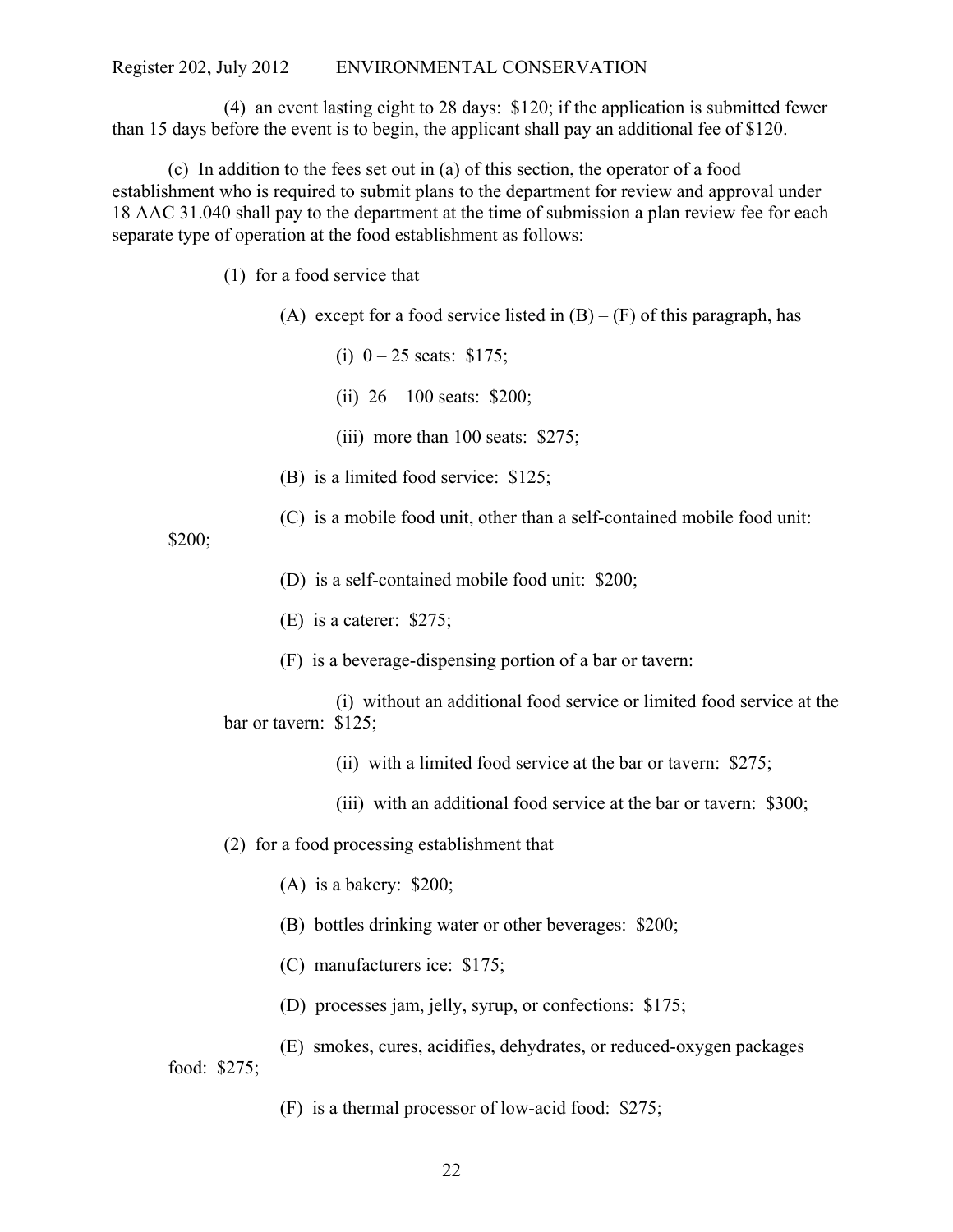- (G) processes other food: \$200;
- (3) for a market that is a
	- (A) convenience store: \$125;
	- (B) grocery: \$200;
	- (C) grocery portion of a supermarket: \$200;
	- (D) retail bakery: \$200;
	- (E) retail meat market: \$200;
	- (F) retail seafood market: \$200;
	- (G) warehouse: \$125;
	- (H) food bank or food salvager: \$200;
	- (I) mobile retail vendor: \$125;
- (4) other food establishments: \$200.

(d) The department will reduce total plan review fees required under (c) of this section by 20 percent if an operator submits plans for three or more types of operations within a single food establishment.

(e) For a food service that serves food and include a beverage-dispensing portion of a bar or tavern that are located within the same establishment and have the same operator, the department will reduce the total annual permit fees required under (a) of this section for both operations by 20 percent.

(f) For a limited food service, kiosk, mobile food unit, or other similar operation that sells directly to the consumer only beverages such as hot chocolate, any coffee or tea beverages, or nonpotentially hazardous beverages and prepackaged, nonpotentially hazardous food, the department will reduce the total annual permit fees required under (a) of this section by 50 percent.

- (g) Repealed 12/1/2004.
- (h) Repealed 12/28/2006.

(i) Within 30 days after a change in the operator of a food establishment with a permit issued under this chapter, the new operator shall apply to the department for a reissuance of the permit in the new operator's name. If the previous operator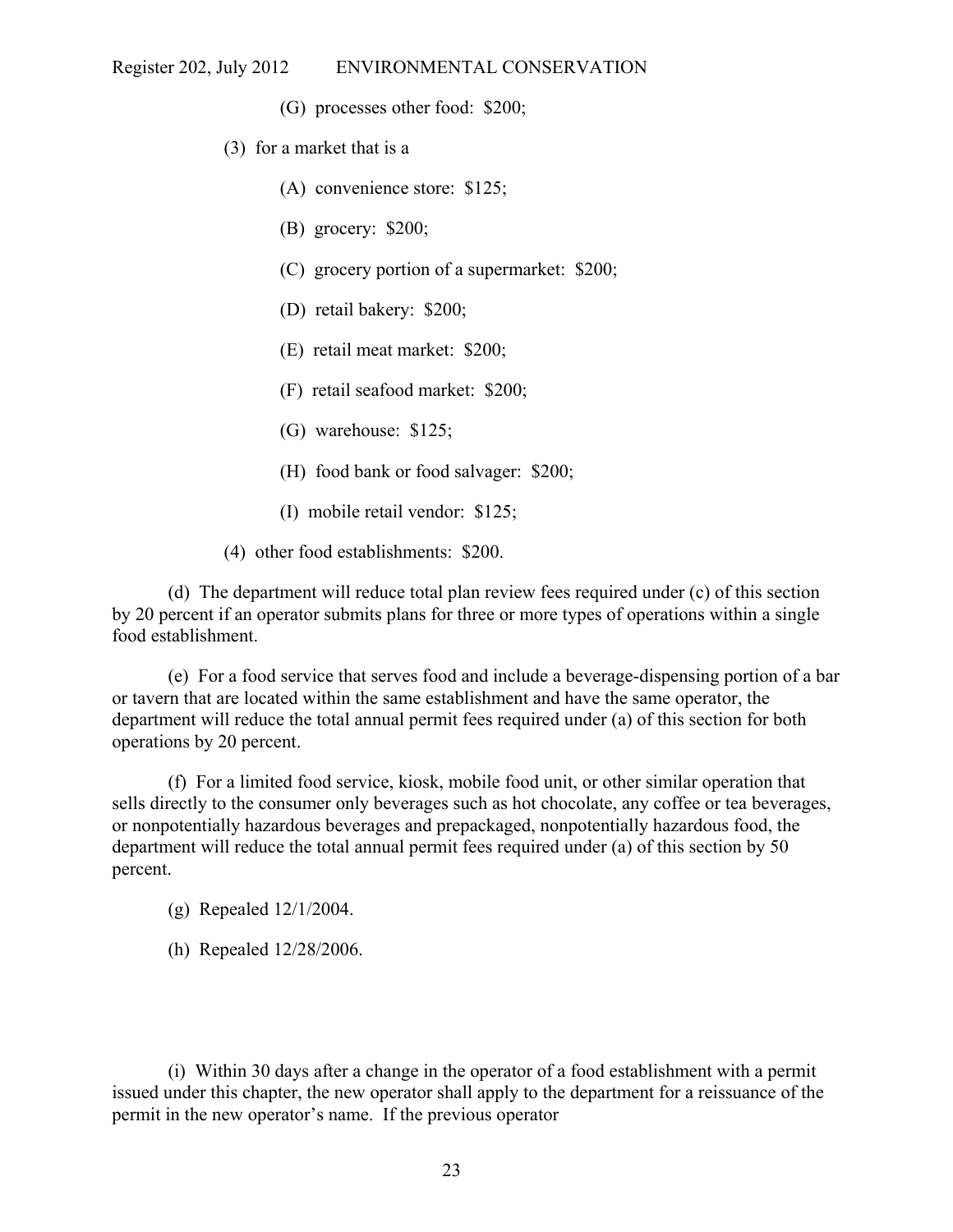(1) paid the current annual permit fee, the new operator shall pay a reissuance fee of \$125, or one-half the cost of the annual permit fee, whichever is less, for each permit reissued; or

(2) did not pay the current annual permit fee required under (a) of this section, the new operator shall pay that fee.

(j) Repealed 12/1/2004.

(k) A fee submitted under this section is nonrefundable, except that the department will refund an annual permit fee under (a) of this section if a food establishment pays an annual permit fee but does not operate within the calendar year and the operator provides documentation on a form provided by the department and demonstrates to the department's satisfaction that, within the calendar year, the food establishment was not in operation.

(*l*) Unless a fee schedule is agreed upon under 18 AAC 31.021, or unless stated otherwise, a fee required under this section is due within 30 days after receiving notice that the fee is due.

(m) An operator of an establishment who stops operating that establishment remains responsible for past due fees required under this section and incurred by that operator before operations were stopped.

(n) A person who disputes an invoice issued under this section may request a fee review under 18 AAC 15.190 within 30 days after receipt of the first invoice from the department.

(o) Repealed 7/11/2002.

(p) Except for an additional fee under (b) of this section, the following organizations and types of operations permitted under this chapter are exempt from the fee requirements of this section:

(1) an organization that is exempt from taxation under  $26 \text{ U.S.C. } 501 \text{ (c)}(3)$ (Internal Revenue Code);

(2) a food service provided by a public or private elementary or secondary school or head start center described in AS 44.46.025(d).

(q) This section does not prohibit the imposition of a higher or a lower fee by a municipality with a delegation of authority under 18 AAC 31.945.

(r) If an organization is exempt from taxation under 26 U.S.C.  $501(c)(4)$ ,  $(c)(10)$ , or  $(c)(19)$ , the department will reduce the annual permit fee required in (a) of this section by 50 percent.

(s) Repealed 12/1/2004.

(t) A fundraiser, promotional event, or other gathering that is open or advertised to the public, sponsored by a school class, school club, or school and exempted under 18 AAC 31.070(b) is exempt from the fee requirements of this section.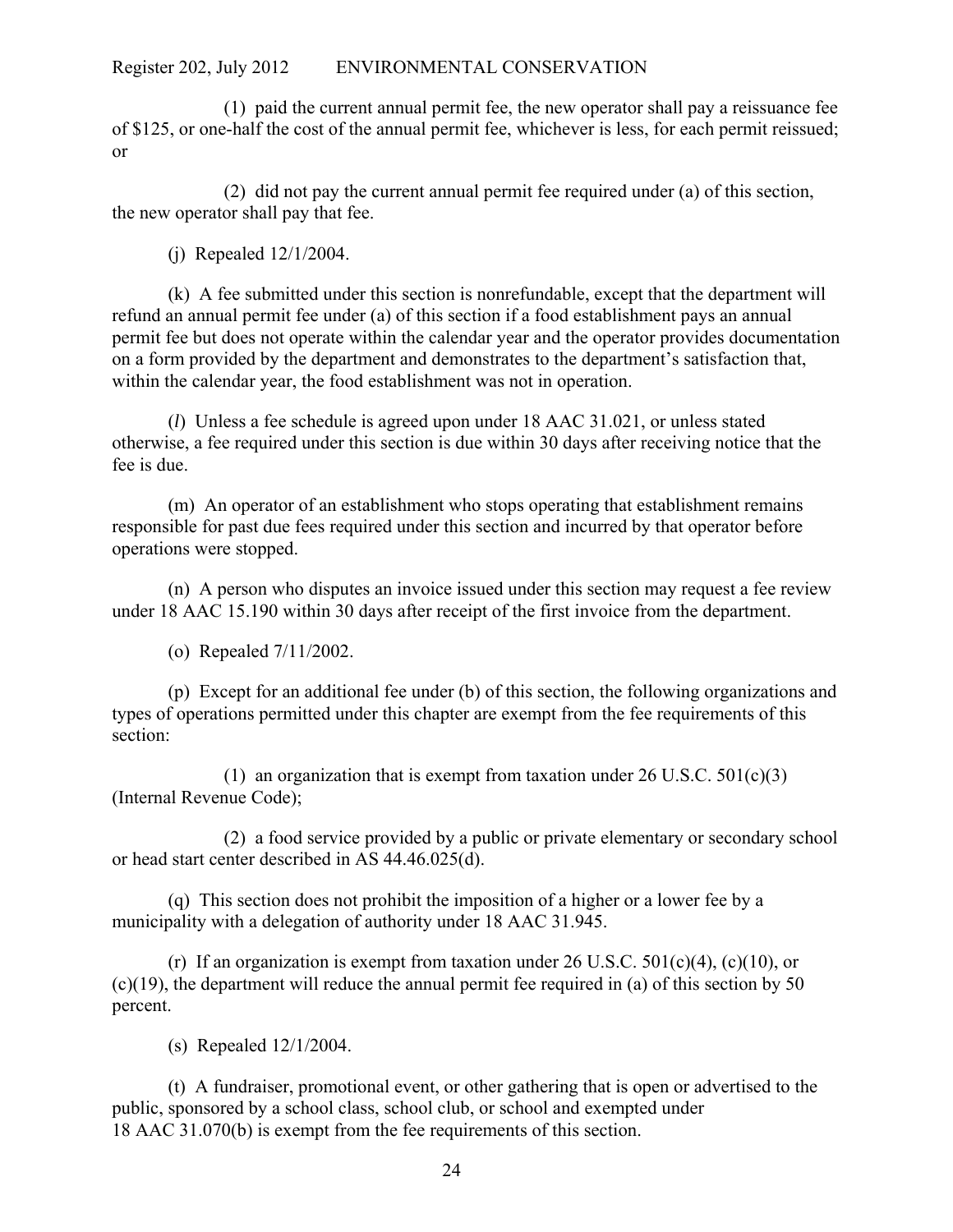(u) If a new food establishment commences operation between October 1 and December 30, that establishment shall pay one-half of the annual permit fee required under (a) of this section for that year.

(v) An applicant for a food worker card described in 18 AAC 31.330 must pay to the department \$10. (Eff. 5/18/97, Register 142; am/readopt 12/19/99, Register 152; am 12/23/99, Register 152; am 12/31/2000, Register 156; am 6/28/2001, Register 158; am 7/11/2002, Register 163; am 12/1/2004, Register 172; am 12/28/2006, Register 180)

| <b>Authority:</b> AS 17.20.005 | AS 44.46.020 | AS 44.46.025 |
|--------------------------------|--------------|--------------|
| AS 17.20.180                   |              |              |

**Editor's note:** Effective 12/19/99, Register 152, the Department of Environmental Conservation readopted 18 AAC 31.050, to affirm the validity of that section following statutory amendments made in ch. 72, SLA 1998. The department also amended 18 AAC 31.050(d). Chapter 72, SLA 1998 relocated department authority to adopt regulations in 18 AAC 31 from AS 03.05 to AS 17.20.

**18 AAC 31.055. Laboratory fees.** The department will, if requested by an owner or operator and subject to the availability of appropriations from the legislature and the staffing needs of other projects, conduct tests of food products upon payment of the following fees:

- (1) for a test dealing with microbiology:
	- (A) aerobic plate count (APC): \$30 for each sample;
	- (B) presumptive coliform: \$17 for each sample;
	- (C) confirmed coliform, total or fecal: \$17 for each sample;
	- (D) *Escherichia coli*, non-1057: H7: \$17 for each sample;
	- (E) *Escherichia coli* 0157: H7, rapid method: \$25 for each sample;
	- (F) *Staphylococcus aureus*: \$50 for each sample;

(G) *Salmonella* spp., Association of Official Analytical Chemists method: \$70 for each sample with a minimum of four samples, or \$80 for each sample with no minimum;

- (H) *Salmonella* spp., rapid method: \$25 for each sample;
- (I) *Listeria* spp., Association of Official Analytical Chemists method:
	- (i) \$35 for a negative or presumptive-positive sample; or
	- (ii) \$50 for a positive sample, including confirmation of positive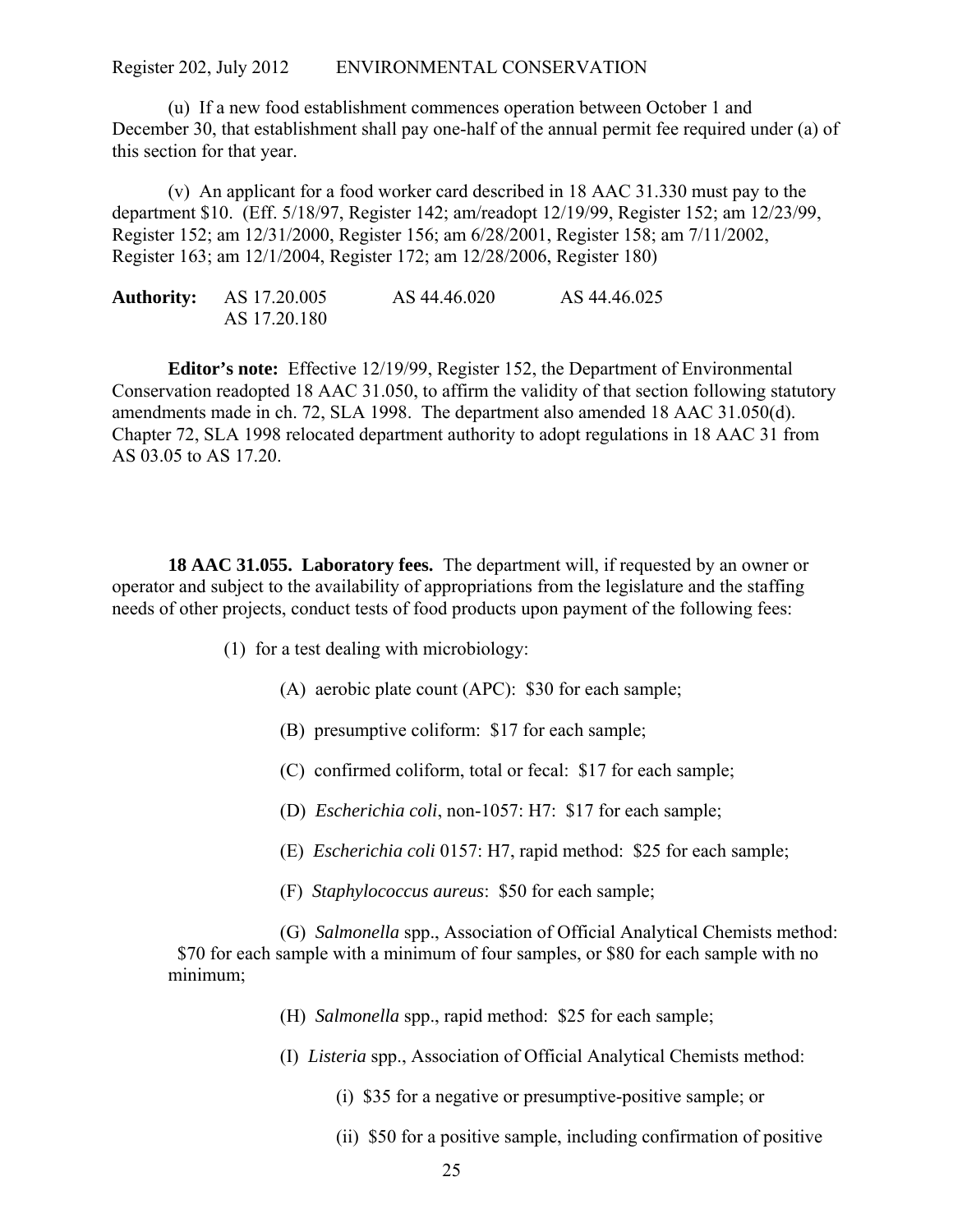identification;

- (J) *Listeria* spp., rapid method: \$25 for each sample;
- (K) *Streptococcus* spp.: \$25 for each sample;
- (L) other requested tests: \$50 per hour with a one-hour minimum;
- (2) for a test dealing with chemistry:
	- (A) water activity: \$10 for each sample;
	- (B) water phase salt: \$30 for each sample;
	- (C) total salt: \$20 for each sample;
	- (D) total water: \$10 for each sample
	- (E) nitrate: \$120 for each sample;
	- (F) nitrite: \$30 for each sample;
	- (G) sulfite: \$120 for each sample;

(H) heavy metals and elements: \$50, plus \$10 for each sample of each metal or element;

- (I) pH: \$20 for each sample;
- (J) other requested tests: \$50 per hour with a one-hour minimum;

(3) for a test dealing with organoleptics, adulteration, crude fiber, protein, or fat content: \$50 per hour, billed in 15 minute increments. (Eff. 6/28/2001, Register 158)

| <b>Authority:</b> AS 17.20.005 | AS 44.46.020 | AS 44.46.025 |
|--------------------------------|--------------|--------------|
| AS 17.20.180                   |              |              |

**18 AAC 31.060. Labeling, placarding, and consumer advisory**. (a) The operator of a food establishment shall ensure that food packaged in the establishment is labeled as specified in (b) of this section, except

(1) bulk, unpackaged food, such as a bakery product or unpackaged food that is portioned to consumer specification, if

(A) a health, nutrient content, or other claim is not made; and

(B) the food is manufactured or prepared on the premises of the food establishment or at another food establishment or food processing establishment that is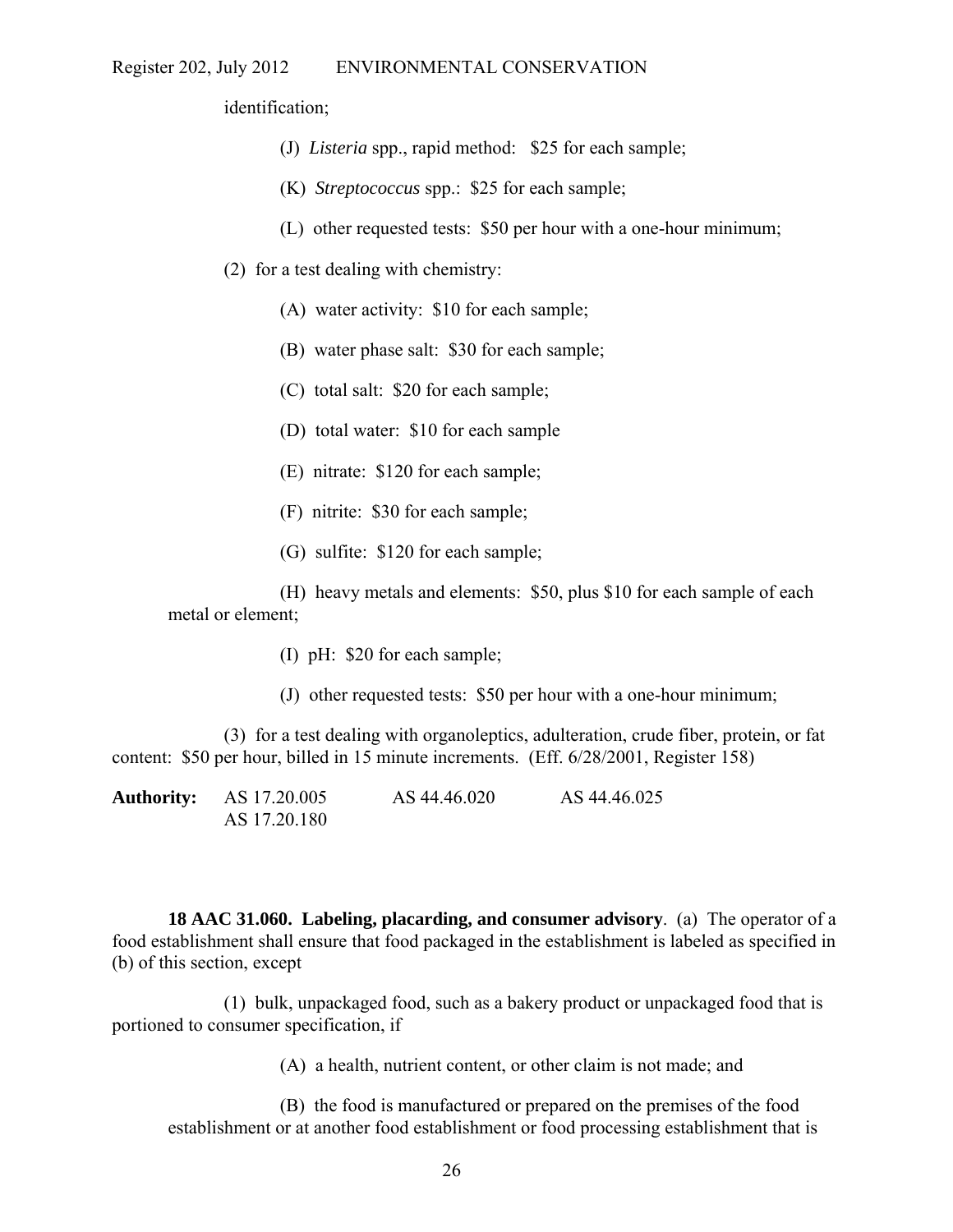owned by the same person and is regulated by the regulatory agency that has jurisdiction; or

(2) distilled spirits, wine, or malt beverages.

(b) Food packaged in a food establishment must be labeled

(1) except if exempted in 21 C.F.R. 101.9(j) and 9 C.F.R. 317.400, in accordance with 21 C.F.R. Part 101 or 9 C.F.R. Part 317, adopted by reference in 18 AAC 31.011;

(2) in accordance with general and standard-of-identity requirements specified in 21 C.F.R. Parts 130 - 169 and 9 C.F.R. Part 319, adopted by reference in 18 AAC 31.011;

(3) with the name of the food source for each major food allergen contained in the food unless the food source is already part of the common or usual name of the respective ingredient; for purposes of this paragraph, "major food allergen"

(A) means milk, egg, fish, tree nuts, wheat, peanuts, or soybeans, or a food ingredient that contains protein derived from milk, egg, fish, tree nuts, wheat, peanuts, or soybeans; and

(B) does not include

(i) a highly refined oil derived from a food specified in (A) of this paragraph and any ingredient derived from that highly refined oil; or

(ii) an ingredient that is exempt under the petition or notification process specified in 21 U.S.C. 343(w);

(4) with one of the following product holding statements, as necessary:

(A) "KEEP FROZEN", if keeping the product frozen is required to prevent growth of infectious or toxigenic microorganisms or deterioration of the product;

(B) "KEEP REFRIGERATED", if keeping the product refrigerated is required to prevent growth of infectious or toxigenic microorganisms or deterioration of the product;

(5) with the statement "PREVIOUSLY FROZEN" for meat, seafood, or poultry that has been previously frozen and thawed; and

(6) with information required in 18 AAC 31.700 – 18 AAC 31.770.

(c) The operator of a market shall prominently label bulk food that is displayed for selfservice with one or more of the following forms of information, presented in plain view of the consumer:

(1) the manufacturer's or processor's label that was provided with the food;

(2) a card, sign, or other method of notification that includes, except if the food is exempted in 21 C.F.R. 101.9(j) or 9 C.F.R. 317.400, the information required in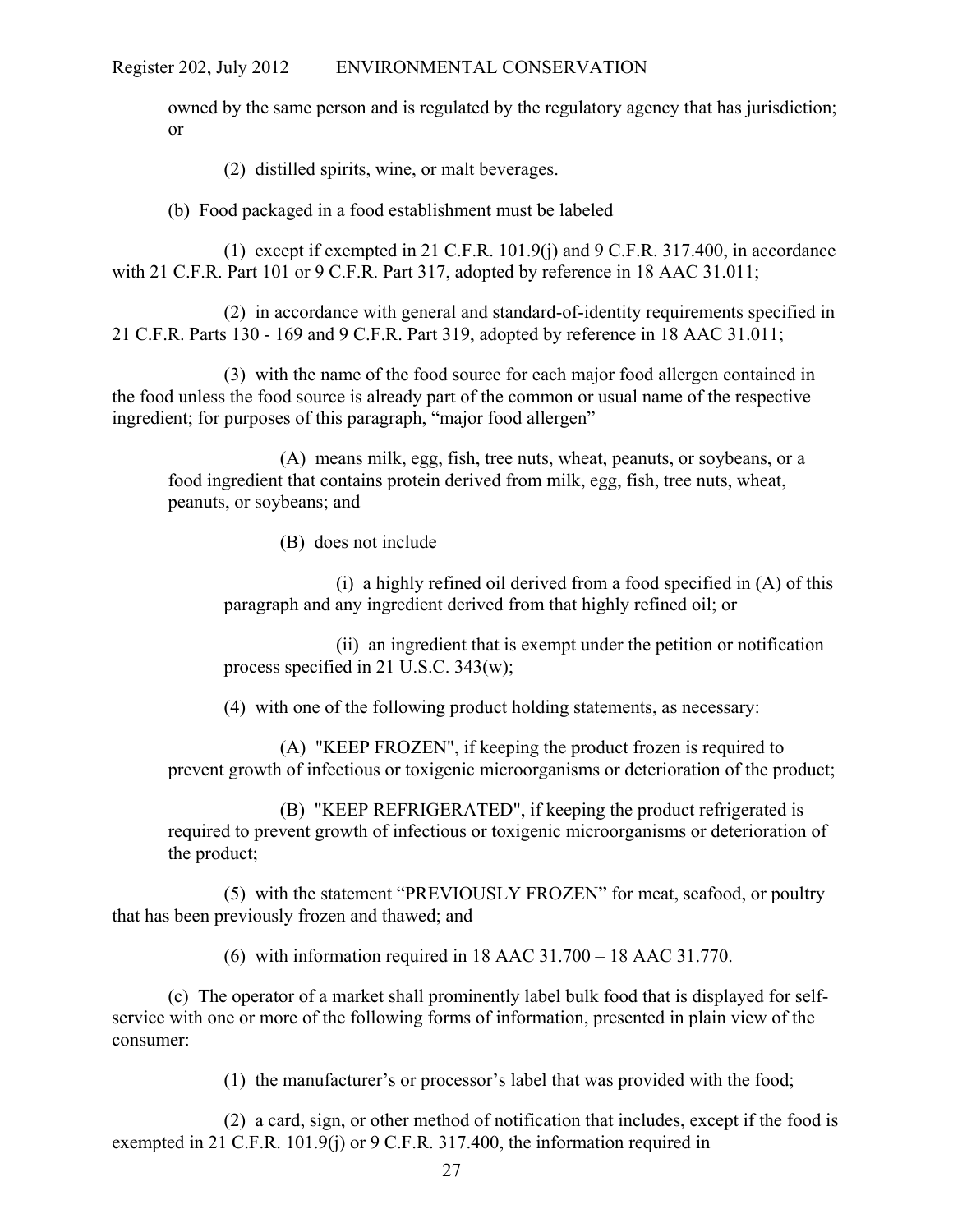21 C.F.R. Part 101 and 9 C.F.R. Part 317, adopted by reference in 18 AAC 31.011.

(d) The operator of a food establishment that sells, uses, or serves mushrooms picked in the wild shall ensure the mushrooms are conspicuously identified by a label, placard, or menu notation that states

(1) the common and usual name of the mushroom; and

(2) the statement "Wild mushrooms; not an inspected product".

(e) The operator of a food establishment that sells, uses, or serves salmonid fish containing canthaxanthin or astaxanthin shall display the labeling from the bulk fish container, including a list of ingredients, on the retail container or by other written means that discloses the use of canthaxanthin or astaxanthin. For purposes of this subsection, "salmonid fish" includes pink salmon, coho salmon, sockeye salmon, Chinook salmon, Atlantic salmon, chum salmon, rainbow trout, cutthroat trout, and brown trout.

(f) If a food establishment sells, uses, or serves beef, eggs, seafood, lamb, milk, pork, poultry, molluscan shellfish, or another animal food, either ready-to-eat or as an ingredient in another ready-to-eat food, and sells, uses, or serves that animal food raw, not cooked to the temperature specified in 18 AAC 31.232, or without otherwise being processed to eliminate pathogens, the operator of the food establishment shall inform consumers of the significantly increased risk of consuming those foods by the use of a brochure, deli case or menu advisory, label statement, table tent, placard, or other effective written means that contains

(1) disclosure by either

(A) a description of the animal-derived food, such as "oysters on the half shell (raw oysters)", "raw-egg Caesar salad", and "hamburgers (can be cooked to order)"; or

(B) identification of the animal-derived food by an asterisk by the name of the food to a footnote that states that the items are served raw or undercooked, or contain or may contain raw or undercooked ingredients; and

(2) a reminder that includes an asterisk by the description or identification of the animal-derived food requiring disclosure to a footnote that states

(A) "Regarding the safety of these foods, written information is available upon request.";

(B) "Consuming raw or undercooked meats, poultry, seafood, shellfish, or eggs may increase your risk of foodborne illness."; or

(C) "Consuming raw or undercooked meats, poultry, seafood, shellfish, or eggs may increase your risk of foodborne illness, especially if you have certain medical conditions.".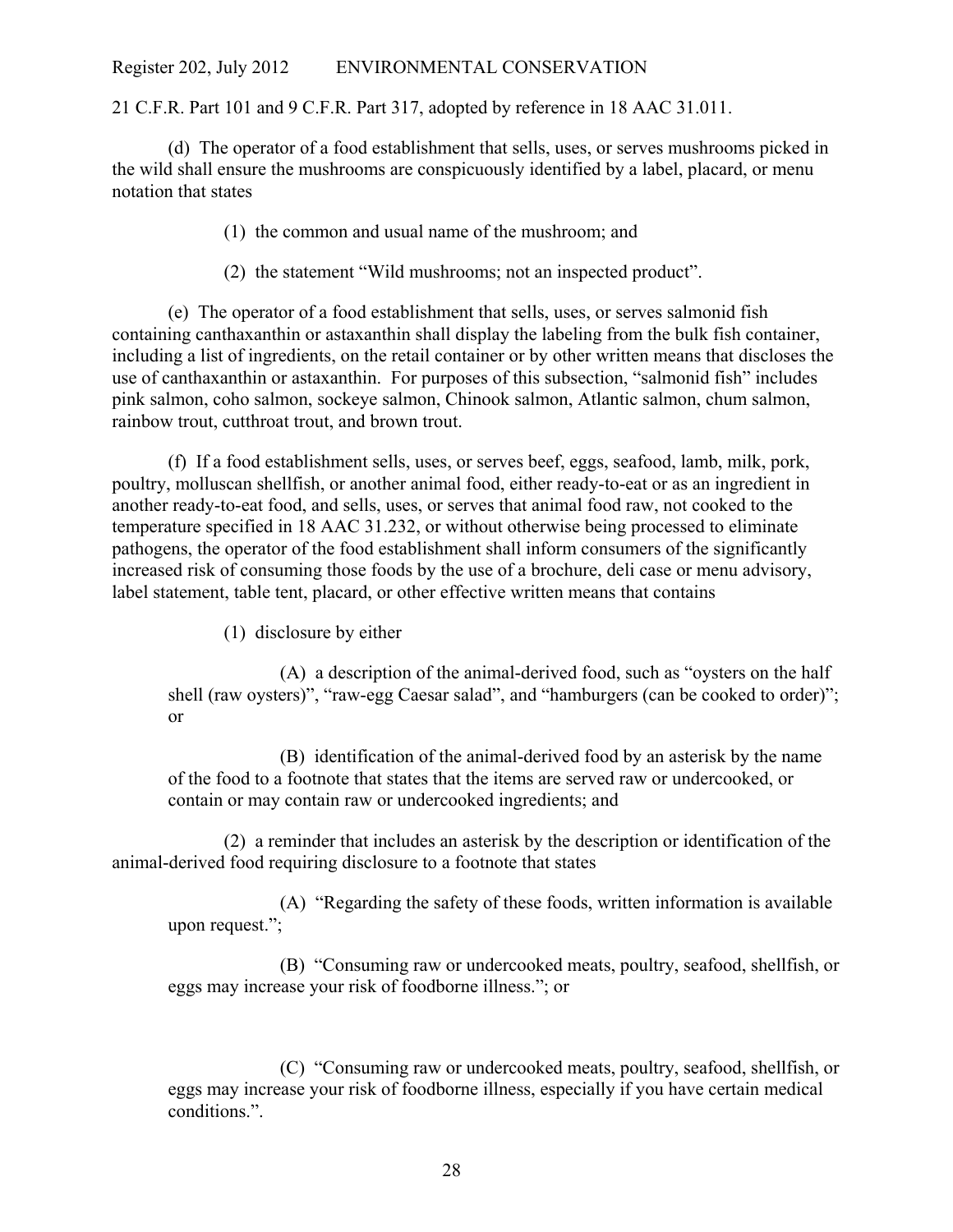(g) The operator of a food establishment shall submit to the department an example of a label or notice intended for use under this section for department review before use. (Eff. 5/18/97, Register 142; am 12/19/99, Register 152; am 6/28/2001, Register 158; am 12/28/2006, Register 180)

| <b>Authority:</b> | AS 17.20.005 | AS 17.20.049 | AS 17.20.290 |
|-------------------|--------------|--------------|--------------|
|                   | AS 17.20.010 | AS 17.20.072 | AS 17.20.300 |
|                   | AS 17.20.040 | AS 17.20.180 | AS 44.46.020 |
|                   | AS 17.20.044 |              |              |

**Editor's note:** Labeling requirements for distilled spirits, wine, or malt beverages are in 27 C.F.R. and regulated by the United States Bureau of Alcohol, Tobacco, and Firearms. Additional labeling requirements, including labeling for wild and farmed finfish, are in AS 17.20 (Alaska Food, Drug, and Cosmetic Act). Information about how to review or obtain a copy of a requirement referred to in 18 AAC 31.060 and adopted by reference in 18 AAC 31.011 is set out in the editor's note to 18 AAC 31.011.

**18 AAC 31.070. School food establishments.** (a) The department will exempt a fundraiser, promotional event, or other gathering that is open or advertised to the public and sponsored by a school class, school club, or other school organization from the permit requirements under 18 AAC 31.020 and the fee requirements under 18 AAC 31.050 upon receiving an application as described in (b) of this section, if the department determines that the exemption serves the interests of public health and consumer protection, and if the information submitted under (b) of this section indicates that the food is

(1) prepared in a permitted food establishment located on the school premises;

- (2) served on the school premises; and
- (3) served immediately after preparation.

(b) A school class, school club, or other school organization that seeks an exemption as described in (a) of this section must apply to the department, using a form provided by the department. The application must identify the

(1) name of the school class, school club, or other school organization;

(2) proposed dates of food service operation;

(3) proposed permitted school food establishment where food will be prepared;

(4) proposed types of meals, the proposed holding, serving, and preparation methods, and the proposed source of food; and

(5) location where the food will be served or sold.

(c) The following school class, school club, or other school organization events are exempt from the requirements of this chapter, if the food is prepared by and for members of the school class, club, or organization, and their invited guests: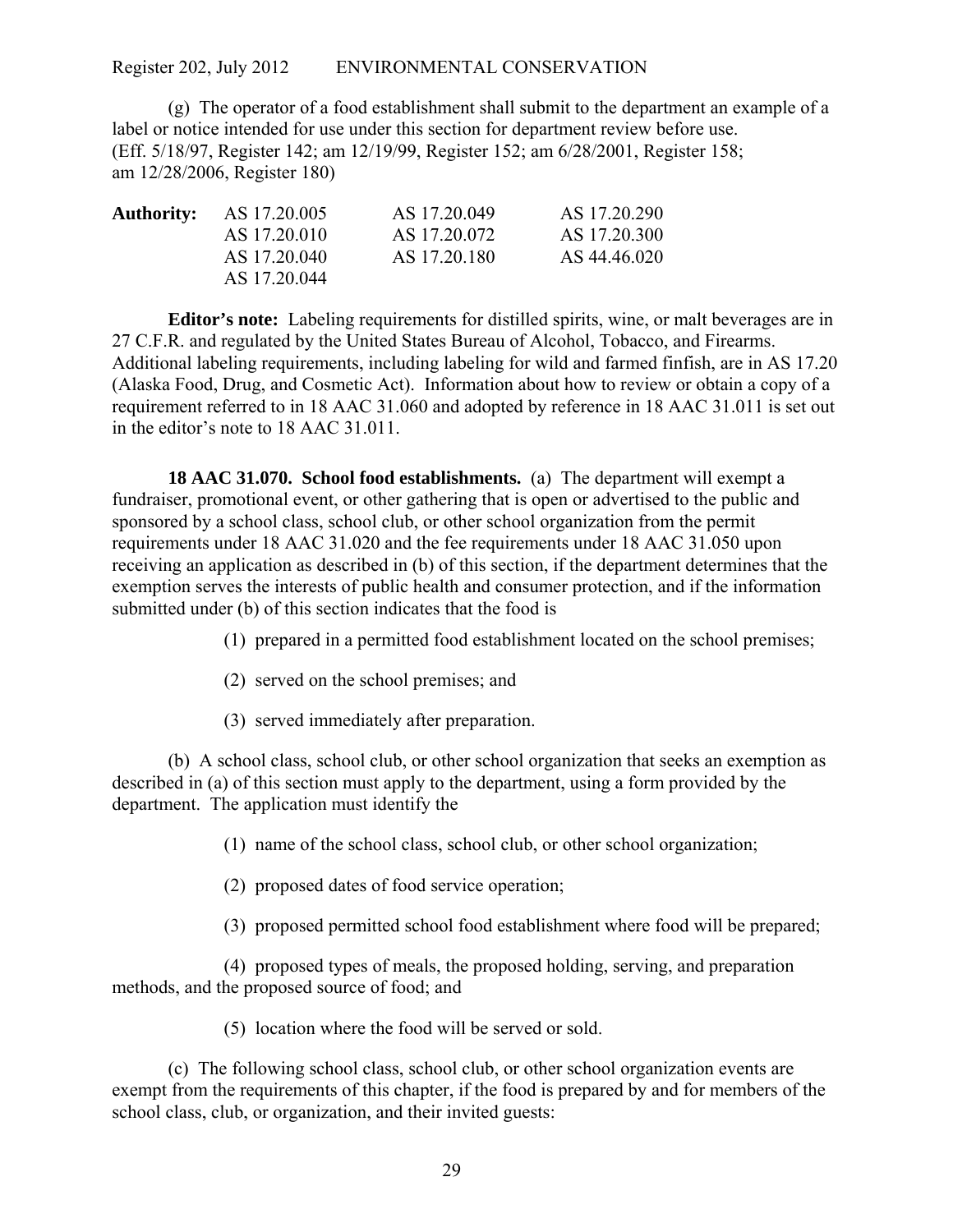(1) a gathering, including a party, picnic, or potluck;

(2) preparation and service of snacks routinely served during school hours in

classrooms;

(3) cooking in classrooms as a class or as a club activity.

(d) Except as provided in (a) of this section, an event listed in (c) of this section must comply with this chapter if the event is advertised or open to the public, with or without charge. (Eff. 6/28/2001, Register 158; am 12/28/2006, Register 180; am 6/24/2012, Register 202)

| <b>Authority:</b> | AS 17.20.005 | AS 17.20.072 | AS 44.46.020 |
|-------------------|--------------|--------------|--------------|
|                   | AS 17.20.010 | AS 17.20.180 | AS 44.46.025 |
|                   | AS 17.20.020 | AS 17.20.290 |              |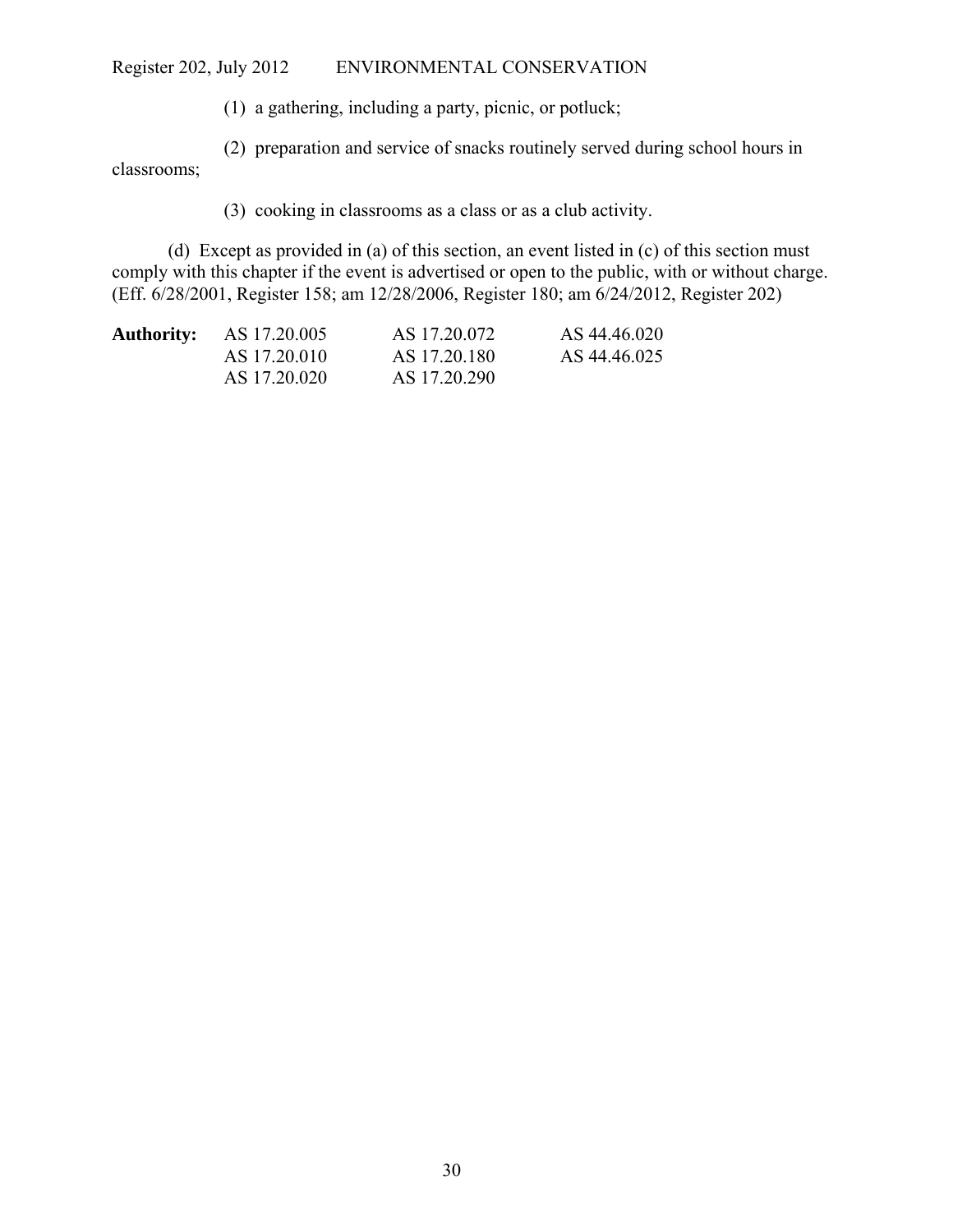# **Article 2. Food Care.**

#### **Section**

- 200. Food condition and source
- 205. Traditional wild game meat, seafood, plants, and other food donated to an institution or a nonprofit program
- 210. Prohibited food
- 215. Highly susceptible populations
- 220. Food protection: hands
- 222. Food protection: food and ingredients
- 224. Food protection: equipment, utensils, linens
- 226. Food protection: consumers
- 228. Food protection: disposition of unsafe, adulterated, contaminated food
- 230. Temperature and time control: receiving and thawing
- 232. Temperature and time control: cooking
- 234. Time and temperature control: hot- and cold-holding, cooling, and reheating for hot-holding
- 236. Time as public health control
- 240. Repealed
- 250. Seafood parasite destruction

**18 AAC 31.200. Food condition and source.** (a) The operator of a food establishment shall ensure that food used in the food establishment is wholesome, not adulterated, and safe for human consumption.

(b) In addition, food must be obtained from an approved source, except

(1) sport-caught seafood that is obtained by a food service

(A) from the individual who caught the seafood;

(B) for preparation and service only to that individual; and

(C) if seafood processing in the food service is separated from other preparation or processing by location or time;

(2) salmon from a hatchery permitted by the Department of Fish and Game that is donated to a food bank;

(3) no more than 500 pounds of seafood in one week that is obtained by a food service or market from a commercial fisherman if

(A) the operator of a food service or market obtains a written variance from the department under 18 AAC 31.930;

(B) seafood processing activities are limited to butchering, freezing, and cooking; and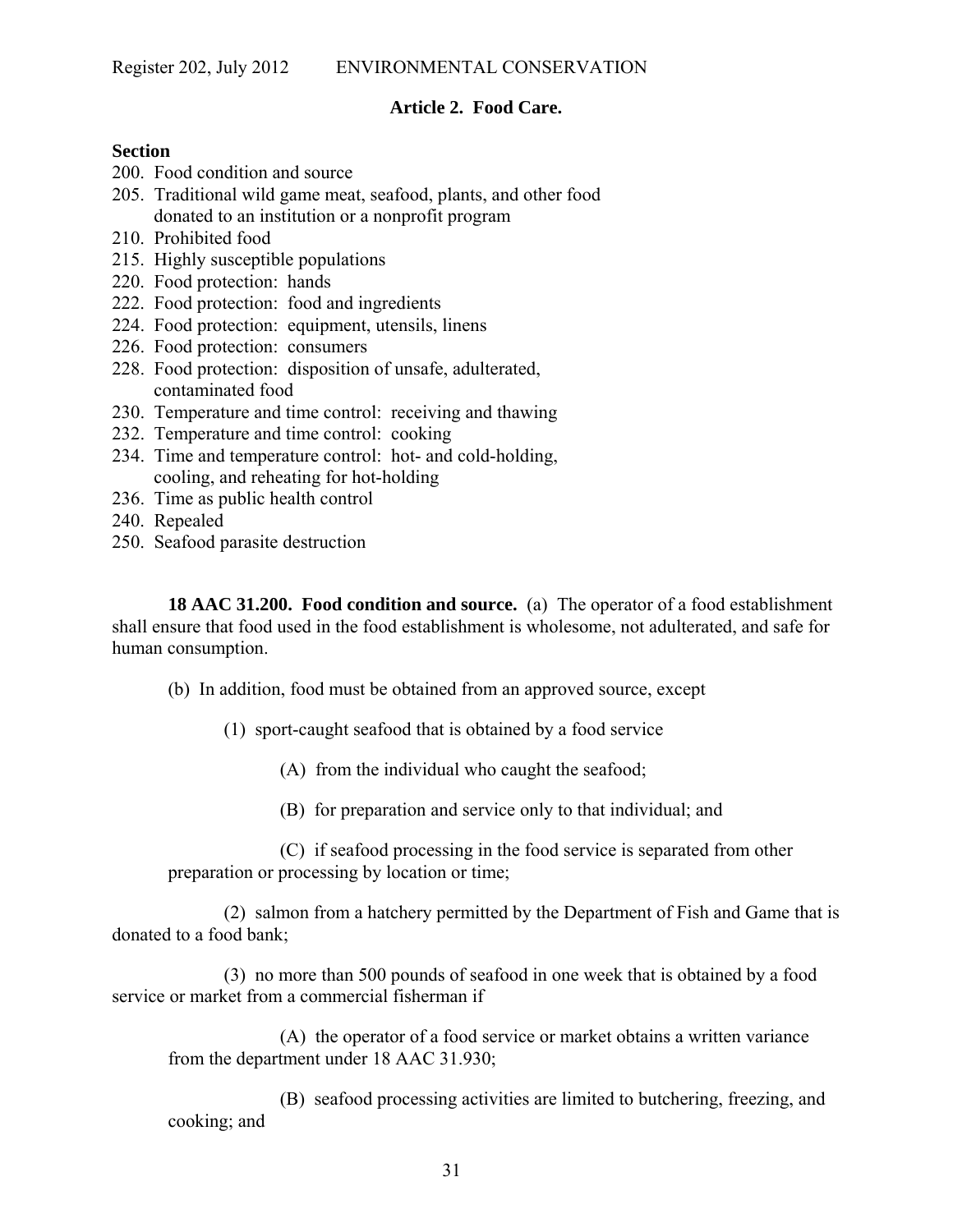(C) seafood processing in the food service or market is separated from other preparation or processing by location or time;

(4) traditional wild game meat, seafood, plants and other food donated to an institution or a nonprofit program, as specified in 18 AAC 31.205;

(5) reindeer for retail sale to or at a market, as specified in 18 AAC 31.820;

(6) meat imported from a foreign country with a program for the inspection of game meat approved by the USDA or the FDA;

(7) reindeer slaughtered or processed in accordance with 18 AAC 32.600 – 18 AAC 32.699; and

(8) mushrooms picked in the wild if the requirements specified in 18 AAC 31.060 are met.

(c) In addition to meeting the requirements of (a) and (b) of this section, the operator of a food establishment shall obtain

(1) packaged food that is

(A) in good condition;

(B) in a package that protects the integrity of the contents so that food is not exposed to adulteration or potential contaminants; and

(C) labeled in accordance with the requirements specified in 18 AAC 31.060, including safe handling instructions for

(i) meat and poultry that is not a ready-to-eat food and is in a packaged form when it is offered for sale or otherwise offered for consumption; and

(ii) eggs that have not been specifically treated to destroy all viable *Salmonellae*;

(2) raw, raw-marinated, partially cooked, or marinated-partially cooked seafood that is intended for consumption in the raw form from a supplier that freezes the seafood, as specified in 18 AAC 31.250, unless the operator freezes the seafood on the premises, as specified in 18 AAC 31.250;

(3) fluid milk and milk products that are pasteurized and that meet the Grade A quality standards specified in 18 AAC 32; the operator of a food service may reconstitute powdered milk with potable water or Grade A milk if the reconstituted powdered milk is used within 24 hours after reconstitution;

(4) shell eggs that are clean and sound and that do not exceed the restricted egg tolerances for United States consumer Grade B as specified in 7 C.F.R. Part 56 and 9 C.F.R. Part 590, adopted by reference in 18 AAC 31.011;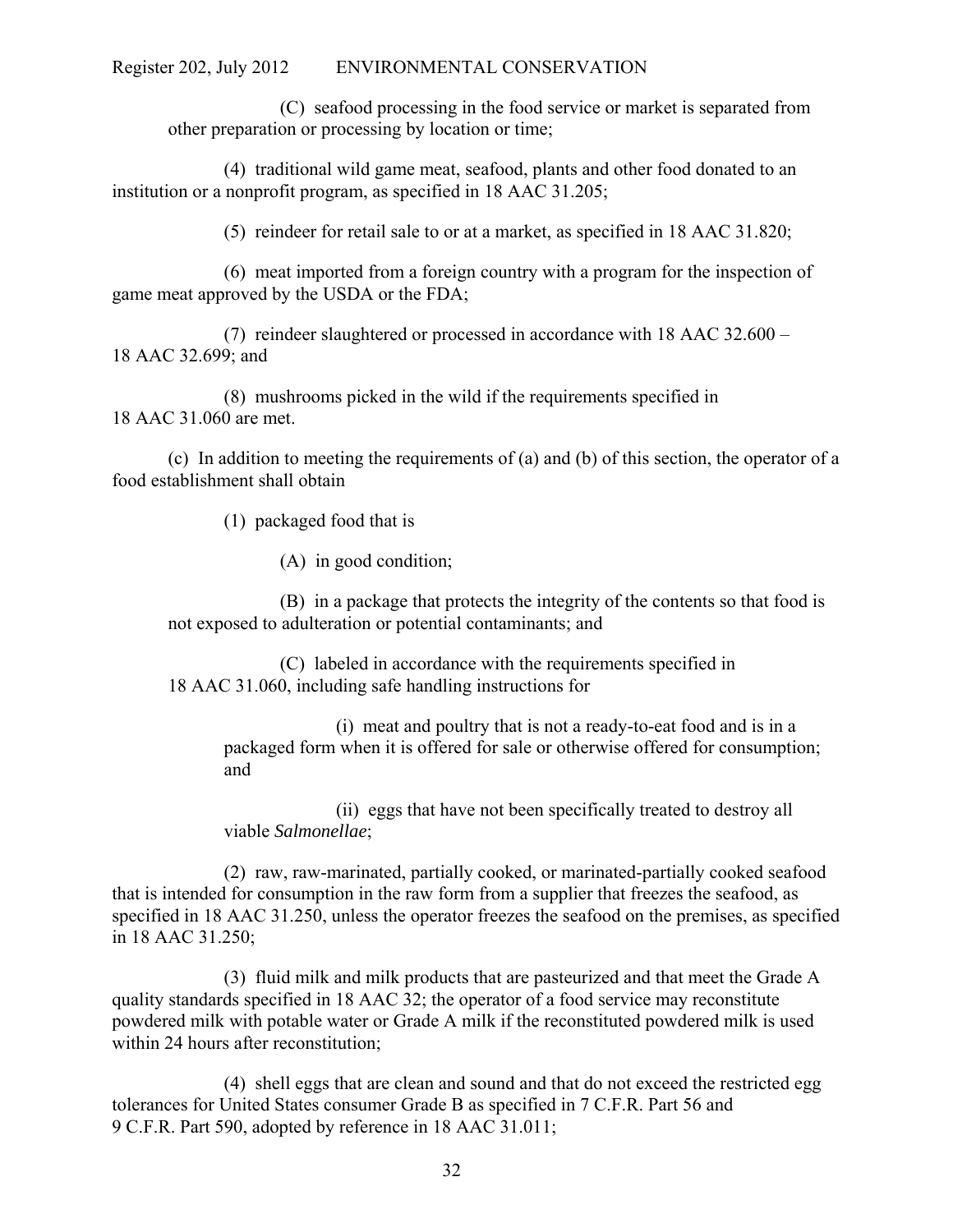(5) egg products, including liquid, frozen, or dry eggs, that are pasteurized;

(6) molluscan shellfish that are reasonably free of mud, dead molluscan shellfish, and molluscan shellfish with broken shells and, that are packaged and identified as follows:

(A) fresh or frozen shucked molluscan shellfish packaged in a single-use container with a label that identifies the name, address, and permit number of the shucker-packer or repacker of the molluscan shellfish, and either the sell-by date or the date shucked;

(B) fresh or frozen molluscan shellfish packaged in a container that bears legible source identification tags or labels affixed by the harvester and each dealer that list

(i) the harvester's permit number, the date of harvest, the most precise identification of the harvest location, and the type and quantity of molluscan shellfish;

(ii) each dealer's name, address, and permit number;

(iii) the original shipper's permit number; and

(iv) the statement, "This tag is required to be attached until container is empty or retagged and thereafter kept on file for 90 days.".

(d) The operator of a food establishment shall ensure that molluscan shellfish are not removed from the container in which they are received other than immediately before sale or preparation for service. However, if molluscan shellfish from one tagged or labeled container are not commingled with molluscan shellfish from another tagged or labeled container with different identification numbers, harvest dates, or growing areas as identified on the tag or label,

(1) the molluscan shellfish may be either displayed on drained ice or held in a display container, and a quantity specified by a consumer may be removed from the display or display container and provided to the consumer, if the source of the molluscan shellfish on display is identified, as specified in (c)(6) of this section;

(2) shucked molluscan shellfish may be held in a display container from which individual servings are dispensed upon a consumer's request, if the labeling information for the molluscan shellfish on display as specified in (c)(6) of this section is

(A) retained as specified in 18 AAC 31.335; and

(B) correlated to the date when the molluscan shellfish are sold or served;

and

(3) shucked molluscan shellfish may be repacked in consumer self-service containers if

(A) the labeling information for the molluscan shellfish is on each consumer self-service container, as specified in (c)(6) of this section and 18 AAC 31.060;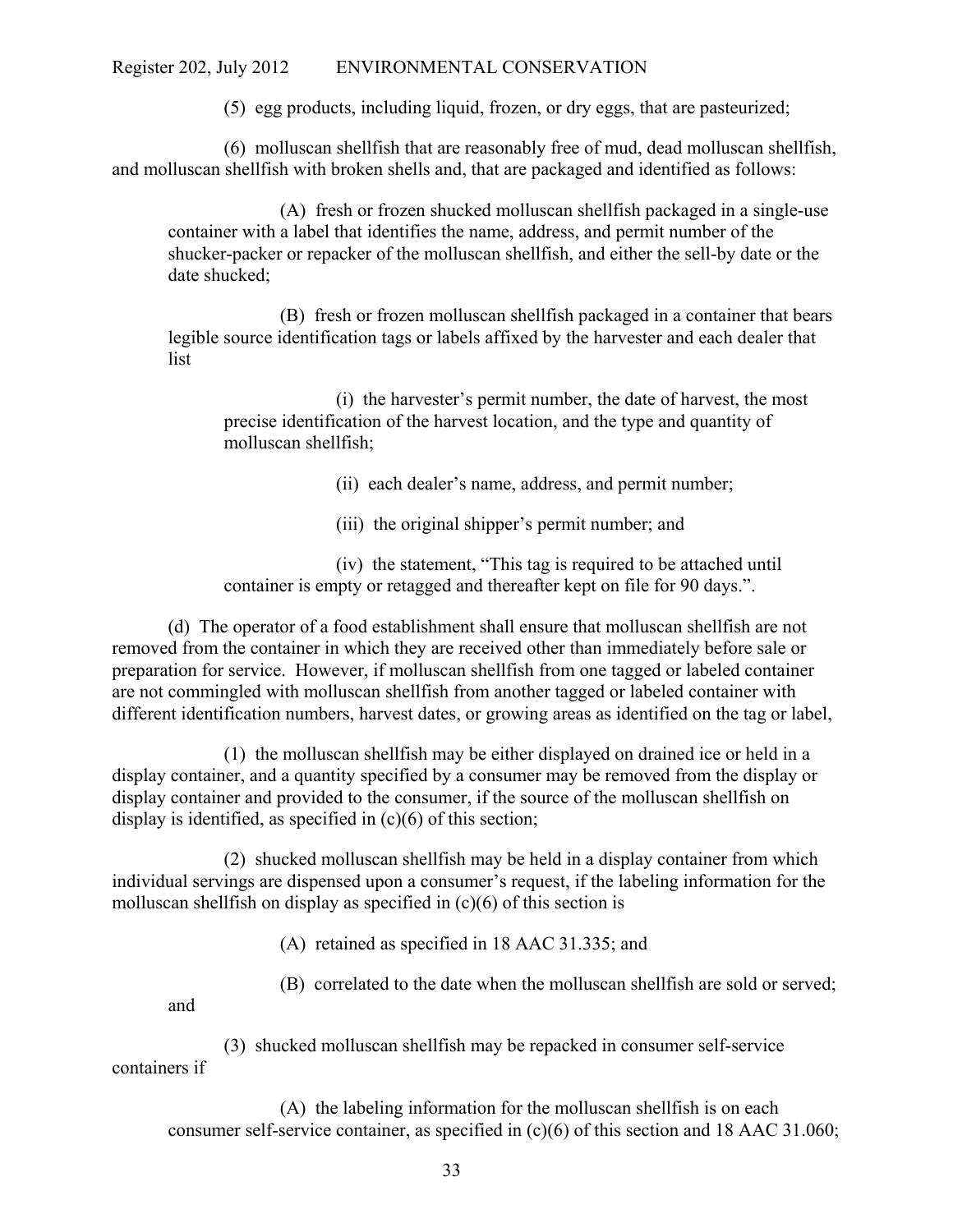and

(B) the labeling information specified in  $(c)(6)$  of this section is

(i) retained as specified in 18 AAC 31.335; and

 (ii) correlated with the date when the molluscan shellfish is sold. (Eff. 5/18/97, Register 142; am 5/23/98, Register 146; readopt 12/19/99, Register 152; am 6/28/2001, Register 158; am 9/6/2003, Register 167; am 12/28/2006, Register 180; am 12/3/2010, Register 196)

| <b>Authority:</b> AS 17.20.005 | AS 17.20.040 | AS 17.20.346 |
|--------------------------------|--------------|--------------|
| AS 17.20.010                   | AS 17.20.072 | AS 17.20.347 |
| AS 17.20.020                   | AS 17.20.180 | AS 44.46.020 |
| AS 17.20.030                   | AS 17.20.345 |              |

**Editor's note:** Effective 12/19/99, Register 152, the Department of Environmental Conservation readopted 18 AAC 31.200, without change, to affirm the validity of that section following statutory amendments made in ch. 72, SLA 1998. Chapter 72, SLA 1998 relocated department authority to adopt regulations in 18 AAC 31 from AS 03.05 to AS 17.20.

Copies of the federal regulations adopted by reference in 18 AAC 31.011 may be obtained from the department's Anchorage, Fairbanks, or Juneau office.

**18 AAC 31.205. Traditional wild game meat, seafood, plants, and other food donated to an institution or a nonprofit program.** Except for food prohibited under 18 AAC 31.210, traditional wild game meat, seafood, plants, and other food may be donated to a food service of an institution or a nonprofit program, including a residential child care facility with a license from the Department of Health and Social Services as required by AS 47.32 and 7 AAC 50, a school lunch program, or a senior meal program, if the operator of the food service

(1) ensures that the food is received whole, gutted, gilled, as quarters, or as roasts, without further processing;

(2) makes a reasonable determination that

(A) the animal was not diseased;

(B) the food was butchered, dressed, transported, and stored to prevent contamination, undesirable microbial growth, or deterioration; and

(C) the food will not cause a significant health hazard or potential for human illness;

(3) conducts any further preparation or processing of the food at a different time or in a different space at the food service from the preparation or processing of other food to prevent cross-contamination;

(4) cleans and sanitizes food-contact surfaces of equipment and utensils after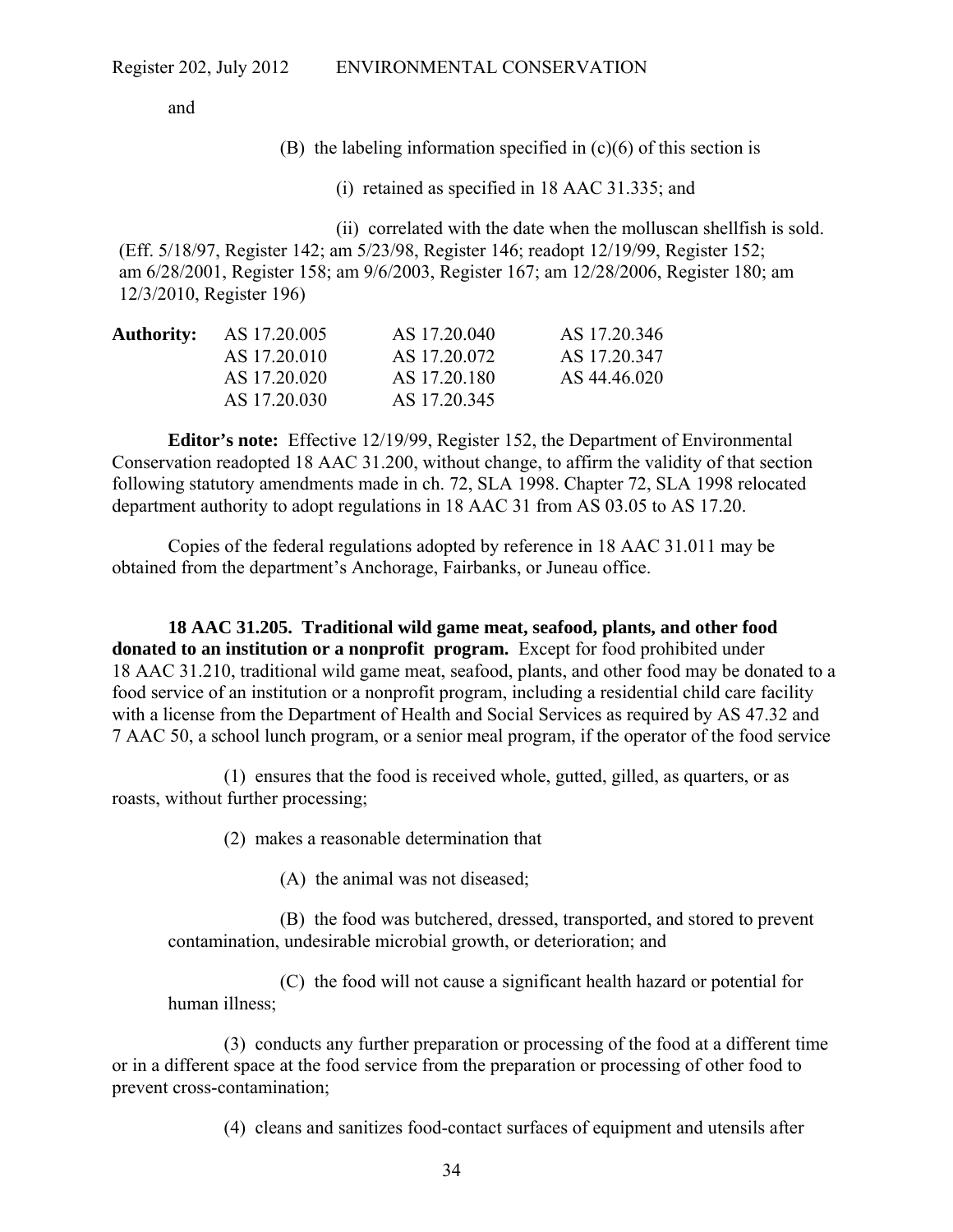processing the food;

(5) labels donated seafood and game meat with the name of the food and stores it separately from other food through storage in a separate freezer or refrigerator or a separate compartment or shelf in the freezer or refrigerator; and

(6) meets all other applicable requirements of this chapter. (Eff. 5/18/97, Register 142; am/readopt 12/19/99, Register 152; am 6/28/2001, Register 158; am 6/23/2006, Register 178)

| <b>Authority:</b> | AS 17.20.005 | AS 17.20.030 | AS 17.20.180 |
|-------------------|--------------|--------------|--------------|
|                   | AS 17.20.010 | AS 17.20.040 | AS 17.20.290 |
|                   | AS 17.20.020 | AS 17.20.072 | AS 44.46.020 |

**Editor's note:** Effective 12/19/99, Register 152, the Department of Environmental Conservation readopted 18 AAC 31.205, to affirm the validity of that section following statutory amendments made in ch. 72, SLA 1998. The department also amended 18 AAC 31.205. Chapter 72, SLA 1998 relocated department authority to adopt regulations in 18 AAC 31 from AS 03.05 to AS 17.20.

**18 AAC 31.210. Prohibited food.** Because of significant health hazards and the potential for human illness, the operator of a food establishment may not allow the following food in the food establishment under any circumstance:

(1) molluscan shellfish, unless the operator complies with  $18$  AAC  $31.200(c)(6)$ and (d) and 18 AAC 31.335;

(2) the following game meats and oils:

- (A) fox meat;
- (B) polar bear meat;
- (C) bear meat;
- (D) walrus meat;
- (E) seal oil, with or without meat;
- (F) whale oil, with or without meat;

(3) fermented game meat, such as beaver tail, whale flipper, seal flipper, and fermented muktuk;

(4) fermented seafood products, such as salmon eggs or fish;

(5) hermetically sealed low-acid food, unless the food is obtained from a food processing establishment that is permitted or certified by the local, state, or federal agency with jurisdiction;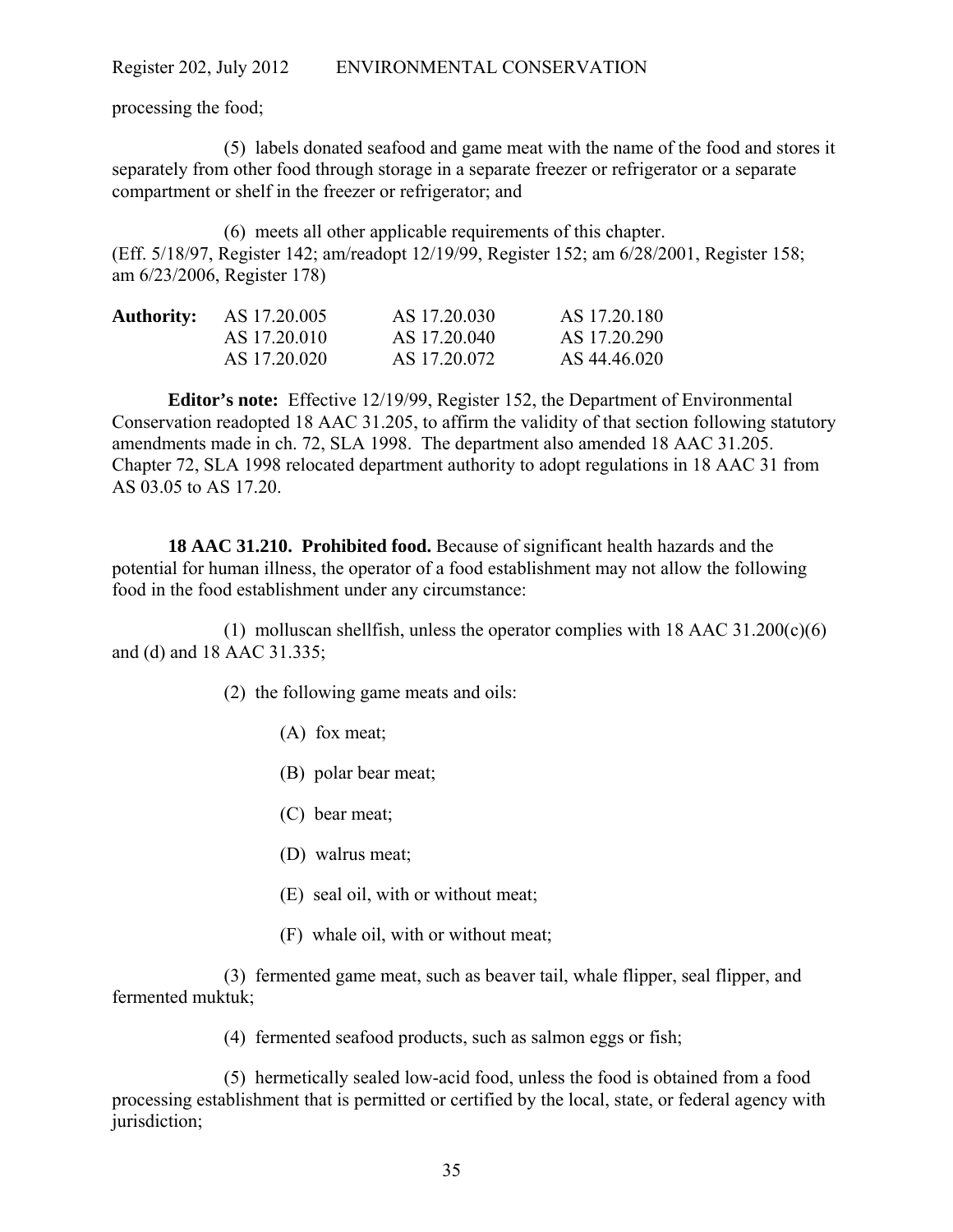(6) reduced-oxygen packaged food, unless the food is obtained from a food processing establishment permitted under this chapter and is packaged as required by 18 AAC 31.760 or from a source approved by the USDA or FDA;

(7) smoked or dried seafood products, unless those products are prepared in a seafood processing facility permitted under 18 AAC 34 or are from another approved source. (Eff. 5/18/97, Register 142; am 12/19/99, Register 152; am 6/28/2001, Register 158; am 12/28/2006, Register 180)

| <b>Authority:</b> AS 17.20.005 | AS 17.20.072 | AS 17.20.290 |
|--------------------------------|--------------|--------------|
| AS 17.20.010                   | AS 17.20.180 | AS 44.46.020 |
| AS 17.20.020                   |              |              |

**18 AAC 31.215. Highly susceptible populations.** (a) In a food establishment that serves a highly susceptible population in a facility that provides health care, assisted living services, or custodial care, the operator may not serve or offer the following foods in a ready-toeat form unless the foods are prepared in response to a specific adult consumer's request:

(1) raw animal foods, including raw seafood, raw marinated seafood, raw molluscan shellfish, and steak tartare;

(2) animal food that is not cooked to the minimum temperatures provided in 18 AAC 31.232, such as lightly-cooked seafood, rare meat, soft-cooked eggs that are made from raw shell eggs, and meringue;

(3) raw seed sprouts;

(4) unpasteurized juices.

(b) In a food establishment that serves a highly susceptible population in a facility that provides health care, assisted living services, or custodial care, the operator shall ensure that pasteurized shell eggs or pasteurized liquid, frozen, or dry eggs or egg products are substituted for raw shell eggs in the preparation of

(1) foods that typically have raw shell eggs as an ingredient; and

(2) recipes in which more than one egg is broken and the eggs are combined,

except

(A) if the foods are prepared in response to a specific adult consumer's

request; or

(B) the raw eggs are combined as an ingredient and are thoroughly cooked, as specified in 18 AAC 31.232, to a ready-to-eat form. (Eff. 6/28/2001, Register 158; am 12/28/2006, Register 180)

| <b>Authority:</b> | AS 17.20.005 | AS 17.20.072 | AS 17.20.290 |
|-------------------|--------------|--------------|--------------|
|                   | AS 17.20.010 | AS 17.20.180 | AS 44.46.020 |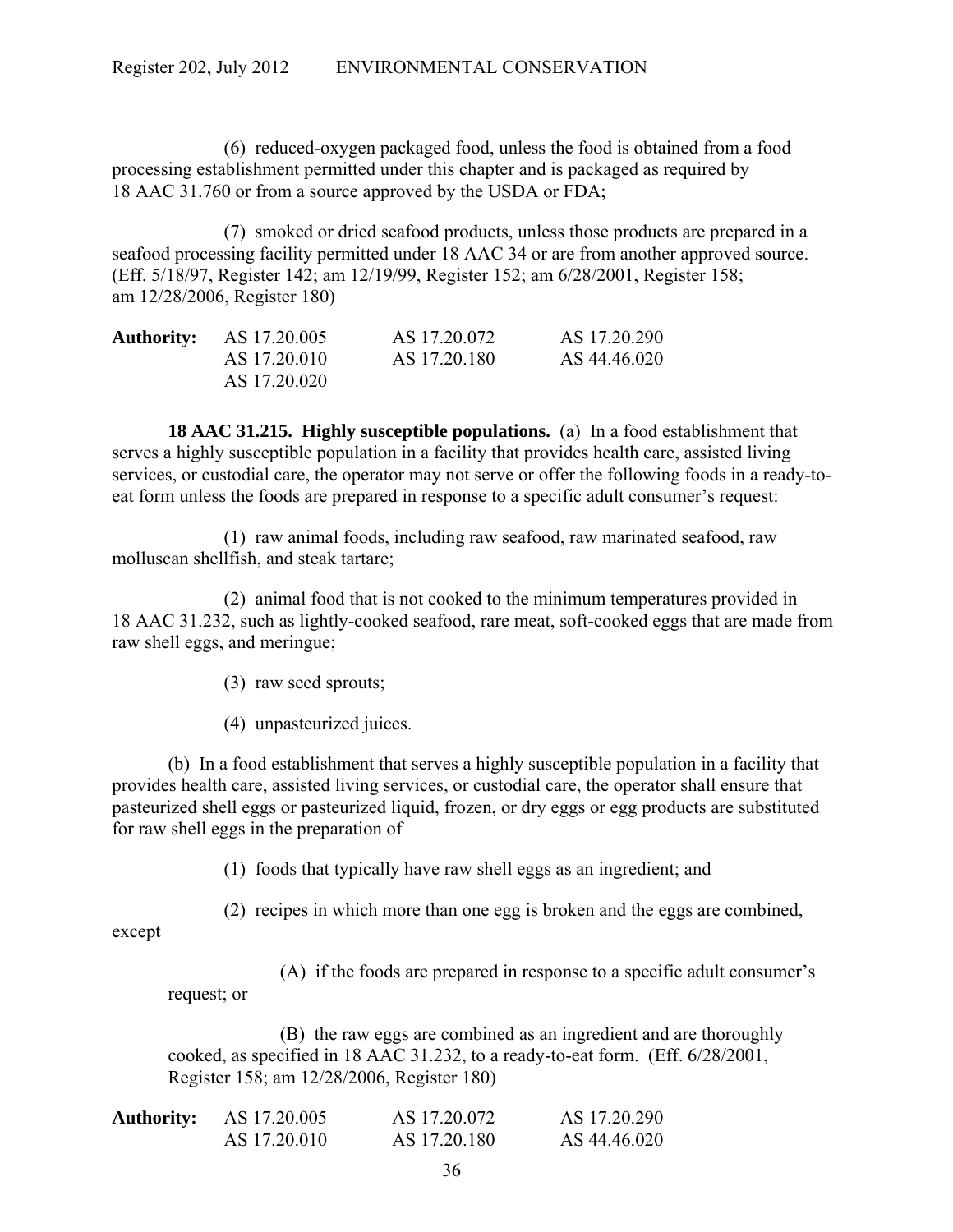AS 17.20.020

**18 AAC 31.220. Food protection: hands.** The operator of a food establishment shall ensure that contamination of food by employees is minimized by ensuring that food that is exposed and

(1) not in a ready-to-eat form is prepared with the least possible bare hand contact; and

(2) in a ready-to-eat form is prepared with no bare hand contact by the proper use of utensils, except when washing fruits and vegetables. (Eff. 5/18/97, Register 142; readopt 12/19/99, Register 152; am 12/28/2006, Register 180)

| <b>Authority:</b> AS 17.20.005 | AS 17.20.072 | AS 17.20.290 |
|--------------------------------|--------------|--------------|
| AS 17.20.020                   | AS 17.20.180 | AS 44.46.020 |
| AS 17.20.040                   |              |              |

**Editor's note:** Effective 12/19/99, Register 152, the Department of Environmental Conservation readopted 18 AAC 31.220, without change, to affirm the validity of that section following statutory amendments made in ch. 72, SLA 1998. Chapter 72, SLA 1998 relocated department authority to adopt regulations in 18 AAC 31 from AS 03.05 to AS 17.20.

**18 AAC 31.222. Food protection: food and ingredients.** (a) The operator of a food establishment shall take measures to prevent contamination of food by other food and food ingredients during receiving, storage, preparation, holding, and display and shall

(1) protect food containers that are received packaged together in a case or overwrap from cuts when the case or overwrap is opened;

(2) protect food from cross-contamination by separating

(A) raw animal food during storage, preparation, holding, and display from raw, ready-to-eat food and cooked, ready-to-eat food;

(B) except when combined as ingredients, types of raw animal foods from each other during storage, preparation, holding, and display by

(i) using separate equipment for each type or arranging each type of food in equipment so that cross-contamination of one type with another is prevented; and

(ii) preparing each type of food at different times or in separate areas;

(C) stored products held by the operator for credit, redemption, or return to the distributor, such as damaged, spoiled, or recalled products from food, food-contact surfaces, linens, or single-service or single-use articles; and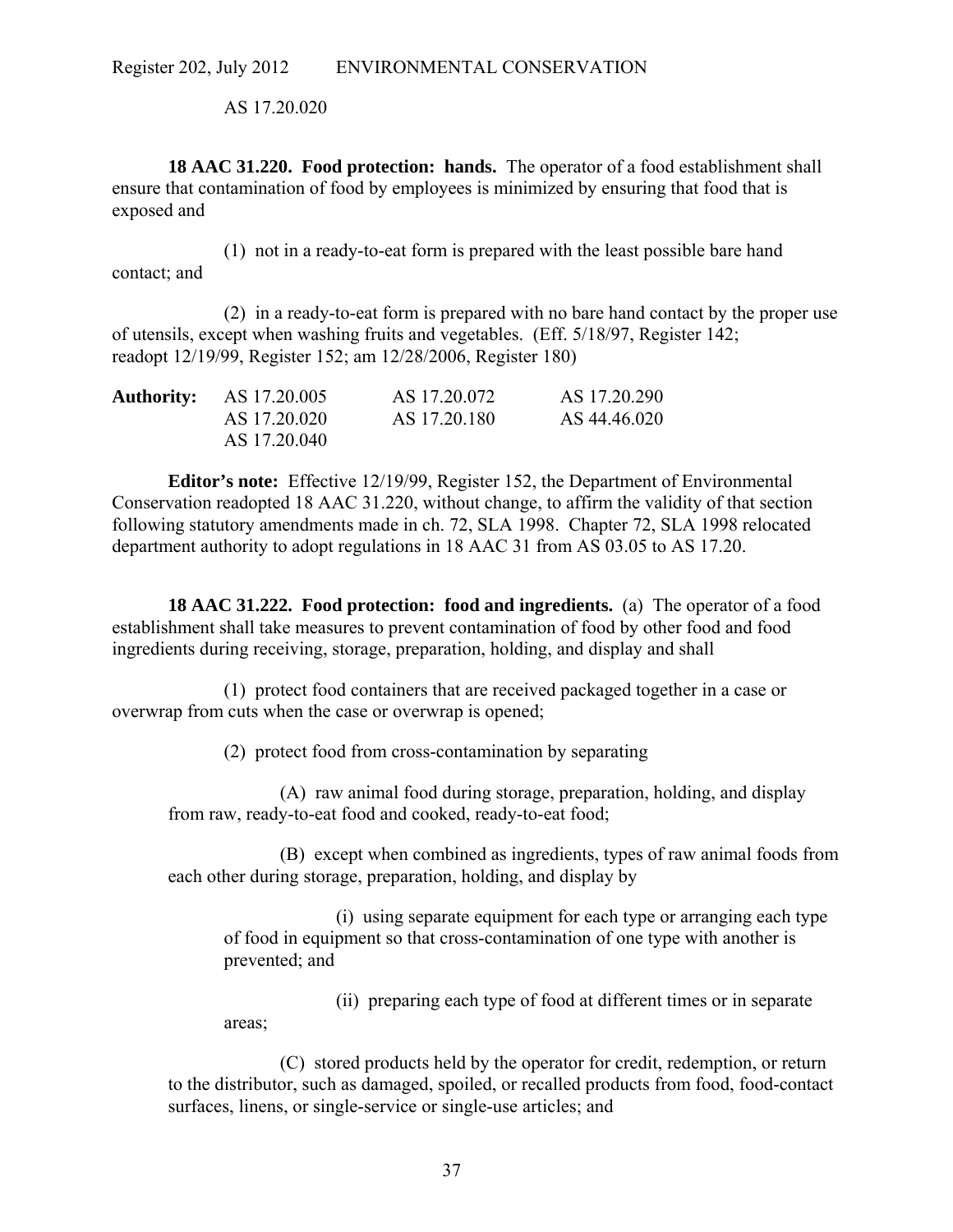(D) vegetables or fruit before it is washed as specified in (7) of this subsection from ready-to-eat food;

(3) cover food during storage using packages, containers, or wrappings, except

(A) quarters, sides, or large cuts of raw meat or slab bacon that are hung on clean, sanitized hooks or racks if no part of the meat touches walls, floors, boxes, or shelving, and food is not stored under the meat;

(B) whole, uncut, raw fruits and vegetables and nuts in the shell, that require peeling or hulling before consumption;

(C) whole, uncut, processed meats, including country hams and smoked or cured sausages, that are placed on clean, sanitized racks;

- (D) molluscan shellfish; or
- (E) food being cooled, as specified under 18 AAC 31.234;

## (4) store and display food and containers of food

(A) at least six inches above the floor on storage or display shelving or equipment in a clean, dry location where the food is not exposed to splash, dust, or other contamination, except that

(i) food in cases, or large containers of packaged food, such as flour and sugar, may be stored on dollies, skids, or open-ended pallets if that equipment is easily movable by hand or with the use of pallet-moving equipment that is available on the premises at all times; and

(ii) large, impervious, covered containers or cases of food, metal beverage containers, and food packaged in cans, glass, or other sealed, waterproof containers need not be elevated if the container is not exposed to floor moisture and the floor is clean; and

(B) in a location that will not cause contamination; a location that may cause contamination includes a locker room, toilet room, dressing room, garbage room, mechanical room, or under an exposed sewer line, an open stairwell, a leaking refrigeration condenser, or a leaking or dripping waterline, including a leaking automatic fire sprinkler head or under a line on which water has condensed;

(5) label containers holding food or food ingredients that are removed from the original package for use in the food establishment with the common name of the food, except molluscan shellfish subject to 18 AAC 31.200 and containers holding food that can be readily and unmistakably recognized;

(6) prevent contamination from ice by ensuring

(A) packaged food is not stored in direct contact with ice or water if the food is subject to the entry of water because of the nature of its packaging, wrapping, or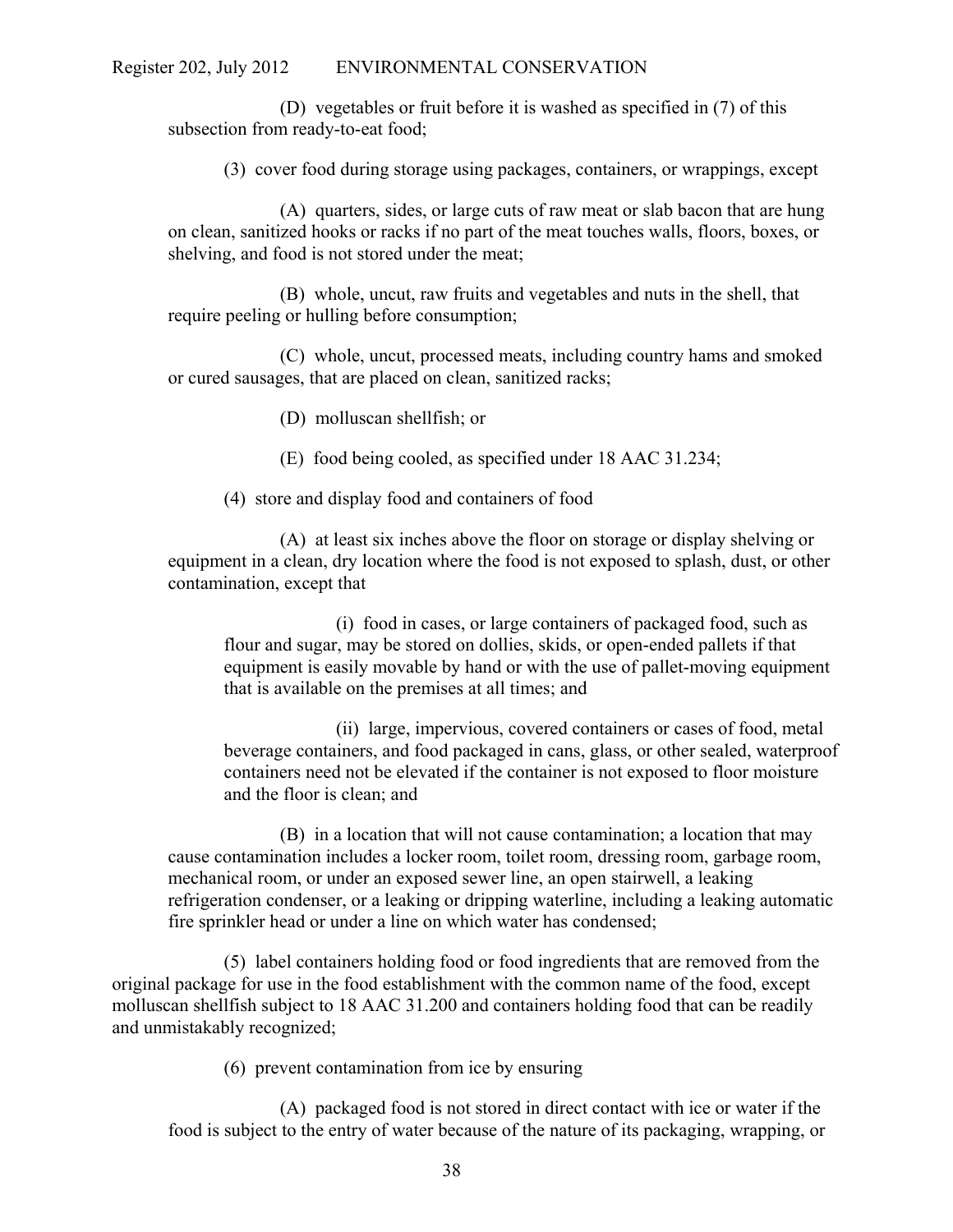container or its positioning in the ice or water;

(B) except for whole, raw fruits and vegetables, and cut, raw vegetables and tofu, unpackaged food is not stored in direct contact with undrained ice; raw poultry or raw seafood that is received immersed in ice in shipping containers may remain in that condition while in storage awaiting preparation, display, service, or sale;

(C) ice used to cool the exterior surfaces of food, packaged food, food containers, or food-contact surfaces is not served to consumers or otherwise used as food; and

(D) ice for use as food or as a cooling medium is made from potable water;

(7) except for whole, raw fruits and vegetables that are intended for washing by the consumer before consumption, wash raw fruits and vegetables thoroughly with potable water to remove soil and other contamination before those fruits and vegetables are cut, combined with other ingredients, cooked, served, or offered for human consumption in a ready-to-eat form;

(8) prevent contamination from whole eggs that have not been pasteurized; and

(9) clean hermetically sealed containers of food or visible soil before opening.

(b) The operator of a food establishment shall ensure that food is protected from contamination that may result from adulteration due to the addition of an unsafe or unapproved food additive or an unsafe or unapproved level of an approved food additive.

(c) The operator of a food establishment, except a food processing establishment subject to 18 AAC 31.700 – 18 AAC 31.770, shall ensure that

(1) a sulfiting agent is not applied to fresh fruits and vegetables intended for raw consumption; and

(2) fresh fruits and vegetables intended for raw consumption that have been treated with a sulfiting agent before receipt by the food establishment are not served or sold in the establishment, except that grapes that have been treated with a sulfiting agent before receipt may be served or sold. (Eff. 12/28/2006, Register180)

| <b>Authority:</b> AS 17.20.005 | AS 17.20.072 | AS 17.20.290 |
|--------------------------------|--------------|--------------|
| AS 17.20.020                   | AS 17.20.180 | AS 44.46.020 |
| AS 17.20.040                   |              |              |

**18 AAC 31.224. Food protection: equipment, utensils, and linens.** The operator of a food establishment shall prevent contamination of food from equipment, utensils, and linens by ensuring that

(1) utensils that are gloves are used as follows: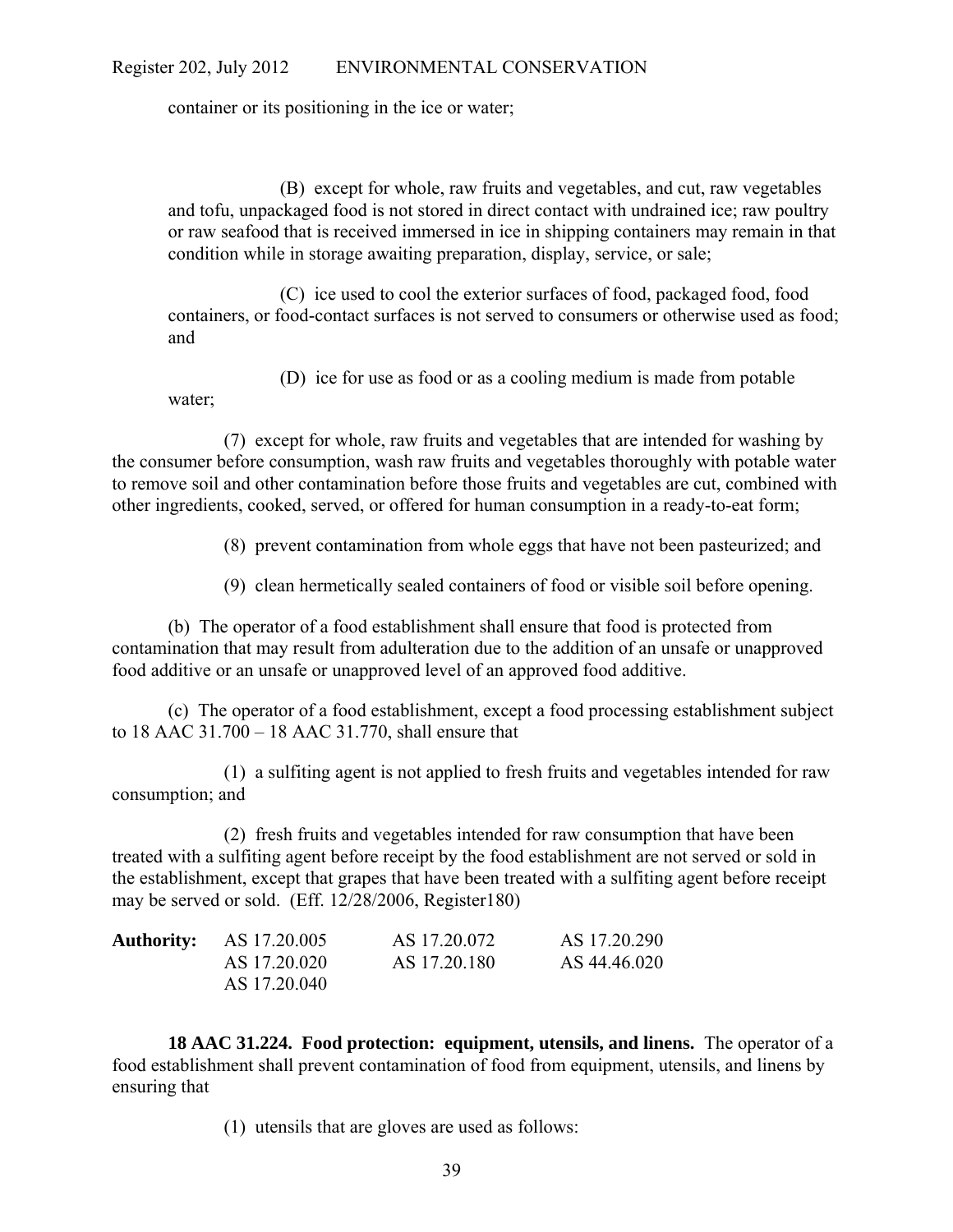(A) single-use gloves, if used, are

(i) used for only one task;

(ii) used for no other purpose; and

(iii) discarded when damaged or soiled or if an interruption occurs during the task;

(B) slash-resistant gloves are not used in direct contact with food, except

if the

(i) food will be subsequently cooked, as specified in 18 AAC 31.232 or

(ii) slash-resistant gloves have a smooth, durable, and nonabsorbent outer surface; or

(iii) slash-resistant gloves are covered with a smooth, durable nonabsorbent glove or a single-use glove;

(C) cloth gloves are not used in direct contact with food unless the food is subsequently cooked, as specified in 18 AAC 31.232;

(2) food only contacts food-contact surfaces that are washed, rinsed, and sanitized, as specified at 18 AAC 31.422 – 18 AAC 31.424, or that are single-service or singleuse articles;

(3) during pauses in food preparation or dispensing, food preparation and dispensing utensils are stored

(A) in the food with the handle extended out of the food;

(B) on a food-contact surface if the surface and the in-use utensil are cleaned and sanitized, as specified in 18 AAC 31.422 – 18 AAC 31.424;

(C) in running, potable water of sufficient velocity to flush particulates to the drain, if the utensils are used with moist food;

(D) in a clean, protected location if the utensil, such as an ice scoop, is used only with a food that is not potentially hazardous;

(E) in a container of potable water maintained at a temperature of  $135^{\circ}$  F or above if

(i) each utensil is washed, rinsed, and sanitized, as specified in 18 AAC 31.422 – 18 AAC 31.424, or replaced every four hours, or more frequently if necessary to preclude accumulation of residues; and

(ii) each container is washed, rinsed, and sanitized, as specified in 18 AAC 31.422 – 18 AAC 31.424, or replaced every 24 hours, or when emptied;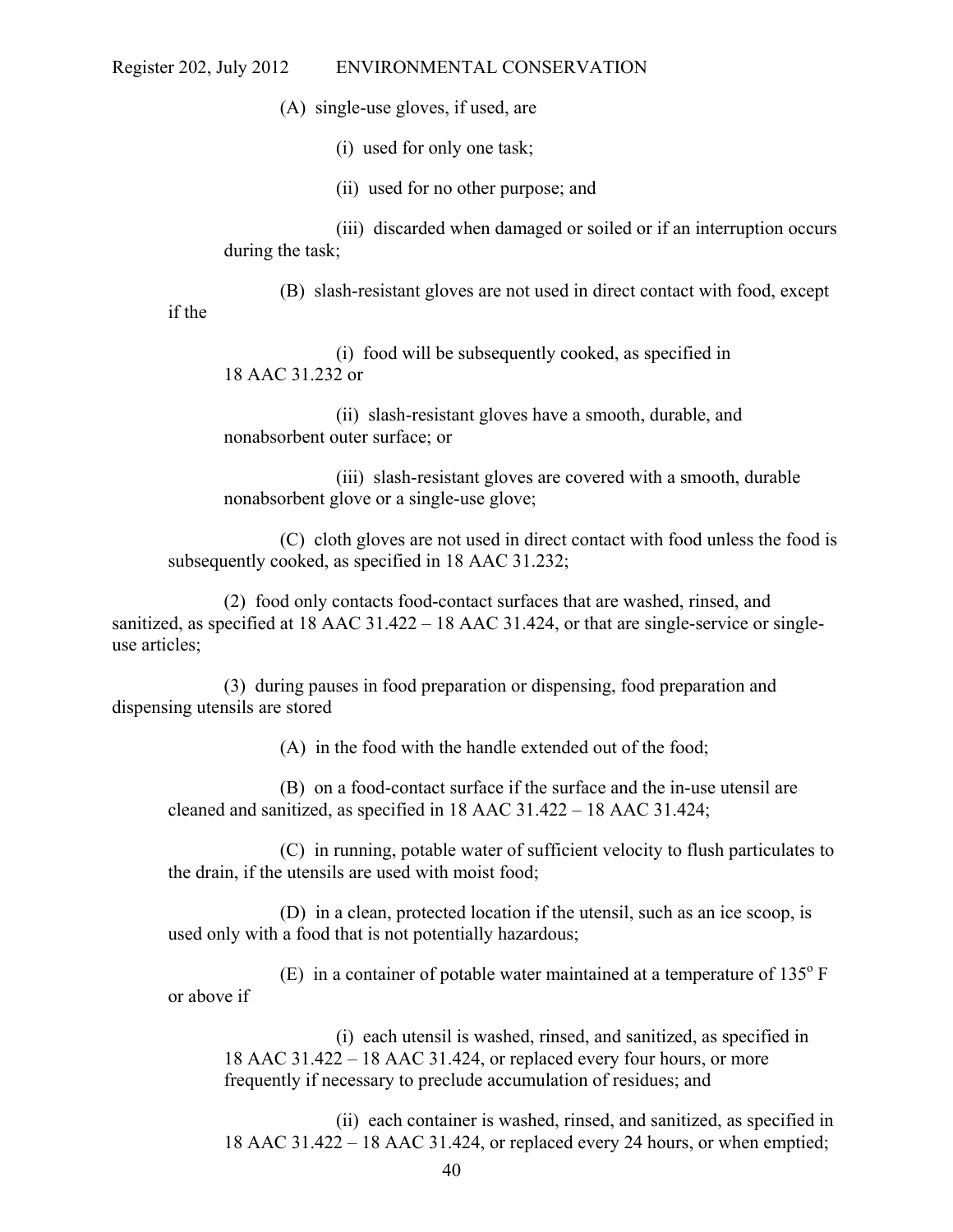less if

or

(F) in a container of potable water maintained at a temperature of 41º F or

(i) each utensil is washed, rinsed, and sanitized, as specified in 18 AAC 31.422 – 18 AAC 31.424, or replaced every four hours, or more frequently if necessary to preclude accumulation of residues, whichever is earlier; and

(ii) each container is washed, rinsed, and sanitized, as specified in 18 AAC 31.422 – 18 AAC 31.424, or replaced every 24 hours, or when emptied;

(4) moist cloths in use for wiping counters and other equipment surfaces are

(A) held between uses in a chemical sanitizer solution; the chemical sanitizer solution must be

(i) at least 100 ppm hypochlorite solution or another equivalent sanitizer solution in a concentration as specified by manufacturer's instructions as measured using a test kit or other device;

(ii) free of food debris and visible soil; and

(iii) in a container that is used in a manner that prevents contamination of food, food-contact surfaces, or single-service or single-use articles;

(B) not used for another purpose;

(C) laundered daily and protected from contamination, as specified in 18 AAC 31.425; and

(D) if in contact with raw animal foods, kept separate from cloths used for other purposes, and kept in a separate sanitizing solution;

(5) cloths in use for wiping, from tableware and carry-out containers, food spills that occur as food is being served are maintained dry, used for no other purpose, and laundered daily;

(6) dry wiping cloths are free of food debris and visible soil; and

(7) linens and napkins are not used in contact with food, except

(A) if linens or napkins are used to line a container for the service of food; and

(B) the linens or napkins are replaced each time the container is refilled for a new consumer. (Eff. 12/28/2006, Register 180)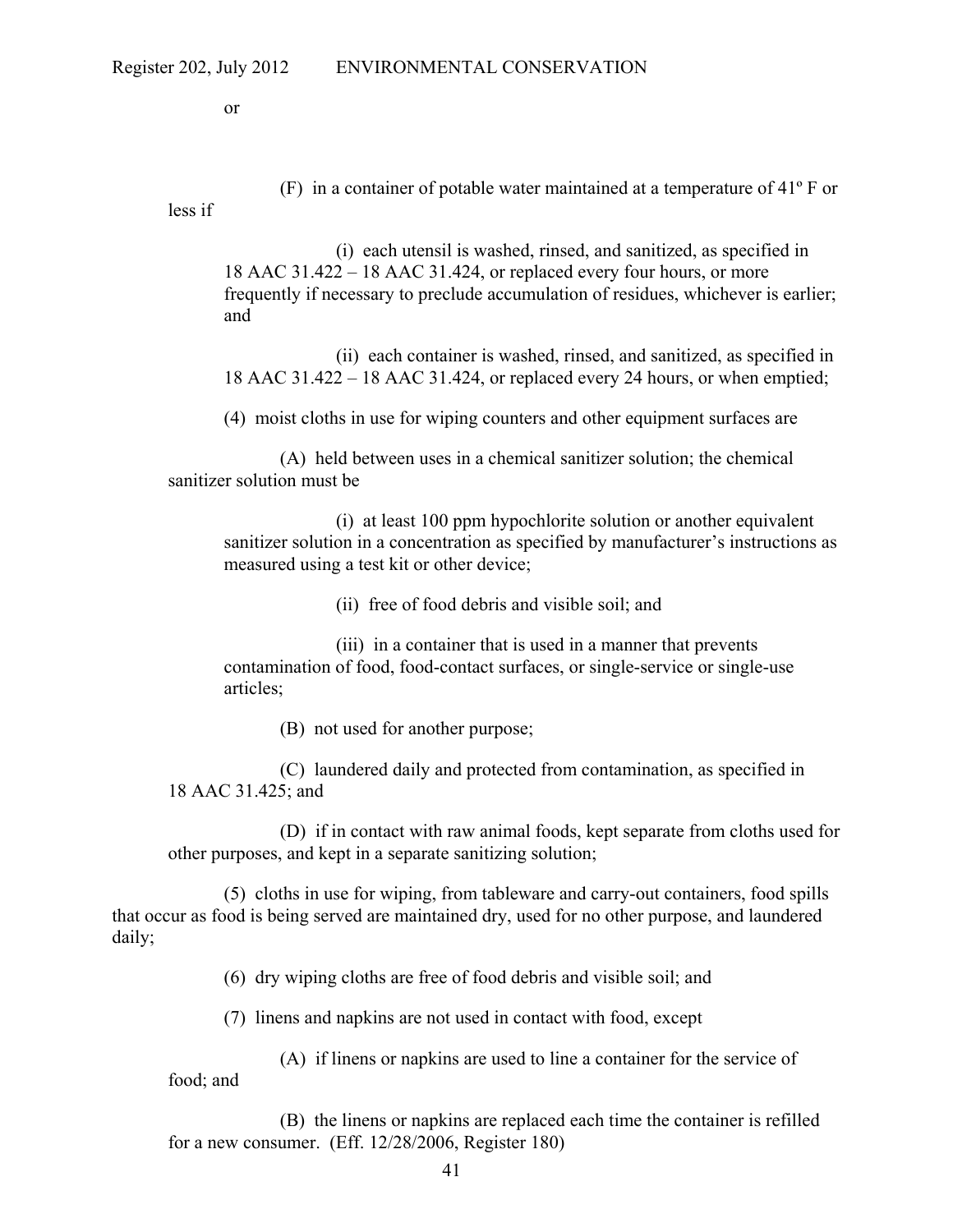| <b>Authority:</b> AS 17.20.005 | AS 17.20.072 | AS 17.20.290 |
|--------------------------------|--------------|--------------|
| AS 17.20.020                   | AS 17.20.180 | AS 44.46.020 |
| AS 17.20.040                   |              |              |

**18 AAC 31.226. Food protection: consumers.** The operator of a food establishment shall prevent contamination of food from consumers by ensuring that

(1) except for nuts in the shell and whole, raw fruits and vegetables that are intended for hulling, peeling, or washing by the consumer before consumption, food is protected from consumer contamination during display by the use of

- (A) packaging;
- (B) counter, service line, or salad bar food guards;
- (C) display cases; or
- (D) other effective means;
- (2) condiments are protected from contamination by being kept in
	- (A) dispensers that are designed to provide protection;
	- (B) protected food displays that are provided with the proper utensils;
	- (C) original containers designed for dispensing; or
	- (D) individual packages or portions;

(3) raw, unpackaged meat, poultry, or seafood is not offered for consumer selfservice, except for

(A) consumer self-service of ready-to-eat foods at a buffet or salad bar that serves food such as sushi or raw molluscan shellfish;

(B) ready-to-cook individual portions for immediate cooking and consumption on the premises; or

(C) raw, frozen, shell-on shrimp or lobster;

(4) consumer self-service operations for ready-to-eat food are provided with suitable utensils or effective dispensing methods that protect the food from contamination and that dispensing utensils for self-service of nonpotentially hazardous food are stored between uses in the food, with the handle extended out of the food, or on a clean surface;

(5) soiled tableware is not

(A) re-used by a self-service consumer who returns to the service area for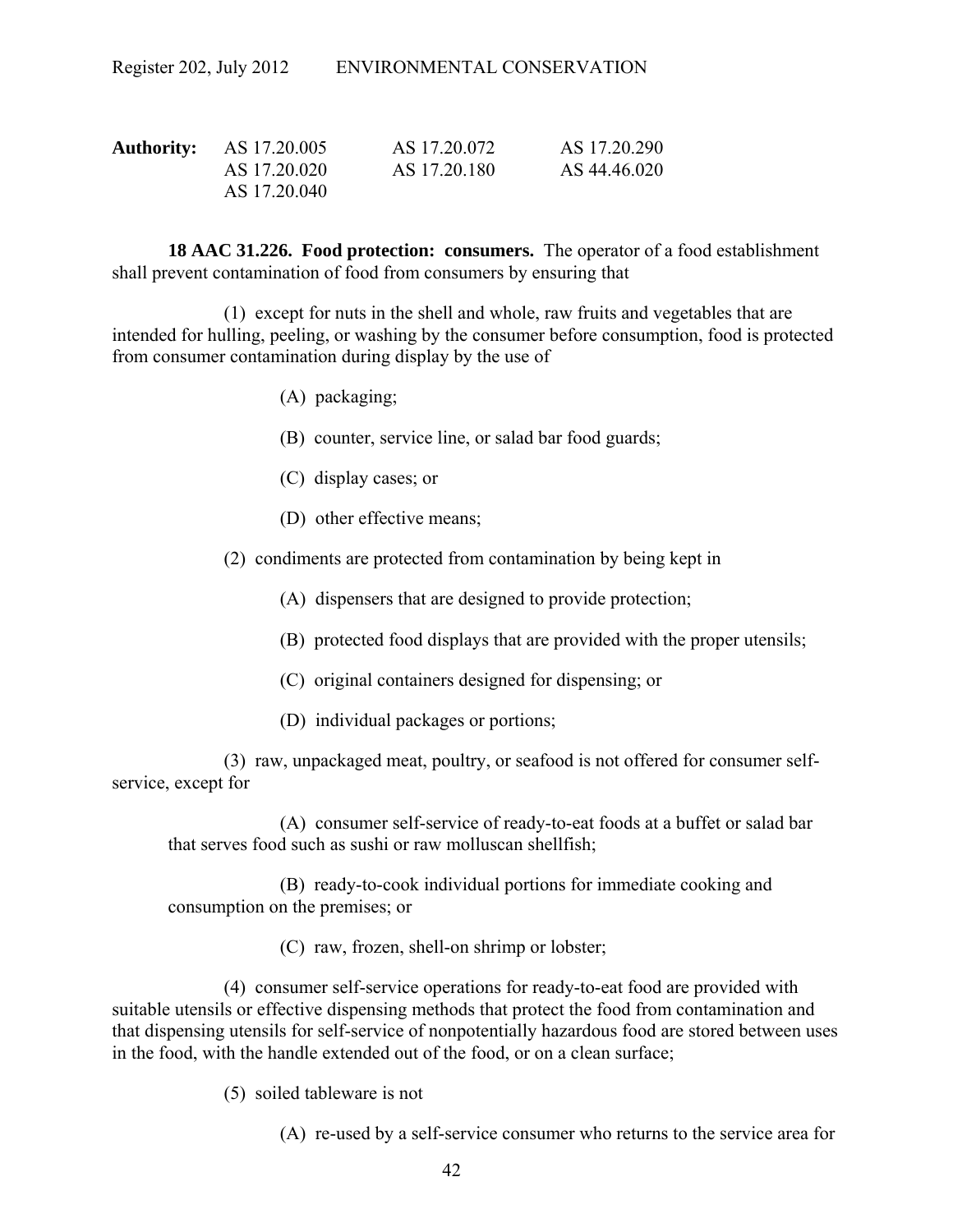more food or beverage, except that a cup or container may be reused if refilling is by an automatic dispensing device designed to prevent contact between the device and the lipcontact surface of the cup or glass;

(B) used by an employee to provide second portions or refills, except for refilling a consumer's drinking cup or container without contact between the pouring utensil and the lip-contact area of the cup or container; and

(6) after food has been served or sold to and is in the possession of a consumer, food that is unused or returned by the consumer is not offered as food for human consumption, except if

(A) the food is dispensed so that it is protected from contamination and the container is closed between uses, such as a narrow-neck bottle containing catsup, steak sauce, or wine; or

(B) the food, such as crackers, salt, or pepper, is in an unopened original package and is maintained in sound condition. (Eff. 12/28/2006, Register 180)

| <b>Authority:</b> AS 17.20.005 | AS 17.20.072 | AS 17.20.290 |
|--------------------------------|--------------|--------------|
| AS 17.20.020                   | AS 17.20.180 | AS 44.46.020 |
| AS 17.20.040                   |              |              |

**18 AAC 31.228. Food protection: disposition of unsafe, adulterated, contaminated food.** The operator of a food establishment shall discard or recondition unsafe, adulterated, or contaminated food as follows:

(1) food that is unsafe, adulterated, or not honestly presented, as specified at 18 AAC 31.200, must be discarded or may be reconditioned according to the establishment's procedure;

(2) food that is not from an approved source, as specified in 18 AAC 31.200, must be discarded;

(3) ready-to-eat food that may have been contaminated by an employee who has been restricted or excluded, as specified in 18 AAC 31.300, must be discarded;

(4) food that is contaminated by an employee, consumer, or other individual through contact with hands, bodily discharges, or other means must be discarded. (Eff. 12/28/2006, Register 180)

| <b>Authority:</b> AS 17.20.005 | AS 17.20.072 | AS 17.20.290 |
|--------------------------------|--------------|--------------|
| AS 17.20.020                   | AS 17.20.180 | AS 44.46.020 |
| AS 17.20.040                   |              |              |

**18 AAC 31.230. Temperature and time control: receiving and thawing.** The operator of a food establishment shall ensure that potentially hazardous food is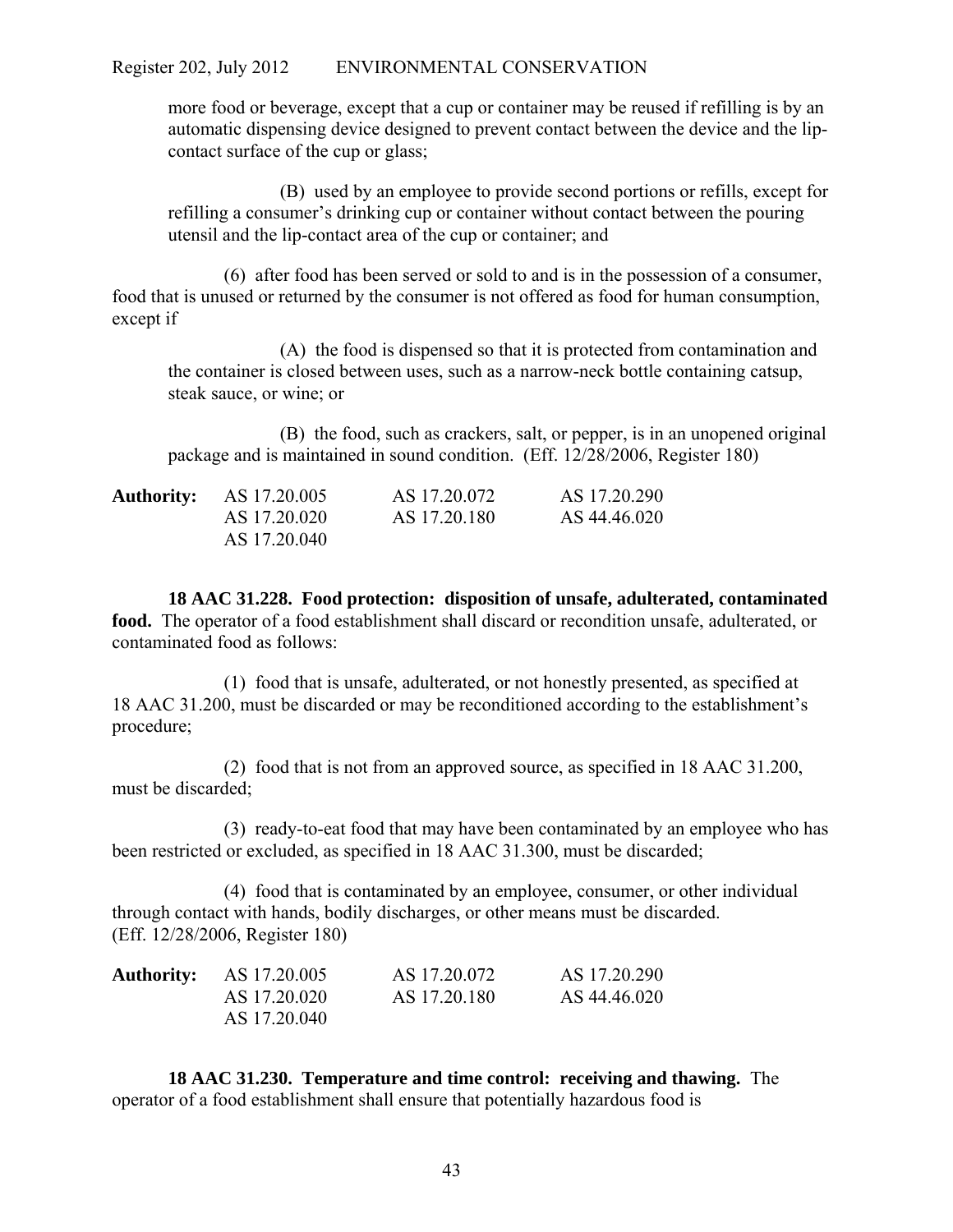(1) upon receipt, free of evidence of previous temperature abuse when received at the food establishment and

(A) for food that is refrigerated, received at  $41^{\circ}$  F or below, except as specified in 18 AAC 31.810(c)(1)(C) or otherwise specified in this chapter;

(B) for food that has been cooked to a temperature and for a time specified in 18 AAC 31.232 and that is received hot, received at 135° F or above;

(C) for raw eggs, received in refrigerated equipment that maintains an ambient air temperature of 45° F or below; or

(D) for food that is labeled frozen and shipped frozen by a food processing establishment, received frozen; and

(2) thawed

(A) in a refrigeration unit;

(B) while completely submerged under running potable water at  $70^{\circ}$  F or below with sufficient water velocity to agitate and float off loose particles in an overflow until thawed and then is immediately cooked or refrigerated and for a period of time that does not allow thawed portions of

(i) ready-to-eat food to rise above 41° F; or

(ii) raw animal food requiring cooking, as specified in 18 AAC 31.232, to be above 41° F for more than four hours including the time the food is exposed to the running water and the time needed for preparation for cooking;

(C) in a microwave oven and immediately transferred to conventional cooking equipment with no interruption in the process; or

(D) as part of a cooking process if the food that is frozen is cooked, as specified in 18 AAC 31.232. (Eff. 5/18/97, Register 142; am/readopt 12/19/99, Register 152; am 6/28/2001, Register 158; am 12/28/2006, Register 180)

| <b>Authority:</b> | AS 17.20.005 | AS 17.20.072 | AS 17.20.290 |
|-------------------|--------------|--------------|--------------|
|                   | AS 17.20.020 | AS 17.20.180 | AS 44.46.020 |

**Editor's note:** Effective 12/19/99, Register 152, the Department of Environmental Conservation readopted 18 AAC 31.230, to affirm the validity of that section following statutory amendments made in ch. 72, SLA 1998. The department also made amendments to 18 AAC 31.230. Chapter 72, SLA 1998 relocated department authority to adopt regulations in 18 AAC 31 from AS 03.05 to AS 17.20.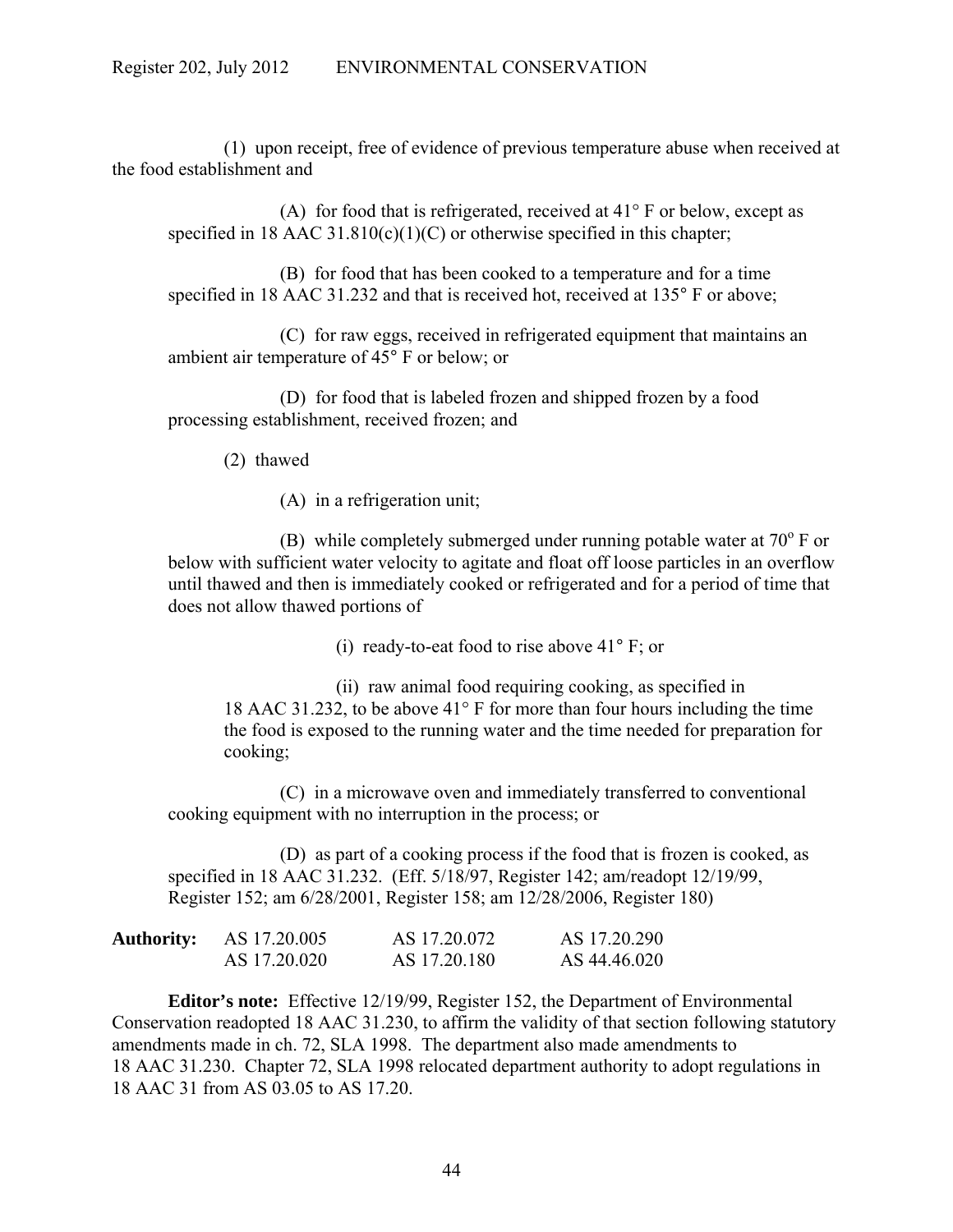**18 AAC 31.232. Temperature and time control: cooking.** (a) The operator of a food establishment shall ensure that if potentially hazardous food requires cooking, all parts are cooked with no interruption in the cooking process to the minimum internal temperature, and held at that temperature for the time shown in Table B of this section except as specified in (b) of this section and Table D of this section.

| <b>TABLE B</b><br>MINIMUM INTERNAL TEMPERATURES AND TIME                                                                                                                                                                                           |                    |               |  |
|----------------------------------------------------------------------------------------------------------------------------------------------------------------------------------------------------------------------------------------------------|--------------------|---------------|--|
| <b>ITEM</b>                                                                                                                                                                                                                                        | <b>TEMPERATURE</b> | <b>TIME</b>   |  |
| Poultry; stuffed meat, seafood,<br>pasta, game meat, or poultry;<br>stuffing containing meat, seafood,<br>ratites, or poultry; traditional wild<br>game meat                                                                                       | $165^{\circ}$ F    | 15 seconds    |  |
| Ground or restructured meat, game<br>meat, seafood; ratites; and injected<br>meat                                                                                                                                                                  | $158^{\circ}$ F    | one second    |  |
|                                                                                                                                                                                                                                                    | $155^{\circ}$ F    | 15 seconds    |  |
|                                                                                                                                                                                                                                                    | $150^{\circ}$ F    | one minute    |  |
|                                                                                                                                                                                                                                                    | $145^{\circ}$ F    | three minutes |  |
| Meat; seafood; game meat; other<br>potentially hazardous food<br>requiring cooking, including<br>seafood and eggs; eggs may be<br>cooked to a temperature below<br>145° F if ordered by an adult<br>consumer and prepared for<br>immediate service | $145^{\circ}$ F    | 15 seconds    |  |

(b) The operator of a food establishment shall ensure that whole meat roast, including a beef, corned beef, lamb, pork, and cured pork roast, is cooked

(1) in an oven that is preheated to the temperature specified for the roast's weight in Table C of this section and that is held at that temperature; and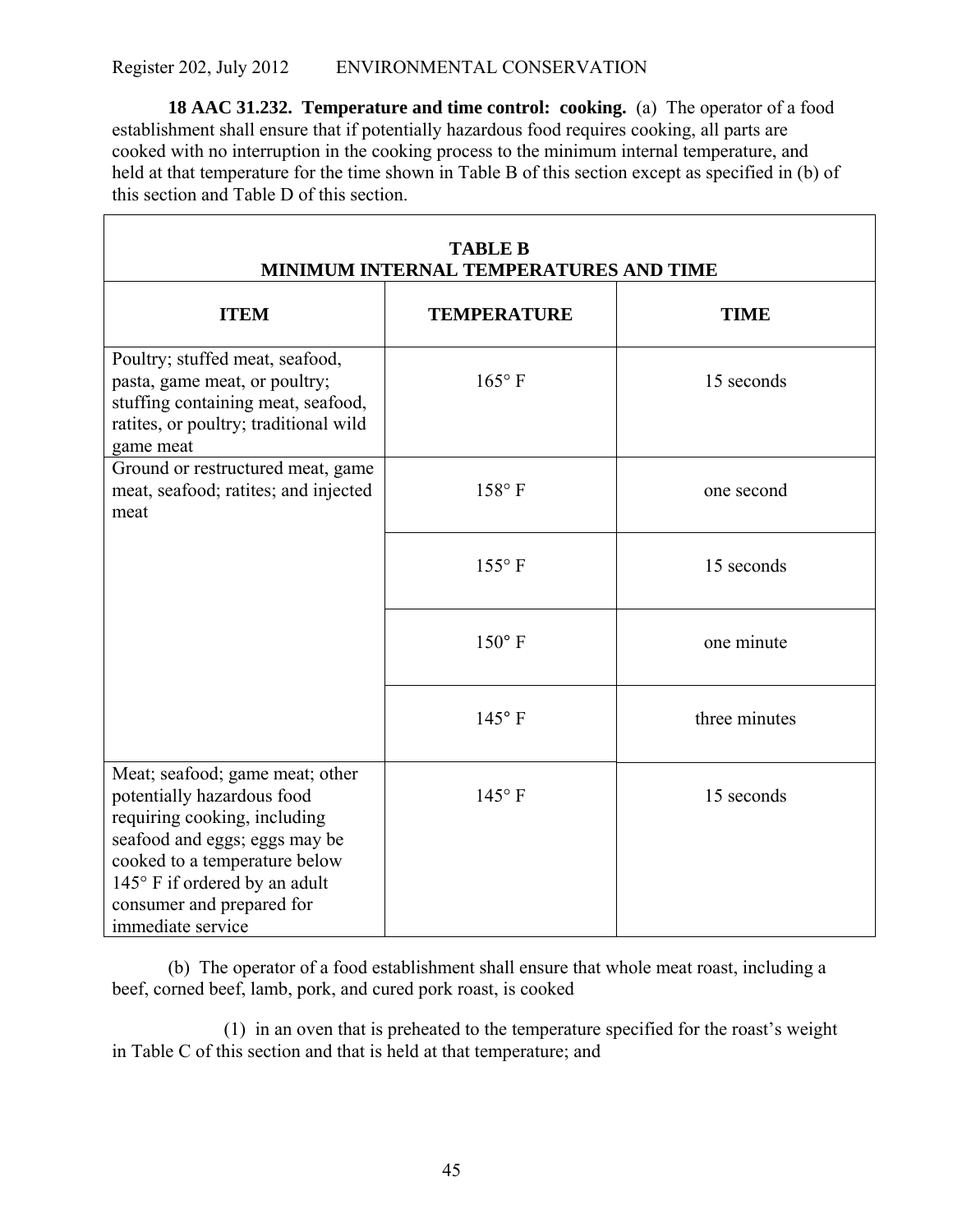| <b>TABLE C</b><br><b>WHOLE MEAT ROAST</b><br><b>OVEN TYPE AND TEMPERATURE</b>                                                                                                                        |                                               |                          |  |
|------------------------------------------------------------------------------------------------------------------------------------------------------------------------------------------------------|-----------------------------------------------|--------------------------|--|
| <b>Oven Type</b>                                                                                                                                                                                     | <b>Oven Temperature Based on Roast Weight</b> |                          |  |
|                                                                                                                                                                                                      | Less than 10 pounds                           | 10 pounds or more        |  |
| Still Dry                                                                                                                                                                                            | $350^\circ$ F or above                        | $250^{\circ}$ F or above |  |
| Convection                                                                                                                                                                                           | $325^{\circ}$ F or above                      | $250^{\circ}$ F or above |  |
| High Humidity*<br>$250^{\circ}$ F or below<br>$250^{\circ}$ F or below                                                                                                                               |                                               |                          |  |
| * Relative humidity greater than 90 percent for at least one hour as measured in the cooking<br>chamber or exit of the oven, or in a moisture-impermeable bag that provides 100 percent<br>humidity. |                                               |                          |  |

(2) as specified in Table D of this section, to heat all parts of the food to a temperature and for the holding time that corresponds to that temperature;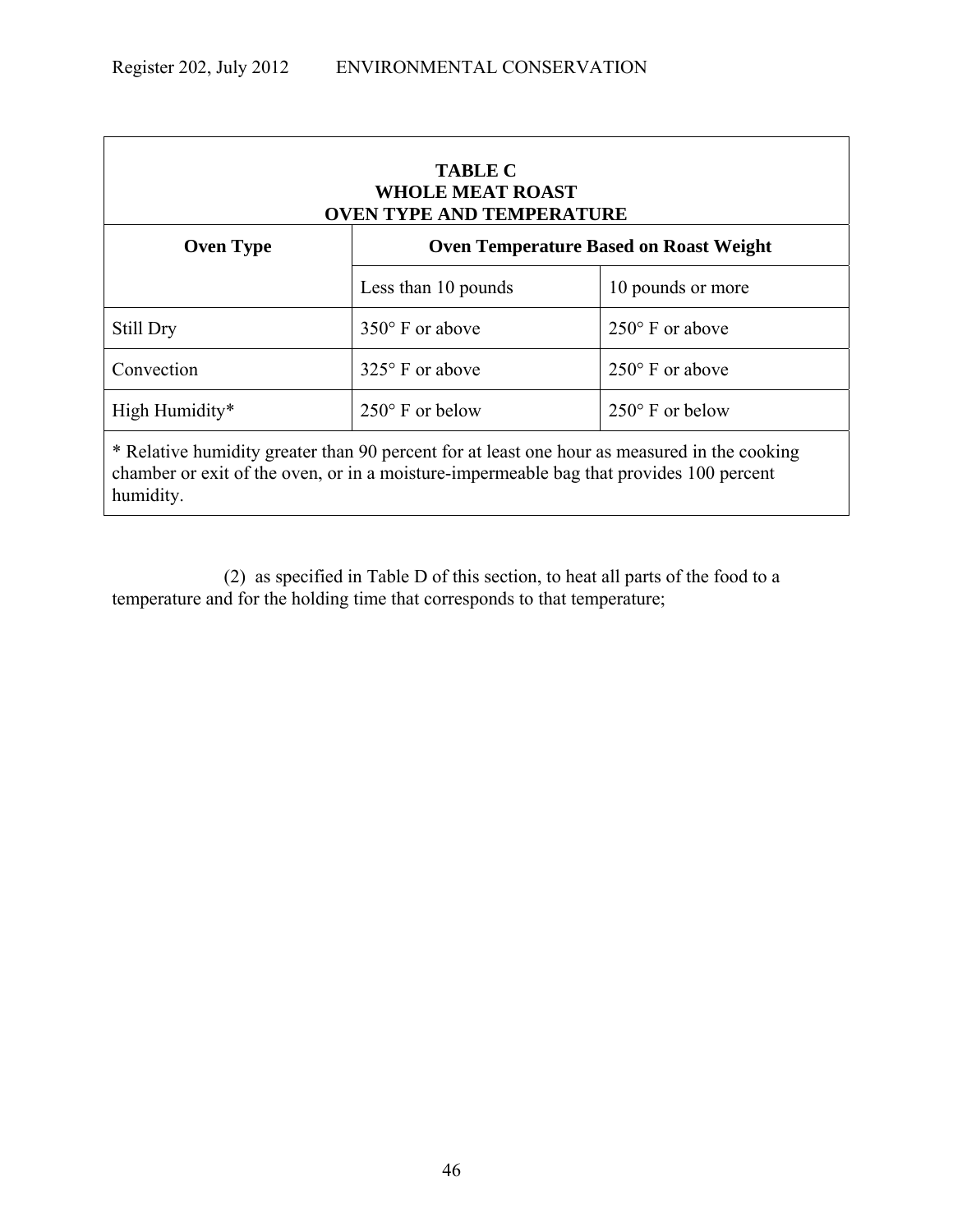| <b>TABLE D</b><br><b>WHOLE MEAT ROAST</b><br>MINIMUM INTERNAL TEMPERATURES AND TIME |             |  |
|-------------------------------------------------------------------------------------|-------------|--|
| Temperature $(^{\circ}$ F)                                                          | Time*       |  |
| 130                                                                                 | 112 minutes |  |
| 131                                                                                 | 89 minutes  |  |
| 133                                                                                 | 56 minutes  |  |
| 135                                                                                 | 36 minutes  |  |
| 136                                                                                 | 28 minutes  |  |
| 138                                                                                 | 18 minutes  |  |
| 140                                                                                 | 12 minutes  |  |
| 142                                                                                 | 8 minutes   |  |
| 144                                                                                 | 5 minutes   |  |
| 145                                                                                 | 4 minutes   |  |
| 147                                                                                 | 134 seconds |  |
| 149                                                                                 | 85 seconds  |  |
| 151                                                                                 | 54 seconds  |  |
| 155                                                                                 | 22 seconds  |  |
| 157                                                                                 | 14 seconds  |  |
| 158                                                                                 | $0$ seconds |  |
| * Holding time may include post-oven heat rise.                                     |             |  |

(c) The operator of a food establishment shall ensure that raw animal food that is cooked in a microwave oven is

(1) rotated throughout or stirred midway during the cooking process to compensate for uneven heat distribution;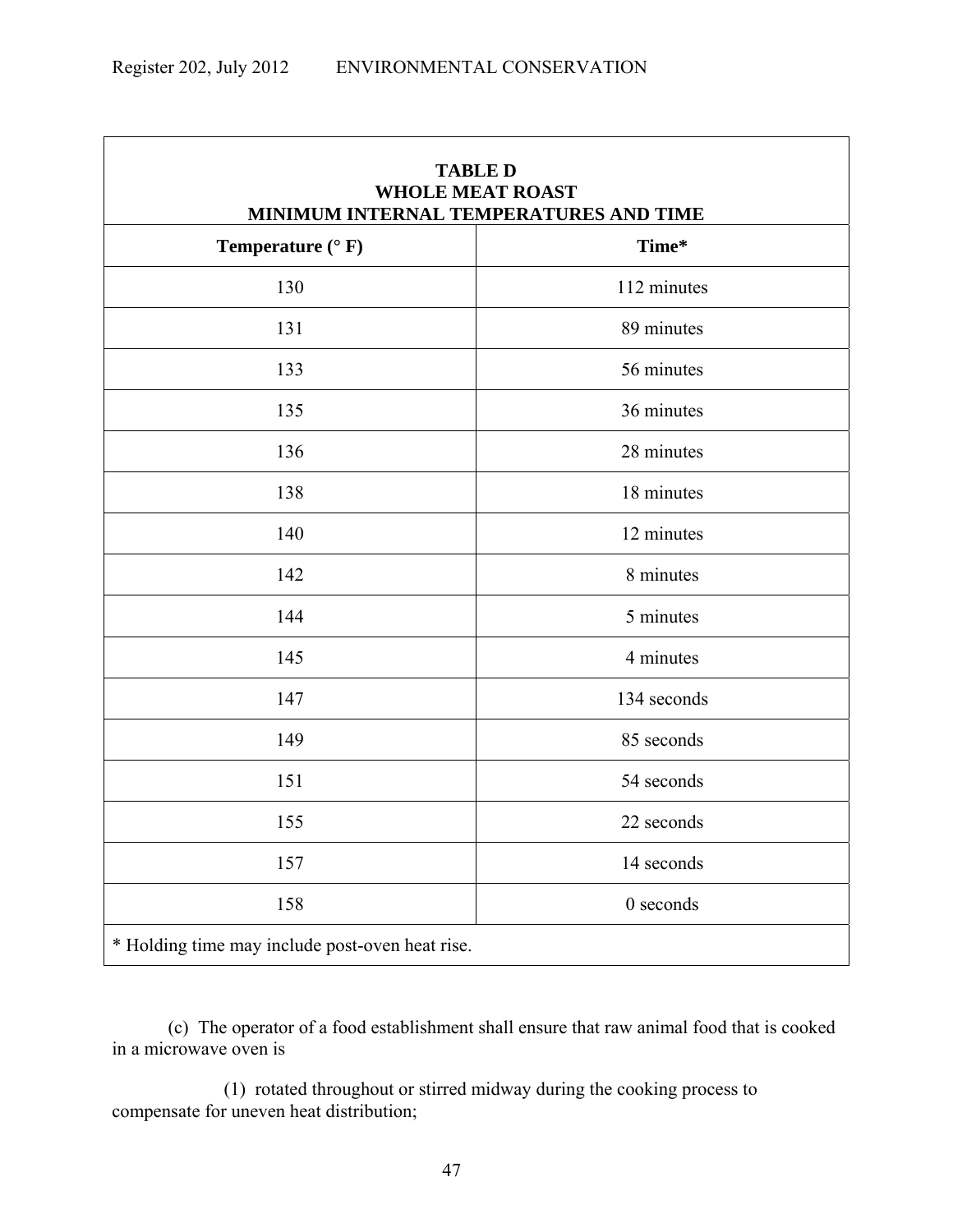(2) covered to retain surface moisture;

(3) heated to a temperature of at least 165° F in all parts of the food; and

(4) allowed to stand covered for two minutes after cooking to obtain temperature equilibrium.

(d) In this section, "restructured meat" means meat that is potentially hazardous food, and that is processed and formed in a manner that might cause surface contaminants to become incorporated inside the final product. (Eff. 12/28/2006, Register 180)

| <b>Authority:</b> | AS 17.20.005 | AS 17.20.072 | AS 17.20.290 |
|-------------------|--------------|--------------|--------------|
|                   | AS 17.20.020 | AS 17.20.180 | AS 44.46.020 |

**18 AAC 31.234. Time and temperature control: hot- and cold-holding, cooling, and reheating for hot-holding.** The operator of a food establishment shall ensure that potentially hazardous food

(1) is held at an internal temperature of

(A) 135º F or above for hot-holding, except rare beef, which must be kept at an internal temperature of 130º F or above; and

(B) 41° F or below for cold-holding, except that eggs that have not been treated to destroy all viable *Salmonellae* must be stored in refrigerated equipment that maintains an ambient air temperature of 45° F or below;

(2) if the food requires cooling or cold-holding after preparation or processing,

(A) is cooled from a temperature of  $135^{\circ}$  F or below to  $70^{\circ}$  F or below within two hours, and from a temperature of 70º F or below to 41º F or below within four additional hours using one of the following methods:

(i) placing the uncovered container in an ice water bath or cold running potable water and stirring frequently;

(ii) separating the food into smaller or thinner portions and refrigerating;

(iii) placing the food in a shallow pan, and refrigerating, stirring occasionally if needed;

(iv) using rapid chilling equipment;

(v) modifying the recipe by adding ice or cold potable water in the final stages of preparation;

(vi) using a container that facilitates heat transfer;

(vii) using another approved method that will result in compliance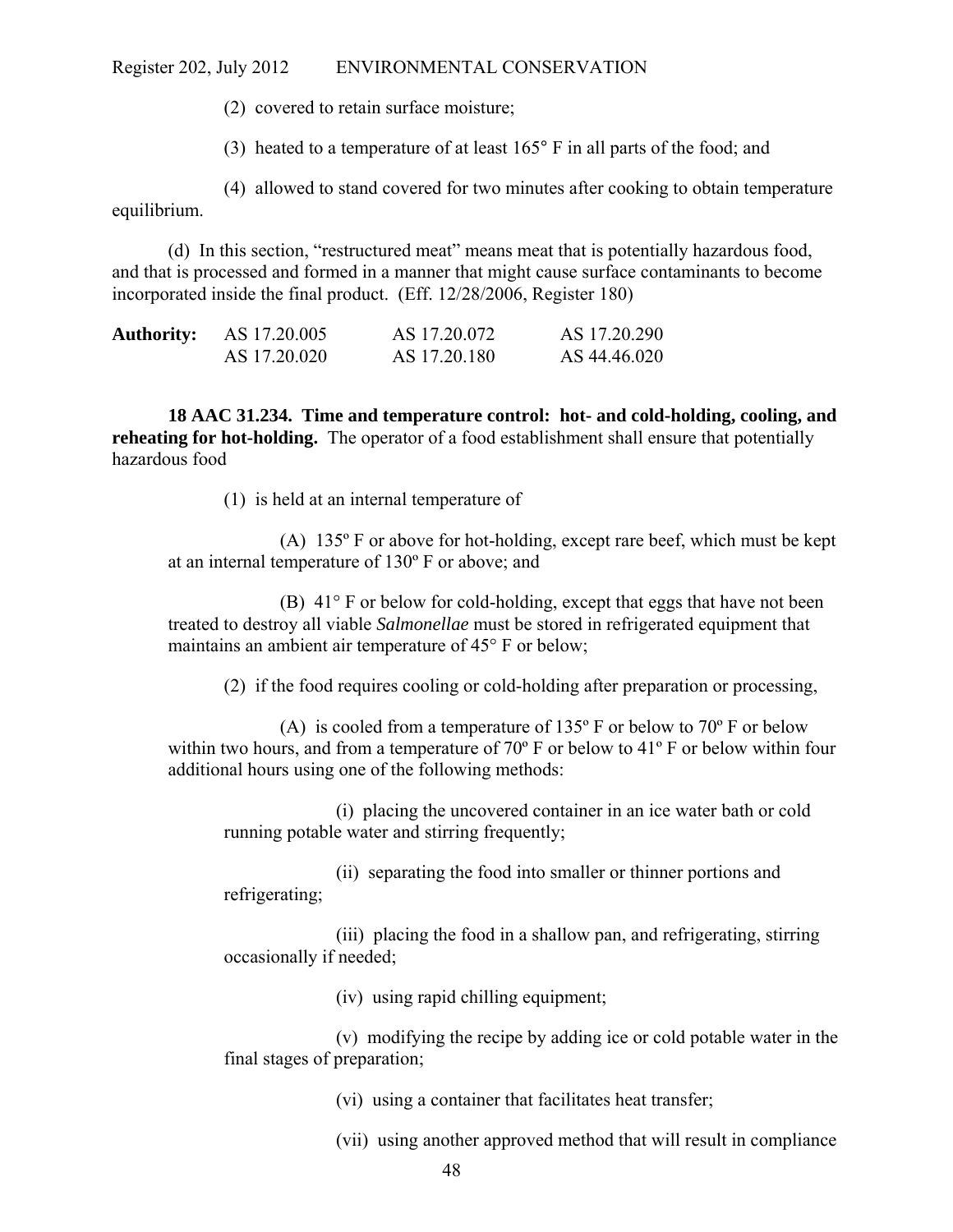with this subparagraph;

(B) when placed in cooling or cold-holding equipment, is

(i) placed in a food container that is clearly marked with the date and time the cooling process began;

(ii) arranged in the equipment to provide maximum heat transfer through the container walls; and

(iii) loosely covered, or uncovered if protected from overhead contamination, as specified in 18 AAC 31.222, during the cooling period to facilitate heat transfer from the surface of the food; and

(C) if prepared from ingredients at ambient room temperature, such as reconstituted foods and canned tuna, is cooled to 41<sup>°</sup> F or below within four hours;

(3) if cooked, cooled, refrigerated, and then reheated for hot-holding, is reheated

(A) with no interruption in the reheating process, except as specified in (D) of this paragraph;

(B) within two hours or less;

(C) so that all parts of the food reach the following temperatures, except as specified in (D) of this paragraph and (4) of this subsection:

(i) for rare beef, 130º F or above;

(ii) for food prepared in a food service, 165° F or above for at least 15 seconds; and

(D) in accordance with each of the following steps if a microwave oven is

used:

(i) the food must be rotated or stirred at least once midway through the reheating process to compensate for uneven heat distribution;

(ii) the food must be covered to retain surface moisture;

(iii) the food must be heated to a temperature of at least  $165^{\circ}$  F in all parts of the food and allowed to stand covered for two minutes after reheating to obtain temperature equilibrium; and

(4) if the food is ready-to-eat, commercially processed food taken from a hermetically sealed container, or from an intact package from an approved food processing establishment, is reheated to a temperature of at least 135° F within two hours or less. (Eff. 12/28/2006, Register 180)

| <b>Authority:</b> | AS 17.20.005 | AS 17.20.072 | AS 17.20.290 |
|-------------------|--------------|--------------|--------------|
|                   | AS 17.20.020 | AS 17.20.180 | AS 44.46.020 |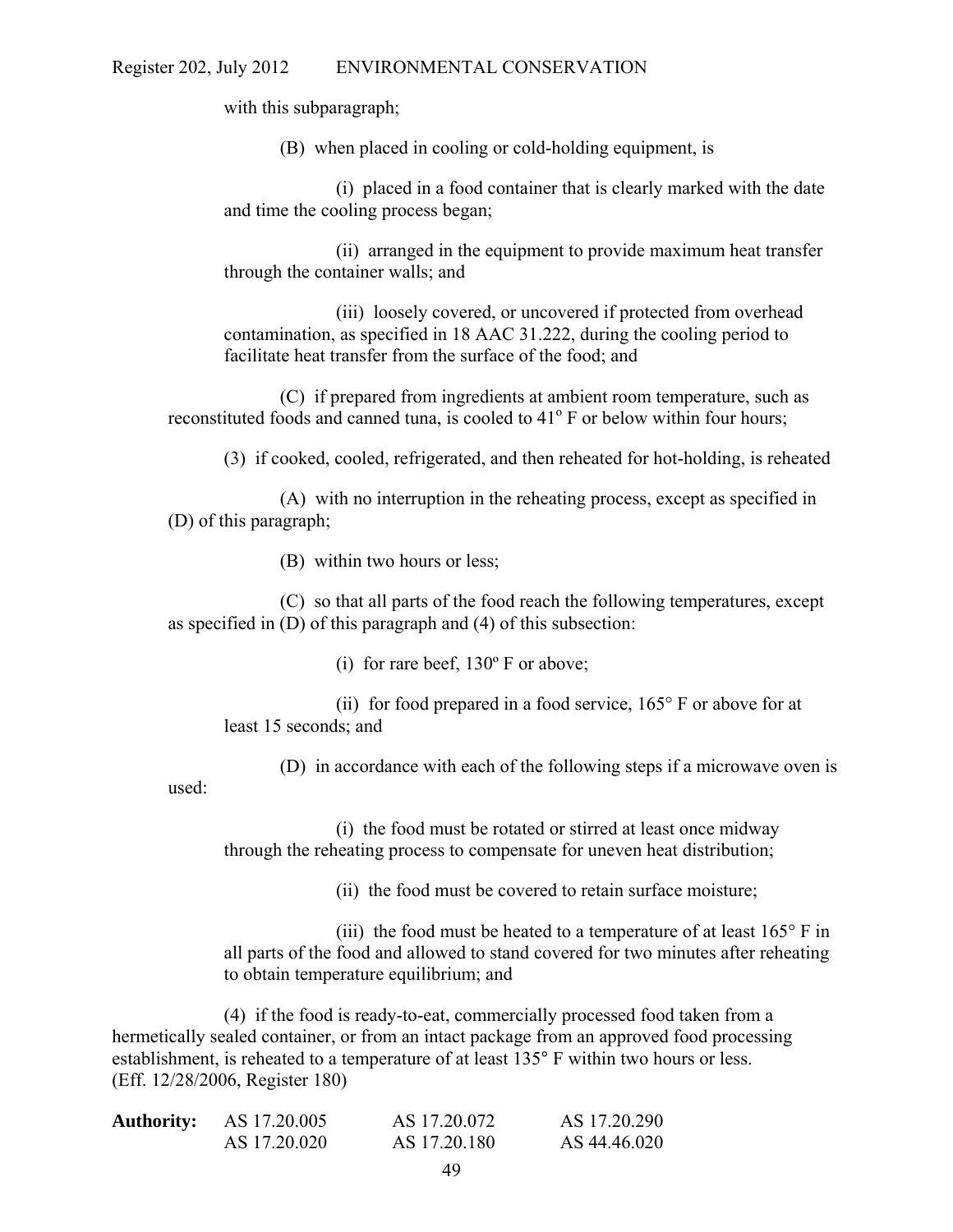**18 AAC 31.236. Time as a public health control.** (a) Except for a food establishment that serves a highly susceptible population, the operator of a food establishment may use time only, rather than time in conjunction with temperature as described in 18 AAC 31.234, as the public health control for a working supply of potentially hazardous food before cooking, or for ready-to-eat potentially hazardous food that is displayed or held for service for immediate consumption if

(1) the food

(A) has an initial temperature of

(i) 41° F or below, if removed from cold-holding temperature control; or

control;

(ii) 135° F or above, if removed from hot-holding temperature

(B) is marked or otherwise identified to indicate the time that is four hours past the point in time when the food is removed from temperature control;

(C) within four hours after the point in time when the food is removed from temperature control, is

- (i) cooked and served;
- (ii) served if ready-to-eat; or
- (iii) discarded;
- (D) marked with a time that exceeds the four-hour limit, is discarded; and
- (E) if in an unmarked container or package, is discarded; and

(2) the operator develops, maintains, and makes available to the department on request, written standard operating procedures, as specified in 18 AAC 31.902, in the food establishment that explain how the operator will comply with requirements set out in this section. (Eff. 12/28/2006, Register 180)

| <b>Authority:</b> | AS 17.20.005 | AS 17.20.072 | AS 17.20.290 |
|-------------------|--------------|--------------|--------------|
|                   | AS 17.20.020 | AS 17.20.180 | AS 44.46.020 |

**18 AAC 31.240. Display and service.** Repealed. (Eff. 5/18/97, Register 142; readopt 12/19/99, Register 152; repealed 12/28/2006, Register 180)

**18 AAC 31.250. Seafood parasite destruction.** (a) The operator of a food establishment may serve or sell raw, raw-marinated, partially cooked, or marinated-partially cooked seafood in ready-to-eat form if

(1) the seafood, except as specified in (b) of this section, is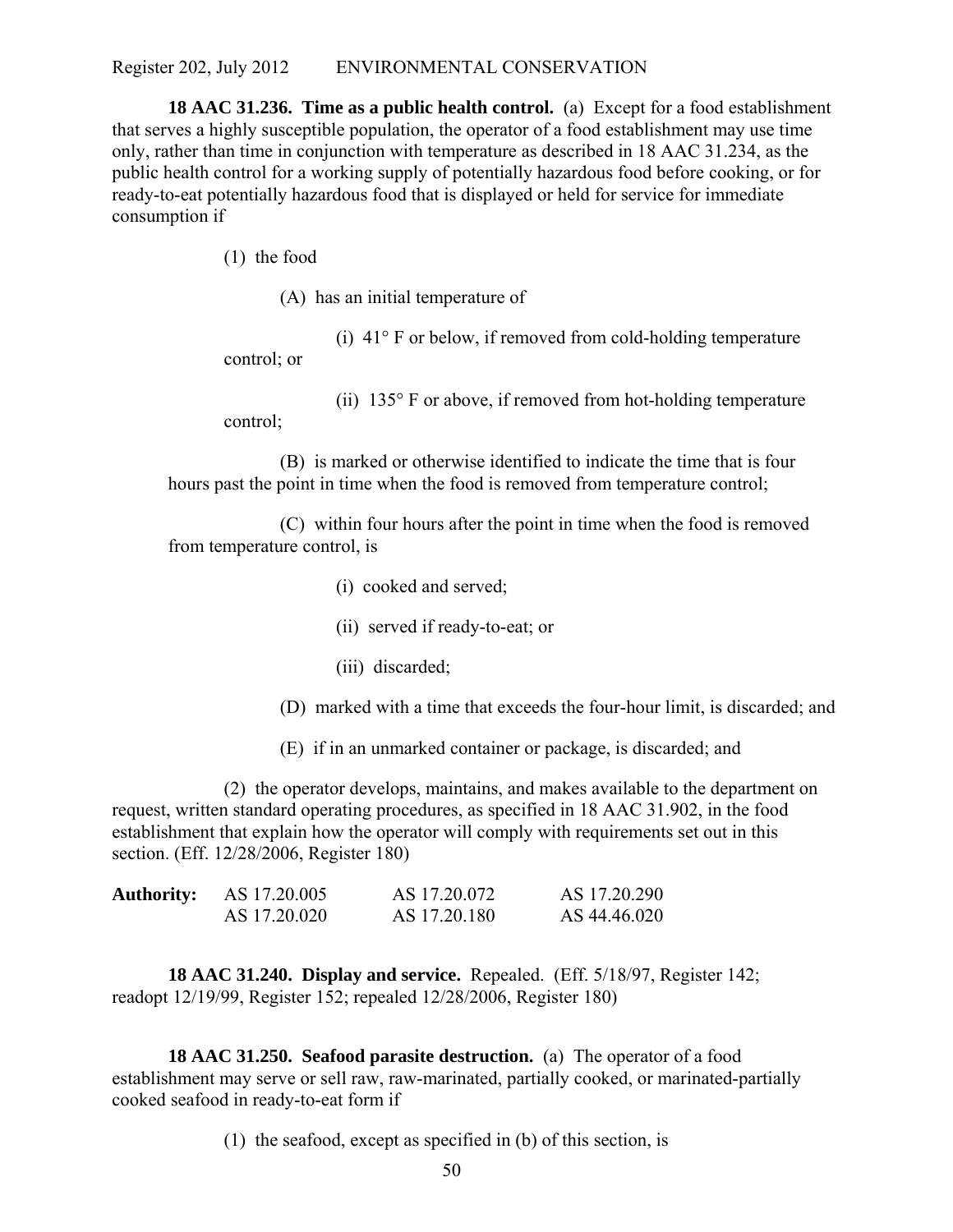(A) frozen and stored at a temperature of -4° F or below for at least 168 hours;

(B) frozen at -31° F or below until solid and stored at -31° F for at least 15 hours; or

(C) frozen at -31° F or below until solid and stored at -4° F or below for at least 24 hours; and

(2) the operator creates and retains records, as specified in 18 AAC 31.335, for seafood subject to this section.

(b) The following species of seafood may be served or sold in a raw, raw-marinated, or partially cooked ready-to-eat form without freezing as specified under (a) of this section:

(1) molluscan shellfish;

(2) albacore tuna (*Thunnus alalunga*);

(3) yellowfin tuna (*Thunnus albacares*);

- (4) blackfin tuna (*Thunnus atlanticus)*;
- (5) southern bluefin tuna (*Thunnus maccoyii*);
- (6) bigeye tuna (*Thunnus obesus*);
- (7) bluefin tuna (*Thunnus thynnus*);

(8) sea urchin roe (*Echinus esculentus, Evechinus chloroticus, Heliocidaris spp., Loxechimus spp., Paracentrotus spp., Pseudocentrotus spp., Strongylocentrotus spp*.);

(9) shrimp (*Crangon spp., Exopalaemon styliferus, Macrobrachium spp., Metapenaeus spp., Palaemon serratus, Palaemonetes vulgaris, Pandalopsis dispar, Pandalus spp., Penaeus spp., Plesionika martia, Sicyonia brevirostris, Pleoticus robustus, Pandalus borealis, Pandalus jordani, Hymenopenaeus sibogae*);

(10) other species of seafood if parasites are not listed as a potential hazard in Table 3-1 (Potential Vertebrate Species Related Hazards) or Table 3-2 (Potential Invertebrate Species Related Hazards) of *Fish and Fisheries Products Hazards and Controls Guidance*, adopted by reference in 18 AAC 31.011. (Eff. 12/28/2006, Register 180)

| <b>Authority:</b> | AS 17.20.005 | AS 17.20.072 | AS 17.20.290 |
|-------------------|--------------|--------------|--------------|
|                   | AS 17.20.020 | AS 17.20.180 | AS 44.46.020 |

**Editor's note:** Information about how to review or obtain a copy of a requirement referred to in 18 AAC 31.250 and adopted by reference in 18 AAC 31.011 is set out in the editor's note to 18 AAC 31.011.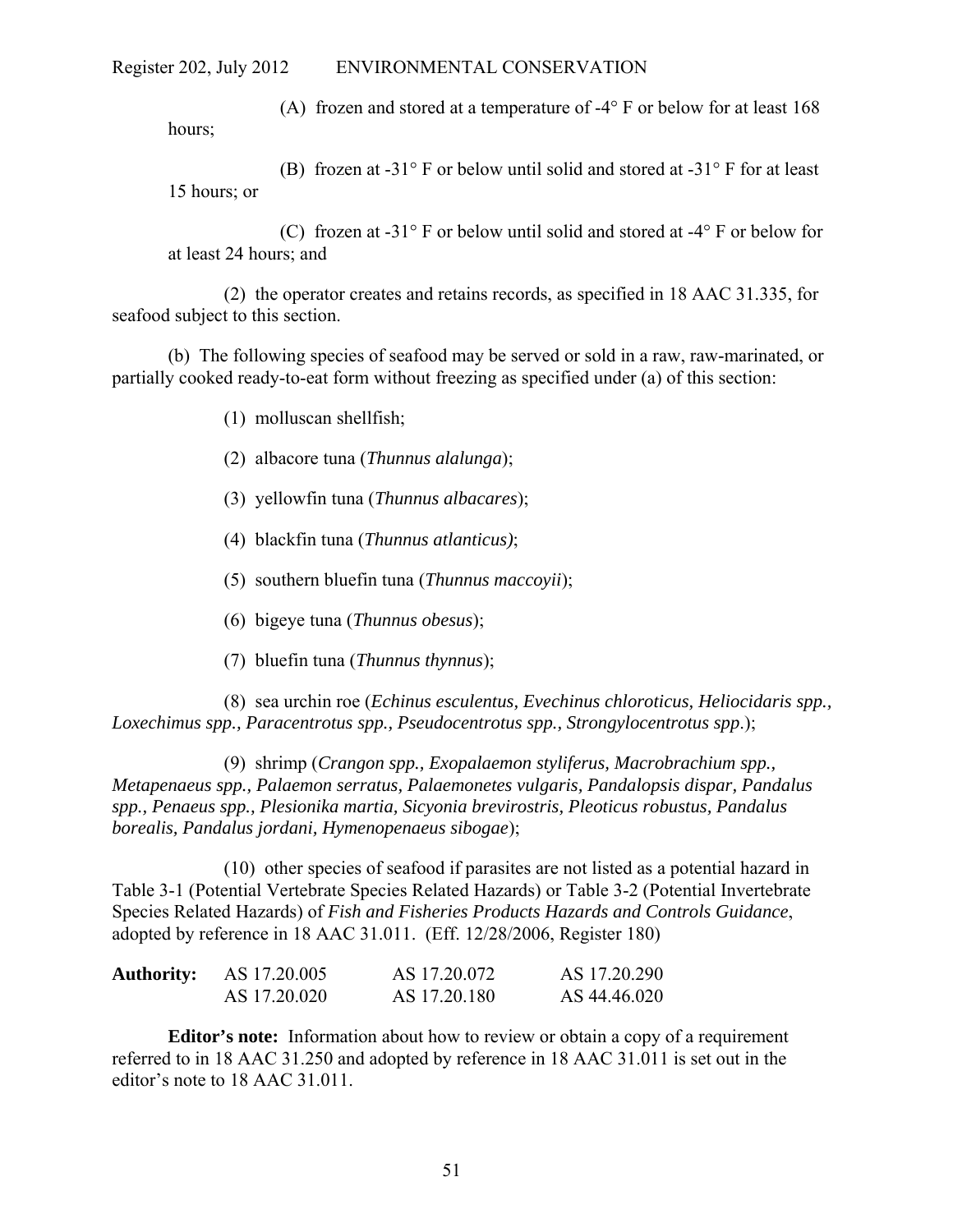### **Article 3. Management and Personnel.**

Section

- 300. Employee health
- 310. Handwashing
- 315. Employee practices
- 320. Supervision and management: responsibilities
- 325. Supervision and management: certified food protection manager
- 330. Food worker cards
- 335. Records

**18 AAC 31.300. Employee health.** (a) The operator of a food establishment shall take all reasonable precautions to ensure that each employee with an infected wound or a disease communicable by food is not working in a food establishment in any capacity that might contaminate food or a food-contact surface.

(b) The operator of a food establishment shall ensure that

(1) each applicant to whom a conditional offer of employment is made and each employee reports each of the following conditions to the operator, including the date of onset, as it relates to diseases that are transmissible through food, if the employee or applicant has, or is diagnosed with, that condition:

- (A) vomiting;
- (B) diarrhea;
- (C) jaundice;
- (D) sore throat with fever;

(E) a lesion containing pus, such as a boil or infected wound, that is opening and draining and is

(i) on the hands or wrists, unless an impermeable cover such as a finger cot or stall, protects the lesion and a single-use glove is worn over the impermeable cover;

(ii) on exposed portions of the arms, unless the lesion is protected by an impermeable cover; or

(iii) on other parts of the body, unless the lesion is covered by a dry, durable, tight-fitting bandage;

(F) *Salmonella Typhi*, within the previous three months, without the individual having received antibiotic therapy;

(G) *Shigella* spp.;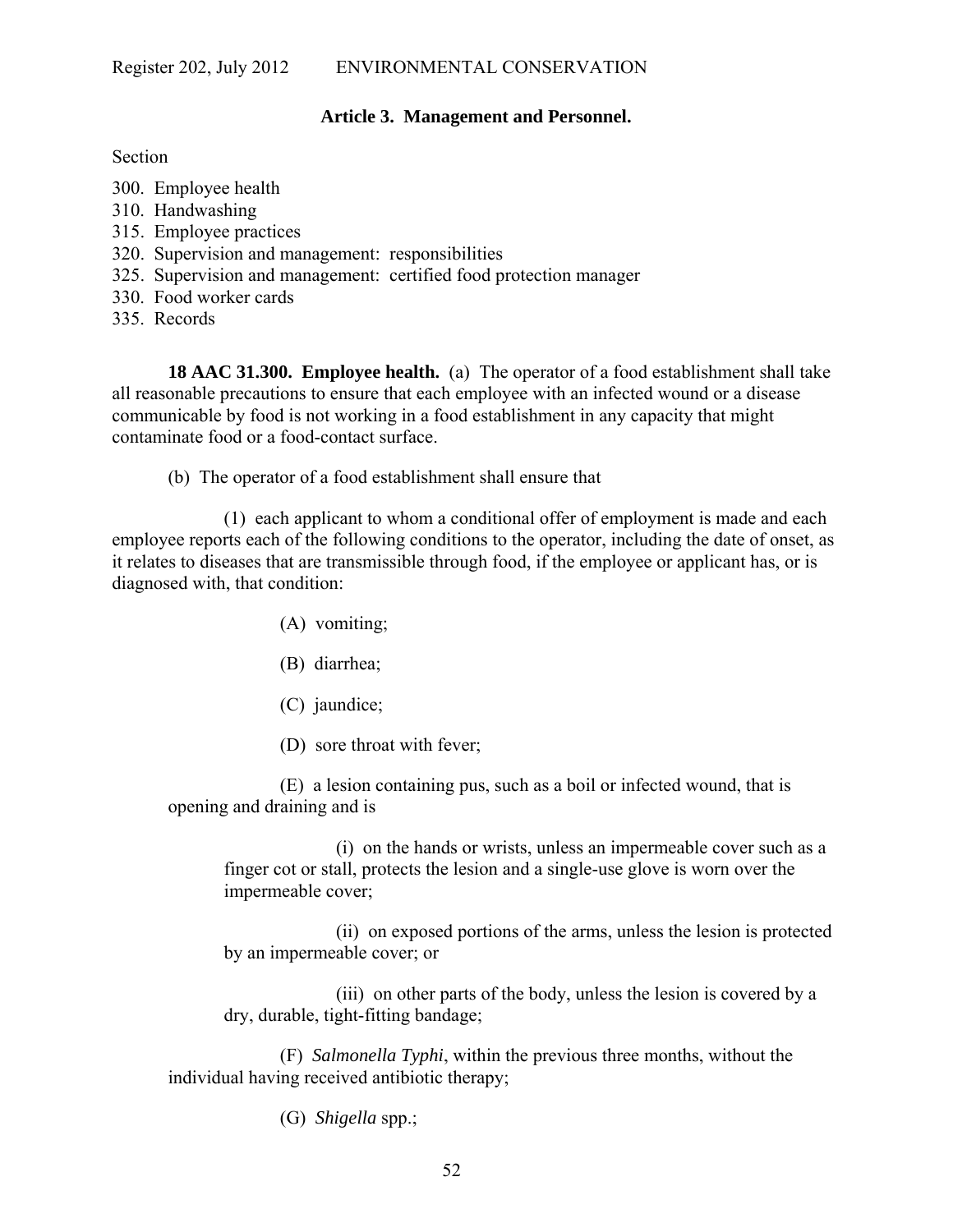- (H) Enterohemorrhagic or Shiga toxin-producing *Escherichia coli*;
- (I) hepatitis A virus;
- (J) Norovirus;

(2) an employee or applicant who is experiencing a symptom of a disease transmissible by food as described in  $(1)(A) - (E)$  of this subsection is either excluded or restricted as listed in Table E of this section; and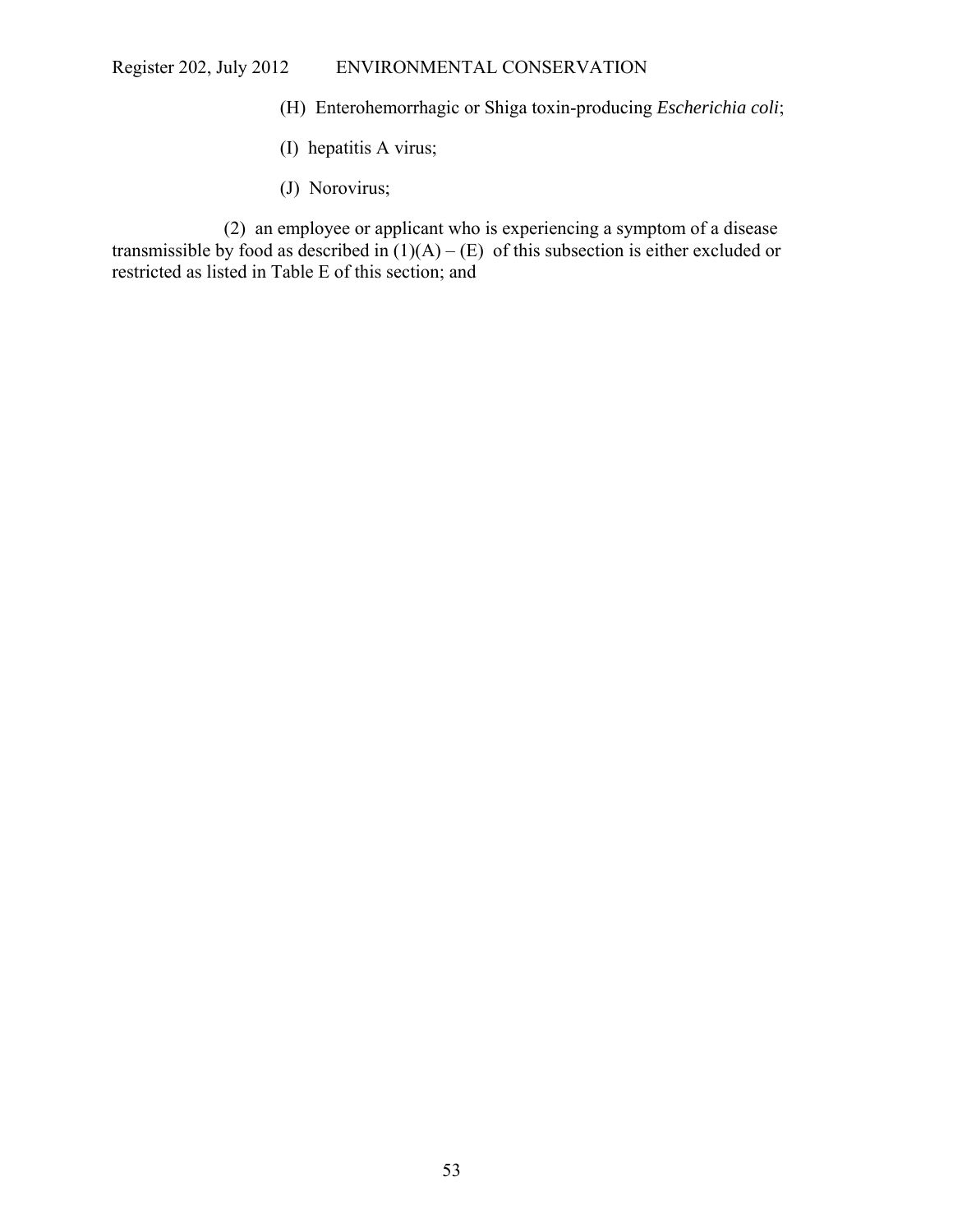| <b>EXCLUSION OR RESTRICTION REQUIREMENTS FOR SYMPTOMATIC</b><br><b>EMPLOYEES OR APPLICANTS</b> |                                                                                    |                                                                   |                                                                                            |                                                                                              |
|------------------------------------------------------------------------------------------------|------------------------------------------------------------------------------------|-------------------------------------------------------------------|--------------------------------------------------------------------------------------------|----------------------------------------------------------------------------------------------|
| <b>Symptom</b>                                                                                 |                                                                                    | <b>Exclusion or Restriction</b>                                   |                                                                                            | <b>Department of</b>                                                                         |
|                                                                                                | <b>Establishments</b><br><b>Serving Highly</b><br>Susceptible<br><b>Population</b> | <b>All Other</b><br><b>Establishments</b>                         | or Restriction*                                                                            | <b>Environmenta</b><br><b>l</b> Conservation<br><b>Approval</b><br><b>Needed to</b><br>Work? |
| Vomiting                                                                                       | Exclude                                                                            | Exclude                                                           | When the excluded<br>employee has been<br>asymptomatic for at<br>least 24 hours.           | N <sub>o</sub>                                                                               |
| Diarrhea                                                                                       | Exclude                                                                            | Exclude                                                           | When the excluded<br>employee has been<br>asymptomatic for at<br>least 24 hours.           | No                                                                                           |
| Jaundice                                                                                       | Exclude if the<br>onset occurred<br>within the last<br>seven days                  | Exclude if the<br>onset occurred<br>within the last<br>seven days | When approval is<br>obtained from the<br>Department of Health<br>and Social Services.      | Yes, unless<br>medical<br>documentation<br>is provided to<br>the operator.                   |
| Sore Throat<br>with Fever                                                                      | Exclude                                                                            | Restrict                                                          | When the employee<br>provides written<br>medical documentation<br>to the operator.         | No                                                                                           |
| Lesion<br>Containing<br>Pus                                                                    | Restrict                                                                           | Restrict                                                          | When the infected<br>wound or boil is<br>properly covered.                                 | No                                                                                           |
|                                                                                                |                                                                                    |                                                                   | * An exclusion or restriction may be removed for any symptom if the excluded or restricted |                                                                                              |

# **TABLE E**

\* An exclusion or restriction may be removed for any symptom if the excluded or restricted employee provides medical documentation to the operator that the condition is from a noninfectious condition and that the risk of transmitting a pathogenic microorganism is minimal.

(3) in addition to the requirements of (a) of this section, the operator contacts the department, verbally or electronically, within 24 hours after being notified that an employee or applicant has been diagnosed by a health practitioner as having a disease as described in  $(1)(F)$  – (J) of this subsection or is jaundiced; each notification must provide the date, name of the diagnosed disease, and the name and contact information of the food establishment reporting the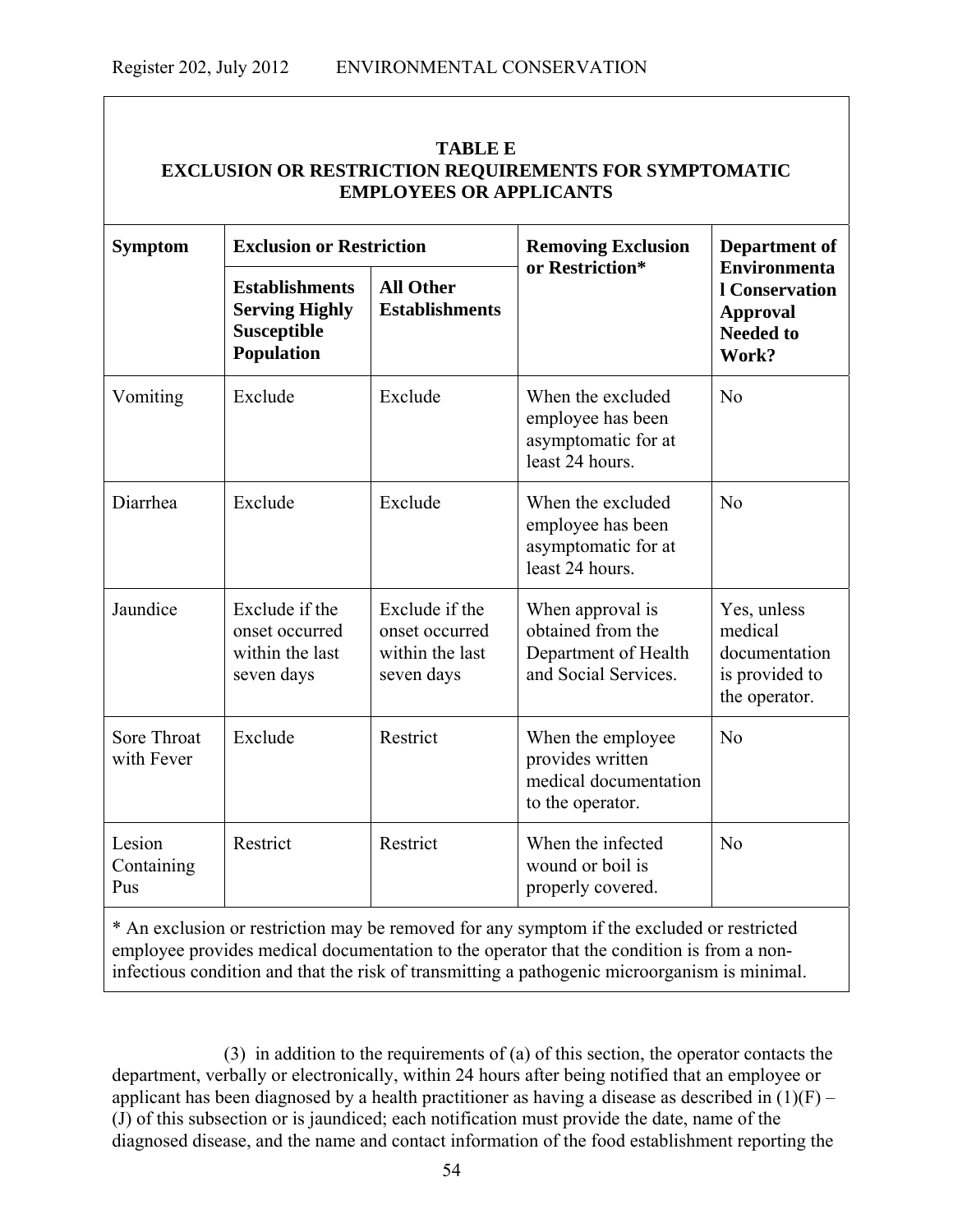diagnosed disease.

(c) In this section, "restrict" or "restriction" means to limit the activities of an employee so that there is no risk of transmitting a disease that is transmissible through food and the employee does not work with exposed food, clean food-contact surfaces, linens, or unwrapped single-service or single-use articles. (Eff. 5/18/97, Register 142; readopt 12/19/99, Register 152; am 6/28/2001, Register 158; am 12/28/2006, Register 180)

| <b>Authority:</b> AS 17.20.005 | AS 17.20.072 | AS 17.20.290 |
|--------------------------------|--------------|--------------|
| AS 17.20.020                   | AS 17.20.180 | AS 44.46.020 |
| AS 17.20.070                   | AS 17.20.200 |              |

**Editor's note:** Effective 12/19/99, Register 152, the Department of Environmental Conservation readopted 18 AAC 31.300, without change, to affirm the validity of that section following statutory amendments made in ch. 72, SLA 1998. Chapter 72, SLA 1998 relocated department authority to adopt regulations in 18 AAC 31 from AS 03.05 to AS 17.20.

Operators may contact the department by calling any department office location or by calling (907) 269-7501 or, outside the Municipality of Anchorage, 87-SAFEFOOD ((877) 233- 3663), or by facsimile: (907) 269-7510.

**18 AAC 31.310. Handwashing.** (a) The operator of a food establishment shall ensure that employees thoroughly wash their hands and the exposed portions of their arms with soap and warm water

(1) in a handwash sink located and installed as specified at 18 AAC 31.416, and equipped as specified at 18 AAC 31.525; and

(2) using the following cleaning procedure:

(A) vigorous friction on the surfaces of the lathered fingers, finger tips, areas between the fingers, hands, and arms for at least 10 to 15 seconds; employees shall pay particular attention to the areas underneath the fingernails;

(B) thorough rinsing under clean, running water that is at least 100° F;

(C) turning the faucet off in a manner that will not contaminate cleaned hands or arms;

(D) thorough drying of cleaned hands and arms using

(i) individual, disposable towels;

(ii) a continuous disposable towel system that supplies the user with a clean, disposable towel; or

(iii) a heated-air hand drying device.

(b) The operator of a food establishment shall ensure that each employee washes their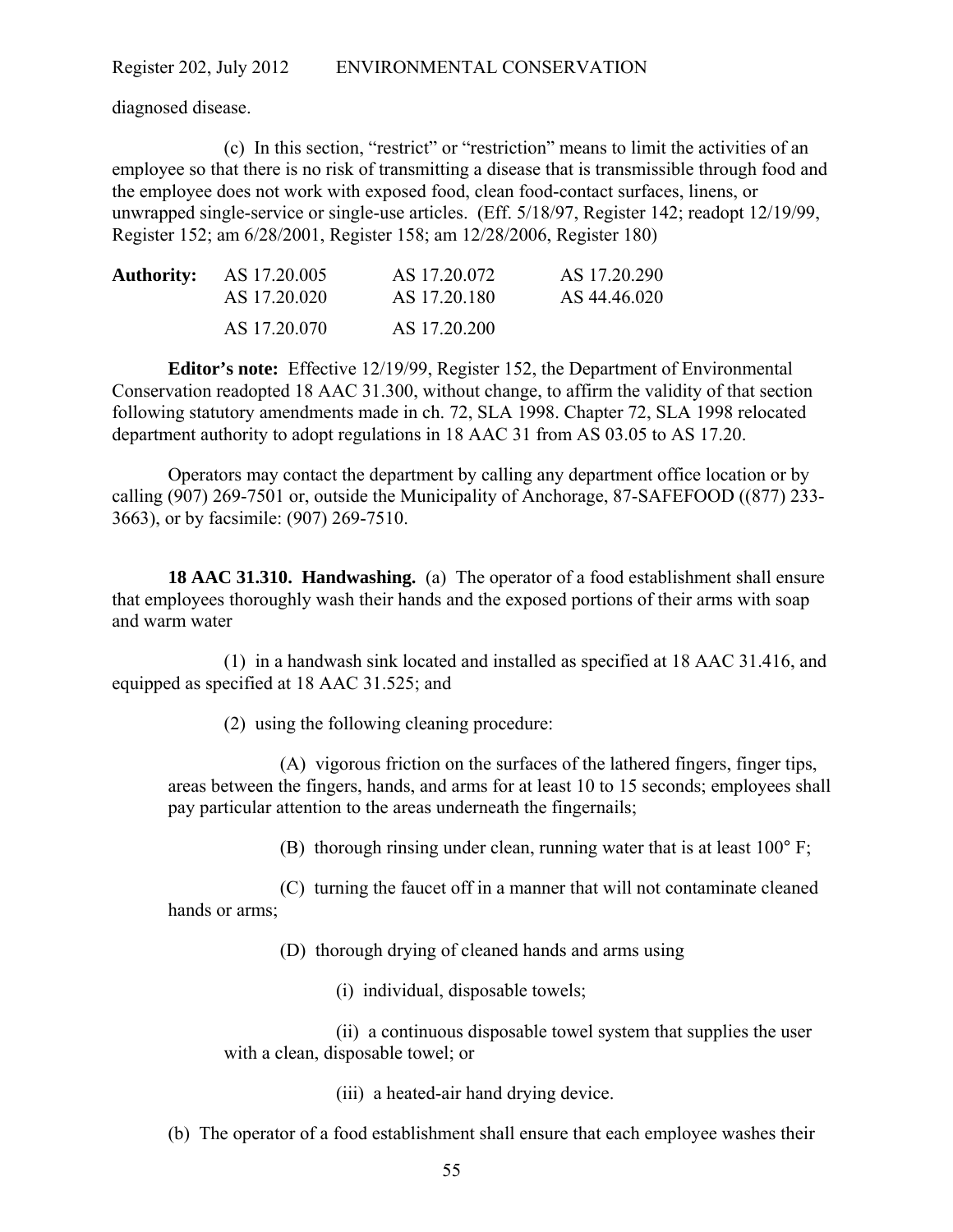hands and exposed portions of their arms as described in (a) of this section immediately before engaging in food preparation or processing, including working with exposed food, clean foodcontact surfaces, or unwrapped single-service or single-use articles, and

(1) after touching bare human body parts other than clean hands and clean, exposed portions of arms;

(2) after using the toilet;

(3) after caring for or handling service animals or aquatic animals allowed under 18 AAC 31.575;

(4) after using tobacco, eating, drinking, coughing, sneezing, or using a handkerchief or disposable tissue;

(5) after handling soiled equipment or utensils;

(6) during food preparation, as often as necessary to remove soil and contamination and to prevent cross-contamination when changing tasks;

(7) before preparing ready-to-eat food and when switching between working with raw and ready-to-eat food;

(8) before donning gloves for working with food; and

(9) after engaging in other activities that may contaminate the hands or arms.

(c) If a hand antiseptic or solution used as a hand dip is used, the operator of a food establishment shall ensure that

(1) the hand antiseptic or solution used as a hand dip is safe, complies with provisions specified at 18 AAC 31.570, except that a hand antiseptic or solution used as a hand dip that is not safe or in compliance with 18 AAC 31.570 may be used if the use is

(A) followed by

(i) thorough hand rinsing in clean water before hand contact with

food; or

(ii) by the use of gloves; or

(B) limited to situations that do not involve direct contact with food by the bare hands;

(2) the antiseptic or solution is located only adjacent to a handwash sink;

(3) the antiseptic or solution is used in addition to handwashing but not as a substitute for handwashing; and

(4) a solution used as a hand dip is kept clean and maintained at a strength equivalent to at least 100 ppm hypochlorite solution. (Eff. 5/18/97, Register 142;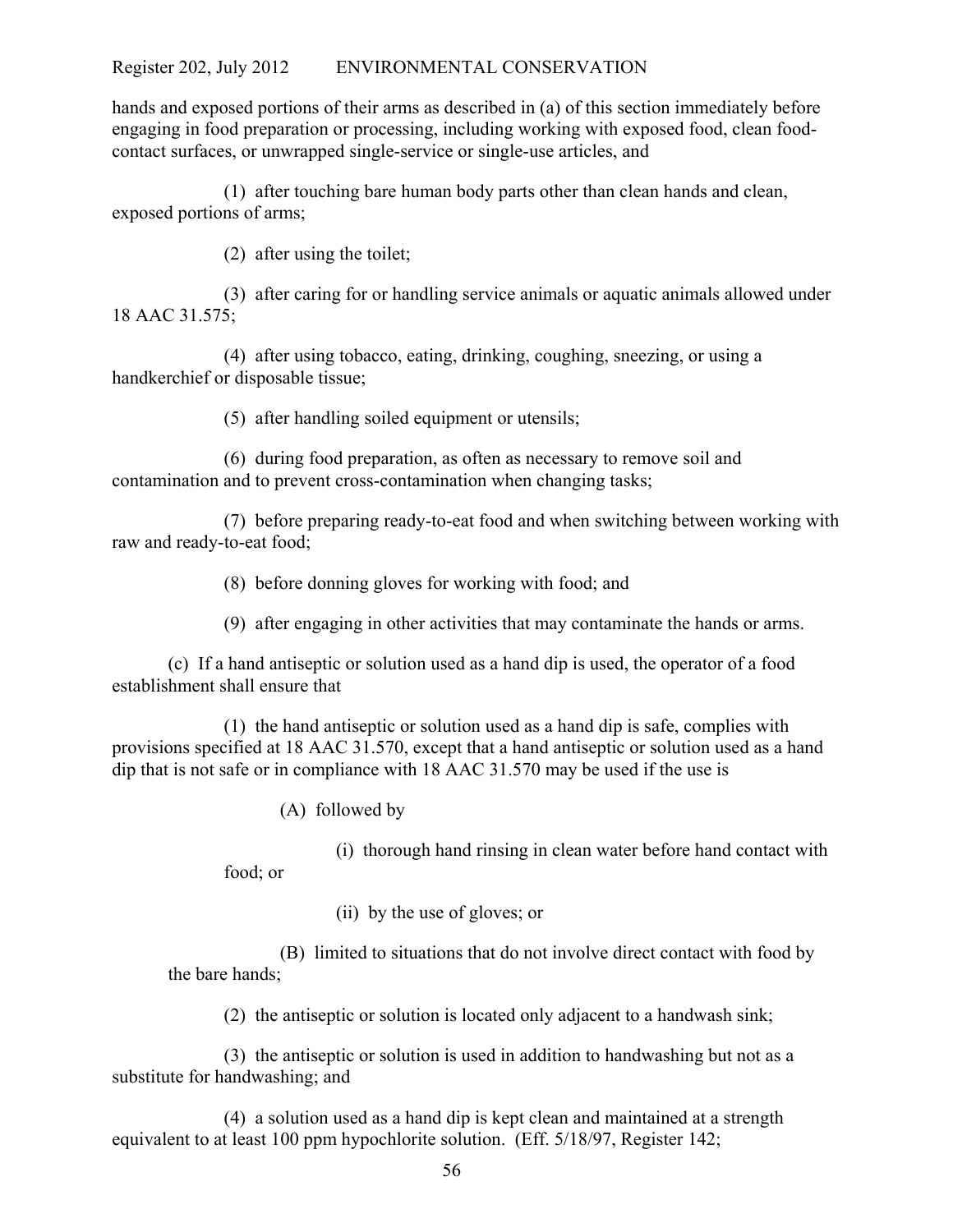readopt 12/19/99, Register 152; am 6/28/2001, Register 158; am 12/28/2006, Register 180)

| Authority: | AS 17.20.005 | AS 17.20.072 | AS 17.20.290 |
|------------|--------------|--------------|--------------|
|            | AS 17.20.020 | AS 17.20.180 | AS 44.46.020 |

**Editor's note:** Effective 12/19/99, Register 152, the Department of Environmental Conservation readopted 18 AAC 31.310, without change, to affirm the validity of that section following statutory amendments made in ch. 72, SLA 1998. Chapter 72, SLA 1998 relocated department authority to adopt regulations in 18 AAC 31 from AS 03.05 to AS 17.20.

**18 AAC 31.315. Employee practices.** (a) The operator of a food establishment shall ensure that employees do not eat, drink, or use any form of tobacco in preparation, processing, service, or warewashing areas. However, an employee may

(1) taste food for culinary purposes, using a single-use utensil; or

(2) drink from a closed beverage container if the container is handled to prevent contamination of

(A) the employee's hands and arms;

(B) the container; and

(C) exposed food, clean food-contact surfaces, linens, and unwrapped single-service or single-use articles.

(b) The operator of a food establishment shall ensure that each area designated for employees to eat, drink, or use tobacco is located so that exposed food, clean food-contact surfaces, linens, unwrapped single-service or single-use articles, and other items needing protection are protected from contamination.

(c) The operator of a food establishment shall ensure that

(1) employees keep their fingernails trimmed, filed, and maintained so that the edges and surfaces are cleanable and not rough;

(2) unless wearing intact single-use gloves in good repair, employees do not wear fingernail polish or artificial fingernails when working with exposed food;

(3) while preparing food, employees do not wear jewelry on their exposed arms and hands, except that a smooth band ring may be worn;

(4) employees wear clean outer clothing to prevent contamination of food, foodcontact surfaces, linens, or single-service or single-use articles; and

(5) employees who prepare or serve unwrapped, unpackaged food, or that present a risk of contaminating food or food-contact surfaces, wear hair restraints and clothing that cover body hair and that are designed and worn effectively to keep their hair from contacting food or food-contact surfaces. (Eff. 5/18/97, Register 142; readopt 12/19/99, Register 152;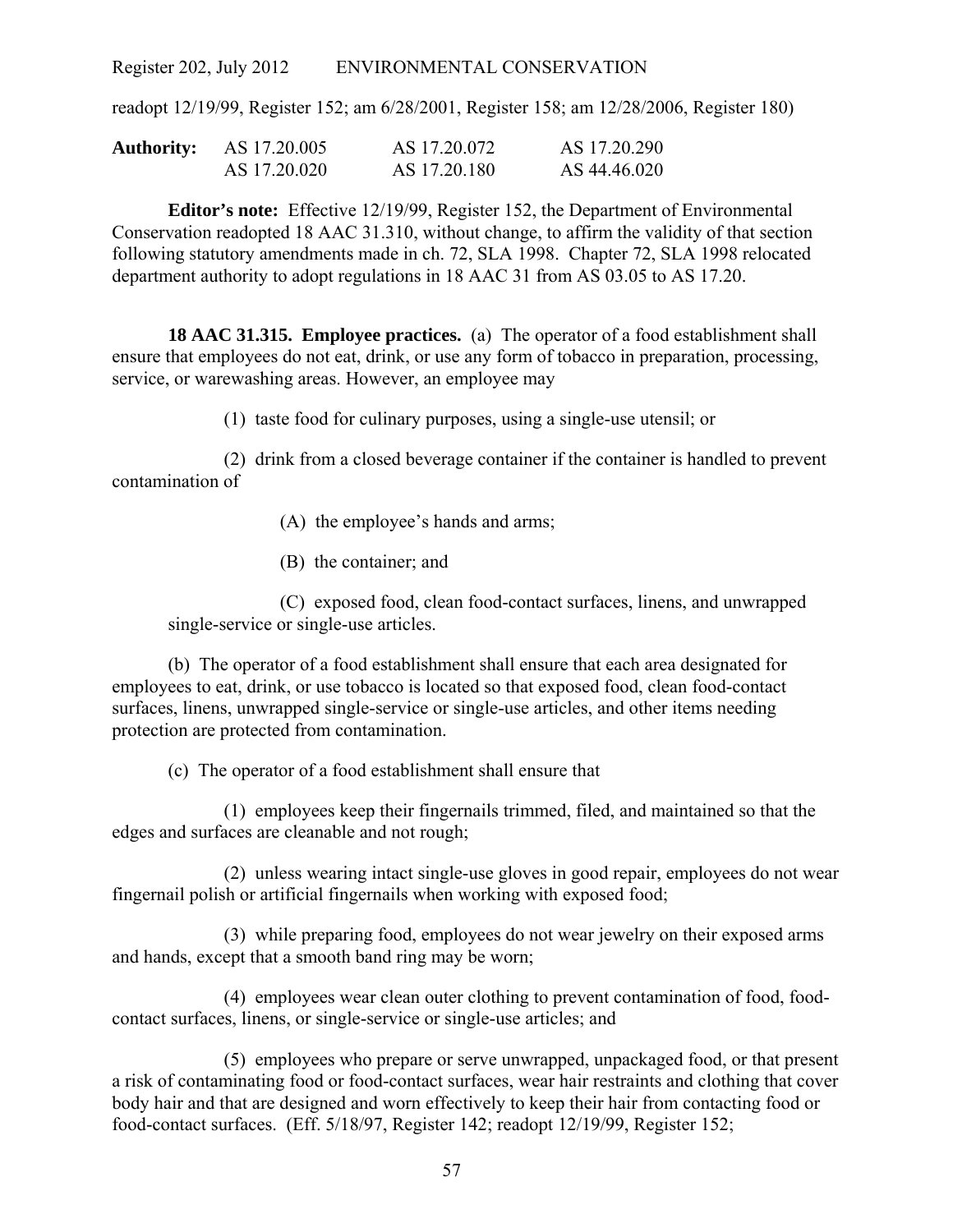am 12/28/2006, Register 180)

| <b>Authority:</b> | AS 17.20.005 | AS 17.20.072 | AS 17.20.290 |
|-------------------|--------------|--------------|--------------|
|                   | AS 17.20.020 | AS 17.20.180 | AS 44.46.020 |

**18 AAC 31.320. Supervision and management: responsibilities**. (a) The operator of a food establishment shall ensure that either a person in charge or a certified food protection manager, as specified in 18 AAC 31.325, is employed and present at all times during hours of operation anis responsible for

(1) identifying hazards in the daily operation of the food establishment;

(2) developing and implementing policies and procedures to prevent foodborne illness;

(3) training employees about the requirements of this chapter;

(4) directing food preparation activities and corrective actions, as needed, to protect the health of the consumer; and

(5) monitoring daily operations on a periodic basis to ensure that food safety policies and procedures are followed.

(b) For purposes of this section, person in charge is an individual who

(1) carries out the responsibilities specified in this section; and

(2) demonstrates knowledge of foodborne illness prevention and the requirements of this chapter in one of the following ways:

(A) complying with the provisions of this chapter by having no violations of risk factors or interventions during an inspection conducted under 18 AAC 31.900;

(B) responding correctly to the department's questions, as they relate to public health practices and principles applicable to the operation, during an inspection conducted under 18 AAC 31.900. (Eff. 12/28/2006, Register 180)

| <b>Authority:</b> | AS 17.20.005 | AS 17.20.072 | AS 17.20.290 |
|-------------------|--------------|--------------|--------------|
|                   | AS 17.20.020 | AS 17.20.180 | AS 44.46.020 |

**18 AAC 31.325. Supervision and management: certified food protection manager**. (a) Except as described in (b) or (c) of this section, the operator of a food establishment that serves or prepares unwrapped, unpackaged food shall employ at least one full-time certified food protection manager who is involved in the daily operations of the establishment to carry out the responsibilities described in 18 AAC 31.320.

(b) The operator of a satellite or catered feeding location that is in a separate location but under the direct management authority of the operator of a food establishment in (a) of this section may have a certified food protection manager who is employed by the same operator at a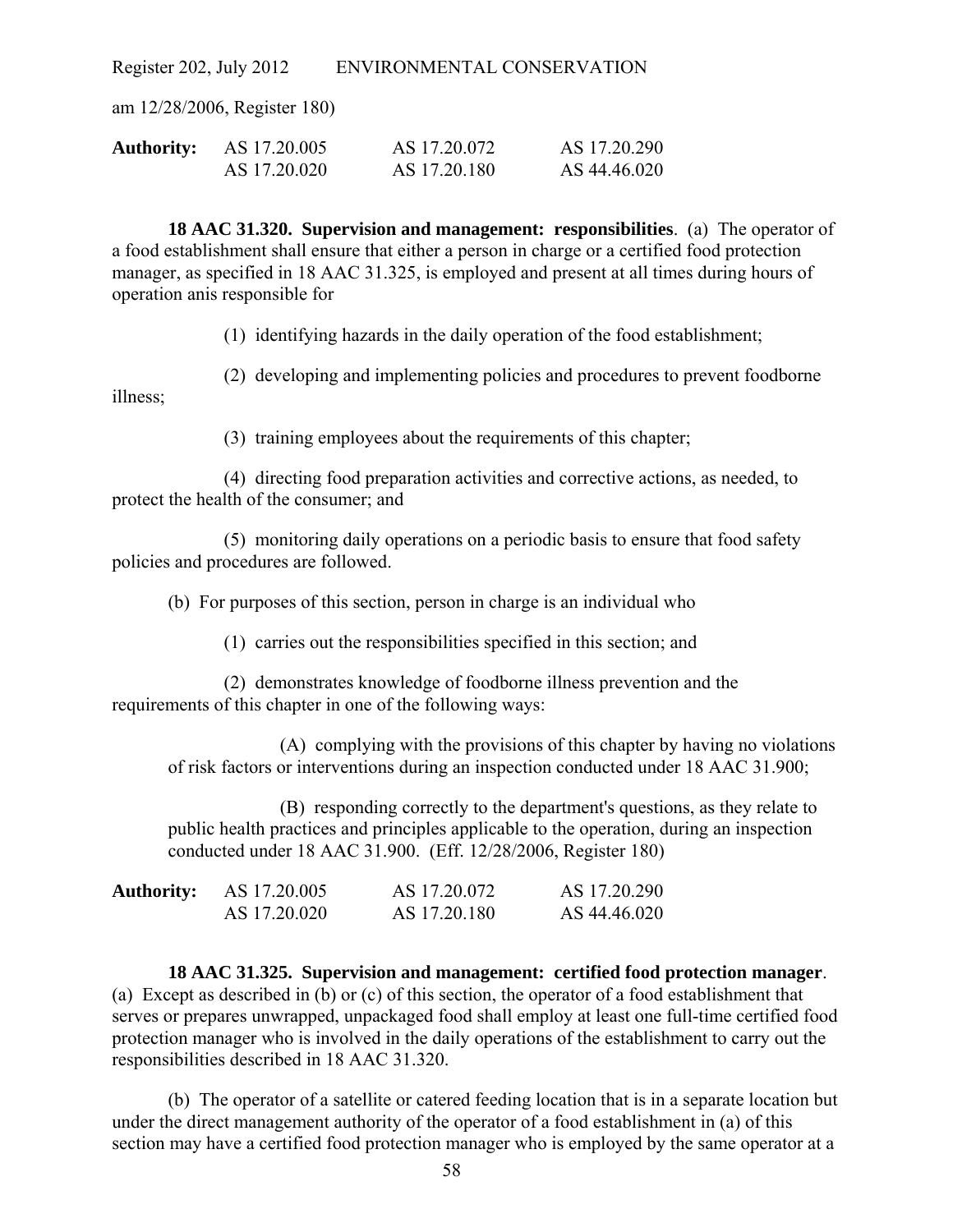food establishment located elsewhere if the certified food protection manager has

(1) direct management authority over the satellite or catered feeding location, including responsibility for ensuring food safety through routine, onsite review; and

(2) responsibility for no more than five food establishments, including satellite or catered feeding locations.

(c) The following food establishments are not required to have a certified food protection manager:

(1) a limited food service;

(2) a food establishment where food preparation is solely limited to one or more of the following activities:

- (A) grinding coffee beans;
- (B) packaging foods that are not potentially hazardous;
- (C) serving bulk food that is displayed for self-service by consumers;
- (D) the following food processing operations:
	- (i) jams, jellies, and confectionary;
	- (ii) ice manufacturing;
	- (iii) bottled beverages;

(iv) raw meat, poultry, seafood, or game intended for cooking by the consumer after sale;

(v) other food processing operations required under 18 AAC 31.710 to develop and follow a HACCP plan;

(E) heating as the only preparation step for a bakery product;

(F) providing prepackaged, commercially processed food in its original package;

(G) cleaning or sanitizing utensils, if the only food served is prepared off site;

(H) a food establishment that provides meals no more than one day in a seven-day period and that is owned and operated by a business or a nonprofit organization whose primary activity is not food service;

(3) a convenience store.

(d) The operator of a food establishment in (a) of this section shall maintain records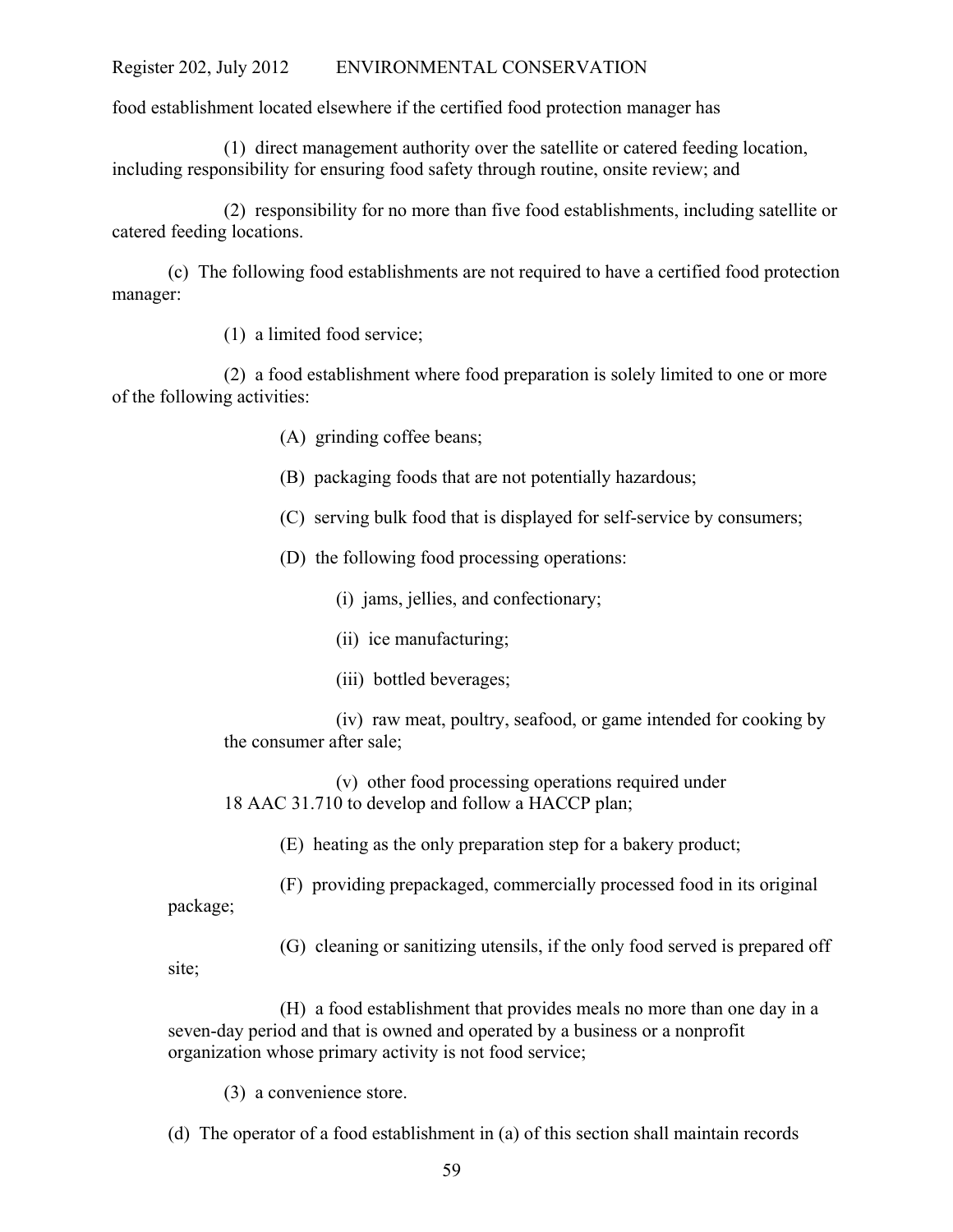showing compliance with this section, as described in 18 AAC 31.335.

(e) A new food establishment or a food establishment in (a) of this section that ceases to employ a certified food protection manager shall, within 45 days,

(1) hire a certified food protection manager; or

(2) designate an existing employee who is enrolled in a certified food protection manager training course and will obtain certification within 90 days after the date the food establishment began operation or ceased to employ its certified food protection manager; if the designated employee fails to obtain certification, the operator shall employ a certified food protection manager within 30 days after determining that the employee in training will not be certified. (Eff. 12/28/2006, Register 180)

| <b>Authority:</b> | AS 17.20.005 | AS 17.20.072 | AS 17.20.290 |
|-------------------|--------------|--------------|--------------|
|                   | AS 17.20.020 | AS 17.20.180 | AS 44.46.020 |

**18 AAC 31.330. Food worker cards**. (a) The operator of a food establishment shall ensure that each food worker employed in the establishment, within 30 days after the date of hire, holds a valid food worker card issued by the department under this section.

(b) The department will issue an applicant for a food worker card a card after the applicant

(1) satisfactorily completes an examination conducted by the department; and

(2) pays the fee required in 18 AAC 31.050.

(c) In the examination described in (b) of this section, the department will include questions covering

(1) food receipt from an approved source, as specified in 18 AAC 31.200;

(2) food protection, including protection from hands, as specified in 18 AAC 31.220 – 18 AAC 31.228;

(3) potentially hazardous food temperature and time requirements, including maintenance, including during freezing, cold-holding, cooking, hot-holding, cooling, reheating, and serving, as specified in 18 AAC 31.230 – 18 AAC 31.234;

(4) transmission of foodborne disease, as specified in 18 AAC 31.300 and 18 AAC 31.315;

(5) handwashing procedures, as specified in 18 AAC 31.310; and

(6) effective warewashing, including chemical solutions and exposure times necessary for washing, rinsing, and sanitizing food-contact surfaces, as specified in 18 AAC 31.422 – 18 AAC 31.424.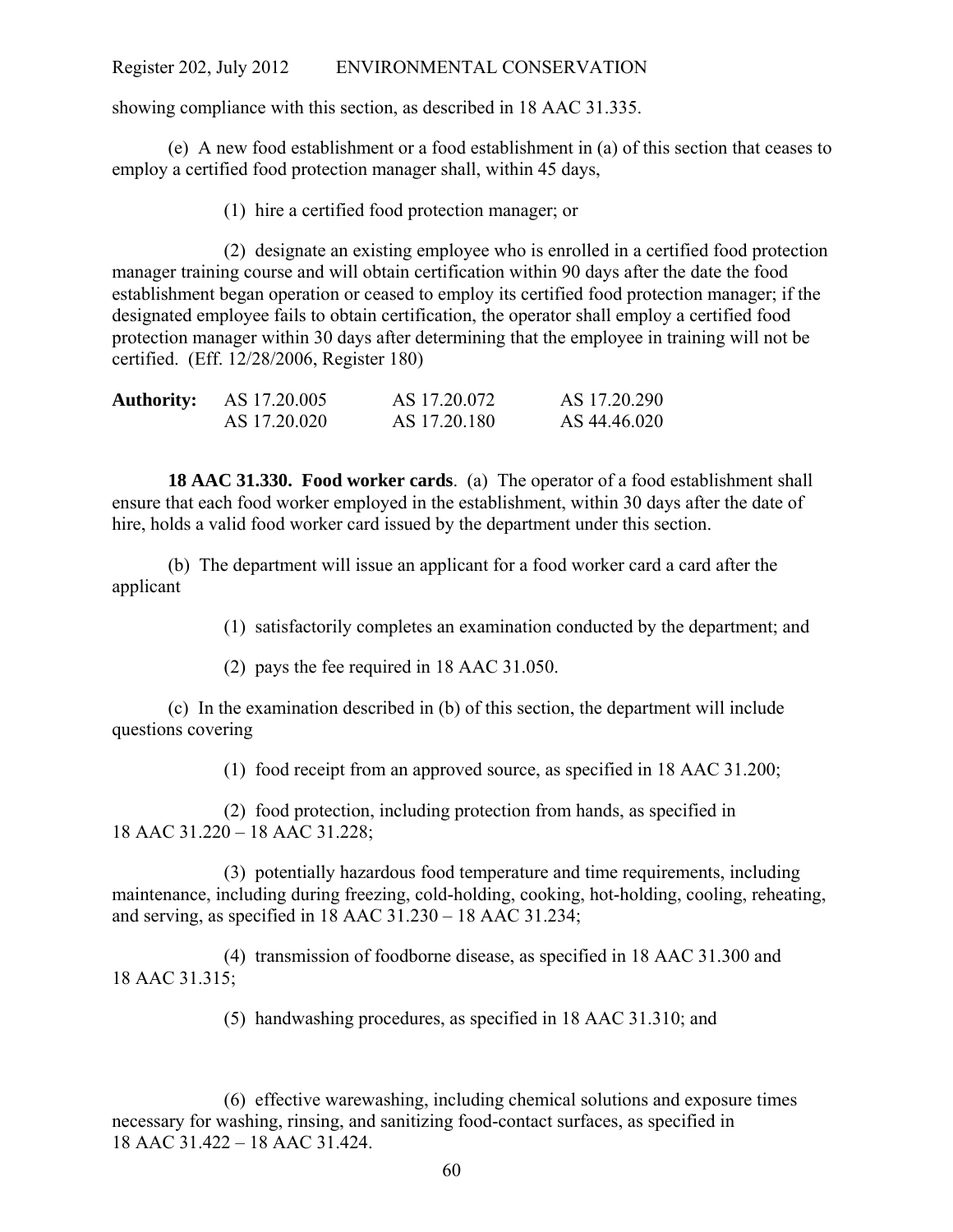(d) A food worker card issued by the department is valid for three years after the date of issue.

(e) An operator of a food establishment shall maintain records showing compliance with this section, as specified in 18 AAC 31.335.

(f) As necessary for compliance with 42 U.S.C. 12101 – 12213 (Americans with Disabilities Act), the department will waive the examination requirement in (c) of this section if the food worker demonstrates an understanding of the food safety requirements in  $(c)(1) - (6)$  of this section that is sufficient to ensure that public health is protected for the activities that the food worker performs or is expected to perform. If a food worker makes a demonstration under this subsection for a limited number of activities, the department will list on the food worker card each approved activity that the food worker may perform.

(g) In this section, a "food worker"

(1) means an individual working with unpackaged food, potentially hazardous food, or food-contact surfaces; and

(2) does not include the individuals, or an individual whose activities are limited to one or more of the following:

(A) an individual responsible for greeting, seating, or transacting the exchange of money or credit with customers;

(B) a grocery checker or an individual responsible for bagging groceries;

(C) a delivery driver;

(D) a patient or resident in an institution;

(E) an individual who assists patients or residents in an institution with

meals;

(F) a volunteer;

(G) an individual responsible for stocking shelves or display areas;

(H) an individual responsible for receiving, stocking, shipping, delivering, or picking product in a warehouse;

(I) an individual under the age of 18 who is assisting in a school kitchen with school meal service. (Eff. 12/28/2006, Register 180)

| <b>Authority:</b> | AS 17.20.005 | AS 17.20.072 | AS 17.20.290 |
|-------------------|--------------|--------------|--------------|
|                   | AS 17.20.020 | AS 17.20.180 | AS 44.46.020 |

**18 AAC 31.335. Records.** (a) The operator of a food establishment subject to this chapter shall keep records as follows: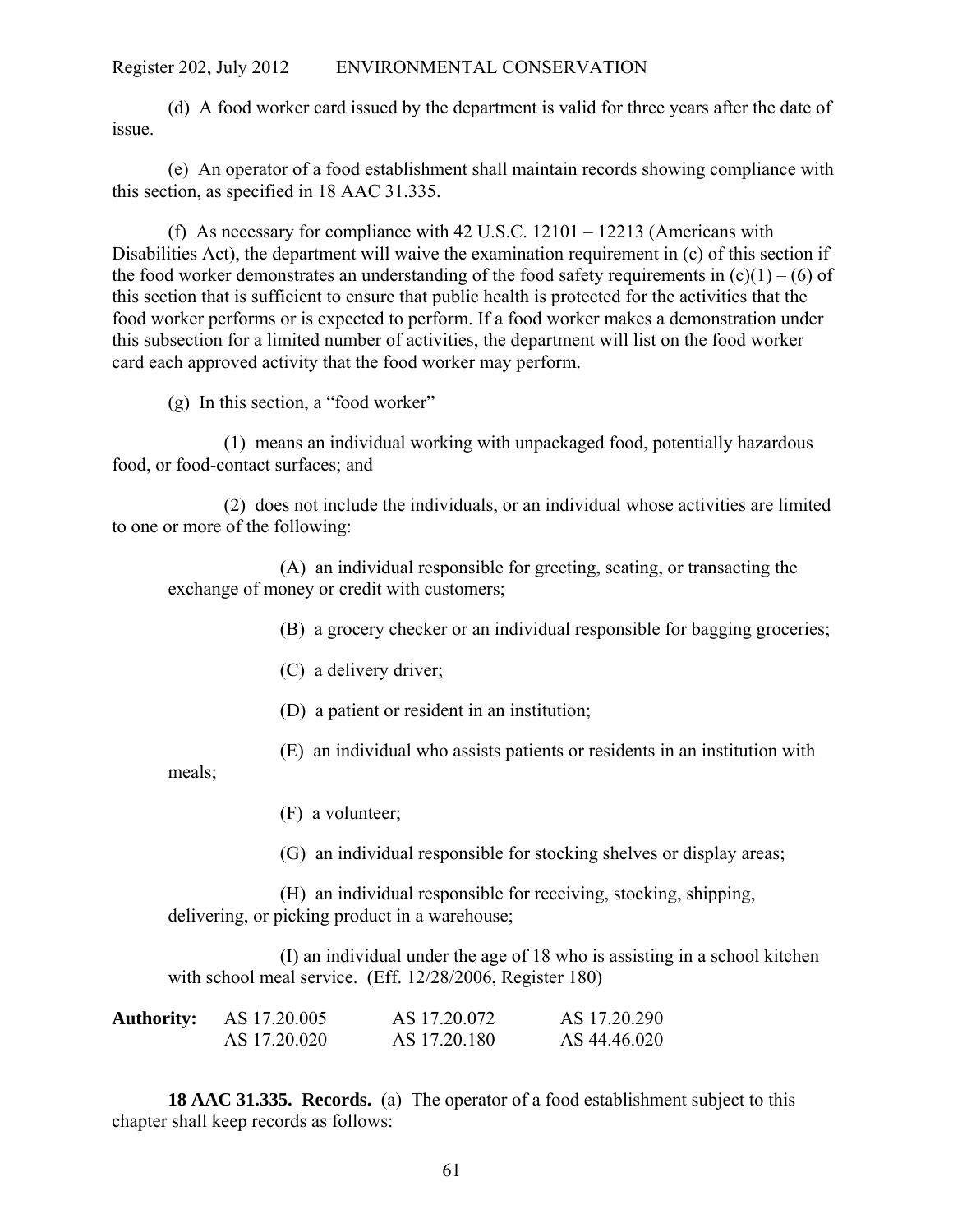(1) for molluscan shellfish, the identity of the source of the molluscan shellfish that has been sold or served, as described in 18 AAC 31.200, must be recorded by retaining the molluscan shellfish tags or labels for 90 days after the dates of harvest;

(2) if raw, raw-marinated, partially cooked, or marinated-partially cooked seafood that is required to have been frozen, as specified in 18 AAC 31.250, is served or sold in ready-to-eat form, records must be kept as follows:

(A) if the operator freezes the seafood, the operator must record the freezing temperature and time to which the seafood is frozen and must retain the records for 90 days after the date of service or sale of the seafood;

(B) if a supplier freezes the seafood, the operator must retain a written agreement or statement from the supplier stipulating that the seafood supplied is frozen to the appropriate temperature and for the appropriate time specified in 18 AAC 31.250;

(3) a copy of the certificate for each certified food protection manager employed as required under 18 AAC 31.320, 18 AAC 31.325, or 18 AAC 31.902 must be kept for the duration of each certified food protection manager's employment and for one year after the certified food protection manager terminates employment;

(4) a copy of each food worker card issued under 18 AAC 31.330 to food workers employed by the establishment must be kept for the duration of each food worker's employment and for one year after the food worker terminates employment;

(5) self-assessments, if required under 18 AAC 31.902, must be kept for at least one year after the date the self-assessment was conducted.

(b) If, during the required record retention time, a food establishment is closed for a prolonged period, or if record storage capacity is limited, the records specified in (a) of this section may be transferred to some other reasonably accessible location. If requested by the department, the operator shall return the records to the establishment or another agreed-upon location for department review within 24 hours after receiving the request unless the department agrees to a longer period. (Eff. 12/28/2006, Register 180)

| <b>Authority:</b> | AS 17.20.005 | AS 17.20.072 | AS 17.20.290 |
|-------------------|--------------|--------------|--------------|
|                   | AS 17.20.020 | AS 17.20.180 | AS 44.46.020 |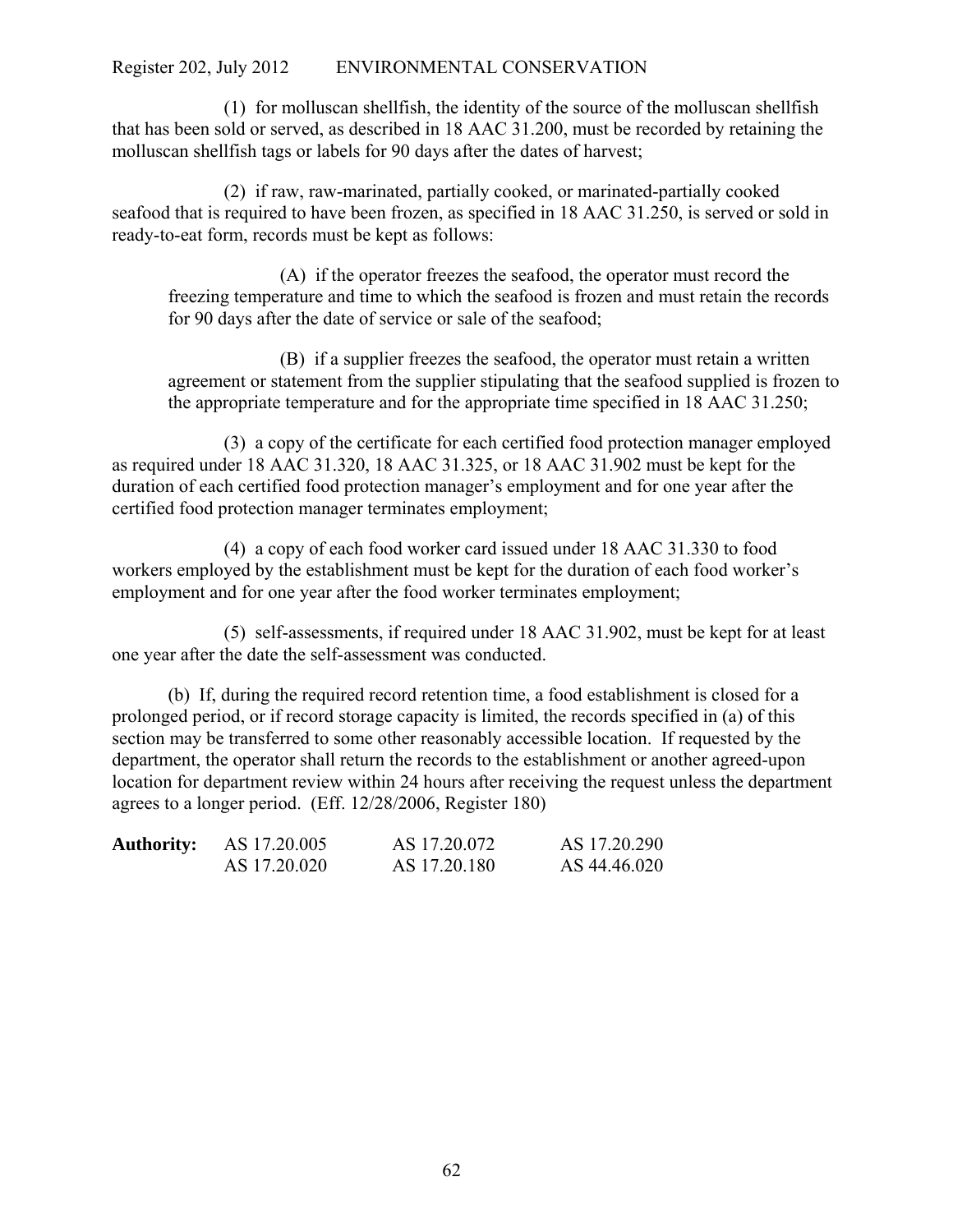## **Article 4. Equipment and Utensils**.

#### **Section**

- 400. Materials
- 408. Design and construction: cleanability
- 409. Design and construction: functionality
- 410. Repealed
- 411. Design and construction: temperature measuring devices
- 412. Design and construction: warewashing machines
- 413. Design and construction: molluscan shellfish tanks
- 414. Maintenance, proper adjustment, and calibration
- 415. Equipment installation and location
- 416. Equipment installation and location: sinks
- 420. Cleaning and sanitizing: frequency
- 421. Dry cleaning and clean-in-place methods
- 422. Precleaning
- 423. Washing and rinsing
- 424. Sanitizing
- 425. Protection of clean items

**18 AAC 31.400. Materials**. (a) The operator of a food establishment shall ensure that

(1) materials used in the construction of food-contact surfaces and do not allow the migration of deleterious substances or impart colors, odors, or tastes to food and are

- (A) safe, durable, corrosion resistant, and nonabsorbent;
- (B) sufficient in weight and thickness to withstand repeated washing;
- (C) finished to have a smooth and easily cleanable surface; and

(D) resistant to pitting, chipping, scratching, scoring, distortion, and decomposition;

(2) solder is safe and made of corrosion resistant material; solder and flux containing lead in excess of 0.2 percent may not used as a food-contact surface;

(3) only a safe lubricant is used on equipment or food-contact surfaces;

- (4) plastic liners or containers used for food storage are made of safe materials;
- (5) cast iron is used only
	- (A) as a cooking surface; or

(B) in utensils for serving food if the utensils are used only as part of an uninterrupted process from cooking through service;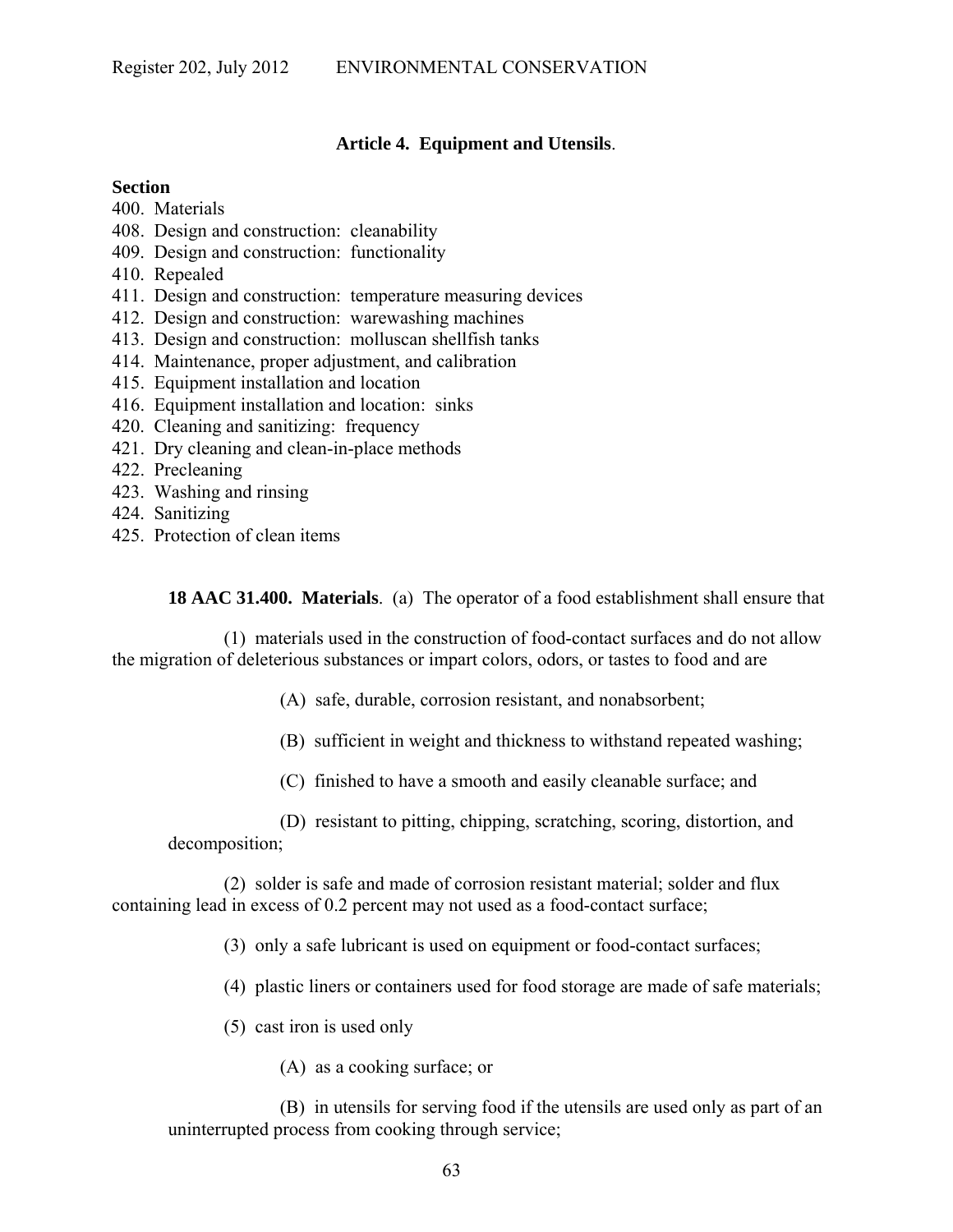(6) ceramic, china, crystal, and decorative utensils, including hand-painted ceramic and china that contact food, are lead-free or contain levels of lead that do not exceed the limits set in Table C of this subsection; the operator shall purchase utensils specified as leadfree, or use a commercial lead test kit to test the food-contact surfaces of utensils;

| <b>TABLE F</b><br><b>MAXIMUM LEAD CONTENT</b> |                                                      |  |  |
|-----------------------------------------------|------------------------------------------------------|--|--|
| <b>UTENSIL CATEGORY</b>                       | <b>MAXIMUM LEAD</b><br>(milligrams per liter - mg/l) |  |  |
| Coffee or other hot beverage mugs             | 0.5                                                  |  |  |
| Bowls larger than 1.1 liter (1.16 quart)      | 1.0                                                  |  |  |
| Bowls smaller than 1.1 liter                  | 2.0                                                  |  |  |
| Plates, saucers, and other flat utensils      | 3.0                                                  |  |  |

(7) copper and copper alloys, such as brass,

(A) do not contact food with a pH below six, such as vinegar, fruit juice, or wine, except that copper or copper alloys may, in the pre-fermentation or fermentation stage of beer brewing, contact beer brewing ingredients that have a pH below six; and

(B) are not used for fittings or tubing between a backflow prevention device, such as a double check valve, and a carbonator; and

(8) repealed 12/28/2006;

(9) food-contact surfaces that have a perfluorcarbon resin coating are used only with non-scoring or non-scratching utensils and cleaning aids;

(10) galvanized metal is not used for food-contact surfaces that are in contact with food having a pH below six, such as vinegar, fruit juice, or wine;

(11) materials used to make single-service or single-use articles

(A) do not allow the migration of deleterious substances, or impart colors, odors, or tastes to food; and

(B) are safe and clean;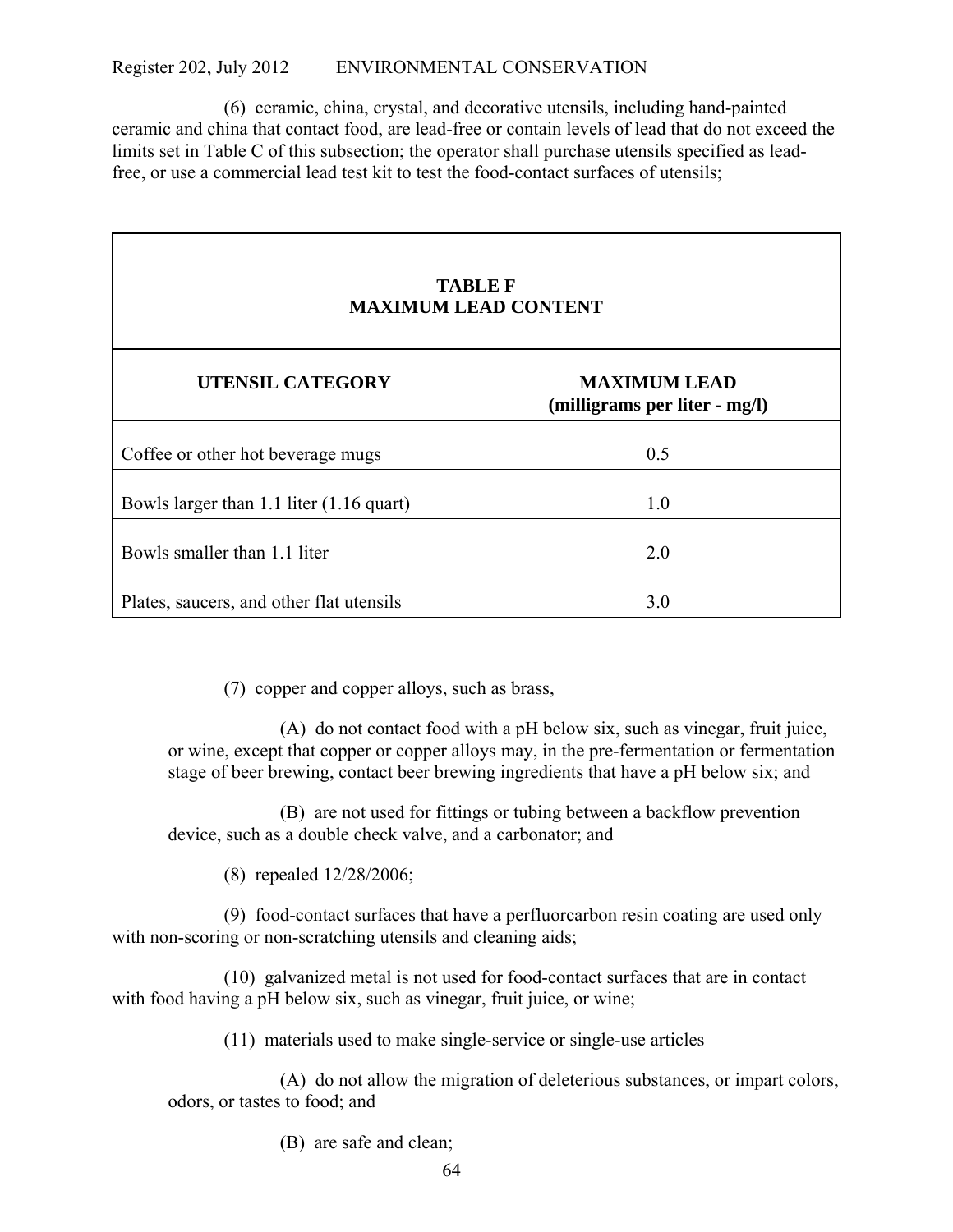(12) sponges are not used in contact with food-contact surfaces that are

- (A) cleaned and sanitized; or
- (B) in use;

(13) nonfood-contact surfaces of equipment that are exposed to splash, spillage, or other food soiling, or that require frequent cleaning are constructed of a corrosion-resistant, nonabsorbent, and smooth material, except that unfinished wood may be used for nonfood-contact surfaces in a dry food storage room, walk-in freezer, or utility room; the use of unfinished wood shelving may not be used in a reach-in refrigeration or freezer unit, except that unfinished wood may be used as shelving in a walk-in freezer;

(14) containers and covers are nonabsorbent, except that a container may be lined with a linen or napkin, as specified in 18 AAC 31.224; and

(15) seafood shells are not used more than once as serving or display containers.

(b) Unfinished wood or wicker may not be used to hold food, except that

(1) unfinished wood or wicker may be used if it is clean and lined with an impervious single-service liner;

(2) dry bread products or chips may be served in unfinished wood or wicker if the container is lined with a single-service liner or a clean, dry napkin or linen;

(3) hard maple or an equally nonabsorbent material may be used for cutting blocks, cutting boards, salad bowls, and baker's tables; and

(4) wood may be used for single-service articles, such as chopsticks, stirrers, or ice cream spoons.

(c) Repeated use of safe plastic, rubber, or rubberlike materials is allowed if the materials are resistant under normal use to pitting, chipping, scratching, scoring, distortion, and decomposition, and are of a weight and thickness that allows repeated washing, rinsing, and sanitizing by normal warewashing methods.

(d) Utensil or equipment handles made of wrapped, absorbent, or hard-to-clean materials are prohibited. (Eff. 5/18/97, Register 142; am/readopt 12/19/99, Register 152; am 12/28/2006, Register 180)

| <b>Authority:</b> | AS 17.20.005 | AS 17.20.072 | AS 17.20.290 |
|-------------------|--------------|--------------|--------------|
|                   | AS 17.20.020 | AS 17.20.180 | AS 44.46.020 |

**Editor's note:** Effective 12/19/99, Register 152, the Department of Environmental Conservation readopted 18 AAC 31.400, to affirm the validity of that section following statutory amendments made in ch. 72, SLA 1998. The department also amended 18 AAC 31.400(a)(7). Chapter 72, SLA 1998 relocated department authority to adopt regulations in 18 AAC 31 from AS 03.05 to AS 17.20.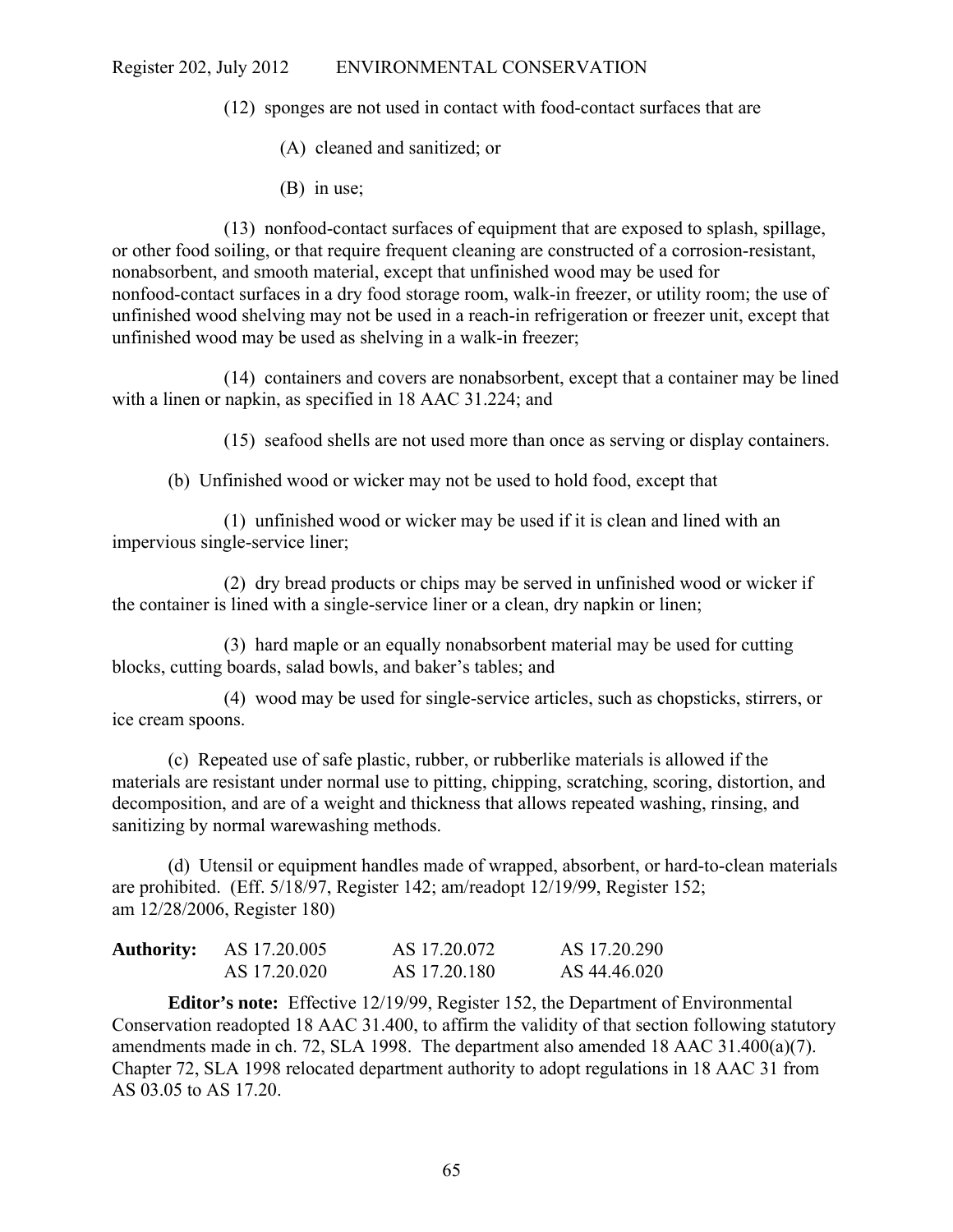**18 AAC 31.408. Design and construction: cleanability.** The operator of a food establishment shall ensure that

- (1) food-contact surfaces that are multi-use are
	- (A) smooth and easily cleanable;
	- (B) free of breaks, open seams, and hard-to-clean internal corners and

crevices;

- (C) finished to have smooth welds and joints; and
- (D) easily accessible or removable for cleaning and maintenance;

(2) nonfood-contact surfaces of equipment that are exposed to splash, spillage, or other food soiling, or that require frequent cleaning are

(A) free of unnecessary ledges, projections, or crevices; and

(B) easily accessible for cleaning and maintenance; hood filters must be readily removable for cleaning and maintenance; and

(3) equipment intended for in-place cleaning is designed and constructed so that

(A) cleaning and sanitizing solutions circulate throughout the closed system and contact all interior food-contact surfaces; and

(B) the system is self-draining or capable of being completely drained of cleaning and sanitizing solutions. (Eff. 12/28/2006, Register 180)

| <b>Authority:</b> | AS 17.20.005 | AS 17.20.072 | AS 17.20.290 |
|-------------------|--------------|--------------|--------------|
|                   | AS 17.20.020 | AS 17.20.180 | AS 44.46.020 |

**18 AAC 31.409. Design and construction: functionality.** (a) The operator of a food establishment shall ensure that

(1) equipment that is designed for use with a cover or lid has

(A) an opening located within the top of the unit that is flanged upward at least two-tenths of an inch; and

(B) has a cover or lid that overlaps the opening and is sloped to drain;

(2) equipment is designed so that fixed piping, temperature measuring devices, rotary shafts, and other parts extending into equipment are provided with a watertight joint at the point where the item enters the equipment; however, if a watertight joint cannot be provided, the operator shall ensure that the equipment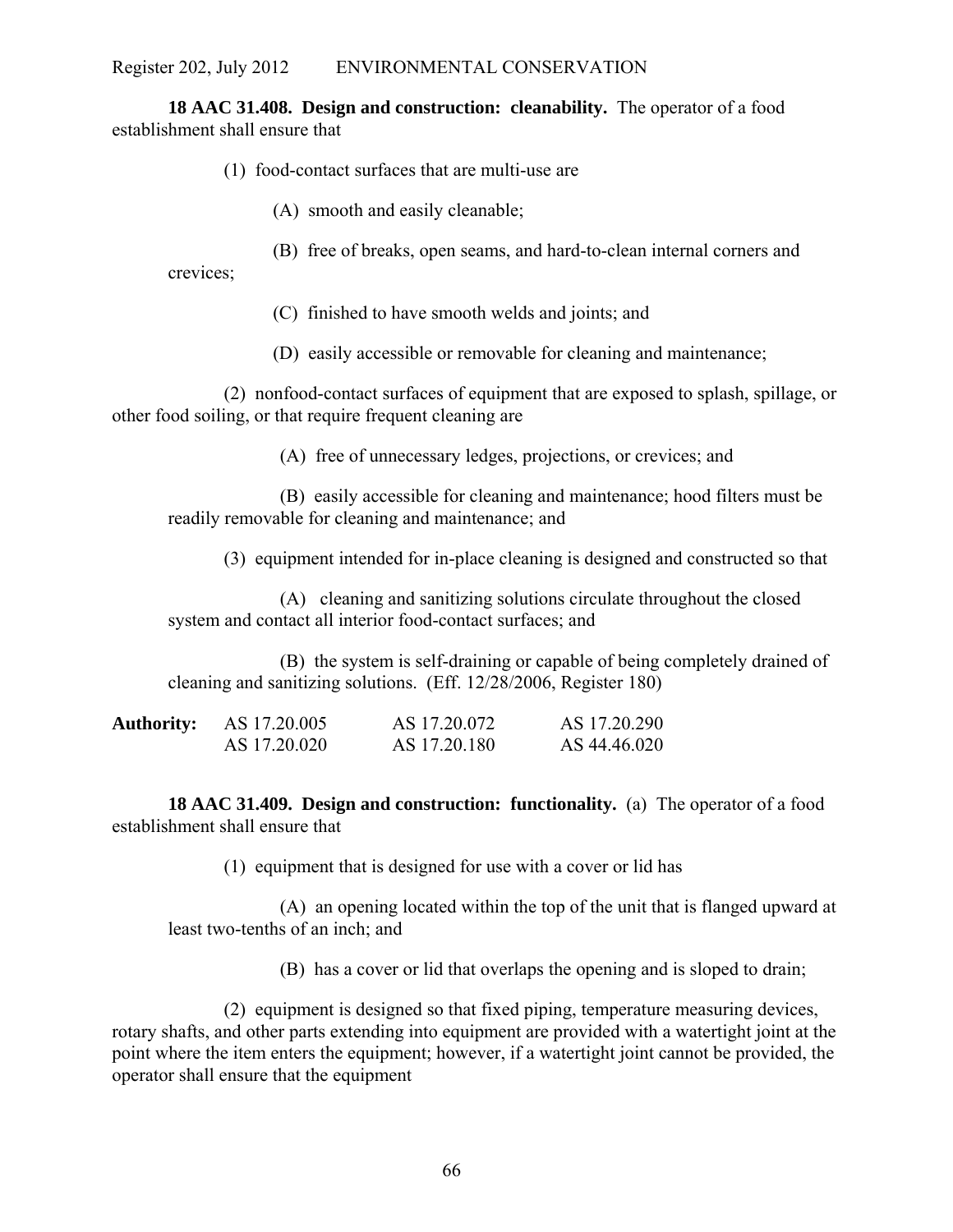(A) is designed so that the piping, temperature measuring devices, rotary shafts, and other parts extending through the openings are equipped with an apron designed to deflect condensation, drips, and dust from openings into the food; and

(B) has an opening located within the top of the unit that is flanged upward at least two-tenths of an inch; and

(3) within equipment, compartments that are subject to accumulation of moisture due to conditions such as condensation, food or beverage drip, or water from melting ice are sloped to an outlet that allows complete draining.

(b) The operator of a food establishment shall ensure that tubing carrying beverage ingredients to dispensing heads does not contact ice that is to be consumed unless the tubing is grommeted at entry and exit points of the ice bin to prevent condensation from entering the ice bin.

(c) The operator of a food establishment shall ensure that

(1) refrigeration equipment is capable of maintaining potentially hazardous food at 41º F or less; and

(2) shelving used in a refrigeration or freezer unit is slotted or perforated to enhance air circulation. (Eff. 12/28/2006, Register 180)

| <b>Authority:</b> | AS 17.20.005 | AS 17.20.072 | AS 17.20.290 |
|-------------------|--------------|--------------|--------------|
|                   | AS 17.20.020 | AS 17.20.180 | AS 44.46.020 |

**18 AAC 31.410. Design and construction.** Repealed. (Eff. 5/18/97, Register 142; readopt 12/19/99, Register 152; am 6/28/2001, Register 158; repealed 12/28/2006, Register 180)

**18 AAC 31.411. Design and construction: temperature measuring devices.** (a) The operator of a food establishment shall ensure that temperature measuring devices used in the establishment

(1) are designed to be easily readable;

(2) if used for measuring food temperature, do not have sensors or stems constructed of glass, except if the glass sensor or stem is encased in a shatterproof coating;

(3) if used for measuring food temperature or water temperature on a warewashing machine, are equipped with a numerical scale, printed record, or digital readout in increments no greater than 2° F in the intended range of use; and

(4) if used for measuring ambient air or water temperature, are scaled only in Fahrenheit.

(b) The operator of a food establishment shall ensure that, in a mechanically-refrigerated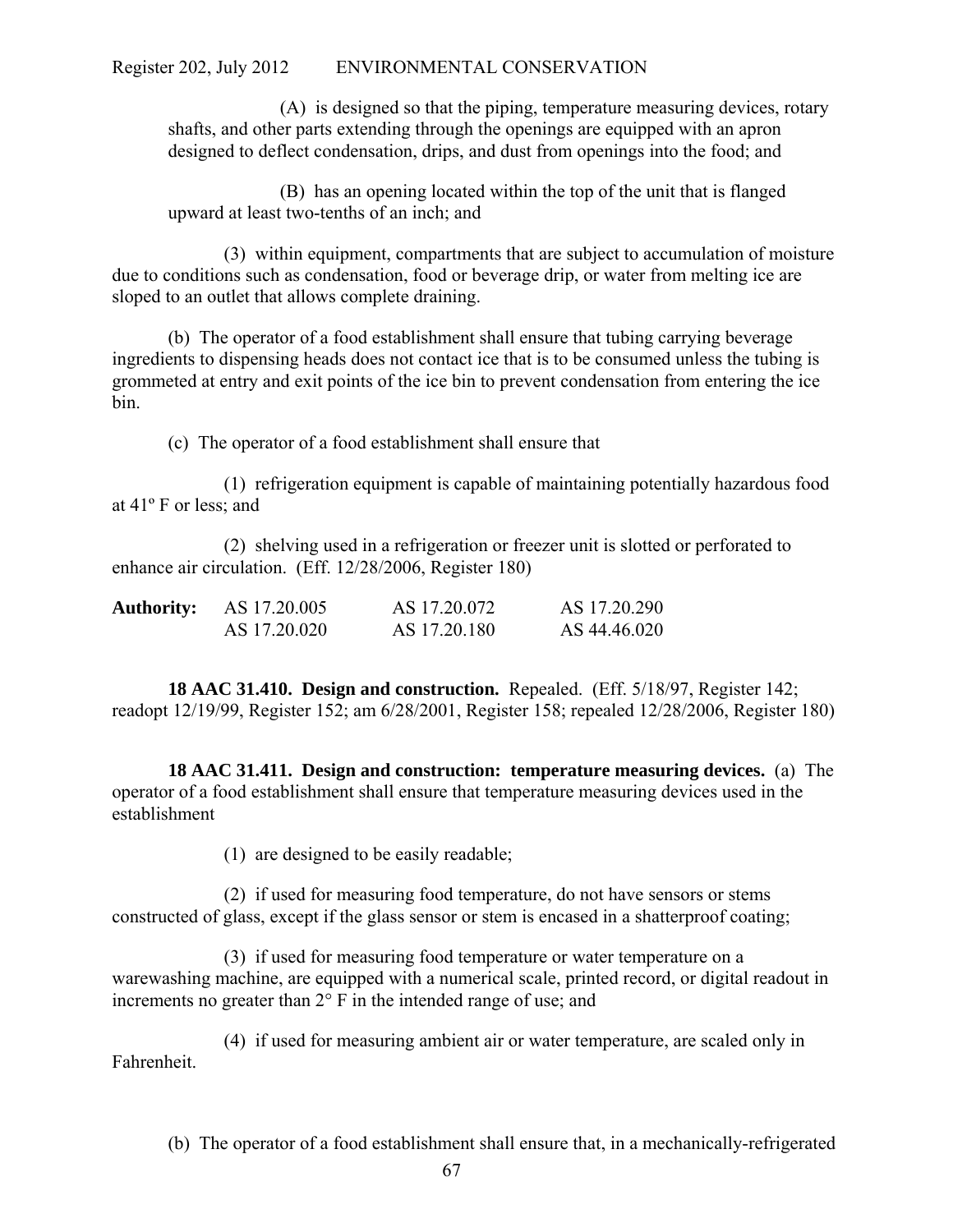or hot food storage unit, the sensor of a temperature measuring device is located to measure the air temperature or a simulated product temperature in the warmest part of a mechanicallyrefrigerated unit and in the coolest part of a hot food storage unit.

(c) Except for equipment for which placement of a temperature measuring device is not a practical means for measuring the ambient air surrounding the food, cold- or hot-holding equipment used for potentially hazardous food must be designed to include and must be equipped with at least one integral or permanently affixed temperature measuring device that is located to allow easy viewing of the device's temperature display.

(d) For manual warewashing that uses hot water for sanitizing, the operator of a food establishment shall ensure that the sanitizing compartment of the three-compartment warewashing sink is equipped with a temperature measuring device.

(e) The operator of a food establishment shall ensure that each warewashing machine is equipped with machine-mounted or waterline-mounted temperature measuring devices that

(1) continuously measure the water temperature in each wash and rinse tank; and

(2) are installed in each wash and rinse tank and

(A) at the point where the water enters the hot water sanitizing final rinse manifold, if the machine uses hot water for sanitizing; or

(B) in the chemical sanitizing solution tank, if the machine uses chemicals for sanitizing. (Eff. 12/28/2006, Register 180)

| <b>Authority:</b> | AS 17.20.005 | AS 17.20.072 | AS 17.20.290 |
|-------------------|--------------|--------------|--------------|
|                   | AS 17.20.020 | AS 17.20.180 | AS 44.46.020 |

**18 AAC 31.412. Design and construction: warewashing machines.** (a) If a warewashing machine uses fresh hot water at line-pressure as a final sanitizing rinse, the operator of a food establishment shall ensure that the warewashing machine is equipped with a pressure gauge or similar device that measures and displays the water pressure in the supply line immediately before entering the warewashing machine. If the flow pressure measuring device is upstream of the fresh hot water sanitizing rinse control valve, the pressure gauge or similar device must be mounted in a one-fourth inch iron pipe size valve.

(b) The operator of a food establishment shall ensure that each warewashing machine is equipped with self-draining drainboards, utensil racks, or tables large enough to accommodate all soiled and cleaned items that may accumulate during hours of operation for necessary holding before cleaning and after sanitizing.

(c) If a warewashing machine is installed after December 28, 2006, the operator of a food establishment shall ensure that

(1) an easily accessible and readable data plate is affixed to the machine by the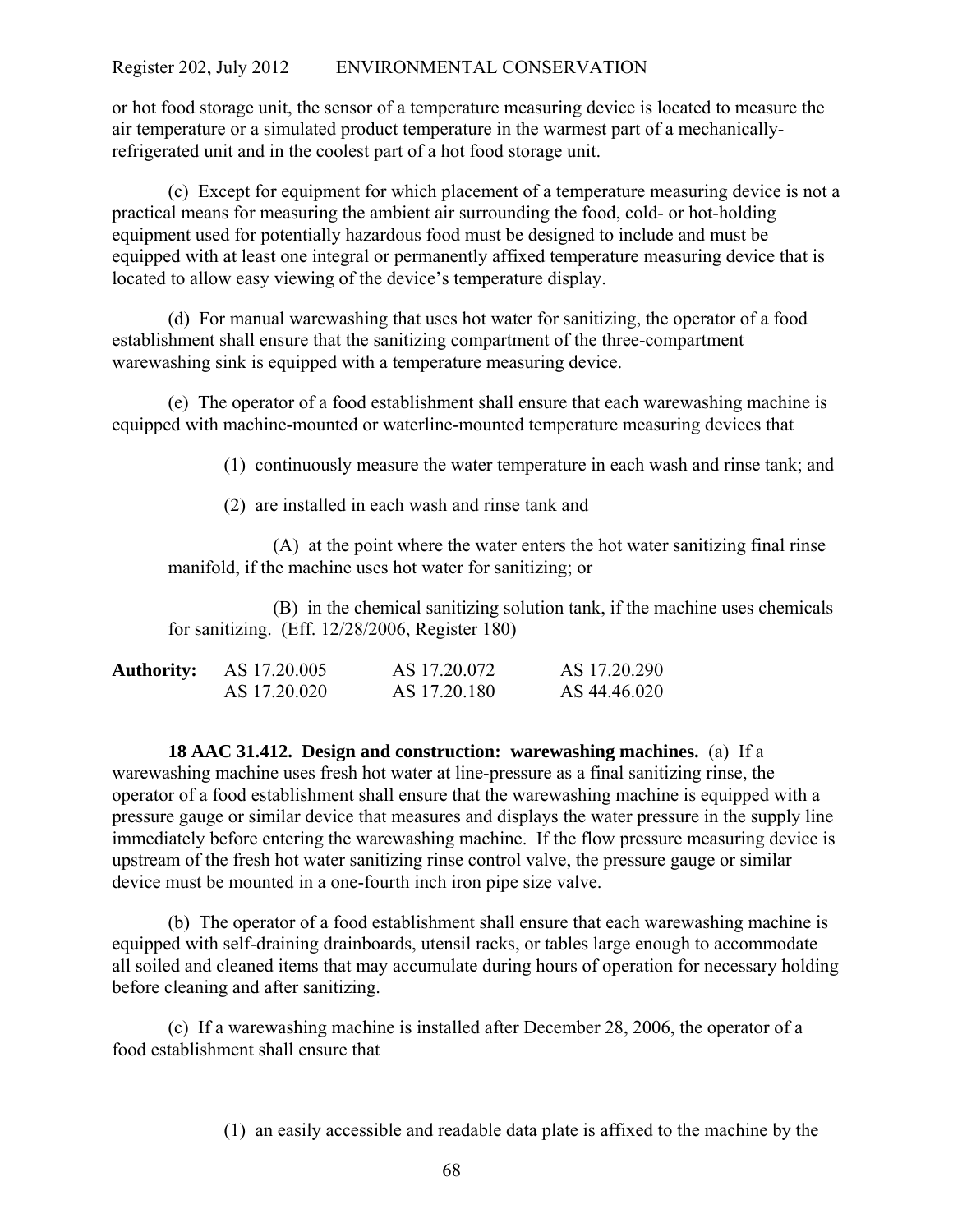manufacturer; the data plate must indicate the machine's design and operating instructions, including the

(A) temperatures required for washing, rinsing, and sanitizing as specified in 18 AAC 31.422 – 18 AAC 31.424;

(B) pressure required for the fresh hot water sanitizing rinse unless the machine is designed to use only a pumped or recirculated sanitizing rinse; and

(C) conveyor speed for conveyor machines or cycle time for stationary rack machines; and

(2) the machine is equipped with a visual means to verify that detergents and sanitizers are delivered, or with a visual or audible alarm to signal if the detergents and sanitizers are not delivered, to the respective washing and sanitizing cycles. (Eff. 12/28/2006, Register 180)

| <b>Authority:</b> | AS 17.20.005 | AS 17.20.072 | AS 17.20.290 |
|-------------------|--------------|--------------|--------------|
|                   | AS 17.20.020 | AS 17.20.180 | AS 44.46.020 |

**18 AAC 31.413. Design and construction: molluscan shellfish tanks.** The operator of a food establishment that has a molluscan shellfish life support system display tank shall ensure that

(1) the safety and quality of the molluscan shellfish as they were received is not compromised by use of the tank; and

(2) each system is equipped with

(A) tanks that

(i) have smooth, cleanable surfaces;

(ii) are durable and accessible for washing, rinsing, and sanitizing, as described in 18 AAC 31.422 – 18 AAC 31.424;

(iii) have plumbing and spray nozzles that are cleanable and made from safe materials; and

(iv) hold at least 100 gallons of water per 75 pounds of molluscan shellfish;

(B) plumbing that

(i) will not be a source of contamination;

(ii) does not have pipes or hoses that can fill with stagnant water;

and

(iii) has a device backflow to prevent backflow and back-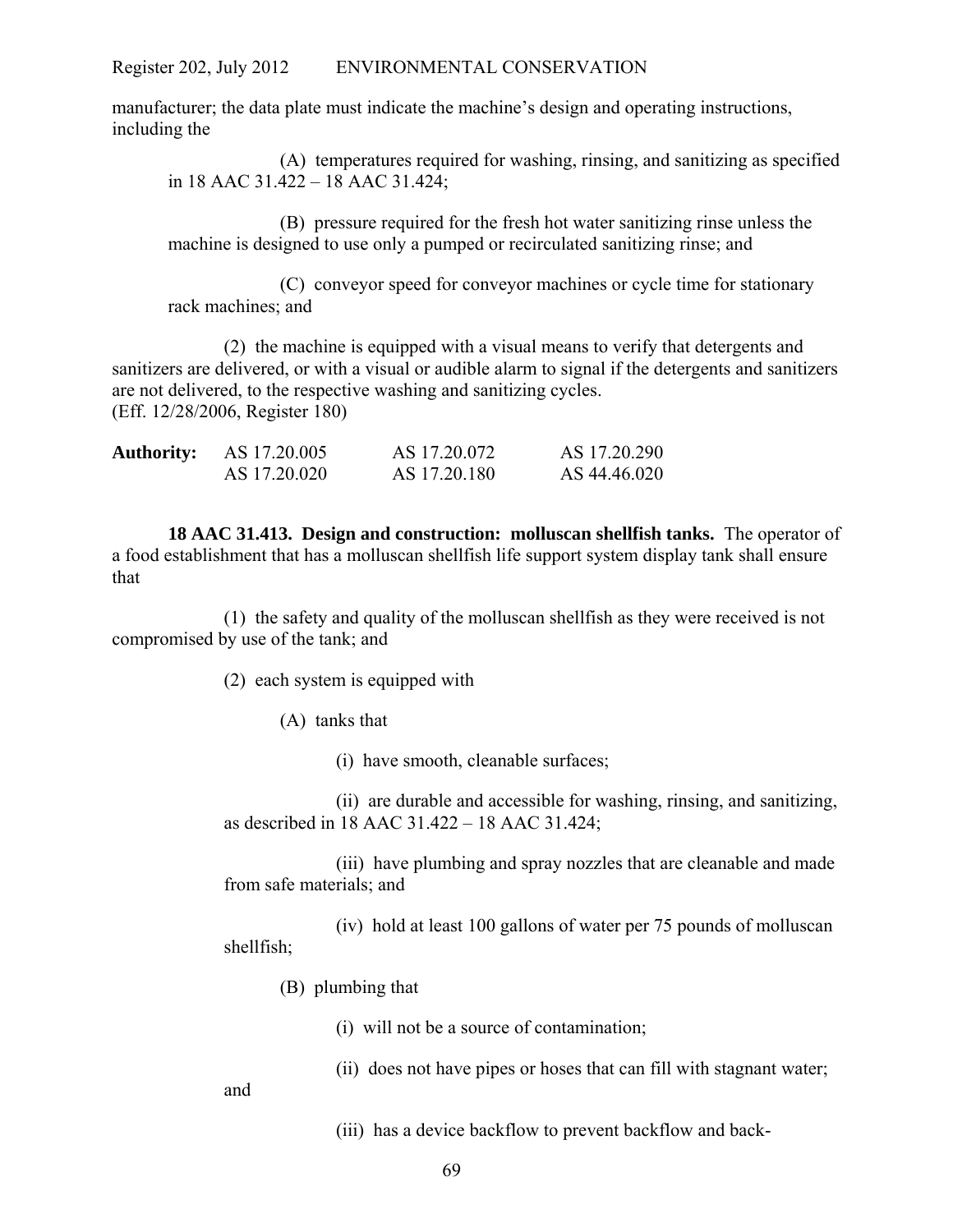siphonage to protect the potable water supply; and

- (C) a recirculation system that includes
	- (i) filtration to remove particulate matter and ammonia;

(ii) a disinfection system to remove coliform bacteria from the water; if an ultraviolet (UV) light system is used, the ultraviolet lights must be cleaned at least every six weeks and the bulbs must be replaced at least once every 365 days; and

(iii) a refrigeration unit to maintain water at  $40 - 60^{\circ}$  F;

(3) water used with seafood other than molluscan shellfish does not flow into the molluscan tank;

(4) different lots of molluscan shellfish in the tank are not comingled; in this paragraph, "comingled" means combining molluscan shellfish harvested on different days or from different growing areas as identified on the tag or label;

- (5) vertical dividers or mesh bags for separating lots are used;
- (6) molluscan shellfish are washed free of mud or other debris;
- (7) dead, broken, or weak molluscan shellfish are discarded
	- (A) before placing molluscan shellfish in the tank; and
	- (B) at least every 24 hours;

(8) the tank and recirculation system are washed, rinsed, and sanitized, as specified at 18 AAC 31.422 – 18 AAC 31.424, at least once every seven days;

(9) if a tank and recirculation system is used for a species other than molluscan shellfish, the tank and recirculation system are washed, rinsed, and sanitized, as specified at 18 AAC 31.422 – 18 AAC 31.424, before use for a molluscan shellfish;

(10) defoamers, if used, are of food-grade quality and do not cause the molluscan shellfish to become adulterated; and

(11) the manufacturer's guidelines for maintaining the water's salinity in the tanks are followed. (Eff. 12/28/2006, Register 180)

| <b>Authority:</b> | AS 17.20.005 | AS 17.20.072 | AS 17.20.290 |
|-------------------|--------------|--------------|--------------|
|                   | AS 17.20.020 | AS 17.20.180 | AS 44.46.020 |

**18 AAC 31.414. Maintenance, proper adjustment, and calibration.** The operator of a food establishment shall ensure that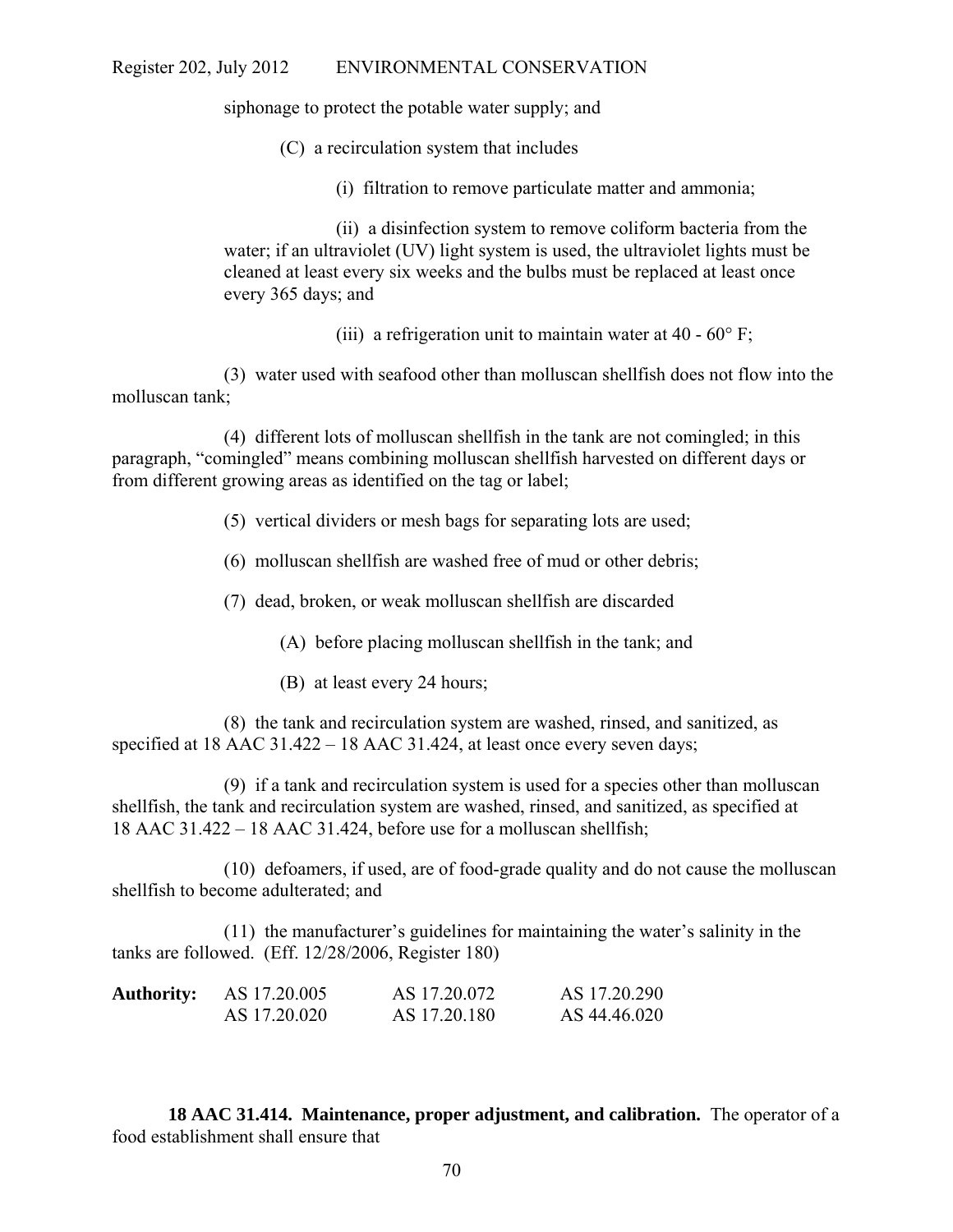(1) food-contact surfaces are maintained in a state of repair and condition that meets the requirements of this chapter;

(2) each temperature measuring device is maintained in good repair and is calibrated in accordance with manufacturer's specifications, as necessary to ensure accuracy

(A) for a product thermometer, to  $\pm 2$ <sup>o</sup> F;

(B) for a temperature measuring device on a warewashing machine, to

 $\pm 2^{\circ}$  F; and

(C) for an ambient air and water temperature measuring device, to  $\pm 3^{\circ}$  F;

(3) the conveyor speed or automatic cycle times for each warewashing machine are maintained accurately timed in accordance with manufacturer's specifications;

(4) each warewashing machine and its auxiliary components is operated in accordance with the machine's data plate, if present, and other manufacturer's instructions; and

(5) water pressure measuring devices are maintained in good repair and are accurate. (Eff. 12/28/2006, Register 180)

| <b>Authority:</b> | AS 17.20.005 | AS 17.20.072 | AS 17.20.290 |
|-------------------|--------------|--------------|--------------|
|                   | AS 17.20.020 | AS 17.20.180 | AS 44.46.020 |

**18 AAC 31.415. Equipment installation and location.** (a) The operator of a food establishment shall ensure that

(1) equipment, including ice makers and ice storage equipment, is not located under exposed sewer lines, nonpotable waterlines, stairwells, or another potential source of contamination;

(2) equipment placed on tables or counters is installed for easy cleaning of the equipment and adjacent table or counter surfaces, walls, and equipment and, unless portable, is

(A) flush with and sealed to the table or counter; or

(B) mounted on legs at least four inches high;

(3) aisles and working spaces between equipment and walls are unobstructed and adequate for employees to perform their duties without contaminating food or food-contact surfaces;

(4) floor-mounted equipment, unless readily movable, is

(A) flush with and sealed to the floor;

(B) installed on a raised platform of concrete or other smooth masonry in a way that prevents liquids or debris from seeping or settling under, around, between, or behind the equipment or the raised platform in spaces that are not fully open for easy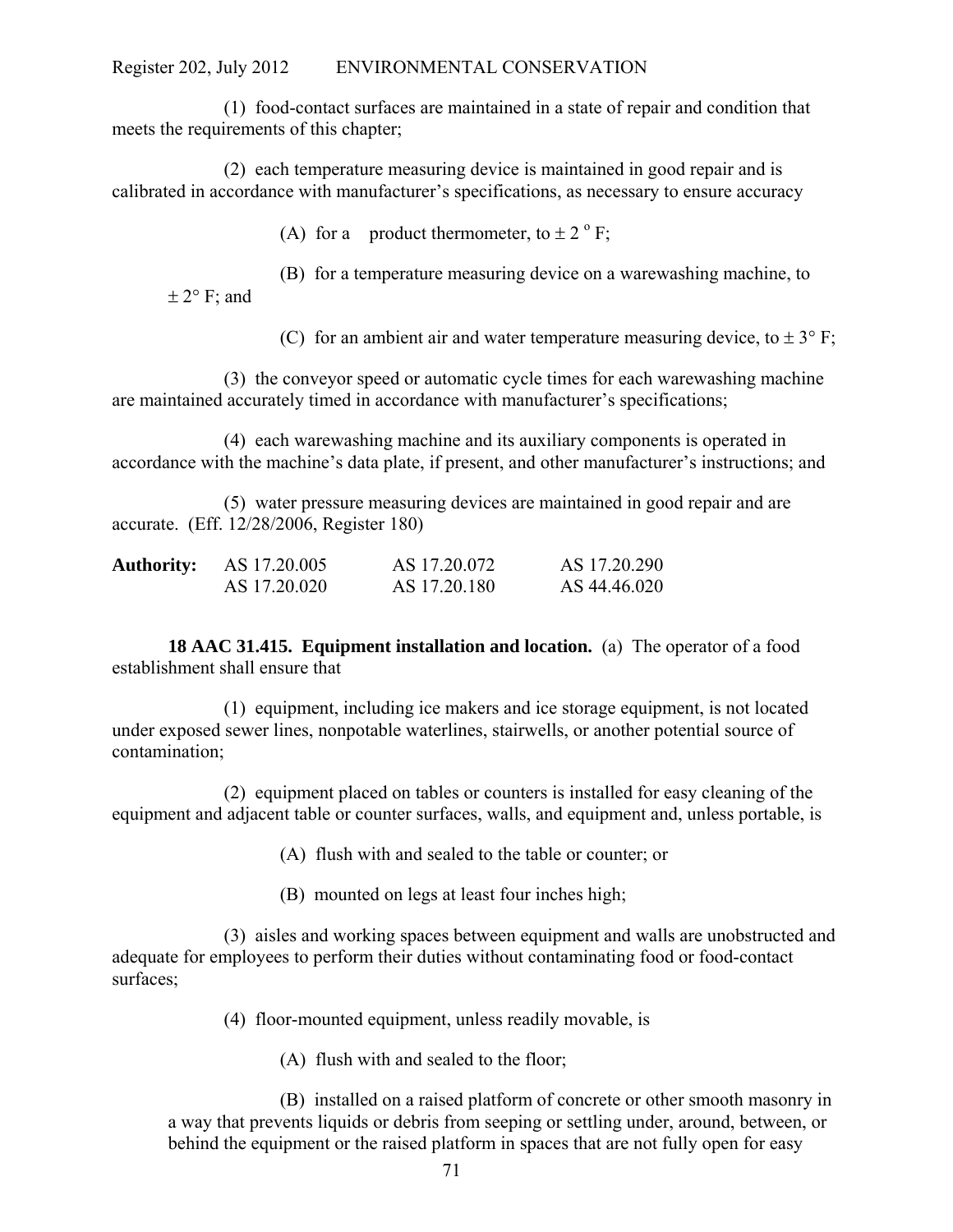cleaning and inspection; or

(C) elevated on legs at least six inches high, except that vertically mounted floor mixers may be no less than four inches off the floor if no part of the floor under the mixer is more than six inches from cleaning access; and

(5) the space between floor-mounted equipment, adjoining equipment, and adjacent walls is closed; if exposed to seepage, floor-mounted equipment must be flush with and sealed to the adjoining equipment or adjacent walls; the requirements of this paragraph do not apply if at least six inches is provided for cleaning between and behind each unit of floor-mounted equipment.

(b) The operator of a bar or tavern who serves food as described in 18 AAC 31.020(f)(1)(F) shall ensure that the areas and equipment used to prepare and serve food and beverages and used for warewashing are adequate to support the types and volume of food and beverages and methods of preparation and service.

(c) A semi-automated espresso machine using liquid milk must be located on the same premises as, and operated in conjunction with, a permitted food establishment.

(d) In this section, "portable" means that the equipment

(1) is small and light enough to be moved easily by an average person; and

(2) has

(A) no utility connection;

(B) a utility connection that disconnects quickly; or

(C) a flexible utility connection line of sufficient length to permit the equipment to be moved for easy cleaning. (Eff. 5/18/97, Register 142; readopt 12/19/99, Register 152; am 12/31/2000, Register 156; am 6/28/2001, Register 158; am 12/28/2006, Register 180)

| <b>Authority:</b> | AS 17.20.005 | AS 17.20.072 | AS 17.20.290 |
|-------------------|--------------|--------------|--------------|
|                   | AS 17.20.020 | AS 17.20.180 | AS 44.46.020 |

**Editor's note:** Effective 12/19/99, Register 152, the Department of Environmental Conservation readopted 18 AAC 31.415, without change, to affirm the validity of that section following statutory amendments made in ch. 72, SLA 1998. Chapter 72, SLA 1998 relocated department authority to adopt regulations in 18 AAC 31 from AS 03.05 to AS 17.20.

**18 AAC 31.416. Equipment installation and location: sinks.** (a) The operator of a food establishment shall ensure that self-draining sinks are provided as follows:

(1) for a food establishment that is extensively remodeled or began operation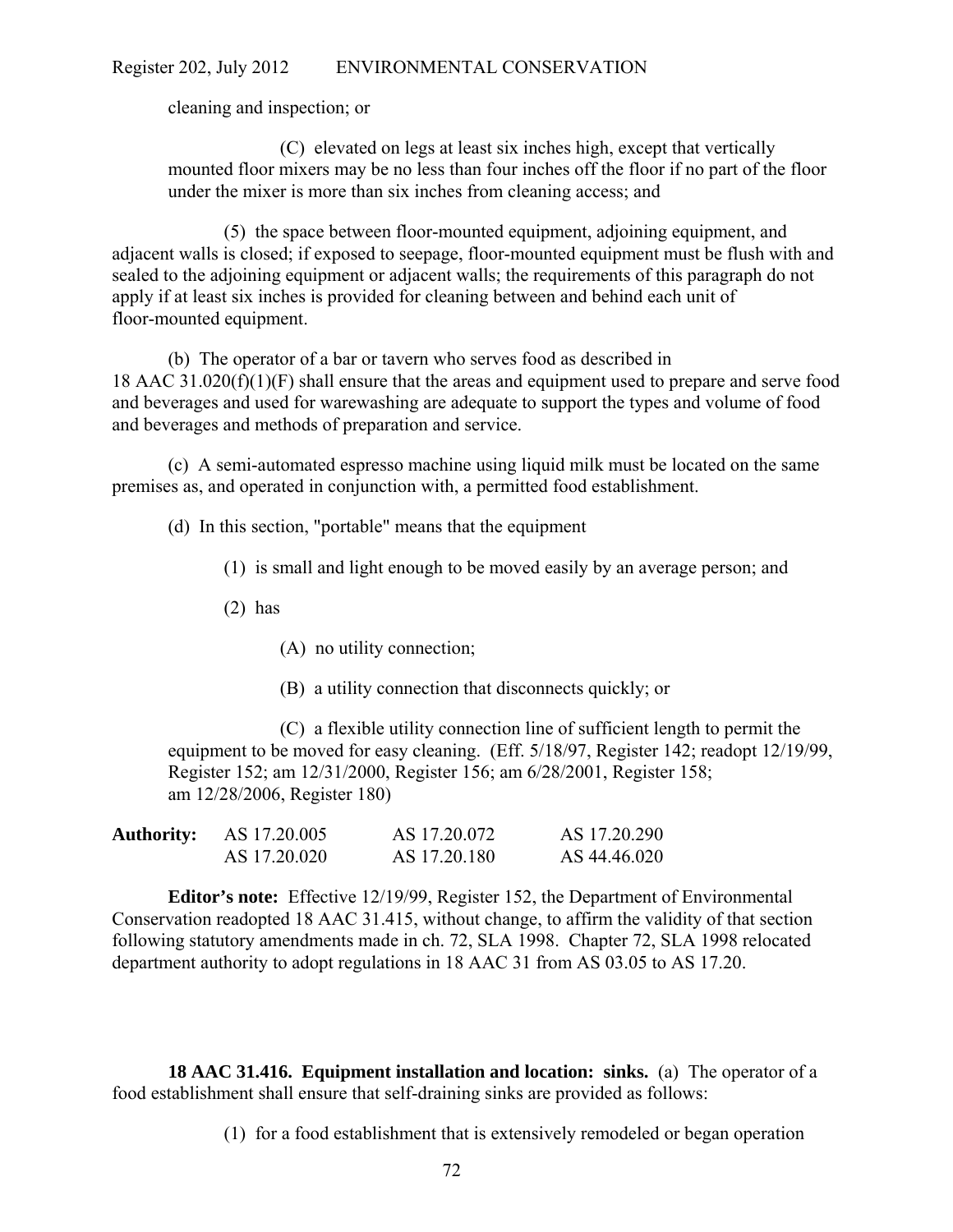after May 1983, at least one utility sink, or curbed cleaning unit with a floor drain; the utility sink or curbed cleaning unit

(A) must be conveniently located for cleaning mops, filling mop buckets, disposing of mop water and similar liquid waste, and similar activities; and

(B) may not be located in a preparation, processing, or warewashing area, or in any other location that could cause the sink or unit to be a source of contamination to food, food-contact surfaces, linens, or single-service or single-service items;

(2) except for a specific food service operation listed in 18 AAC 31.525(b), or a market or food processing establishment as provided in (b) of this section, at least one handwash sink

(A) equipped as specified in 18 AAC 31.525;

(B) installed, as specified at 18 AAC 31.515, and located

(i) in the preparation area, except as provided in (ii) of this subparagraph;

(ii) in the warewashing area if the same employee who handles soiled utensils also handles cleaned utensils; the department will allow the installation of a single handwash sink if the operator demonstrates to the department's satisfaction that the single sink is convenient to the food preparation and the warewashing area and public health is protected; and

(iii) in or next to the exit of each toilet room described in 18 AAC 31.520; and

(C) that can be tempered to a temperature between  $100 - 120^{\circ}$  F by a mixing valve or combination faucet;

(3) except for a market or food processing establishment as provided in (b) of this section, at least one three-compartment warewashing sink unit; in addition,

(A) each warewashing sink compartment must be

(i) adequate for the complete immersion of most items; and

(ii) supplied with hot and cold potable running water under

pressure;

(B) for manual warewashing that uses hot water for sanitizing, the sanitizing compartment of the three-compartment sink must be equipped with

(i) an integral heating device that will maintain the water at a temperature of  $170^{\circ}$  F or above; and

(ii) dish baskets that allow complete immersion of most items in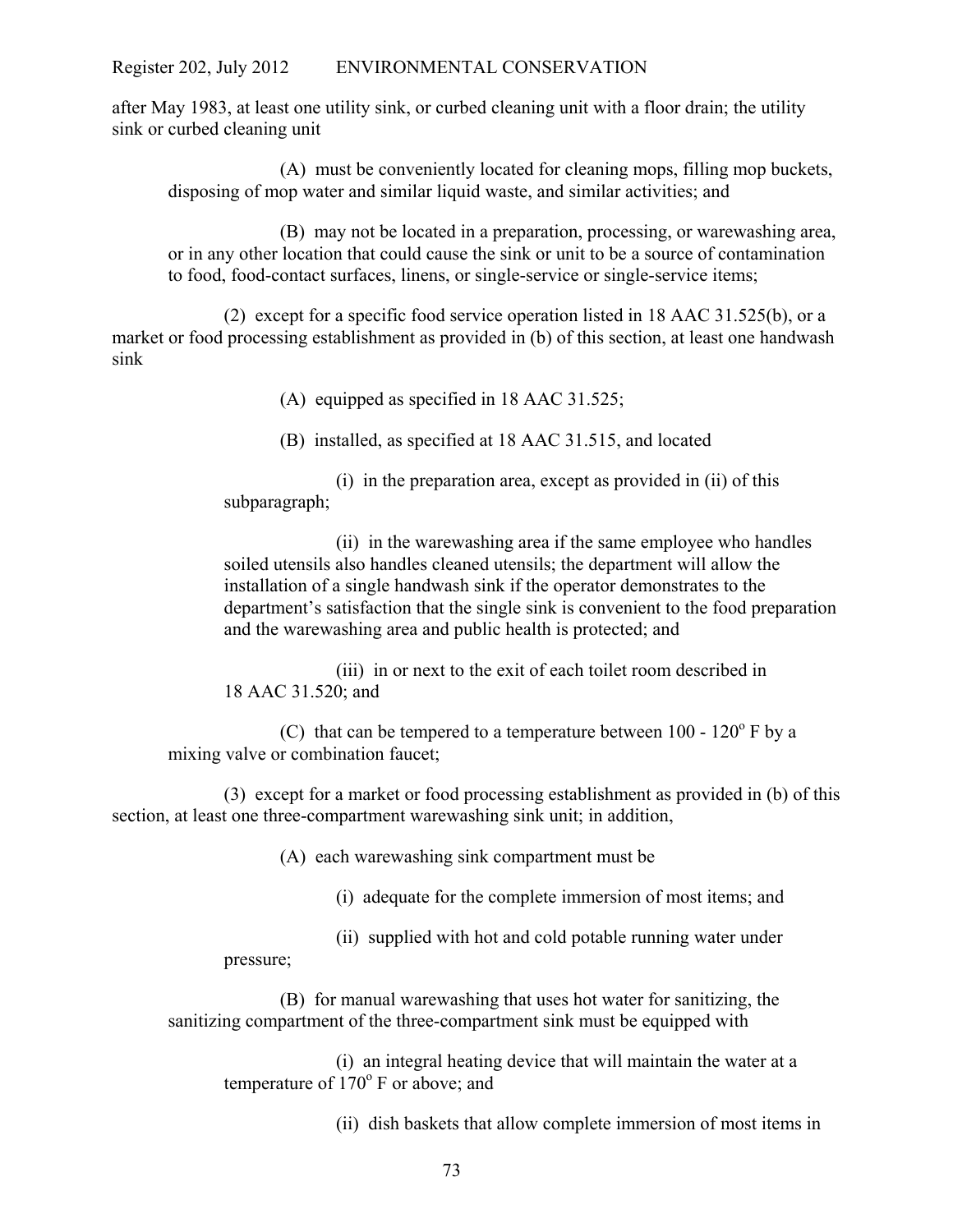the hot water; and

(C) self-draining drainboards, utensil racks, or tables large enough to accommodate all soiled and cleaned items that may accumulate during hours of operation must be provided for necessary holding before cleaning and after sanitizing;

(4) for a bar or tavern, a fourth sink compartment for emptying drinks and handwashing in addition to compartments used for washing, rinsing, and sanitizing;

(5) a separate preparation sink

(A) if an establishment is extensively remodeled, has a significant change in its method of preparation or processing, or began operation after May 18, 1997; and

(B) if the menu or method of preparation or processing requires frequent soaking, rinsing, culling, or cleaning of raw ingredients or produce.

(b) The operator of a market or food processing establishment shall provide

(1) if the market or food processing establishment is constructed or extensively remodeled after May 18, 1997, at least one handwash sink equipped as specified at 18 AAC 31.525, and that can be tempered to a temperature between  $100 - 120^{\circ}$  F by a mixing valve or combination faucet; a handwash sink must be provided

(A) in the processing area; and

(B) in, or next to the exit of, each toilet room described in 18 AAC 31.520; and

(2) at least one three-compartment warewashing sink, equipped as specified at  $(a)(3)$  of this section, if

(A) equipment or utensils that must be disassembled for cleaning, as specified in 18 AAC 31.422, are used; and

(B) the market or food processing establishment is extensively remodeled or began operation after May 18, 1997. (Eff. 12/28/2006, Register 180)

| <b>Authority:</b> | AS 17.20.005 | AS 17.20.072 | AS 17.20.290 |
|-------------------|--------------|--------------|--------------|
|                   | AS 17.20.020 | AS 17.20.180 | AS 44.46.020 |

**18 AAC 31.420. Cleaning and sanitizing: frequency**. (a) The operator of a food establishment shall ensure that food-contact surfaces are clean to sight and touch, and are kept free of encrusted grease deposits and other soil accumulations.

(b) Except as provided in this section, the operator of a food establishment shall ensure that, at each of the following points in time, food-contact surfaces are precleaned, washed, rinsed, and sanitized, as specified in 18 AAC 31.422 – 18 AAC 31.424, or replaced with clean and sanitized equipment and utensils: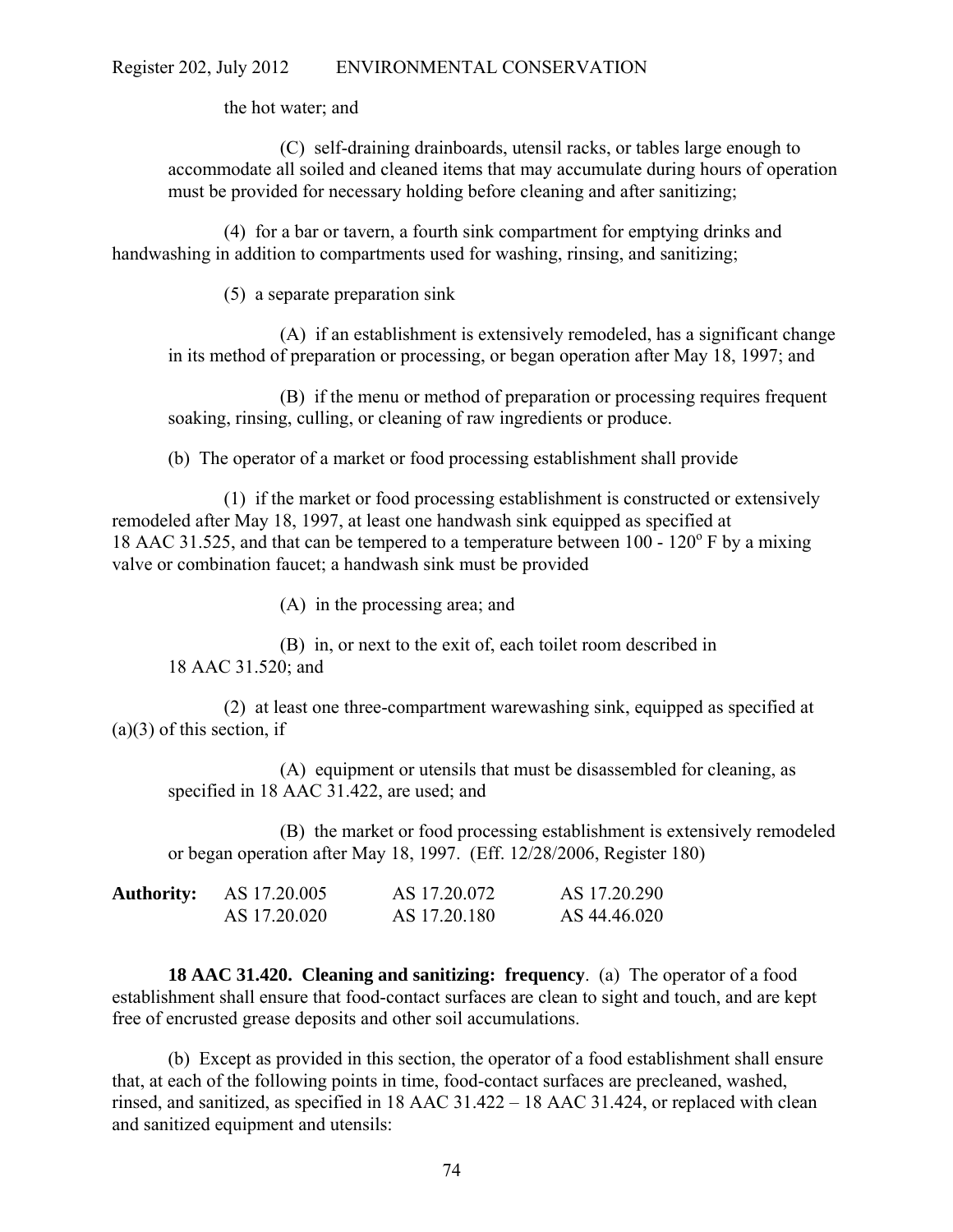(1) before each use with a different type of raw animal food, unless the foodcontact surface is in contact with a succession of different raw animal foods, each requiring a higher cooking temperature, as specified in 18 AAC 31.232, than the previous food;

(2) each time a change occurs from working with raw foods to working with ready-to-eat foods;

(3) between uses with raw fruits and vegetables and with potentially hazardous

(4) at any time during the operation when contamination may have occurred.

(c) If the food-contact surface is a product thermometer that is maintained in contact with food held at the temperatures specified in 18 AAC 31.234, the operator of a food establishment shall ensure that the product thermometer is washed, rinsed, and sanitized

(1) before the internal food temperature is taken;

(2) after use and before storage; and

(3) between use with raw and with ready-to-eat foods, and different raw animal

species.

food;

(d) The operator of a food establishment shall ensure that food-contact surfaces used to prepare or serve potentially hazardous food on a continuous or production-line basis are washed, rinsed, and sanitized at least every four hours during use or replaced with clean and sanitized equipment and utensils, except that

(1) the establishment is not required to wash, rinse, or sanitize containers holding potentially hazardous food until those containers are empty, if those containers and their contents are in storage and maintained at temperatures specified in 18 AAC 31.234;

(2) serving containers that hold ready-to-eat potentially hazardous food that is maintained at the temperatures specified in 18 AAC 31.234, in a salad bar, delicatessen, cafeteria, or similar serving situation, are intermittently combined with additional supplies of the same food that is at the temperatures specified in 18 AAC 31.234, and the containers are washed, rinsed, and sanitized at least once every 24 hours;

(3) in a room or area maintained at an ambient temperature of 55° F or less, the food-contact surfaces are washed, rinsed, and sanitized at the frequency required in Table G of this section.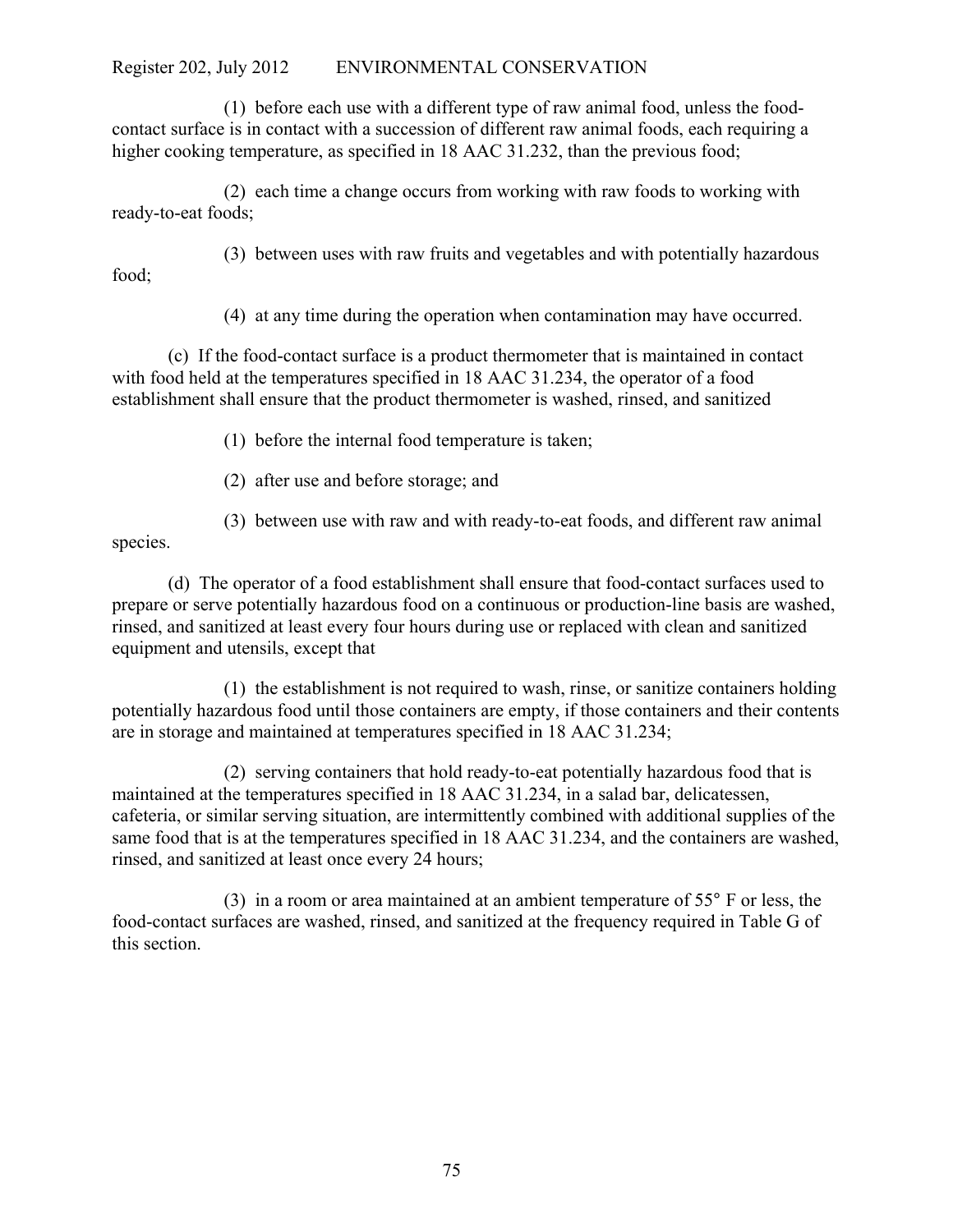| <b>TABLE G</b><br><b>CLEANING AND SANITIZING FREQUENCY</b><br><b>FOR FOOD-CONTACT SURFACES</b><br><b>USED IN A ROOM OR AREA</b><br><b>KEPT AT AN AMBIENT TEMPERATURE OF 55° F OR BELOW</b> |                  |  |
|--------------------------------------------------------------------------------------------------------------------------------------------------------------------------------------------|------------------|--|
| <b>TEMPERATURE</b>                                                                                                                                                                         | <b>FREQUENCY</b> |  |
| $41^{\circ}$ F or below                                                                                                                                                                    | 24 hours         |  |
| $42^{\circ}$ F - $45^{\circ}$ F                                                                                                                                                            | 20 hours         |  |
| $46^{\circ}$ F $-50^{\circ}$ F                                                                                                                                                             | 16 hours         |  |
| $51^\circ$ F $- 55^\circ$ F                                                                                                                                                                | 10 hours         |  |

(e) Except if dry cleaning methods are used as specified in 18 AAC 31.421, the operator of a food establishment shall ensure that food-contact surfaces contacting nonpotentially hazardous foods are washed, rinsed, and sanitized

(1) at any time after contamination may have occurred;

(2) at least once every 24 hours for iced tea dispensers and consumer self-service utensils, including tongs, scoops, and ladles;

(3) before restocking consumer self-service equipment and utensils, including condiment dispensers and display containers; and

(4) in equipment, including ice bins and beverage dispensing nozzles and enclosed components of equipment, at a frequency specified by the manufacturer or, absent manufacturer specifications, at a frequency necessary to preclude accumulation of soil or mold.

(f) The operator of a food establishment shall ensure that food-contact surfaces of grills and griddles are cleaned at least once every 24 hours.

(g) The operator of a food establishment shall ensure that the cavities and door seals of microwave ovens are cleaned at least once every 24 hours by using the manufacturer's recommended cleaning procedure.

(h) The operator of a food establishment shall ensure that each warewashing machine, drainboard, utensil rack, and table, and each compartment of each sink, basin, or other receptacle used for washing and rinsing food-contact surfaces or raw foods, or laundering wiping cloths is washed, rinsed, and sanitized

(1) before use;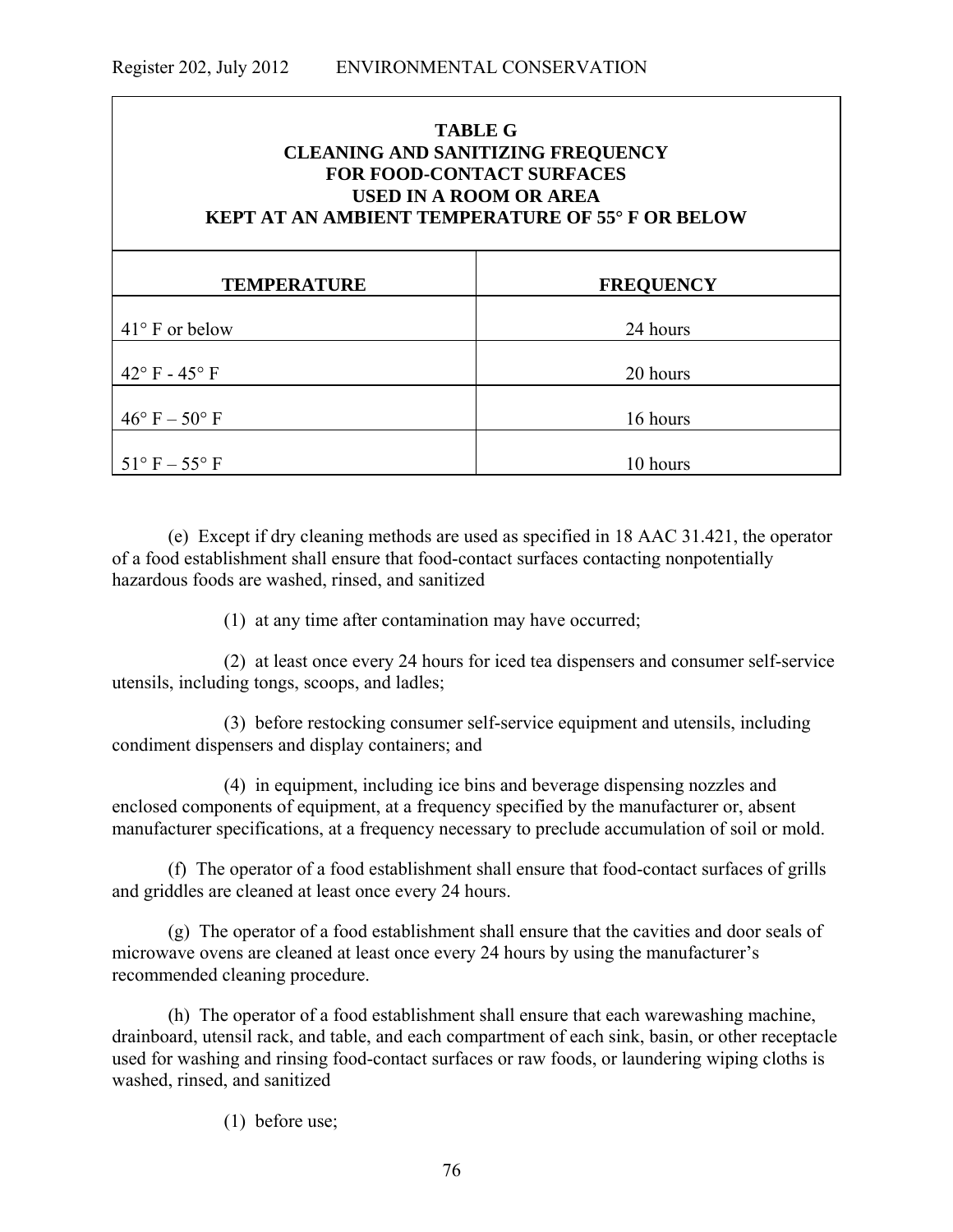(2) throughout the day at a frequency necessary to prevent recontamination of food-contact surfaces and to ensure that the equipment performs its intended function;

(3) if used, at least once every 24 hours; and

(4) if a warewashing sink is used to wash wiping cloths, wash produce, or thaw food, the sink is washed, rinsed, and sanitized before and after each of these uses.

(i) The operator of a food establishment shall ensure that nonfood-contact surfaces of equipment are

(1) kept free of dust, dirt, food particles, grease, and other debris; and

(2) are cleaned at a frequency necessary to preclude accumulation of residues;

(j) If a reservoir is used to supply water to a produce fogger or similar device, the operator of a food establishment shall ensure that the device is

(1) maintained in accordance with manufacturer's instructions; and

(2) cleaned at least once each week in accordance with manufacturer's instructions, or by

(A) draining and completely disassembling the water and aerosol contact parts;

(B) brush-cleaning the reservoir, aerosol tubing, and discharge nozzles with a suitable detergent solution;

(C) flushing the complete system with water to remove the detergent solution and particulate accumulation; and

(D) rinsing by immersing, spraying, or swabbing the reservoir, aerosol tubing, and discharge nozzles with at least 50 ppm hypochlorite solution or another equivalent sanitizer solution.

(k) The operator of a food establishment shall ensure that the wash, rinse, and sanitize solutions are changed frequently to maintain cleanliness and temperatures specified in 18 AAC 31.422 – 18 AAC 31.424 or by the manufacturer. (Eff. 5/18/97, Register 142; am/readopt 12/19/99, Register 152; am 6/28/2001, Register 158; am 12/28/2006, Register 180)

| <b>Authority:</b> | AS 17.20.005 | AS 17.20.072 | AS 17.20.290 |
|-------------------|--------------|--------------|--------------|
|                   | AS 17.20.020 | AS 17.20.180 | AS 44.46.020 |

**Editor's note:** Effective 12/19/99, Register 152, the Department of Environmental Conservation readopted 18 AAC 31.420, to affirm the validity of that section following statutory amendments made in ch. 72, SLA 1998. The department also amended 18 AAC 31.420(a). Chapter 72, SLA 1998 relocated department authority to adopt regulations in 18 AAC 31 from AS 03.05 to AS 17.20.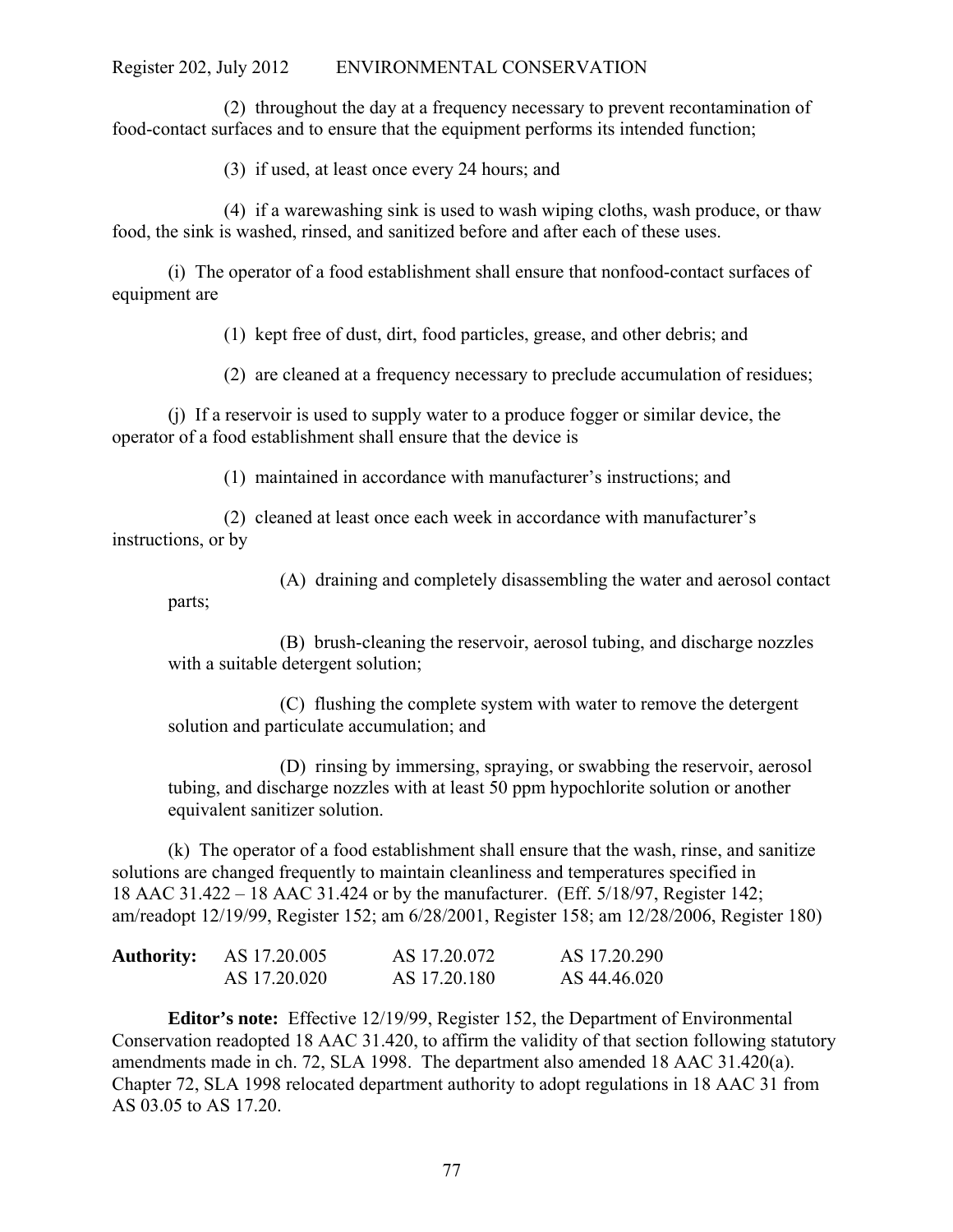**18 AAC 31.421. Dry cleaning and clean-in-place methods.** (a) The operator of a food establishment shall ensure that, if dry cleaning methods, including brushing, scraping, and vacuuming are used,

(1) the dry cleaning method is only used on surfaces that are soiled with dry food residues that are not potentially hazardous; and

(2) cleaning equipment used in dry cleaning food-contact surfaces is not used for any other purpose.

(b) The operator shall ensure that fixed equipment or equipment too large to be cleaned in a sink compartment or warewashing machine is washed, rinsed, and sanitized by

(1) using alternative manual warewashing equipment such as a high-pressure detergent sprayer, low- or line-pressure spray detergent foamer, a brush or other similar implement, a receptacle that substitutes for the compartments of a three-compartment warewashing sink, or other task-specific cleaning equipment;

(2) disassembling the equipment as necessary to allow access of the detergent solution to all parts of the equipment to be washed, rinsed, and sanitized;

(3) precleaning as specified in 18 AAC 31.422, the equipment components and utensils;

(4) washing, rinsing, and sanitizing as specified in 18 AAC 31.423 – 18 AAC 31.424;

(5) air-drying as specified in 18 AAC 31.425; and

(6) reassembling as specified in 18 AAC 31.425. (Eff. 12/28/2006, Register 180)

| <b>Authority:</b> | AS 17.20.005 | AS 17.20.072 | AS 17.20.290 |
|-------------------|--------------|--------------|--------------|
|                   | AS 17.20.020 | AS 17.20.180 | AS 44.46.020 |

**18 AAC 31.422. Precleaning.** The operator of a food establishment shall ensure that food-contact surfaces are precleaned by

(1) scraping food debris over a waste disposal unit or garbage receptacle or removing in a warewashing machine with a prewash cycle; and

(2) preflushing, presoaking, or scrubbing with abrasives, if necessary for effective cleaning. (Eff. 12/28/2006, Register 180)

| <b>Authority:</b> | AS 17.20.005 | AS 17.20.072 | AS 17.20.290 |
|-------------------|--------------|--------------|--------------|
|                   | AS 17.20.020 | AS 17.20.180 | AS 44.46.020 |

**18 AAC 31.423. Washing and rinsing.** (a) The operator of a food establishment shall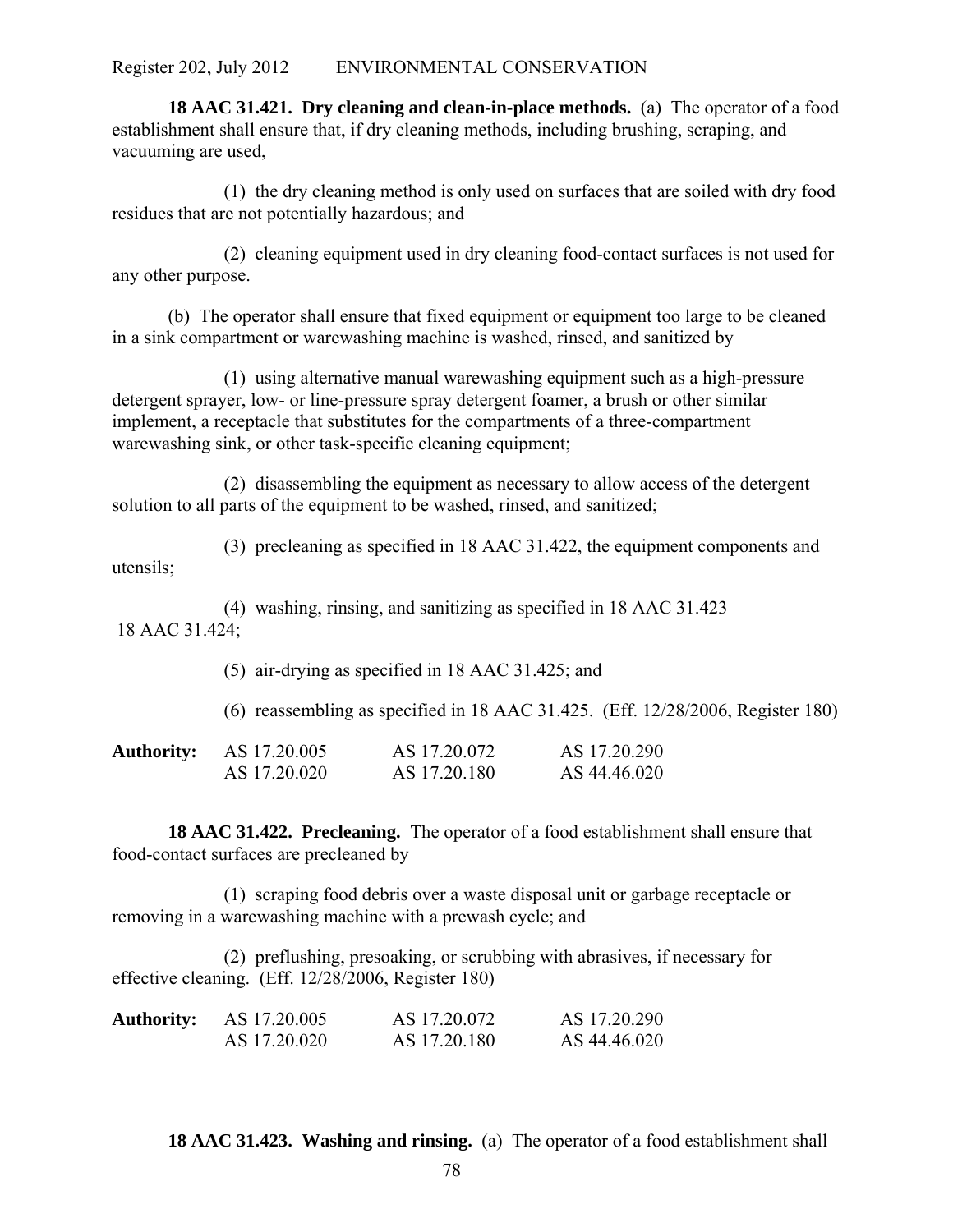ensure that food-contact surfaces are effectively washed to remove or completely loosen soils by using the manual or mechanical means necessary, including the use, in accordance with the cleaning agent manufacturer's label instructions, of

- (1) detergents containing wetting agents and emulsifiers;
- (2) acid, alkaline, or abrasive cleaners;
- (3) hot water;
- (4) brushes or scouring pads;
- (5) high-pressure sprays; or
- (6) ultrasonic devices.

(b) The operator of a food establishment shall select washing procedures based on the type and purpose of the equipment or utensil, and the type of soil to be removed. In addition,

(1) for mechanical warewashing, soiled items to be cleaned must be placed in racks, trays, or baskets, or onto conveyors in a manner that exposes the items to the unobstructed spray from all cycles and allows the items to drain; and

(2) the temperature of the wash solution must be maintained

(A) for manual warewashing, at not less than  $110^{\circ}$  F, or the temperature specified on the cleaning agent manufacturer's label instructions;

(B) for mechanical warewashing, in a spray-type warewasher that uses chemicals to sanitize, at not less than 120° F;

(C) for mechanical warewashing, in a spray-type warewasher that uses hot water to sanitize, as specified in Table H of this section.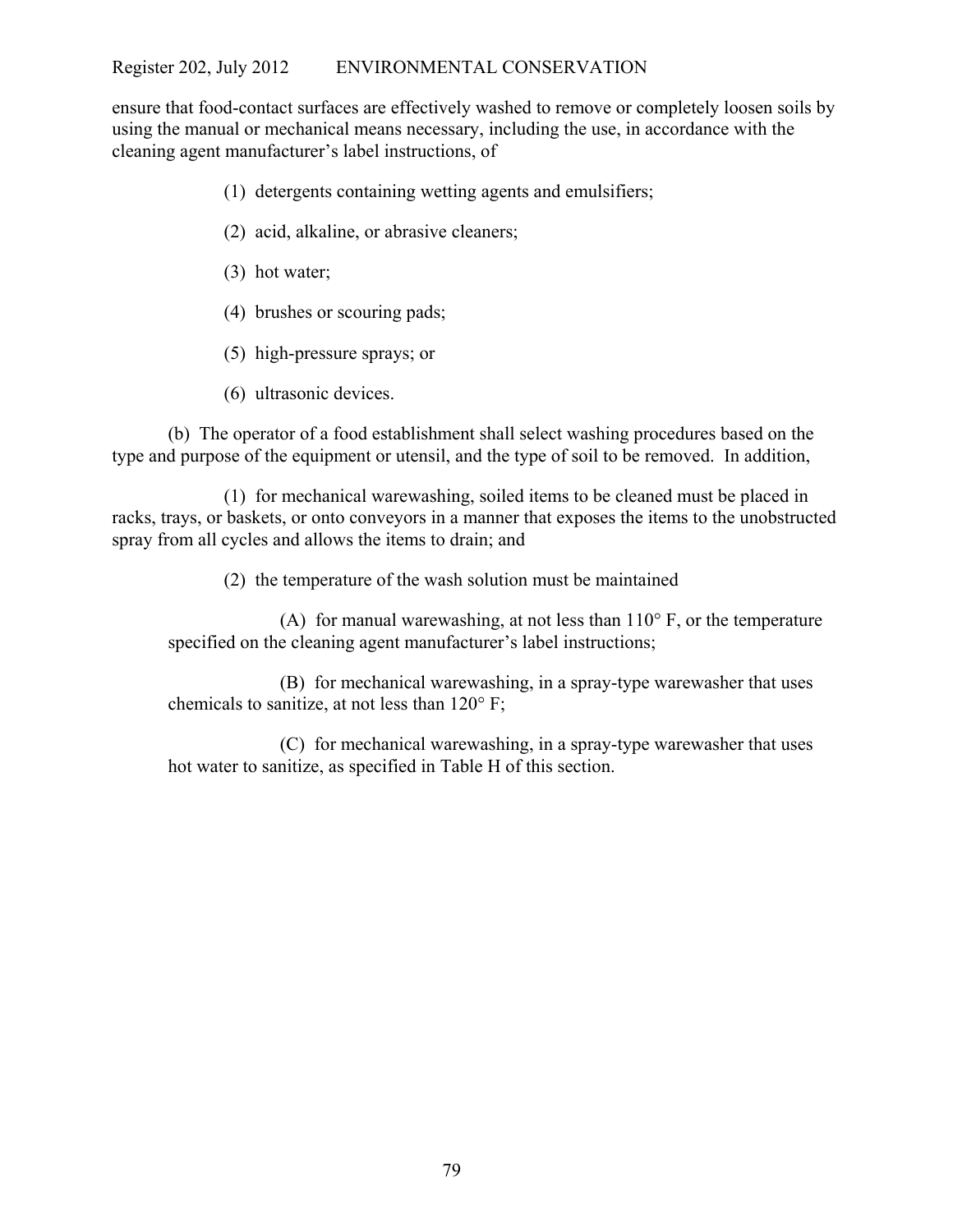| <b>TABLE H</b><br>WASH AND RINSE TEMPERATURE REQUIREMENTS FOR MACHINES<br><b>USING HOT WATER FOR SANITIZING</b>                |                                                       |  |  |
|--------------------------------------------------------------------------------------------------------------------------------|-------------------------------------------------------|--|--|
| Single-tank, stationary rack,<br>dual temperature machine:<br>Wash temperature<br>Final rinse temperature                      | $150^{\circ}$ F<br>$180^{\circ}$ F                    |  |  |
| Single-tank, stationary rack,<br>single-temperature machine:<br>Wash temperature<br>Final rinse temperature                    | $165^{\circ}$ F<br>$165^{\circ}$ F                    |  |  |
| Single-tank, conveyor,<br>dual temperature machine:<br>Wash temperature<br>Final rinse temperature                             | $160^{\circ}$ F<br>$180^{\circ}$ F                    |  |  |
| Multi-tank, conveyor,<br>multi-temperature machine:<br>Wash temperature<br>Pumped rinse temperature<br>Final rinse temperature | $150^{\circ}$ F<br>$160^{\circ}$ F<br>$180^{\circ}$ F |  |  |
| Single-tank, pot, pan, and utensil washer:<br>Wash temperature<br>Final rinse temperature                                      | $140^{\circ}$ F<br>$180^{\circ}$ F                    |  |  |

(c) The operator of a food establishment shall ensure that washed food-contact surfaces are rinsed so that abrasives are removed and cleaning chemicals are removed or diluted through the use of water by using one of the following procedures:

(1) use of a distinct, separate water rinse after washing and before sanitizing if

(A) a three-compartment warewashing sink;

using

Т

(B) alternative manual warewashing equipment described in 18 AAC 31.421; or

(C) a three-step washing, rinsing, and sanitizing procedure in a warewashing system for equipment that is cleaned in place;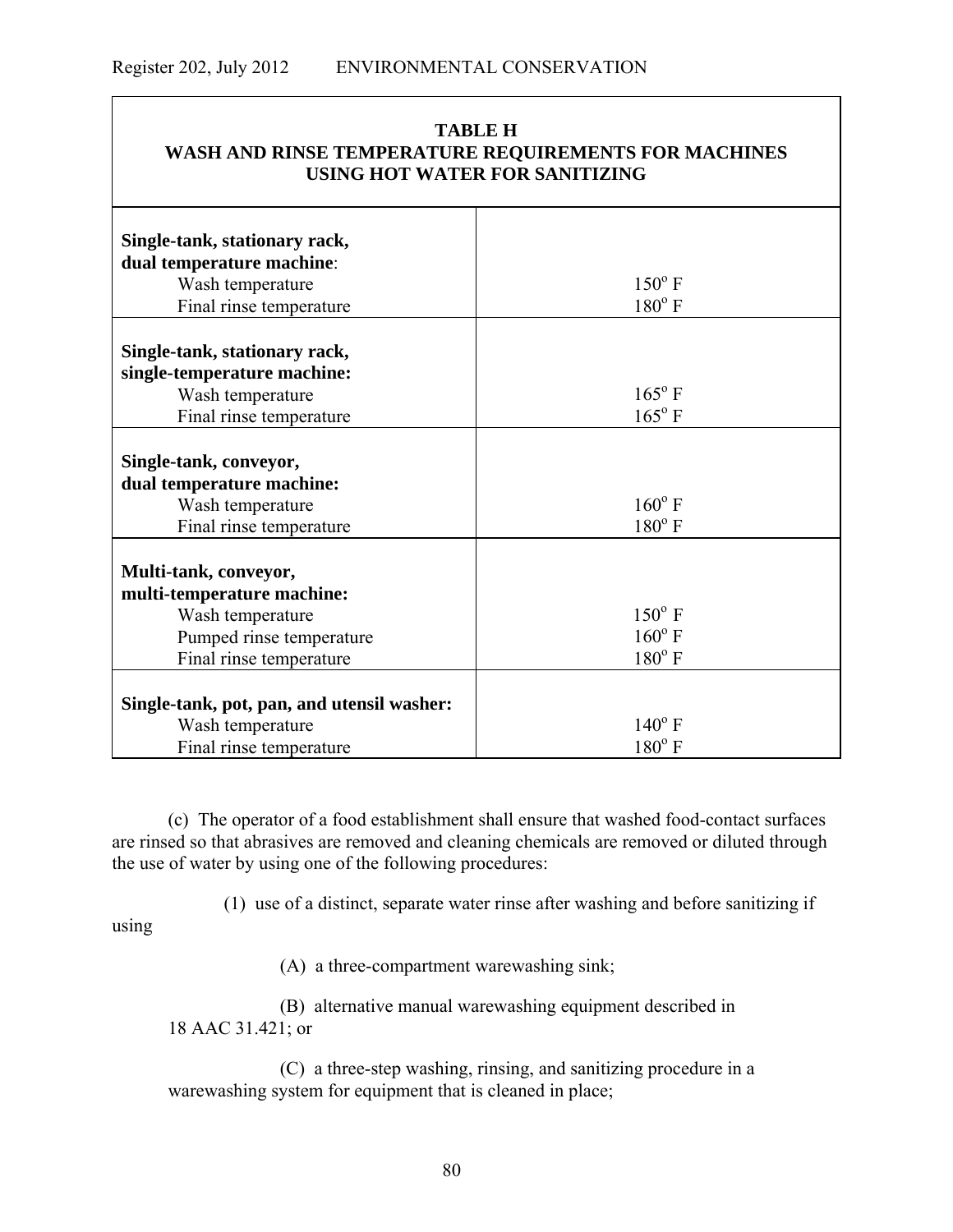(2) use of a detergent-sanitizer if a distinct water rinse does not occur between the washing and sanitizing steps and the agent applied in the sanitizing step is the same detergent-sanitizer that is used in the washing step, if using

(A) alternative warewashing equipment described in 18 AAC 31.421 that is approved for use with a detergent-sanitizer; or

(B) a warewashing system for equipment that is cleaned in place;

(3) if using a warewashing machine that does not recycle the sanitizing solution as described in (4) of this subsection, or alternative warewashing equipment described in 18 AAC 31.421, such as a sprayer, use of a nondistinct water rinse that is

(A) integrated in the application of the sanitizing solution; and

(B) wasted immediately after each application;

(4) if using a warewashing machine that recycles the sanitizing solution for use in the next wash cycle, use of a nondistinct water rinse that is integrated in the application of the sanitizing solution. (Eff. 12/28/2006, Register 180)

| <b>Authority:</b> | AS 17.20.005 | AS 17.20.072 | AS 17.20.290 |
|-------------------|--------------|--------------|--------------|
|                   | AS 17.20.020 | AS 17.20.180 | AS 44.46.020 |

**18 AAC 31.424. Sanitizing.** (a) The operator of a food establishment shall ensure that food-contact surfaces are sanitized before use after washing and rinsing as follows:

(1) for manual warewashing that uses hot water to sanitize, immersion for at least 30 seconds in clean water at a temperature of  $170^{\circ}$  F or above;

(2) for mechanical warewashing that uses hot water to sanitize,

(A) by being cycled through equipment that is designed, constructed, installed, and maintained as specified in 18 AAC 31.412;

(B) by achieving a utensil surface temperature of  $160^{\circ}$  F or above at the end of the sanitizing cycle as measured by an irreversible registering temperature indicator; and

(C) by maintaining the final rinse temperature of the fresh hot water sanitizing rinse as it enters the manifold at

(i) not more than 194° F, except high pressure and temperature systems with wand-type, hand-held, spraying devices used for the in-place cleaning and sanitizing of equipment; and

(ii) not less than the temperature specified in Table H in 18 AAC 31.423;

(3) for manual or mechanical warewashing that uses chemicals to sanitize,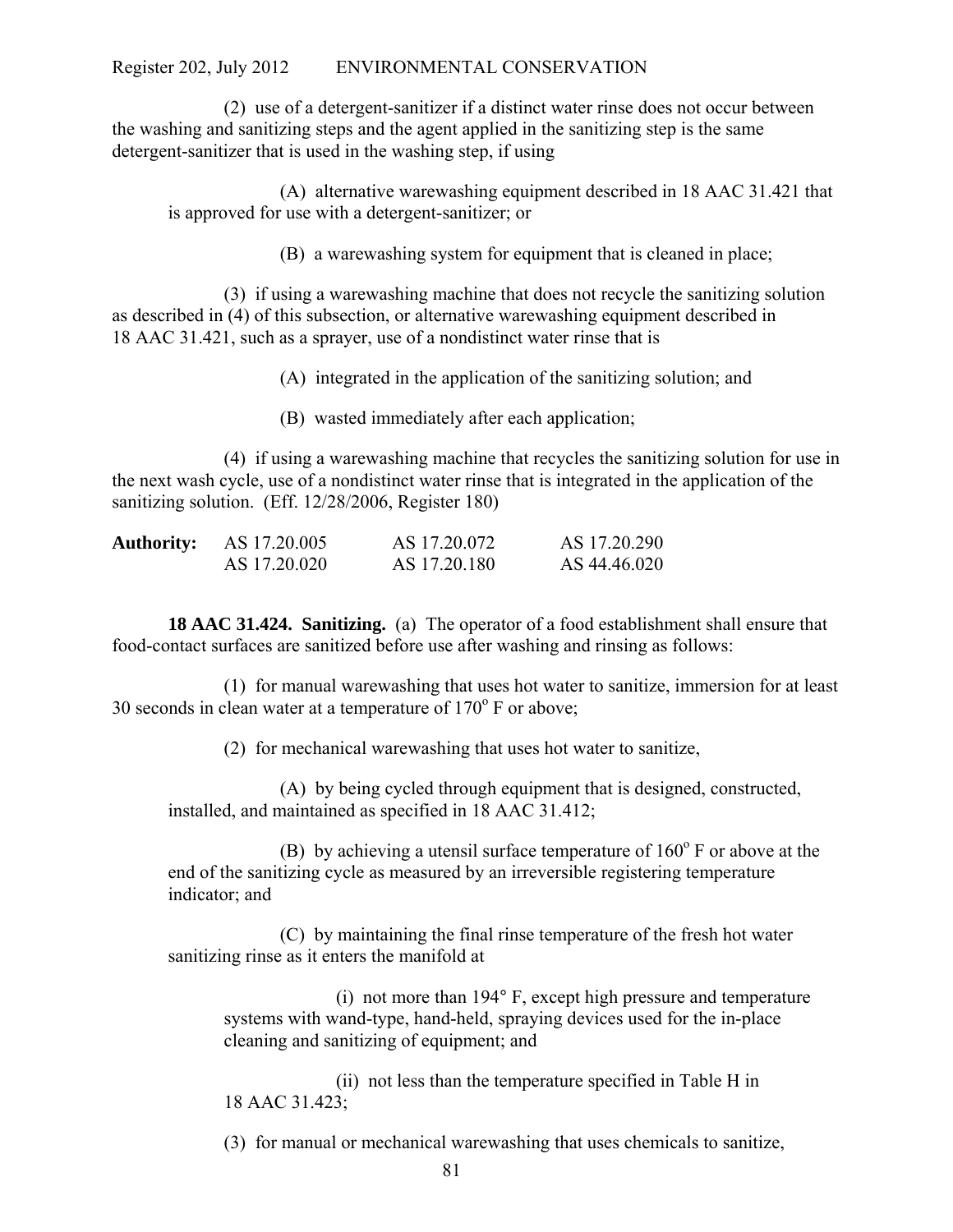including the application of sanitizing chemicals by immersion, manual swabbing, brushing, or pressure spraying methods using one of the sanitizing solutions specified in Table I of this section, or another approved exposure time used in relationship with a combination of temperature, concentration, and pH that yields sanitization.

# **TABLE I MANUAL AND MECHANICAL WAREWASHING CHEMICAL SANITIZER, EXPOSURE TIME, TEMPERATURE, pH, CONCENTRATION, HARDNESS**

| <b>Chemical</b>                    | <b>Minimum</b>                                                                          | <b>Minimum</b>     | <b>Exposure</b> | pH                                                                             | <b>Maximum</b>                                                |
|------------------------------------|-----------------------------------------------------------------------------------------|--------------------|-----------------|--------------------------------------------------------------------------------|---------------------------------------------------------------|
|                                    | <b>Concentration</b>                                                                    | <b>Temperature</b> | Time (in        |                                                                                | <b>Hardness</b>                                               |
|                                    | (in ppm)                                                                                | (in °F)            | seconds)        |                                                                                | (in mg/l)                                                     |
| Chlorine                           | 25                                                                                      | 120                | 10              | 10 or less                                                                     | n/a                                                           |
| Chlorine                           | 50                                                                                      | 100                | 7               | 10 or less                                                                     | n/a                                                           |
| Chlorine                           | 50                                                                                      | 75                 | 7               | 8 or less                                                                      | n/a                                                           |
| Chlorine                           | 100                                                                                     | 55                 | 10              | n/a                                                                            | n/a                                                           |
| Iodine                             | $12.5 - 25$                                                                             | 75                 | 30              | $5.0$ , or less, or<br>no higher than<br>level specified<br>by<br>manufacturer | n/a                                                           |
| Quaternary<br>Ammonium<br>Compound | As specified in<br>40 C.F.R<br>.180.940,<br>adopted by<br>reference in<br>18 AAC 31.011 | 75                 | 30              | n/a                                                                            | $500$ , or no<br>greater than<br>specified by<br>manufacturer |

Note: "n/a" means not applicable; "mg/l" means milligrams per liter

(b) If chemicals are used to sanitize, a test kit, test strips, or another device, such as a temperature measuring device, must be provided and used often to ensure compliance with the concentration and temperature specified in Table I of this section. (Eff. 12/28/2006, Register 180)

| <b>Authority:</b> | AS 17.20.005 | AS 17.20.072 | AS 17.20.290 |
|-------------------|--------------|--------------|--------------|
|                   | AS 17.20.020 | AS 17.20.180 | AS 44.46.020 |

**Editor's note:** Information about how to review or obtain a copy of a requirement referred to in 18 AAC 31.424 and adopted by reference in 18 AAC 31.011 is set out in the editor's note to 18 AAC 31.011.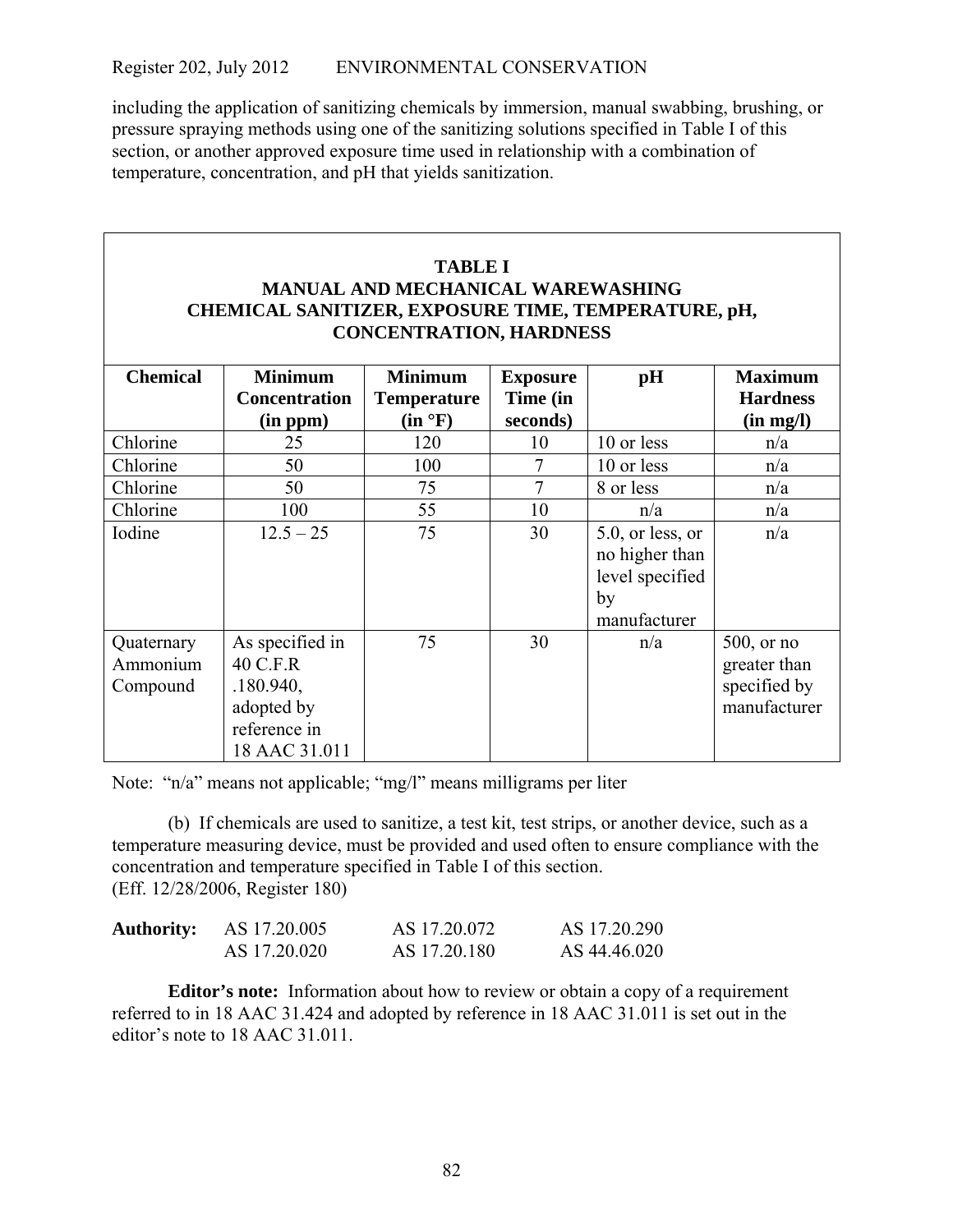**18 AAC 31.425. Protection of clean items.** The operator of a food establishment shall ensure that clean items are dried, reassembled, stored, displayed, and handled in a manner that prevents contamination of the clean items by ensuring that

(1) after washing, rinsing, and sanitizing, as specified in 18 AAC 31.422 – 18 AAC 31.424, equipment and utensils are

(A) before use, adequately drained, as specified in 40 C.F.R. 180.940, adopted by reference in 18 AAC 31.011; or

(B) air-dried before contact with food, except that utensils that have been air-dried may be polished with a cloth that is kept clean and dry;

(2) if wiping cloths are air-dried after laundering, the cloths are air-dried in a location and in a manner that prevents contamination of food, food-contact surfaces, linens, or single-service or single-use articles or the cloths;

(3) equipment is reassembled so that food-contact surfaces are not contaminated;

(4) equipment lubricants are applied so that food-contact surfaces are not contaminated;

(5) clean equipment and utensils, laundered linens, and single-service and singleuse articles are stored in a clean, dry location

(A) at least six inches above the floor on storage shelving, except that items kept in closed packages may be stored on dollies, skids, or open-ended pallets if that equipment is easily movable by hand or with the use of pallet-moving equipment that is available on the premises at all times;

(B) where the items are not exposed to splash, dust, or other contamination, except that laundered linens and single-service or single-use articles that are packaged or in a cabinet may be stored in a locker room; a location that may cause contamination includes a locker room, toilet room, dressing room, garbage room, or mechanical room, or under an exposed sewer line, an open stairwell, a leaking refrigeration condenser, or a leaking or dripping waterline, including a leaking automatic fire sprinkler head or under a line on which water has condensed;

(C) for clean equipment and utensils, covered or inverted in a selfdraining position that allows air drying; and

(D) for single-service and single-use articles, in the original protective package or stored by using other means that afford protection from contamination until used;

(6) single-service and single-use articles and cleaned and sanitized utensils are handled, displayed, and dispensed so that contamination of food- or lip-contact surfaces is prevented, including ensuring that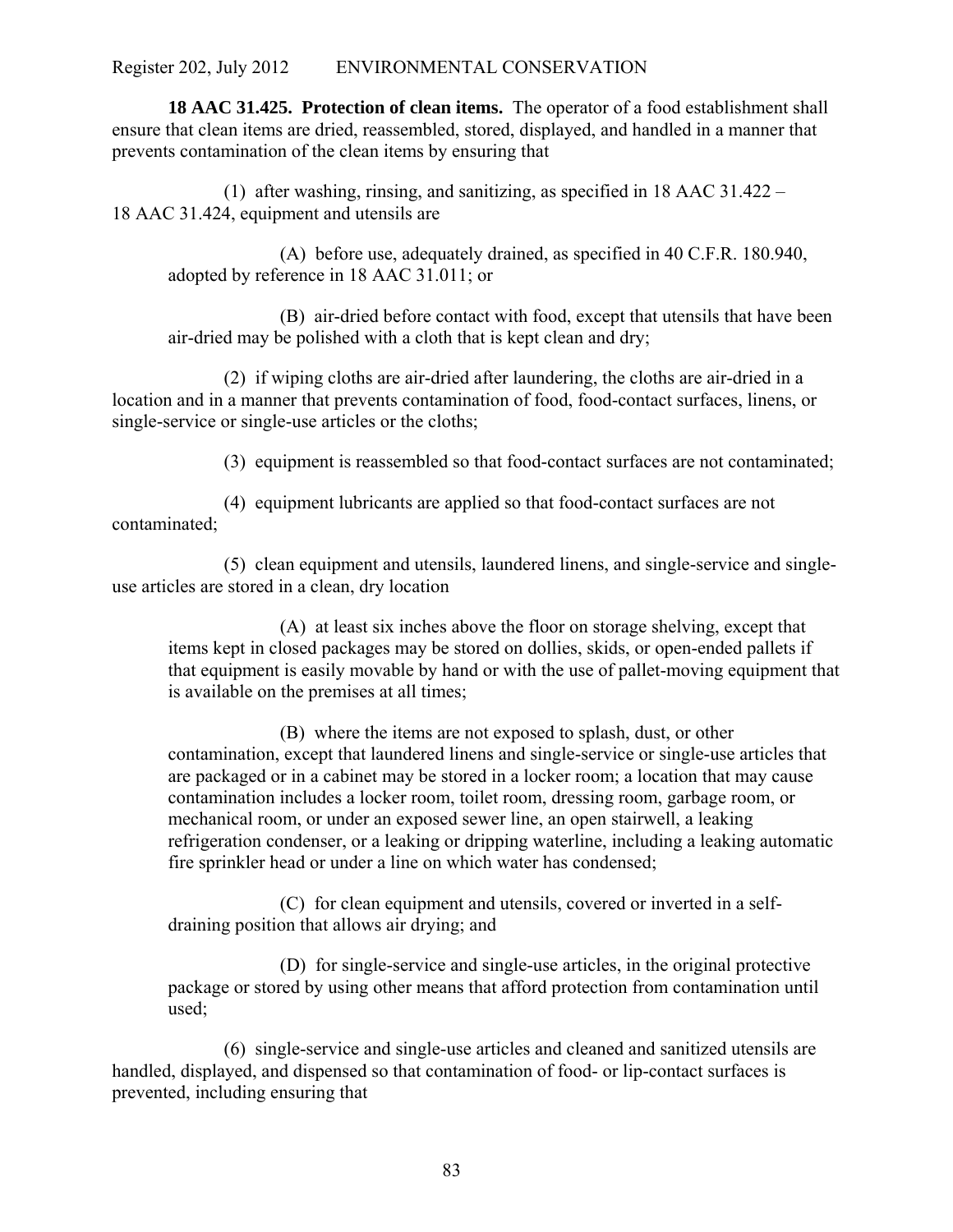(A) knives, forks, or spoons that are not pre-wrapped, either multi-use or single-service, are presented so that only the handles are touched by employees or by consumers if consumer self-service is provided; and

(B) except as specified in (A) of this paragraph, single-service articles that are intended for food-or lip-contact are furnished for consumer self-service with the original individual wrapper intact or from a dispenser;

(7) soiled tableware is removed from consumer eating and drinking areas and handled so that clean tableware is not contaminated; and

(8) if tableware is pre-set,

(A) each exposed, unused setting is

(i) removed when a consumer is seated; or

(ii) washed, rinsed, and sanitized, as specified in 18 AAC 31.422 – 18 AAC 31.424, before further use if the settings are not removed when a consumer is seated; or

(B) tableware is protected from contamination by wrapping, covering, or inverting the tableware. (Eff. 5/18/97, Register 142; readopt 12/19/99, Register 152; am 12/28/2006, Register 180)

| <b>Authority:</b> | AS 17.20.005 | AS 17.20.072 | AS 17.20.290 |
|-------------------|--------------|--------------|--------------|
|                   | AS 17.20.020 | AS 17.20.180 | AS 44.46.020 |

**Editor's note:** Effective 12/19/99, Register 152, the Department of Environmental Conservation readopted 18 AAC 31.425, without change, to affirm the validity of that section following statutory amendments made in ch. 72, SLA 1998. Chapter 72, SLA 1998 relocated department authority to adopt regulations in 18 AAC 31 from AS 03.05 to AS 17.20.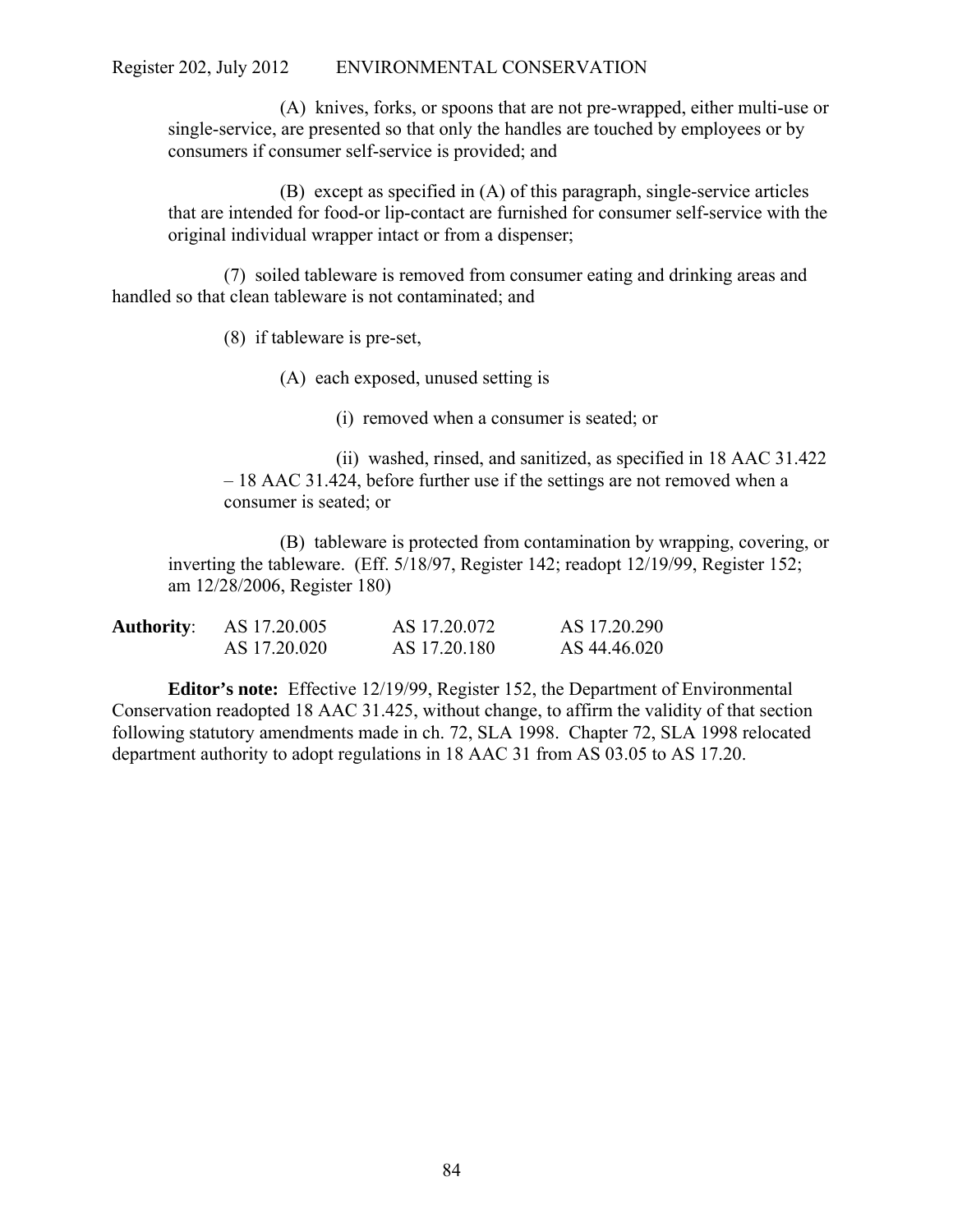# **Article 5. Sanitation and Physical Facilities**.

### **Section**

- 500. Water supply
- 510. Wastewater
- 515. Plumbing
- 520. Toilet facilities
- 525. Handwash facilities
- 530. Garbage and refuse
- 535. Insect and rodent control
- 540. Floors
- 545. Walls and ceilings
- 550. Cleaning
- 555. Lighting
- 560. Ventilation
- 565. Dressing rooms and locker areas
- 570. Poisonous or toxic materials
- 575. Premises

**18 AAC 31.500. Water supply**. (a) Except for a food establishment described in (e) of this section, the operator of a food establishment shall

(1) provide an adequate supply of potable water from an approved public water system source; if the establishment's source of potable water is not from a source regulated under 18 AAC 80, the operator shall inform the consumer by statements contained in placards conspicuously posted at the primary sales, service, or registration area or another approved notification that is most effective to communicate with the consumer that the water supply is not from a department-regulated source;

(2) ensure that potable water that is not piped to the food establishment is transported, delivered, and stored as required by 18 AAC 80; and

(3) ensure that steam used in contact with food or food-contact surfaces is free from harmful substances and is from a potable water source.

(b) The operator of a mobile food unit or kiosk shall ensure that potable water tanks, plumbing, and hoses that come in contact with potable water on the unit or kiosk

(1) consist of materials approved for that use by the National Sanitation Foundation, FDA, or an organization recognized as equivalent by the department;

(2) are used for no purpose except to hold, carry, or dispense potable water; and

- (3) are protected from contamination during storage.
- (c) The operator of a mobile food unit or kiosk shall ensure that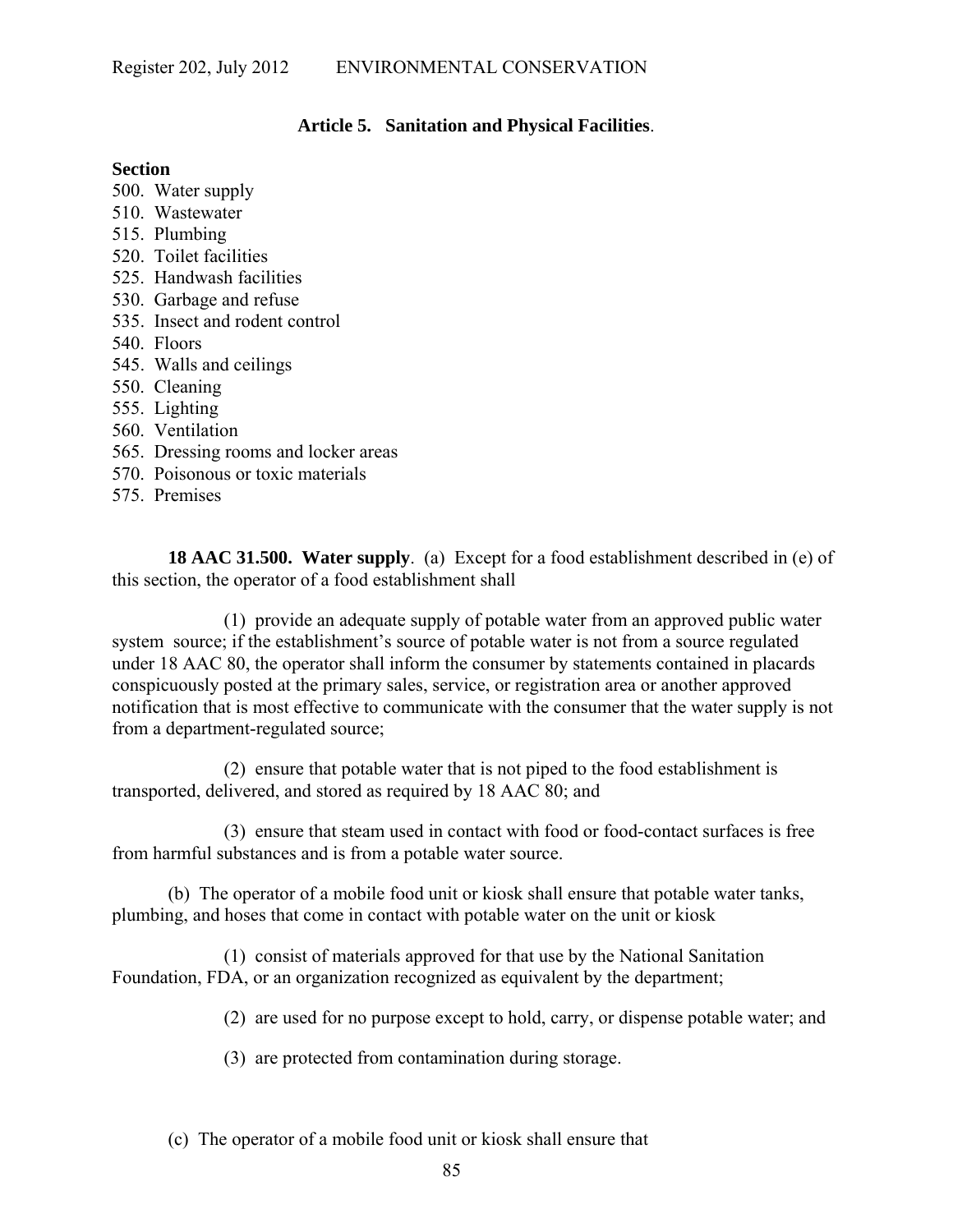(1) the potable water inlet of the mobile food unit or kiosk is

(A) capped and cannot be contaminated by waste discharge, road dust, oil, or grease; and

(B) three-fourths inch in inner diameter or less; and

(2) potable water tanks supply a sufficient amount of water between refilling and hold at least one day's supply.

(d) The operator of a mobile food unit or kiosk, except a pushcart, shall

(1) take the following actions at least annually and before seasonal startup:

(A) superchlorinate each potable water tank for at least two hours with 50 ppm chlorine solution;

(B) drain, thoroughly rinse, and refill the tank; and

(C) submit water samples to a certified laboratory for coliform analysis

(i) before initial startup and before seasonal startup; and

(ii) every three months during operation; and

(2) take the following actions if notified that a water sample exceeds the maximum contaminant level for coliform bacteria as set out in 18 AAC 80.300(b)(5):

(A) immediately superchlorinate the tank as described in  $(1)(A)$  and  $(B)$  of this subsection; and

(B) submit another water sample to a certified laboratory for coliform analysis within 24 hours after superchlorination.

(e) The operator of a food establishment placed under a boil water notice under 18 AAC 80 shall take the applicable actions listed in Table J of this subsection as directed by the department.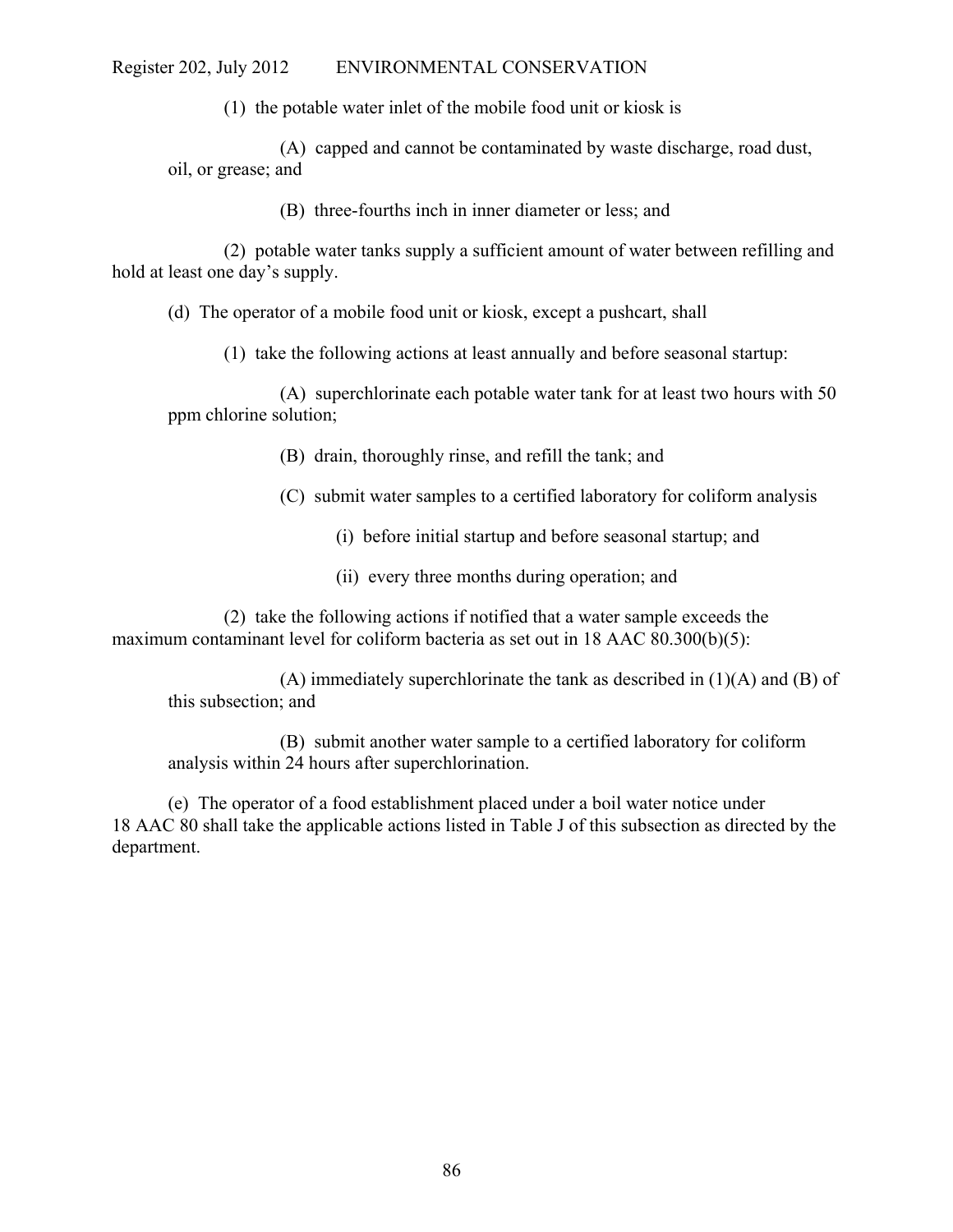| <b>TABLE J</b><br>REQUIREMENTS FOR OPERATING UNDER A BOIL WATER NOTICE |                                                             |                                                                                                                                                                                    |  |
|------------------------------------------------------------------------|-------------------------------------------------------------|------------------------------------------------------------------------------------------------------------------------------------------------------------------------------------|--|
|                                                                        | <b>Total Coliform Exceedance</b>                            | <b>Fecal Coliform Exceedance</b>                                                                                                                                                   |  |
| Water supply                                                           | Use boiled water or an<br>alternate potable water<br>supply | Use boiled water or an<br>alternate potable water<br>supply                                                                                                                        |  |
| Food, drink, ice                                                       | Use food, drink, and ice<br>prepared prior to notice        | Destroy food, drink, and ice<br>prepared prior to notice.<br>Limit menu and type of food<br>preparation depending on<br>volume available from<br>alternate potable water<br>supply |  |
| Water use equipment                                                    | Disconnect equipment. Clean<br>and sanitize before reuse    | Disconnect equipment. Clean<br>and sanitize before reuse                                                                                                                           |  |
| Wiping cloths                                                          | Rinse in 100 ppm chlorine<br>solution                       | Rinse in 100 ppm chlorine<br>solution                                                                                                                                              |  |
| Tableware                                                              | Continue to use                                             | Use single-service                                                                                                                                                                 |  |
| Other utensil washing                                                  | Use automatic warewasher or<br>add sanitizer to all sinks   | Use automatic warewasher or<br>add sanitizer to all sinks                                                                                                                          |  |
| Handwashing stations                                                   | Use existing handwash sinks                                 | Set up temporary handwash<br>sinks using alternate water<br>source                                                                                                                 |  |

# **TABLE J**

(f) The requirements of this section do not apply to a

(1) temporary food service subject to 18 AAC 31.600;

(2) limited food service that dispenses only prepackaged food and that meets the requirements of 18 AAC 31.610(c);

(3) mobile food unit that dispenses only prepackaged food and that meets the requirements of 18 AAC 31.620(g);

(4) mobile retail food vendor that sells only prepackaged food and that meets the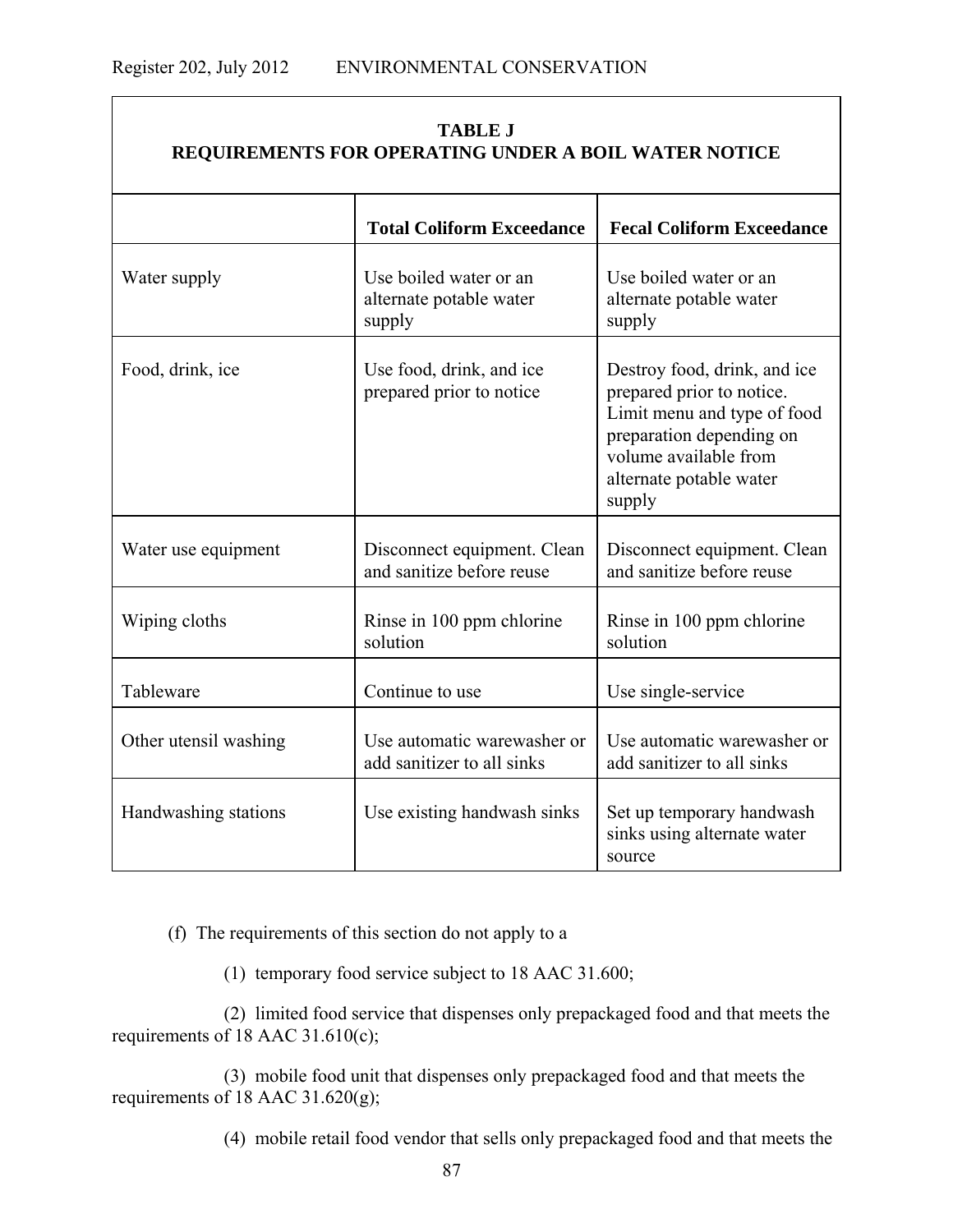requirements of 18 AAC 31.625(1); or

(5) kiosk that sells only prepackaged food and that meets the requirements of 18 AAC 31.615(c).

(g) An exemption in (f) of this section does not relieve an operator from complying with requirements of the Department of Labor and Workforce Development. (Eff. 5/18/97, Register 142; am/readopt 12/19/99, Register 152; am 12/28/2006, Register 180)

| <b>Authority:</b> | AS 17.20.005 | AS 17.20.072 | AS 17.20.290 |
|-------------------|--------------|--------------|--------------|
|                   | AS 17.20.020 | AS 17.20.180 | AS 44.46.020 |

**Editor's note:** Effective 12/19/99, Register 152, the Department of Environmental Conservation readopted 18 AAC 31.500, to affirm the validity of that section following statutory amendments made in ch. 72, SLA 1998. The department also amended 18 AAC 31.500(b)-(f) and added a new subsection (g). Chapter 72, SLA 1998 relocated department authority to adopt regulations in 18 AAC 31 from AS 03.05 to AS 17.20.

**18 AAC 31.510. Wastewater**. (a) Except for a food establishment described in (c) of this section, the operator of a food establishment shall ensure that wastewater from the establishment is discharged into a public sewer or a wastewater disposal system built and operated as required by 18 AAC 72.

(b) In addition to the requirements of (a) of this section, the operator of a mobile food unit shall ensure that

(1) wastewater is stored in a permanently installed tank with a volume at least 15 percent larger than that of the water supply tank;

(2) wastewater is not discharged from the retention tank when the mobile food unit is in motion; and

(3) the wastewater discharge connection is lower than the potable water inlet connection.

(c) The requirements of this section do not apply to a

(1) temporary food service subject to 18 AAC 31.600;

(2) limited food service that dispenses only prepackaged food and that meets the requirements of 18 AAC 31.610(c);

(3) mobile food unit that dispenses only prepackaged food and that meets the requirements of 18 AAC  $31.620(g)$ ;

(4) mobile retail food vendor that sells only prepackaged food and that meets the requirements of 18 AAC 31.625(l); or

(5) kiosk that sells only prepackaged food and that meets the requirements of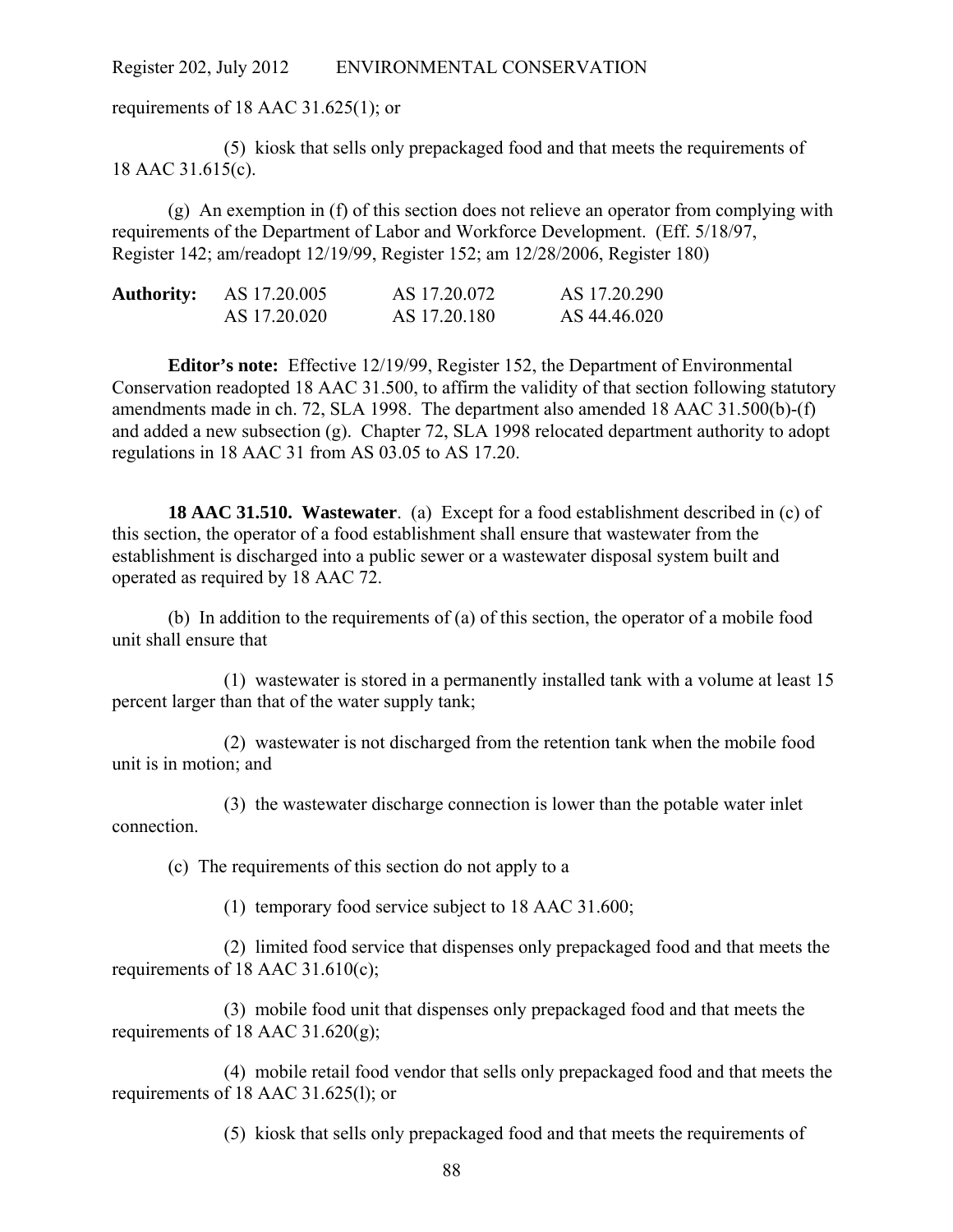18 AAC 31.615(c). (Eff. 5/18/97, Register 142; am/readopt 12/19/99, Register 152)

**Authority:** AS 17.20.005 AS 17.20.180 AS 44.46.020 AS 17.20.072

**Editor's note:** Effective 12/19/99, Register 152, the Department of Environmental Conservation readopted 18 AAC 31.510, to affirm the validity of that section following statutory amendments made in ch. 72, SLA 1998. The department also amended 18 AAC 31.510(c) by adding a new paragraph. Chapter 72, SLA 1998 relocated department authority to adopt regulations in 18 AAC 31 from AS 03.05 to AS 17.20.

**18 AAC 31.515. Plumbing**. (a) Except for a food establishment described in (e) of this section, the operator of a food establishment shall ensure that plumbing is sized, installed, and maintained as required by applicable state and local plumbing codes and is consistent with good public health practices.

(b) Cross-connections between potable and nonpotable water supplies, chemical feed lines, or similar devices are prohibited.

(c) The operator of a food establishment shall ensure that

(1) any nonpotable water system is used only for fire protection, air conditioning, heating, or flushing toilets;

(2) each outlet on a nonpotable water line is posted: "DANGER-UNSAFE WATER";

(3) hot and cold running water under pressure is provided to all plumbing fixtures with faucets, including handwash, warewashing, preparation, processing, and janitorial sinks;

(4) a potable water system is equipped with devices to prevent backflow and back-siphonage at fixtures and equipment unless a permanent air gap at least twice the diameter of the water supply inlet separates the water supply inlet and the equipment or fixture's flood level rim;

(5) a hose is not attached to a faucet unless a backflow prevention device is installed on the faucet or a permanent air gap at least twice the diameter of the water supply inlet is maintained;

(6) grease traps, if used, are accessible for cleaning and kept clean;

(7) a warewashing machine, warewashing sink, or other similar fixture that uses gravity only to discharge waste is connected directly to the drainage system; in addition, a floor sink that is installed flush with or below the finished floor or a floor drain must be provided adjacent to the fixture; the fixture and floor drain must be trapped and vented as required by AS 18.60.705 (State Plumbing Code) and municipal plumbing codes and must be consistent with good public health practices;

(8) drain lines from equipment do not discharge wastewater directly on a floor;

and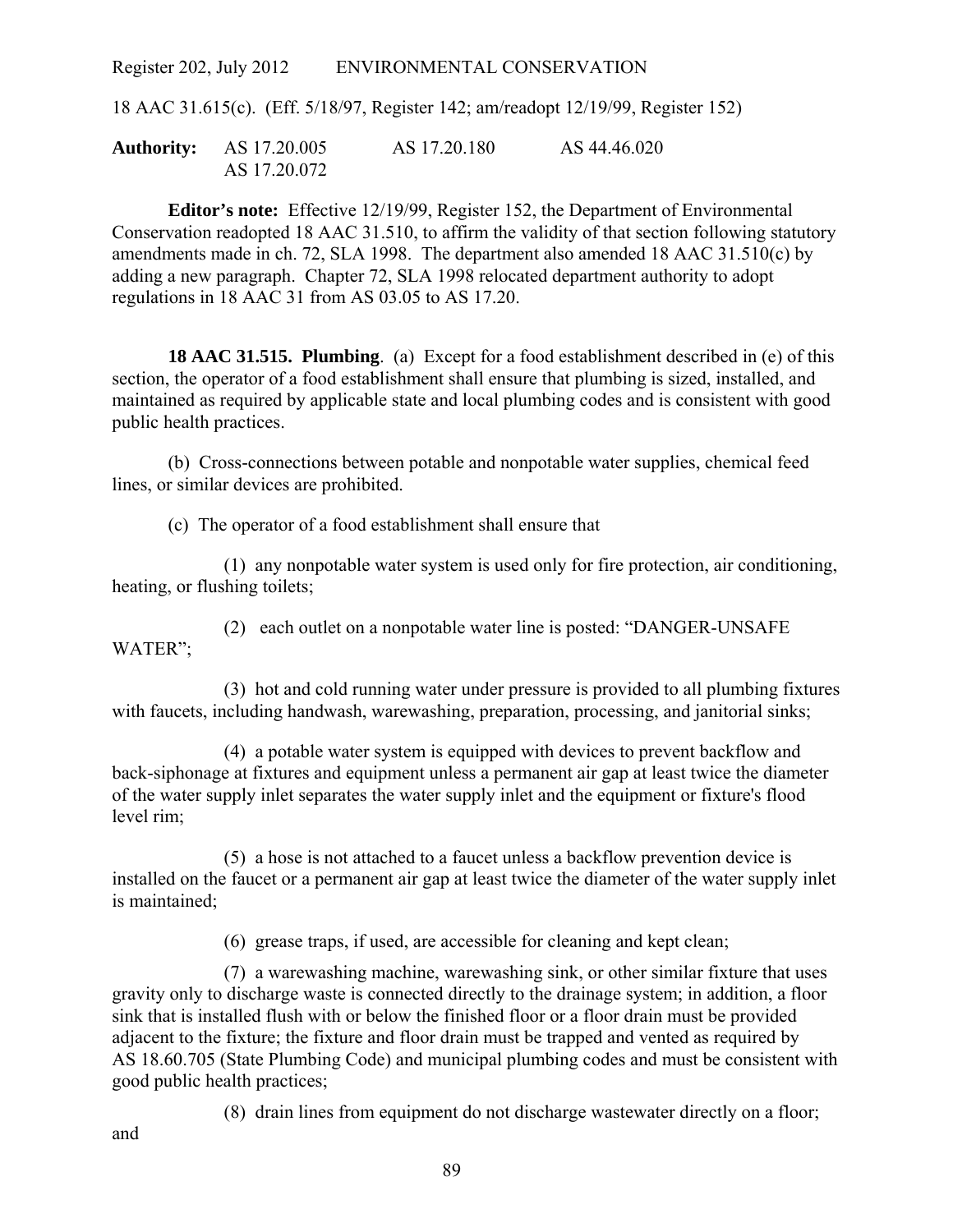(9) a minimum of a double check valve or an approved reduced-pressure backflow assembly is installed between copper pipe or copper tubing and a carbonated beverage dispensing machine.

(d) The operator of a food establishment shall ensure that fixtures or equipment in which food or drink is stored, prepared, or served, such as refrigerators, steam kettles, potato peelers, ice storage bins, and preparation sinks, are not directly connected to a drainage system. The operator shall ensure that this equipment is drained by means of indirect waste pipes and that the drained wastes discharge through an air break into an open floor sink or another approved receptor that is properly connected to the drainage system. The requirements of this subsection do not apply to

(1) a warewashing sink in a preparation area unless the sink is used to soak, wash, or prepare ready-to-eat food; or

(2) a walk-in refrigerator or combination walk-in, reach-in refrigerator used for storage and sales of products in bottles, cartons, or containers.

(e) The requirements of this section do not apply to a

(1) temporary food service subject to 18 AAC 31.600;

(2) limited food service that dispenses only prepackaged food and that meets the requirements of 18 AAC 31.610(c);

(3) mobile food unit that dispenses only prepackaged food and that meets the requirements of 18 AAC 31.620 $(g)$ ;

(4) mobile retail food vendor that sells only prepackaged food and that meets the requirements of 18 AAC 31.625(1); or

(5) kiosk that sells only prepackaged food and that meets the requirements of 18 AAC 31.615(c). (Eff. 5/18/97, Register 142; readopt 12/19/99, Register 152; am 12/28/2006, Register 180)

| <b>Authority:</b> | AS 17.20.005 | AS 17.20.180 | AS 44.46.020 |
|-------------------|--------------|--------------|--------------|
|                   | AS 17.20.072 | AS 17.20.290 |              |

**Editor's note:** Effective 12/19/99, Register 152, the Department of Environmental Conservation readopted 18 AAC 31.515, to affirm the validity of that section following statutory amendments made in ch. 72, SLA 1998. The department also amended 18 AAC 31.515(e) by adding a new paragraph. Chapter 72, SLA 1998 relocated department authority to adopt regulations in 18 AAC 31 from AS 03.05 to AS 17.20.

**18 AAC 31.520. Toilet facilities**. (a) Except for a food establishment described in (f) of this section, the operator of a food establishment that provides seating for its patrons must provide at least one toilet facility and one lavatory for use by the establishment's consumers. In addition, the operator shall ensure that toilet facilities and lavatories are installed and maintained as required in 18 AAC 30.610, 18 AAC 30.630, 18 AAC 30.640, and 18 AAC 30.650, and that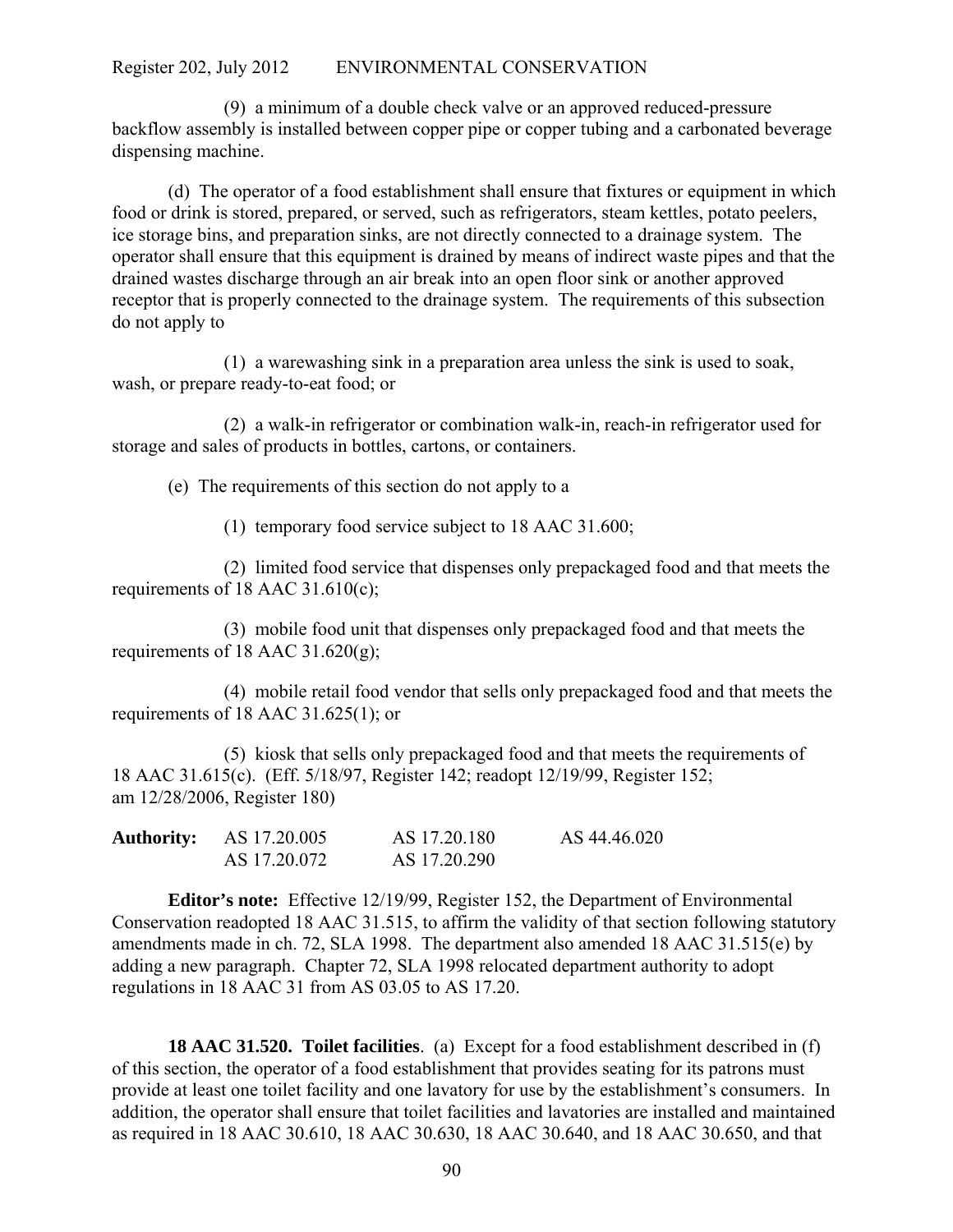the number of toilet fixtures, urinals, and lavatories in the establishment conforms to the State Plumbing Code, at AS 18.60.705.

(b) If a food establishment does not seat consumers on the premises, the operator of the establishment shall provide toilet facilities and lavatories for employees on the premises or as provided in (d) of this section.

(c) Employees and consumers may use the same toilet facilities if consumers can do so without entering a food preparation, food storage, warewashing, or utensil storage area.

(d) Consumers and employees may use the same public toilets in a multiple activity area, such as a shopping mall or sports center, if those facilities

(1) meet the requirements of (a) of this section;

(2) are available when the food establishment is operating;

(3) are located within 200 feet of the food establishment; and

(4) are in the same building on the same floor.

(e) The operator of a food establishment shall ensure that

(1) toilet fixtures are kept clean and in good repair;

(2) toilet rooms are completely enclosed and have tight-fitting, self-closing doors that remain closed except during cleaning or maintenance;

(3) toilet tissue in a wall-hung or protected container is provided at each toilet;

and

(4) easily cleanable waste containers are provided and emptied at least once each day.

(f) The requirements of this section do not apply to a

(1) temporary food service subject to 18 AAC 31.600;

(2) limited food service that dispenses only prepackaged food and that meets the requirements of 18 AAC 31.610(c);

(3) mobile food unit that dispenses only prepackaged food and that meets the requirements of 18 AAC  $31.620(g)$ ;

(4) mobile retail food vendor that sells only prepackaged food and that meets the requirements of 18 AAC 31.625(1); or

(5) kiosk that sells only prepackaged food and that meets the requirements of 18 AAC 31.615(c).

(g) An exemption in (f) of this section does not relieve an operator from complying with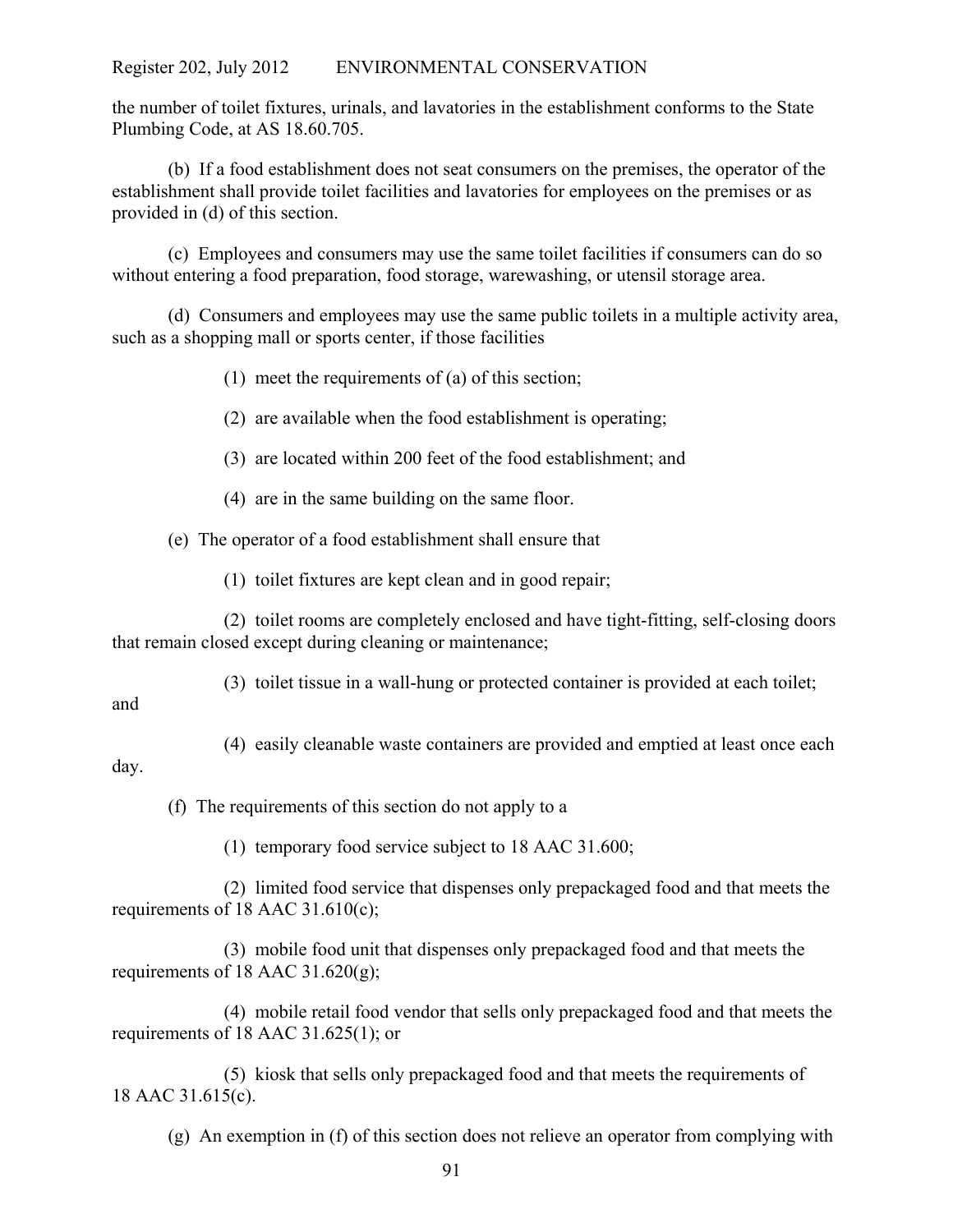requirements of the Department of Labor and Workforce Development. (Eff. 5/18/97, Register 142; am/readopt 12/19/99, Register 152)

| <b>Authority:</b> | AS 17.20.005 | AS 17.20.180 | AS 18.35.120 |
|-------------------|--------------|--------------|--------------|
|                   | AS 17.20.072 | AS 18.35.100 | AS 44.46.020 |

**Editor's note:** Effective 12/19/99, Register 152, the Department of Environmental Conservation readopted 18 AAC 31.520, to affirm the validity of that section following statutory amendments made in ch. 72, SLA 1998. The department also amended 18 AAC 31.520(a) and (f), and added new subsection (g). Chapter 72, SLA 1998 relocated department authority to adopt regulations in 18 AAC 31 from AS 03.05 to AS 17.20.

**18 AAC 31.525. Handwash facilities**. (a) Except for a food establishment described in (b) of this section, the operator of a food establishment shall ensure that

(1) handwash sinks are provided as required by 18 AAC 31.416 and are

(A) used exclusively for handwashing;

(B) supplied with soap and sanitary towels in a dispenser or a handdrying device that provides heated air; common towels are prohibited;

(C) accessible at all times; and

(D) kept clean and in good repair;

(2) a sign or poster that is clearly visible to employees is posted at each handwash sink used by employees directing employees to wash their hands; and

(3) employees and consumers do not wash their hands at sinks used for preparation or warewashing.

(b) The requirements of this section do not apply to a

(1) temporary food service subject to 18 AAC 31.600;

(2) limited food service that dispenses only prepackaged food and that meets the requirements of 18 AAC 31.610(c);

(3) mobile food unit that dispenses only prepackaged food and that meets the requirements of 18 AAC 31.620 $(g)$ ;

(4) mobile retail food vendor that sells only prepackaged food and that meets the requirements of 18 AAC 31.625(1); or

(5) kiosk that sells only prepackaged food and that meets the requirements of 18 AAC 31.615(c).

(c) An exemption in (b) of this section does not relieve an operator from complying with requirements of the Department of Labor and Workforce Development. (Eff. 5/18/97,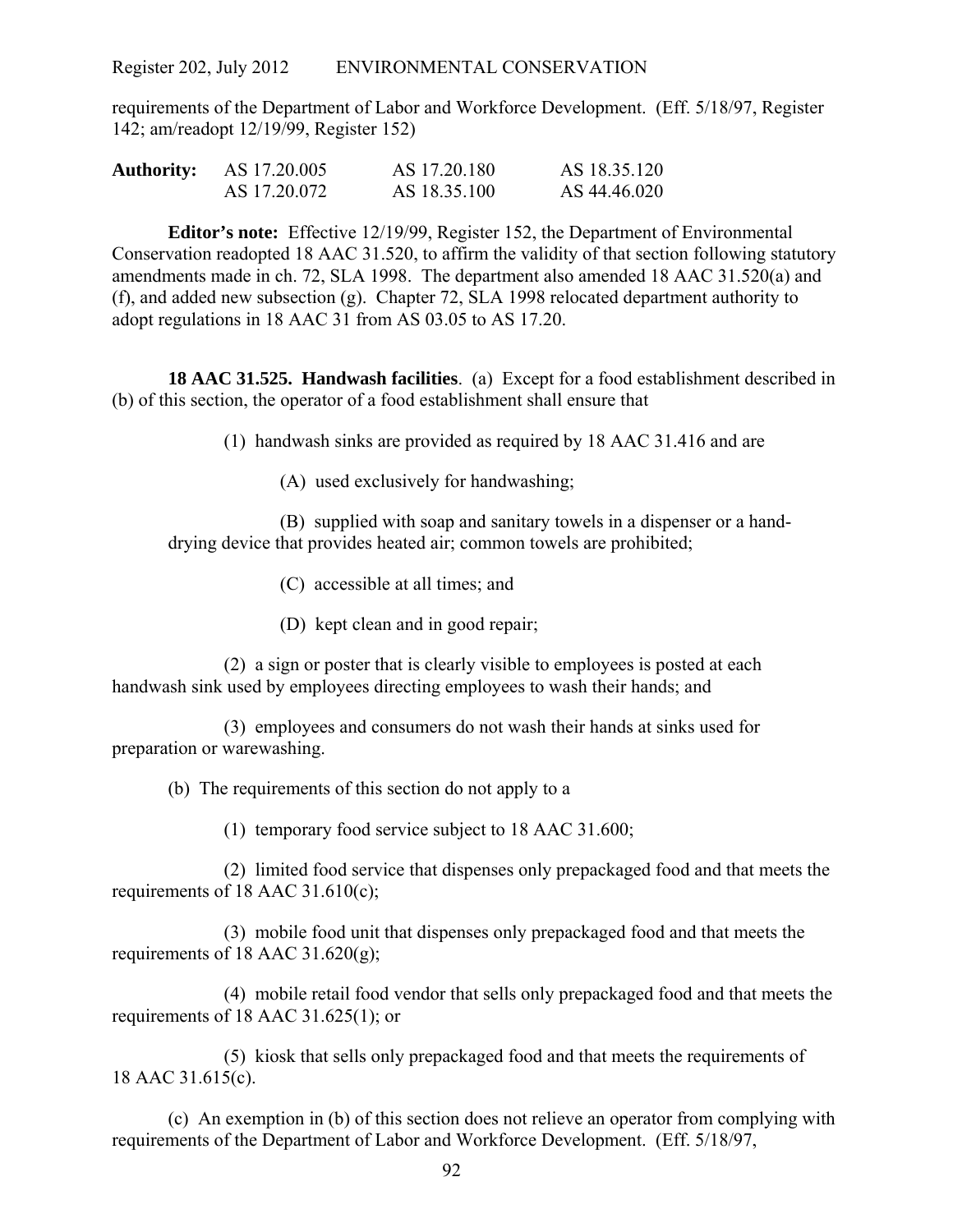Register 142; am/readopt 12/19/99, Register 152; am 12/28/2006, Register 180)

| Authority: | AS 17.20.005 | AS 17.20.180 | AS 18.35.120 |
|------------|--------------|--------------|--------------|
|            | AS 17.20.072 | AS 18.35.100 | AS 44.46.020 |

**Editor's note:** Effective 12/19/99, Register 152, the Department of Environmental Conservation readopted 18 AAC 31.525, to affirm the validity of that section following statutory amendments made in ch. 72, SLA 1998. The department also amended 18 AAC 31.525(b) by adding a new paragraph, and added new subsection (c). Chapter 72, SLA 1998 relocated department authority to adopt regulations in 18 AAC 31 from AS 03.05 to AS 17.20.

**18 AAC 31.530. Garbage and refuse**. (a) Except for a mobile food unit, the operator of a food establishment shall provide sufficient containers and large enough areas inside and outside the facility to hold garbage and refuse. The operator of a mobile food unit shall provide sufficient containers inside or next to the mobile unit while the unit is operating.

(b) Garbage and other refuse must be disposed of often enough to prevent odor or the attraction of insects, rodents, or other pests.

(c) When storing garbage,

(1) except as described in (d) of this section, the operator shall ensure that garbage that is stored inside the food establishment is stored in durable, easily cleanable, insectproof, and rodent-proof containers that do not leak or absorb liquid and that are kept clean; plastic bags and wet-strength paper bags may be used to line these containers or for short-term storage inside the establishment, not to exceed one day;

(2) containers used to store garbage outside the food establishment, including dumpsters, compactors, and compactor systems, must be easily cleanable, have tight-fitting lids, doors, or covers, and must be kept covered and reasonably clean; drain plugs must be in place except during cleaning; and

(3) rooms used to store garbage must be

(A) made of easily cleanable, nonabsorbent, washable, insect-proof, and rodent-proof materials;

- (B) large enough to store all garbage and refuse containers;
- (C) kept clean; and
- (D) used for no other purpose.

(d) Cardboard boxes or other packaging material that does not contain food waste may be stored in a protected enclosure before removal.

### (e) The operator of a food establishment shall ensure that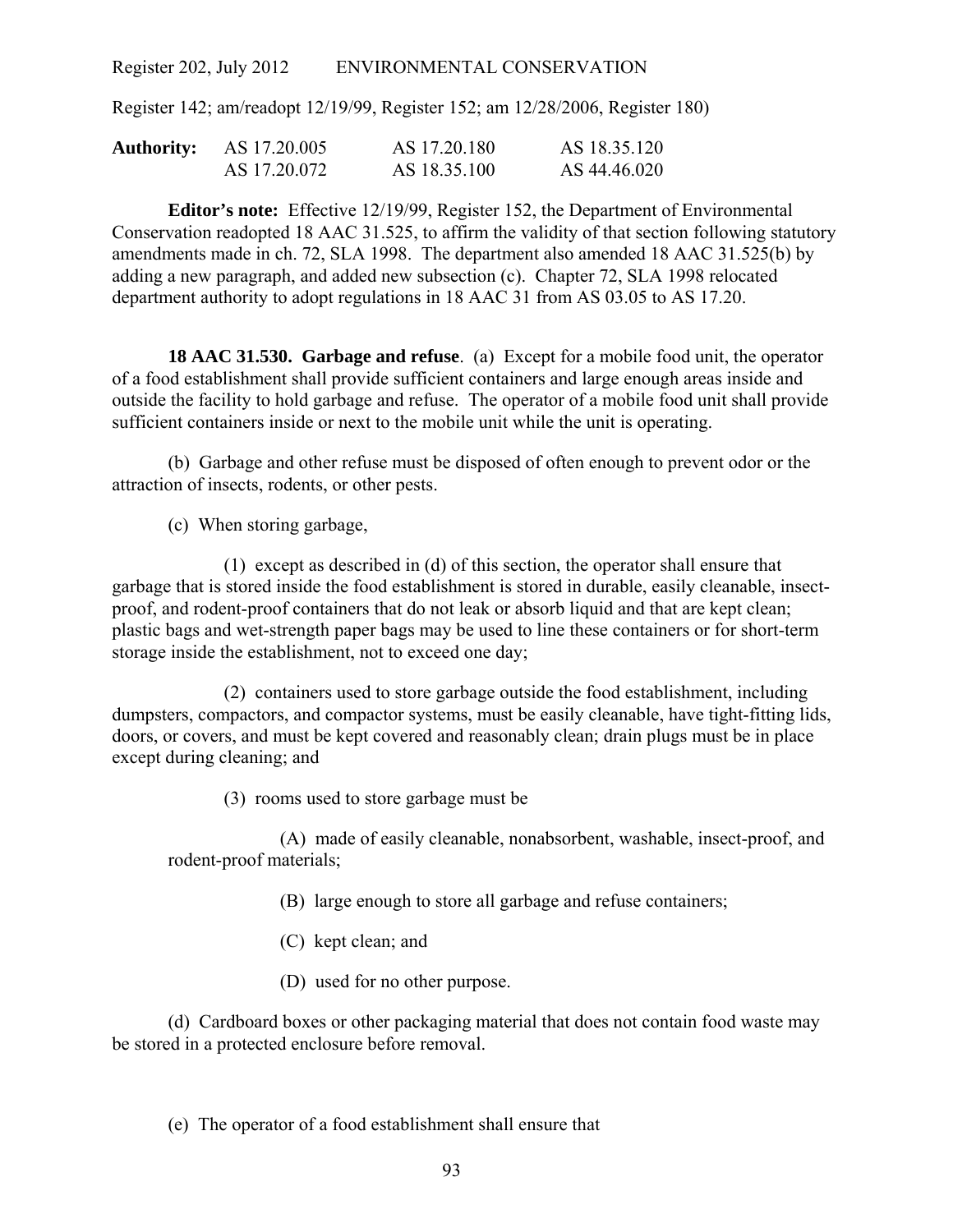(1) burning of garbage and refuse on the premises is in compliance with the air quality requirements of 18 AAC 50; and

(2) disposal of garbage and refuse is in compliance with 18 AAC 60. (Eff. 5/18/97, Register 142; readopt 12/19/99, Register 152)

**Authority:** AS 17.20.005 AS 17.20.180 AS 44.46.020 AS 17.20.072

**Editor's note:** Effective 12/19/99, Register 152, the Department of Environmental Conservation readopted 18 AAC 31.530, without change, to affirm the validity of that section following statutory amendments made in ch. 72, SLA 1998. Chapter 72, SLA 1998 relocated department authority to adopt regulations in 18 AAC 31 from AS 03.05 to AS 17.20.

**18 AAC 31.535. Insect and rodent control.** (a) The operator of a food establishment shall ensure that the presence on the premises of insects, rodents, and other pests is minimized

(1) routinely inspecting incoming shipments of food and supplies;

(2) routinely inspecting the premises for evidence of pests;

(3) using, if pests are found, trapping devices or other means of pest control allowed under this chapter and in accordance with 18 AAC 90; and

(4) eliminating conditions that contribute to the harboring of pests.

(b) The department may require the operator to hire a commercial pest control applicator certified under 18 AAC 90 to handle an insect, rodent, or other pest problem if the operator does not demonstrate to the department's satisfaction that the operator has adequately controlled the problem with pesticides and traps, or if an imminent health hazard exists. If the department requires a certified commercial pest control applicator under this section, the operator shall provide documentation to the department detailing the actions taken by the applicator.

(c) The operator of a food establishment shall ensure that insect light traps and flypaper, if used in the establishment, are

(1) located so that dead insects cannot fall on food, food-contact surfaces, or food storage areas; and

(2) changed often enough to prevent a heavy accumulation of insects in the traps or on the flypaper.

(d) The operator of a food establishment shall ensure that

(1) pesticides and pesticide use comply with 18 AAC 90 and 18 AAC 31.570;

and

(2) dead or trapped birds, insects, rodents, and other pests are removed from control devices and the premises at a frequency that prevents their accumulation, their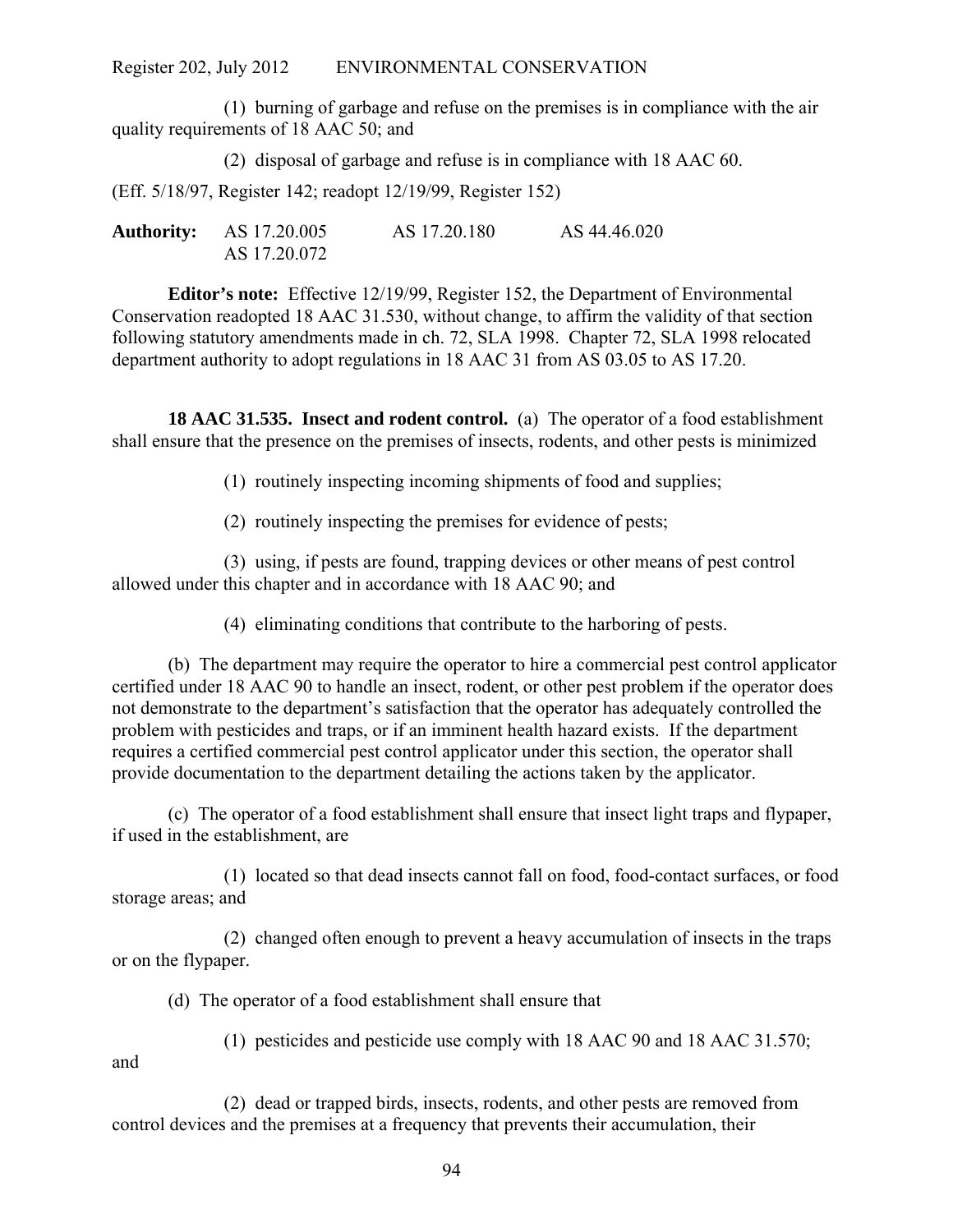decomposition, or the attraction of other pests.

(e) The operator of a food establishment shall ensure that openings to the outside and perimeter walls and roofs are effectively protected against the entrance of rodents, insects, and other pests by tight-fitting, self-closing doors, closed windows, screening, controlled air currents, or other means. Screening material must be tight-fitting, free from breaks, and not less than 16 mesh to the inch. (Eff. 5/18/97, Register 142; am/readopt 12/19/99, Register 152; am 6/28/2001, Register 158; am 12/28/2006, Register 180)

| <b>Authority:</b> | AS 17.20.005 | AS 17.20.072 | AS 17.20.290 |
|-------------------|--------------|--------------|--------------|
|                   | AS 17.20.010 | AS 17.20.180 | AS 44.46.020 |

**Editor's note:** Effective 12/19/99, Register 152, the Department of Environmental Conservation readopted 18 AAC 31.535, to affirm the validity of that section following statutory amendments made in ch. 72, SLA 1998. The department also amended 18 AAC 31.535(a). Chapter 72, SLA 1998 relocated department authority to adopt regulations in 18 AAC 31 from AS 03.05 to AS 17.20.

**18 AAC 31.540. Floors**. Except for a temporary food service subject to 18 AAC 31.600, the operator of a food establishment shall ensure that

(1) floors and floor coverings of preparation, processing, display, storage, and warewashing areas, walk-in refrigeration units, dressing rooms, locker rooms, and toilet rooms are

(A) made of smooth, durable, nonabsorbent material; and

(B) kept clean and in good repair;

(2) floors in warehouses and storage rooms used to store case lots, large containers of food, packaging materials, and excess equipment or utensils are made of a material that is cleanable; the floors may be of unsealed wood if cleaning methods do not require the use of water or other liquid and if other activities are not likely to cause discharges of water or other liquid onto the floor;

(3) floors that are water flushed for cleaning, that receive discharges of water or other liquid waste from equipment, or that are in an area where equipment is cleaned using a pressure spray method, slope uniformly at a minimum of one-quarter inch per foot to a properly trapped drain;

(4) carpeting is not used in preparation, processing, produce display, warewashing, and food storage areas, or in toilet rooms; carpeting, if used in other areas, must be durable and tightly woven, with appropriate cleaning equipment provided and regularly used;

(5) sawdust, wood shavings, peanut shells, or similar material are not used on floors in preparation, processing, display, storage, or warewashing areas, or toilet rooms;

(6) mats, duckboards, and non-slip floor coverings are made of nonabsorbent and grease-resistant materials and are designed to be removable and easily cleanable;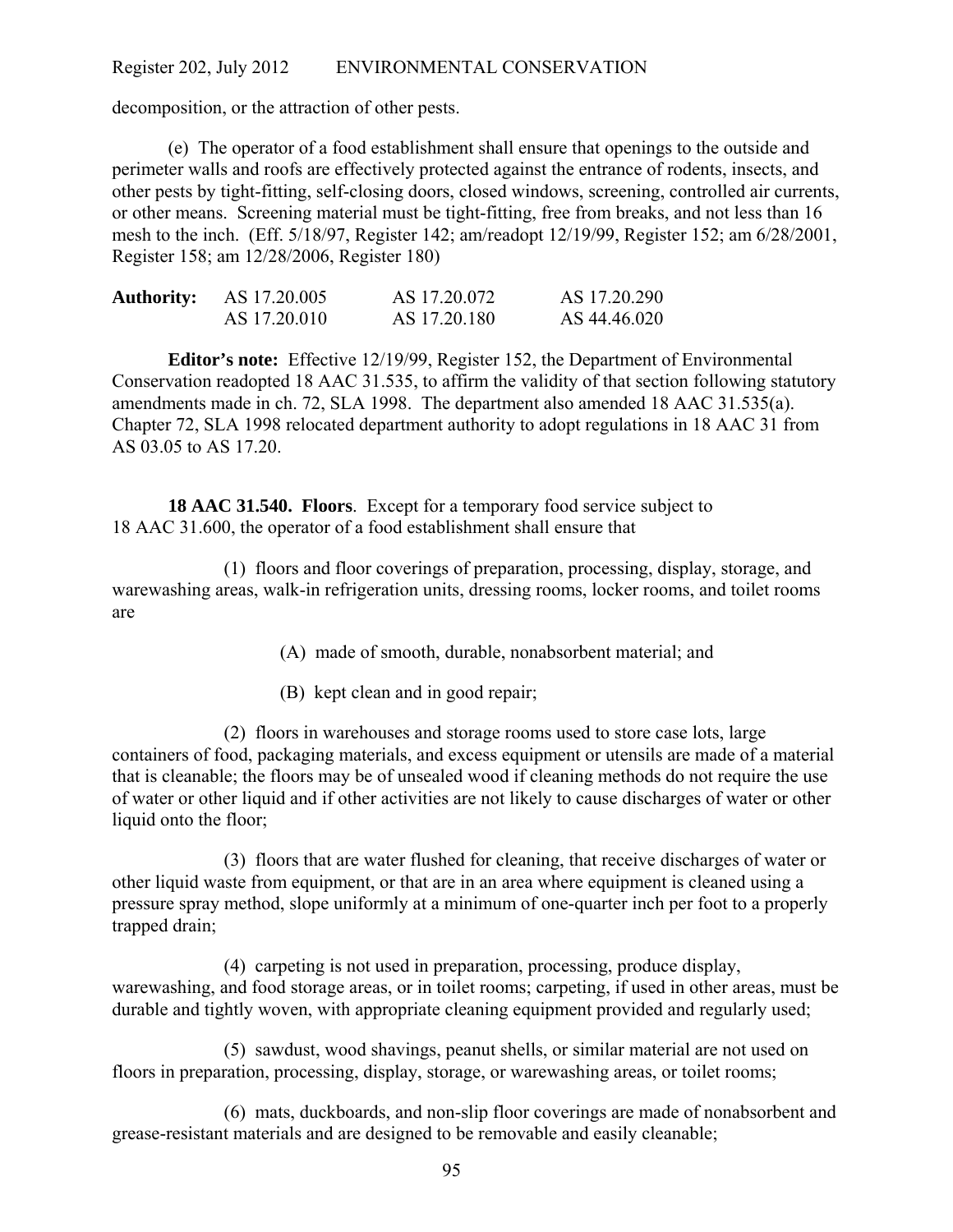(7) the floor and wall junction in preparation, processing, display, storage, and warewashing areas, walk-in refrigerators, locker rooms, and toilet rooms is sealed and is coved or has concave molding installed; and

(8) exposed utility service lines and pipes do not obstruct floor cleaning. (Eff. 5/18/97, Register 142; readopt 12/19/99, Register 152; am 12/28/2006, Register 180)

| <b>Authority:</b> | AS 17.20.005 | AS 17.20.072 | AS 17.20.290 |
|-------------------|--------------|--------------|--------------|
|                   | AS 17.20.020 | AS 17.20.180 | AS 44.46.020 |

**Editor's note:** Effective 12/19/99, Register 152, the Department of Environmental Conservation readopted 18 AAC 31.540, without change, to affirm the validity of that section following statutory amendments made in ch. 72, SLA 1998. Chapter 72, SLA 1998 relocated department authority to adopt regulations in 18 AAC 31 from AS 03.05 to AS 17.20.

**18 AAC 31.545. Walls and ceilings**. The operator of a food establishment shall ensure that

(1) walls, ceilings, partitions, wall coverings, doors, and windows, including light fixtures, vent covers, decorative material, and wall-mounted fans or other equipment attached to walls and ceilings, are kept clean and in good repair and do not contaminate food or food containers;

(2) walls and ceilings in walk-in refrigerators, freezers, preparation, processing, and warewashing areas, toilet rooms, and janitorial rooms are light-colored, smooth, easily cleanable, and nonabsorbent;

(3) walls and ceilings in other areas are cleanable, in good repair, and do not contaminate food, containers, equipment, or utensils;

(4) studs, joists, and rafters are not exposed in preparation or processing areas; if studs, joists, or rafters are exposed in other areas, they must be clean and in good repair;

(5) exposed utility service lines and pipes do not obstruct the cleaning of walls and ceilings; and

(6) each servicing area is provided with overhead protection, except for areas used only for the loading of water or the discharge of sewage and other liquid waste, through the use of a closed system of hoses; in this paragraph, "servicing area" means an operating base location to which a mobile food unit or transportation vehicle returns regularly for vehicle and equipment cleaning, discharging liquid or solid wastes, refilling water tanks and ice bins, or boarding food. (Eff. 5/18/97, Register 142; readopt 12/19/99, Register 152; am 12/28/2006, Register 180)

| <b>Authority:</b> | AS 17.20.005 | AS 17.20.072 | AS 17.20.290 |
|-------------------|--------------|--------------|--------------|
|                   | AS 17.20.020 | AS 17.20.180 | AS 44.46.020 |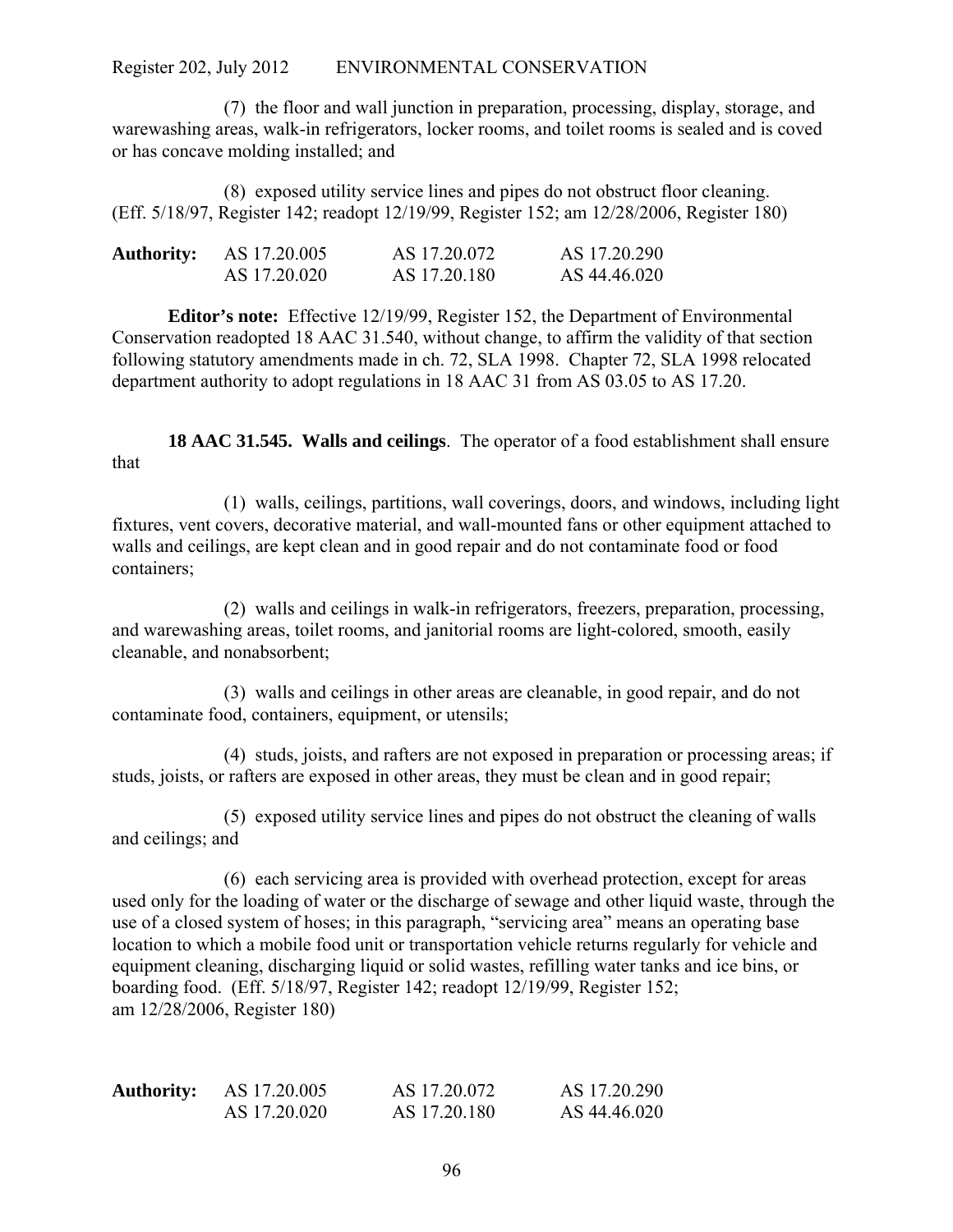**Editor's note:** Effective 12/19/99, Register 152, the Department of Environmental Conservation readopted 18 AAC 31.545, without change, to affirm the validity of that section following statutory amendments made in ch. 72, SLA 1998. Chapter 72, SLA 1998 relocated department authority to adopt regulations in 18 AAC 31 from AS 03.05 to AS 17.20.

**18 AAC 31.550. Cleaning.** The operator of a food establishment shall ensure that

(1) cleaning required by 18 AAC 31.540 - 18 AAC 31.545 is conducted when the least amount of food is exposed, except for emergency cleaning of floors;

(2) cleaning is performed by a dustless method; and

(3) wastewater from cleaning required by 18 AAC 31.540 - 18 AAC 31.545 is not disposed of in a preparation sink, a handwash sink, or a sink used to wash food-contact surfaces. (Eff. 5/18/97, Register 142; readopt 12/19/99, Register 152; am 12/28/2006, Register 180)

| <b>Authority:</b> AS 17.20.005 | AS 17.20.072 | AS 44.46.020 |
|--------------------------------|--------------|--------------|
| AS 17.20.020                   | AS 17.20.180 |              |

**Editor's note:** Effective 12/19/99, Register 152, the Department of Environmental Conservation readopted 18 AAC 31.550, without change, to affirm the validity of that section following statutory amendments made in ch. 72, SLA 1998. Chapter 72, SLA 1998 relocated department authority to adopt regulations in 18 AAC 31 from AS 03.05 to AS 17.20.

**18 AAC 31.555. Lighting**. The operator of a food establishment shall ensure that

(1) permanently installed artificial light sources provide

(A) at least 50 foot candles of light, evenly distributed, measured 30 inches from the floor, on preparation, processing, and warewashing surfaces and equipment; and

(B) at least 20 foot candles of light, evenly distributed, measured 30 inches from the floor, in other areas; dining areas must meet this standard only during cleaning activities; and

(2) protective shielding is provided for breakable artificial lighting fixtures

located

(A) over equipment used to hold or display food;

(B) in walk-in refrigerators or freezers;

(C) over any area where food or food-contact surfaces are exposed such as preparation, service, and display areas; and

(D) over equipment and areas where utensils and equipment are cleaned or stored. (Eff. 5/18/97, Register 142; readopt 12/19/99, Register 152)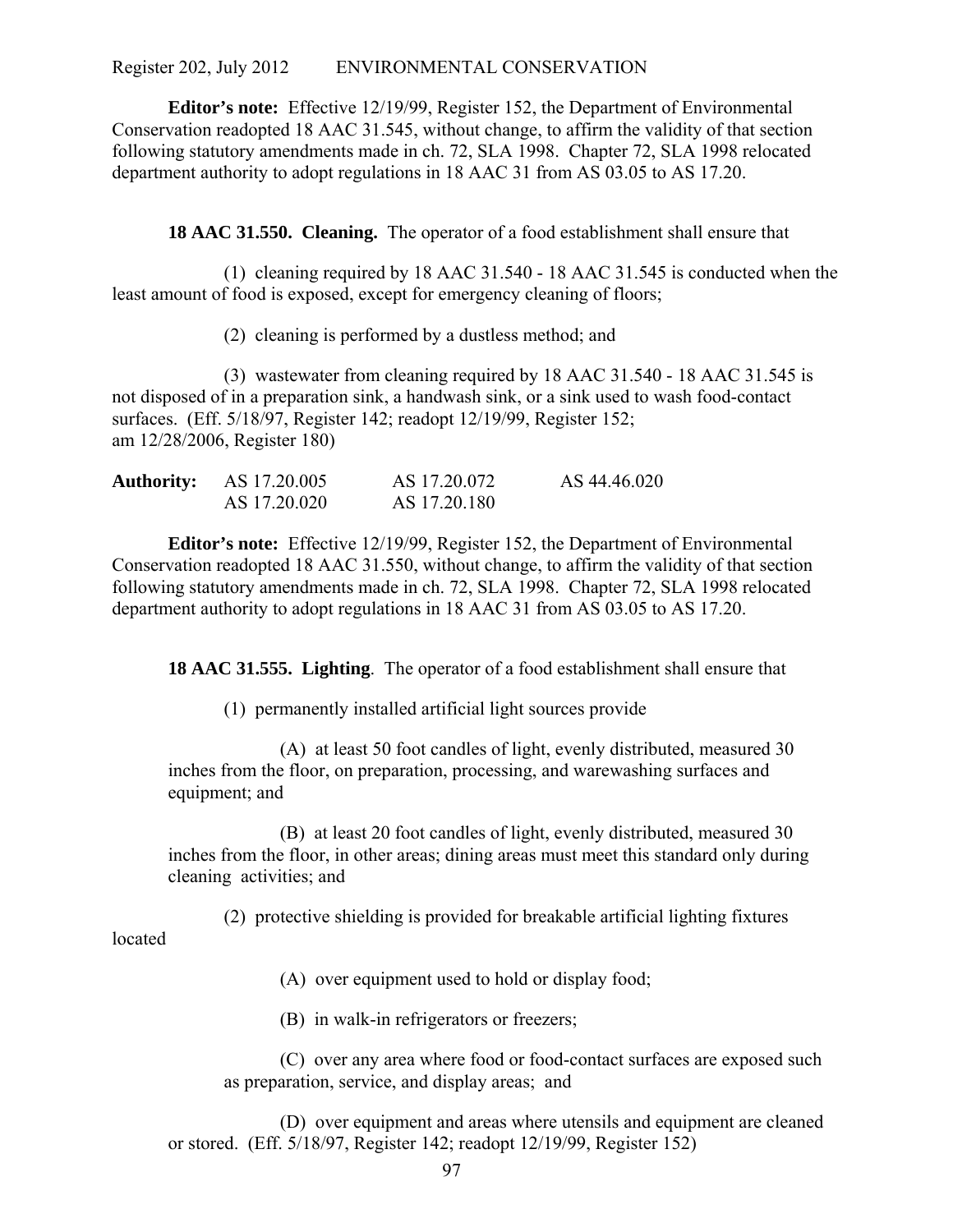| <b>Authority:</b> AS 17.20.005 | AS 17.20.180 | AS 44.46.020 |
|--------------------------------|--------------|--------------|
| AS 17.20.072                   |              |              |

**Editor's note:** Effective 12/19/99, Register 152, the Department of Environmental Conservation readopted 18 AAC 31.555, without change, to affirm the validity of that section following statutory amendments made in ch. 72, SLA 1998. Chapter 72, SLA 1998 relocated department authority to adopt regulations in 18 AAC 31 from AS 03.05 to AS 17.20.

**18 AAC 31.560. Ventilation.** The operator of a food establishment shall ensure

(1) that equipment that produces excessive heat, steam, condensation, vapors, noxious odor, smoke, or fumes is adequately vented to outside air through a hood and filter system that prevents grease, condensation, or other filth from collecting on walls and ceilings or from draining or dripping onto food, food-contact surfaces, linens, or single-service or single-use articles;

(2) if an automated deep frying system with a ventless, hoodless design is used, that the system is approved by the Underwriters Laboratories (UL) and the National Sanitation Foundation (NSF);

(3) that commercial cooking equipment that produces grease-laden vapors is vented through a hood and grease collection system designed and installed in accordance with the *International Mechanical Code*, 2006 Edition, Chapter 5, Sections 506 - 509, adopted by reference in 18 AAC 31.011;

(4) that fire prevention or extinguishing equipment installed in a hood does not obstruct cleaning or cause grease to collect; and

(5) that a system vented to the outside does not create a discharge that violates 18 AAC 50. (Eff. 5/18/97, Register 142; am 12/19/99, Register 152; am 6/28/2001, Register 158; am 12/28/2006, Register 180)

| <b>Authority:</b> AS 17.20.005 | AS 17.20.180 | AS 44.46.020 |
|--------------------------------|--------------|--------------|
| AS 17.20.072                   |              |              |

**Editor's note:** Information about how to review or obtain a copy of a requirement referred to in 18 AAC 31.560, and adopted by reference in 18 AAC 31.011, is set out in the editor's note to 18 AAC 31.011.

**18 AAC 31.565. Dressing rooms and locker areas**. (a) The operator of a food establishment shall ensure that dressing rooms, lockers, or other suitable facilities are

(1) provided for the orderly storage of employee clothing, outer garments, and other belongings; and

(2) not located in a preparation, processing, food storage, or warewashing area.

(b) Employees may hang outer garments on a coat rack in a storage room containing food, utensils, or other food supplies if the food, utensils, and supplies are completely packaged.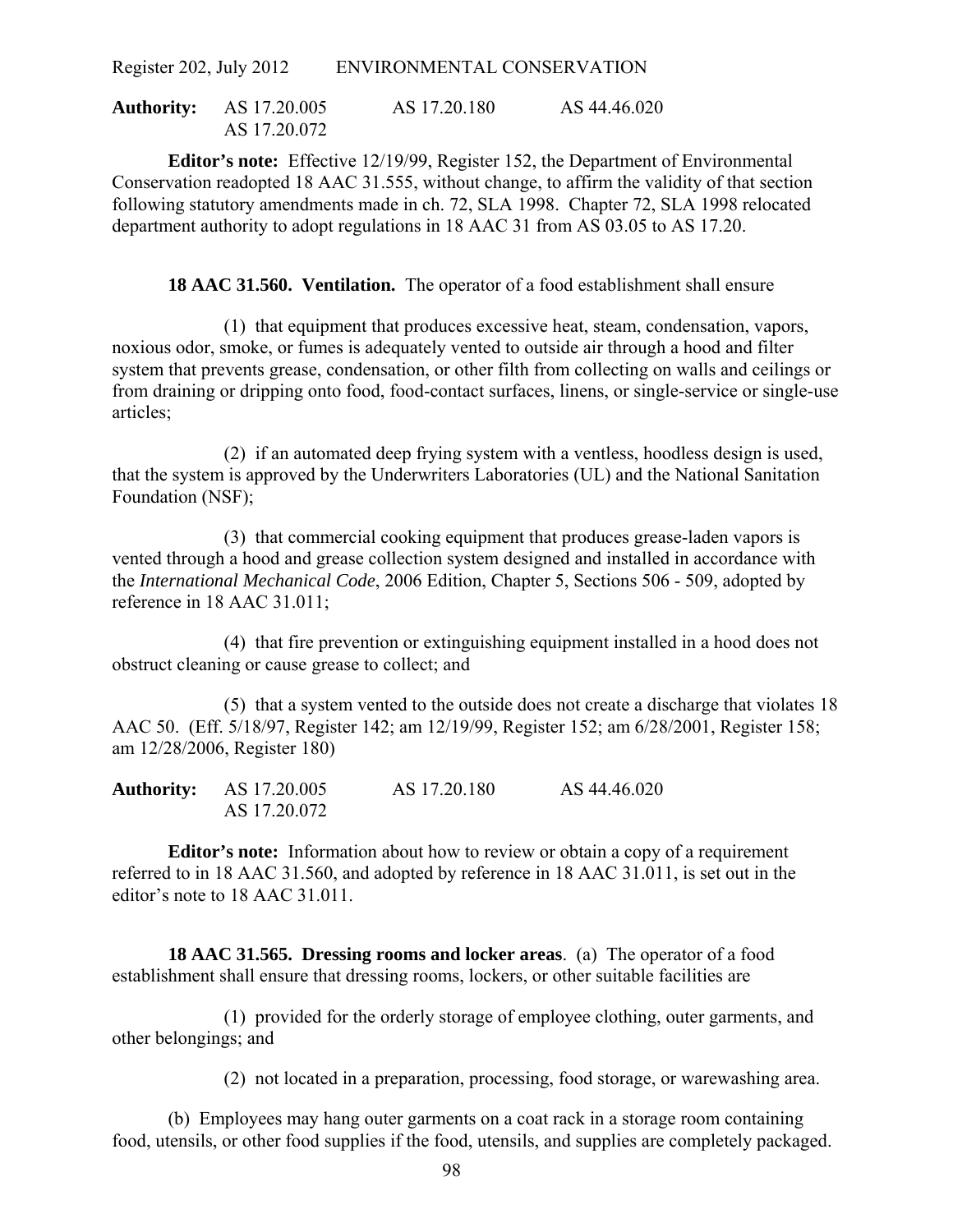(Eff. 5/18/97, Register 142; readopt 12/19/99, Register 152)

**Authority:** AS 17.20.005 AS 17.20.180 AS 44.46.020 AS 17.20.072

**Editor's note:** Effective 12/19/99, Register 152, the Department of Environmental Conservation readopted 18 AAC 31.565, without change, to affirm the validity of that section following statutory amendments made in ch. 72, SLA 1998. Chapter 72, SLA 1998 relocated department authority to adopt regulations in 18 AAC 31 from AS 03.05 to AS 17.20.

**18 AAC 31.570. Poisonous or toxic materials.** (a) Poisonous or toxic materials are prohibited on the premises of a food establishment except as specified in (b) of this section and

(1) those materials necessary to operate and maintain the establishment, including those needed to clean and sanitize food-contact surfaces, as specified in 18 AAC 31.422 – 18 AAC 31.424, or to control insects and rodents, as specified in 18 AAC 31.535; or

(2) personal care items that are stored in a facility, as specified in 18 AAC 31.565.

(b) To ensure that poisonous or toxic materials are stored so they cannot contaminate food, clean food-contact surfaces, laundered linens, or single-service or single-use articles, the operator of a food establishment shall ensure that

(1) poisonous or toxic materials are separated by spacing or partitioning;

(2) poisonous or toxic materials are located in an area that is not over food, clean food-contact surfaces, laundered linens, or single-service or single-use articles;

(3) medications in a food establishment necessary for the health of employees

(A) are stored in containers that bear a legible manufacturer's or prescription label;

(B) are located to prevent the contamination of food, clean food-contact surfaces, laundered linens, or single-service or single-use articles;

(C) stored in a refrigerator, are stored in or containers that are kept in a covered, leak-proof container identified as a container for the storage of medication; and

(4) first aid supplies are stored in a container that is located to prevent contamination of food, clean food-contact surfaces, laundered linens, or single-service or singleuse articles.

(c) The operator of a food establishment shall ensure that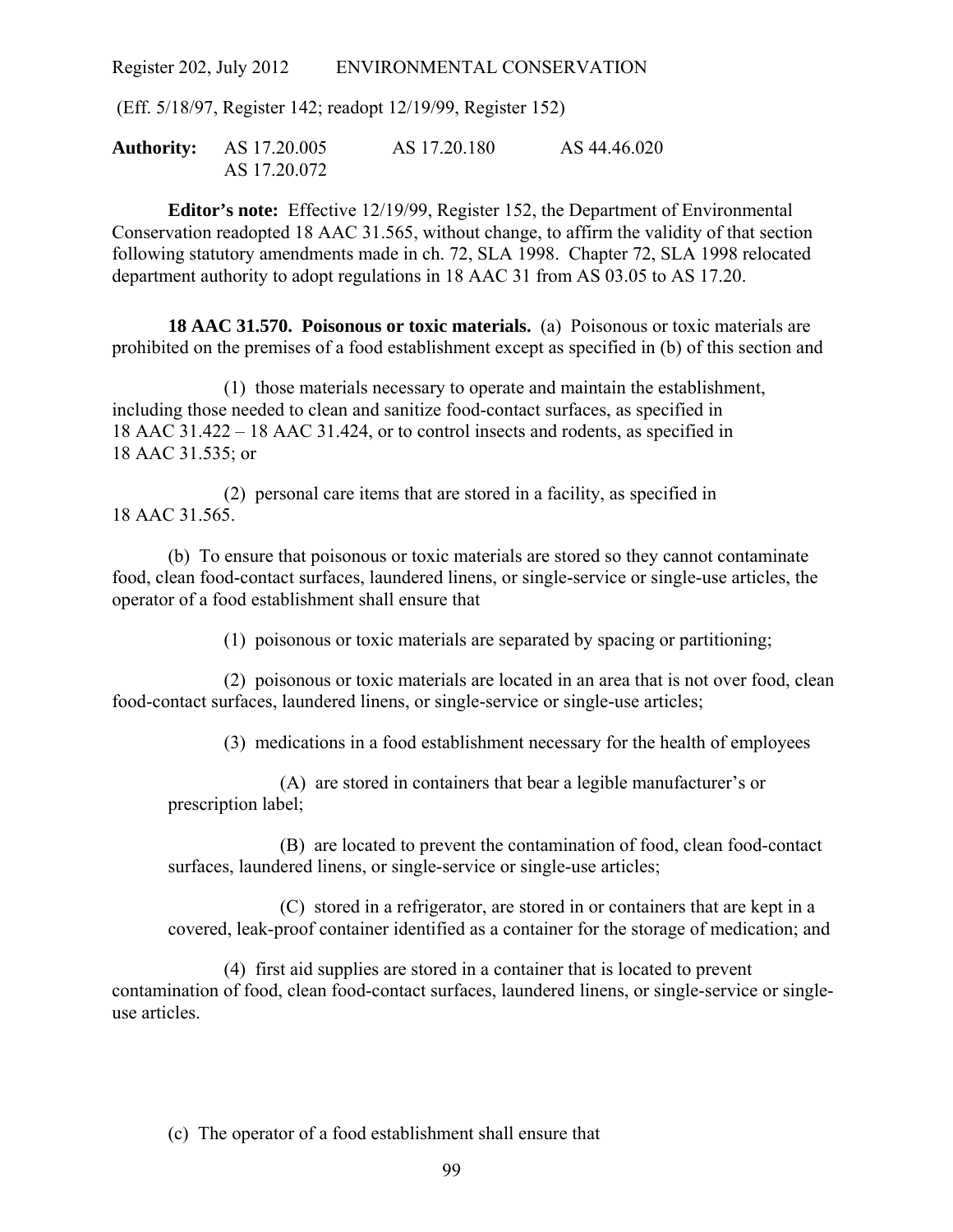(1) each container of poisonous or toxic materials bears a legible manufacturer label, except that a small container filled or taken from a properly-labeled master container may be used if

(A) each smaller container is clearly and individually labeled with the common name of the material;

- (B) the directions for use are reviewed with employees; and
- (C) the master container is retained on site;
- (2) pesticides are
	- (A) segregated from other chemicals;
	- (B) used according to 18 AAC 90; and
	- (C) applied in a manner that
		- (i) does not constitute a hazard to employees or other persons; and

(ii) prevents contamination, including toxic residues due to drip, drain, fog, splash, or spray on food, clean food-contact surfaces, laundered linens, or single-service or single-use articles;

(3) cleaning agents and sanitizing compounds do not leave a toxic residue on or contaminate food or food-contact surfaces; in addition to meeting the requirements of 18 AAC 90, chemical sanitizers and other chemical antimicrobials applied to food-contact surfaces must meet the requirements specified in 40 C.F.R. 180.940, adopted by reference in 18 AAC 31.011;

(4) chemicals used to wash or peel raw, whole fruits and vegetables meet the requirements specified in 21 C.F.R. 173.315, adopted by reference in 18 AAC 31.011;

(5) chemicals used as boiler water additives meet the requirements specified in 21 C.F.R. 173.310, adopted by reference in 18 AAC 31.011;

(6) drying agents used in conjunction with sanitizing contain only components that are listed as one of the following:

(A) generally recognized as safe for use in food, as specified in 21 C.F.R. Part 182 or 21 C.F.R. Part 184, adopted by reference in 18 AAC 31.011;

(B) generally recognized as safe for the intended use, as specified in 21 C.F.R. Part 186, adopted by reference in 18 AAC 31.011;

(C) approved for use as a drying agent under a prior sanction, as specified in 21 C.F.R. Part 181, adopted by reference in 18 AAC 31.011; if sanitizing is with chemicals, the approval must be specifically for use with chemical sanitizing solutions;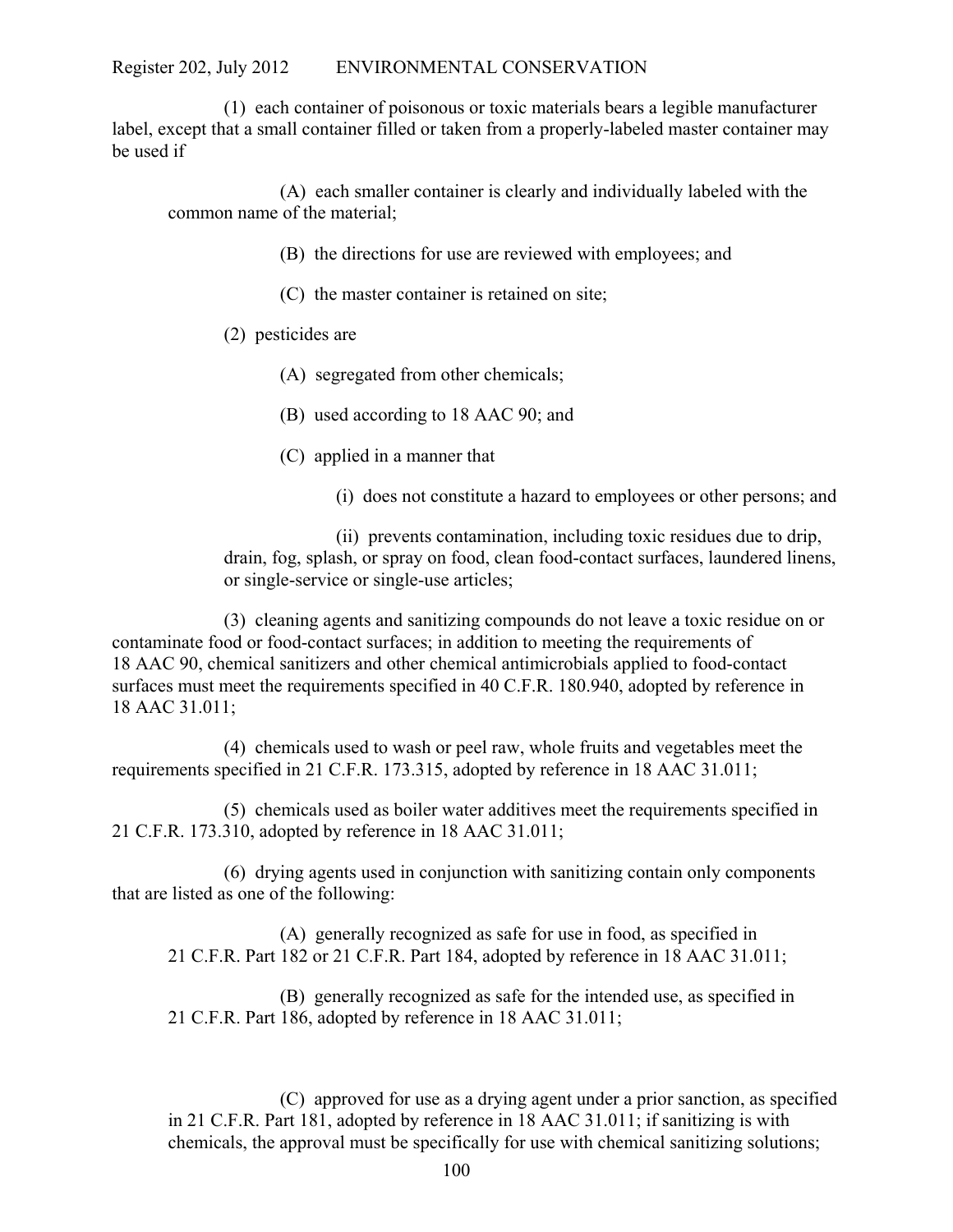(D) specifically regulated as an indirect food additive for use as a drying agent, as specified in 21 C.F.R. Parts  $175 - 178$ , adopted by reference in 18 AAC 31.011; if sanitizing is with chemicals, the regulation as an indirect food additive must be specifically for use with chemical sanitizing solutions;

(E) approved for use as a drying agent under the threshold of regulation process established by 21 C.F.R. 170.39, adopted by reference in 18 AAC 31.011; if sanitizing is with chemicals, the approval must be specifically for use with chemical sanitizing solutions;

(7) lubricants used on food-contact surfaces, on bearings and gears located on or within food-contact surfaces, or on bearings and gears that are located so that lubricants may leak, drip, or be forced into food or onto food-contact surfaces, meet the requirements specified in 21 C.F.R. 178.3570, adopted by reference in 18 AAC 31.011;

(8) automatic dispensing aerosol units, if used, are

- (A) not located in areas where food is prepared or served;
- (B) located at least 20 feet from
	- (i) a processing area;
	- (ii) a preparation area;
	- (iii) food;
	- (iv) food-contact surfaces;
	- (v) linen;
	- (vi) a single-service or single-use article storage area; or
	- (vii) a warewashing area; and

(C) installed and used only in areas beyond the influence of a ventilation system that may result in contamination of the items or areas in (A) and (B) of this paragraph;

(9) rodent bait is contained in a covered, tamper-resistant bait station;

(10) a tracking powder pesticide is not used in a food establishment; a nontoxic tracking powder such as talcum or flour may not contaminate food, food-contact surfaces, linens, or single-service or single-use articles; and

(11) a container used to store poisonous or toxic materials is not used to store, transport, or dispense food. (Eff. 5/18/97, Register 142; readopt 12/19/99, Register 152; am 12/28/2006, Register 180)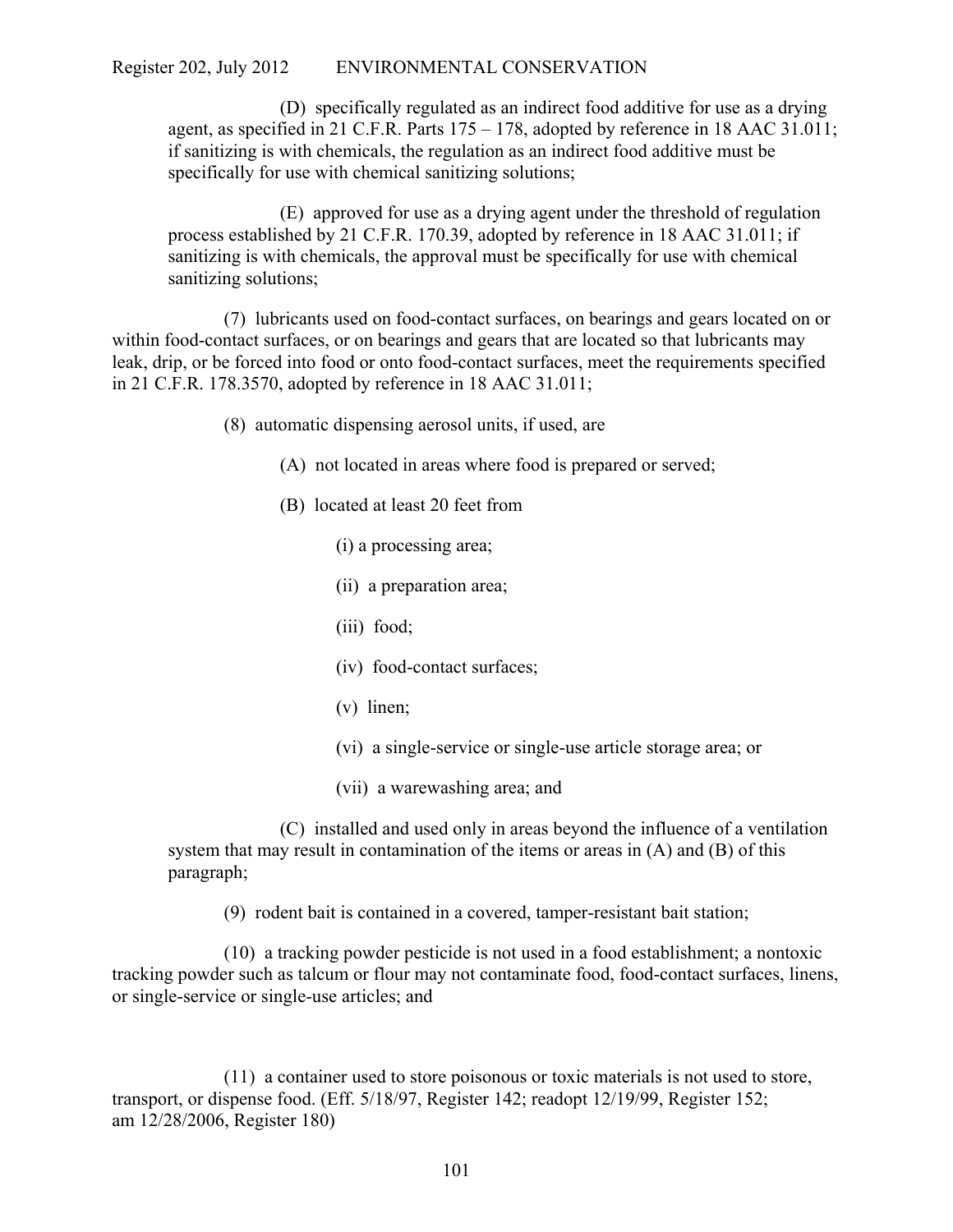| <b>Authority:</b> | AS 17.20.005 | AS 17.20.072 | AS 17.20.290 |
|-------------------|--------------|--------------|--------------|
|                   | AS 17.20.020 | AS 17.20.180 | AS 44.46.020 |

**18 AAC 31.575. Premises**. The operator of a food establishment shall ensure that

(1) the grounds in the immediate vicinity of the establishment are well drained and free of conditions, such as uncut weeds or grass or materials, equipment, or refuse stored in a manner that might attract or harbor insects, rodents, or other pests;

(2) access to preparation, processing, and warewashing areas is restricted to employees or to persons who own, manage, service, repair, maintain, or regulate the establishment;

(3) the establishment is separated from any living or sleeping quarters by complete partitioning or solid, self-closing doors, and that no part of any operation is conducted in living or sleeping quarters;

(4) laundry activities are restricted to washing and drying linens, cloths, uniforms, and aprons and take place only in dressing or locker rooms, in storage rooms where food, equipment, and utensils are packaged or covered, or in a separate laundry room;

(5) clean clothing and linens are stored in a clean place and protected from contamination;

(6) soiled clothing, linens, and wiping cloths are stored in nonabsorbent containers or washable laundry bags;

(7) maintenance tools, including brooms, mops, vacuum cleaners, and similar items, are

(A) stored so the tools do not contaminate food, food-contact surfaces, linens, or single-service or single-use articles;

(B) stored in an orderly manner that facilitates cleaning the area used for storing tools; and

(C) placed in a position that allows tools, if wet, to air-dry without soiling walls, equipment, or supplies;

(8) live animals are not in the establishment, except for edible fish, crustacea or molluscan shellfish, fish in aquariums, patrol dogs accompanying police officers, or service animals accompanying persons with disabilities; and

(9) service animals are controlled by the disabled person, kept off seats, and prevented from contaminating food, food-contact surfaces, or utensils. (Eff. 5/18/97, Register 142; readopt 12/19/99, Register 152; am 12/28/2006, Register 180)

**Authority:** AS 17.20.005 AS 17.20.072 AS 44.46.020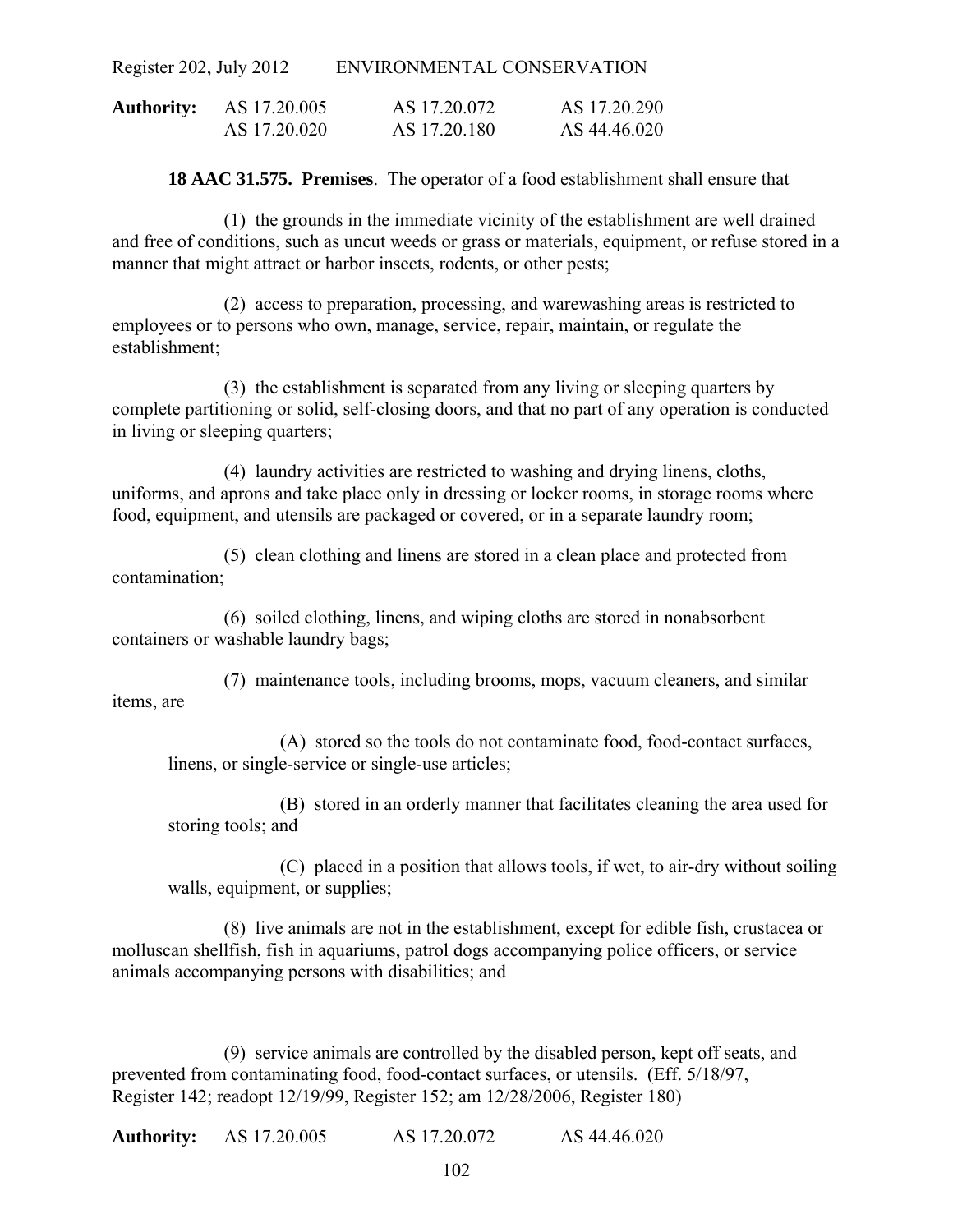AS 17.20.020 AS 17.20.180

**Editor's note:** Effective 12/19/99, Register 152, the Department of Environmental Conservation readopted 18 AAC 31.575, without change, to affirm the validity of that section following statutory amendments made in ch. 72, SLA 1998. Chapter 72, SLA 1998 relocated department authority to adopt regulations in 18 AAC 31 from AS 03.05 to AS 17.20.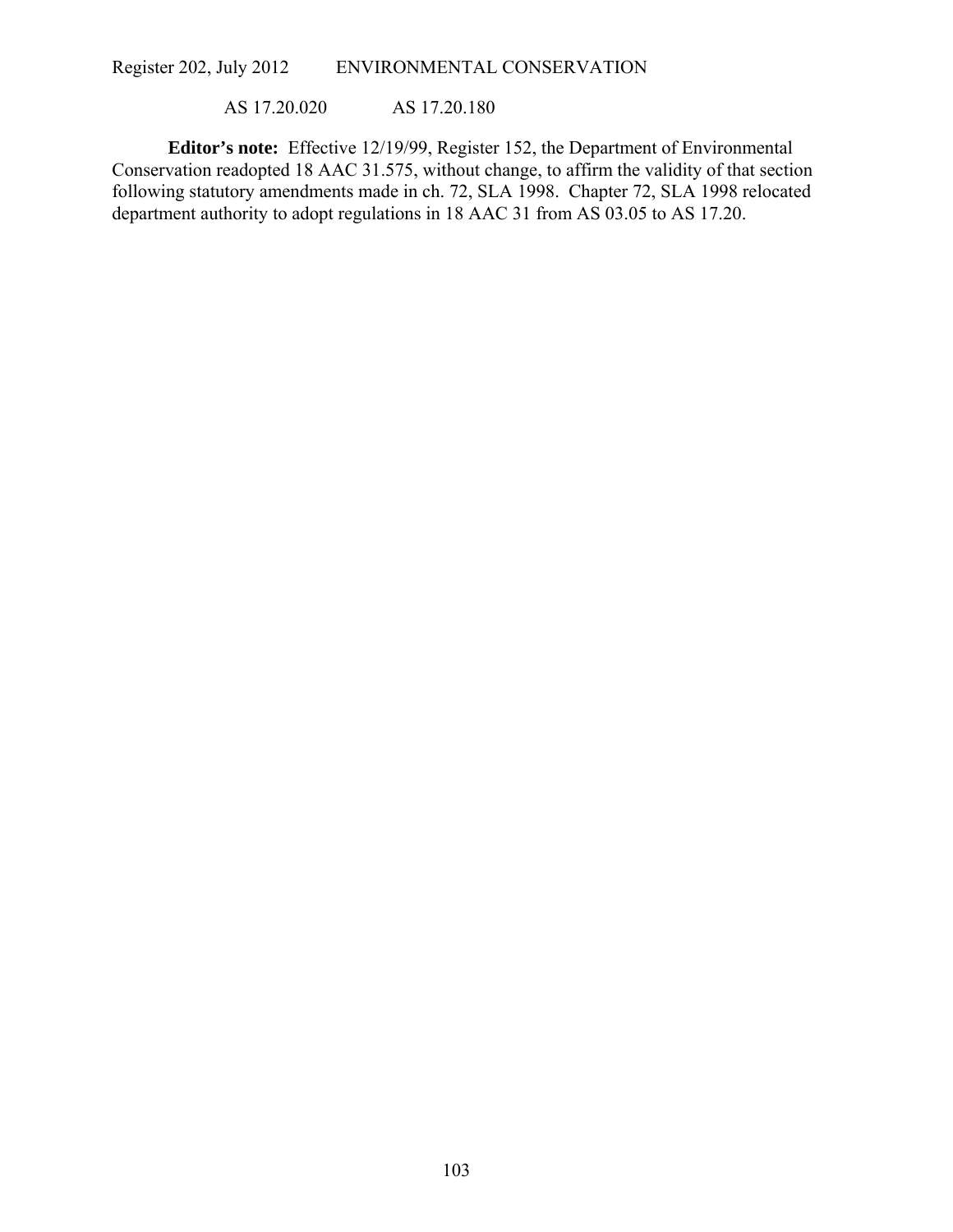# **Article 6. Temporary Food Service, Limited Food Service, Kiosks, Mobile Food Units, and Vending Machines**.

# **Section**

600. Temporary food service

- 610. Limited food service
- 615. Kiosks
- 620. Mobile food units
- 625. Mobile retail vendors
- 630. Machines vending potentially hazardous food

**18 AAC 31.600. Temporary food service**. (a) In addition to the other applicable requirements of this chapter, the operator of a temporary food service shall comply with this section.

(b) Food must be prepared at the temporary food service unless the department approves prior preparation at a permitted food establishment or another facility under (c)(5) of this section.

(c) For a temporary food service, depending on the adequacy of facilities, equipment, and utensils for the types and volume of food and methods of preparation and service, and based on information provided by the operator on an application form provided by the department, the department will, as the department determines necessary to serve the interests of public health and consumer protection,

(1) limit the food items to be prepared and sold;

(2) limit preparation steps;

(3) prohibit the sale of potentially hazardous food;

(4) except for the fee required by 18 AAC 31.050, grant a variance from a requirement of this chapter under 18 AAC 31.930 if the variance will not threaten public health or consumer protection and the purpose of the requirement is otherwise satisfied;

(5) authorize prior preparation of food at a permitted food establishment or another approved facility if

(A) that establishment or facility has adequate equipment for the type and volume of food and methods of preparation;

(B) a letter of agreement signed by the operator of the establishment or

facility

(i) is attached to the temporary food service application;

(ii) specifies the food, and the dates and times the food will be prepared; and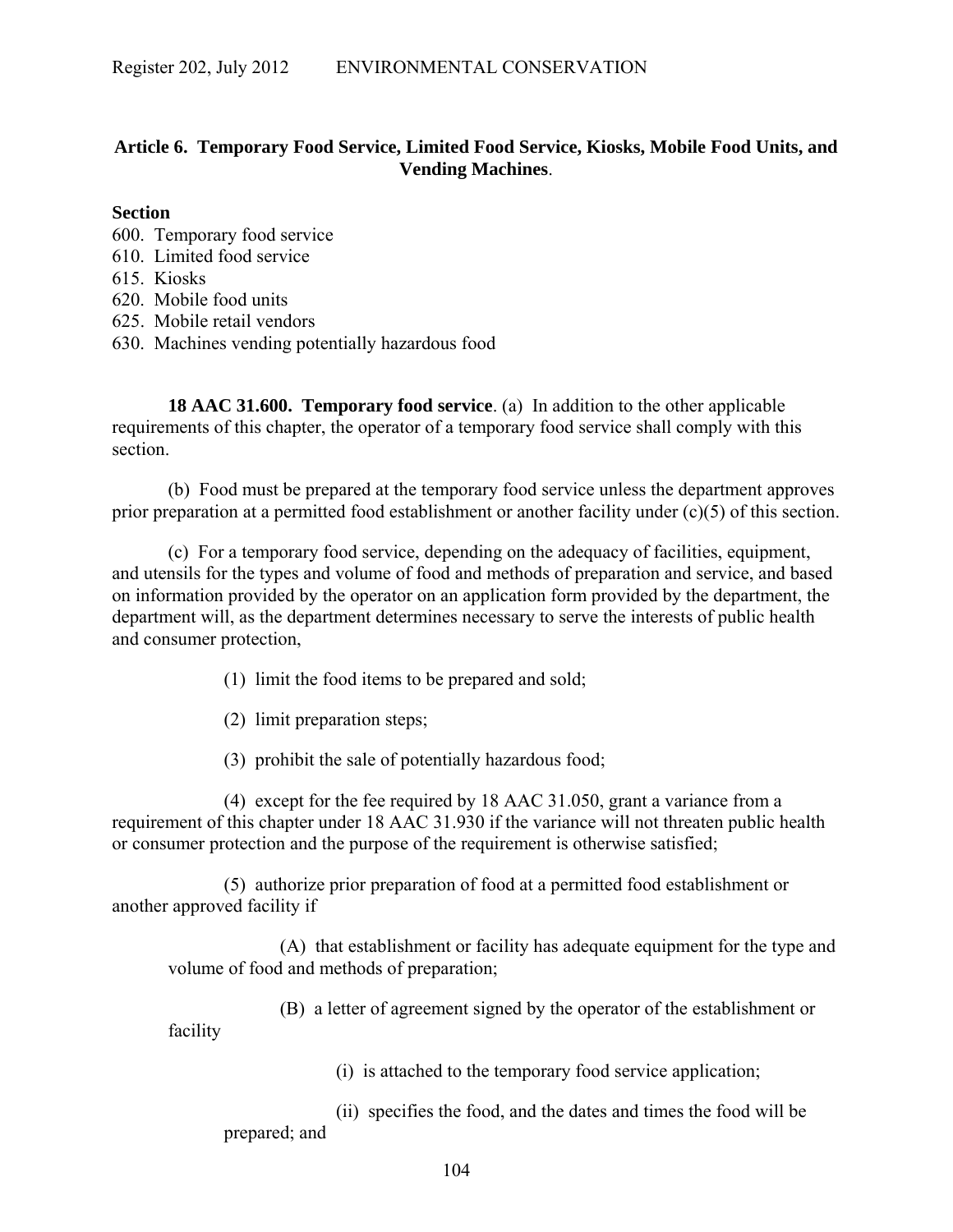(iii) confirms that the establishment or facility has adequate equipment and utensils for the type and volume of food and methods of preparation; and

(C) food is maintained at temperatures required by 18 AAC 31.230 – 18 AAC 31.236 and protected from contamination during transportation to the temporary food service; and

(6) deny a temporary permit required under 18 AAC 31.020 if the applicant, within the two years before the application date, received

(A) two or more temporary food service inspections noting risk factor or intervention violations that the department determines, based on the nature or number of violations, threaten public health; or

(B) a temporary food service permit suspension or establishment closure.

(d) The operator of a temporary food service at an event that lasts four or more days shall,

(1) within three calendar years before the event, have attended a training course that provides information about food condition and source, food protection, temperature control, display and service, handwashing, employee practices, and food-contact surfaces cleaning and sanitizing; the course may be presented as a class with an instructor, a video training course, a home study training course, or a class provided by the department;

(2) be a certified food protection manager, as described in 18 AAC 31.325; or

(3) hold a food worker card issued by the department under 18 AAC 31.330.

(e) If the department issues an operator the temporary food service permit under 18 AAC 31.020 – 18 AAC 31.030 for an event that lasts four or more days, and that permit is the first that the operator has received for an event of that length, the operator's failure to obtain training timely as required under (d) of this section does not affect the validity of that permit. However, the operator of a temporary food service at an event that lasts four or more days who does not attend the training required under (d) of this section may not obtain an extension of that permit under 18 AAC 31.020(g), and may not obtain a subsequent temporary food service permit for an event of any length, until the operator obtains the training required under (d) of this section and presents a certificate of successful completion to the department.

(f) In addition to meeting the other requirements of this chapter, including the temperature and time requirements in 18 AAC 31.230 – 18 AAC 31.236, the operator of a temporary food service shall ensure that

(1) potentially hazardous food is not reused after being cooked or hot-held;

(2) mechanical refrigeration units are provided to keep potentially hazardous food at 41° F or below, except that

(A) ice cream may be stored on dry ice; and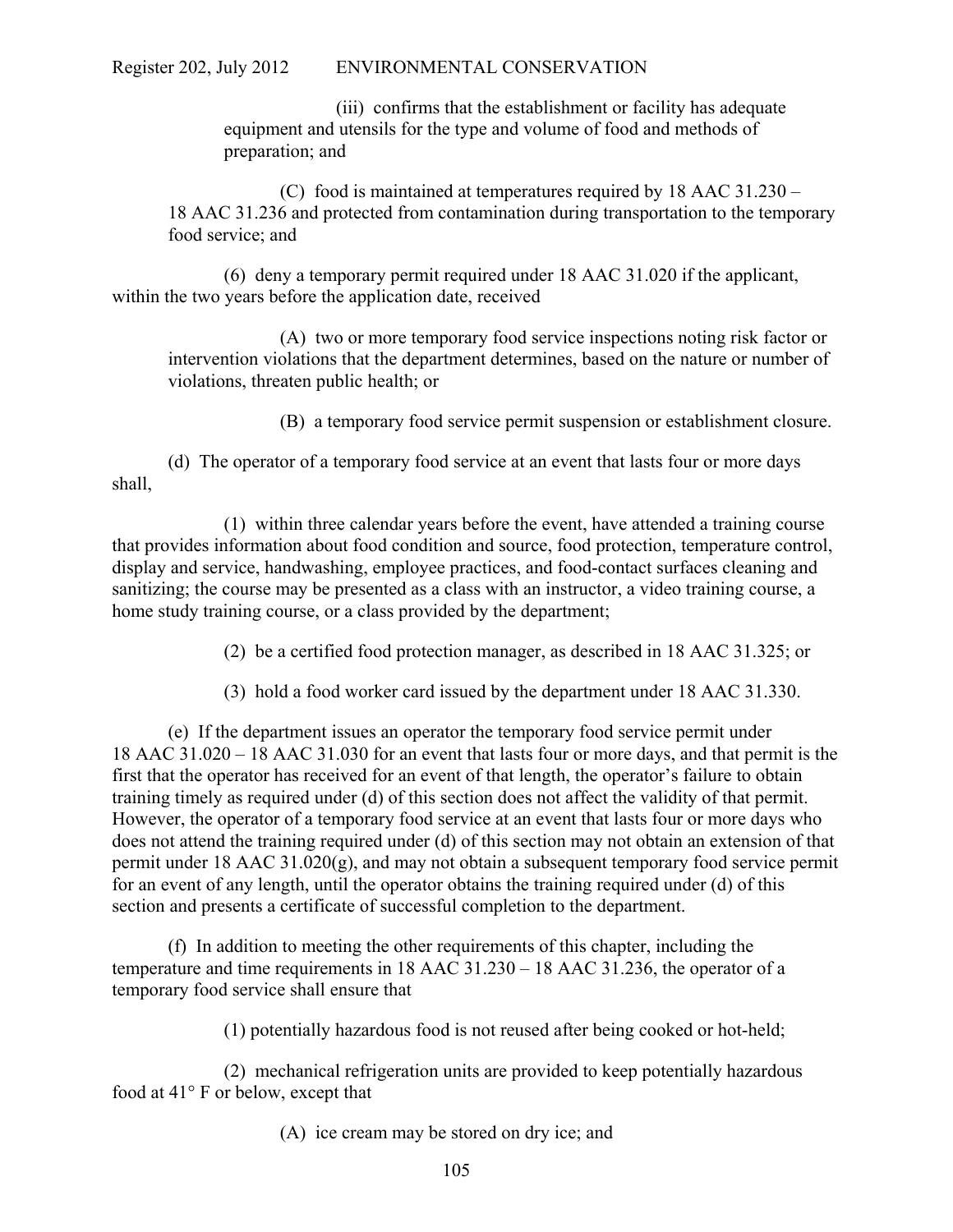(B) if approved by the department, at events of one to three days' duration, hamburger patties, precooked meat, raw seafood, and ready-to-eat packaged, potentially hazardous food, such as milk and sandwiches, may be stored in an insulated container using a coolant, such as blue ice or drained ice, to keep the temperature at 41° F or below;

(3) cured food products, such as hot dogs, sausage, or pepperoni, that will not support the rapid or progressive growth of infectious or toxigenic microorganisms or slower growth of *Clostridium botulinum* may be stored in properly insulated containers using a coolant, such as blue ice or drained ice, to keep the temperature at 41° F or below;

(4) packaged food is not stored in undrained ice or iced water except for pressurized containers of nonpotentially hazardous beverages if the water or ice

(A) contains at least 10 ppm of available chlorine; and

(B) is changed frequently to keep the water and container clean;

(5) only single-service articles are provided for use by consumers;

(6) a handwashing facility is provided for employees, including

(A) a container with a minimum capacity of two gallons, equipped with a faucet-type spigot, and filled with warm water; if a container is uninsulated, a means to heat water must also be provided;

(B) a container to catch wastewater from handwashing; and

(C) soap and single-service towels;

(7) at least three basins, deep enough for immersion of utensils and equipment, and a means to heat water are provided to wash, rinse, and sanitize utensils and equipment that will be reused or used on a production-line basis; the requirements of this paragraph do not apply

(A) for an event of one-day duration if adequate extra utensils are

provided; or

(B) if the operator washes, rinses, and sanitizes food-contact surfaces at another approved establishment;

(8) a water supply is provided that is

(A) potable;

(B) approved under 18 AAC 80, if the water supply is from a public water system for which approval is required under that chapter; and

(C) adequate to meet preparation, handwashing, and cleaning needs;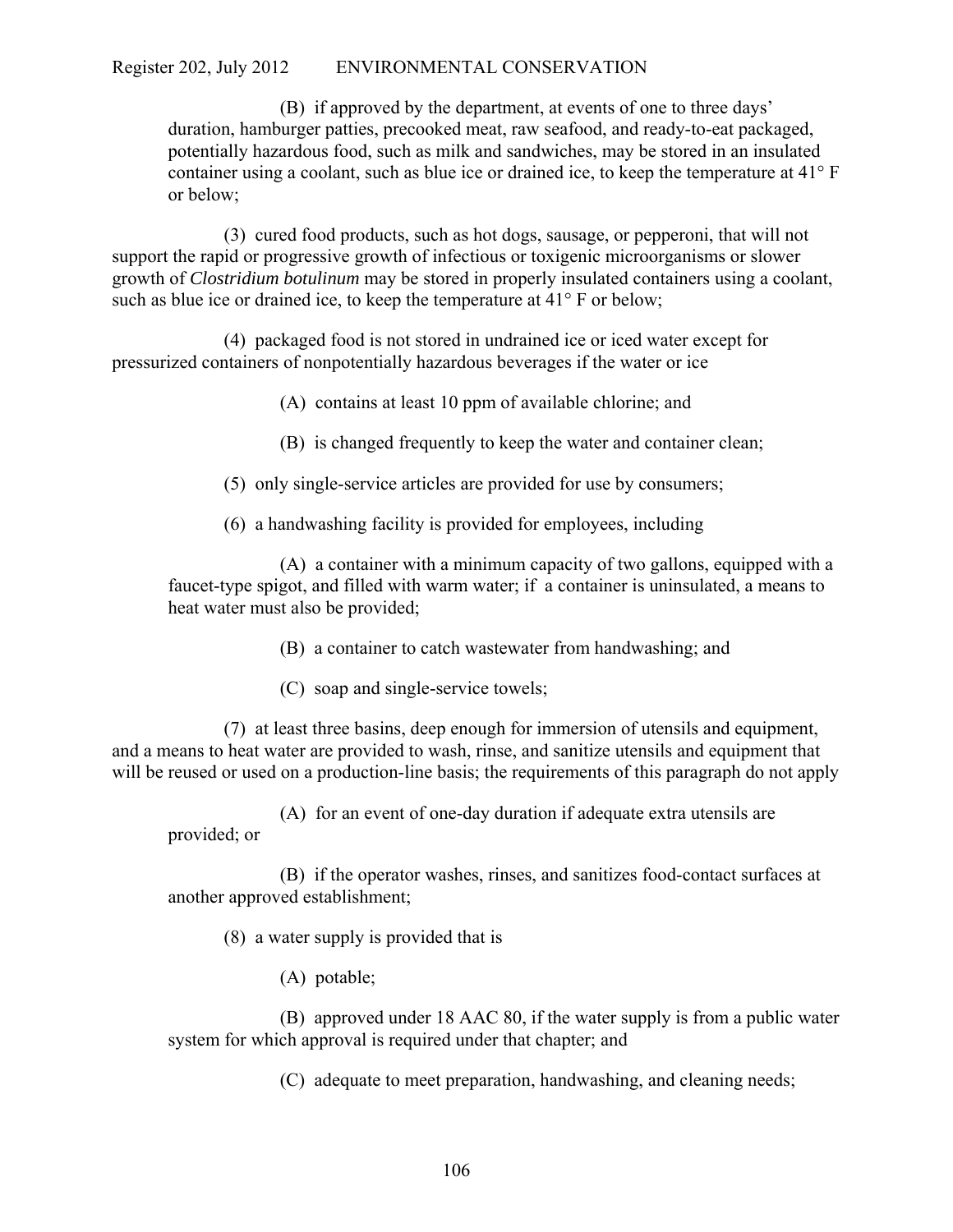(9) if water is from an approved public water system, coliform samples are in compliance with 18 AAC 80; and

(10) a container used to haul potable water is made of materials approved for that use by the National Sanitation Foundation (NSF), the FDA, or an organization recognized as equivalent by the department, is used for no other purpose, and is protected from contamination during storage.

(g) The operator of a temporary food service shall ensure that wastewater is disposed of into a wastewater disposal system approved under 18 AAC 72, and that holding tanks and direct connections to disposal systems are constructed, maintained, and operated as required in 18 AAC 72. The department will approve a manual hauling system if limited amounts of wastewater are generated and an approved wastewater disposal system is in the vicinity and used by the operator. The operator shall keep wastewater containers covered and label them "For Wastewater Only."

(h) For an event of

(1) one to three days' duration, a temporary food service may have a floor consisting of grass, gravel graded to drain, sawdust, or a similar material if dust and mud are controlled; and

(2) four to 21 consecutive days' duration, or for a temporary food service operating at the same location for no more than two days in any one week for a time period and for no more than 120 days total, a temporary food service must have a floor consisting of concrete, asphalt, tight-fitting wood, or another cleanable material.

(i) The operator of a temporary food service shall ensure that walls and ceilings are constructed to protect the interior of the temporary structure from the elements and to restrict access, are cleanable, and are kept clean.

(j) The operator of a temporary food service shall ensure that public toilets and handwashing facilities are provided at events open to the public for two hours or longer and ensure that

(1) the number of toilets furnished is adequate based on the peak crowd anticipated;

(2) if running water is not practically available,

(A) privies or portable toilets are provided instead of flush toilets; to determine the number of portable toilets that are required, the operator shall use the *Sanitarian & Health Official Guide, Portable Restroom Requirements at Special Events & Crowd Gatherings, Determination of Portable Sanitation Requirements at Large Public Events*, published by The Center for Business and Industrial Studies, University of Missouri-St. Louis, adopted by reference in 18 AAC 31.011; and

(B) lavatories are supplied for washing hands from an approved storage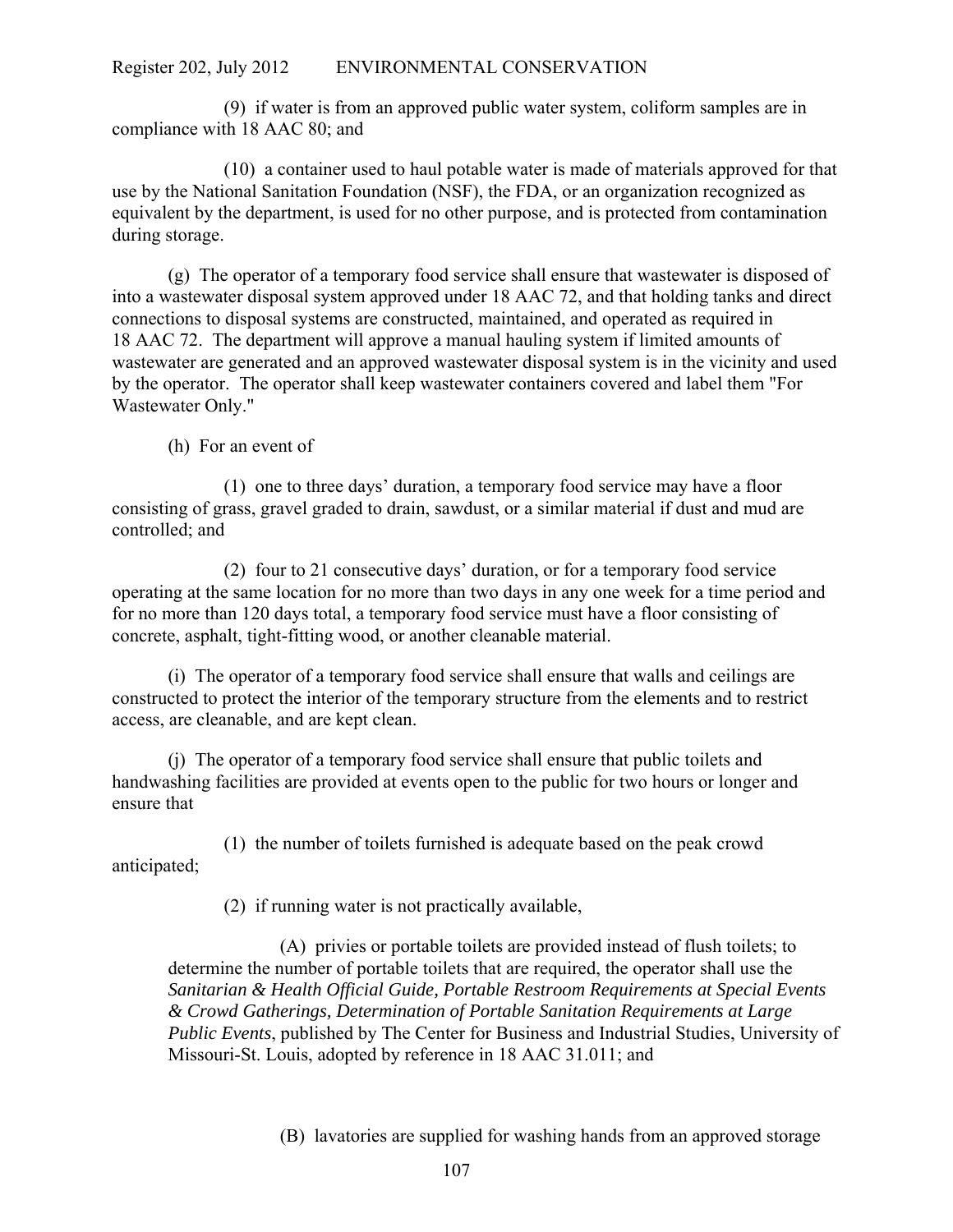tank, or from an insulated container with a minimum capacity of two gallons each, equipped with a faucet-type spigot and filled with warm water;

(C) bacteriocidal hand rinses are installed

(i) at each privy or portable toilet; or

(ii) in locations that are conveniently accessible to the public after using the privy or portable toilet and the number is adequate based on the peak crowd anticipated;

(3) privies, if used, are designed and constructed as required in 18 AAC 72 and are located so there is no danger in contaminating groundwater; and

(4) privies and portable toilets, if used,

(A) have cleanable interior surfaces, screened openings for ventilation, self-closing doors, and otherwise prohibit the entrance of insects and rodents; and

(B) are serviced as often as necessary to remove accumulated wastes, are kept clean, and are supplied with toilet paper. (Eff. 5/18/97, Register 142; am 12/19/99, Register 152; am 6/28/2001, Register 158; am 12/28/2006, Register 180)

| <b>Authority:</b> AS 17.20.005 | AS 17.20.180 | AS 18.35.220 |
|--------------------------------|--------------|--------------|
| AS 17.20.020                   | AS 17.20.290 | AS 44.46.020 |
| AS 17.20.072                   | AS 18.35.200 |              |

**Editor's note:** Information about how to review or obtain a copy of the requirements referred to in 18 AAC 31.600 and adopted by reference in 18 AAC 31.011 is set out in the editor's note to 18 AAC 31.011.

Video training courses are available for review at the department's Anchorage, Fairbanks, and Juneau offices.

**18 AAC 31.610. Limited food service**. (a) In addition to the other applicable requirements of this chapter, the operator of a limited food service shall comply with this section.

(b) At a limited food service, depending on the adequacy of facilities, equipment, and utensils for the types and volume of food and methods of preparation and service, and based on information provided by the operator on the application form by the department, the department may

(1) limit the number and type of food items to be prepared and sold;

(2) require the exclusive use of single-service tableware; and

(3) allow the use of a commissary or other approved facility located in the same structure or within a reasonable distance to resupply food and single-service items;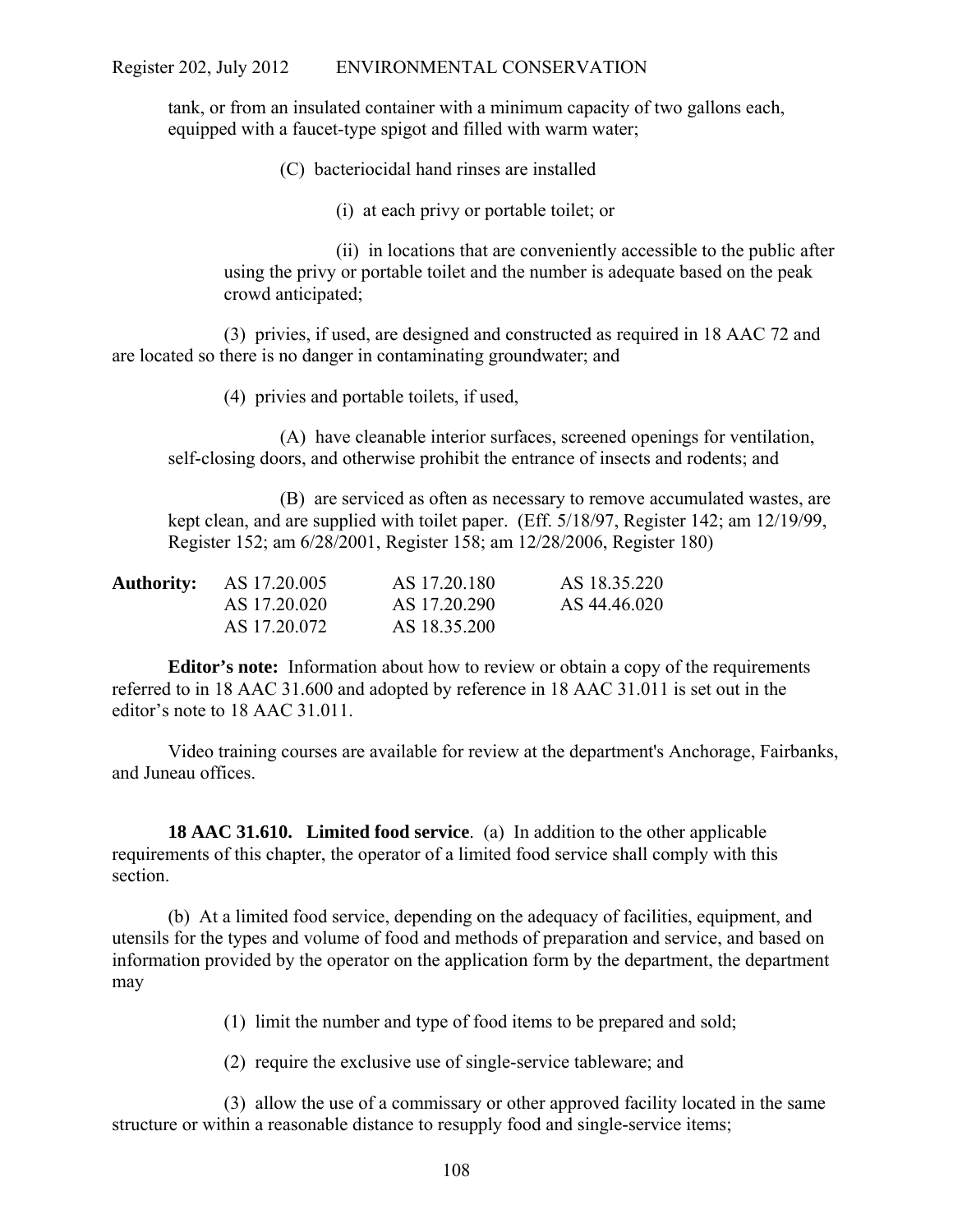(4) repealed 12/28/2006.

(c) The operator of a limited food service need not provide sanitary facilities required under 18 AAC 31.500 - 18 AAC 31.525 if

and

(1) only prepackaged food that meets the requirements of this chapter is served;

(2) any nonpotentially hazardous beverage is prepared at a commissary and dispensed from equipment that protects the beverage from contamination.

(d) The exemption in (c) of this section does not relieve an operator from complying with requirements of the Department of Labor and Workforce Development. (Eff. 5/18/97, Register 142; am/readopt 12/19/99, Register 152; am 6/28/2001, Register 158; am 12/28/2006, Register 180)

| <b>Authority:</b> | AS 17.20.005 | AS 17.20.072 | AS 17.20.290 |
|-------------------|--------------|--------------|--------------|
|                   | AS 17.20.020 | AS 17.20.180 | AS 44.46.020 |

**Editor's note:** Effective 12/19/99, Register 152, the Department of Environmental Conservation readopted 18 AAC 31.610, to affirm the validity of that section following statutory amendments made in ch. 72, SLA 1998. The department also added a new subsection to 18 AAC 31.610. Chapter 72, SLA 1998 relocated department authority to adopt regulations in 18 AAC 31 from AS 03.05 to AS 17.20.

**18 AAC 31.615. Kiosks.** (a) In addition to the other applicable requirements of this chapter, the operator of a kiosk shall comply with this section.

(b) The operator of a kiosk shall ensure that

(1) the type of food operation at the kiosk is a limited food service or a convenience store;

(2) potable water is delivered as frequently as necessary to prevent the water tanks from being less than one-quarter full at any time;

(3) the wastewater tank is emptied at a frequency that will prevent the tank from being more than three-quarters full at any time;

(4) the kiosk provides take-out or drive-up food service only, and seating is not provided for the patrons;

(5) food is not cooled or reheated within the kiosk; this paragraph does not apply to an iced beverage; and

(6) toilet facilities for use by the employees are within 200 feet of the kiosk while the kiosk is in operation.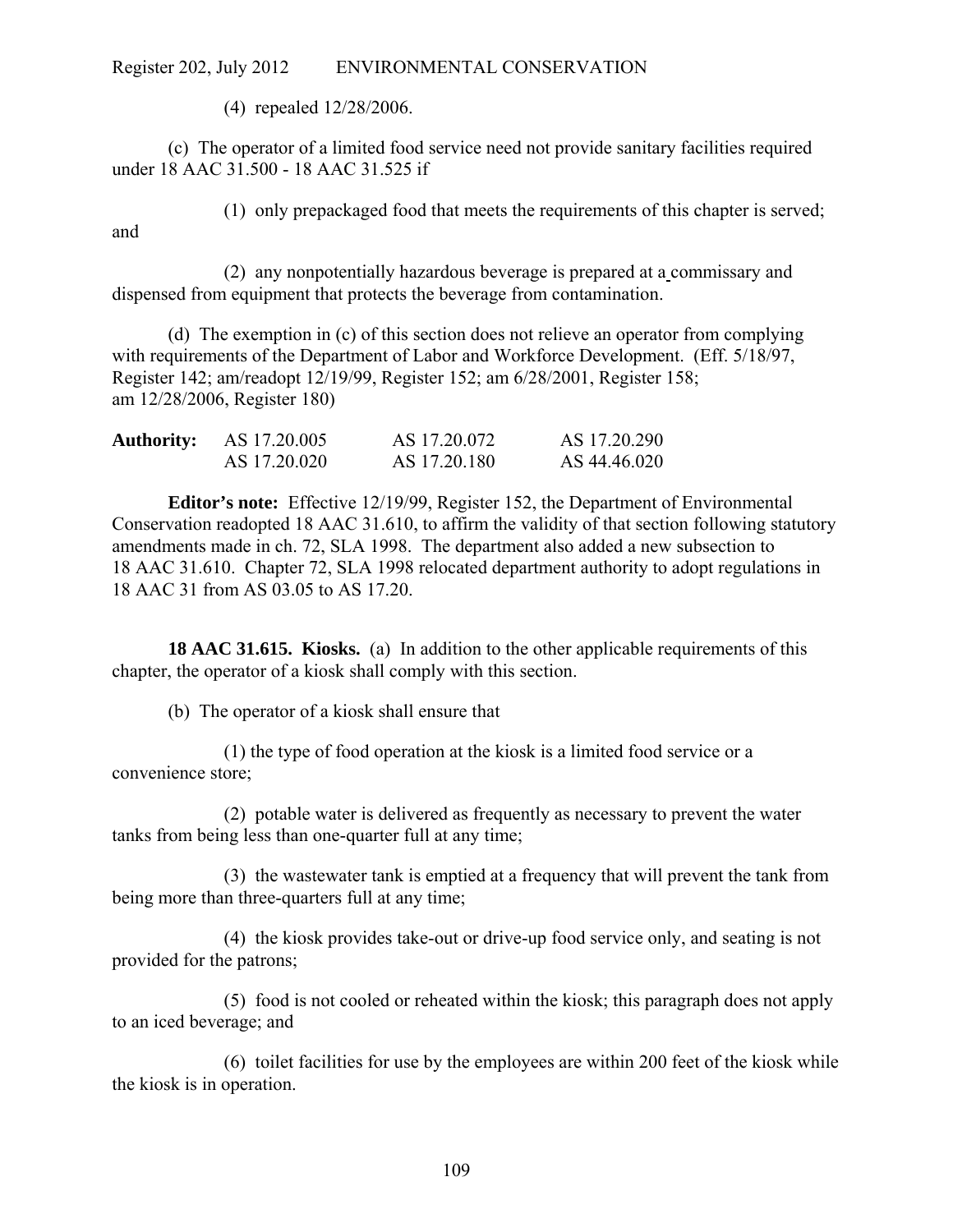(c) The operator of a kiosk need not provide sanitary facilities required under 18 AAC 31.500 – 18 AAC 31.525 if

(1) only prepackaged foods that meet the requirements of this chapter are served;

(2) any potentially hazardous beverage is prepared at a commissary and dispensed from equipment that protects the beverage from contamination;

(3) an approved facility or commissary is located within 200 feet of the kiosk that provides hot and cold running water for cleaning of non-food contact surfaces; and

(4) toilet facilities and lavatories for employees are available within 200 feet of the kiosk.

(d) The exemption in (c) of this section does not relieve an operator from complying with requirements of the Department of Labor and Workforce Development. (Eff. 12/19/99, Register 152; am 12/28/2006, Register 180)

| <b>Authority:</b> | AS 17.20.005 | AS 17.20.072 | AS 17.20.290 |
|-------------------|--------------|--------------|--------------|
|                   | AS 17.20.020 | AS 17.20.180 | AS 44.46.020 |

**18 AAC 31.620. Mobile food units.** (a) In addition to the other applicable requirements of this chapter, except as otherwise provided in this section, the operator of a mobile food unit must comply with this section.

(b) At a mobile food unit, depending on the adequacy of facilities, equipment, and utensils for the types and volume of food and methods of preparation and service, and based on information provided by the operator on the application form by the department, the department will, as the department determines necessary to serve the interests of public health and consumer protection,

(1) limit the number and type of food items to be prepared and sold;

(2) limit preparation steps; and

(3) approve the use of a commissary to support the mobile food unit if

(A) the necessary support services can be provided to the mobile food unit without compromising the commissary's operation; and

(B) the mobile food unit operates within a reasonable distance of the commissary so that it can return daily for servicing as required by (c) of this section.

(c) The operator of a mobile food unit, except a self-contained mobile food unit described in (d) of this section, shall

(1) ensure that the unit is taken at least once each day to the commissary for support services such as cleaning the unit or food-contact surfaces, servicing potable water and wastewater tanks, and restocking food and supplies;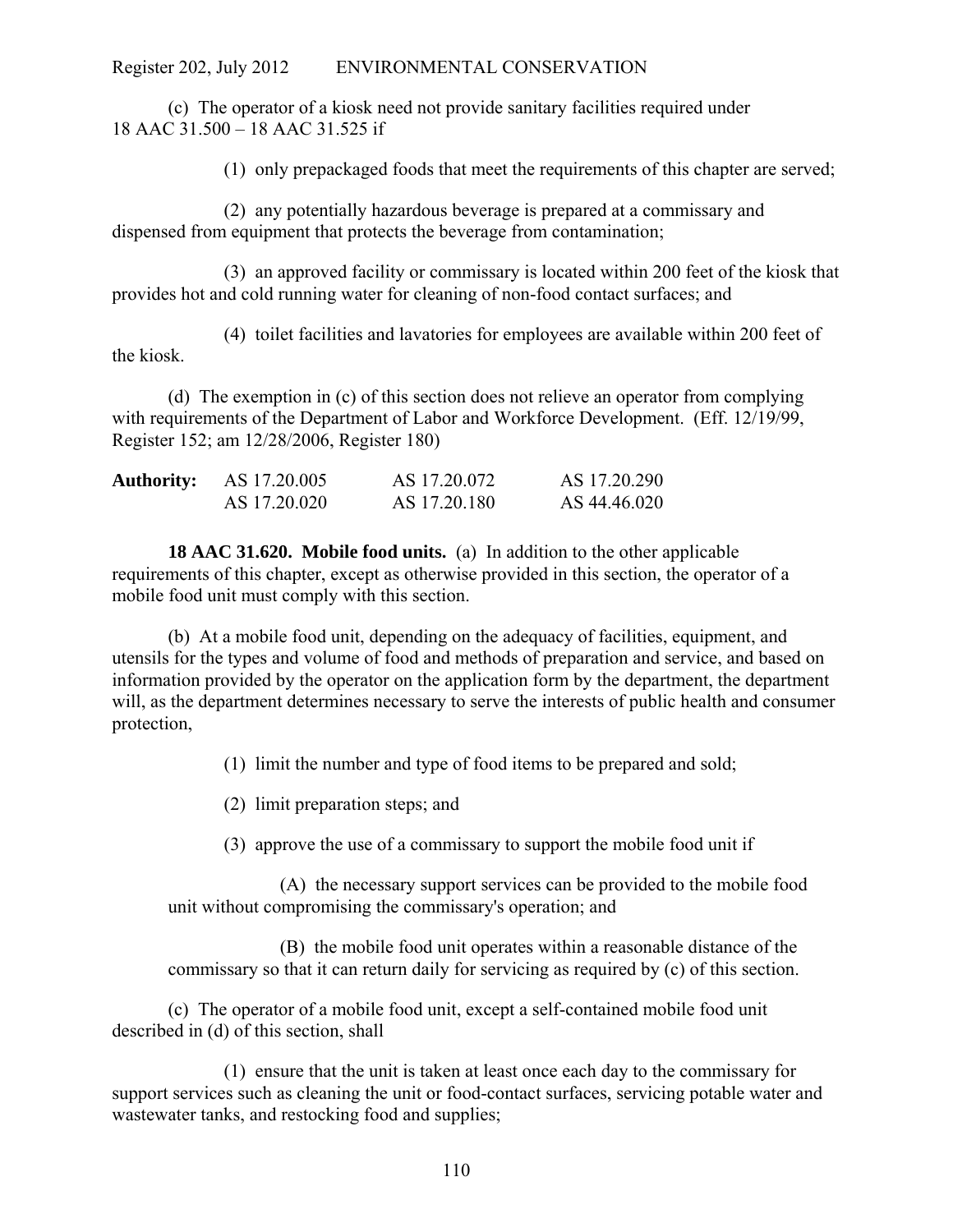(2) provide to the department a letter of agreement between the operator and the commissary that outlines

(A) the days and hours the commissary will be used; and

(B) the extent of support services to be provided at the commissary;

(3) describe the method used to return the mobile food unit to the commissary each day for support services; and

(4) advise the department within 72 hours if use of the commissary is discontinued.

(d) The operator of a self-contained mobile food unit is not required to work out of an approved commissary as described in (c) of this section if the unit has

(1) installed on the unit water and wastewater holding tanks, handwashing, and warewashing facilities, and utility sink; and

(2) adequate storage facilities on the unit for all food, equipment, utensils, including single-service items, and supplies used in the operation.

(e) The operator of a mobile food unit shall

(1) provide only single-service articles to consumers; and

(2) ensure that toilet facilities for employees are available within 200 feet of the unit while it is operating.

(f) In addition to the requirements of (a), (b), (c), and (e) of this section, the operator of a pushcart shall ensure that

(1) sufficient food, utensils, paper products, cleaning supplies, potable water supply, and wastewater holding capacity necessary for operating daily are contained on or within the cart, except that the operator of the pushcart may provide

(A) one additional ice chest; and

(B) one additional barbecue grill;

(2) water tanks installed for handwashing only are at least a five-gallon capacity;

(3) pre-preparation of food, including washing, slicing, peeling, cutting, and assembly, occurs at the commissary; and

(4) cooling or reheating of leftovers does not occur.

(g) The operator of a mobile food unit need not provide sanitary facilities as required under 18 AAC 31.500 - 18 AAC 31.525 if

(1) the unit serves only prepackaged food that meets the requirements of this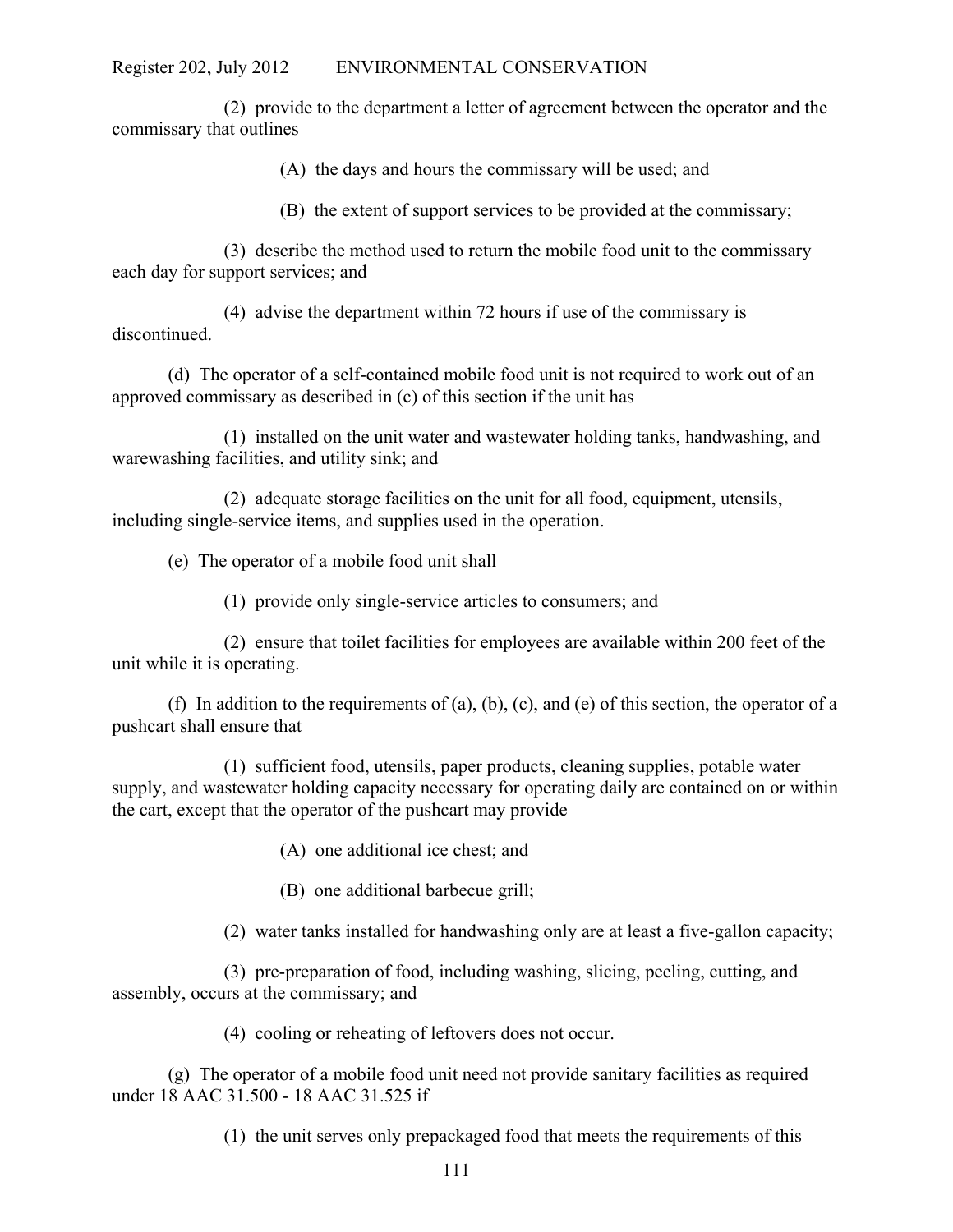chapter; and

(2) any nonpotentially hazardous beverage is prepared at the commissary and dispensed from equipment that protects the beverage from contamination.

(h) The exemption in (g) of this section does not relieve an operator from complying with requirements of the Department of Labor and Workforce Development. (Eff. 5/18/97, Register 142; am/readopt 12/19/99, Register 152; am 6/28/2001, Register 158; am 12/28/2006, Register 180)

| <b>Authority:</b> | AS 17.20.005 | AS 17.20.072 | AS 17.20.290 |
|-------------------|--------------|--------------|--------------|
|                   | AS 17.20.020 | AS 17.20.180 | AS 44.46.020 |

**Editor's note:** Effective 12/19/99, Register 152, the Department of Environmental Conservation readopted 18 AAC 31.620, to affirm the validity of that section following statutory amendments made in ch. 72, SLA 1998. The department also added a new subsection to 18 AAC 31.620. Chapter 72, SLA 1998 relocated department authority to adopt regulations in 18 AAC 31 from AS 03.05 to AS 17.20.

**18 AAC 31.625. Mobile retail vendors**. (a) In addition to the other applicable requirements of this chapter, a mobile retail vendor selling

(1) only prepackaged food shall

(A) store excess food and supplies at a commissary;

(B) provide hot or cold holding units if needed to maintain potentially hazardous food at the temperatures required by 18 AAC 31.232; and

(C) keep the unit clean;

(2) whole, gutted, or gilled seafood that has not been further processed

(A) shall wash raw seafood at

(i) a seafood processing facility permitted under 18 AAC 34; or

(ii) a commissary;

(B) shall provide adequate refrigerator, freezer, or ice chests of adequate capacity to store all seafood products and maintain refrigeration temperatures of  $41^{\circ}$  F or below or freezer temperatures of  $0^{\circ}$  F or below:

(C) shall drain, wash, rinse, and sanitize refrigerators and ice chests after each day's operation;

(D) shall use single-service gloves, tongs, tissues, or other utensils to minimize hand contact with the unpackaged product;

(E) may not process seafood at the mobile unit;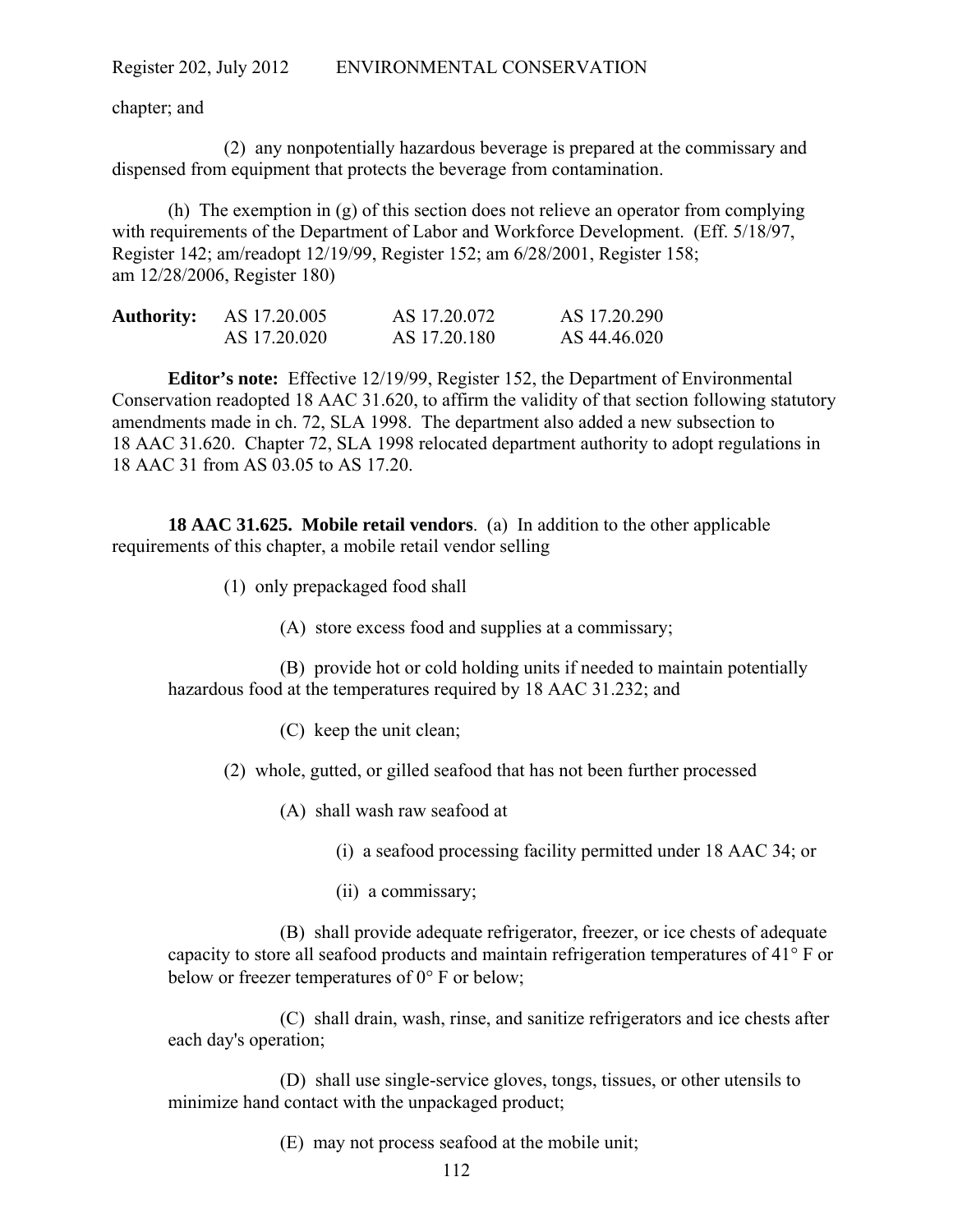(F) shall keep the unit clean; and

(G) shall store excess seafood at a commissary; and

(3) unpackaged processed seafood shall

(A) operate out of a seafood processing facility permitted under 18 AAC 34 or a commissary;

(B) return to the commissary or seafood processing facility daily for cleaning and sanitizing of food-contact surfaces;

(C) provide approved and adequate handwashing; this may include, at a minimum,

(i) a container with a minimum capacity of two gallons, equipped with a faucet-type spigot, and filled with warm water; if a container is uninsulated, a means to heat water must also be provided;

(ii) a container to catch wastewater from handwashing; and

(iii) soap and single-service towels; and

(D) use single-use gloves or tissues, or other utensils to minimize bare hand contact with the unpackaged product.

(b) A mobile retail vendor need not provide sanitary facilities as required under 18 AAC 31.500 - 18 AAC 31.525 if the unit serves only prepackaged food that meets the requirements of this chapter.

(c) The exemption in (b) of this section does not relieve a mobile retail vendor from complying with requirements of the Department of Labor and Workforce Development. (Eff. 5/18/97, Register 142; am/readopt 12/19/99, Register 152; am 6/28/2001, Register 158; am 12/28/2006, Register 180)

| <b>Authority:</b> | AS 17.20.005 | AS 17.20.072 | AS 17.20.290 |
|-------------------|--------------|--------------|--------------|
|                   | AS 17.20.020 | AS 17.20.180 | AS 44.46.020 |

**Editor's note:** Effective 12/19/99, Register 152, the Department of Environmental Conservation readopted 18 AAC 31.625, to affirm the validity of that section following statutory amendments made in ch. 72, SLA 1998. The department also amended 18 AAC 31.625(a)(2), and (a)(3)(A)-(B), and added a new subsection. Chapter 72, SLA 1998 relocated department authority to adopt regulations in 18 AAC 31 from AS 03.05 to AS 17.20.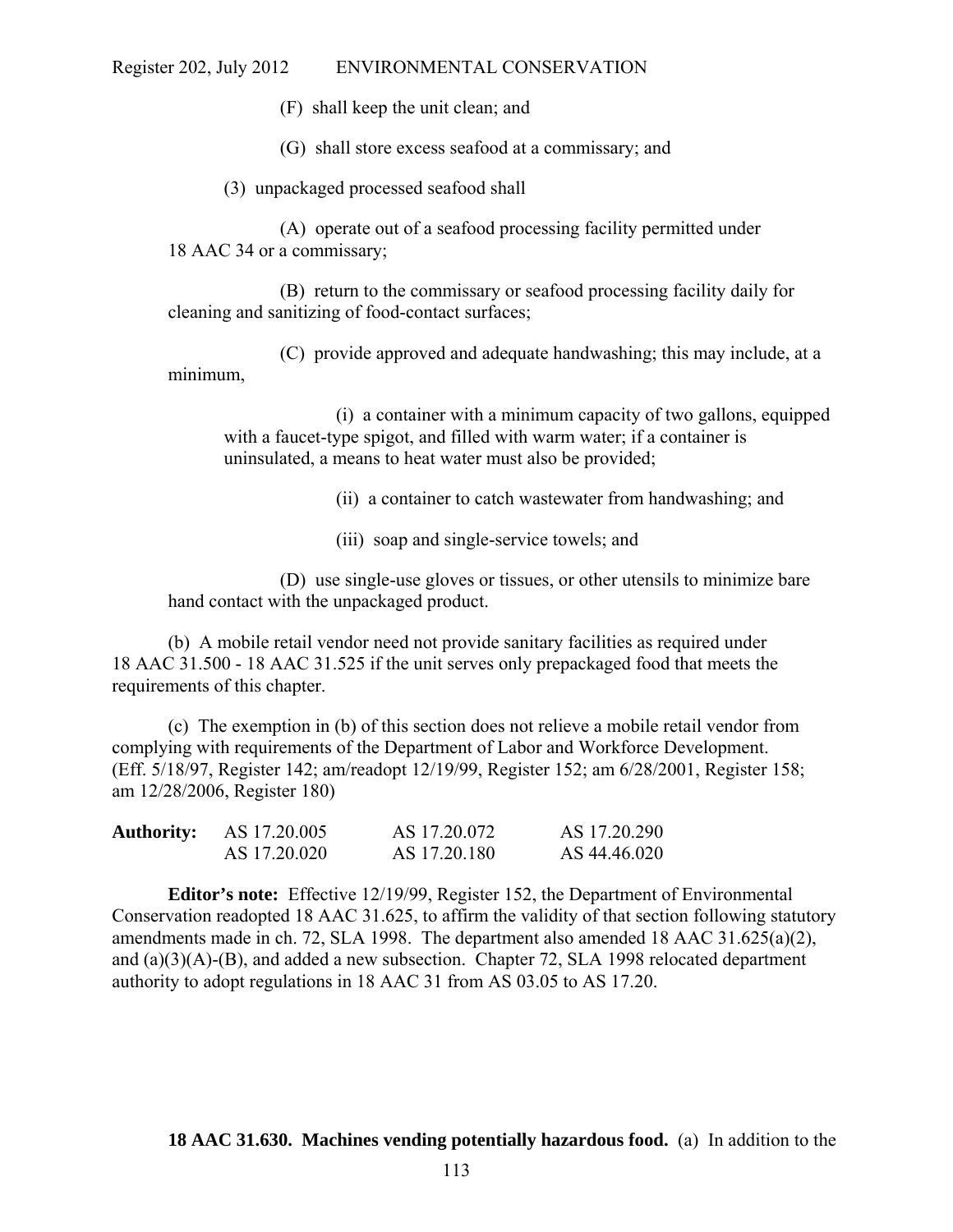other applicable requirements of this chapter, a person who offers potentially hazardous food for sale in a vending machine shall meet the requirements of this section.

(b) The operator of an establishment providing machines vending potentially hazardous foods shall ensure that

(1) each machine vending potentially hazardous food is supported by an approved storage and servicing area or is supplied and serviced from a commissary;

 (2) each machine is designed, constructed, and operated in a way that equals or exceeds NSF's ANSI/NSF International Standard 25 - 2000, *Vending Machines for Food and Beverages*, or the National Automatic Merchandising Association's (NAMA) *Standard for the Sanitary Design and Construction of Food and Beverage Vending Machines*, both of which are adopted by reference in 18 AAC 31.011;

(3) water used in each machine is obtained from a source constructed and operated as required by 18 AAC 80;

(4) employees wash their hands immediately before loading the machine or use single-use gloves;

(5) potentially hazardous food is dispensed to the consumer in the individual, original container or package into which it was placed at the commissary;

(6) milk and fluid milk products are dispensed only in individual, original containers;

(7) fluid milk products, and fluid nondairy products such as creaming agents, are not dispensed in a vending machine as an ingredient in hot liquid beverages or other food;

(8) the temperature of potentially hazardous food is kept at  $41^{\circ}$  F or below for cold-held food or 135° F or above for hot-held food except during the time required to load or service the machine and no more than 30 minutes after loading or servicing; and

(9) a conspicuous label is affixed to the front of each machine with the name, physical address, and phone number of the food establishment permitted under this chapter to operate the vending machine.

(c) A semi-automated espresso machine that uses liquid milk and that, upon activation of a switch or insertion of a coin, dispenses a beverage into a container placed under the dispenser by an employee or a consumer is not considered a vending machine for purposes of this chapter. (Eff. 5/18/97, Register 142; am/readopt 12/19/99, Register 152; am 6/28/2001, Register 158; am 12/28/2006, Register 180)

| <b>Authority:</b> | AS 17.20.005 | AS 17.20.072 | AS 17.20.290 |
|-------------------|--------------|--------------|--------------|
|                   | AS 17.20.020 | AS 17.20.180 | AS 44.46.020 |

**Editor's note:** Effective 12/19/99, Register 152, the Department of Environmental Conservation readopted 18 AAC 31.630, to affirm the validity of that section following statutory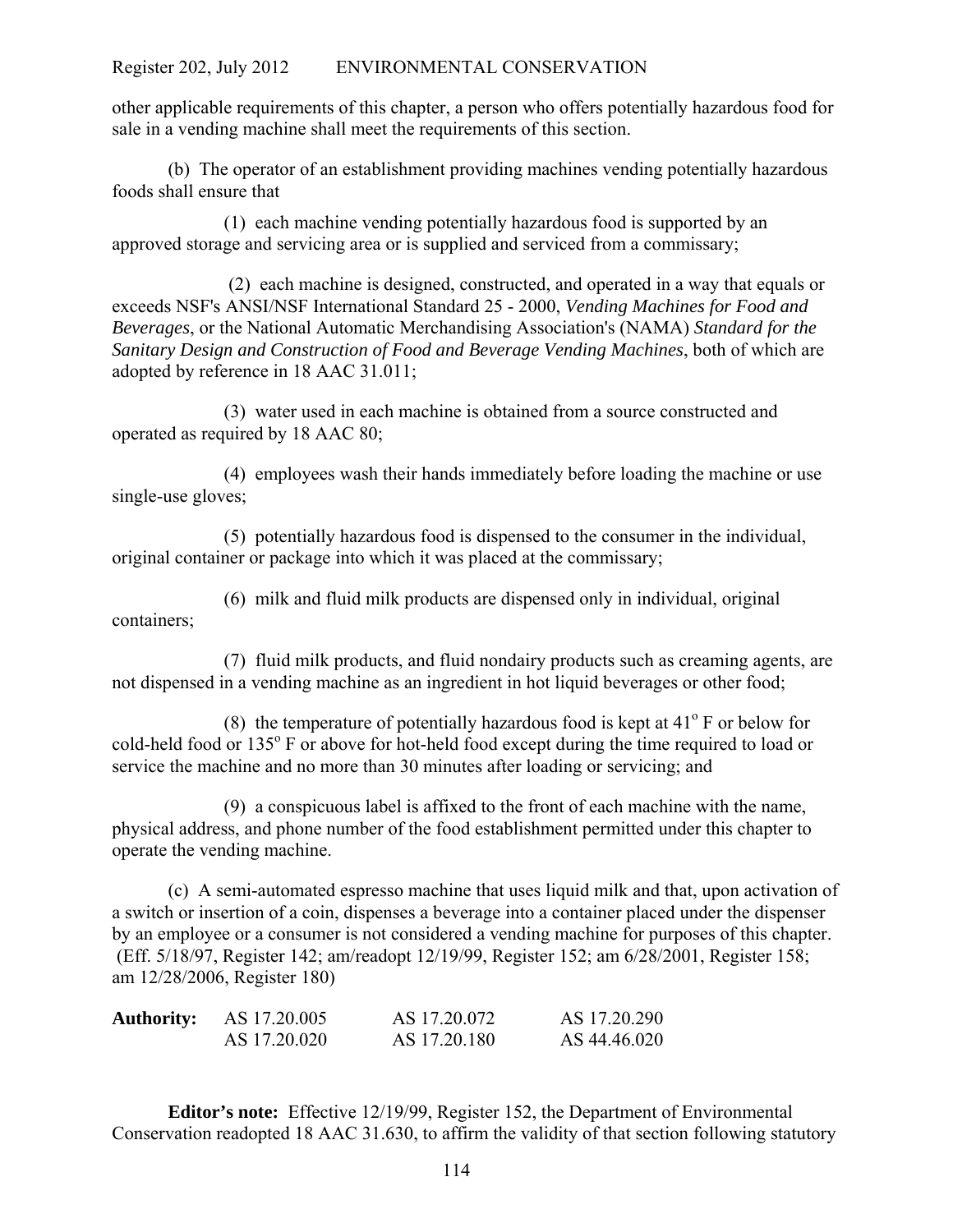amendments made in ch. 72, SLA 1998. The department also amended 18 AAC 31.630(b). Chapter 72, SLA 1998 relocated department authority to adopt regulations in 18 AAC 31 from AS 03.05 to AS 17.20.

Information about how to review or obtain a copy of a requirement referred to in 18 AAC 31.630 and adopted by reference in 18 AAC 31.011 is set out in the editor's note to 18 AAC 31.011.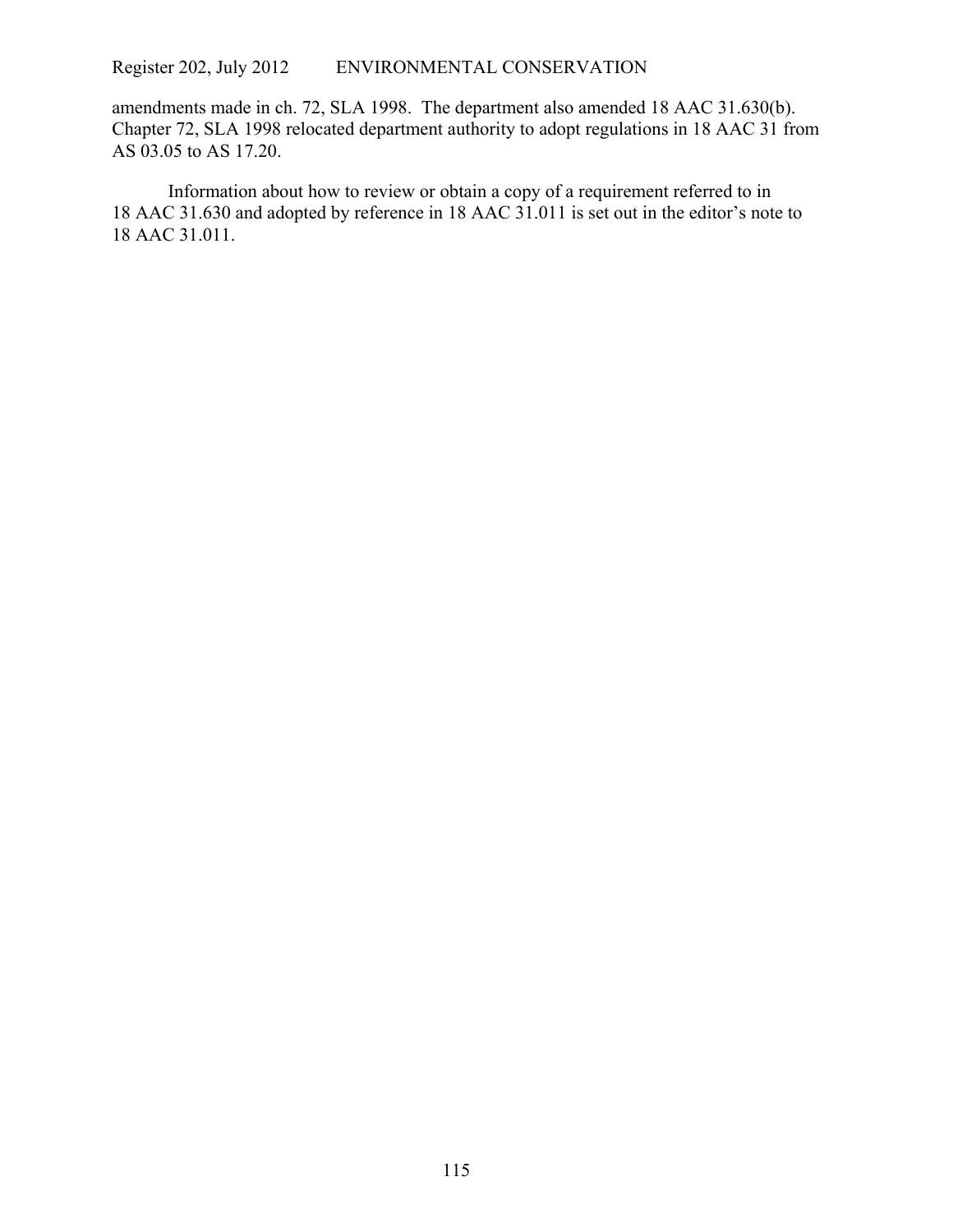## **Article 7. Food Processing**.

## **Section**

700. Food processing establishment design and control

- 710. Hazard analysis critical control point (HACCP)
- 720. Thermal processing and acidified food
- 730. Glacier ice and ice manufacturing
- 740. Bottled drinking water
- 750. Repealed
- 760. Reduced oxygen packaging at food services or markets
- 770. Meat, poultry, and game slaughtering and processing

**18 AAC 31.700. Food processing establishment design and control.** (a) In addition to the other applicable requirements of this chapter, the operator of a food processing establishment shall comply with this section.

(b) The operator of a food processing establishment shall ensure that

(1) areas and equipment used to process food for human consumption are not used to process animal feed or inedible products unless the food intended for human consumption is protected from contamination; and

(2) contaminated food and ingredients are rejected or reprocessed to eliminate the contamination.

(c) The operator of a food processing establishment shall ensure that when routine testing is needed to identify sanitation failures or food contamination or to assure product quality, testing facilities and procedures are provided at the facility or at a qualified laboratory.

(d) The operator of a food processing establishment may not use a packaging process or material that

(1) transmits a contaminant or objectionable material to the food;

(2) imparts additives;

(3) fails to prevent food contamination; or

(4) allows the rapid and progressive growth of infectious or toxigenic microorganisms or the slower growth of *Clostridium botulinum*.

(e) In addition to the labeling requirements listed under 18 AAC 31.060, the operator of a food processing establishment shall ensure that food products made by the processor after January 1, 2001, unless the date is extended by the department as provided under 18 AAC 31.060, are labeled

(1) with a lot number or other code that will allow production lots to be identified if the food is recalled, contaminated, or otherwise found to be unfit for human consumption; the operator shall keep lot records for a period that exceeds the shelf life of the product by six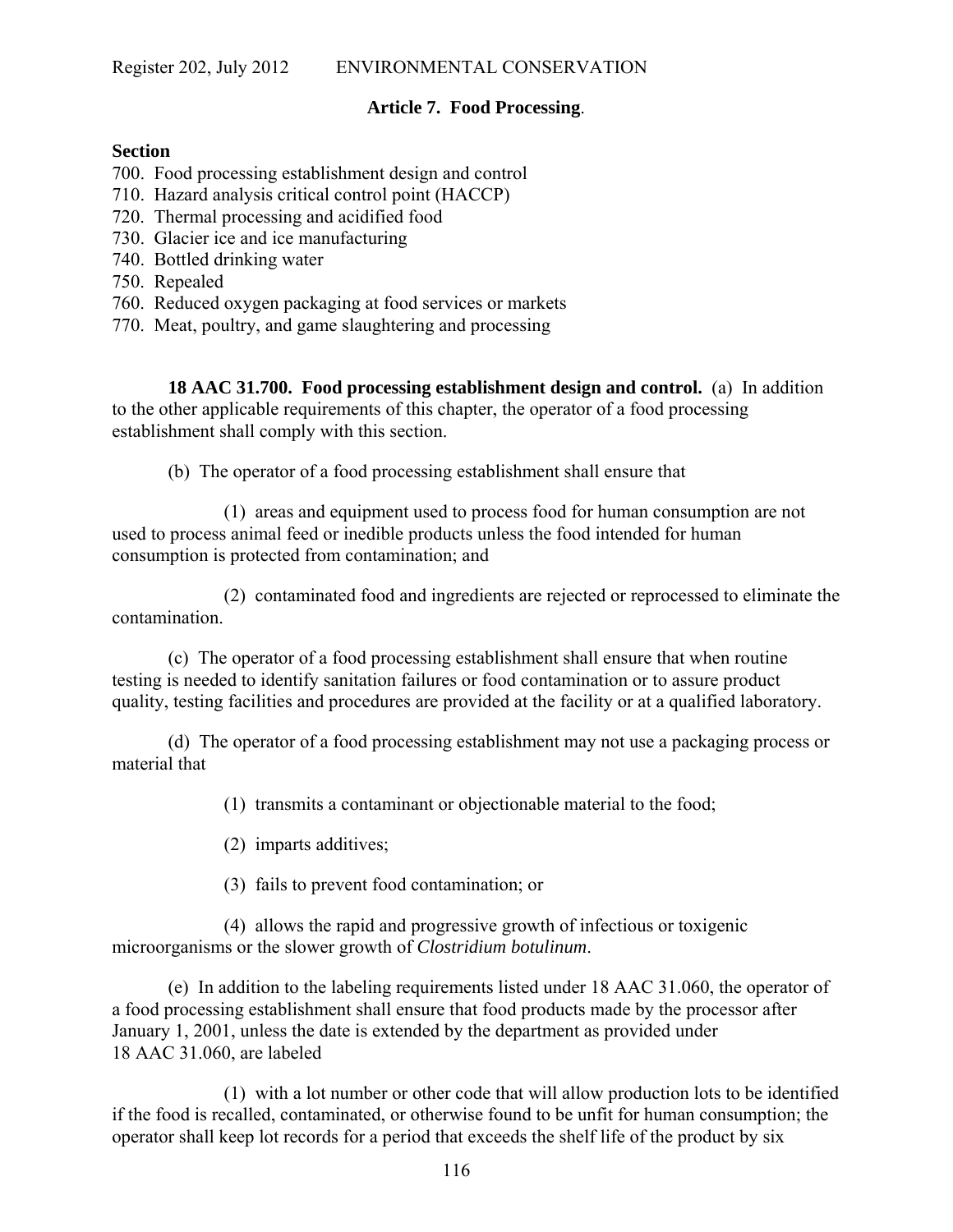months, or for two years, whichever is less; and

(2) so that known allergens, including seafood, tree nuts, mollusks, wheat, milk, crustacea, eggs, and legumes, particularly peanuts and soybeans, used in food product formulations are declared on the label, even if a processing or incidental additive; the name of the ingredient may be accompanied by a parenthetical statement such as "processing aid" for clarity.

(f) The operator of a food processing establishment shall develop and maintain procedures for notifying the department and consumers of a product recall and shall implement those procedures for any product for which the operator or the department knows or has reason to believe might cause illness, injury, or gross consumer deception. (Eff. 5/18/97, Register 142; am/readopt 12/19/99, Register 152; am 12/28/2006, Register 180)

| <b>Authority:</b> | AS 17.20.005 | AS 17.20.040 | AS 17.20.290 |
|-------------------|--------------|--------------|--------------|
|                   | AS 17 20 010 | AS 17.20.072 | AS 17.20.300 |
|                   | AS 17.20.020 | AS 17.20.180 | AS 44.46.020 |

**Editor's note:** Effective 12/19/99, Register 152, the Department of Environmental Conservation readopted 18 AAC 31.700, to affirm the validity of that section following statutory amendments made in ch. 72, SLA 1998. The department also amended 18 AAC 31.700(e). Chapter 72, SLA 1998 relocated department authority to adopt regulations in 18 AAC 31 from AS 03.05 to AS 17.20.

**18 AAC 31.710. Hazard analysis critical control point (HACCP).** (a) Unless otherwise provided in this section, and except as provided in 18 AAC 31.760(b), the operator of a food processing establishment where smoking, curing, acidifying, dehydrating, thermally processing low-acid food, reduced oxygen packaging, or other processes are used that allow the rapid and progressive growth of infectious or toxigenic microorganisms, or the slower growth of *Clostridium botulinum*, shall develop and follow a HACCP plan that includes

(1) the name and position of each person with primary responsibility for quality assurance and production, including the name and position of each person who decides whether a product or a package can be reworked or must be destroyed;

(2) a process flow diagram that outlines each processing step from the acceptance of raw materials to the production and packaging of the finished product for each product or group of related products;

(3) specific critical control points in the process where monitoring of practices or physical parameters such as temperature, pH, water activity, or packaging defects will occur, including

- (A) the schedule for monitoring;
- (B) the monitoring procedure; and
- (C) corrective action that will be taken if a process deviation occurs;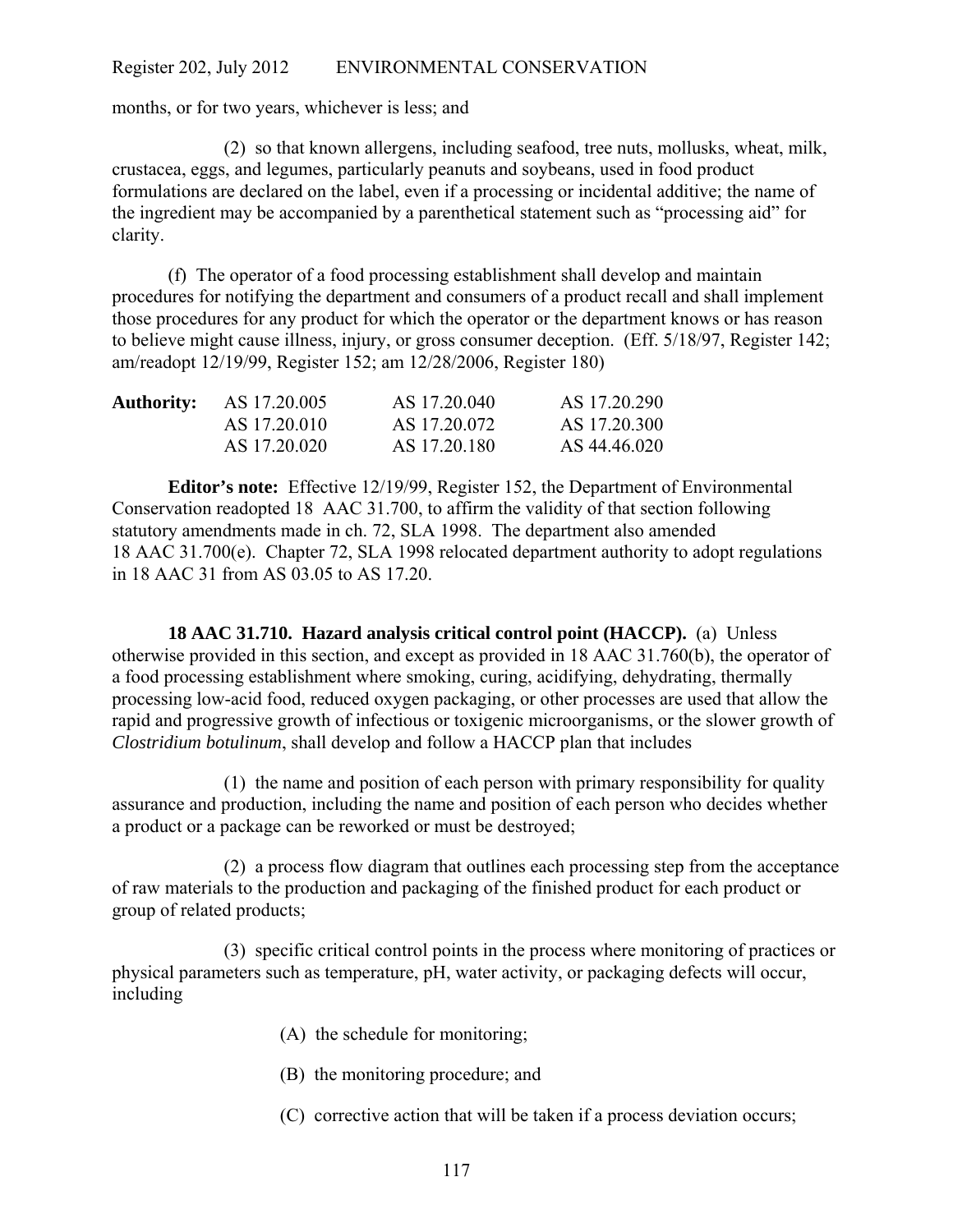(4) a description of analysis methods used to evaluate raw materials, finished products, food ingredients, and packaging materials;

(5) the frequency of testing, such as for pH, water activity, sodium nitrite and salt concentration;

(6) the frequency of culturing for infectious or toxigenic bacteria;

(7) a list of specifications for materials used in processing and packaging ;

(8) product codes that identify the food processing establishment and production

data;

(9) a manual identifying the procedures and frequencies for sanitary maintenance of facilities and equipment, and hygienic practices of employees;

(10) a procedure for maintaining monitoring records that allows for review and evaluation, including the HACCP program results;

(11) procedures for a self-inspection program to be used at a frequency that will give reasonable assurance that the establishment will be maintained in a sanitary condition that meets the requirements of this chapter; and

(12) a description of the method used to evaluate the condition of product packages and the integrity of seals.

(b) The department will require the operator to submit a copy of the HACCP plan for department review and comment for a new product or a change in processing procedures if the department determines that a review is necessary to determine compliance with this chapter. (Eff. 5/18/97, Register 142; readopt 12/19/99, Register 152; am 6/28/2001, Register 158)

| <b>Authority:</b> AS 17.20.005 | AS 17.20.180 | AS 44.46.020 |
|--------------------------------|--------------|--------------|
| AS 17.20.072                   |              |              |

**Editor's note:** Effective 12/19/99, Register 152, the Department of Environmental Conservation readopted 18 AAC 31.710, without change, to affirm the validity of that section following statutory amendments made in ch. 72, SLA 1998. Chapter 72, SLA 1998 relocated department authority to adopt regulations in 18 AAC 31 from AS 03.05 to AS 17.20.

**18 AAC 31.720. Thermal processing and acidified food**. (a) An operator of a food establishment who thermally processes low-acid foods packaged in hermetically-sealed containers shall

(1) comply with this chapter;

(2) meet the requirements of 21 C.F.R. 113, adopted by reference in 18 AAC 31.011; and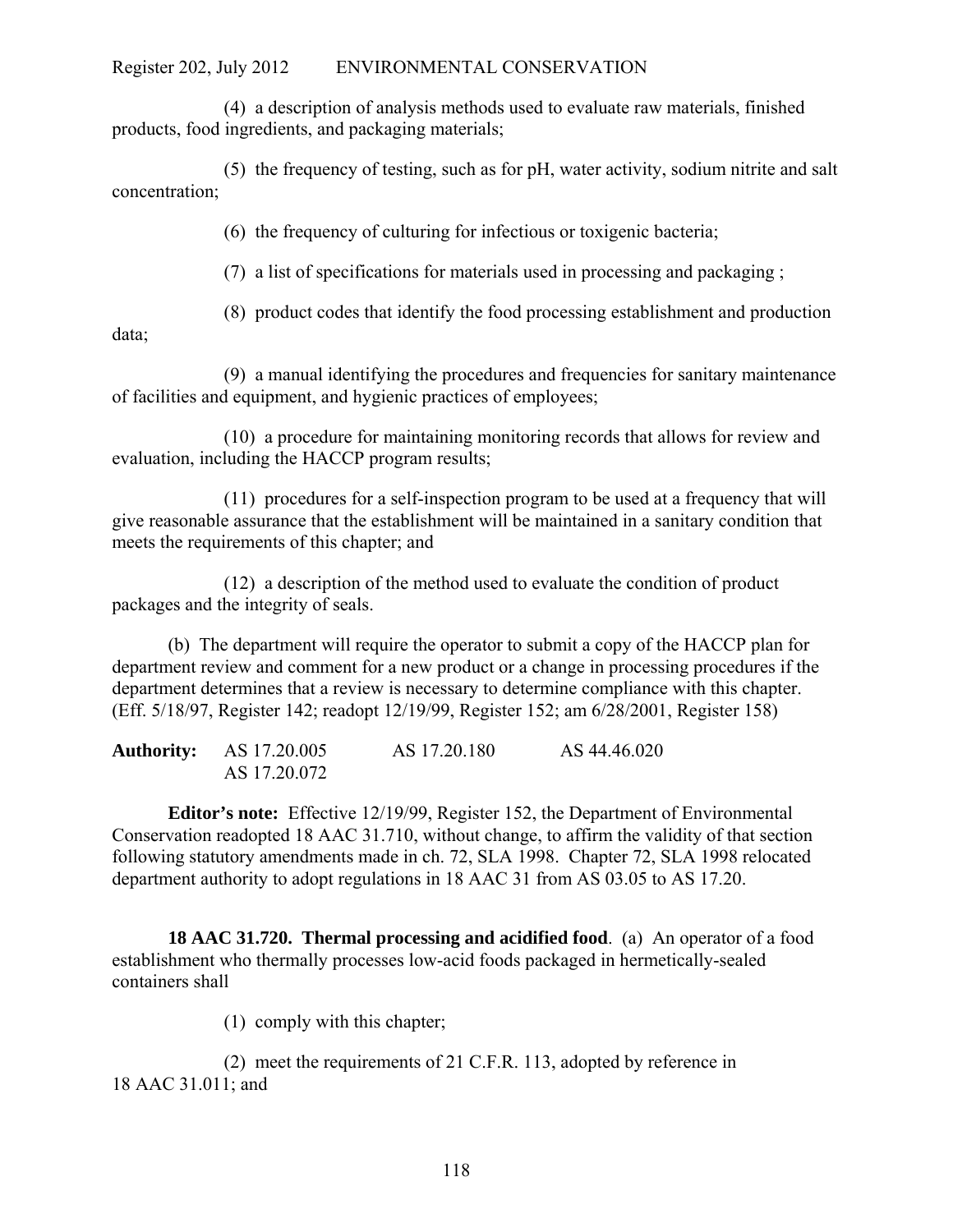(3) ensure that water used to cool containers and water in a cooling canal is potable and has a measurable disinfectant residual before entering the retort; water used in a cooling canal or system must have a measurable disinfectant residual at the discharge point.

(b) An operator of a food establishment who processes acidified foods shall

(1) comply with this chapter; and

2) meet the requirements of 21 C.F.R. 114, adopted by reference in 18 AAC 31.011. (Eff. 5/18/97, Register 142; readopt 12/19/99, Register 152; am 6/28/2001, Register 158; am 12/28/2006, Register 180)

| <b>Authority:</b> | AS 17.20.005 | AS 17.20.072 | AS 17.20.290 |
|-------------------|--------------|--------------|--------------|
|                   | AS 17.20.020 | AS 17.20.180 | AS 44.46.020 |

**Editor's note:** Effective 12/19/99, Register 152, the Department of Environmental Conservation readopted 18 AAC 31.720, without change, to affirm the validity of that section following statutory amendments made in ch. 72, SLA 1998. Chapter 72, SLA 1998 relocated department authority to adopt regulations in 18 AAC 31 from AS 03.05 to AS 17.20.

Copies of the federal regulations adopted by reference in this section may be obtained from the department's Anchorage, Fairbanks, or Juneau office.

**18 AAC 31.730. Glacier ice and ice manufacturing.** (a) Except for a person who exports glacier ice without further processing and a person that manufactures ice primarily for use by a seafood processor permitted under 18 AAC 34, the operator of a food establishment where glacier ice or ice is manufactured shall comply with the applicable requirements of this chapter, including this section.

(b) The operator of a food establishment where glacier ice or ice is manufactured shall ensure that

(1) food-contact surfaces of equipment are washed, rinsed, and sanitized at least weekly; and

(2) utensils are washed, rinsed, and sanitized at least once each day.

(c) For glacier ice, the operator of a food establishment shall ensure that

(1) contamination of glacier ice is minimized during harvesting, transportation, and storage;

(2) glacier ice is transported in clean containers or vehicles;

(3) floors in receiving and processing rooms are sloped one-quarter inch per foot to floor drains with traps;

(4) in addition to the requirements of 18 AAC 31.545, walls in receiving and processing rooms are impervious to water to a height of at least four feet;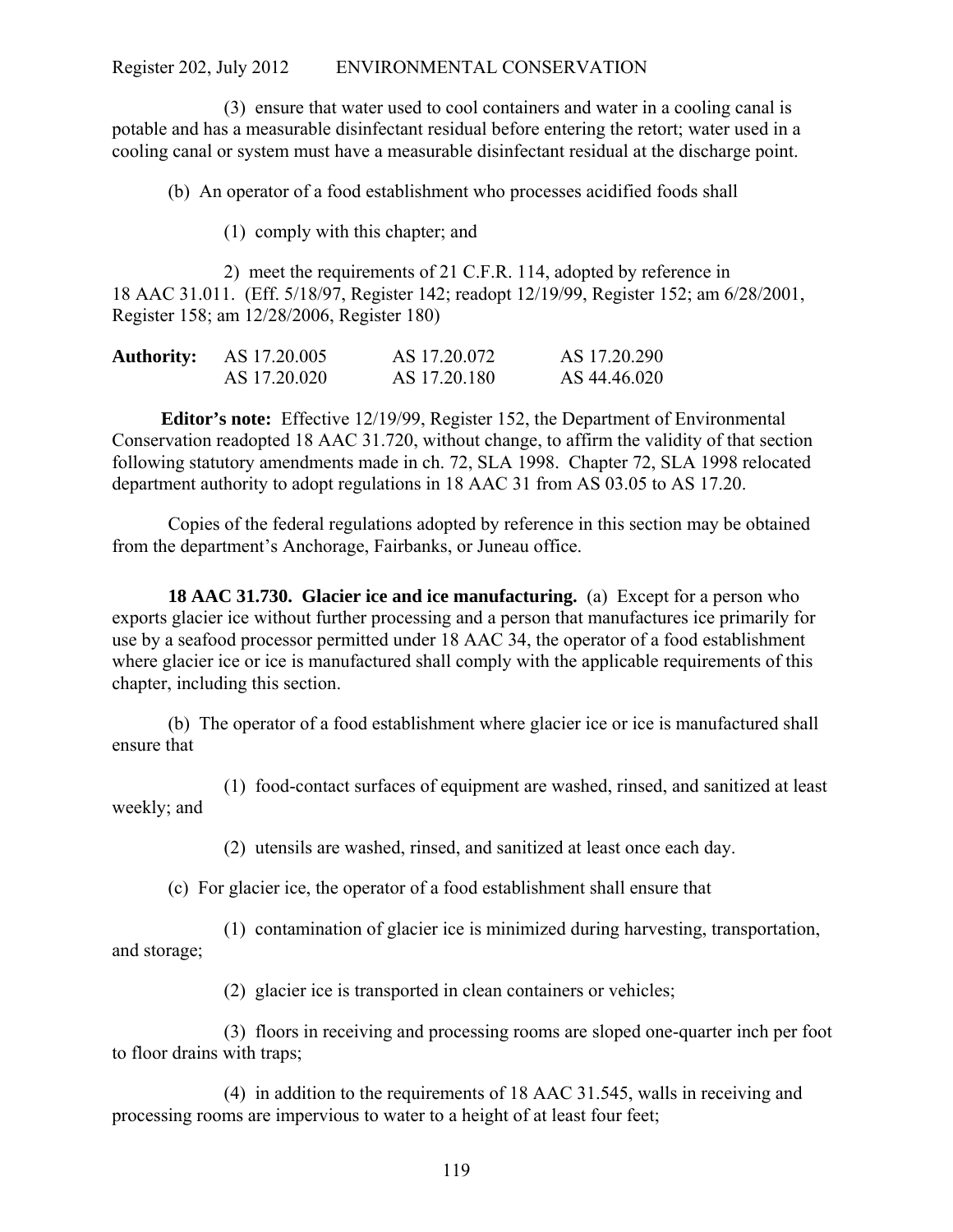(5) before processing, glacier ice is cleaned with potable water to remove surface debris and contaminants; and

(6) after glacier ice has been cleaned, cleanable equipment, such as a belt or slide, is provided to transport the ice from the receiving room into the processing room.

(d) For manufactured ice, the operator of a food establishment shall ensure that ice manufacturing is separated by space or enclosure from any source of contamination.

(e) Glacier or manufactured ice may not exceed the maximum contaminant levels set for drinking water in 18 AAC 80.300. If the operator finds or suspects that a maximum contaminant level has been exceeded, the operator shall submit samples of the glacier or manufactured ice to a certified laboratory for analysis of the contaminants of concern listed in 18 AAC 80, at a frequency necessary to assure that the water quality meets the requirements of this subsection. Samples submitted must produce a minimum of 100 ml of water when melted. (Eff. 5/18/97, Register 142; am/readopt 12/19/99, Register 152; am 12/28/2006, Register 180)

|  | <b>Authority:</b> AS 17.20.005 | AS 17.20.072 | AS 17.20.290 |
|--|--------------------------------|--------------|--------------|
|  | AS 17.20.010                   | AS 17.20.180 | AS 44.46.020 |
|  | AS 17.20.020                   |              |              |

**Editor's note:** Effective 12/19/99, Register 152, the Department of Environmental Conservation readopted 18 AAC 31.730, to affirm the validity of that section following statutory amendments made in ch. 72, SLA 1998. The department also amended 18 AAC 31.730(e). Chapter 72, SLA 1998 relocated department authority to adopt regulations in 18 AAC 31 from AS 03.05 to AS 17.20.

**18 AAC 31.740. Bottled drinking water**. (a) In addition to other applicable requirements of this chapter, an operator of a food processing establishment who bottles drinking water in this state shall comply with this section and meet the food standard and labeling requirements of 21 C.F.R. 165.110(a) and (c), adopted by reference in 18 AAC 31.011.

(b) If the food processing establishment is also the operator of the public water system used as the source of the bottled water, a copy of one of the following must be on file at the processing establishment:

(1) a valid interim approval to operate, issued under 18 AAC 80.210(i);

(2) a valid final approval to operate, issued under 18 AAC 80.210(k).

(c) In addition to the requirements of this section, an operator of a food processing establishment who bottles drinking water in this state shall ensure that

(1) water to be bottled is obtained only from a source that meets the requirements for a public water system in compliance with 18 AAC 80;

(2) the water before bottling does not exceed the primary maximum contaminant levels in 18 AAC 80.300(b); and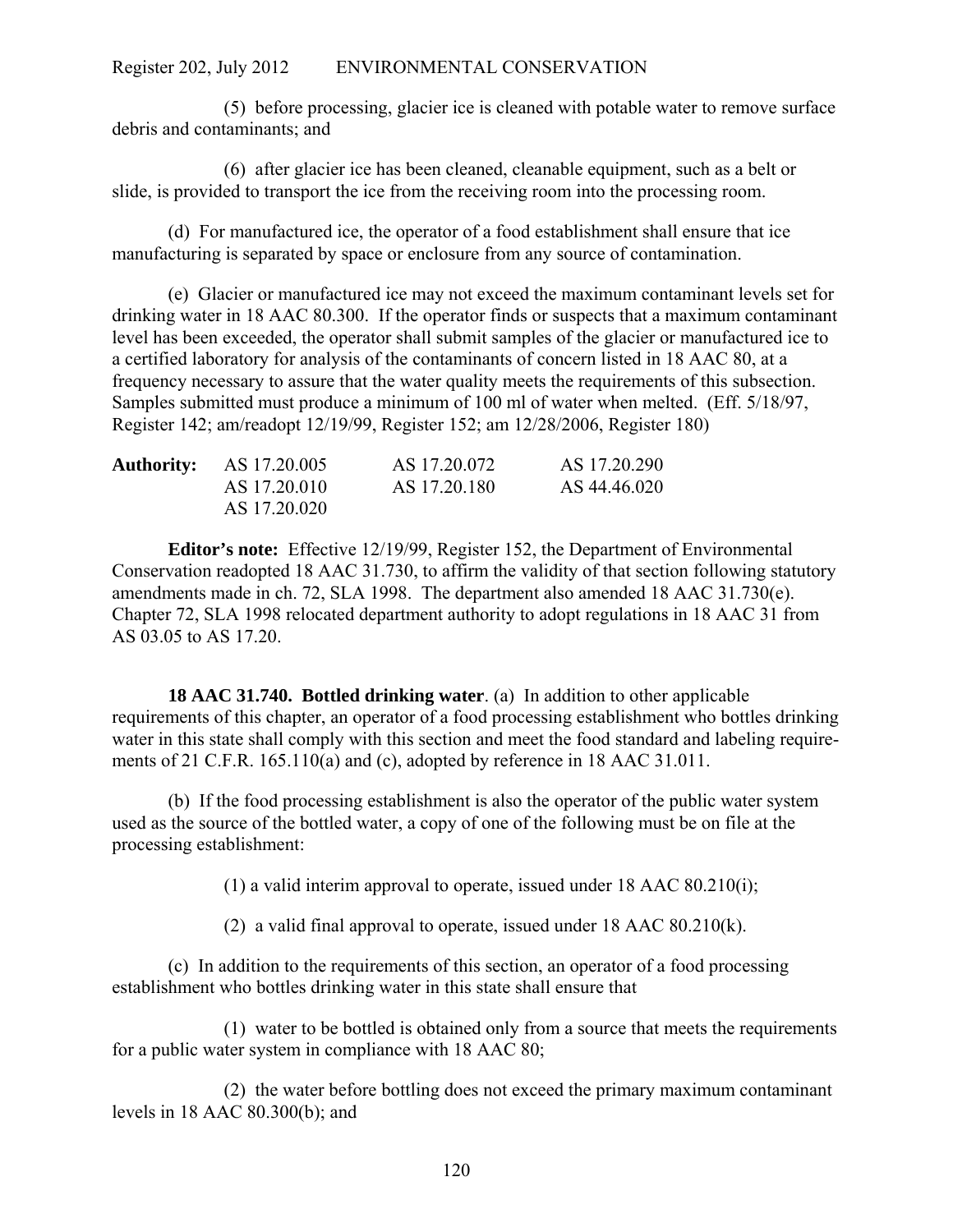(3) if bottled water exceeds the secondary maximum contaminant levels in 18 AAC 80.300(c), each bottle is labeled on the principal display panel as required by 21 C.F.R. 165.110(c), adopted by reference in 18 AAC 31.011; the label statement required under this paragraph must immediately and conspicuously precede or follow the name of the product.

(d) The operator of the food processing establishment shall ensure that coliform bacteria sampling and analysis from a container of each type of bottled water is conducted weekly by a qualified or certified laboratory that uses the water sampling and analysis procedures in 18 AAC 80. Verification for fecal coliform or *E. coli* is required; if the laboratory does not verify fecal coliforms, total coliforms will be considered fecal coliforms.

(e) If the results of an analysis under (d) of this section indicate the presence of coliform bacteria, the operator shall

(1) immediately notify the department;

(2) submit additional samples for analysis within 24 hours of receiving notice that the initial sample analysis was positive;

(3) detain the product pending the results of the additional samples;

(4) provide the department with the lot numbers of the product being detained;

and

(5) notify the department of the results of the additional samples.

(f) The additional samples required under (e) of this section must consist of a sealed container of bottled water from the same lot as the initial sample, or if sampling from the same lot as the original sample is not possible, from the next available lot.

(g) A bacteria contamination violation occurs if any two samples, either weekly samples or check samples, contain coliform bacteria. If a bacteria contamination violation occurs, the operator shall

(1) take the steps specified in (e) of this section;

(2) analyze the source water for the bottled water; and

(3) repeat the check sampling required under this subsection within 24 hours after receiving the results of the check samples until no coliform bacteria are present in two consecutive check samples.

(h) If a coliform contamination violation occurs, other containers from the same lot or subsequent lots may not be distributed or sold, and other lots may not be produced until the source of contamination is identified and corrected.

(i) If the presence of fecal coliform or *E. coli* is verified, the operator shall immediately recall the contaminated lot.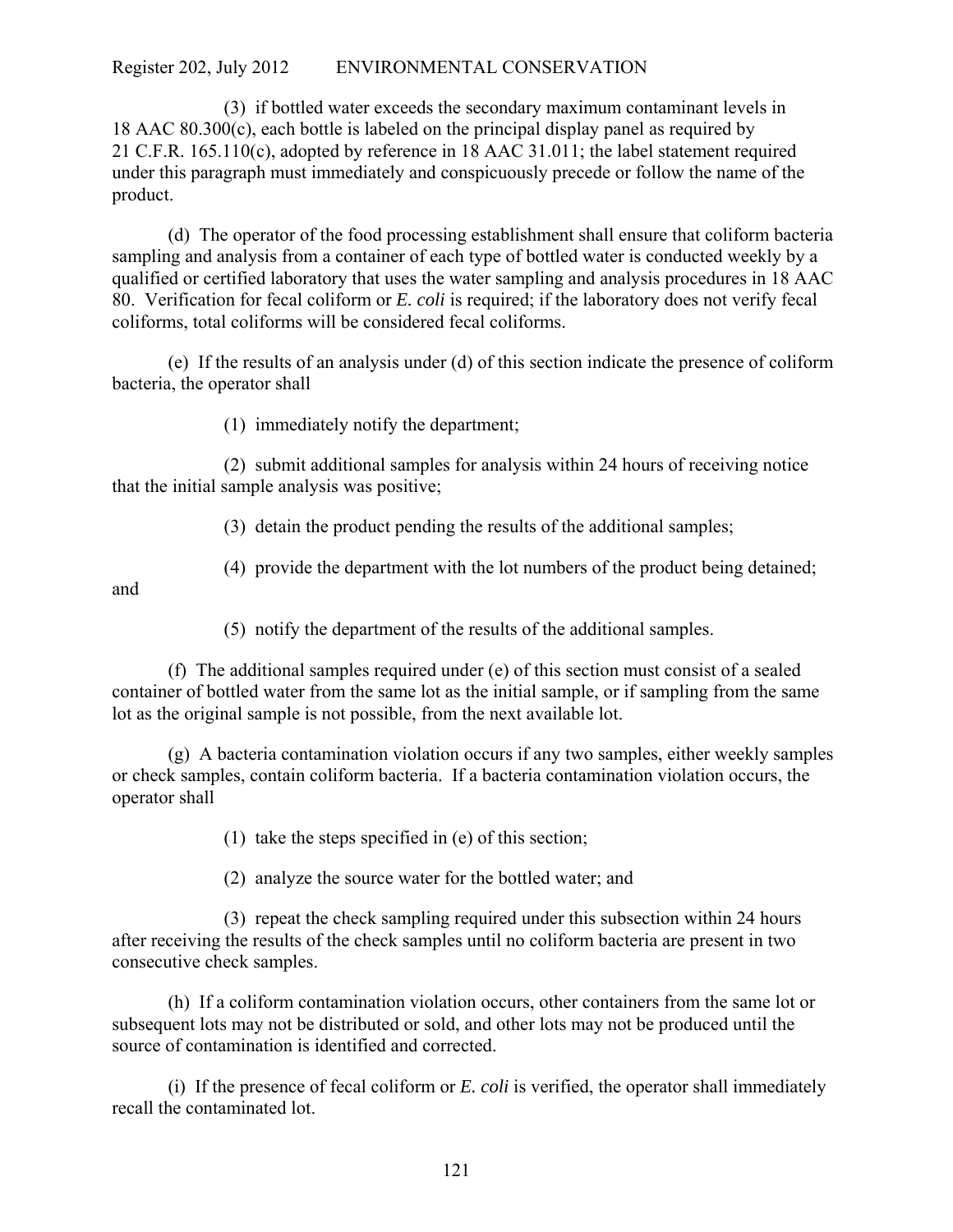(j) At least once every three months, an aerobic plate count analysis shall be done using a bacteriological swab or a rinse from at least four containers and four closures such as bottle tops randomly selected immediately before filling and sealing the bottle. All samples must be free of coliform organisms. The aerobic place count analysis must be done by a qualified or certified laboratory. No more than one of the four samples may exceed more than

(1) one bacteria per milliliter of capacity, or

(2) one colony per square centimeter of surface area.

(k) If test results under (j) of this section indicate the presence of coliform bacteria, the operator shall review the transportation, storage, and bottling procedures to find the source of contamination and immediately correct any deficiencies found. Records of any review conducted under this subsection must be kept as required under (o)(2) of this section.

(*l*) In addition to meeting the applicable requirements in 21 C.F.R. 165.110(a) and (c), as adopted by reference in 18 AAC 31.011, bottled water that is bottled in this state and that is labeled as

(1) "glacier water," "pure glacier water," or words of similar meaning must be

(A) the runoff directly from the natural melting of a glacier;

(B) water obtained from the melting of glacier ice at a food processing establishment permitted under this chapter; or

(C) water from a stream that flows directly from a glacier and that has not been diluted or influenced by a non-glacial stream; and

(2) "glacier-blend," "glacially-influenced," or words of similar meaning must be water taken from a

(A) glacial stream that is influenced by a mapped tributary whose headwaters are not from a glacier; or

(B) lake that is fed by a glacial stream;

(m) For purposes of (*l*) of this section, a mapped tributary is a surface water channel drainage in the state that has been mapped by the United States Department of Interior, United States Geological Survey (USGS) under 43 U.S.C. 31 – 50c.

(n) Bottled water that is bottled in this state and labeled as "glacier water," "pure glacier water," "glacier-blend," "glacially-influenced," or words of similar meaning may

(1) be collected and transported by pipes, tunnels, trucks, or similar devices;

(2) not be altered at the food processing establishment by the addition or deletion of minerals, or by blending the water with water from another source, except that the water may be filtered or otherwise treated; and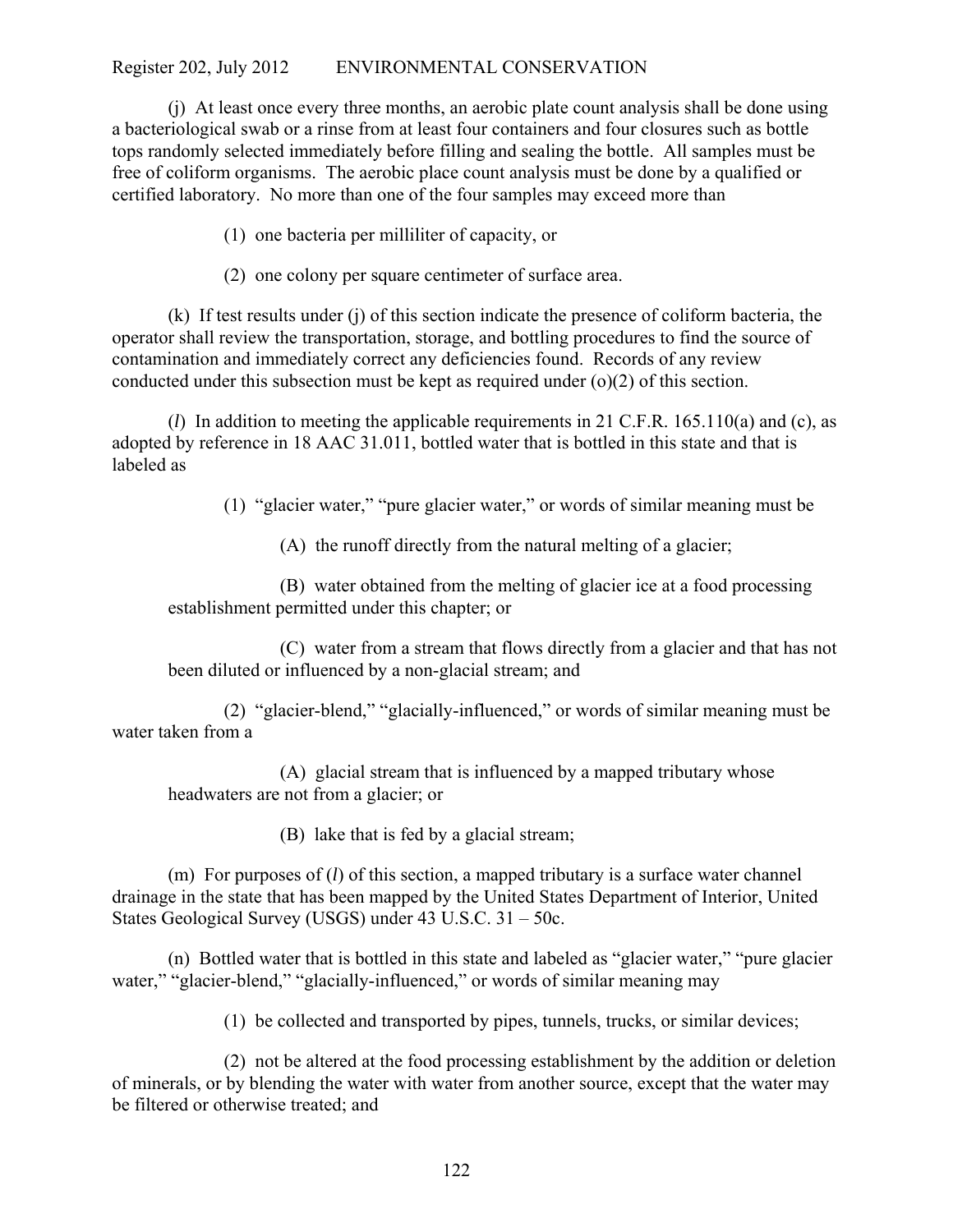(3) be drawn from a catchment that is connected to the stream or lake that is the source of the water.

(o) The following records must be maintained and available for department review:

(1) records of physical inspections of all equipment used for treatment of the water bottled, including distillation, ion-exchange, filtration, ultra-violet treatment, reverse osmosis, carbonation, and mineral addition; those records must include

- (A) the date of the inspection;
- (B) the conditions found during the inspection; and
- (C) a description of repairs or maintenance done;
- (2) results of quarterly samples of containers and closures; those results must

include

(A) the date the samples were collected;

(B) the date the samples were analyzed and the name of each individual who analyzed the samples;

- (C) the analytical results; and
- (D) any actions taken under (k) of this section;
- (3) results of weekly analyses of the bottled water; those results must include
	- (A) the date the samples were collected and the lot numbers;
- (B) the date the samples were analyzed, the type of analyses conducted, and the name and address of the laboratory;
	- (C) the analytical results; and
	- (D) any actions taken under (e) of this section.
- (p) Records that are required under (o) of this section may be kept at
	- (1) the food processing establishment; or

(2) a location other than the food processing establishment, if the records can be produced for the department within 24 hours after a department request. (Eff. 5/18/97, Register 142; am 12/19/99, Register 152; am 6/28/2001, Register 158; am 12/28/2006, Register 180)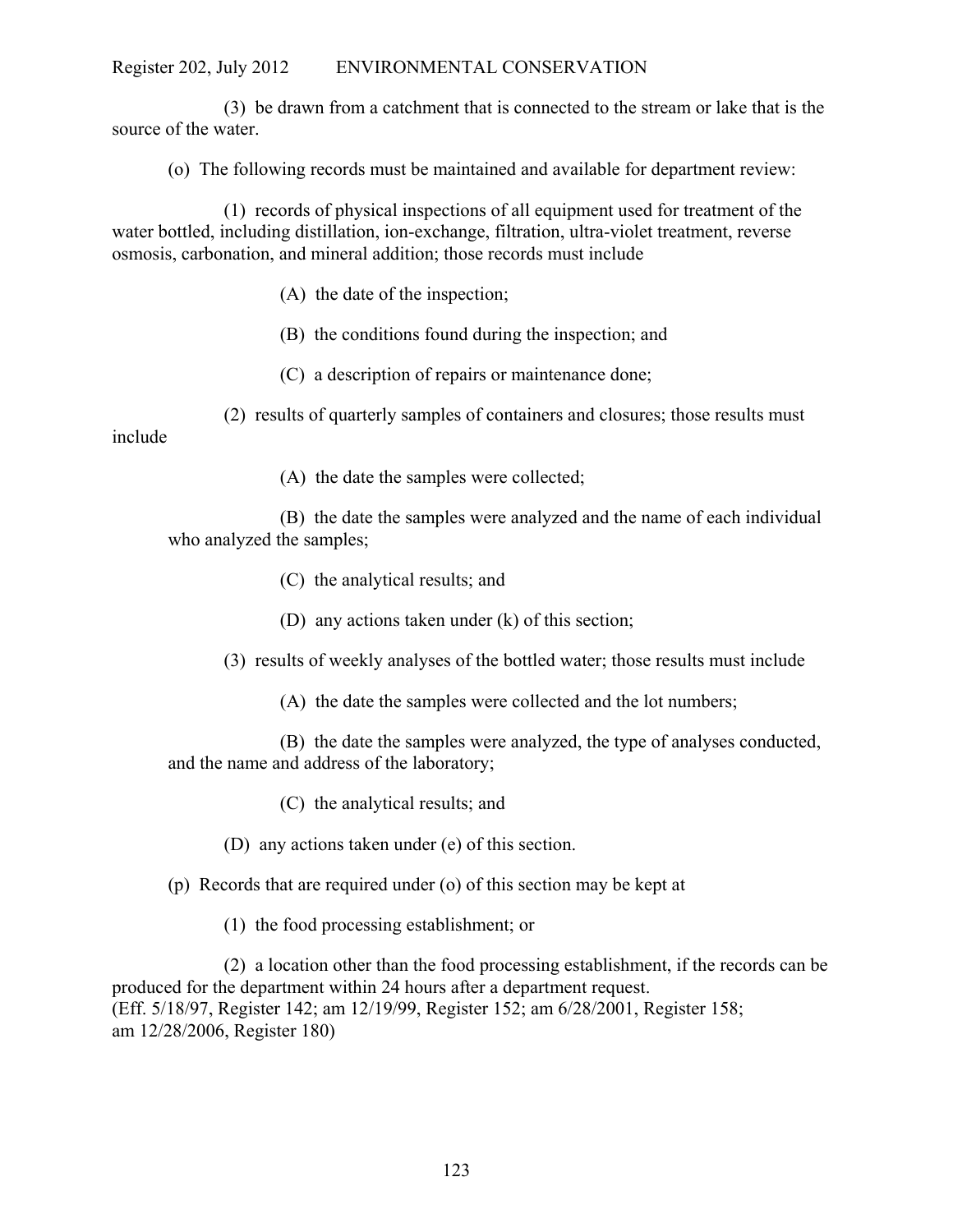| Authority: | AS 17.20.005 | AS 17.20.070 | AS 17.20.290 |
|------------|--------------|--------------|--------------|
|            | AS 17.20.010 | AS 17.20.072 | AS 17.20.300 |
|            | AS 17.20.020 | AS 17.20.180 | AS 44.46.020 |
|            | AS 17.20.040 | AS 17.20.200 |              |

**Editor's note:** An operator who bottles drinking water for interstate commerce may also be subject to 21 C.F.R. 129 and should contact the FDA.

USGS maps may be obtained from the United States Geological Survey, Earth Sciences Information Center, 4230 University Drive, Room 101, Anchorage, AK 99508; telephone (907) 786-7011.

**18 AAC 31.750. Game birds; poultry exempt from meat and poultry inspection regulations**. Repealed. (Eff. 5/18/97, Register 142; repealed 12/19/99, Register 152)

**18 AAC 31.760. Reduced oxygen packaging at food services or markets**. (a) In addition to the other applicable requirements of this chapter, the operator of a food service or market who uses reduced oxygen packaging shall comply with this section.

(b) The operator of a food service or market may reduce oxygen package the following without developing a HACCP plan under 18 AAC 31.710:

(1) nonpotentially hazardous food;

- (2) repealed 12/28/2006;
- (3) repealed 12/28/2006;

(4) food that is received frozen and kept frozen until use, subject to (5) of this subsection; and

(5) food that is rapidly frozen prior to or as part of a reduced oxygen packaging process and stored frozen until reheated or thawed for immediate use; food described in this paragraph and (4) of this subsection must meet the following continuous cooling and freezing requirements:

(A) the food must be cooled from  $135^{\circ}$  F to  $70^{\circ}$  F or below within two

hours;

(B) the food must be cooled from 70° F to 41° F or below within four

hours; and

(C) the food must be frozen completely to below  $10^{\circ}$  F within 24 hours.

(c) Except as provided in (e) and (h) of this section, the operator of a food service or market may reduce oxygen package food in addition to the food described in (b) of this section if the food has characteristics that will present a barrier to the growth of infectious or toxigenic microorganisms, *Listeria monocytogenes,* and *Clostridium botulinum*, and a HACCP plan is developed and followed as required in 18 AAC 31.710. Food subject to this subsection includes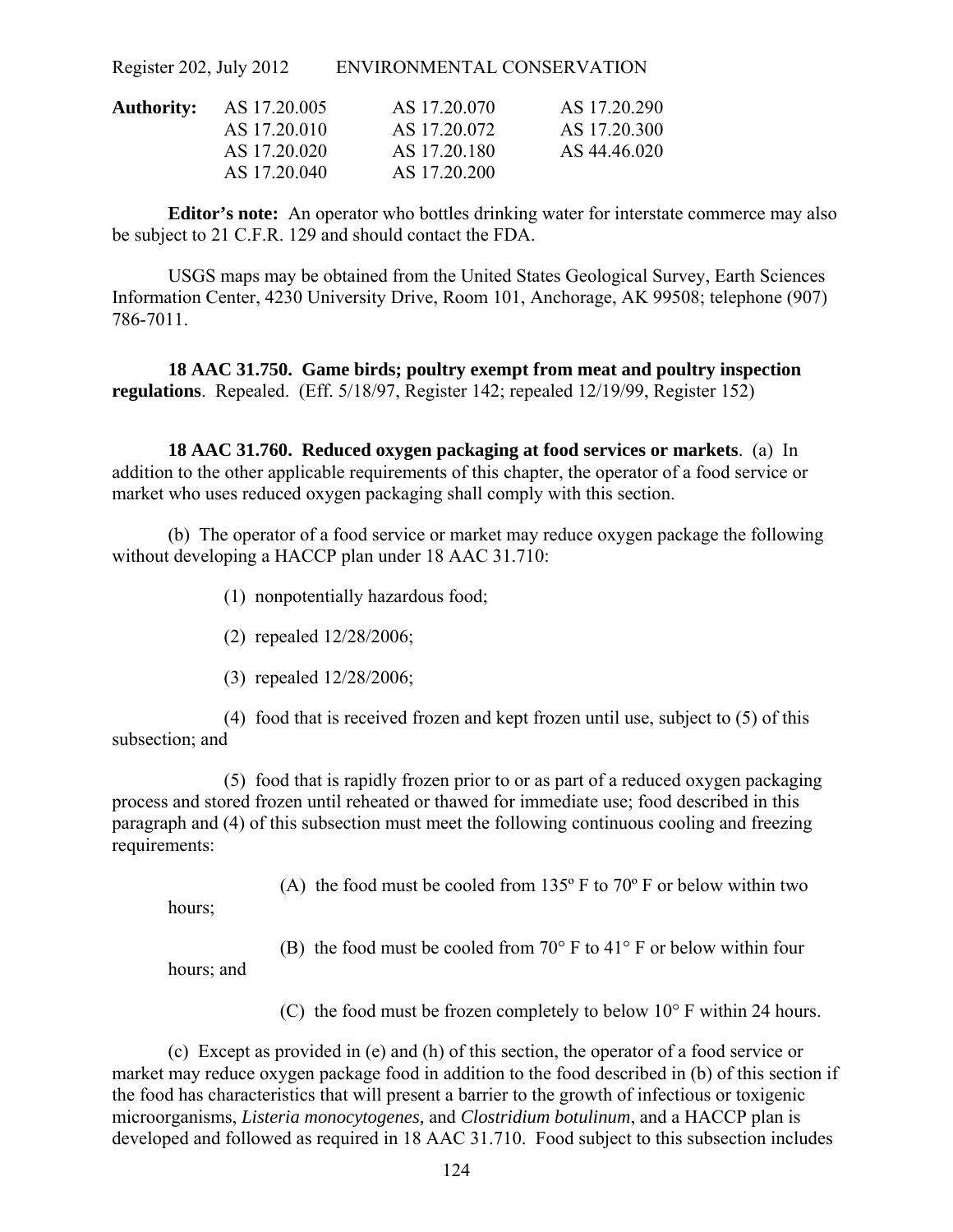(1) food with a water activity that measures below 0.91;

(2) food with a pH of 4.6 or less;

(3) food cured onsite using a standard recipe approved by the department with an initial sodium nitrite concentration of 120 ppm and 3.5 percent water phase salt concentration;

(4) a meat or poultry that is product cured at a food processing plant regulated by the USDA using substances specified in 9 C.F.R. 424.21, adopted by reference at 18 AAC 31.011, and that is received in an intact package; and

(5) a food with a high level of competing organisms, including raw meat or raw poultry.

(d) Except for seafood subject to 18 AAC 34 and as specified in (h) of this section, if food is reduced oxygen packaged under (c) of this section, the operator of a food service or market shall

(1) discard the food if, within 14 days after packaging, it is not served or sold for consumption;

(2) limit the refrigerated shelf life of the reduced oxygen packaged food to the earlier of the following:

(A) no more than 14 days from packaging to sale, service, or consumption, except the time the product is maintained frozen;

(B) the original manufacturer's "sell by" or "use by" date; and

(3) attach the following labels:

(A) "Keep refrigerated at 41° F or below and use within 7 days of purchase, unless frozen."; and

(B) "Sell by month/day/year," with the date specified being no more than 14 days after packaging.

(e) The following food products may not be reduced oxygen packaged at a food service or market:

(1) uncured meat and poultry cooked at a food service or market;

(2) ricotta cheese, cottage cheese, cheese spread, and combinations of cheese and other ingredients, such as vegetables or meat;

(3) seafood products that are acidified, dehydrated, smoked, or thermally processed unless the food service or market also has a current permit issued under 18 AAC 34; and

(4) other seafood products unless they meet requirements in  $(b)(4)$  or  $(b)(5)$  of this section.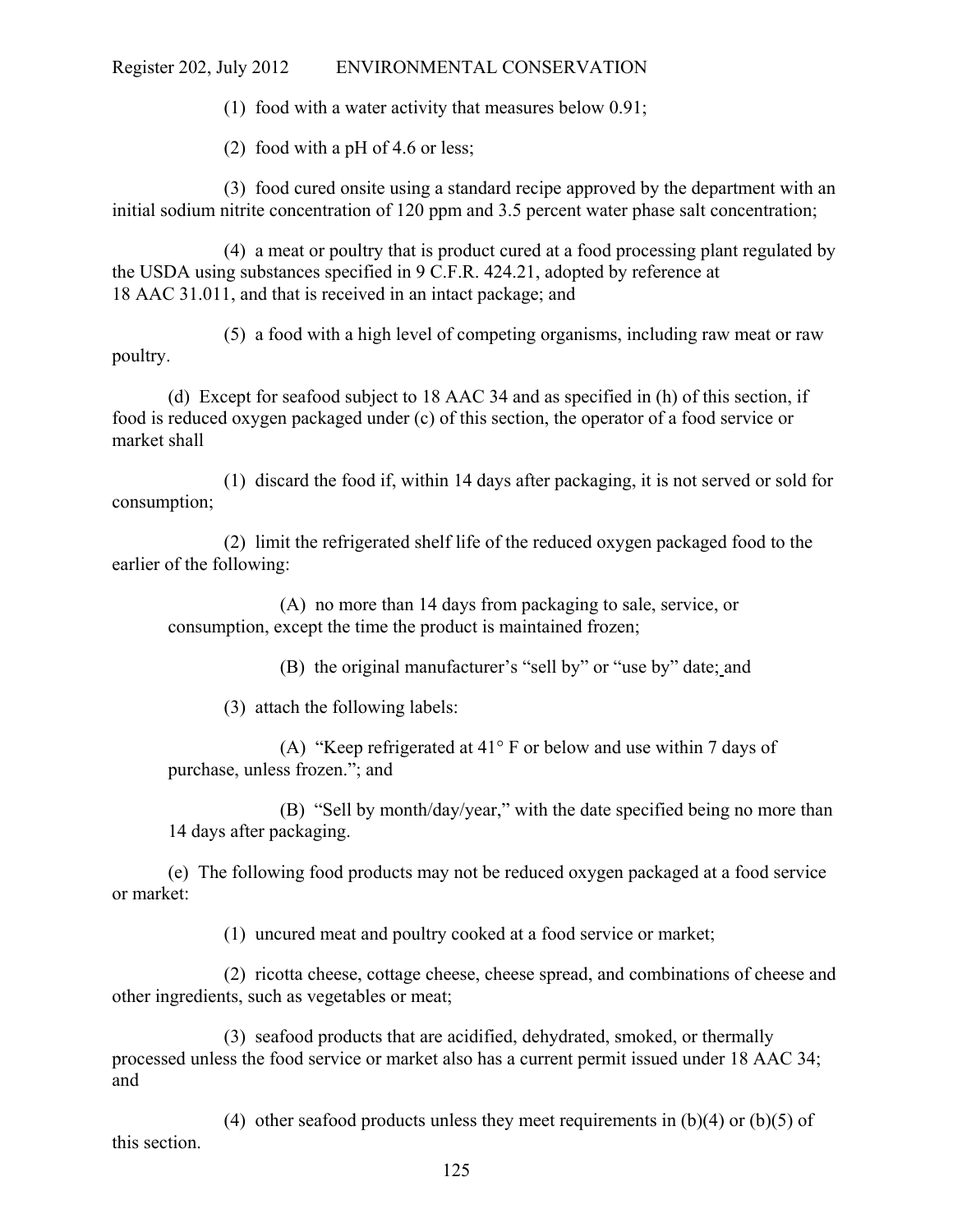(f) In addition to the requirements in (a) - (e) of this section, the operator of a food service or market shall ensure that

(1) conspicuous signs are posted in the packaging area that list products that may be reduced oxygen packaged and warn against packaging any other product;

(2) all aspects of a reduced oxygen packaging process are conducted in an area completely separated by partition or space from areas used for raw or fully-cooked products, except those raw or fully-cooked products being packaged, and that the dedicated packaging area is not used for any other purpose;

(3) only persons who are trained regarding use of the equipment, procedures, and concepts required for safe packaging are allowed to use reduced oxygen packaging equipment;

(4) potentially hazardous food approved for reduced oxygen packaging is refrigerated at a temperature of 41° F or below or frozen at a temperature of 0° F or below, as appropriate, at all times except during short periods of processing not to exceed 30 minutes;

(5) gases, if used in packaging, are of food grade; and

(6) packaging material is appropriate and adequate for the food, associated pathogens, and method of processing, including the type of gas, if any.

(g) In addition to the labeling requirements of this section, the operator of a food service or market shall ensure that reduced oxygen packaging meets the applicable requirements of 18 AAC 31.060.

(h) The operator of a food service or market may package cheeses using a reduced oxygen packaging method if the operator

(1) limits the cheeses packaged to those that

(A) are commercially-processed in a food processing plant with no ingredients added in the food service or market; and

(B) meet the standards of identity as specified in 21 C.F.R. 133.150, 21 C.F.R. 133.169, or 21 C.F.R. 133.187, adopted by reference in 18 AAC 31.011;

(2) has a HACCP plan developed and followed as required in 18 AAC 31.710;

(3) complies with (a), (b), (f), and (g) of this section;

(4) labels the package on the principal display panel with a "use by" date that does not exceed 30 days or the original manufacturer's "sell by" or "use by" date, whichever occurs first; and

(5) discards the reduced oxygen packaged cheese if it is not sold, served, or consumed within 30 days after its packaging. (Eff. 5/18/97, Register 142; readopt 12/19/99,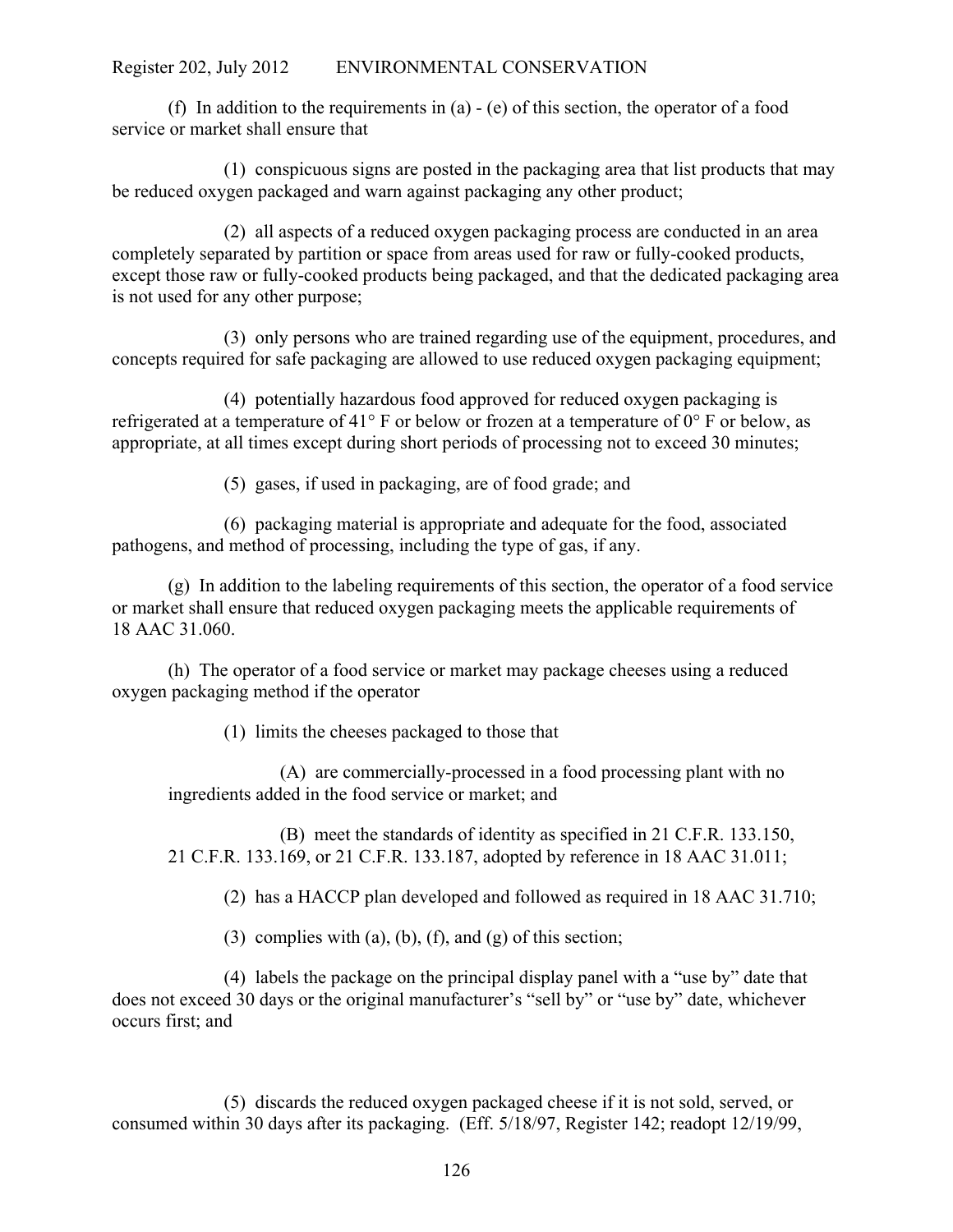Register 152; am 6/28/2001, Register 158; am 12/28/2006, Register 180)

| <b>Authority:</b> AS 17.20.005 | AS 17.20.072 | AS 17.20.290 |
|--------------------------------|--------------|--------------|
| AS 17.20.010                   | AS 17.20.180 | AS 44.46.020 |
| AS 17.20.020                   |              |              |

**Editor's note:** Effective 12/19/99, Register 152, the Department of Environmental Conservation readopted 18 AAC 31.760, without change, to affirm the validity of that section following statutory amendments made in ch. 72, SLA 1998. Chapter 72, SLA 1998 reallocated department authority to adopt regulations in 18 AAC 31 from AS 03.05 to AS 17.20.

Information about how to review or obtain a copy of the requirements referred to in 18 AAC 31.760 and adopted by reference in 18 AAC 31.011 is set out in the editor's note to 18 AAC 31.011.

**18 AAC 31.770. Meat, poultry, and game slaughtering and processing.** (a) Except as provided in 18 AAC 31.205, 18 AAC 31.820, (b) and (c) of this section, and 18 AAC 32, meat, poultry, and game meat slaughtered, processed, distributed, or sold as part of commerce and intended for human consumption must come from a facility under a USDA mandatory or voluntary inspection program.

(b) The requirements of this section do not apply to processes that are usually and traditionally conducted at food service establishments or markets when meat, poultry, or game meat are processed into normal retail quantities for sale at that food service establishment or market. Processes usually and traditionally conducted at a food service establishment or market include

(1) cutting, slicing, and trimming carcasses, halves, quarters, or wholesale cuts into retail cuts such as steaks, chops, and roasts, and freezing those cuts;

(2) grinding and freezing products made from meat, poultry, or game meat;

(3) curing, cooking, smoking, rendering, or refining meat, poultry, or game meat, or other preparation of products, except slaughtering or thermal processing of canned products; and

(4) packaging or repackaging products, other than canning or bottling.

(c) A facility where meat, poultry, or game meat is slaughtered or processed for the owner of the meat, poultry, or game meat for consumption by the owner, a member of the owner's household, or a nonpaying guest of the owner, shall ensure that

(1) meat, poultry, or game meat entering or processed at the facility is

(A) conspicuously marked, labeled, or tagged with the common and usual name of the meat, poultry, or game animal; and

(B) processed separately from other permitted operations by time or

space;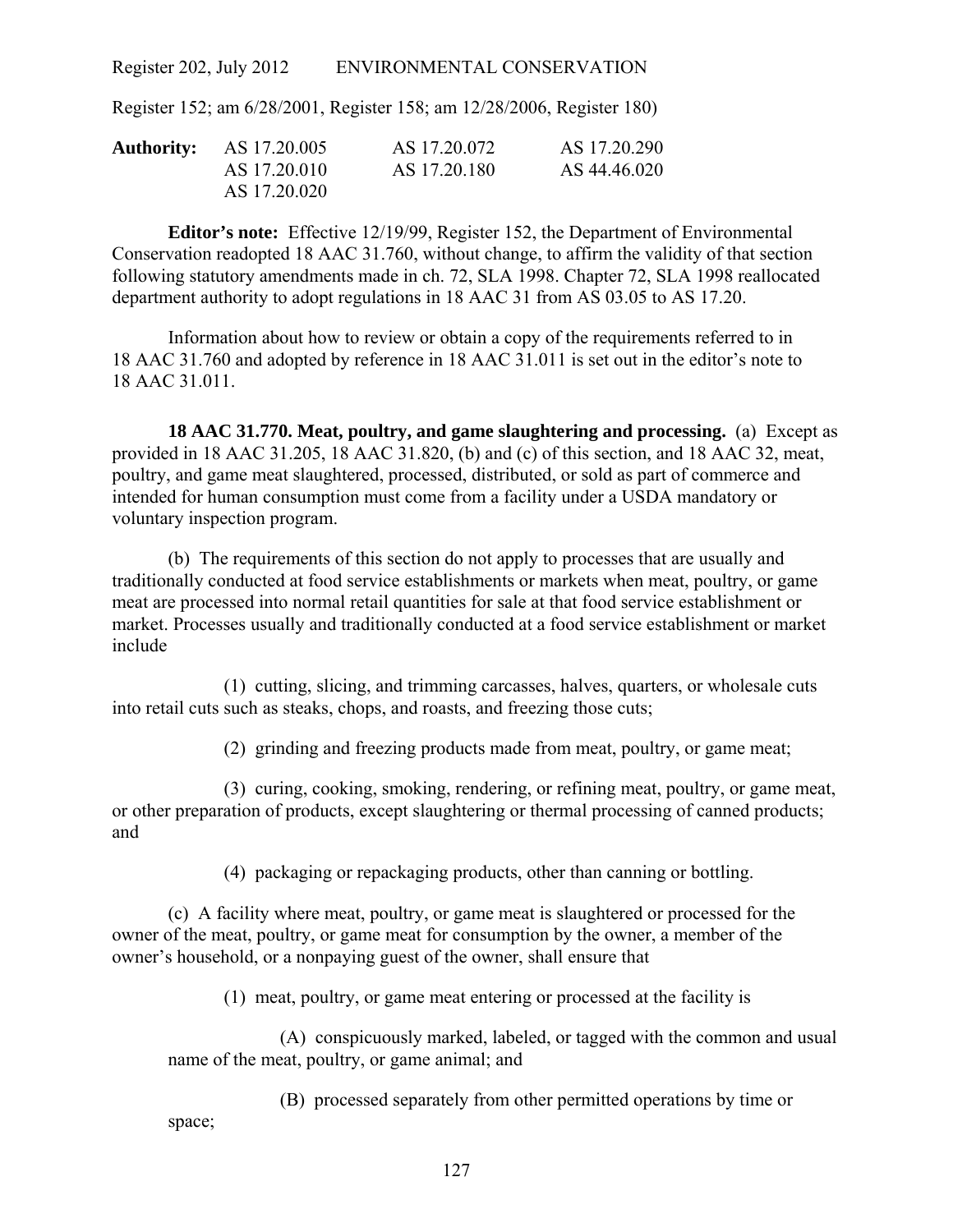(2) for products that are shipped in containers, each container is labeled with the

(A) name and location address of the processing facility; and

(B) common and usual name of the meat, poultry, or game animal; and

(3) for products that are individually packaged, each package is conspicuously labeled "NOT FOR SALE". (Eff. 6/28/2001, Register 158)

| <b>Authority:</b> AS 17.20.005 | AS 17.20.072 | AS 17.20.290 |
|--------------------------------|--------------|--------------|
| AS 17.20.010                   | AS 17.20.180 | AS 44.46.020 |
| AS 17.20.020                   |              |              |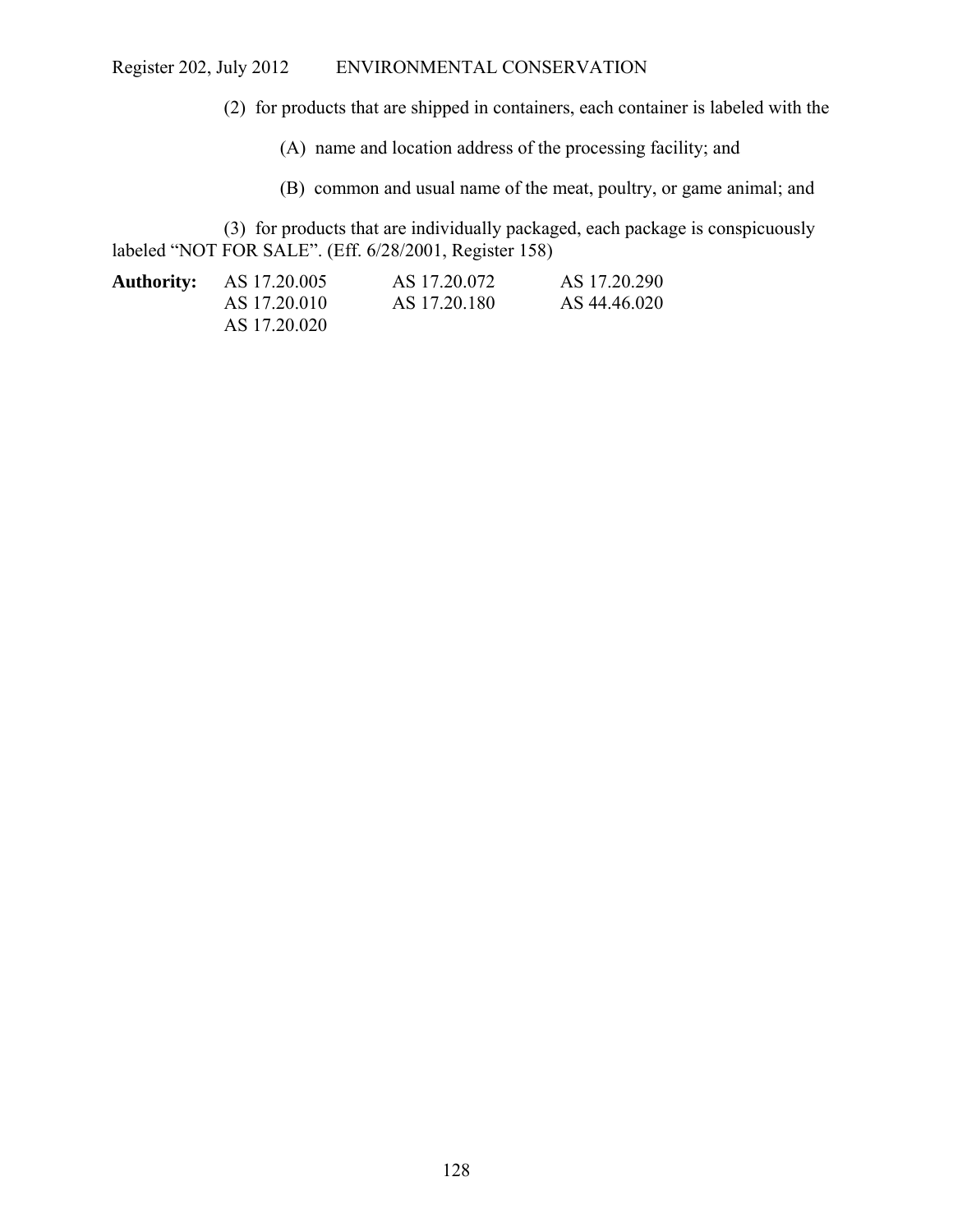### **Article 8. Markets**.

#### **Section**

800. Bulk food 810. Retail seafood products 820. Reindeer for retail sale to or at a market

**18 AAC 31.800. Bulk food**. In addition to meeting the other applicable requirements of this chapter, the operator of a market who displays bulk food for self service shall ensure that

(1) display units are properly labeled as required by 18 AAC 31.060;

(2) labels and marking pens are available to consumers to identify bulk items purchased;

(3) repealed 12/28/2006;

(4) bulk food display units are separated from any containers of bulk chemicals and bulk pet food by distance, such as separate aisles, or partitions;

(5) an employee is assigned to monitor the area to discourage tampering and consumer contamination; to restock; to label; to clean spills; and to wash, rinse, and sanitize containers and utensils;

(6) scoops, tongs, or other utensils are readily available to minimize hand contact, and are stored in the food with the handle up or in a protective enclosure or holder;

(7) tongs, scoops, and other utensils used by customers are washed, rinsed, and sanitized at least once each day or more frequently if needed; and

(8) display units and lids are washed, rinsed, and sanitized before restocking, when soiled, or at more frequent scheduled intervals, depending on the amount and type of food accumulation. (Eff. 5/18/97, Register 142; readopt 12/19/99, Register 152; am 12/28/2006, Register 180)

| <b>Authority:</b> AS 17.20.005 | AS 17.20.072 | AS 17.20.290 |
|--------------------------------|--------------|--------------|
| AS 17.20.020                   | AS 17.20.180 | AS 44.46.020 |
| AS 17.20.040                   |              |              |

**Editor's note:** Effective 12/19/99, Register 152, the Department of Environmental Conservation readopted 18 AAC 31.800, without change, to affirm the validity of that section following statutory amendments made in ch. 72, SLA 1998. Chapter 72, SLA 1998 relocated department authority to adopt regulations in 18 AAC 31 from AS 03.05 to AS 17.20.

**18 AAC 31.810. Retail seafood products**. (a) In addition to the other applicable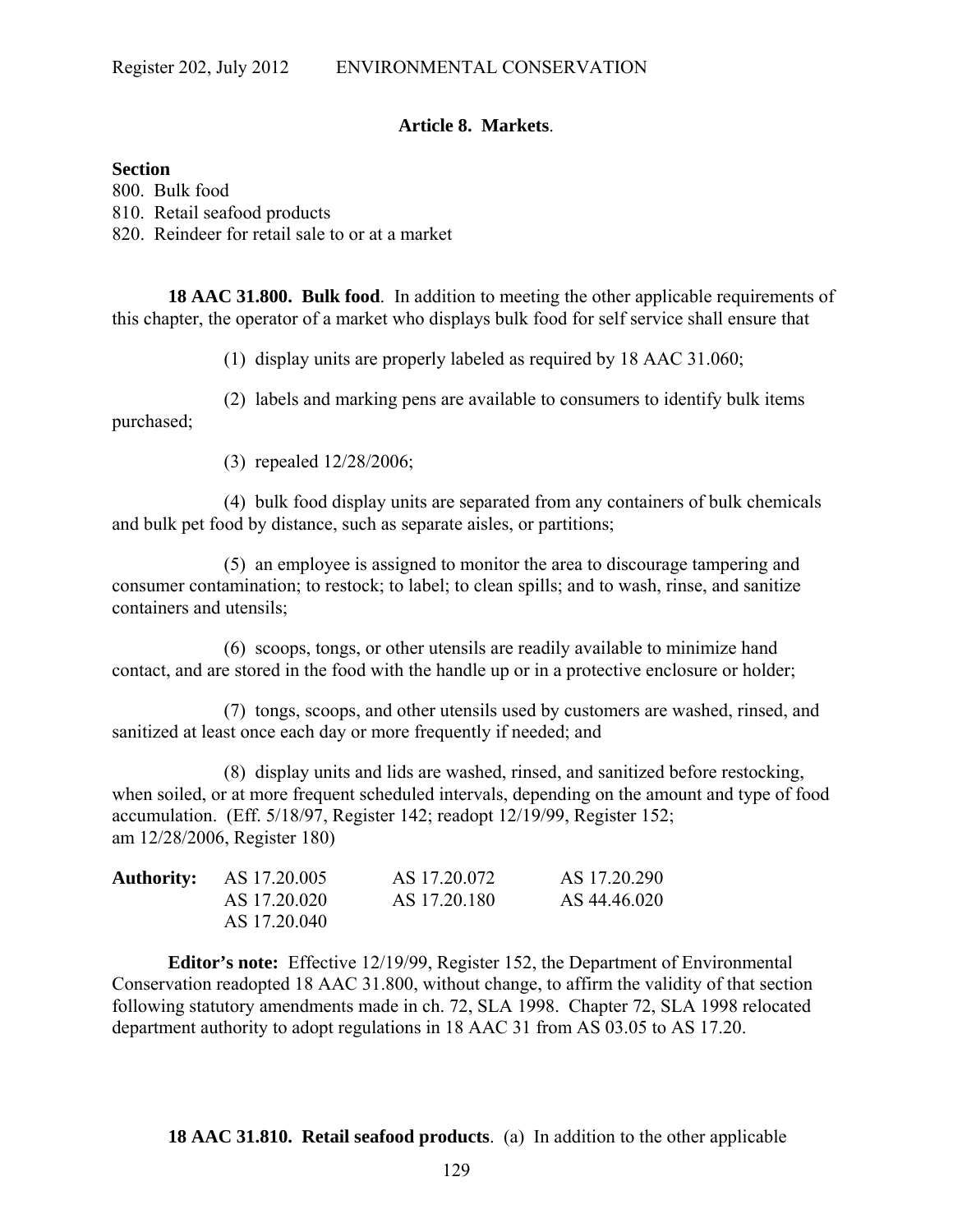requirements of this chapter, an operator of a market who offers seafood products for retail sale shall comply with this section.

(b) The operator shall ensure that, in addition to the applicable requirements of 18 AAC 31.060, labels on packaged seafood include

(1) the date of packing;

(2) the name of the seafood product for which a definition and standard of identity are included in *The Seafood List, FDA's Guide to Acceptable Market Names for Seafood Sold in Interstate Commerce*, adopted by reference in 18 AAC 31.011, or the usual name of the seafood product for which a definition and standard of identity are not included in that document; and

(3) for an imitation seafood product, the word "imitation", followed by the name of the product, with the labeling in letters as large as the name of the product.

(c) In addition to the requirements of (a) and (b) of this section, the operator of a market

(1) shall ensure that during storage or display

(A) frozen seafood products are kept frozen until sold or thawed for sale or use;

(B) seafood products that are thawed before sale or use are thawed in a preparation sink under running cold water at  $70^{\circ}$  F or below, or thawed under refrigeration; and

(C) a reduced oxygen packaged seafood product that is not thermally processed to be sterile or frozen is kept at  $38^{\circ}$  F or below;

(2) may display packaged products directly in clean, drained ice from an approved source; and

(3) may store or display raw products in clean, drained ice from an approved source, except that if ice is the sole method of maintaining product temperature, the product depth may not exceed

(A) the thickness of a whole fish;

(B) a single layer of fillets, roasts, or steaks; and

(C) two inches of molluscan shellfish, crustaceans, or other seafood products.

(d) In addition to the requirements of (a) - (c) of this section, the operator of a market shall ensure that

(1) refrigerated display cases or ice-cooled display cases or bins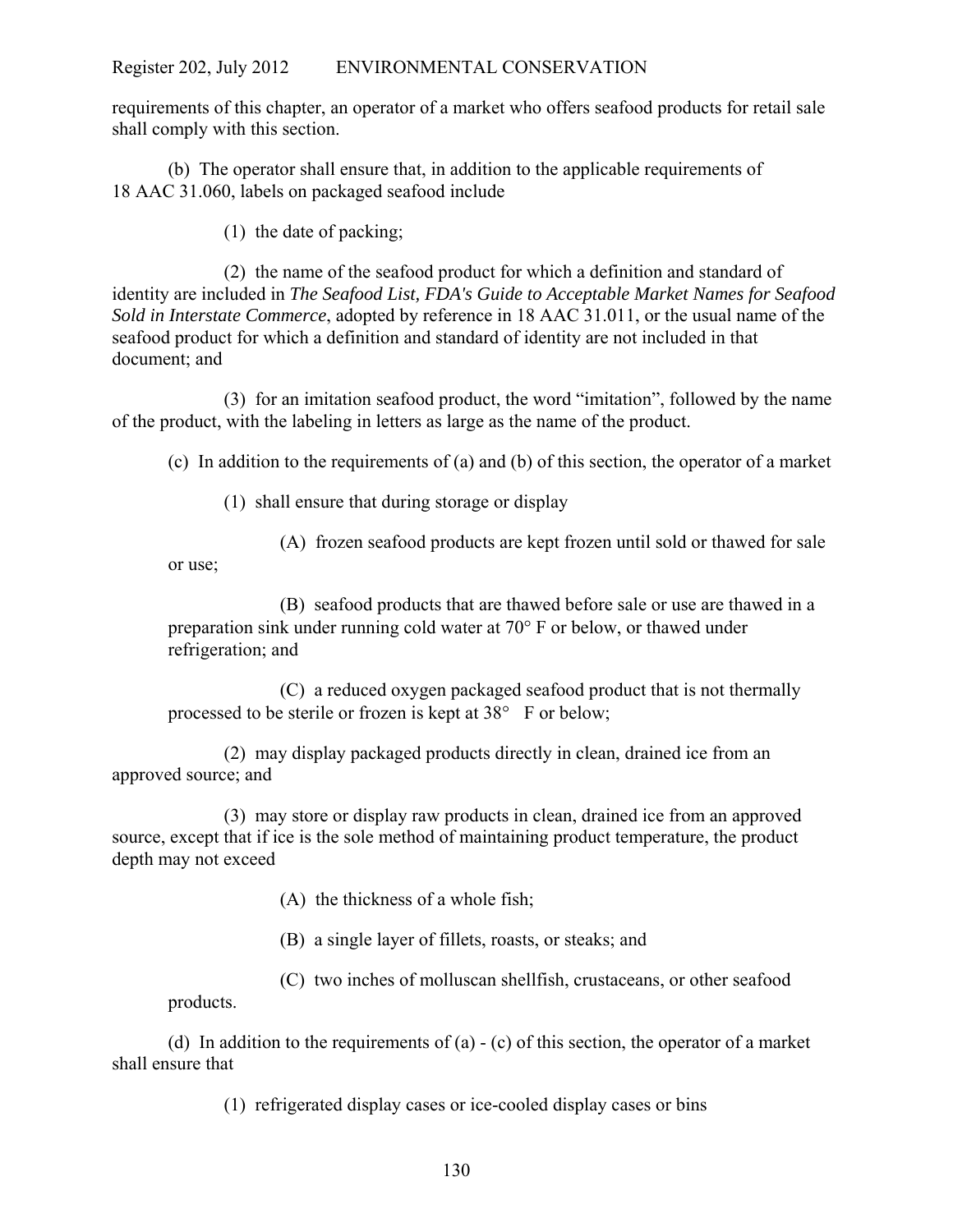(A) are durable and able to withstand the weight of seafood products and display ice;

(B) have a drain system adequate to remove fluids from condensation, melting ice, and the product;

(C) if permanently installed, are indirectly plumbed to the sewer;

(D) with condenser coils or cooling fins located at the top of the case, have catchment covers that remove any possible condensation or drippage above the product; and

(E) are cleaned of ice, and washed, rinsed, and sanitized at least three times each week, or more often if needed to control odor;

(2) storage pans are perforated;

(3) repealed 12/28/2006;

(4) repealed 12/28/2006. (Eff. 5/18/97, Register 142; readopt 12/19/99, Register 152; am 6/28/2001, Register 158; am 12/28/2006, Register 180)

| <b>Authority:</b> AS 17.20.005 | AS 17.20.072 | AS 17.20.290 |
|--------------------------------|--------------|--------------|
| AS 17.20.020                   | AS 17.20.180 | AS 44.46.020 |
| AS 17.20.040                   |              |              |

**Editor's note:** Effective 12/19/99, Register 152, the Department of Environmental Conservation readopted 18 AAC 31.810, without change, to affirm the validity of that section following statutory amendments made in ch. 72, SLA 1998. Chapter 72, SLA 1998 relocated department authority to adopt regulations in 18 AAC 31 from AS 03.05 to AS 17.20.

Information about how to review or obtain a copy of a requirement referred to in 18 AAC 31.810 and adopted by reference in 18 AAC 31.011 is set out in the editor's note to 18 AAC 31.011.

**18 AAC 31.820. Reindeer for retail sale to or at a market.** (a) An owner or a herder of reindeer may sell meat from slaughtered and dressed reindeer to a market only if the reindeer comes slaughtered and dressed from an approved source or if

(1) the reindeer are slaughtered and dressed only when the outdoor temperature is 32° F or below and there is adequate snow cover on the ground to protect the carcasses from contamination;

(2) slaughtered carcasses are covered by the person who is slaughtering before moving the carcasses, to protect the meat from contamination;

(3) carcasses are frozen immediately after slaughter and are kept frozen during transportation, storage, and display; and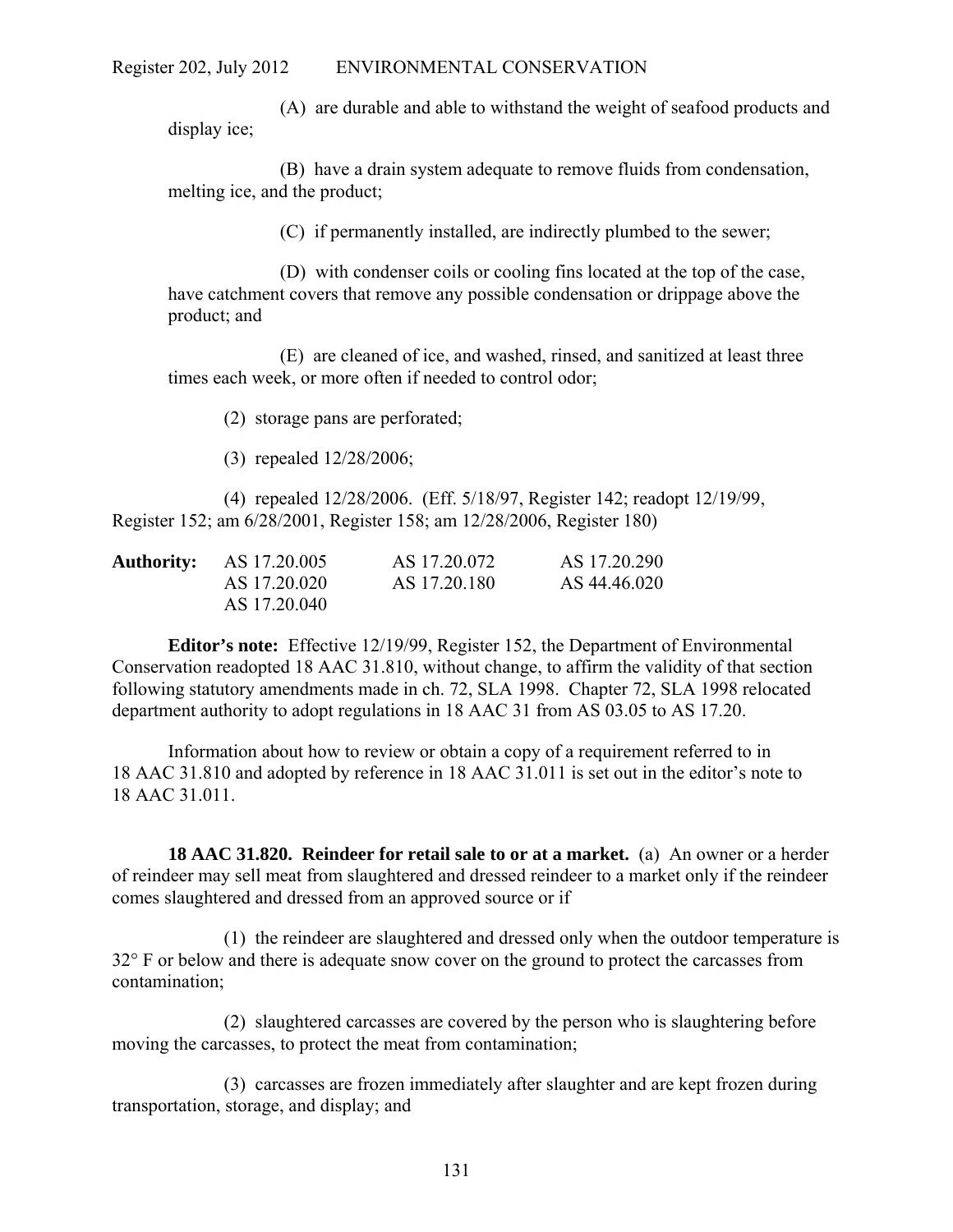(4) carcasses are visibly clean.

(b) The operator of a retail meat market permitted under this chapter may process frozen reindeer shoulders, saddles, legs, or whole carcasses into smaller portions or cuts if

(1) the processing is kept separate from other processing by time or space;

(2) equipment used to process reindeer is washed, rinsed, and sanitized before and after processing as required by 18 AAC 31.420 – 18 AAC 31.424;

(3) the meat is kept frozen during processing, storage, and display; and

(4) in addition to the labeling requirements of 18 AAC 31.060, retail packages are conspicuously labeled as follows: "NOT AN INSPECTED PRODUCT. REINDEER MUST BE COOKED TO AN INTERNAL TEMPERATURE OF 165° F. OR ABOVE." (Eff. 5/18/97, Register 142; am/readopt 12/19/99, Register 152; am 9/6/2003, Register 167; am 12/28/2006, Register 180)

| <b>Authority:</b> AS 17.20.005 | AS 17.20.072 | AS 17.20.290 |
|--------------------------------|--------------|--------------|
| AS 17.20.020                   | AS 17.20.180 | AS 44.46.020 |
| AS 17.20.040                   |              |              |

**Editor's note:** Effective 12/19/99, Register 152, the Department of Environmental Conservation readopted 18 AAC 31.820, without change, to affirm the validity of that section following statutory amendments made in ch. 72, SLA 1998. Chapter 72, SLA 1998 relocated department authority to adopt regulations in 18 AAC 31 from AS 03.05 to AS 17.20.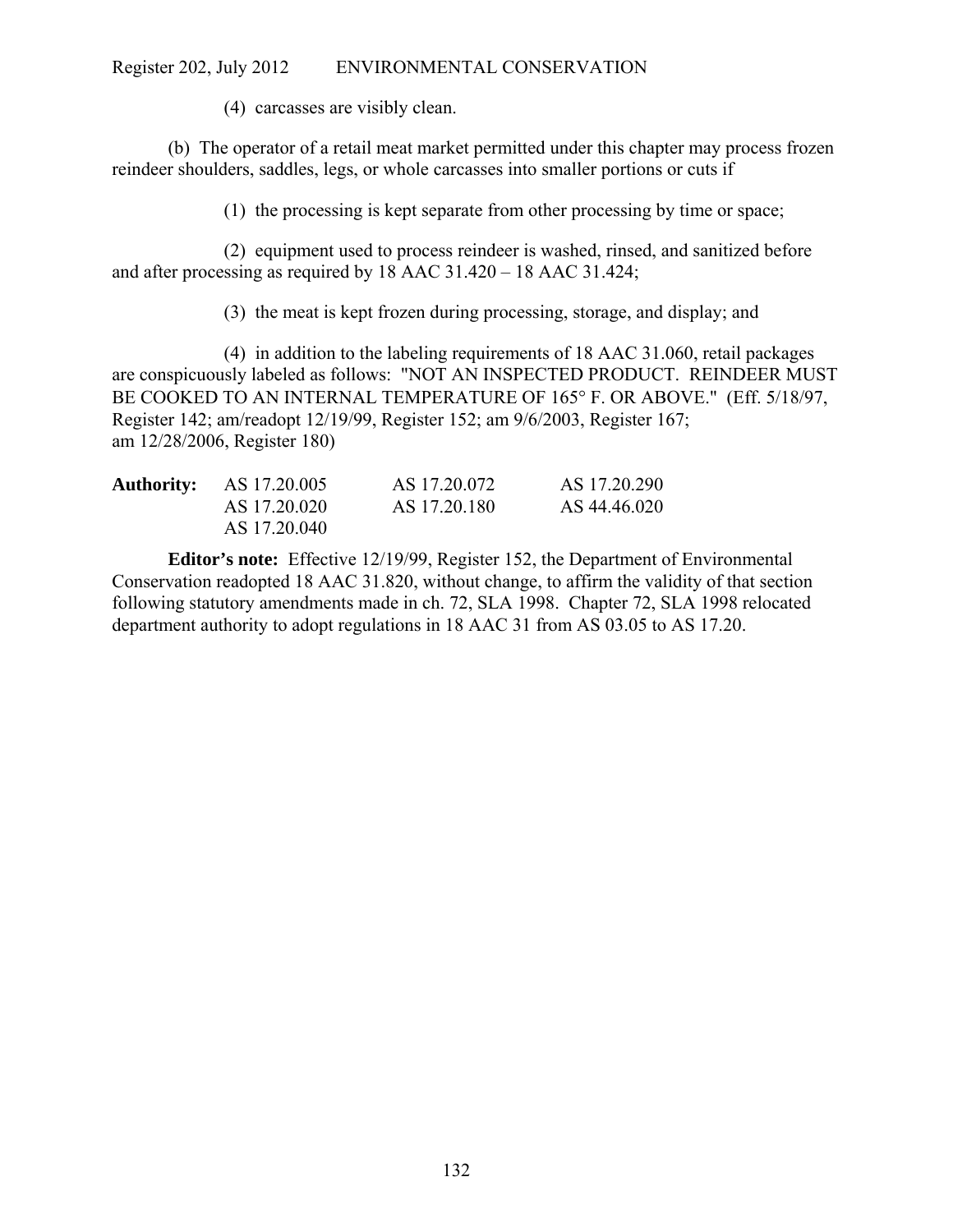### **Article 9. Compliance Procedures and General Provisions**.

#### **Section**

- 900. Inspections and audits
- 902. Food safety management systems
- 905. Permit suspension and establishment closure
- 907. Foodborne illness investigation and control
- 910. Examination, detention, and destruction of food
- 915. Civil fines
- 920. Repealed
- 925. Food service establishment recognition program
- 930. Variance from requirements
- 940. Right to appeal noncompliance decision
- 945. Delegation of authority
- 985. Potentially hazardous food
- 990. Definitions

**18 AAC 31.900. Inspections and audits.** (a) The department may conduct inspections or audits to determine compliance with this chapter and will record the findings on an inspection report.

(b) The operator of a food establishment shall allow an employee or agent of the department, after proper identification, to enter and have free access to the establishment during reasonable hours to

(1) inspect all or any portion of the establishment, including each type of operation required to have a permit under 18 AAC 31.020;

(2) inspect all or any portion of any commissary, servicing area, or other facility supporting or operating in conjunction with the food establishment, including areas supporting vending machines;

(3) examine records relating to the establishment's certified food protection manager, food worker cards, and food and supplies purchased, received, or used;

(4) examine standard operating procedures and self-assessments conducted by the establishment, if the establishment is required to implement standard operating procedures or conduct self-assessments under 18 AAC 31.902;

(5) investigate any employee illness or absenteeism to determine compliance with 18 AAC 31.300 or as part of a foodborne illness investigation, as specified in 18 AAC 31.907;

(6) examine food, observe procedures, obtain samples, or conduct tests to determine compliance with this chapter; and

(7) interview employees to determine knowledge of and compliance with safe food handling procedures and food safety practices specified in this chapter.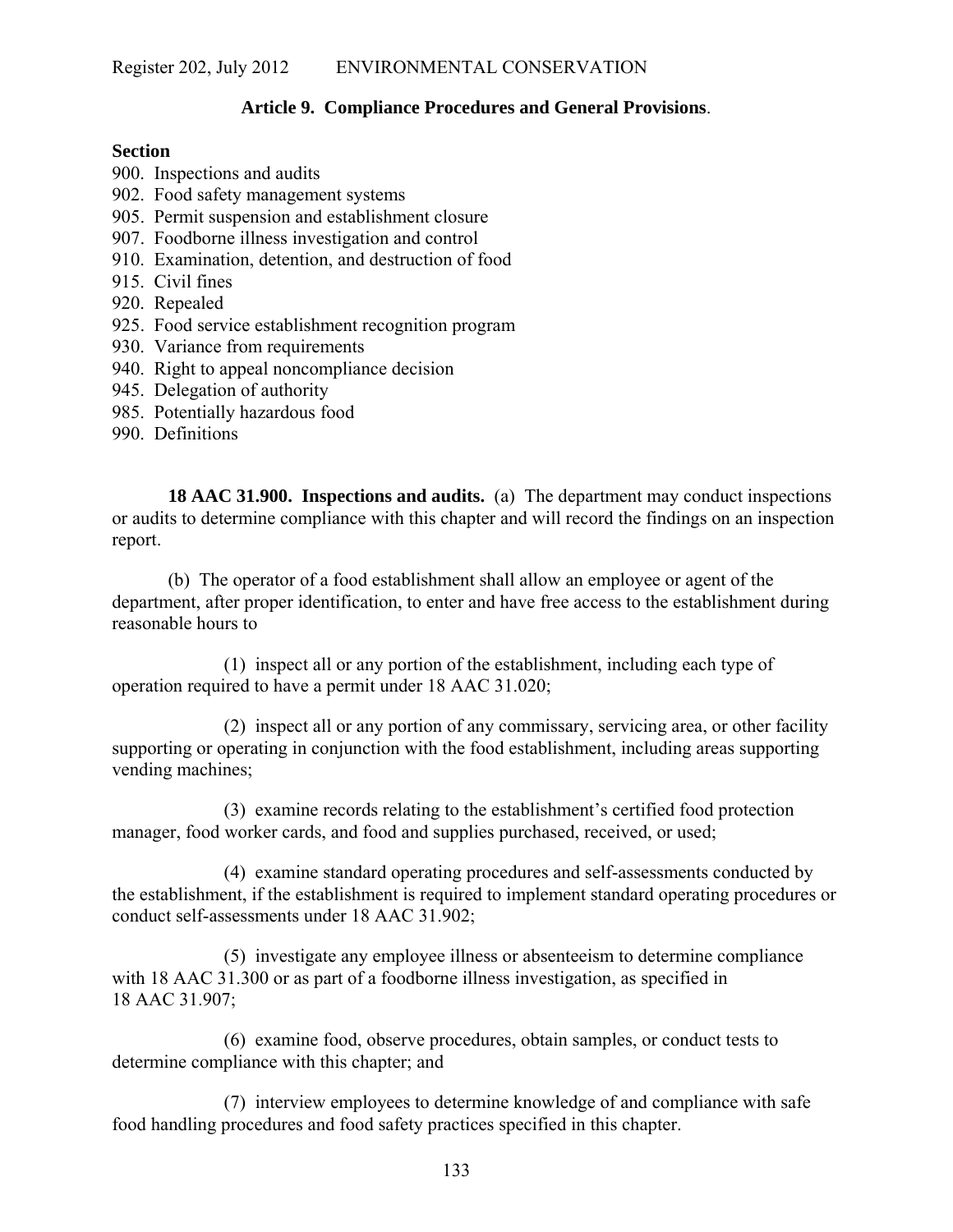(c) After an inspection, the operator of a food establishment shall correct violations as follows:

(1) a risk factor or intervention violation must be corrected immediately; if the department agrees that immediate correction is not possible and that interim measures can be initiated to satisfy the purpose of the requirement and the protection of public health, the department may designate a correction period of up to 10 days on the form; and

(2) a good retail practice violation must be corrected immediately; if the department agrees that immediate correction is not possible and that interim measures can be initiated to satisfy the purpose of the requirement and the protection of public health, the department may designate a correction period of up to 90 days on the form.

(d) The operator of a food establishment shall notify the department in writing when the operator has corrected a violation. The department may conduct an inspection to confirm correction.

(e) The department will review inspection findings under 18 AAC 31.940 if the operator of a food establishment submits a written review request within 10 days after receiving the finding.

- (f) The operator of a food establishment shall
	- (1) post a copy of the most recent inspection report; and
	- (2) provide a copy of this chapter for review by employees.

(g) The department will, if it determines that publication serves the interests of public health and consumer protection, publish inspection reports or ratings in a newspaper or on the department's Internet website.

(h) An operator of a food establishment may request that the department conduct a consultative inspection to determine compliance with this chapter. A violation noted during a consultative inspection is not subject to enforcement action under 18 AAC 31.905, including permit suspension, but the department may conduct an inspection to verify correction of the violation. (Eff. 5/18/97, Register 142; am 12/19/99, Register 152; am 6/28/2001, Register 158; am 12/1/2004, Register 172; am 12/28/2006, Register 180)

| <b>Authority:</b> | AS 03.05.011 | AS 17.20.020 | AS 17.20.200 |
|-------------------|--------------|--------------|--------------|
|                   | AS 03.05.040 | AS 17.20.070 | AS 17.20.220 |
|                   | AS 17.20.005 | AS 17.20.072 | AS 17.20.290 |
|                   | AS 17.20.010 | AS 17.20.180 | AS 44.46.020 |

**18 AAC 31.902. Food safety management systems.** (a) The department may require an operator of a food establishment to comply with (b) of this section if the department determines a food establishment has

(1) a foodborne outbreak associated with the facility;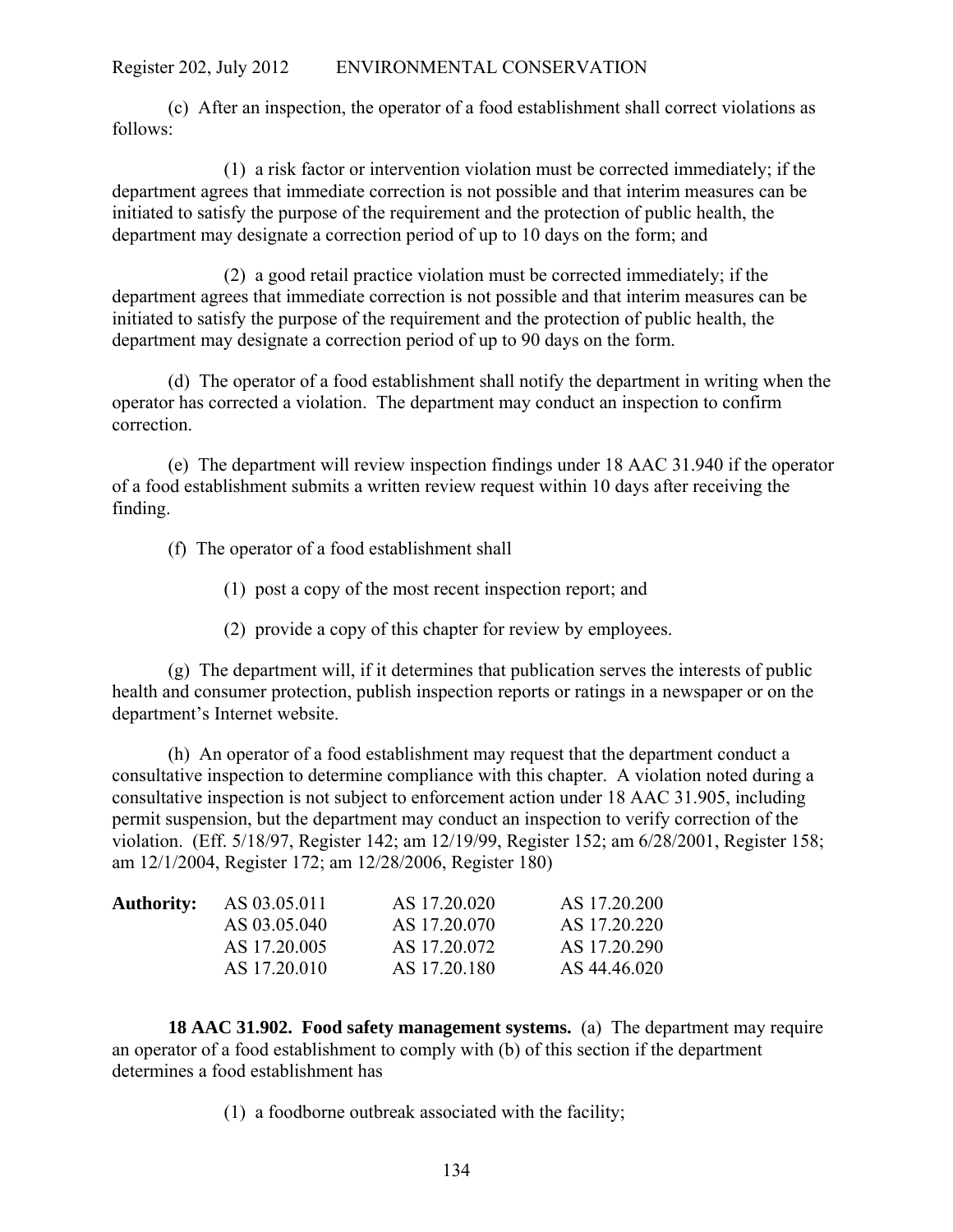(2) more than one risk factor or intervention violation of this chapter; or

(3) one or more good retail practice violations factor that the department determines significantly increase the risk to consumers of a foodborne illness.

(b) If the department makes a determination under (a) of this section, the department may require the operator of a food establishment to

(1) have a certified food protection manager present at all times when food preparation activities are occurring; or

(2) develop and implement a food safety management system that includes

(A) written standard operating procedures, as specified in (c) of this section; and

(B) regularly-conducted self-assessments, as specified in (d) of this

section.

(c) If standard operating procedures are required in (b) of this section, the operator of a food establishment shall develop, implement, maintain, and make available to the department written standard operating procedures that describe methods used to ensure that the operator is actively managing risks that contribute to foodborne illness, including procedures that include definitive practices and expectations that ensure that the requirements of this chapter are met.

(d) If regularly-conducted self-assessments are required under (a) of this section, the operator shall conduct a self-assessment using an approved form and on a schedule designated by the department that evaluates compliance with the procedures developed and implemented under (c) of this section. (Eff. 12/28/2006, Register 180)

| <b>Authority:</b> | AS 17.20.005 | AS 17.20.072 | AS 17.20.290 |
|-------------------|--------------|--------------|--------------|
|                   | AS 17.20.020 | AS 17.20.180 | AS 44.46.020 |

**18 AAC 31.905. Permit suspension and establishment closure.** (a) The department may, without prior warning, notice, or hearing, suspend a permit and require that the food establishment immediately stop operating if

(1) an imminent health hazard exists and no immediate correction or containment that is acceptable to the department is available;

(2) during an inspection conducted under 18 AAC 31.900, the operator receives

(A) five or more risk factor or intervention violations;

(B) four risk factor or intervention violations and five or more good retail practice violations; or

(C) three risk factor or intervention violations and eight or more good retail practice violations;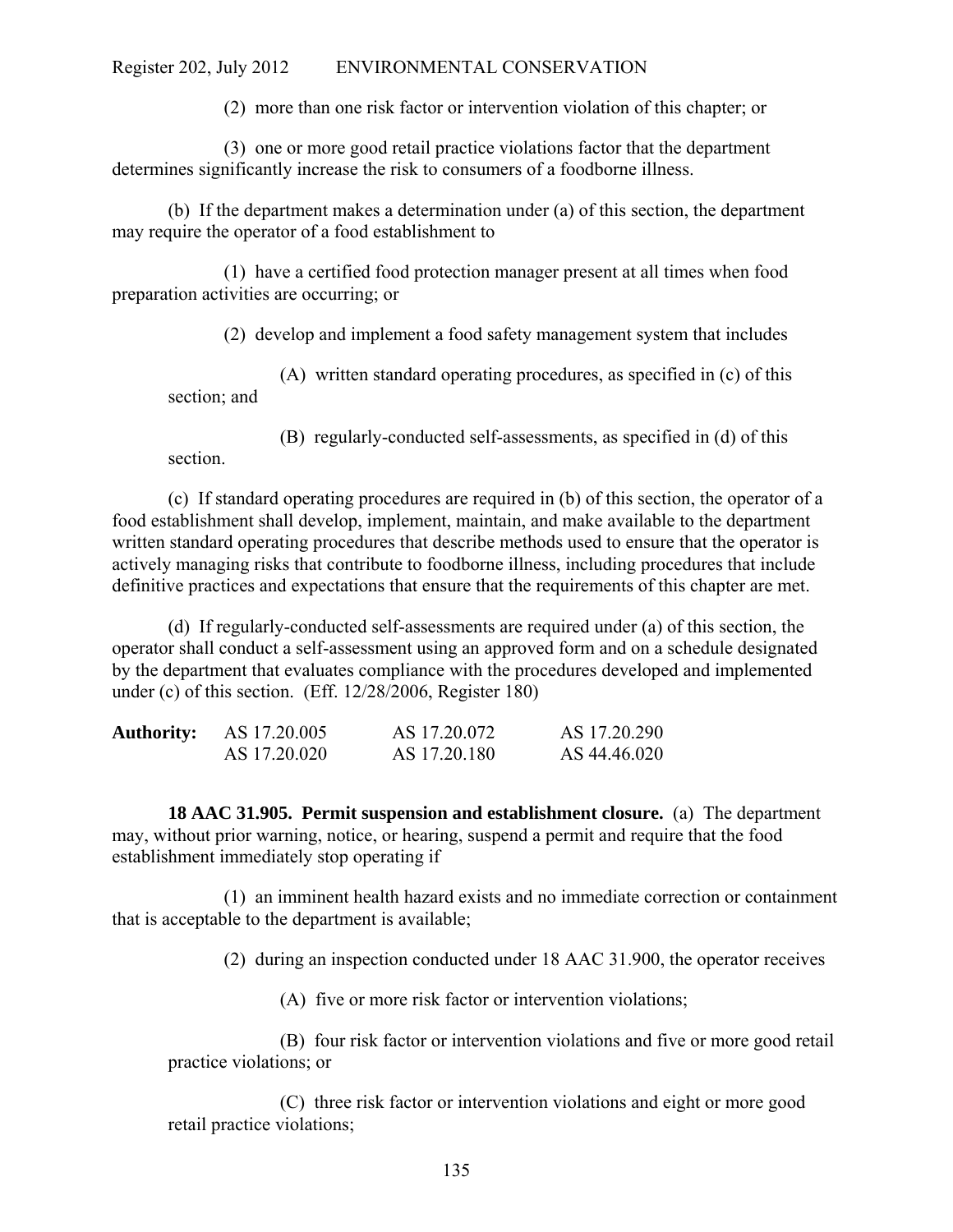(3) a food establishment is placed under a boil water notice under 18 AAC 80.635 because of a violation of the maximum contaminant level for coliform bacteria, and the operator fails to take the actions required by 18 AAC 31.500(e);

(4) the department advises the operator under 18 AAC 80 that one or more samples of the food establishment's public water system are positive for fecal coliforms;

(5) the operator fails to comply with the terms of a conditional permit issued under 18 AAC 31.021, including if

(A) each violation specified under 18 AAC 31.021 is not corrected on or before the date indicated on the conditional permit;

(B) the operator does not make fee payments in compliance with a fee schedule established under 18 AAC 31.021; or

(C) drinking water plans or wastewater plans submitted as required by 18 AAC 31.030 are not approved;

(6) multiple or repeated violations of a requirement of this chapter occur;

(7) a risk factor or intervention violation is not corrected within the time frame designated during an inspection conducted under 18 AAC 31.900;

(8) during a reinspection of a food establishment within a 12-month period, the department notes on an inspection form, three or more risk factor or intervention violations;

(9) the operator or an employee interferes with a department employee or agent in the performance of official duties; or

(10) the department believes that a food establishment or an employee might be the source of a foodborne illness.

(b) The department may, without prior warning, notice, or hearing, issue a notice of closure to a food establishment and require that the food establishment immediately stop operating if a person is operating a food establishment without a valid permit issued under 18 AAC 31.020.

(c) If the department requires a food establishment to stop operating under (a) or (b) of this section, the operator may not resume operating until

(1) a reinspection shows that the conditions that caused the stoppage no longer exist; the department may, if public health is protected and the purpose of this chapter is otherwise satisfied, accept a written agreement with the operator that establishes a schedule for correcting deficiencies that cannot reasonably be corrected before the scheduled reinspection; and

(2) the operator has implemented a food safety management system, including appropriate written standard operating procedures and self-assessments, as specified at 18 AAC 31.902.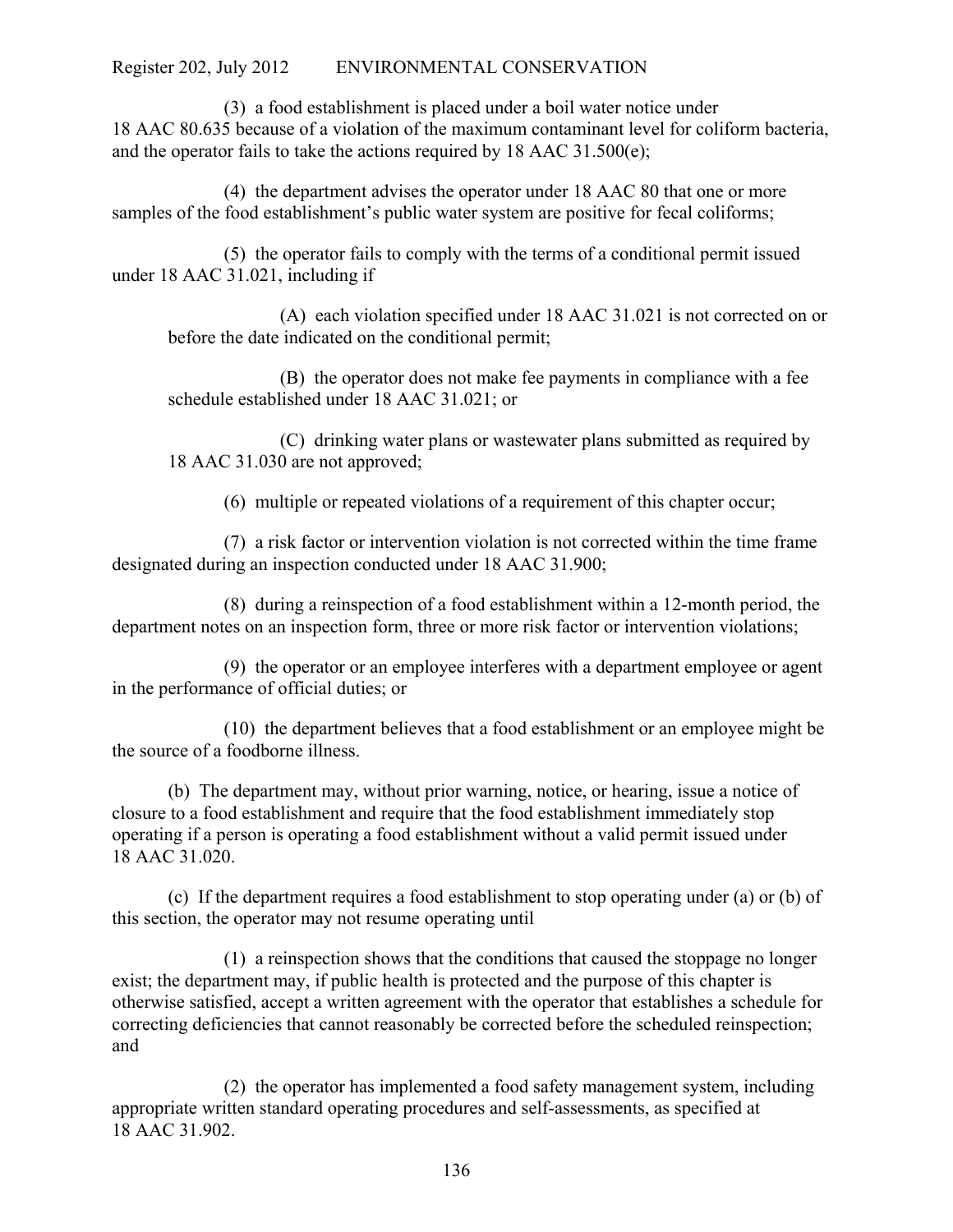(d) If the department requires a food establishment to stop operating under (a) or (b) of this section, the department will order affixed a notice at the food establishment in a place conspicuous to the public that indicates the establishment is closed. The notice may only be removed by the department or by the operator with the department's written consent.

(e) After the department suspends a permit or issues a notice of closure, the operator may request an informal review under 18 AAC 15.185 or an adjudicatory hearing under 18 AAC 15.200. This subsection does not affect a person's right to a hearing under AS 44.62 (Administrative Procedure Act). (Eff. 5/18/97, Register 142; am 12/19/99, Register 152; am 12/30/2000, Register 156; am 6/28/2001, Register 158; am 7/11/2002, Register 163; am 12/1/2004, Register 172; am 12/28/2006, Register 180)

| <b>Authority:</b> | AS 17.20.005 | AS 17.20.020 | AS 17.20.180 |
|-------------------|--------------|--------------|--------------|
|                   | AS 17.20.010 | AS 17.20.072 | AS 44.46.020 |

**18 AAC 31.907. Foodborne illness investigation and control.** (a) If the department believes a food establishment or an employee might be the source of a foodborne illness, the department may take action necessary to control disease transmission, including suspending the food establishment's permit under 18 AAC 31.905, and actions recommended by the Department of Health and Social Services and

illness;

(1) securing an illness history from each employee suspected of transmitting the

(2) restricting a suspect employee's services to an area of the food establishment where there is no danger of transmitting disease or excluding a food employee from the food establishment;

(3) requiring medical or laboratory examination of a suspect employee;

(4) securing records or other information that might assist in the positive identification of persons potentially exposed to the disease; or

(5) obtaining samples of food for laboratory analysis.

(b) If the department restricts or excludes an employee under (a) of this section or in response to a report from an operator, as specified in 18 AAC 31.300(b)(3), the department will release an employee from restriction or exclusion

(1) if the employee provides a statement from a health practitioner that the employee is free of the infection; or

(2) as recommended by the Department of Health and Social Services.

(c) The department may release to the public the name of a food establishment found to be the source of a foodborne illness if the release will assist in the diagnosis, prevention, or treatment of the disease or if otherwise required by law. (Eff. 12/28/2006, Register 180)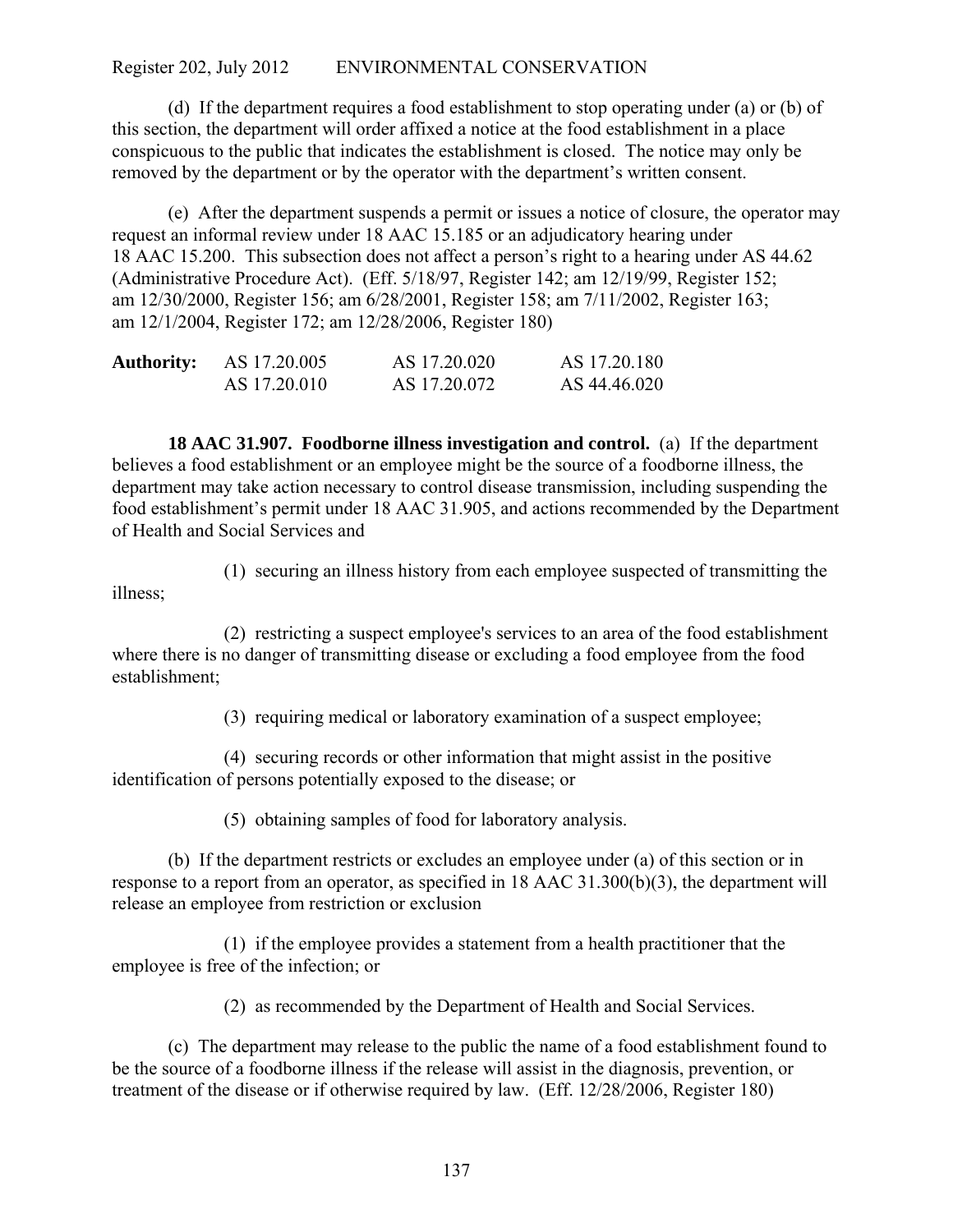| <b>Authority:</b> | AS 17.20.005 | AS 17.20.072 | AS 17.20.290 |
|-------------------|--------------|--------------|--------------|
|                   | AS 17.20.020 | AS 17.20.180 | AS 44.46.020 |

**18 AAC 31.910. Examination, detention, and destruction of food**. (a) The department may examine and obtain samples of food offered or displayed for sale to the public.

(b) The department may detain a food product or food ingredient if the department determines, or has cause to believe, that the food product or food ingredient is adulterated, misbranded, or processed or harvested in violation of this chapter. Detention under this subsection is subject to the following procedures:

(1) the department will

(A) order affixed in a conspicuous place to the food product or food ingredient a "detained" tag or other appropriate marking that gives notice that the food product or food ingredient has been detained, and that warns against the removal or disposal of the food product or food ingredient without permission from the department or a court; a person may not move, reprocess, relabel, destroy, or otherwise terminate detention of the food product or food ingredient without the department's written consent;

(B) issue a notice of detention and inform the immediate custodian or operator of conditions under which the detention can be terminated; and

(C) notify the immediate custodian or operator of the results of any laboratory analysis conducted by the department;

(2) the immediate custodian or operator may request a hearing in writing within 30 days after receipt of the notice of detention; the department will hold a hearing within seven days after receipt of a request and will issue its final decision within seven days after the hearing, or within 35 days after the date of the notice of detention, whichever is later;

(3) if, after issuing a notice of detention, the department determines that the food product or food ingredient is not adulterated, misbranded, or processed or harvested in violation of this chapter, the department will notify the immediate custodian or operator and order the detention terminated; and

(4) if the department determines that the food product or food ingredient is adulterated, misbranded, processed, or harvested in violation of this chapter, the department will notify the immediate custodian or operator by personal service or certified mail of the corrective action necessary, which may include destruction of the food product or food ingredient. (Eff. 5/18/97, Register 142; am 12/19/99, Register 152; am 6/28/2001, Register 158; am 12/28/2006, Register 180)

| <b>Authority:</b> | AS 03.05.011 | AS 17.20.070 | AS 17.20.240 |
|-------------------|--------------|--------------|--------------|
|                   | AS 17.20.005 | AS 17.20.072 | AS 17.20.250 |
|                   | AS 17.20.010 | AS 17.20.180 | AS 17.20.270 |
|                   | AS 17.20.020 | AS 17.20.200 | AS 17.20.290 |
|                   | AS 17.20.040 | AS 17.20.230 | AS 44.46.020 |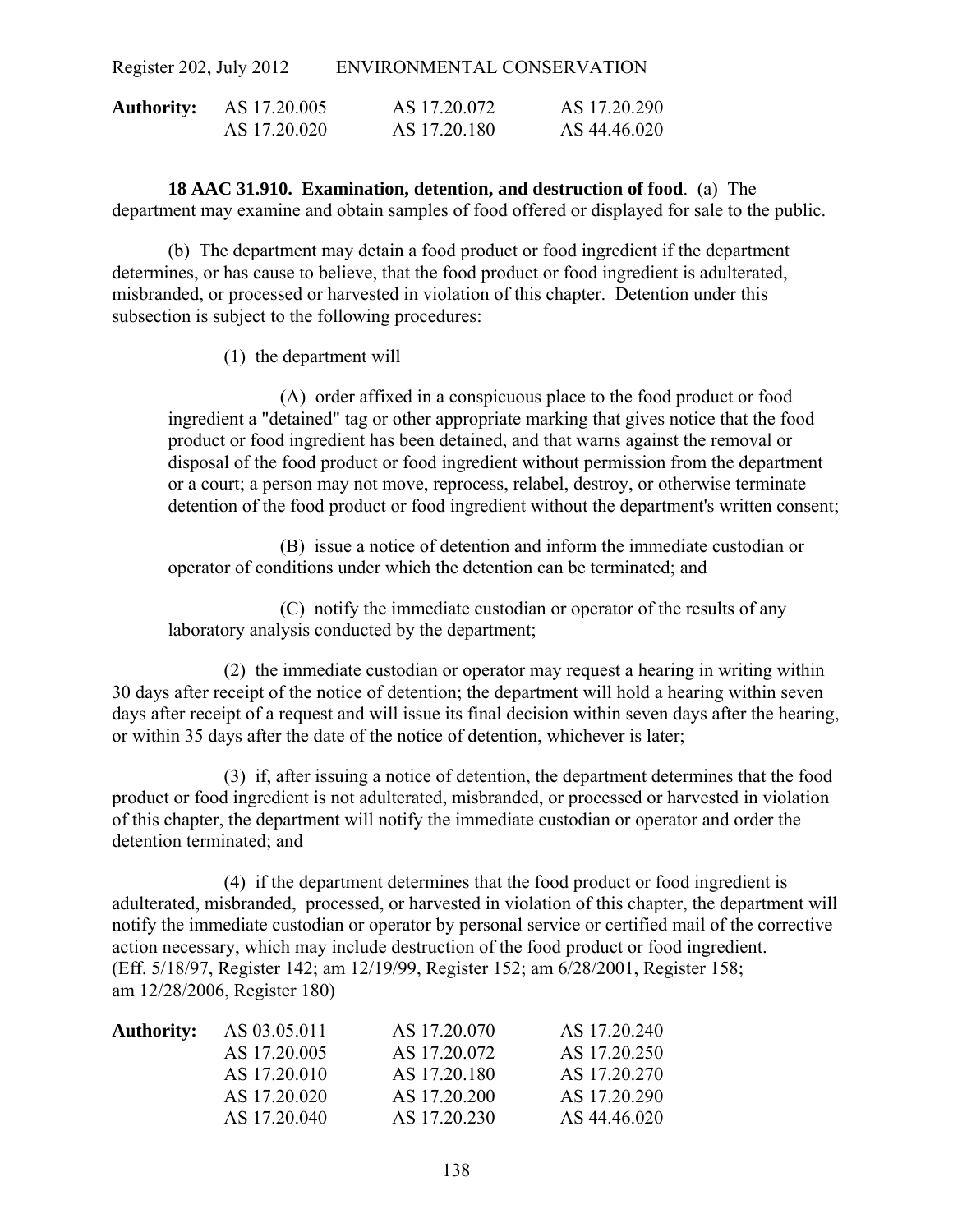**18 AAC 31.915. Civil fines.** (a) The department may, without prior warning, notice, or hearing, assess a civil fine of not more than \$1,000 for each violation for a serious or repeat violation of this chapter as listed in Table K of this subsection.

| <b>TABLE K</b><br><b>SCHEDULE OF FINES</b>                                                                                                                                                            |                                                                                    |                                                                                 |                                                                                 |  |
|-------------------------------------------------------------------------------------------------------------------------------------------------------------------------------------------------------|------------------------------------------------------------------------------------|---------------------------------------------------------------------------------|---------------------------------------------------------------------------------|--|
| <b>VIOLATION</b>                                                                                                                                                                                      | <b>AMOUNT</b><br><b>FOR FIRST</b><br><b>OFFENSE</b>                                | <b>AMOUNT FOR</b><br><b>SECOND</b><br><b>OFFENSE</b>                            | <b>AMOUNT FOR</b><br><b>THIRD AND</b><br><b>SUBSEQUENT</b><br><b>OFFENSES</b>   |  |
| Operating without a<br>permit in violation of<br>18 AAC 31.020                                                                                                                                        | 2 times the<br>amount of the<br>annual permit<br>fee specified in<br>18 AAC 31.050 | 2 times the amount<br>of the annual permit<br>fee specified in<br>18 AAC 31.050 | 2 times the amount<br>of the annual permit<br>fee specified in<br>18 AAC 31.050 |  |
| Labeling, placarding, or<br>consumer advisories not<br>provided in violation of<br>18 AAC 31.060                                                                                                      | \$250                                                                              | \$500                                                                           | \$1,000                                                                         |  |
| Food is from an<br>unapproved source in<br>violation of<br>18 AAC 31.200                                                                                                                              | \$250                                                                              | \$500                                                                           | \$1,000                                                                         |  |
| Food sold, served, or<br>used in the<br>establishment is<br>unwholesome,<br>adulterated, or not safe<br>for human consumption<br>in violation of<br>AS 17.20.020 or<br>17.20.030, or<br>18 AAC 31.200 | \$250                                                                              | \$500                                                                           | \$1,000                                                                         |  |
| Food and food<br>preparation for a highly<br>susceptible population<br>not modified where<br>required in violation of<br>18 AAC 31.215                                                                | \$250                                                                              | \$500                                                                           | \$1,000                                                                         |  |
| Ready-to-eat food not                                                                                                                                                                                 | \$250                                                                              | \$500                                                                           | \$1,000                                                                         |  |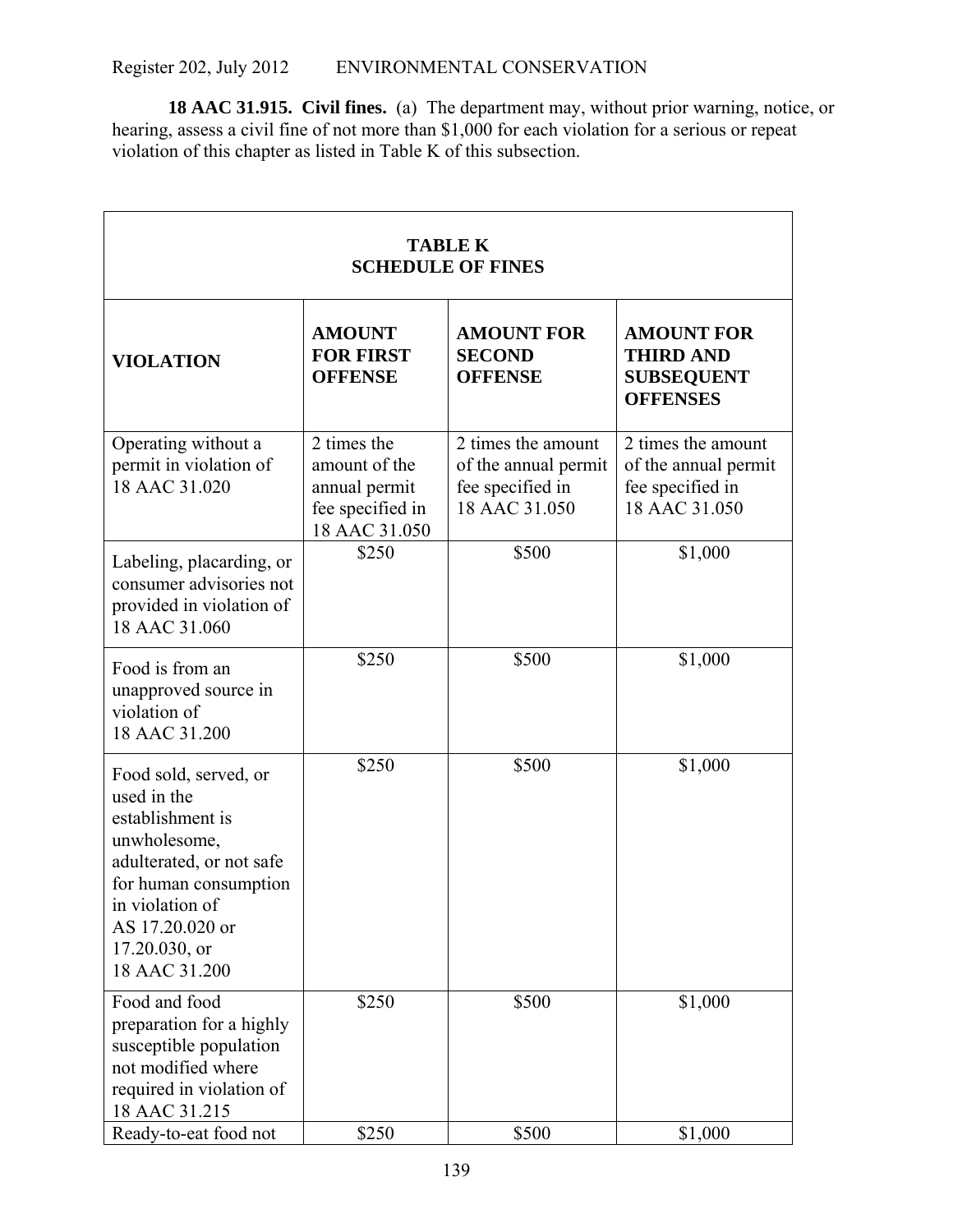| protected from<br>contamination from raw<br>food in violation of<br>18 AAC 31.221.                                                                                                                                                                            |       |       |         |
|---------------------------------------------------------------------------------------------------------------------------------------------------------------------------------------------------------------------------------------------------------------|-------|-------|---------|
| Handling ready-to-eat<br>food with bare hands in<br>violation of<br>18 AAC 31.220                                                                                                                                                                             | \$250 | \$500 | \$1,000 |
| Potentially hazardous<br>food not cooked,<br>cooled, or held during<br>receiving, storage,<br>preparation, processing,<br>display, service, or<br>transportation at<br>required temperatures<br>and times in violation of<br>18 AAC 31.230 -<br>18 AAC 31.234 | \$250 | \$500 | \$1,000 |
| Potentially hazardous<br>food not discarded as<br>required where time is<br>used as a public health<br>control in violation of<br>18 AAC 31.236                                                                                                               | \$250 | \$500 | \$1,000 |
| Re-service of<br>potentially hazardous<br>food or unwrapped food<br>that has previously been<br>served or sold to a<br>consumer in violation<br>of 18 AAC 31.226                                                                                              | \$250 | \$500 | \$1,000 |
| An employee who has a<br>condition described in<br>18 AAC 31.300 handles<br>food                                                                                                                                                                              | \$250 | \$500 | \$1,000 |
| A person working in a<br>food establishment is<br>not practicing strict<br>standards of cleanliness<br>or personal hygiene,<br>including handwashing,<br>in violation of<br>18 AAC 31.310 or                                                                  | \$250 | \$500 | \$1,000 |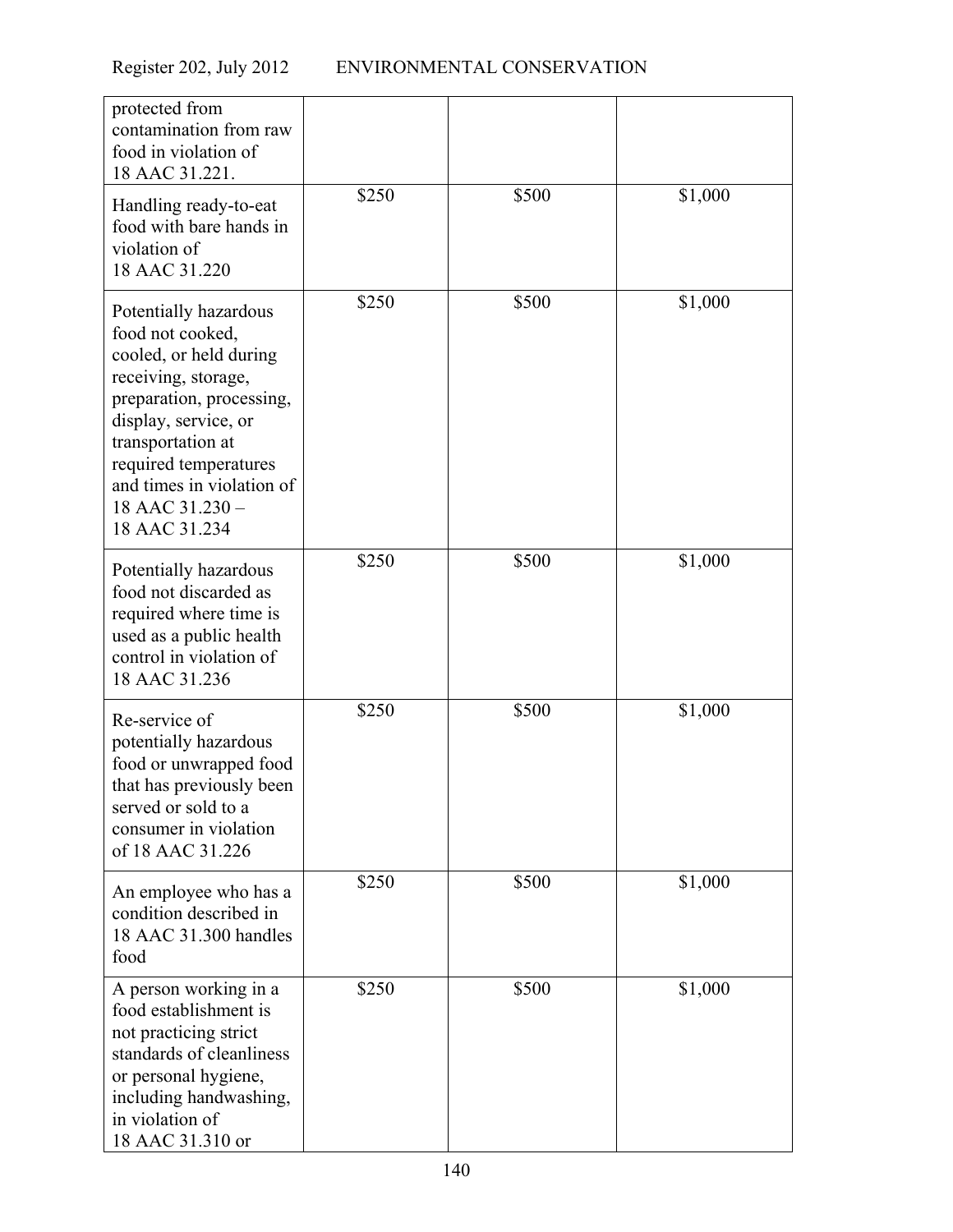| 18 AAC 31.315, the                                 |       |       |         |
|----------------------------------------------------|-------|-------|---------|
| results of which might                             |       |       |         |
| be a foodborne illness                             |       |       |         |
| Handwashing facilities                             | \$250 | \$500 | \$1,000 |
| not installed,                                     |       |       |         |
| maintained, or                                     |       |       |         |
| accessible in violation                            |       |       |         |
| of 18 AAC 31.416 or<br>18 AAC 31.525               |       |       |         |
| Food-contact surfaces                              | \$250 | \$500 | \$1,000 |
| are not washed, rinsed,                            |       |       |         |
| or sanitized effectively                           |       |       |         |
| in violation of any                                |       |       |         |
| provision of                                       |       |       |         |
| 18 AAC 31.422 -                                    |       |       |         |
| 18 AAC 31.424                                      |       |       |         |
| Water is from an                                   | \$250 | \$500 | \$1,000 |
| unapproved public                                  |       |       |         |
| water system if the                                |       |       |         |
| system is required to be                           |       |       |         |
| approved, or water is                              |       |       |         |
| not potable in violation                           |       |       |         |
| of 18 AAC 31.500                                   |       |       |         |
| A water system does                                | \$250 | \$500 | \$1,000 |
| not provide hot and cold                           |       |       |         |
| running water under                                |       |       |         |
| pressure as required by                            |       |       |         |
| this chapter, or has a                             |       |       |         |
| cross-connection with a                            |       |       |         |
| nonpotable supply or a                             |       |       |         |
| back siphonage                                     |       |       |         |
| potential                                          |       |       |         |
| Sewage or liquid waste                             | \$250 | \$500 | \$1,000 |
| not disposed of in an                              |       |       |         |
| approved manner in                                 |       |       |         |
| violation of                                       |       |       |         |
| 18 AAC 31.510                                      | \$150 |       |         |
| Insects, rodents, or                               |       | \$300 | \$600   |
| other prohibited animals<br>are on the premises in |       |       |         |
| violation of                                       |       |       |         |
| 18 AAC 31.535 or                                   |       |       |         |
| 18 AAC 31.575                                      |       |       |         |
|                                                    |       |       |         |
|                                                    |       |       |         |
| Poisonous or toxic                                 | \$250 | \$500 | \$1,000 |
| material improperly                                |       |       |         |
| labeled, stored, or used                           |       |       |         |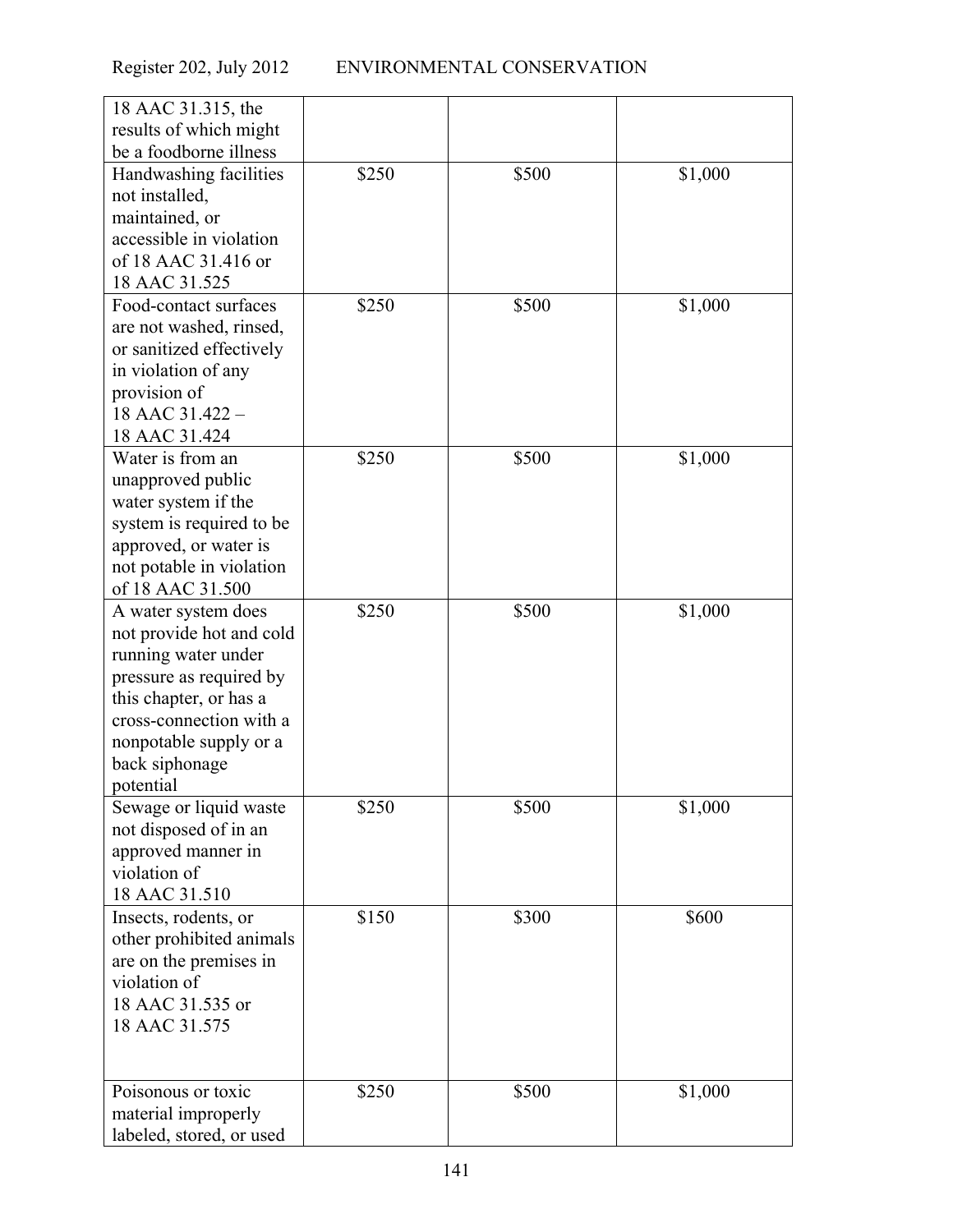| in violation of          |       |       |         |
|--------------------------|-------|-------|---------|
| 18 AAC 31.570            |       |       |         |
| A HACCP plan is not      | \$250 | \$500 | \$1,000 |
| provided as required in  |       |       |         |
| violation of             |       |       |         |
| 18 AAC 31.710            |       |       |         |
| Standard operating       | \$250 | \$500 | \$1,000 |
| procedures or self-      |       |       |         |
| assessments are not      |       |       |         |
| implemented or           |       |       |         |
| conducted where          |       |       |         |
| required in violation of |       |       |         |
| 18 AAC 31.902            |       |       |         |
| A violation of another   | \$0   | \$200 | \$400   |
| requirement of           |       |       |         |
| 18 AAC 31 not listed     |       |       |         |
| above                    |       |       |         |

(b) For the purpose of determining whether a civil fine is assessed under this section, the department will consider aggravating or mitigating factors, including

(1) the history of previous violations by the operator or establishment;

(2) the seriousness of the violation, including actual or potential hazard to the health and safety of the public;

(3) whether the violation occurred due to negligence or intentional conduct;

(4) whether the operator has demonstrated good faith efforts to achieve rapid compliance after notification of a violation, including the operator's current status of compliance and the number of continuing violations;

(5) the actual or potential economic gain to the operator by violating a provision of this chapter;

(6) enforcement costs incurred by the department relating to the violation; and

(7) payment of civil fines previously assessed for same violation.

(c) After the department assesses a civil fine under this section, the operator may request an informal review under 18 AAC 15.185 or an adjudicatory hearing under 18 AAC 15.200. This subsection does not affect a person's right to a hearing under AS 44.62 (Administrative Procedure Act). (Eff. 12/28/2006, Register 180)

| <b>Authority:</b> AS 17.20.005 | AS 17.20.190 | AS 17.20.365 |
|--------------------------------|--------------|--------------|
| AS 17.20.072                   | AS 17.20.315 | AS 44.46.020 |
| AS 17.20.180                   |              |              |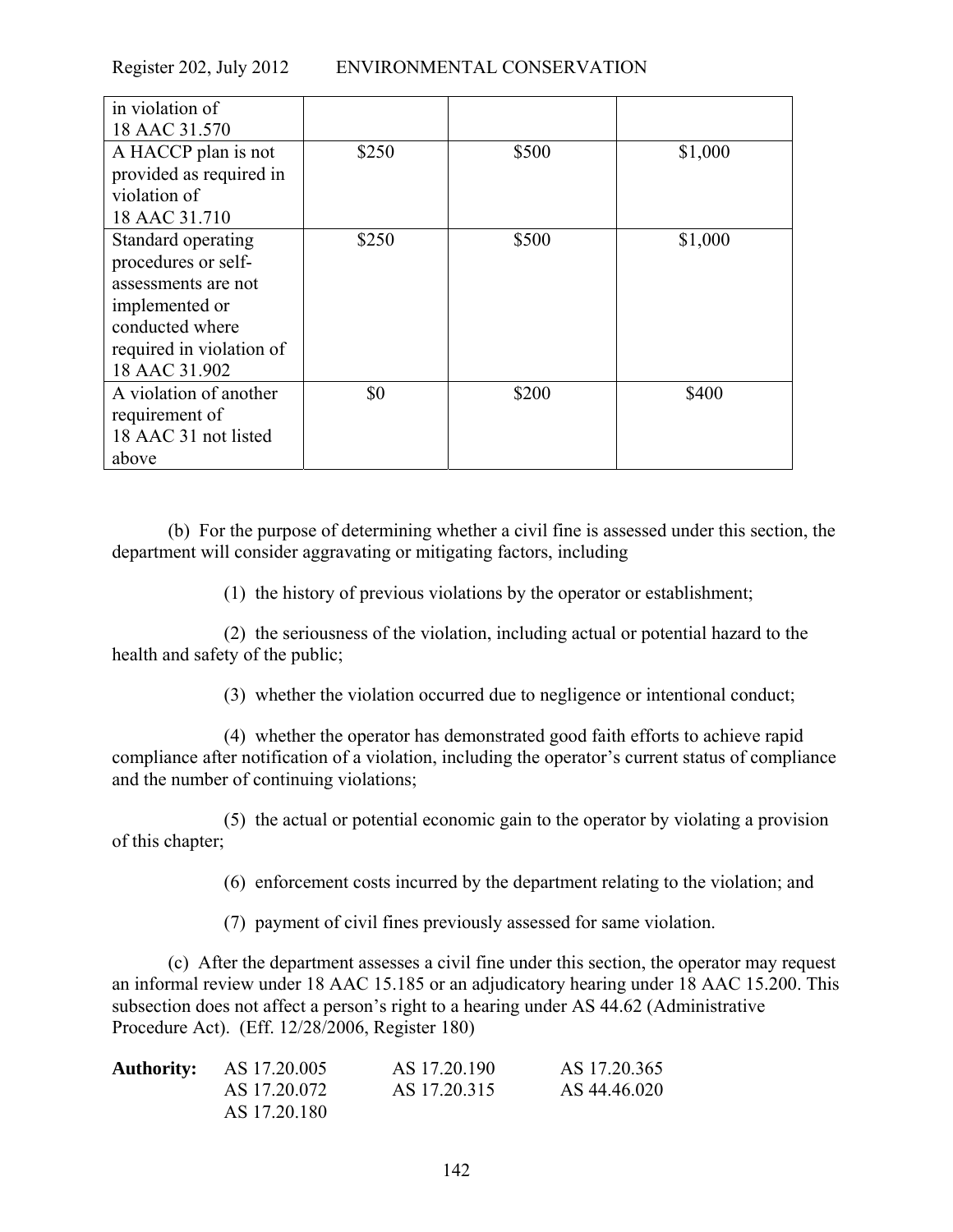**18 AAC 31.920. Food protection managers.** Repealed. (Eff. 5/18/97, Register 142; am 12/19/99, Register 152; repealed 12/28/2006, Register 180)

**18 AAC 31.925. Food service establishment recognition program.** (a) Under the department's food service establishment recognition program, an operator with a valid permit under 18 AAC 31.030 may apply for recognition from the department for a food service establishment. The department will issue recognition to a food service establishment if

(1) the operator submits to the department

(A) an application for recognition on a form provided by the department;

(B) a list of individuals working at or employed by the establishment who are certified food protection managers under 18 AAC 31.325; and

(C) a copy of each monthly self-assessment that the operator has completed when performing monthly self-assessments under 18 AAC 31.902 and (3) of this subsection;

(2) during the 12 months before the date that the department receives the operator's submission under (1) of this subsection,

(A) for each inspection performed under 18 AAC 31.900, the operator receives no more than

(i) two risk factor or intervention violations at the establishment with immediate correction of those violations; or

(ii) one risk factor or intervention violation at the establishment with immediate correction of the violation, and no more than two good retail practice violations;

(B) a known foodborne outbreak was not associated with the establishment; and

(C) the department did not pursue or undertake a compliance action against the establishment; for purposes of this subparagraph, a compliance action includes a modification or suspension of the food establishment permit, a notice of violation under 18 AAC 31.900 – 18 AAC 31.905, a negotiated order, a uniform summons and complaint, or a compliance order under AS 46.03;

(3) currently and on a continual basis, the operator has a food safety management system in place that includes

(A) a person who carries out the responsibilities in 18 AAC 31.320 and a certified food protection manager, as specified in 18 AAC 31.325;

(B) a food worker card for each food worker, as specified in 18 AAC 31.330; and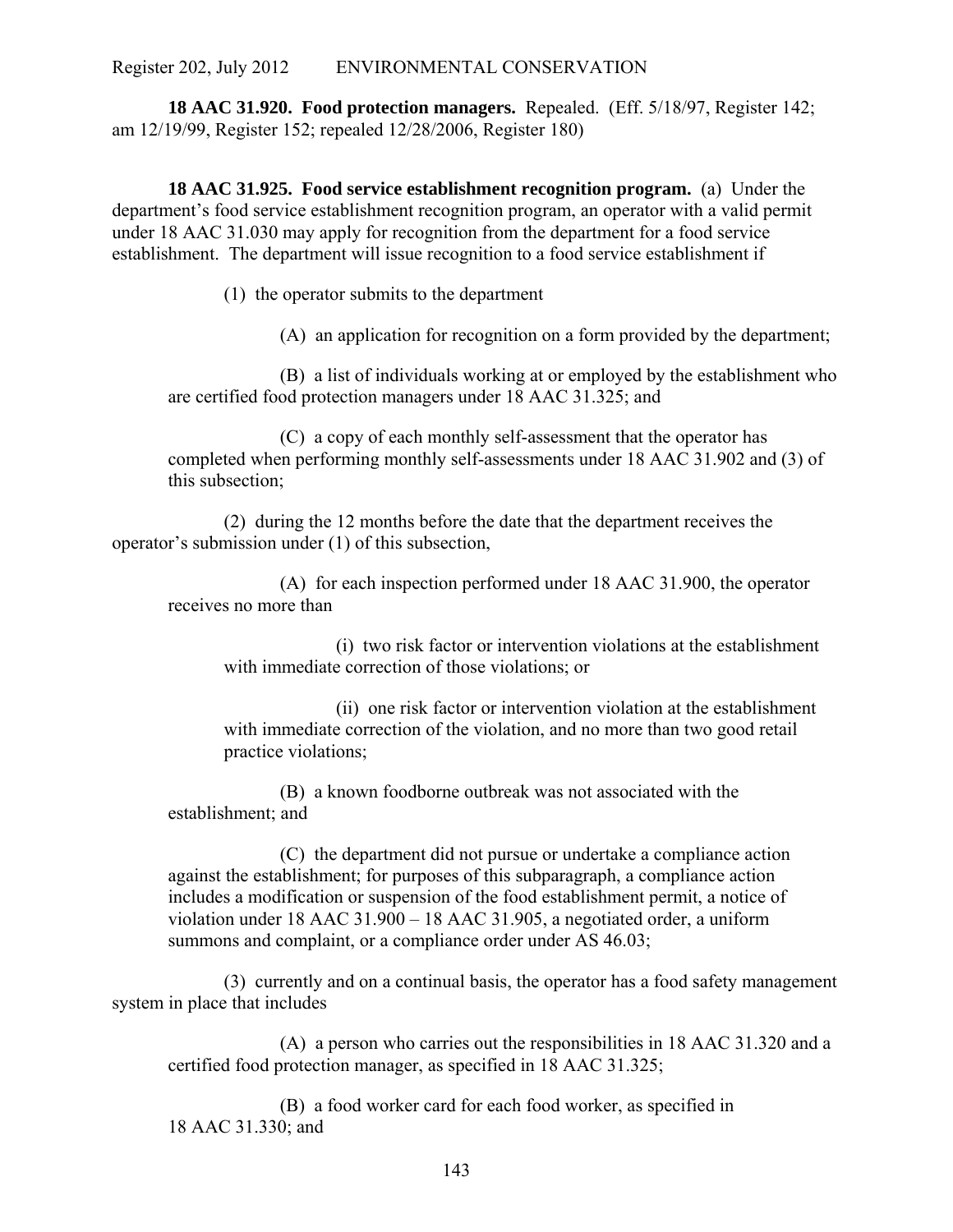(C) routine self-assessments, as described in 18 AAC 31.902, conducted at least once every 30 days; the completed self-assessments must be available for department review upon request; and

(4) the department determines that recognition serves the interests of public health and consumer protection.

(b) If the department determines that the requirements of (a) of this section are met, the department

(1) will issue recognition to the food service establishment; and

(2) may list the food service establishment

(A) in a monthly department press release of establishments recognized during that month; and

(B) on the Internet website of the department.

(c) If a food service establishment with recognition under this section fails to maintain standards as required in this section, the department will notify the operator in writing of the actions required to maintain recognition, and will provide the establishment with a schedule to meet the standards. If the establishment fails to complete the actions required to maintain recognition within the scheduled time frame, the department may, without prior warning, notice, or hearing, withdraw the establishment's recognition.

(d) Recognition under this section is valid until December 31 of the year issued. An operator whose food service establishment has not been recognized under this section or whose recognition has expired or been withdrawn by the department may not assert or imply that the establishment has recognition under this section. (Eff. 12/19/99, Register 152; am 6/28/2001, Register 158; am 12/1/2004, Register 172; am 12/28/2006, Register 180)

**Authority:** AS 17.20.005 AS 17.l20.220 AS 44.46.020

**18 AAC 31.930. Variance from requirements.** (a) Except for a fee required by 18 AAC 31.050, the department will grant a variance from a requirement of this chapter if the department finds that public health is protected and the purpose of the requirement is otherwise satisfied.

(b) An application for a variance must be submitted in writing to the department, on a form supplied by the department, and must

(1) specify the requirement for which the variance is sought;

(2) state the reason why the requirement cannot be met; and

(3) describe the alternative method proposed to meet the purpose of the requirement.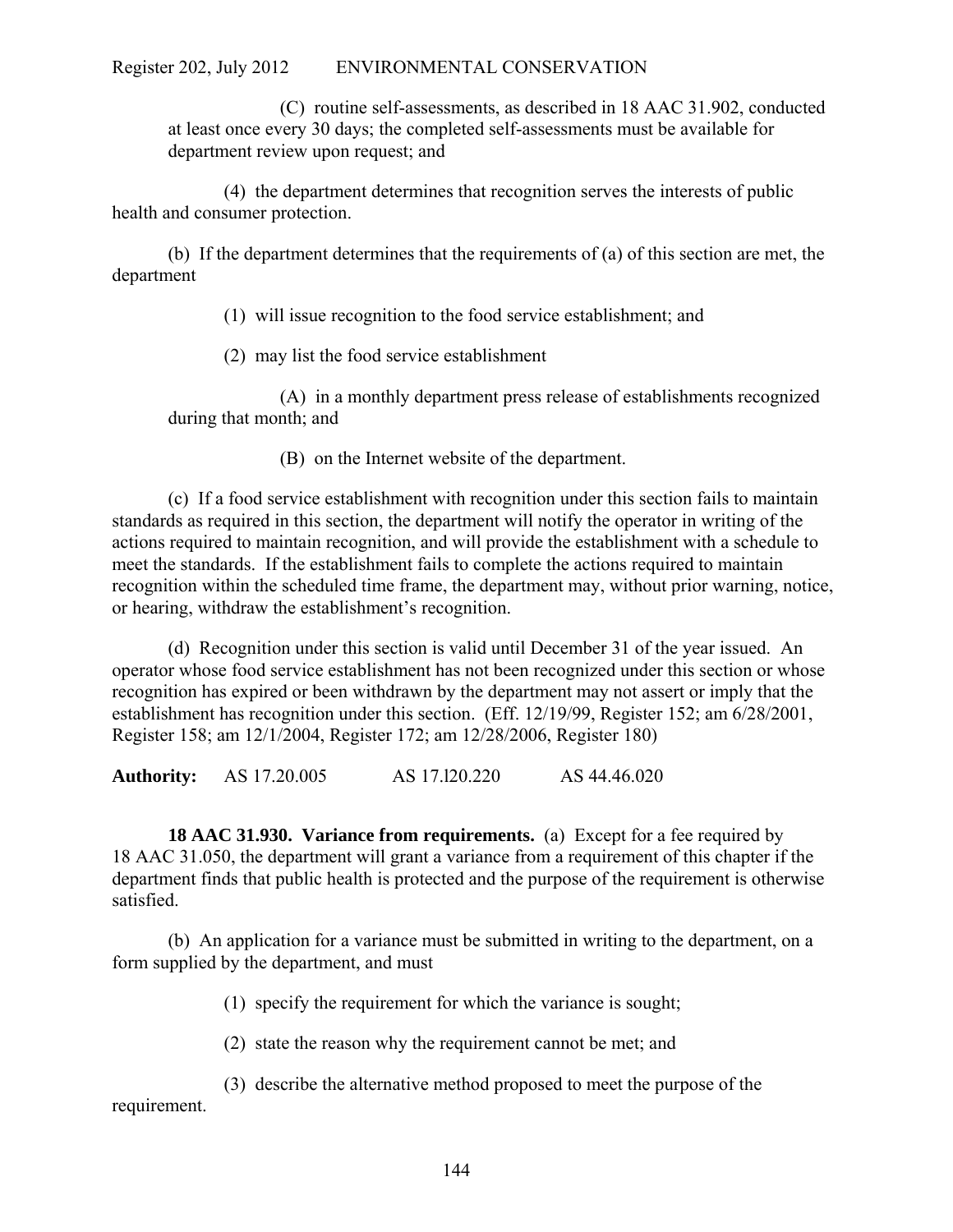(c) The department may grant a variance application with or without conditions.

(d) A variance granted under this section is valid only if the operator complies with the terms agreed upon in the variance. A variance may not be transferred. (Eff. 5/18/97, Register 142; readopt 12/19/99, Register 152; am 6/28/2001, Register 158; am 12/28/2006, Register 180)

| <b>Authority:</b> | AS 17.20.005 | AS 17.20.020 | AS 17.20.180 |
|-------------------|--------------|--------------|--------------|
|                   | AS 17.20.010 | AS 17.20.072 | AS 44.46.020 |

**Editor's note:** Effective 12/19/99, Register 152, the Department of Environmental Conservation readopted 18 AAC 31.930, without change, to affirm the validity of that section following statutory amendments made in ch. 72, SLA 1998. Chapter 72, SLA 1998 relocated department authority to adopt regulations in 18 AAC 31 from AS 03.05 to AS 17.20.

**18 AAC 31.940. Right to appeal noncompliance decision**. (a) Except for a fee dispute subject to (b) of this section, the operator of a food establishment subject to this chapter may request an informal review under 18 AAC 15.185 of a department decision regarding that operator's noncompliance with this chapter. This subsection does not affect a person's right to a hearing under AS 44.62 (Administrative Procedure Act).

(b) An operator of a food establishment subject to this chapter who disputes an invoice issued under 18 AAC 31.050 may request a fee review under 18 AAC 15.190.

(c) If the department orders the embargo or destruction of food under 18 AAC 31.910 without prior opportunity for a hearing under AS  $44.62.330 - 44.62.640$ , the department may, or upon request of the permittee made within 15 days after the permittee receives the order, schedule a hearing at the earliest possible time. The hearing will be held within five days after the department receives the request. The submission of a request or the scheduling of a hearing does not stay the operation of the department's order. The department will issue a decision within the shortest feasible time. (Eff. 5/18/97, Register 142; readopt 12/19/99, Register 152; am 6/28/2001, Register 158; am 7/11/2002, Register 163)

| <b>Authority:</b> AS 17.20.005 | AS 17.20.190 | AS 44.46.020 |
|--------------------------------|--------------|--------------|
| AS 17.20.180                   |              |              |

**Editor's note:** Effective 12/19/99, Register 152, the Department of Environmental Conservation readopted 18 AAC 31.940, without change, to affirm the validity of that section following statutory amendments made in ch. 72, SLA 1998. Chapter 72, SLA 1998 relocated department authority to adopt regulations in 18 AAC 31 from AS 03.05 to AS 17.20.

**18 AAC 31.945. Delegation of authority.** (a) Except as provided in (h) of this section, the department may delegate to a municipality the authority to implement the requirements of this chapter that apply to a food service or to a market, upon approval of an application for delegation.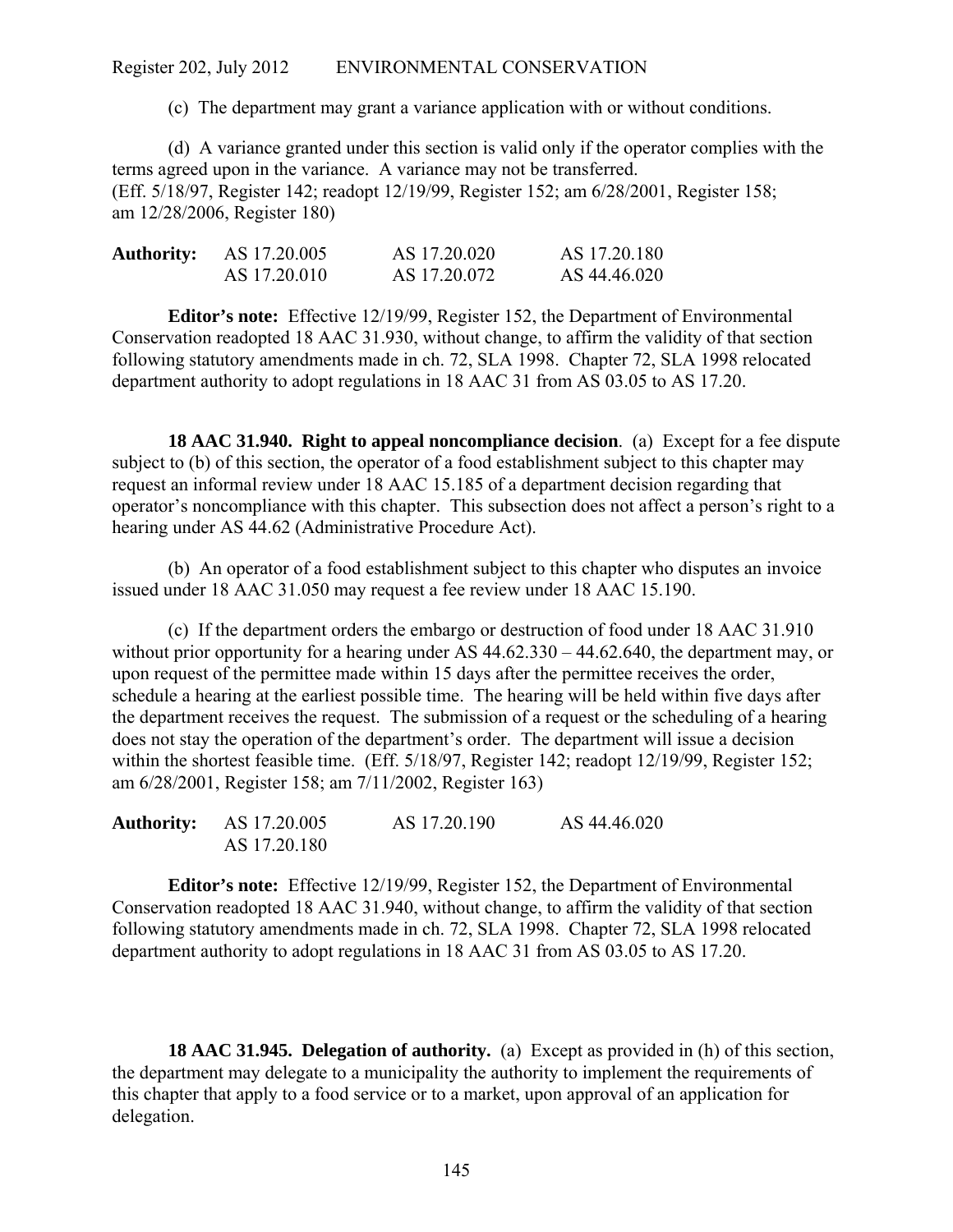(b) A municipality seeking delegation must provide documentation to the department that demonstrates that the municipality's proposed program has

(1) funding, staff, and equipment necessary to accomplish compliance with the terms and conditions of the delegation;

(2) an inspection and enforcement program that determines and documents compliance;

(3) insurance to cover any personal injury or property damage and that adequately protects the state;

(4) an ongoing employee training and verification program that ensures uniformity among regulatory staff in the interpretation and application of laws; and

(5) regulatory requirements that include provisions at least as protective of public health as those contained in this chapter.

(c) The department may request information in addition to that provided under (b) of this section that the department considers necessary to determine whether the department will delegate authority to the municipality.

(d) For a delegation that the department has approved under this section to be valid, the department and the individual with administrative management authority for the municipality must sign the delegation. The delegation must include, at a minimum, terms and conditions that set out the following:

(1) the right of the department periodically to audit the municipality to ensure compliance with the terms and conditions of the delegation;

(2) the right of the department to require an annual report summarizing the establishments that the municipality permitted or otherwise approved or inspected, including information on the findings of the inspections, to allow the department to report on food safety statewide;

(3) indemnification of the state against any liability, losses, or damages arising out of or in any manner connected with the department's delegation under this section; and

(4) the right of the department to terminate the delegation if the department determines

(A) a threat to public health or consumer protection exists; or

(B) that the delegation is not in the public interest.

(e) If the department has cause to believe, based on an audit conducted under (d) of this section or other information, that the municipality is not in compliance with the terms and conditions of the delegation or with this chapter, a threat to public health or consumer protection exists, or the delegation is not in the public interest, the department will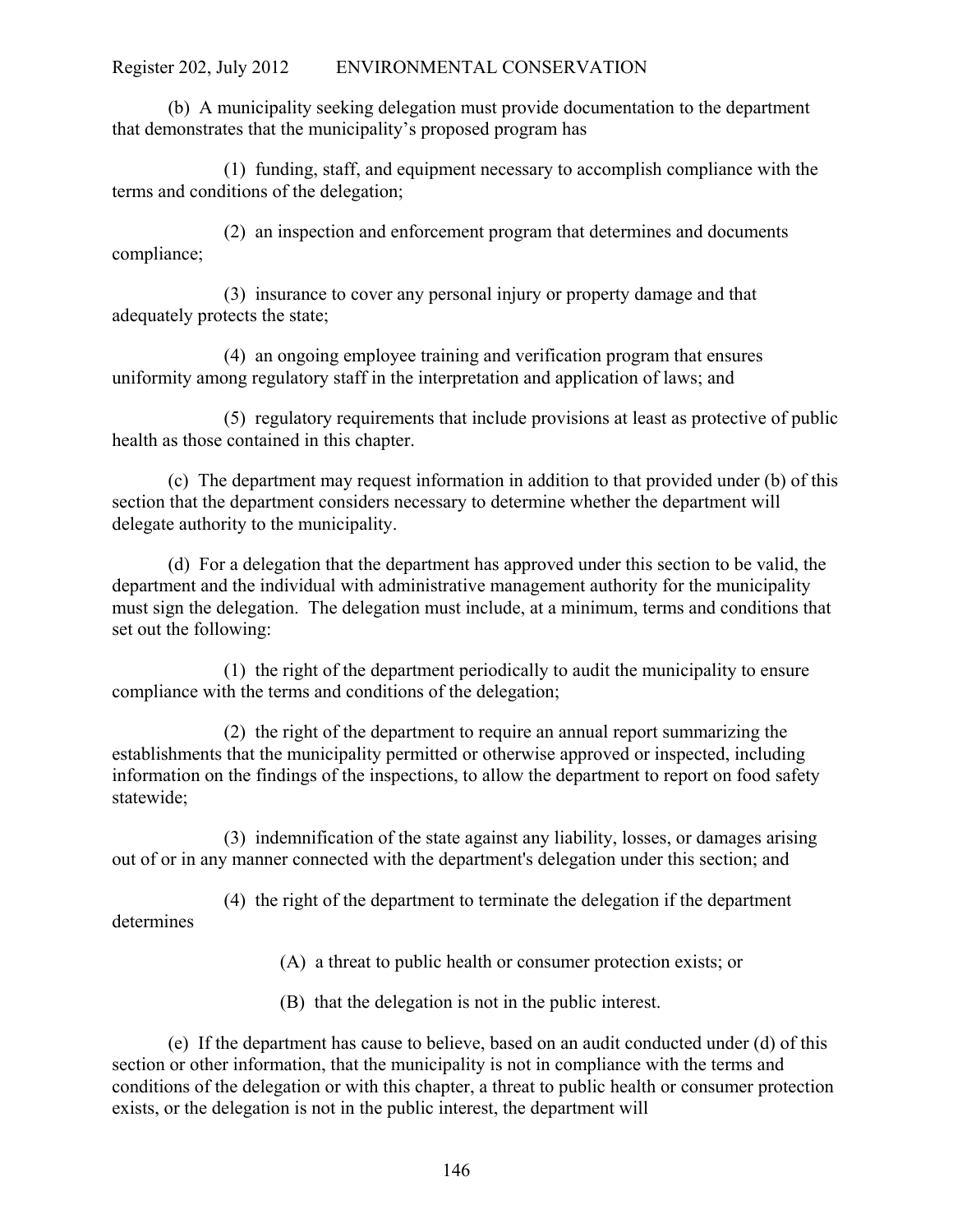(1) notify the municipality in writing of

(A) the areas of concern or in which the department has determined that the municipality is failing to comply; and

(B) the reasons for the department's determination; and

(2) provide the municipality 30 days after receiving the notification under (1) of this subsection to

(A) explain why the municipality disagrees with the department's determination; or

(B) outline the steps that the municipality is taking or proposes to take to correct the areas of concern or noncompliance.

(f) After reviewing the information received under (e) of this section, the department may, as necessary to serve the interests of public health,

(1) revoke the delegation if the department finds that the delegation is no longer in the public interest or that the municipality is not in compliance with the terms and conditions of the delegation, or with this chapter, and that the municipality is not likely to come into compliance;

(2) periodically review the actions of the local government until compliance is achieved if the department finds that the municipality is not in compliance with the terms and conditions of the delegation but that the municipality is taking sufficient steps to come into compliance; or

(3) modify the delegation.

(g) If the department modifies or revokes a delegation under this section, the department will send a notice to the municipality stating that, based on the department's written findings under (f) of this section, that the delegation will be revoked or modified, effective immediately, unless the notice gives a specific date on which the revocation or modification becomes effective.

(h) A delegation under this section does not apply to food that is processed and intended for interstate commerce.

(i) A municipality may not further delegate a delegation under this section. (Eff. 12/19/99, Register 152; am 6/28/2001, Register 158; am 12/28/2006, Register 180)

**Authority:** AS 17.20.005 AS 17.20.072 AS 44.46.020

**18 AAC 31.985. Potentially hazardous food.** (a) For purposes of this chapter, a food is a potentially hazardous food if it requires time or temperature control for safety to limit pathogenic microorganism growth or toxin formation.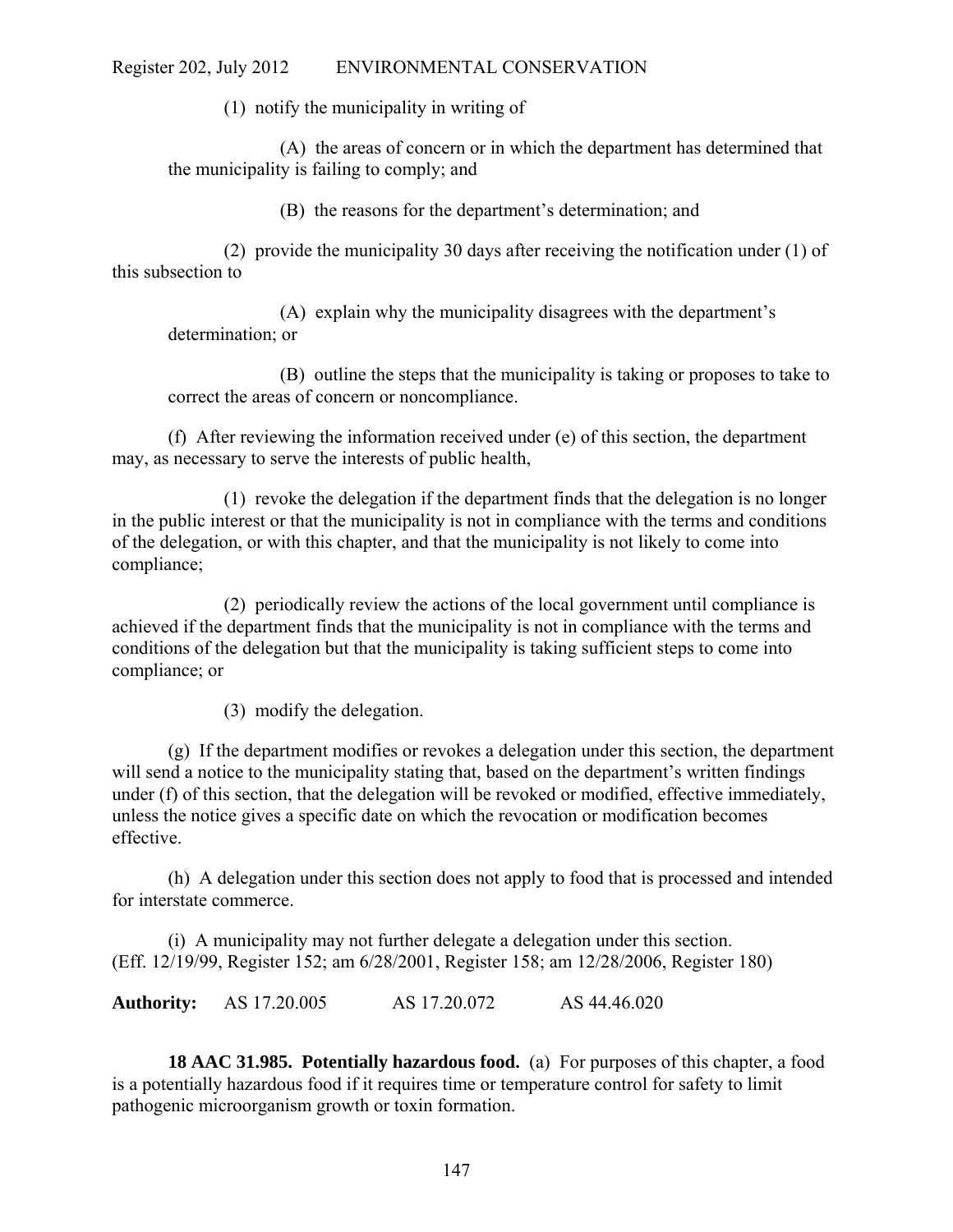(b) Potentially hazardous food includes

(1) a food of animal origin that is raw or heat-treated, a food of plant origin that is heat-treated or consists of raw seed sprouts, cut melons, or garlic-in-oil mixtures that are not modified in a way that results in mixtures that do not support pathogenic microorganism growth or toxin formation; and

(2) except for a food for which the department has granted a variance under 18 AAC 31.930, a food that, because of the interaction of its water activity and pH values, is designated as PA in Table L or M of this section.

# **TABLE L INTERACTION OF pH AND WATER ACTIVITY FOR CONTROL OF SPORES IN FOOD HEAT-TREATED TO DESTROY VEGETATIVE CELLS AND SUBSEQUENTLY PACKAGED**

| <b>WATER ACTIVITY</b>                         | pH VALUES   |                                             |                  |
|-----------------------------------------------|-------------|---------------------------------------------|------------------|
| <b>VALUES</b>                                 | 4.6 or less | greater than 4.6 and<br>no greater than 5.6 | greater than 5.6 |
| $0.92$ or less                                | non-PHF*    | $non-PHF^*$                                 | $non-PHF*$       |
| greater than 0.92 and<br>no greater than 0.95 | $non-PHF^*$ | $non-PHF*$                                  | $PA**$           |
| greater than 0.95                             | $non-PHF^*$ | $PA**$                                      | $PA**$           |

\* non-PHF means non-potentially hazardous food

\*\* PA means a variance granted under 18 AAC 31.930 is required to consider the food non-PHF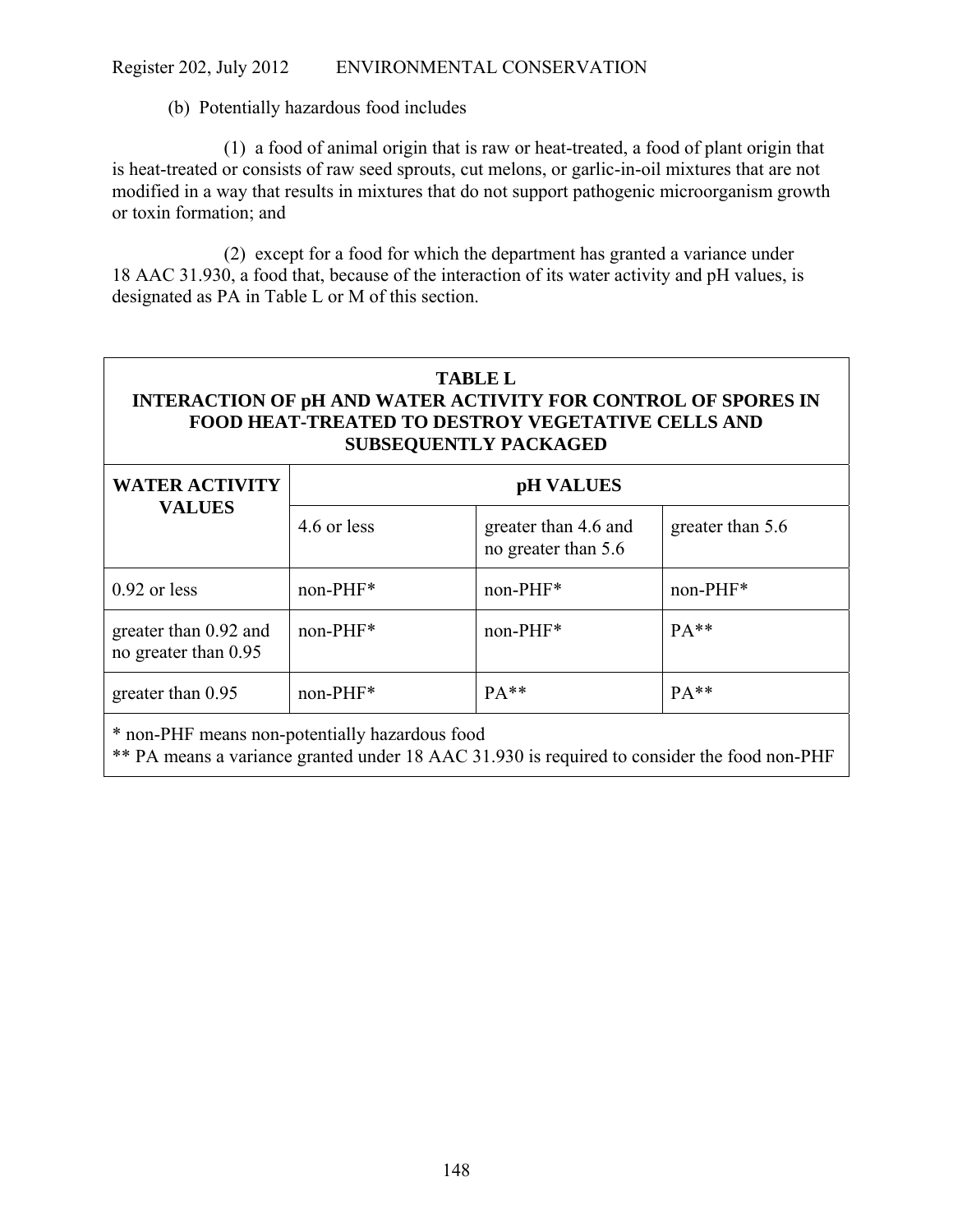| <b>TABLE M</b><br><b>INTERACTION OF pH AND WATER ACTIVITY FOR CONTROL OF VEGETATIVE</b><br><b>CELLS AND SPORES IN FOOD NOT HEAT-TREATED OR HEAT-TREATED BUT</b><br><b>NOT PACKAGED</b> |                  |                                                  |                                           |                  |
|----------------------------------------------------------------------------------------------------------------------------------------------------------------------------------------|------------------|--------------------------------------------------|-------------------------------------------|------------------|
| <b>WATER</b>                                                                                                                                                                           | <b>pH VALUES</b> |                                                  |                                           |                  |
| <b>ACTIVITY</b><br><b>VALUES</b>                                                                                                                                                       | less than 4.2    | no less than 4.2<br>and no greater<br>than $4.6$ | greater than 4.6<br>and no greater<br>5.0 | greater than 5.0 |
| ${}_{\leq 0.88}$                                                                                                                                                                       | $non-PHF*$       | $non-PHF*$                                       | non-PHF*                                  | non-PHF*         |
| $0.88 - 0.90$                                                                                                                                                                          | $non-PHF*$       | $non-PHF^*$                                      | $non-PHF^*$                               | $PA**$           |
| $> 0.90 - 0.92$                                                                                                                                                                        | $non-PHF*$       | $non-PHF*$                                       | $PA**$                                    | $PA**$           |
| > 0.92                                                                                                                                                                                 | $non-PHF*$       | $PA**$                                           | $PA**$                                    | $PA**$           |
| * PHF means potentially hazardous food                                                                                                                                                 |                  |                                                  |                                           |                  |

\*\* PA means a variance granted under 18 AAC 31.930 is required to consider the food non-PHF\*

(c) Potentially hazardous food does not include

(1) a hard-boiled egg with shell intact that has been air-cooled, or an egg with shell intact that is not hard-boiled, but has been pasteurized to destroy all viable *Salmonellae*;

(2) food in an unopened hermetically sealed container that is commercially processed to achieve and maintain commercial sterility under conditions of non-refrigerated storage and distribution;

(3) food that, because of its pH or water activity value, or interaction of water activity and pH values, is designated as a non-potentially hazardous food in Table L or M of this section; or

(4) food that is designated as PA in Table L or M of this section, if the department has granted a variance under 18 AAC 31.930. (Eff. 12/28/2006, Register 180)

| <b>Authority:</b> | AS 03.05.011 | AS 17.20.010 | AS 17.20.040 |
|-------------------|--------------|--------------|--------------|
|                   | AS 17.20.005 | AS 17.20.020 | AS 17.20.180 |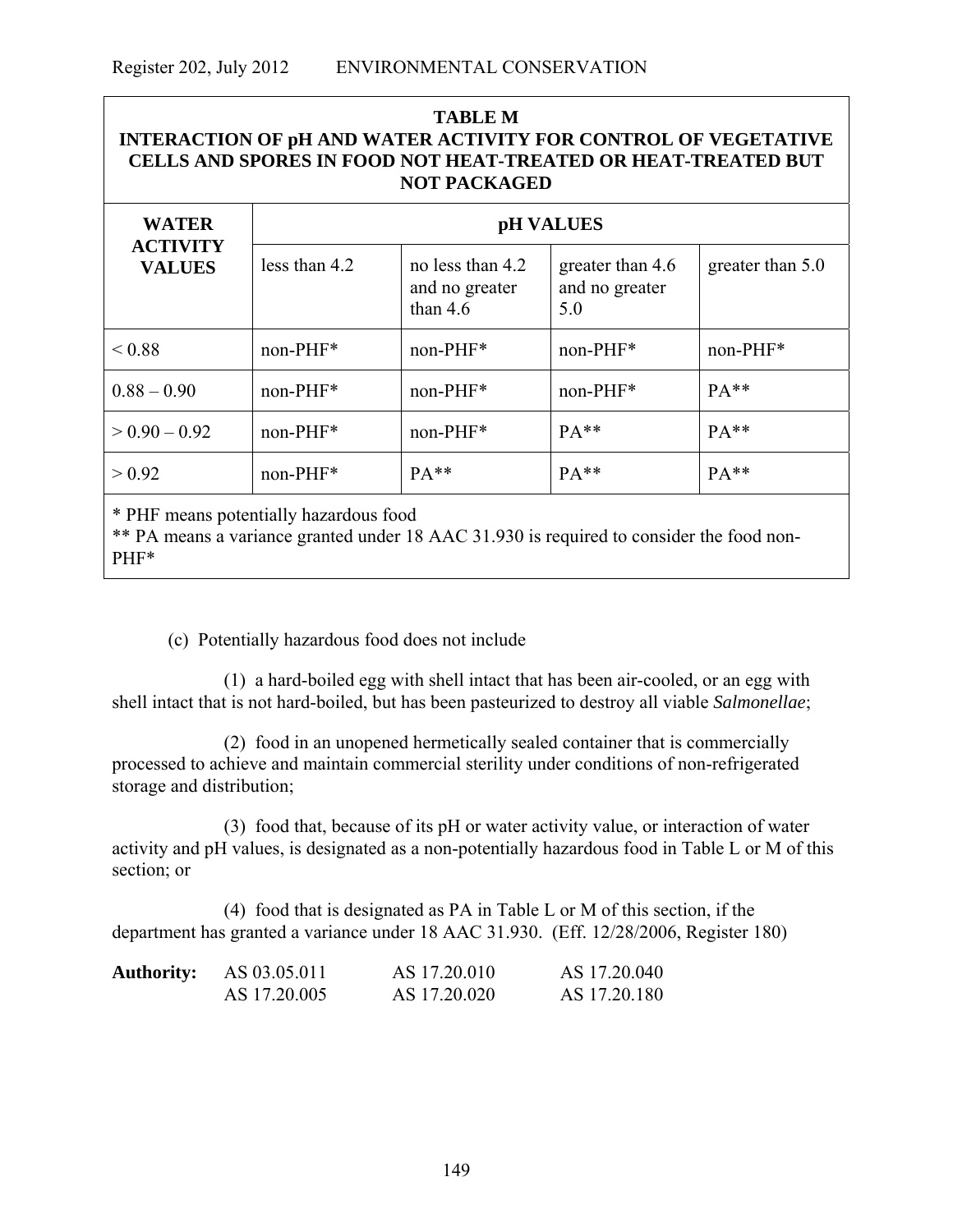**18 AAC 31.990. Definitions**. Unless the context indicates otherwise, in this chapter

(1) "acid food" means a food that has a natural pH of 4.6 or below;

(2) "acidified food"

(A) means a low-acid food to which acid or acid food is added; low-acid foods that are frequently acidified include beans, cucumbers, cabbage, artichokes, cauliflower, peppers, tropical fruits, and puddings, singly or in combination; some of these foods may be called "pickles" or "pickled\_\_\_\_ [*insert name of food*]"; and

(B) does not include

(i) carbonated beverages;

(ii) jams, jellies, or preserves;

(iii) acid food such as food dressings and condiment sauces that contain small amounts of a low-acid food and have a resultant finished equilibrium pH that does not differ from the predominant acid or acid food; and

(iv) foods that are stored, distributed, and displayed under refrigeration;

(3) "adequate" means that which is necessary to accomplish the intended purpose, in keeping with good public health practices, while complying with this chapter;

(4) "adulterated" has the meaning given in AS 17.20.020 and AS 17.20.030; in addition, "adulterated" means food that contains

(A) an unapproved food additive or an additive in an amount that exceeds an amount allowed in 21 C.F.R. Parts 170 - 180, adopted by reference in 18 AAC 31.011;

(B) a substance sanctioned by the FDA, or a substance generally recognized as safe by the FDA, in an amount that exceeds an amount allowed in 21 C.F.R. Parts 181 - 186, adopted by reference in 18 AAC 31.011; or

(C) a pesticide residue in an amount that exceeds an amount set out in 40 C.F.R. Part 185, adopted by reference in 18 AAC 31.011;

(5) "approved" means acceptable to the department or its authorized agent, based upon conformance with applicable local, state, and federal standards and good public health practices;

(6) "approved facility" means a place that is acceptable to the department for a specific activity in support of a temporary food service or limited food service;

(7) "approved source" means a food establishment or facility that is permitted or certified by the federal, state, or local government agency with jurisdiction; for purposes of this paragraph, food from an approved source includes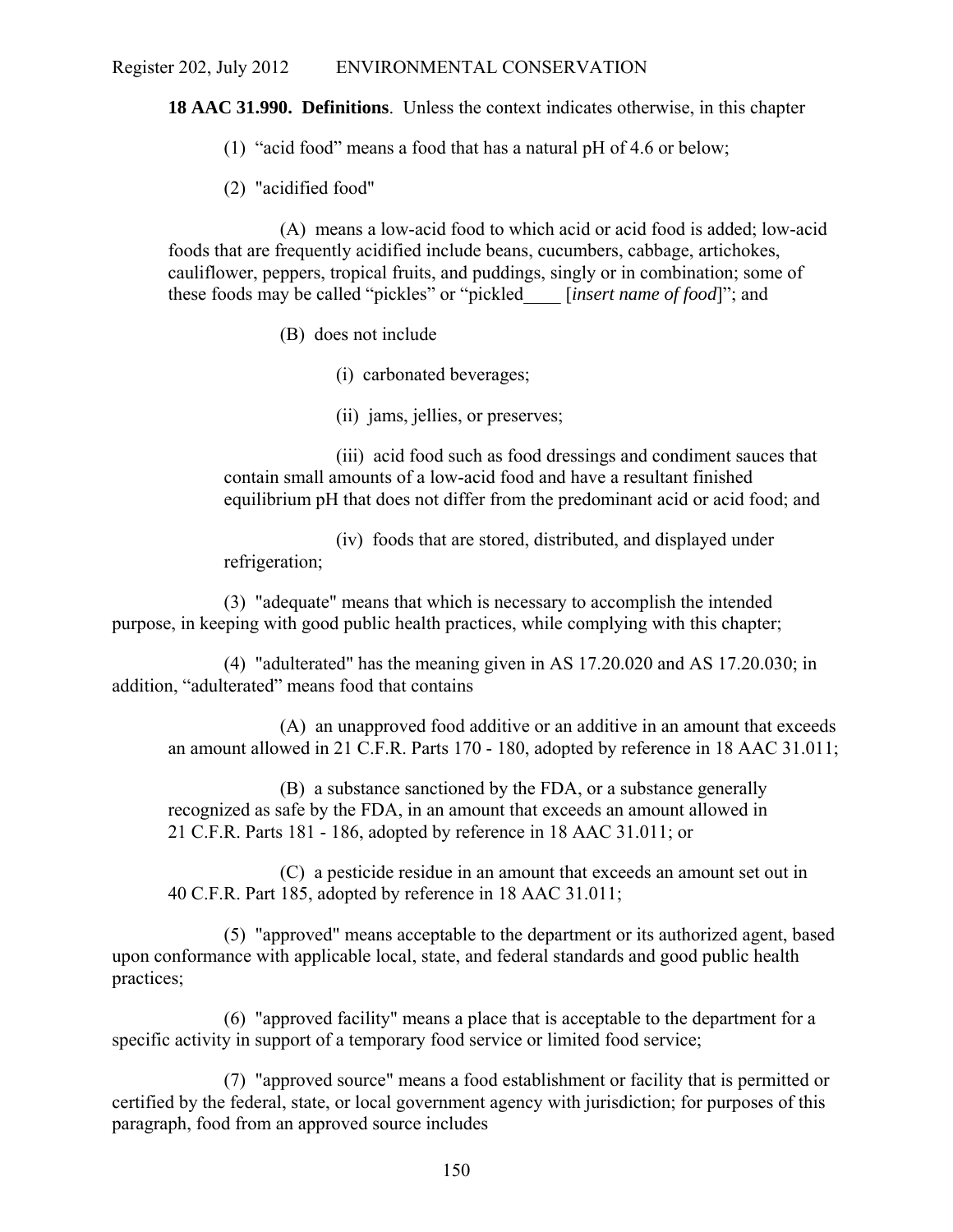(A) molluscan shellfish from a facility listed in the FDA *Interstate Certified Shellfish Shippers List* or a facility with a current permit issued under 18 AAC 34;

(B) raw seafood from a facility with a current permit issued under 18 AAC 34 or from another approved source;

(C) hermetically sealed food from a food processing establishment that is permitted under this chapter or from another approved source; and

(D) game meat from a facility under a routine inspection program conducted by the federal, state, or local government agency with jurisdiction;

(8) "asymptomatic" means without obvious symptoms, and not showing or producing indications of a disease or other medical condition, including an individual infected with a pathogen but

(A) not exhibiting or producing any signs or symptoms of vomiting, diarrhea, or jaundice; or

(B) not showing symptoms because symptoms have resolved or subsided, or because symptoms never manifested;

(9) "bottled water" means water that is sealed in bottles, packages, or other containers and offered for sale for human consumption;

(10) "bulk food" means processed or unprocessed nonpotentially hazardous food displayed in containers from which consumers withdraw desired amounts;

(11) "caterer" means an individual operating a food establishment that, either as the primary function of the food establishment or as an additional activity of another food establishment, under an agreement or contract,

(A) prepares food in a permitted food establishment;

(B) provides transportation for that food to another premises for consumption; and

(C) serves that food, sets up a buffet for self-service, or prepares food for immediate service;

(12) "certified food protection manager" means an individual who has passed a food safety certification examination and received a certificate or other documentation from a certification program accredited by the Conference for Food Protection;

(13) "certified laboratory" means a laboratory certified under 18 AAC 80.1100- 18 AAC 80.1110;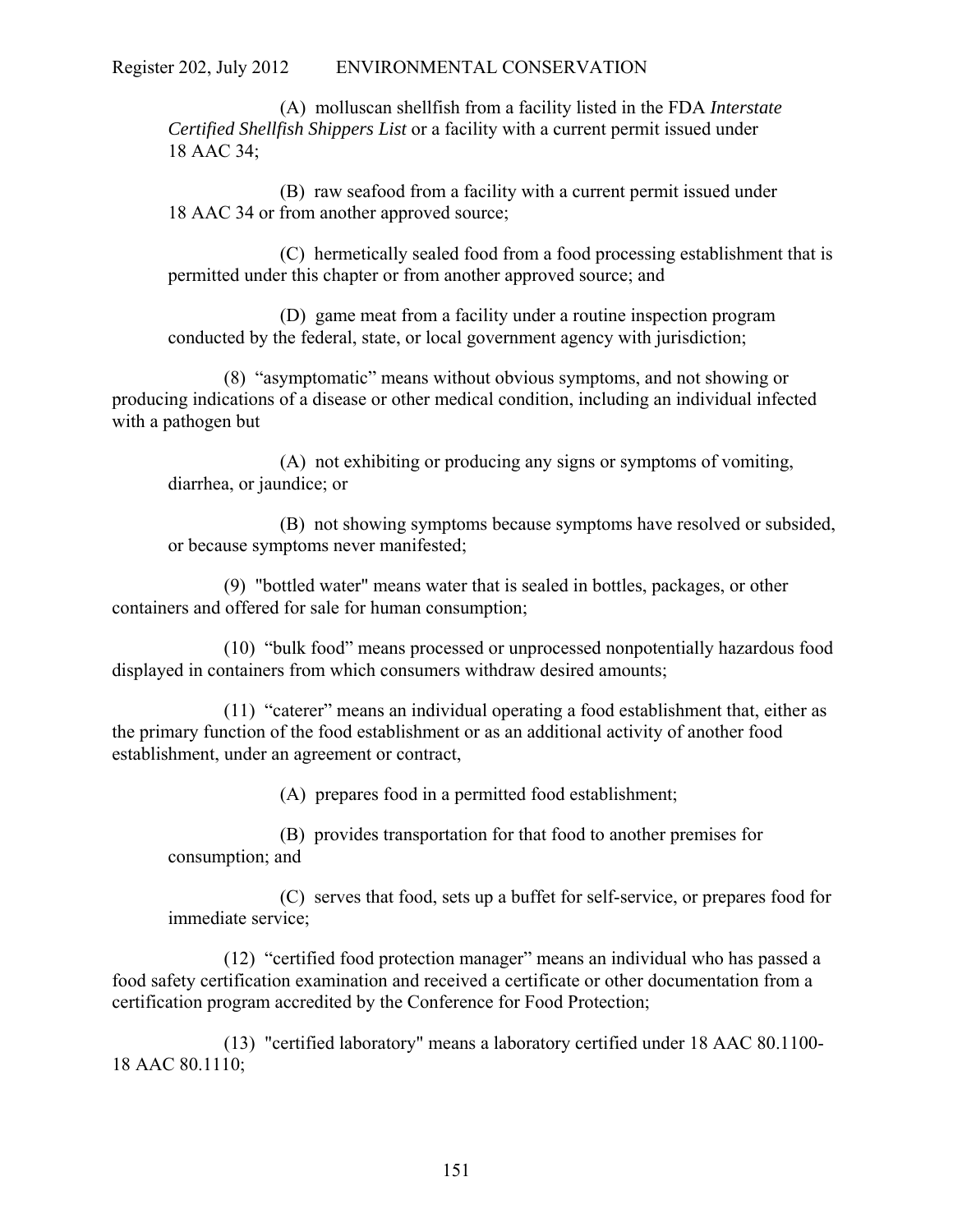(14) "cold-hold" and "cold-holding" means to maintain the temperature of a potentially hazardous food at  $41^{\circ}$ F or below while that food is being held whether during transportation, storage, preparation, processing, display, or service;

(15) "commercially processed" means prepared at an approved food processing establishment;

(16) "commissary" means a permitted food establishment where support services are provided to one or more vending machines, mobile food units, limited food services, or temporary food services; a "commissary" may provide support services that include

(A) food preparation, handling, packaging, or storage;

(B) storage of utensils, including single-service items, or supplies;

(C) washing, rinsing, and sanitizing of food-contact surfaces;

(D) storage of a mobile food unit when the unit is not in use; and

(E) cleaning of a mobile food unit;

(17) "contaminate" or "contamination" means exposure to or contact with a contaminant; actions that may cause contamination include unsanitary food-contact surfaces, coughing, sneezing, spitting, unnecessary handling, flooding, draining, leakage from overhead, and condensation;

(18) "contaminant" means any substance, organism, or entity that might cause disease or threaten public health; "contaminant" includes dust, insects, rodents, other pests, and poisonous or toxic materials;

(19) "continental breakfast" means a morning meal consisting of ready-to-eat packaged products from an approved source such as pastries, cold cereals, dairy products, juices, coffees and teas, and cut fruit;

(20) "convenience store" means a small market selling predominantly any of the following:

(A) prepackaged ready-to-eat food in individual portions;

(B) beverages from self-service dispensers such as coffee, hot chocolate, or carbonated beverages; or

(C) fresh, uncut, and unpeeled fruit and vegetables;

(21) "corrosion resistant" means a material that maintains acceptable surface cleanability characteristics under prolonged influence of the food contacted, the normal use of cleaning compounds and sanitizing solutions, and other conditions of the use environment;

(22) "critical control point" means a point, step, or procedure in a specific food safety management system where loss of control may result in an unacceptable health risk;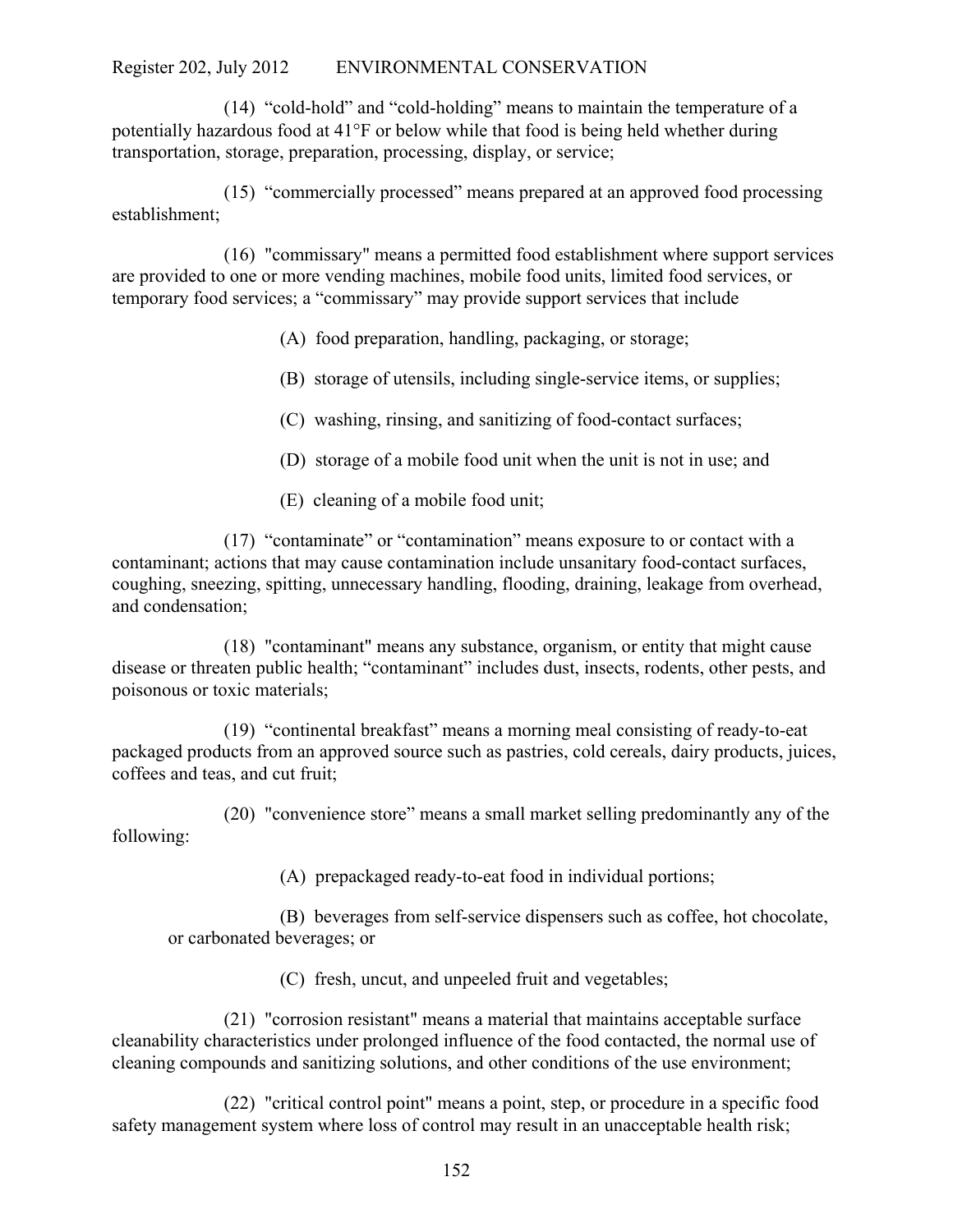(23) "cross-contamination" means the process by which a contaminant is transferred from raw or other food to a food-contact surface or a ready-to-eat food;

(24) "cure" or "cured" means to preserve by means of salting, smoking, or aging;

(25) "custom processing" means the processing of a customer's sport-caught seafood or game meat for the consumption of that customer, and which will not be subsequently sold or distributed in commerce for human consumption;

(26) "department" means the Department of Environmental Conservation;

(27) "disclosure" means a written statement that clearly identifies the

(A) animal-derived foods that are, or can be ordered, raw, undercooked, or without otherwise being processed to eliminate pathogens; or

(B) items that contain an ingredient that is raw, undercooked, or not otherwise being processed to eliminate pathogens;

(28) "disease communicable by food" means a physical condition that can be transmitted from one individual to another; "disease communicable by food" includes amebiasis, cholera, colds, diarrhea, hepatitis A, hepatitis type unspecified, influenza, salmonellosis, shigellosis, Enterohemorrhagic or Shiga toxin-producing *Escherichia coli*, staphylococcal skin infections, streptococcal infections, and vomiting;

(29) "distressed food commodities" means food that has been subjected to possible damage from an accident, a fire, a flood, adverse weather, or a similar cause;

(30) "dormitory" means a room with more than two beds;

(31) "durable" means capable of withstanding expected use and remaining easily cleanable;

(32) "dwelling" means a building or portion of a building that contains living facilities, including provisions for sleeping, eating, cooking, and sanitation;

(33) "easily cleanable" means designed, constructed, and installed to allow, and made of a material that allows effective removal of soil by normal cleaning methods considering the surface's role in introducing pathogenic or toxigenic agents or other contaminants into food, and based on the surface's approved placement, purpose, and use;

(34) "embargo" means an order issued by the department that restricts service, use, or movement of food until laboratory tests or further examination confirms the food is free from spoilage, filth, or other contamination;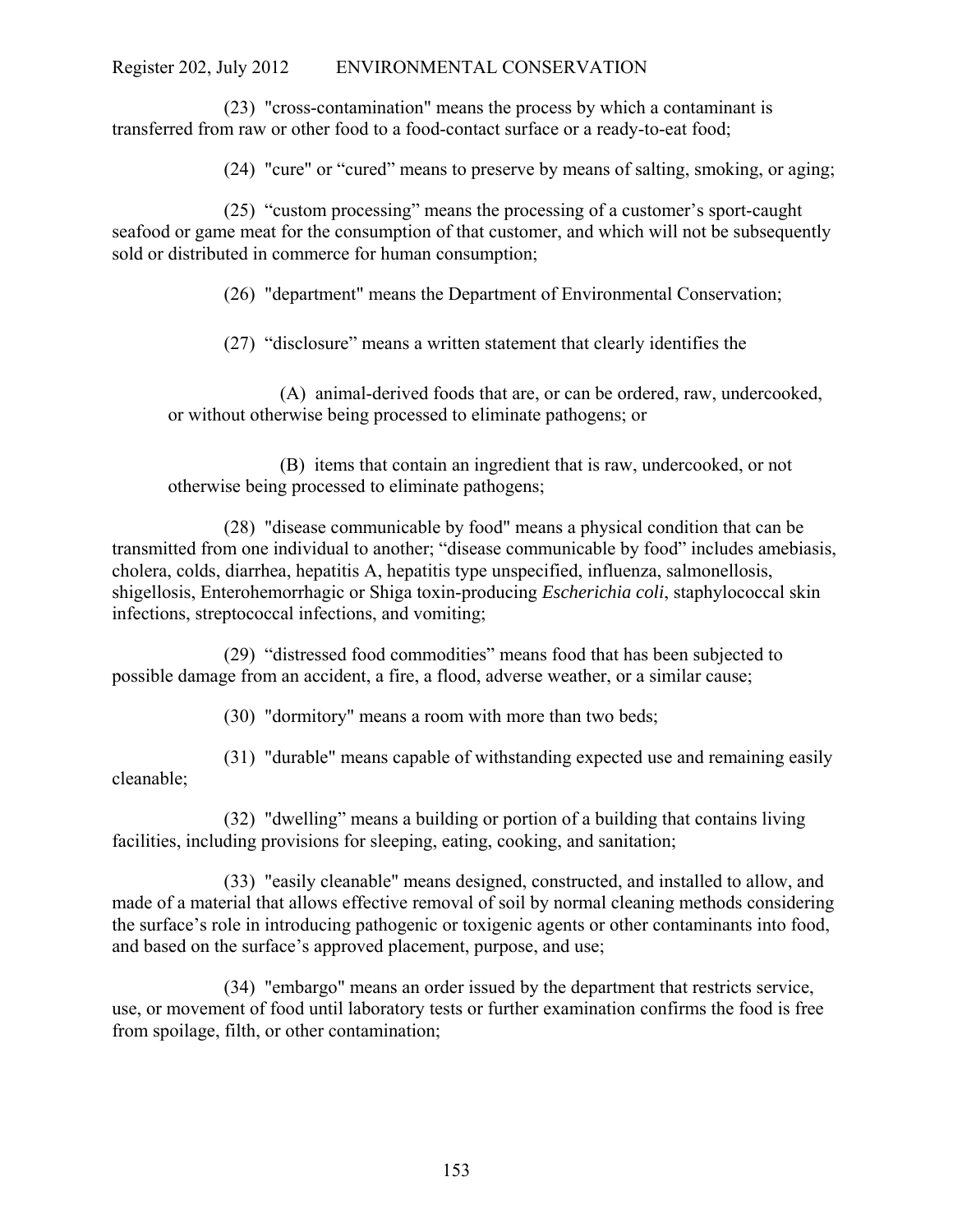(35) "employee" means a person working in a food establishment; "employee" includes the operator, a manager, an owner, a person in charge under 18 AAC 31.320, a person on the payroll, a family member, a person working under a contractual agreement, a volunteer, and a student;

(36) "equipment" means an article used in the operation of a food establishment; "equipment" includes a freezer, grinder, hood, ice maker, meat block, mixer, oven, reach-in refrigerator, scale, sink, slicer, stove, table, temperature measuring device for ambient air, vending machine, and warewashing machine; "equipment" does not include utensils or apparatuses used for handling or storing large quantities of packaged foods that are received from a supplier in a cased or overwrapped lot, such as a hand truck, forklift, dolly, pallet, rack, or skid;

(37) "event" means an organized occurrence that is promoted for a special purpose, has a definite time limit, and generally includes activities other than food sales;

(38) "exclude" or "exclusion" means to prevent a person from working as an employee in a food establishment or entering a food establishment as an employee;

(39) "extensively remodeled" means a major equipment change or installation or a structural modification or improvement that revises the product flow or that adds a new preparation, service, or processing area to an existing establishment;

(40) "F" means Fahrenheit;

(41) "FDA" means the United States Food and Drug Administration;

- (42) "farmers' market" means a seasonal market
	- (A) operated under the sponsorship of a community organization; and

(B) the main purpose of which is to provide an opportunity for producers to sell agricultural products directly to consumers;

(43) "fixture" means a plumbing receptacle or device that

(A) is permanently or temporarily connected to the water distribution system of the premises and demands a supply of water from the system; or

(B) discharges used water, waste materials, or sewage directly or indirectly to the drainage system of the premises;

(44) "food" means a raw, cooked, or processed edible substance, ice, beverage, or ingredient used or intended for use or sale, in whole or in part, for human consumption;

(45) "food bank" has the meaning given in AS 17.20.347;

(46) "foodborne illness" means an illness associated with consuming food;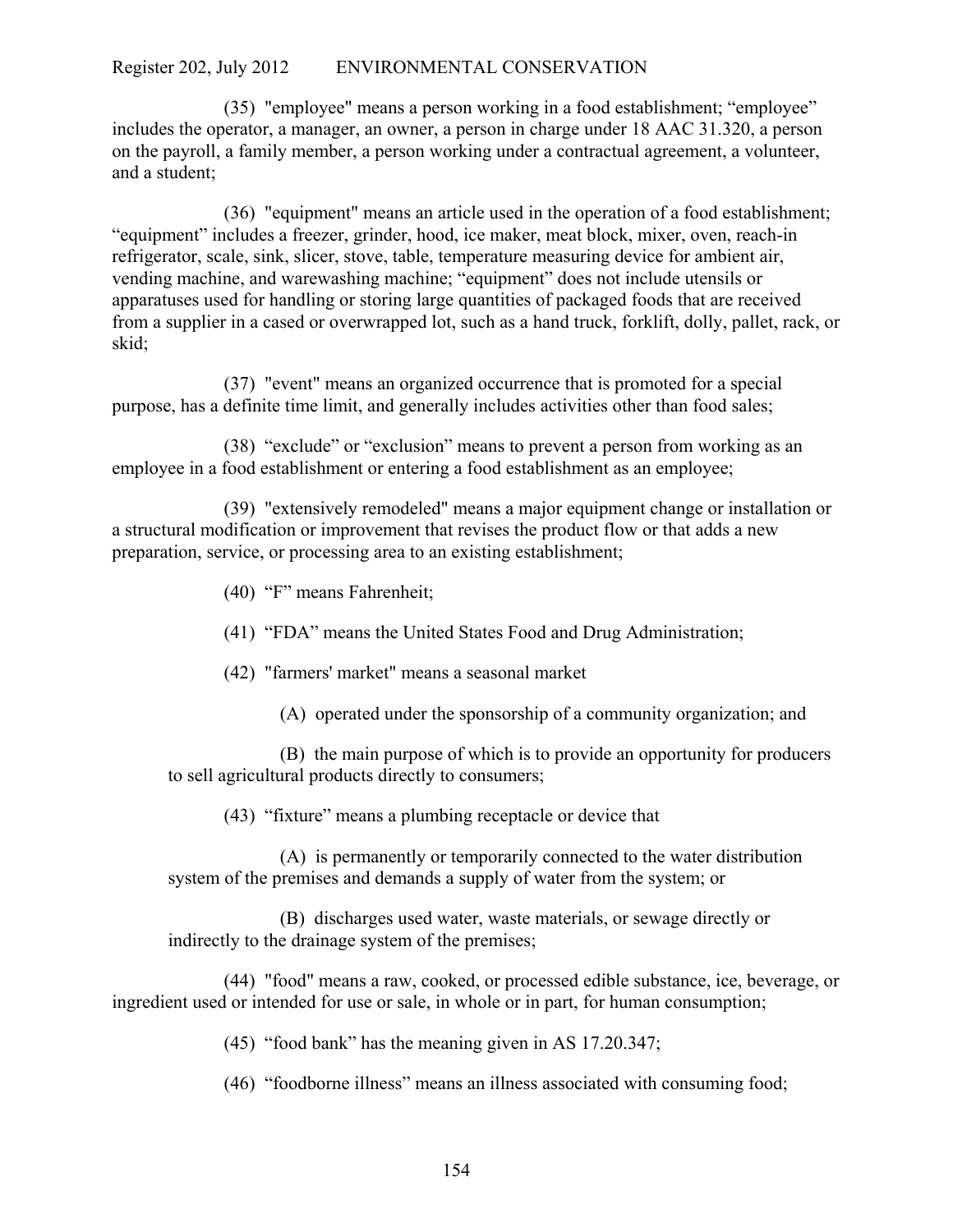(47) "foodborne outbreak" means an incident in which

(A) two or more individuals experience a similar illness after consuming a common food or food served at a common food establishment or event;

(B) one or more individuals experience illness from botulism or chemical poisoning; or

(C) an epidemiological analysis indicates that a food or an employee is the source of an illness;

(48) "food-contact surface" means a surface of equipment or a utensil

(A) with which food normally comes in contact; or

(B) from which food may drain, drip, or splash into a food or onto a surface normally in contact with food;

(49) "food demonstration station" means a site within a market at which samples of food are served without charge to publicize, advertise, or promote the sale of that food or associated food preparation equipment;

(50) "food establishment" means the premises where any activity occurs that is related to the display, packaging, preparation, processing, sale, salvaging, service, storage, transportation, or vending of food for human consumption; "food establishment" includes various types of operations, singly or in combination, within the categories of food service, food processing establishment, and market; "food establishment" does not include a kitchen in a private dwelling, including a vessel used solely as a private dwelling, where food is prepared for consumption by family members or nonpaying guests;

(51) "food processing establishment" means a food establishment

(A) where food intended for human consumption is processed for distribution to a food service, market, or another consumer outlet; "food processing establishment" includes the following types of operations:

(i) acidifying, curing, dehydrating, or smoking of food, thermal processing of low-acid food, and reduced oxygen packaging;

(ii) bakeries, except retail bakeries;

(iii) bottling water or other beverages;

(iv) ice manufacturing;

- (v) jam, jelly, syrup, or confection manufacturing; and
- (vi) other food processing; and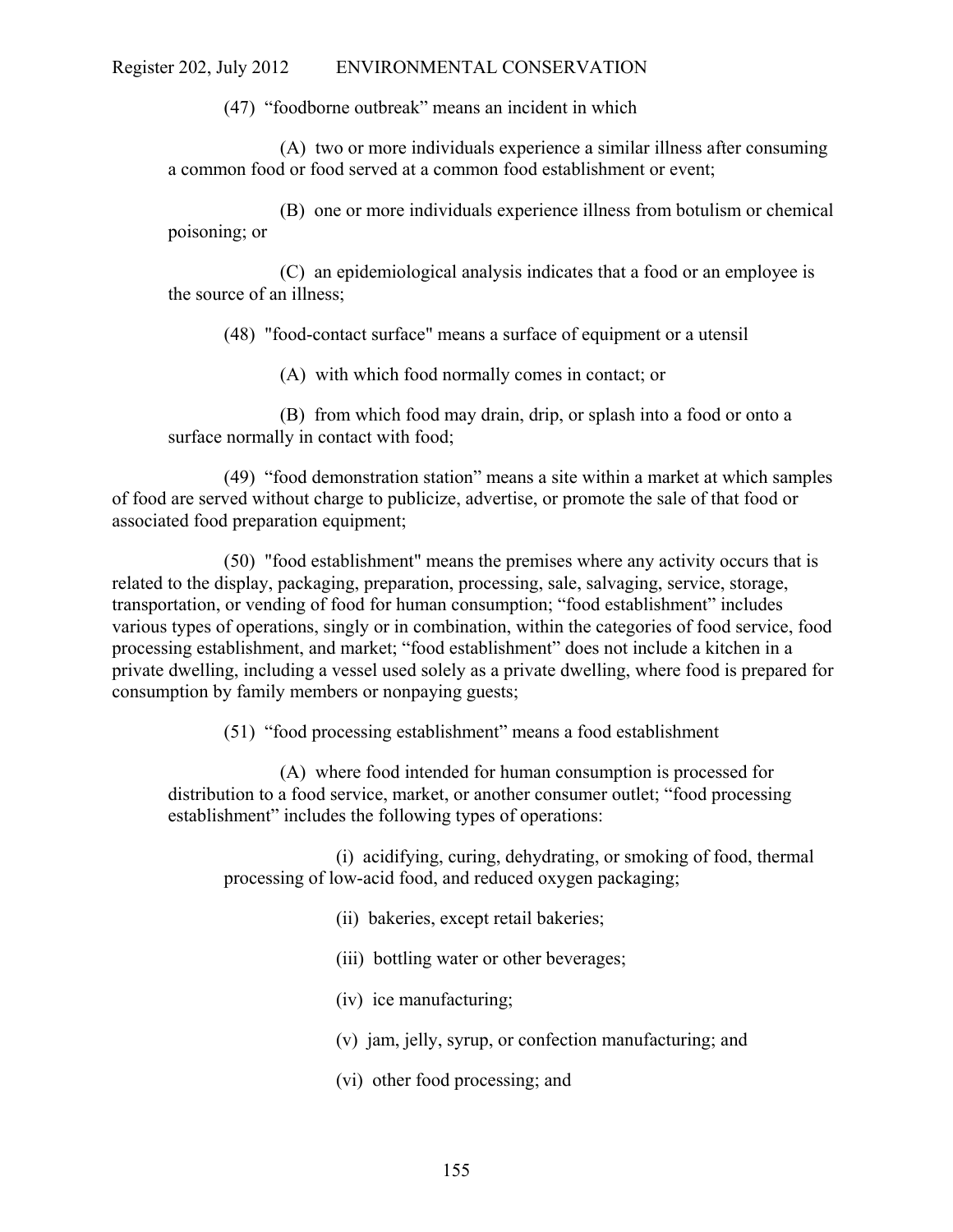(B) where acidifying, curing, dehydrating, smoking, or reduced oxygen packaging of food, or thermal processing of low-acid food occurs for sale or use in that establishment;

(52) "food safety management system" means a system that is

(A) developed and implemented by operators to ensure that food handling practices known to contribute to foodborne illness are in control; and

- (B) is comprised of
	- (i) knowledgeable food employees;
	- (ii) written standard operating procedures; and
	- (iii) regularly conducted self-assessments;

(53) "food salvager" means a type of market where distressed food commodities are reconditioned so they comply with this chapter; "food salvager" includes a market that does one or more of the following, if food contents have not been altered or adulterated:

- (A) repackaging;
- (B) re-labeling;
- (C) inspecting food and packaging for wholesomeness;
- (D) cleaning;
- (E) restoring the integrity of the packaging;

(54) "food service" means a food establishment where food intended for service to individuals for consumption is prepared and provided, or simply provided ready-to-eat, whether consumption is on or off the premises, with or without charge, as specified in 18 AAC 31.010;

(55) "game meat" means the flesh and organs of animals that are not classified as "meat" in 9 C.F.R. 301.2, as adopted by reference in 18 AAC 31.011, or "poultry" in 9 C.F.R. 381.1(b), as adopted by reference in 18 AAC 31.011; "game meat" includes

(A) warm-blooded animals, including seals, whales, caribou, moose, bears, squirrels, musk oxen, and rabbits;

(B) cold-blooded animals, including snakes, lizards, turtles, crocodiles, and alligators;

(C) exotic animals, including reindeer, elk, deer, antelope, water buffalo, and bison; and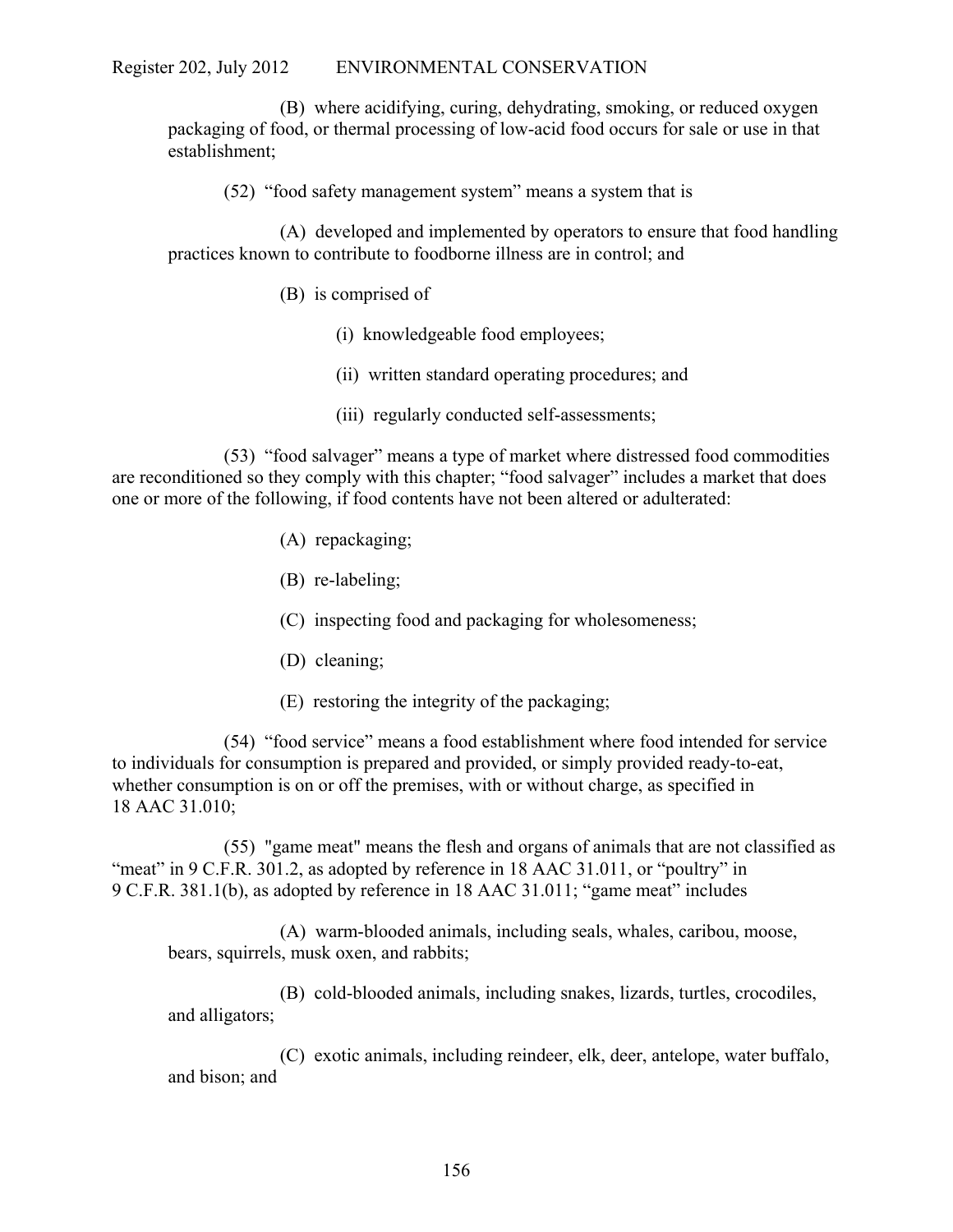(D) game birds, including pheasant, grouse, quail, squab, migratory water fowl, emu, rhea, and ostrich;

(56) "glacier" means a large body of ice moving slowly down a slope or valley or spreading outward on a land surface; "glacier" does not include a snow field or a frozen or icecovered stream, river, lake, spring, or other water body;

(57) "good retail practices" means preventive measures to control hazards; "good retail practices" include

- (A) properly labeled food;
- (B) prevention of contamination during food preparation, storage and

display;

- (C) clean nonfood-contact surfaces;
- (D) clean physical facilities; and
- (E) adequate ventilation and lighting;

(58) "good retail practices violation" means a violation of this chapter other than a risk factor or intervention violation;

(59) "grocery" means a type of market where

(A) a variety of food commodities, including dry, refrigerated, and frozen items, are offered for retail sale to consumers and intended for off-premises consumption; and

(B) a limited amount of processing may occur, including

- (i) trimming or cutting of produce;
- (ii) providing retail customer self-service of bulk items;
- (iii) processed meat slicing and cheese slicing; and

(iv) providing retail customer self-service to change the form of a food, such as juice squeezing or the grinding of nuts or coffee;

(60) "guestroom" means a room used or intended to be used by a guest for sleeping purposes; every 100 square feet of floor area in a dormitory is considered a "guestroom";

(61) "HACCP plan" means a written document that delineates the formal procedures for following the *Hazard Analysis and Critical Control Point Principles and Application Guidelines*; the *Hazard Analysis and Critical Control Point Principles and Application Guidelines* is adopted by reference in 18 AAC 31.011;

(62) "handwash sink" means a lavatory, a basin or vessel for washing, a wash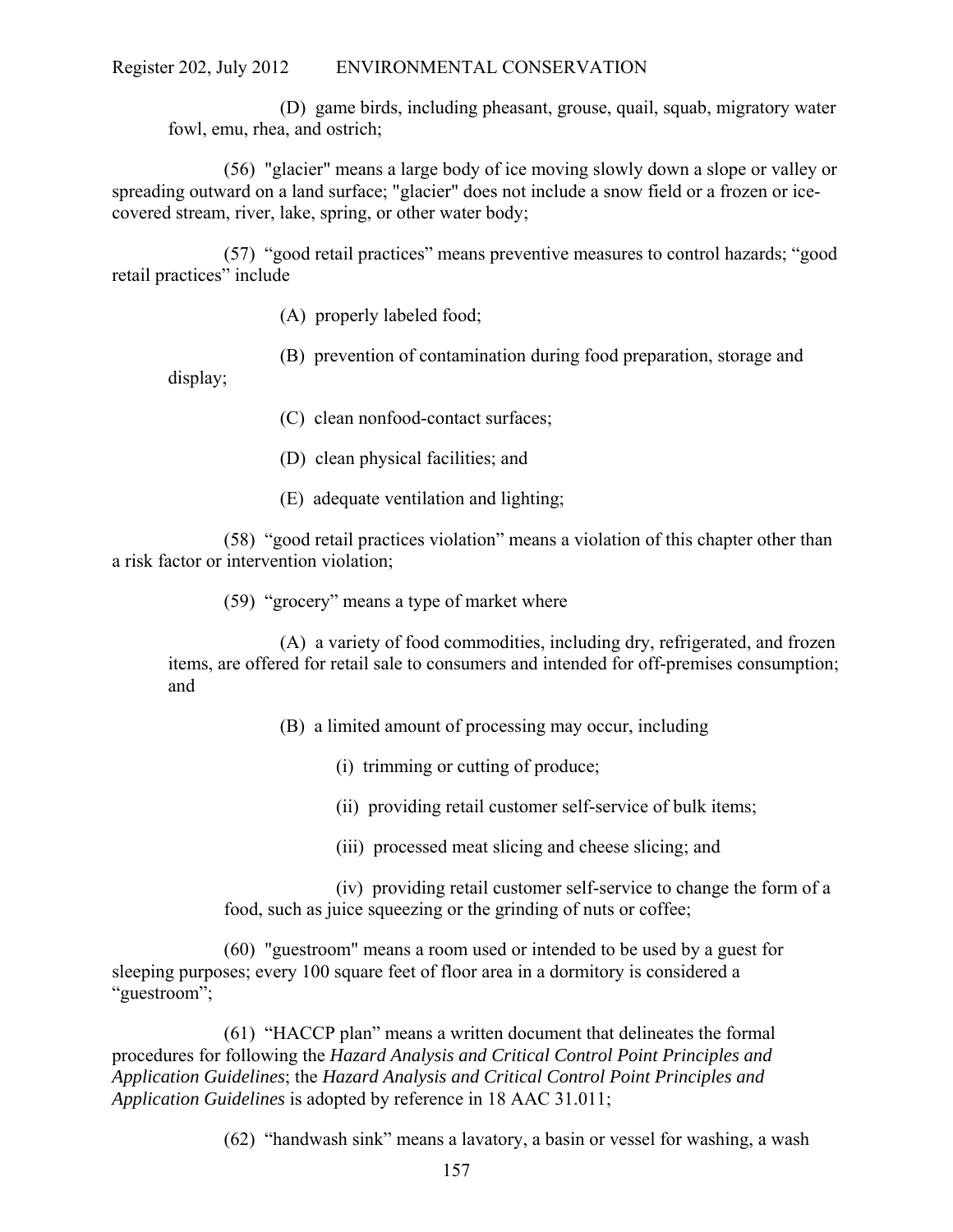basin, or a plumbing fixture especially placed for use in personal hygiene and designed for washing of the hands; "handwash sink" includes an automatic handwashing facility;

(63) "hazard" means a biological, chemical, or physical property that might make food unsafe for human consumption or cause an unacceptable public health risk;

(64) "herb vinegar" means commercial vinegar to which a small amount of one or more herbs has been added, with a resultant pH not significantly different from the vinegar to which the herb was added;

(65) "hermetically sealed" means a container that is designed and intended to be secure against the entry of microorganisms and, in the case of low-acid canned foods, to maintain the commercial sterility of its contents after thermal processing;

(66) "highly susceptible population" means a group of persons who are more likely than other populations to experience foodborne illness because they are

(A) immuno-compromised, preschool aged children, or older adults; and

(B) obtaining food at a facility that provides services such as custodial care, health care, or assisted living;

(67) "hot-hold" or "hot-holding" means to maintain the temperature of potentially hazardous food at  $135^{\circ}$  F or above while the food is being held, whether during transportation, storage, preparation, processing, display, or service, except that for rare beef, "hot-hold" or "hot-holding" means to maintain the temperature at  $130^{\circ}$  F or above;

(68) "ice" means the product that results from freezing water by natural, chemical, or mechanical means;

(69) "imminent health hazard" means a significant threat or danger to health that is considered to exist when the department determines, or has cause to believe, based on the number of potential injuries and the nature, severity, and duration of the anticipated injury, that a product, practice, circumstance, or event creates a situation that requires immediate correction or cessation of operation to prevent injury; "imminent health hazard" includes one or more of the following:

(A) the extended loss of a potable water supply;

(B) an extended power outage;

(C) a sewage backup into a food establishment or onto the grounds of a food establishment;

(D) a natural disaster;

(E) a major insect or rodent problem;

(F) one or more employees sick with a foodborne illness;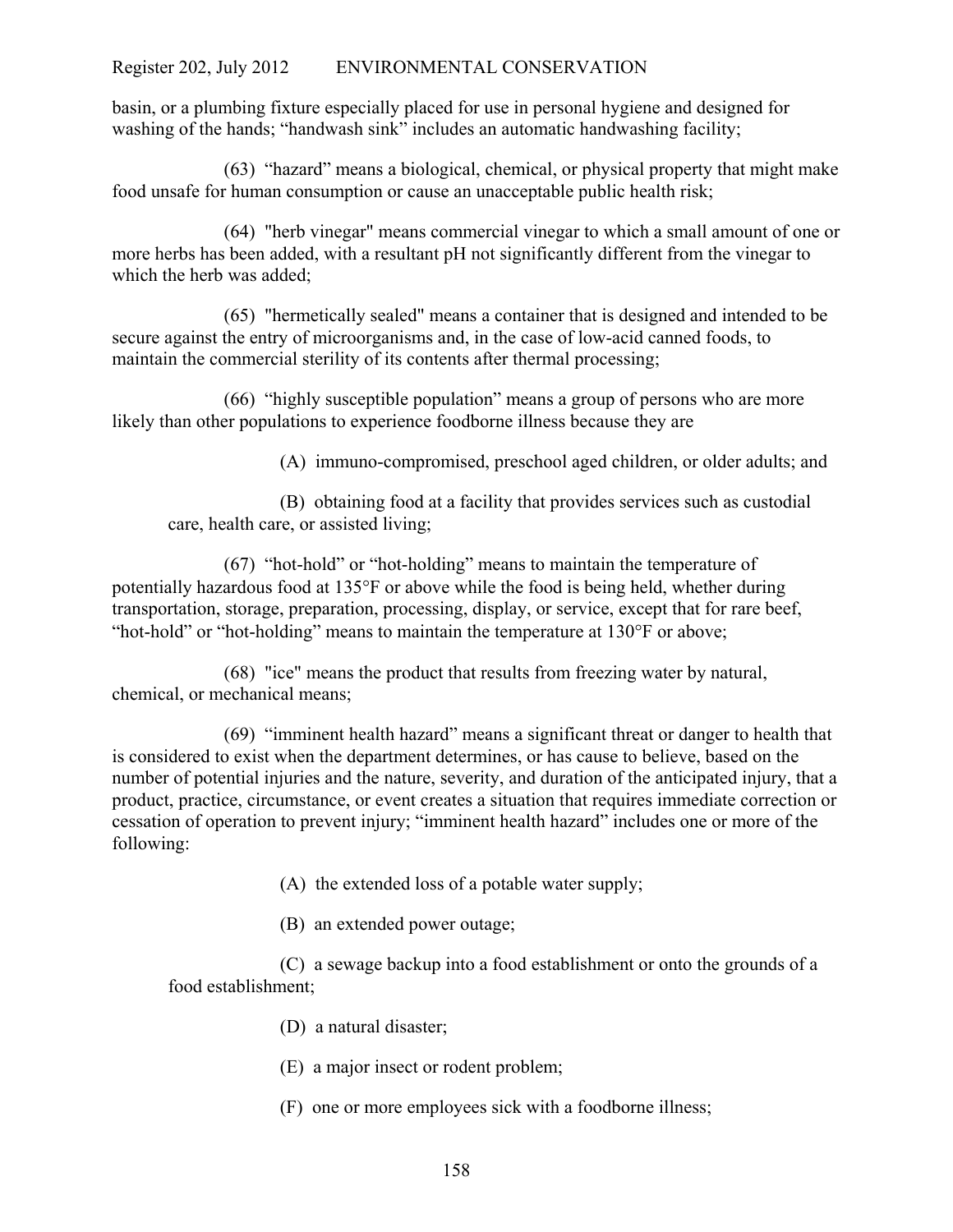(G) a foodborne outbreak;

(70) "injected" means to manipulate a meat so that infectious or toxigenic microorganisms may be introduced from its surface to its interior through tenderizing with deep penetration or injecting the meat, including by processes referred to as needling, pinning, or stitch pumping;

(71) "institution" means a public or private school for children of school age, or a place of confinement, secure or custodial care, health care, or assisted living; "institution" includes correctional and juvenile facilities, nursing homes, and hospitals;

# (72) "intervention" means

- (A) a control measure to prevent foodborne illness or injury; and
- (B) consists of
	- (i) the demonstration of knowledge;
	- (ii) employee health controls;
	- (iii) controlling hands as a vehicle of contamination;
	- (iv) time and temperature parameters for controlling pathogens;

and

(v) the consumer advisory;

(73) "juice" means the aqueous liquid expressed or extracted from one or more fruits or vegetables, a puree of the edible portions of one or more fruits or vegetables, or a concentrate of that liquid or puree;

(74) "kiosk" means a semi-permanent structure that is constructed on a nonpermanent foundation;

(75) "limited food service" means a type of food service operation that is restricted to one or more of the following:

(A) pre-cooked, commercially-processed food that is reheated for immediate service and that does not require preparation other than portioning for consumer service;

(B) pre-cooked, commercially-processed hot dogs that are reheated;

(C) soft drinks, coffee, espresso drinks, alcoholic beverages, or other nonpotentially hazardous drinks;

(D) cleaning of utensils, if the only food served is prepared offsite in a permitted facility;

(E) commercially-processed food that does not require preparation other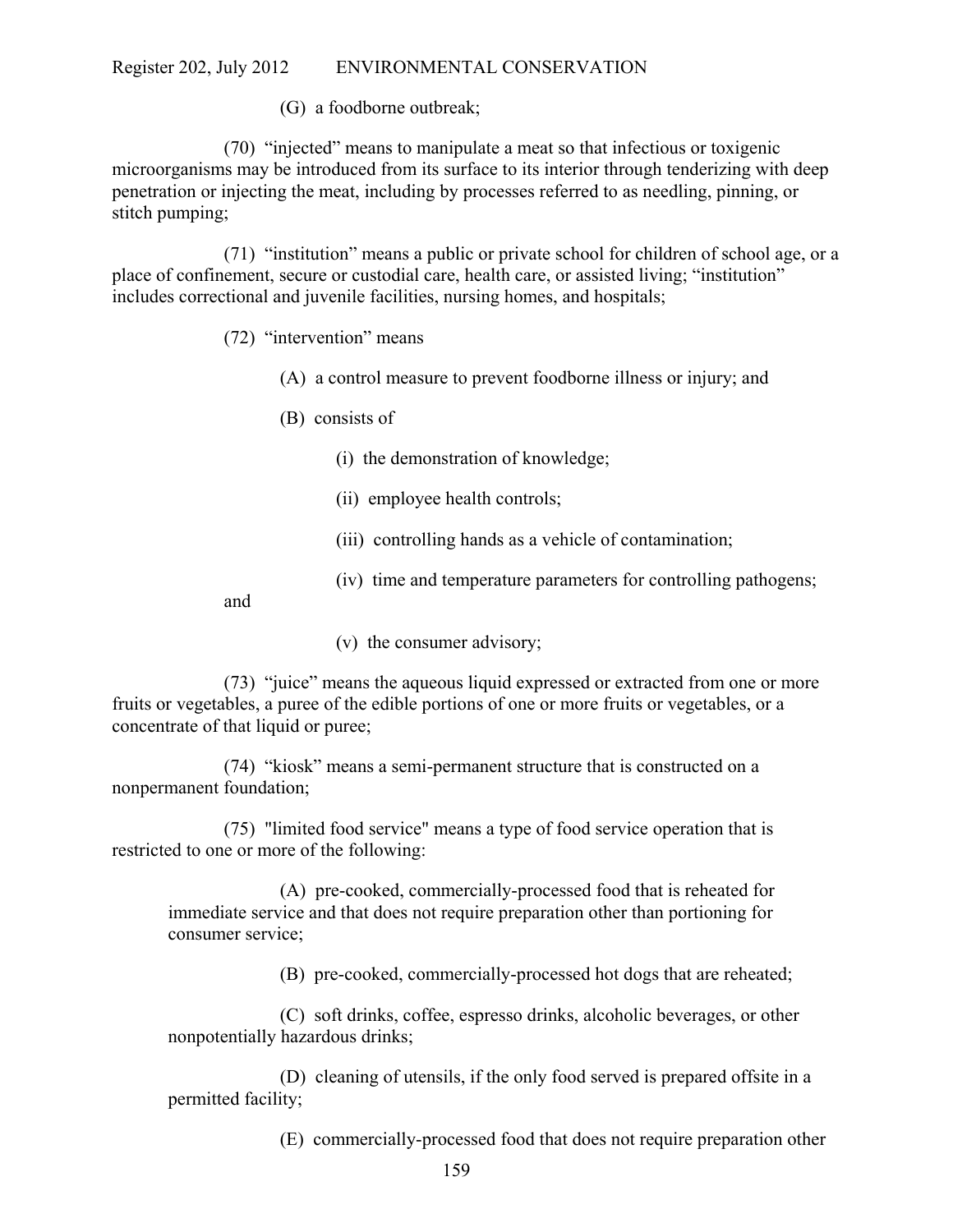than portioning for immediate consumer service;

(76) "linens" means fabric items, including cloth hampers, cloth napkins, table cloths, wiping cloths, and work garments, including cloth gloves;

(77) "liquid heat" means a product, either commercial or noncommercial, used to maintain potentially hazardous food at required hot-holding temperatures during display or service;

(78) "lot" means a collection of primary containers of the same size, type, and style produced under conditions as nearly uniform as possible and usually designated by a common code or marking, or a day's production;

(79) "low-acid food" means food, other than alcoholic beverages, with a finished equilibrium pH greater than 4.6 and a water activity greater than 0.85;

(80) "market" means a food establishment where food commodities are offered for retail sale to consumers and intended for off-premises consumption, distributed to the needy by nonprofit organizations, or stored before sale or distribution; "market" includes the following types of operations:

- (A) convenience stores;
- (B) grocery stores;
- (C) the grocery portions of supermarkets;
- (D) retail bakeries;
- (E) retail meat markets;
- (F) retail seafood markets;
- (G) mobile retail vendors;
- (H) warehouses;
- (I) food banks;
- (J) food salvagers;
- (K) other markets;

(81) "meat" has the meaning set out in 9 C.F.R. 301.2, as adopted by reference in 18 AAC 31.011;

(82) "misbranded" has the meaning given in AS 17.20.040; in addition, "misbranded" means food that is not labeled as specified in 18 AAC 31.060, 18 AAC 31.700, 18 AAC 31.740, 18 AAC 31.760, 18 AAC 31.770, and 18 AAC 31.800 – 18 AAC 31.820;

(83) "ml" means milliliters;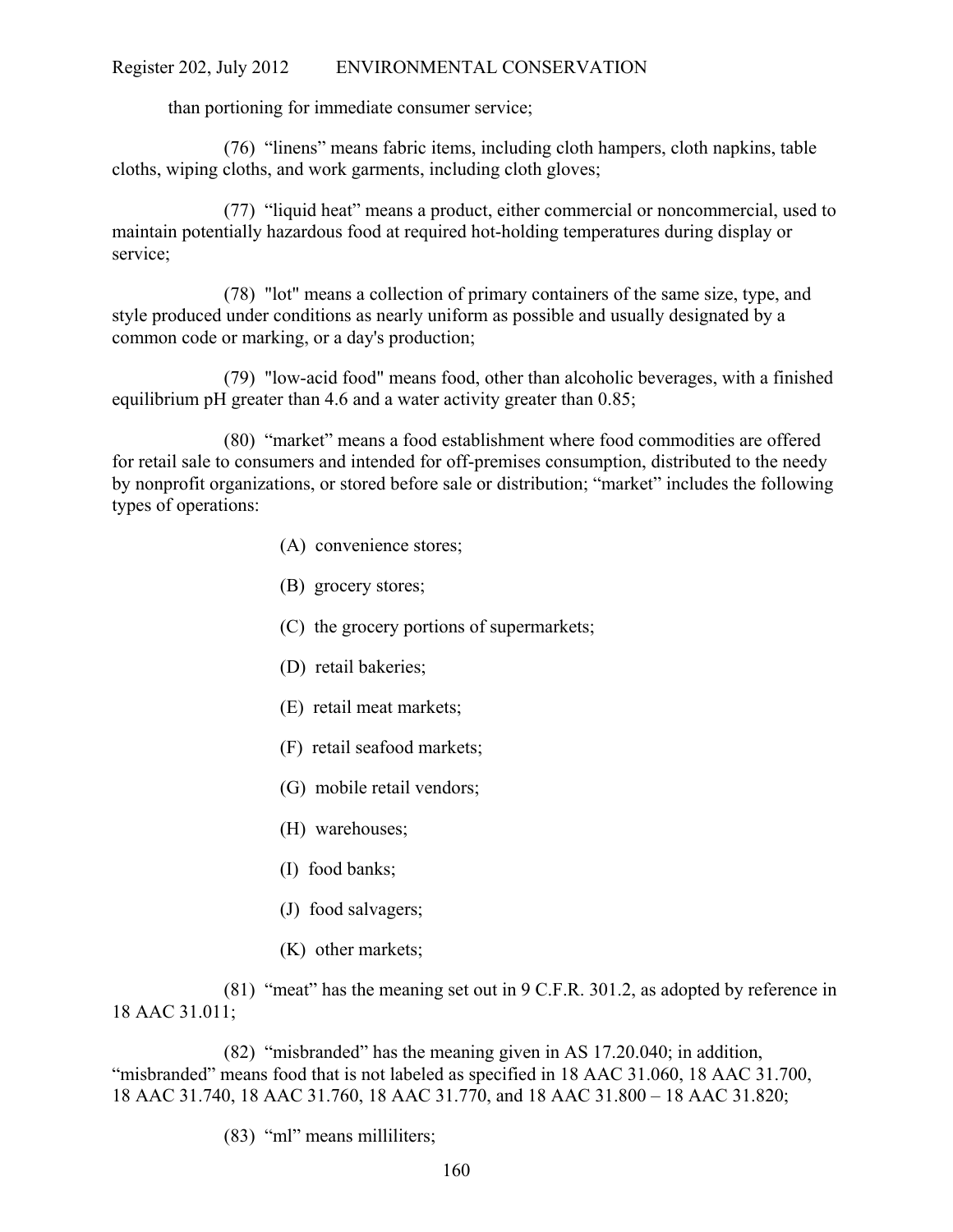(84) "mobile food unit" means a type of food service that

(A) is located in a vehicle, trailer, or cart, except for one ice chest and one barbecue grill if placed immediately adjacent to the mobile food unit;

(B) is capable of easily moving daily for servicing of water and wastewater holding tanks;

(C) operates out of a commissary unless it is a self-contained mobile food unit;

(D) has a menu that is usually restricted to service of specific food;

(E) other than a pushcart, is capable of being registered by the state as a motor vehicle;

(F) is capable of moving without special conditions, such as a pilot car, flagging, or restricted hours of movement; and

(G) completely retains its mobility and is not connected to water or sewer;

(85) "mobile retail vendor" means a type of market operated out of a vehicle or trailer, registered by the state as a motor vehicle, from which packaged retail food items or whole or packaged seafood are sold;

(86) "molluscan shellfish" means an edible species of fresh or frozen oysters, clams, mussels, or scallops, or an edible portion of that species; "molluscan shellfish" does not include a scallop product that consists only of the shucked adductor muscle;

(87) "operation" means the premises, practices, and procedures associated with a specific type of activity within a food establishment;

(88) "operator" means an entity that is legally responsible for the operation or a part of the operation of a food establishment; "operator" includes

(A) an owner, manager, or supervisor of one or more types of operation in a food establishment; and

(B) a person performing a duty of an owner, manager, or supervisor who directs, controls, or supervises a food establishment;

(89) "owner" means a person with a proprietary or possessory interest in a food establishment;

(90) "package" or "packaged" means bottled, canned, cartoned, securely bagged, or tightly wrapped; "package" does not include placing food in a wrapper, carry-out box, or other nondurable container used to containerize food with the purpose of facilitating food protection during service and receipt of the food by the consumer;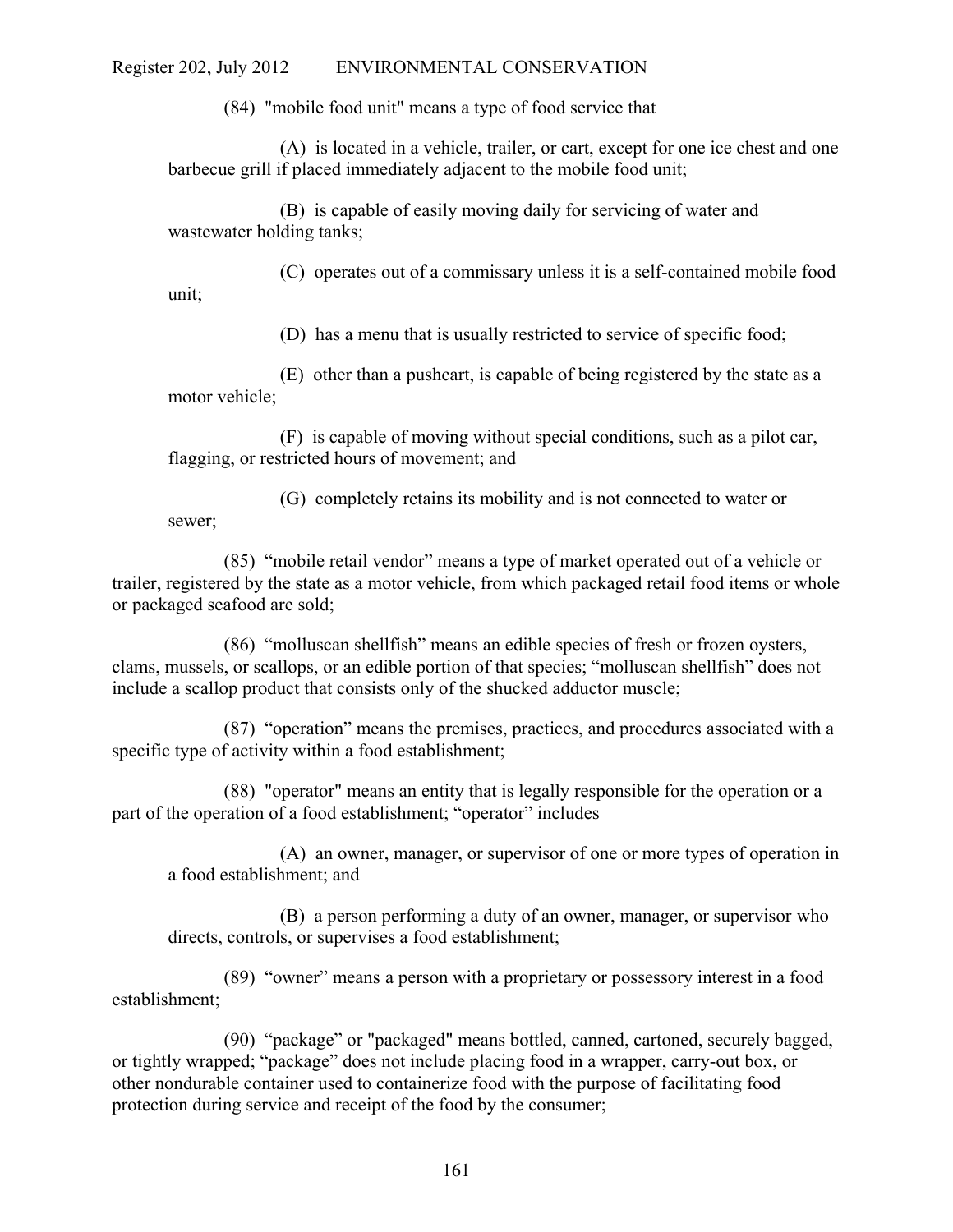(91) "permit" or "permitted" means an authorization issued by the department;

(92) "pest" means an insect, bird, rodent, or animal that can be detrimental to humans or that can create a nuisance; "pest" includes dogs, cats, and bears;

(93) "plants" means wild, edible, nontoxic berries, roots, or leaves of plants that have cultural significance to people; "plants" includes Eskimo potato, Labrador tea, and low bush cranberry;

(94) "poisonous or toxic material" means a substance not intended for ingestion; "poisonous or toxic material" includes

(A) cleaners and sanitizers, including cleaning and sanitizing agents and agents such as caustics, acids, drying agents, polishes, and other chemicals;

(B) pesticides, except sanitizers, as described in 18 AAC 90;

(C) substances necessary for the operation and maintenance of the establishment, including personal care items used to maintain or enhance an individual's health, hygiene, or appearance and nonfood-grade lubricants that may be poisonous, toxic, or a source of contamination; and

(D) substances that are not necessary for the operation and maintenance of the establishment and are on the premises for retail sale, including petroleum products and paints;

(95) "potable water" means water that is free from disease-producing organisms, poisonous substances, and chemical, biological, and radioactive contaminants that would make the water unfit for human consumption and other uses;

(96) "poultry" has the meaning set out in  $9 \text{ C.F.R. } 381.1(b)$ , as adopted by reference in 18 AAC 31.011;

(97) "ppm" means parts per million; "ppm" is equivalent to milligrams per liter (mg/l);

(98) "premises" means the physical facility, its contents, and the contiguous land or property under the control of the permit holder, including all or portions of land, docks, structures, vessels, vehicles, mobile food units, food-contact surfaces, food, supplies, water supply, wastewater system, and plumbing; for purposes of this paragraph, "physical facility" means the structure and interior surfaces of a food establishment, including accessories and attachments;

(99) "prepackaged" means packaged by an approved source that is a food salvager or food processor;

(100) "preparation" or "prepared" means to thaw, marinate, cook, heat, reheat, smoke as part of the cooking process, cool, freeze, construct, assemble, combine, cut, slice, divide, mix, portion, or package food for consumption as ready-to-eat food;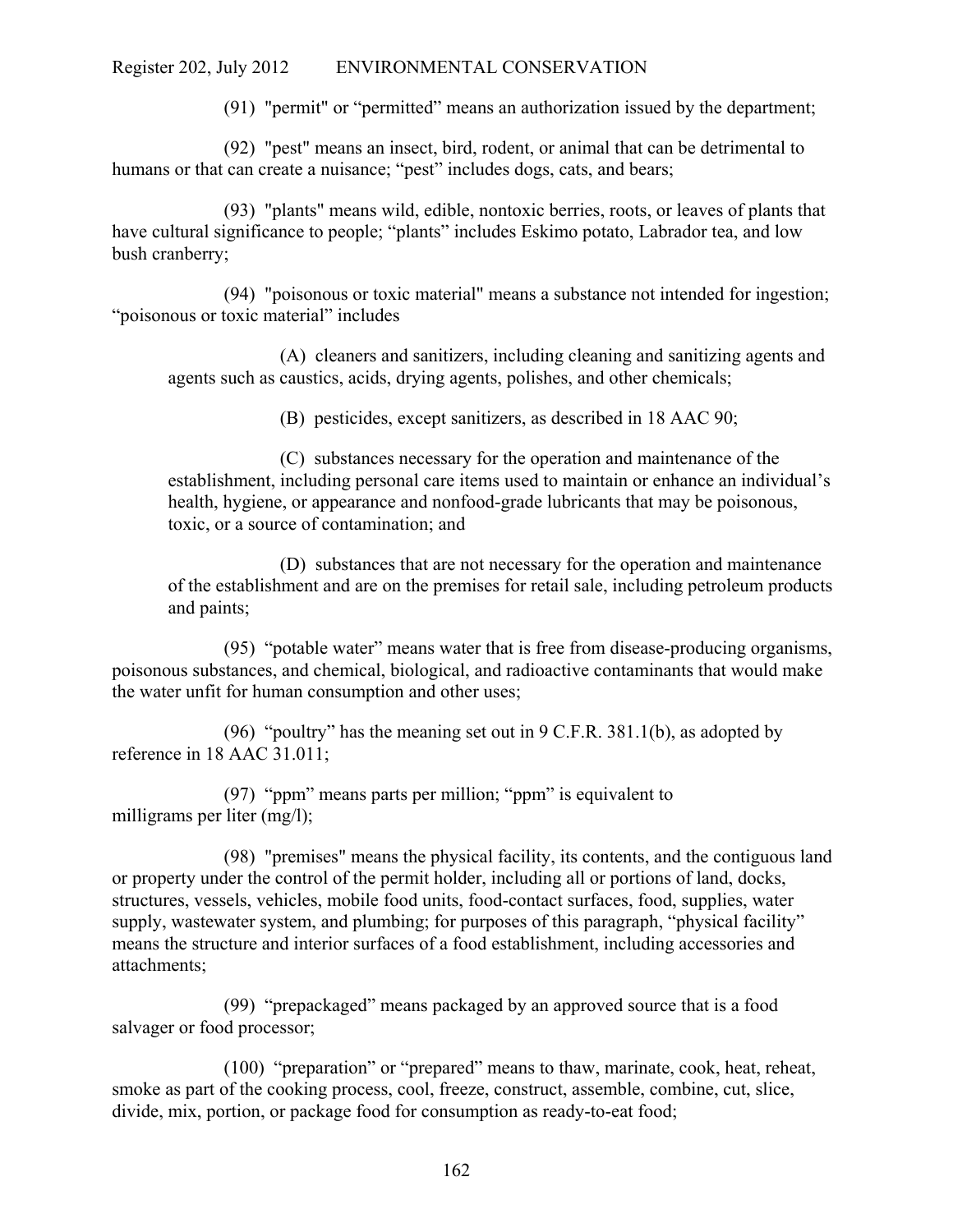(101) "processing" means to

(A) thaw, butcher, cut, slice, portion, grind, extract, cook, bake, cool, freeze, or package

(i) raw food for retail sale to consumers; or

(ii) raw or ready-to-eat food for distribution to a food service, market, or another consumer outlet; and

(B) acidify, cure, dehydrate, smoke, thermally process low-acid food, or reduce oxygen package;

(102) "product thermometer" means a quick-registering, metal-stem, numerically-scaled thermometer, digital thermometer, thermocouple, thermistor, or other device that, when the sensor is inserted into food or other substances, indicates the temperature;

(103) "public open house" means a business or organization that invites the general public to that business or organization as part of an event at which food is served;

(104) "public water system" has the meaning given in 18 AAC 80.1990;

(105) "pushcart" means a wheeled, nonmotorized mobile food unit, manually movable by one or two persons, and containing on or within the cart sufficient food, utensils, paper products, cleaning supplies, potable water supply, and wastewater holding capacity necessary for operating daily;

(106) "qualified laboratory" means a laboratory that uses the procedures in the *Standard Methods for the Examination of Water and Wastewater* to analyze physical, chemical, or microbial constituents of food; the *Standard Methods for the Examination of Water and Wastewater* is adopted by reference in 18 AAC 31.011;

(107) "ready-to-eat" means food that is in a form that is edible without additional cooking, processing, or preparation to achieve food safety, and that is reasonably expected to be consumed in that form; "ready-to-eat" includes

(A) an animal food that

(i) has been properly cooked or frozen to destroy parasites; or

(ii) is a raw or partially cooked animal food served to a consumer who is advised as specified in 18 AAC 31.060;

- (B) raw fruits and vegetables that are washed;
- (C) fruits and vegetables that are cooked for hot-holding;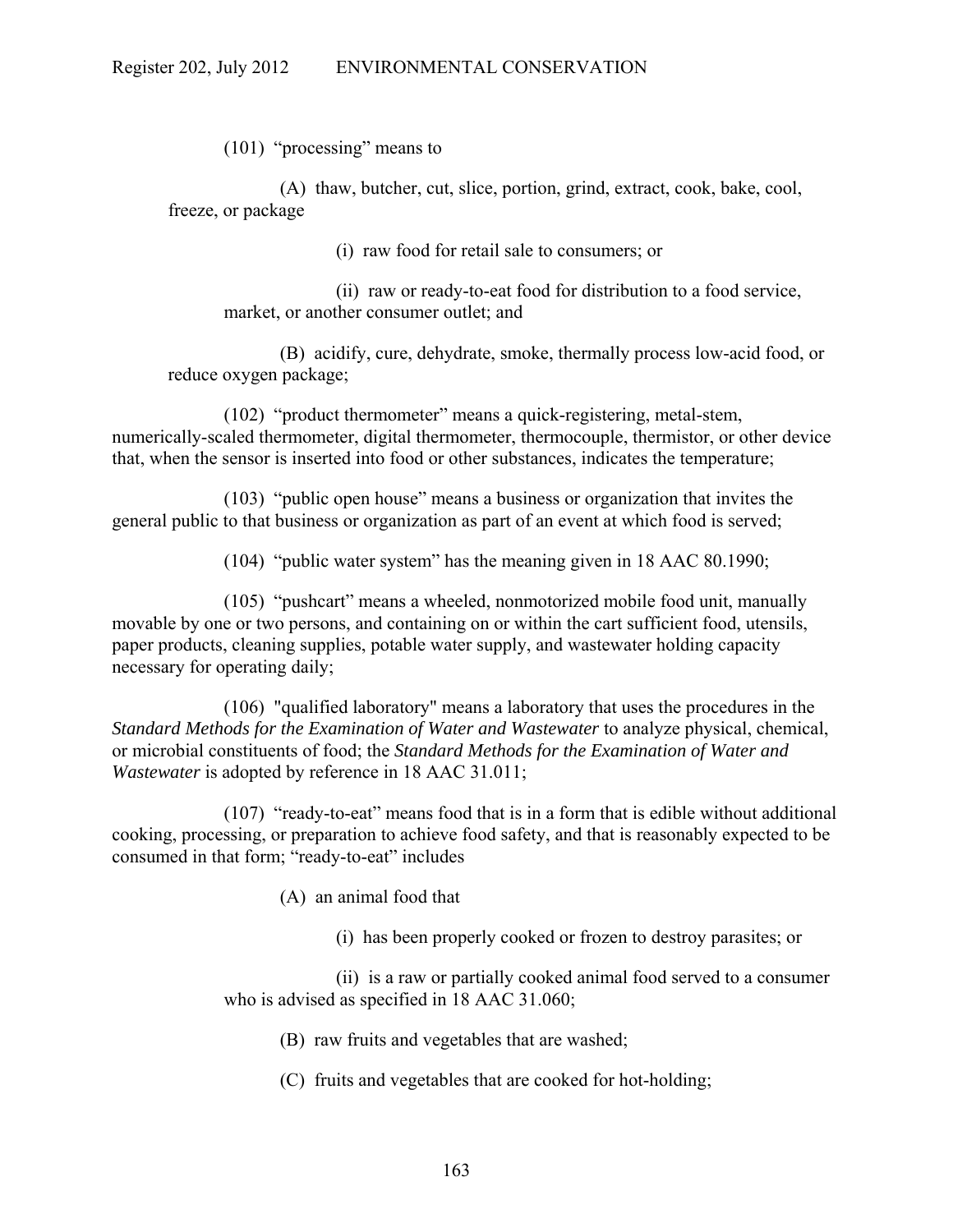(D) a plant food for which further washing, cooking, or other processing is not required for food safety, and from which rinds, peels, husks, or shells, if naturally present, are removed;

(E) substances derived from plants such as spices, seasonings, and sugar;

(F) a bakery item such as bread, cake, pie, filling, or icing for which further cooking is not required for food safety;

(G) dry, fermented sausages;

(H) salt-cured meat and poultry products; and

(I) dried meat and poultry products and low acid foods that have been thermally processed and packaged in hermetically sealed containers;

(108) "recognized processing authority" means a qualified person with expert knowledge acquired through appropriate training and experience in the specific process that person is evaluating, including acidification, thermal processing, or atmosphere packaging;

(109) "reconstituted" means dehydrated food combined with potable water or another liquid;

(110) "reduced oxygen packaging" means

(A) means, for a food for which the hazards *Clostridium botulinum* or *Listeria monocytogenes* require control in the final packaged form, the reduction of the amount of oxygen in a package by removing the oxygen, displacing and replacing the oxygen with another gas or combination of gases, or otherwise controlling the oxygen content in a package to a level below that normally found in the surrounding atmosphere, which is 21 percent at sea level; and

(B) includes controlled atmosphere packaging, cook chill packaging, modified atmosphere packaging, vacuum packaging, and *sous vide* packaging; for purposes of this subparagraph, "*sous vide* packaging" means a specialized process of reduced oxygen packaging, in which raw or partially-cooked food is placed in a hermetically-sealed, impermeable bag, cooked in the bag, rapidly chilled, and refrigerated at a temperature that inhibits the growth of psychotrophic pathogens;

(111) "refrigeration" means a mechanical means to maintain product temperatures at  $41^{\circ}$  F or below;

(112) "reminder" means a written statement concerning the health risk of consuming animal foods raw, undercooked, or without otherwise being processed to eliminate pathogens;

(113) "restricted food service transient occupancy establishment" means a business establishment with 12 guestrooms or less that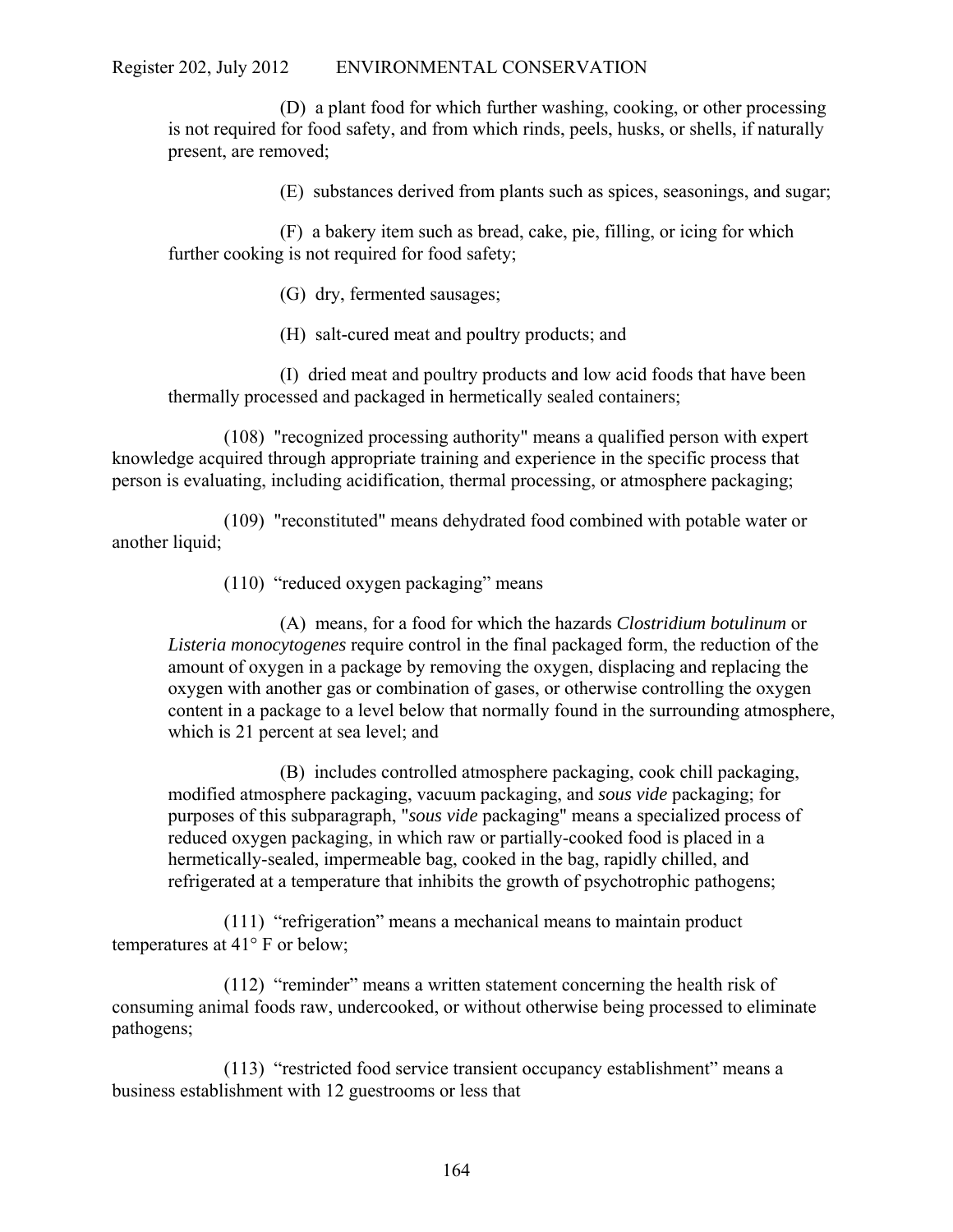(A) provides, for compensation, overnight transient occupancy accommodations for no more than 24 individuals; and

(B) serves to the guests only a continental breakfast or a breakfast that is cooked and immediately served, the cost of which is included in the charge for the accommodations;

(114) "retail bakery" means a type of market where baked food items, such as breads, cookies, rolls, muffins, pies, and cakes, are processed for onsite retail sale to consumers;

(115) "retail meat market" means a type of market where limited processing of meat for onsite retail sale to consumers occurs, including

(A) cutting and trimming carcasses, halves, quarters, or wholesale cuts into retail cuts, such as steaks, chops, and roasts;

- (B) grinding;
- (C) thawing;
- (D) freezing;
- (E) portioning; and
- (F) packaging;

(116) "retail seafood market" means a type of market where raw or ready-to-eat seafood products are displayed for onsite retail sale to consumers; "retail seafood market" includes limited processing, including

- (A) cutting whole fish into retail cuts;
- (B) preparing retail products from raw or precooked ingredients; and

(C) breaking bulk shipments and repackaging seafood products, except for repackaging molluscan shellfish subject to 18 AAC 34;

(117) "risk factor" means an improper practice or procedure identified as a prevalent contributing factor of foodborne illness or injury; "risk factor" includes unsafe sources, inadequate cooking, improper holding, contaminated food-contact surfaces, and poor personal hygiene;

(118) "risk factor or intervention violation" means

(A) the food establishment is not adequately supervised, as specified in 18 AAC 31.320 or 18 AAC 31.325, or food workers do not have food worker cards, as specified in 18 AAC 31.330;

(B) the food establishment does not have or follow an employee health policy, as specified in 18 AAC 31.300;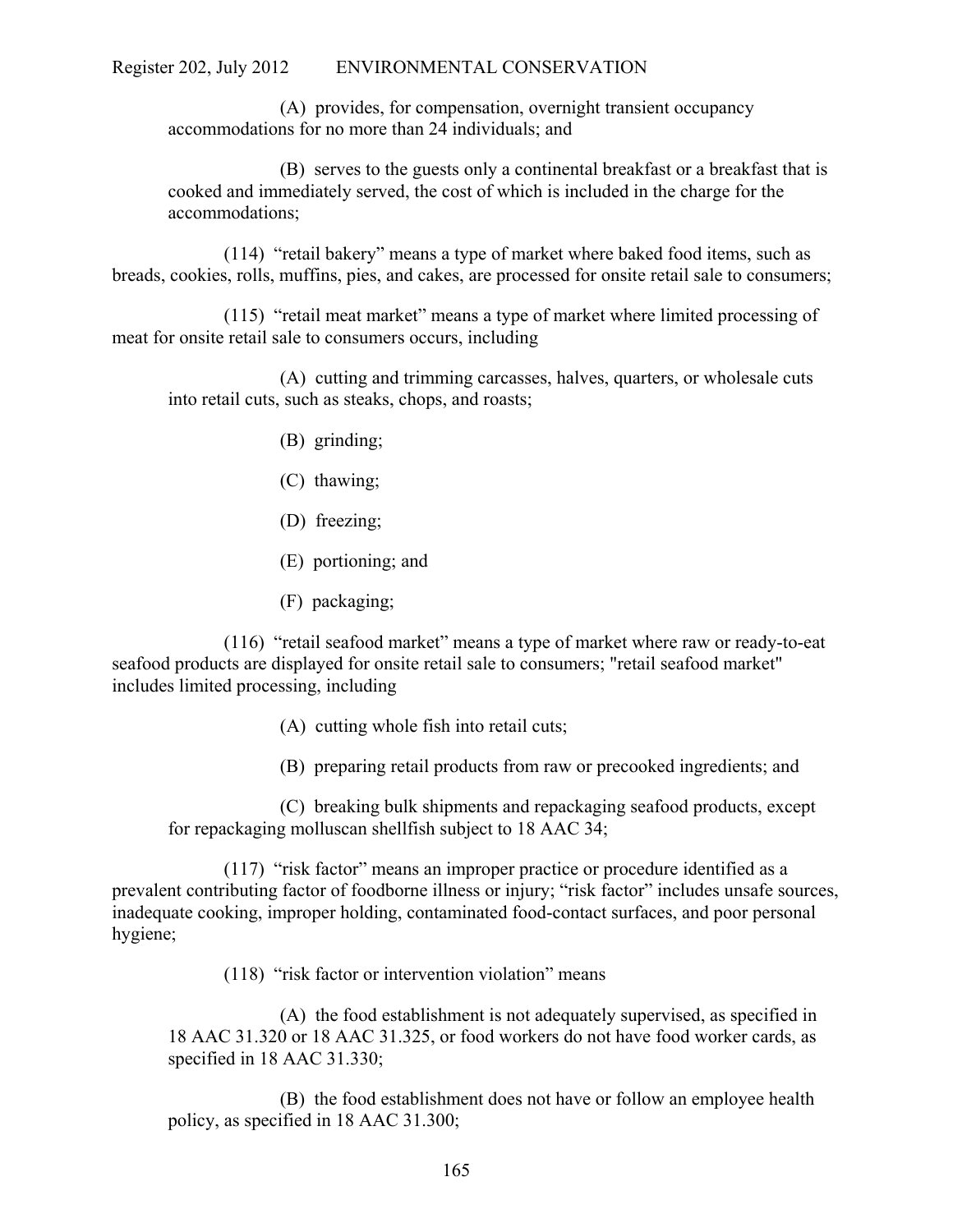(C) an individual working in the food establishment is not practicing strict standards of cleanliness or personal hygiene, as specified in 18 AAC 31.310 or 18 AAC 31.315;

(D) handwash facilities are not installed, located, maintained, supplied, or accessible, as specified in 18 AAC 31.416 or 18 AAC 31.525;

(E) an individual working in a food establishment is not handling readyto-eat food using suitable utensils to prevent bare hand contact, as specified in 18 AAC 31.220;

(F) food used in the food establishment is not from an approved source, as specified in 18 AAC 31.200 or 18 AAC 31.250;

(G) food used in the food establishment is unwholesome, adulterated, or not safe for human consumption;

(H) potentially hazardous food received, stored, prepared, processed, displayed, served, or transported in a food establishment is not cooked, cooled, reheated for hot-holding, or held at proper temperatures and times, as specified in 18 AAC 31.230 – 18 AAC 31.236;

(I) food is not separated and protected from contamination, as specified in 18 AAC 31.222 – 18 AAC 31.226;

(J) food-contact surfaces are not washed, rinsed, or sanitized, as specified in 18 AAC 31.420 – 18 AAC 31.424;

(K) food is not properly discarded or reconditioned, as specified in 18 AAC 31.228;

(L) labeling, placarding, or consumer advisories are not provided, as specified in 18 AAC 31.060;

(M) food or food preparation is not modified for a highly susceptible population, as specified in 18 AAC 31.215;

(N) poisonous or toxic materials are not labeled, stored, or used, as specified in 18 AAC 31.570; or

(O) a HACCP plan is not provided or followed, as specified in 18 AAC 31.710, or the food establishment is not complying with the terms of a variance granted under 18 AAC 31.930 or another procedure for a specialized process;

(119) "spp." means species;

(120) "safe" means, with respect to an article, manufactured from or composed of materials that are not reasonably expected to result, directly or indirectly, in their becoming a component or otherwise affecting the characteristics of food, including the food's flavor, color, and microbial quality;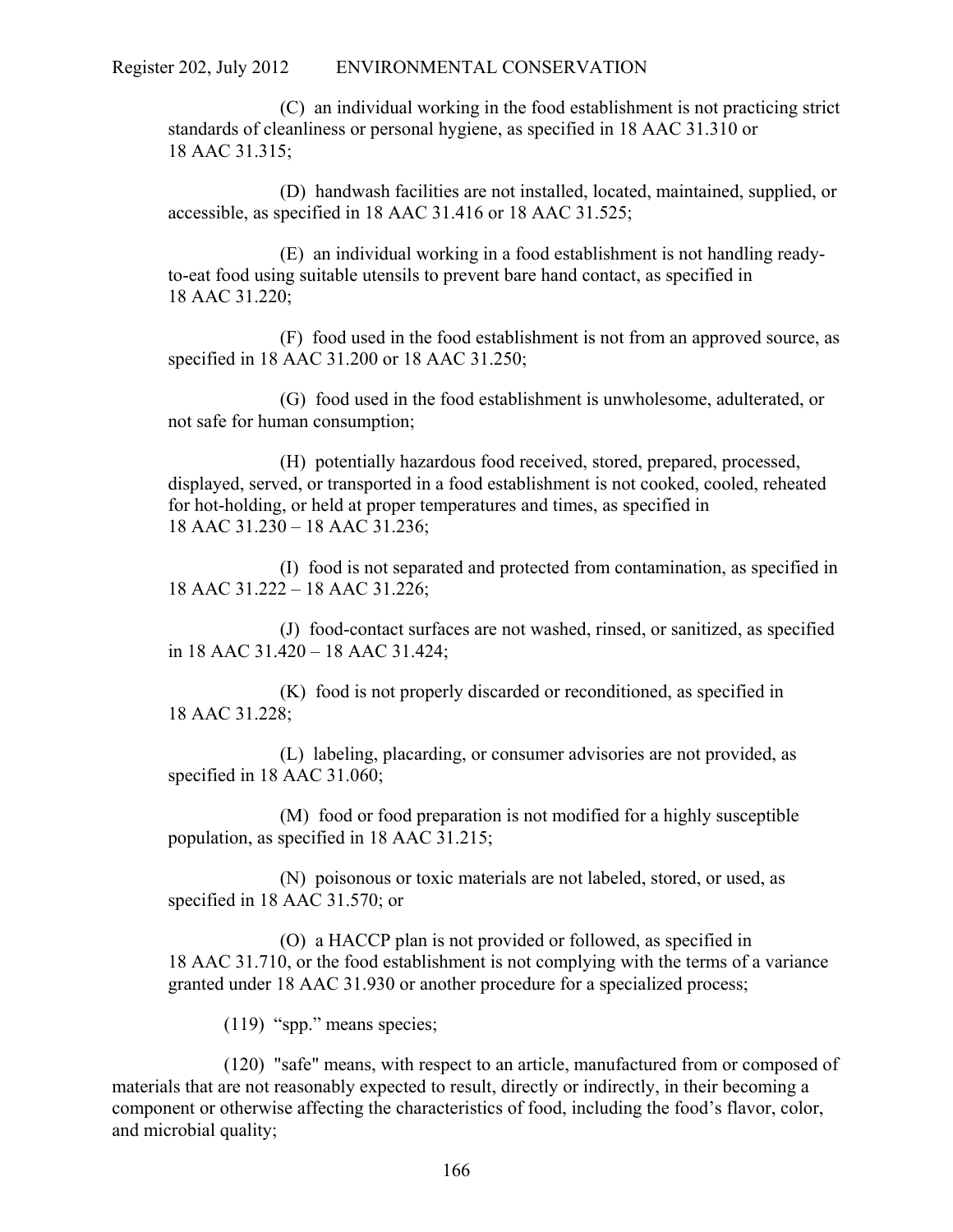(121) "sanitization" or "sanitized" means the application of cumulative heat or a chemical on a cleaned food-contact surface that, when evaluated for efficacy, is sufficient to yield a reduction of five logs, which is equal to a 99.999 percent reduction, of representative disease microorganisms of public health importance;

(122) "scheduled process" means the process selected by the operator of a food processing establishment as adequate under the conditions of manufacture for a given product to achieve commercial sterility, and which is at least equal to the process established by a recognized processing authority to achieve commercial sterility;

(123) "seafood" means any species of aquatic organism, including salt-water fish, freshwater fish, amphibians, crustaceans, mollusks, and aquatic plants; "seafood" includes any part or byproduct of any species of aquatic organism;

(124) "sealed" means free of cracks or other openings that allow entry or passage of moisture, grease, or other liquid;

(125) "service animal" means an animal, including a guide dog, signal dog, or other animal, individually trained to provide assistance to an individual with a disability;

(126) "Shiga toxin-producing *Escherichia coli*" means *E. coli* capable of producing Shiga toxins, also called verocytotoxins or "Shiga-like" toxins; "Shiga toxinproducing *Escherichia coli*" includes serotype O157 and non-O157 *E. coli*;

(127) "shucked molluscan shellfish" means molluscan shellfish that have one or both shells removed;

(128) "single-service" means items that are provided to the consumer and designed to be used by one person and then discarded; "single-service" includes disposable cups, containers, lids, closures, plates, knives, forks, spoons, stirrers, paddles, straws, napkins, placemats, and toothpicks;

(129) "single-use" means utensils and food containers that are used by employees in a food establishment and that are designed and constructed to be used once and then discarded; "single-use" includes wax paper, aluminum foil, butcher paper, plastic wrap, formed aluminum food containers, jars, plastic tubs or buckets, bread wrappers, pickle barrels, milk bottles, juice containers, and other containers that do not meet materials, durability, strength, and cleanability specifications for multi-use utensils under this chapter;

(130) "snack" means food served between meals consisting of

(A) prepackaged nonpotentially hazardous food that requires minimal

handling;

 (B) cheese or milk, if it is pasteurized and requires only cutting, slicing or portioning; or

(C) fruits and vegetables that require only washing, cutting, or peeling;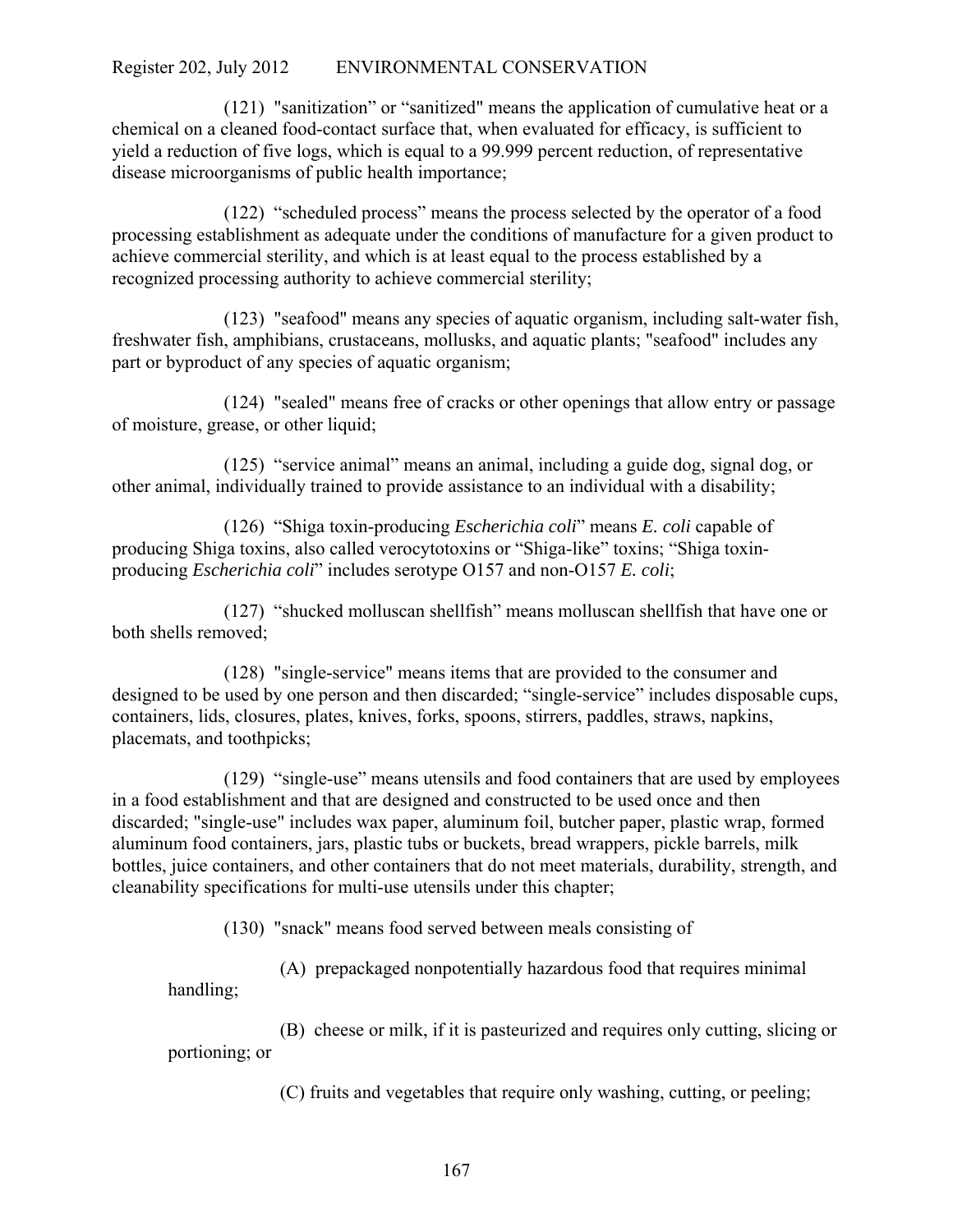(131) "soil" or "soiled" means dust, dirt, food particles, grease, or other debris;

(132) "standard operating procedure" means a written document that specifies practices to address measure to prevent food from becoming contaminated due to various aspects of food environment at an establishment;

(133) "sulfiting agent" means a chemical that contains sulfur and that is used to treat food to increase shelf life and enhance appearance; "sulfiting agent" includes sulfur dioxide, sodium sulfite, sodium bisulfite, potassium bisulfite, sodium metabisulfite, and potassium metabisulfite;

(134) "supermarket" means a food establishment that contains a grocery and that also contains two or more other types of operations that are subject to the permit and fee requirements of this chapter;

(135) "sushi" means an assembled food product, usually containing rice wrapped in seaweed, that may or may not contain raw seafood;

(136) "tableware" means multi-use eating and drinking utensils;

(137) "temperature measuring device" means a thermometer, thermocouple, thermistor, or other device that indicates the temperature of food, air, or water; "temperature measuring device" includes a product thermometer;

(138) "temporary food service" means a type of food service that is kept at one location for no more than 21 consecutive days in conjunction with a single event, or operates at the same location no more than two days in any one week for a time period not more than 120 days;

(139) "thermal process" or "thermal processing" means the application of heat to render food free of microorganisms that are capable of reproducing in the food under normal nonrefrigerated conditions of storage or distribution;

(140) "traditional wild game meat" means game meat that is from wild animals commonly found in and consumed by people in this state; "traditional wild game meat" includes reindeer, caribou, moose, whale, beaver, goat, muskrat, hare, sheep, squirrel, duck, and geese;

(141) "USDA" means the United States Department of Agriculture;

(142) "unpasteurized juice" means juice that has not been specifically processed to prevent, reduce, or eliminate the presence of pathogens, either through heat pasteurization or in another manner allowed under 21 C.F.R. 101.17(g)(7), adopted by reference in 18 AAC 31.011; "unpasteurized juice" includes a beverage containing juice if the juice ingredient or the beverage has not been processed as specified in this paragraph;

(143) "utensil" means a food-contact implement or container used in the storage, preparation, transportation, dispensing, sale, or service of food; "utensil" includes tableware that is multi-use, single-service, or single-use, gloves used in contact with food, spatulas, tissues, tongs, and temperature sensing probes of food temperature measuring devices;